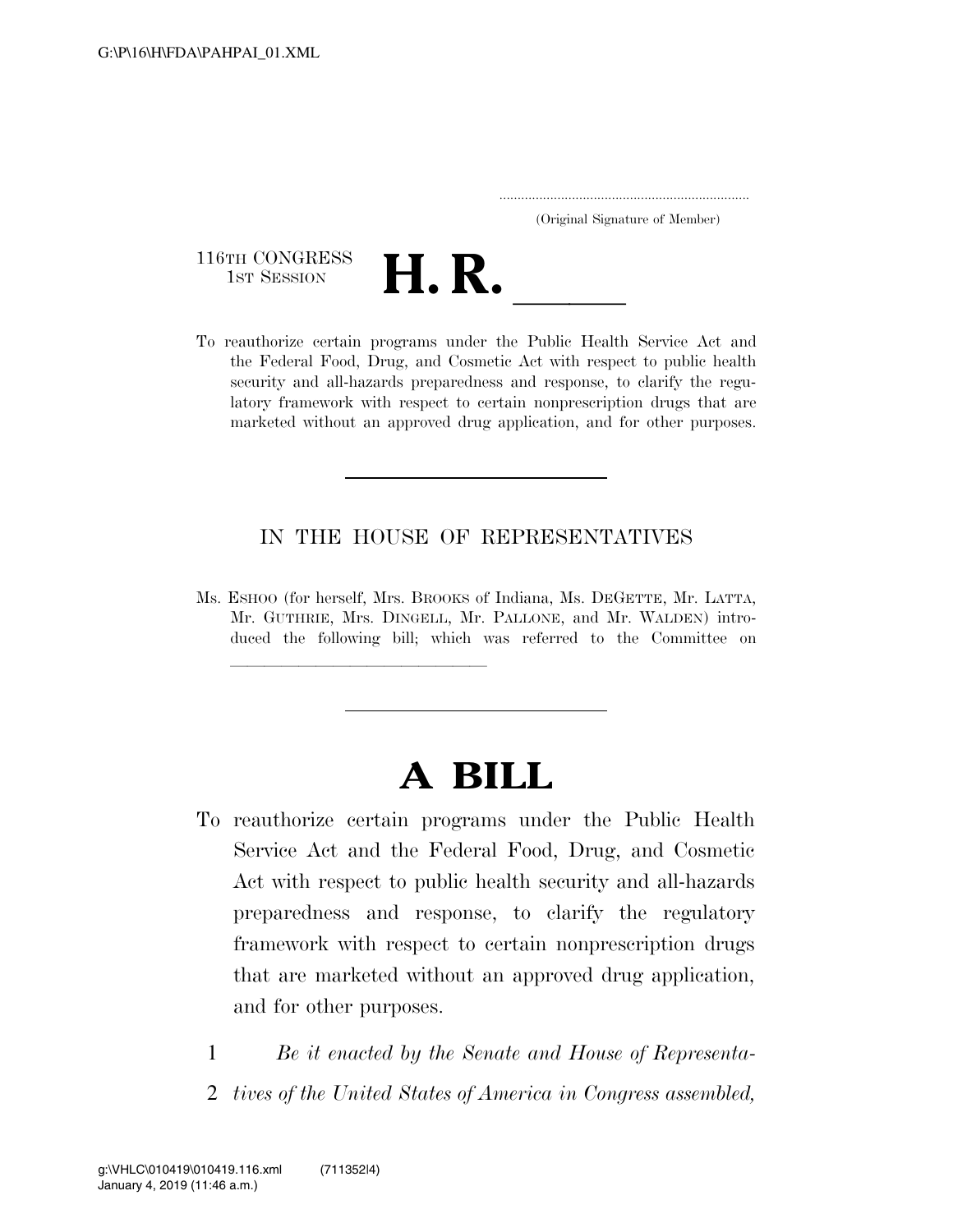#### 1 **SECTION 1. SHORT TITLE; TABLE OF CONTENTS.**

- 2 (a) SHORT TITLE.—This Act may be cited as the
- 3 ''Pandemic and All-Hazards Preparedness and Advancing
- 4 Innovation Act of 2019''.
- 5 (b) TABLE OF CONTENTS.—The table of contents for
- 6 this Act is as follows:

Sec. 1. Short title; table of contents.

#### DIVISION A—PANDEMIC AND ALL-HAZARDS PREPAREDNESS AND ADVANCING INNOVATION

Sec. 100. References in division.

#### TITLE I—STRENGTHENING THE NATIONAL HEALTH SECURITY STRATEGY

Sec. 101. National Health Security Strategy.

#### TITLE II—IMPROVING PREPAREDNESS AND RESPONSE

- Sec. 201. Improving benchmarks and standards for preparedness and response.
- Sec. 202. Amendments to preparedness and response programs.
- Sec. 203. Regional health care emergency preparedness and response systems.
- Sec. 204. Military and civilian partnership for trauma readiness.
- Sec. 205. Public health and health care system situational awareness and biosurveillance capabilities.
- Sec. 206. Strengthening and supporting the public health emergency rapid response fund.
- Sec. 207. Improving all-hazards preparedness and response by public health emergency volunteers.
- Sec. 208. Clarifying State liability law for volunteer health care professionals.
- Sec. 209. Report on adequate national blood supply.
- Sec. 210. Report on the public health preparedness and response capabilities and capacities of hospitals, long-term care facilities, and other health care facilities.

#### TITLE III—REACHING ALL COMMUNITIES

- Sec. 301. Strengthening and assessing the emergency response workforce.
- Sec. 302. Health system infrastructure to improve preparedness and response.
- Sec. 303. Considerations for at-risk individuals.
- Sec. 304. Improving emergency preparedness and response considerations for children.
- Sec. 305. National advisory committees on disasters.
- Sec. 306. Guidance for participation in exercises and drills.

#### TITLE IV—PRIORITIZING A THREAT-BASED APPROACH

- Sec. 401. Assistant Secretary for Preparedness and Response.
- Sec. 402. Public Health Emergency Medical Countermeasures Enterprise.
- Sec. 403. Strategic National Stockpile.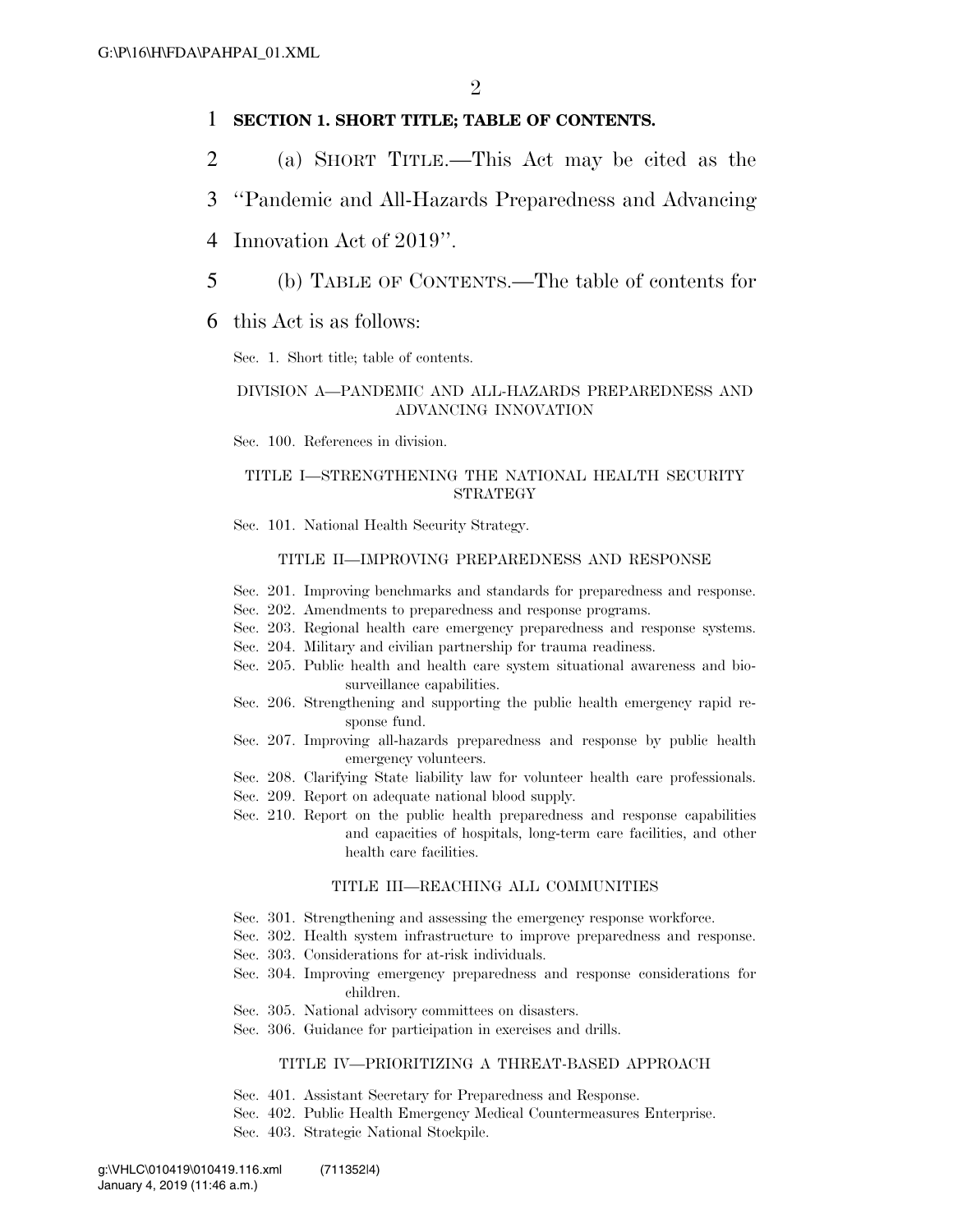- Sec. 404. Preparing for pandemic influenza, antimicrobial resistance, and other significant threats.
- Sec. 405. Reporting on the Federal Select Agent Program.

#### TITLE V—INCREASING COMMUNICATION IN MEDICAL COUNTERMEASURE ADVANCED RESEARCH AND DEVELOPMENT

- Sec. 501. Medical countermeasure budget plan.
- Sec. 502. Material threat and medical countermeasure notifications.
- Sec. 503. Availability of regulatory management plans.
- Sec. 504. The Biomedical Advanced Research and Development Authority and the BioShield Special Reserve Fund.
- Sec. 505. Additional strategies for combating antibiotic resistance.

#### TITLE VI—ADVANCING TECHNOLOGIES FOR MEDICAL COUNTERMEASURES

- Sec. 601. Administration of countermeasures.
- Sec. 602. Updating definitions of other transactions.
- Sec. 603. Medical countermeasure master files.
- Sec. 604. Animal rule report.
- Sec. 605. Review of the benefits of genomic engineering technologies and their potential role in national security.
- Sec. 606. Report on vaccines development.
- Sec. 607. Strengthening mosquito abatement for safety and health.

#### TITLE VII—MISCELLANEOUS PROVISIONS

- Sec. 701. Reauthorizations and extensions.
- Sec. 702. Location of materials in the stockpile.
- Sec. 703. Cybersecurity.
- Sec. 704. Strategy and report.
- Sec. 705. Technical amendments.

#### DIVISION B—OVER-THE-COUNTER MONOGRAPH SAFETY, INNOVATION, AND REFORM

Sec. 1000. Short title; references in division.

#### TITLE I—OTC DRUG REVIEW

- Sec. 1001. Regulation of certain nonprescription drugs that are marketed without an approved drug application.
- Sec. 1002. Misbranding.
- Sec. 1003. Drugs excluded from the over-the-counter drug review.
- Sec. 1004. Treatment of Sunscreen Innovation Act.
- Sec. 1005. Annual update to Congress on appropriate pediatric indication for certain OTC cough and cold drugs.
- Sec. 1006. Technical corrections.

#### TITLE II—USER FEES

- Sec. 2001. Short title; finding.
- Sec. 2002. Fees relating to over-the-counter drugs.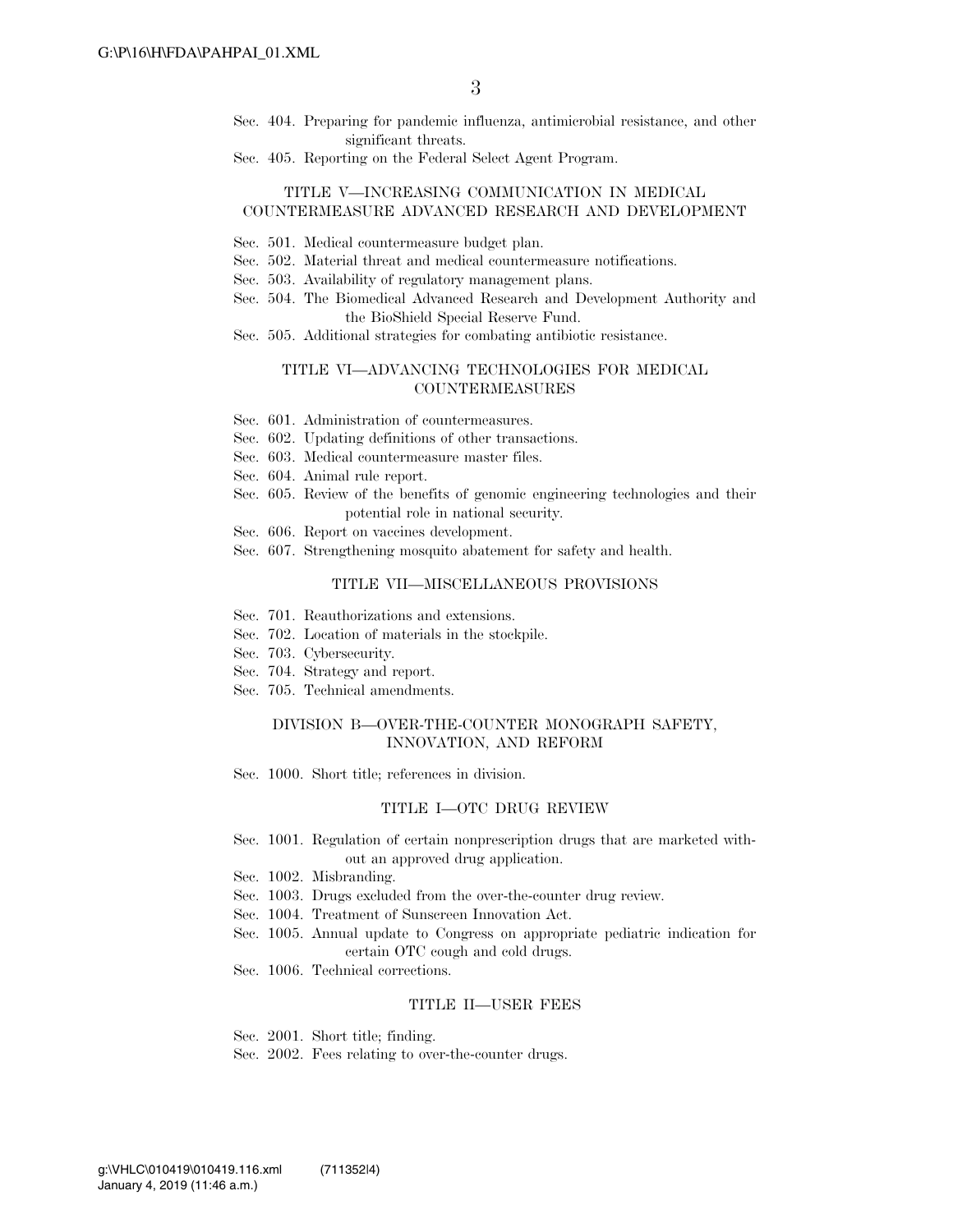### **DIVISION A—PANDEMIC AND**

## **ALL-HAZARDS PREPARED-**

## **NESS AND ADVANCING INNO-VATION**

### **SEC. 100. REFERENCES IN DIVISION.**

Except as otherwise specified—

 (1) amendments made by this division to a sec- tion or other provision of law are amendments to such section or other provision of the Public Health Service Act (42 U.S.C. 201 et seq.); and

 (2) any reference to ''this Act'' contained in this division shall be treated as referring only to the provisions of this division.

# **TITLE I—STRENGTHENING THE NATIONAL HEALTH SECURITY STRATEGY**

**SEC. 101. NATIONAL HEALTH SECURITY STRATEGY.** 

Section 2802 (42 U.S.C. 300hh–1) is amended—

- 19  $(1)$  in subsection  $(a)$ —
- 20  $(A)$  in paragraph  $(1)$ —

 (i) by striking ''2014'' and inserting 22 "'2018"; and

 (ii) by striking the second sentence and inserting the following: ''Such Na-tional Health Security Strategy shall de-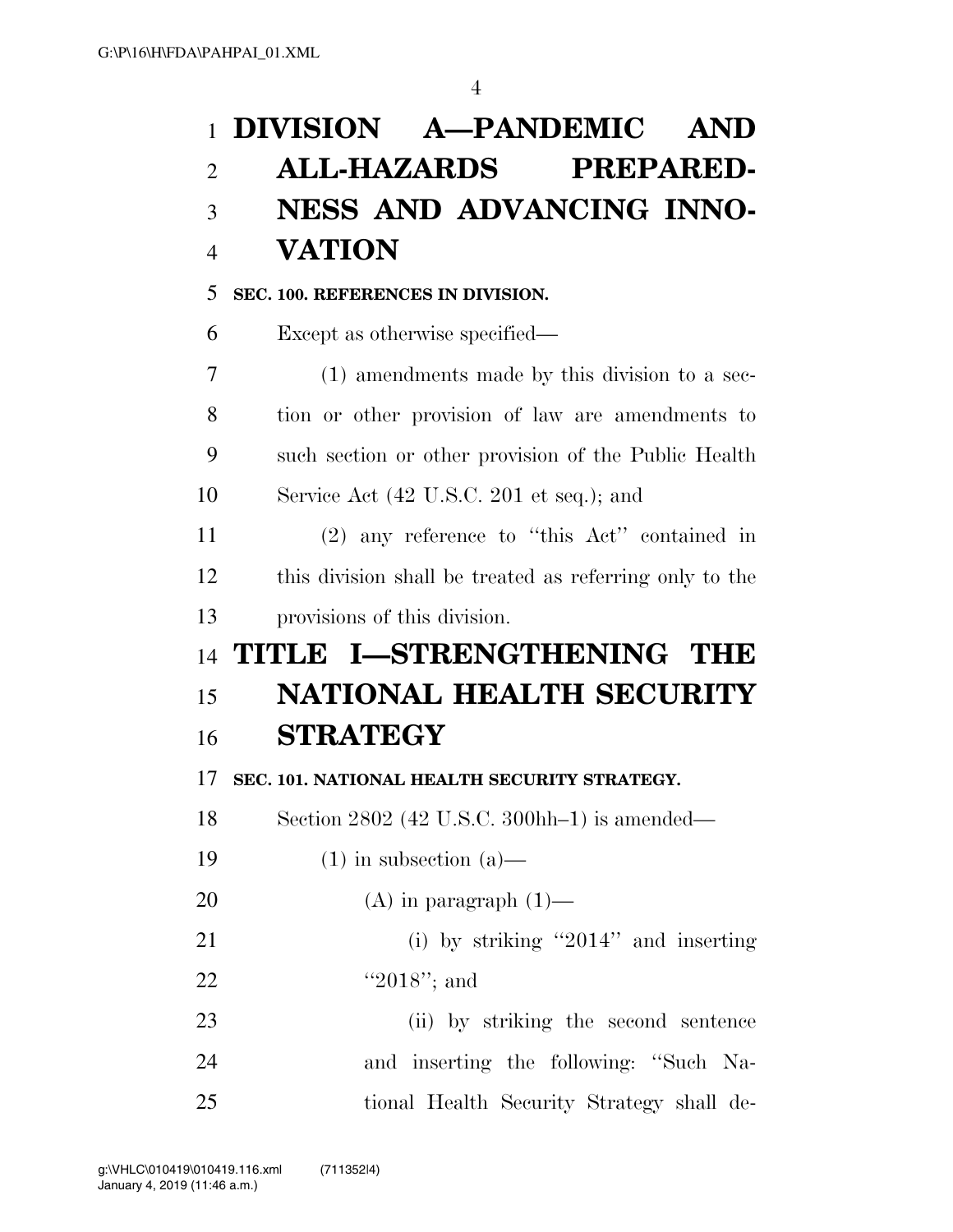| $\mathbf{1}$   | scribe potential emergency health security        |
|----------------|---------------------------------------------------|
| $\overline{2}$ | threats and identify the process for achiev-      |
| 3              | ing the preparedness goals described in           |
| $\overline{4}$ | subsection (b) to be prepared to identify         |
| 5              | and respond to such threats and shall be          |
| 6              | consistent with the national preparedness         |
| $\overline{7}$ | goal (as described in section $504(a)(19)$ of     |
| 8              | the Homeland Security Act of 2002), the           |
| 9              | National Incident Management System (as           |
| 10             | defined in section $501(7)$ of such Act), and     |
| 11             | the National Response Plan developed pur-         |
| 12             | suant to section 504 of such Act, or any          |
| 13             | successor plan.";                                 |
| 14             | $(B)$ in paragraph $(2)$ , by inserting before    |
| 15             | the period at the end of the second sentence the  |
| 16             | following: ", and an analysis of any changes to   |
| 17             | the evidence-based benchmarks and objective       |
| 18             | standards under sections $319C-1$ and $319C-2$ "; |
| 19             | and                                               |
| 20             | $(C)$ in paragraph $(3)$ —                        |
| 21             | (i) by striking "2009" and inserting              |
| 22             | "2022";                                           |
| 23             | (ii) by inserting "(including gaps in             |
| 24             | environmental health and animal<br>the            |
| 25             | health workforces, as applicable), describ-       |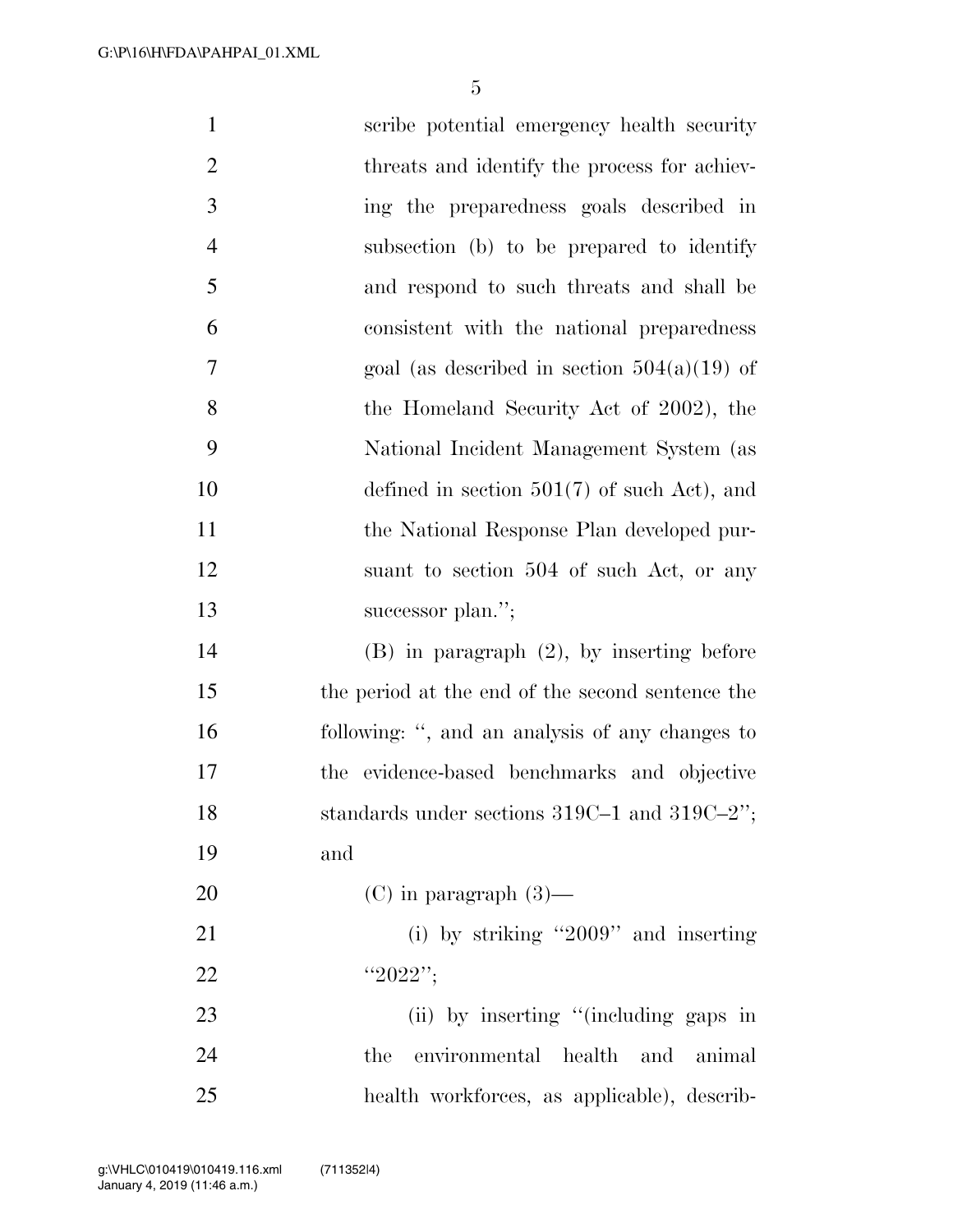| $\mathbf{1}$   | ing the status of such workforce" after      |
|----------------|----------------------------------------------|
| $\overline{2}$ | "gaps in such workforce";                    |
| 3              | (iii) by striking "and identifying strat-    |
| $\overline{4}$ | egies" and inserting "identifying strate-    |
| 5              | gies"; and                                   |
| 6              | (iv) by inserting before the period at       |
| 7              | the end ", and identifying current capabili- |
| 8              | ties to meet the requirements of section     |
| 9              | $2803$ "; and                                |
| 10             | $(2)$ in subsection $(b)$ —                  |
| 11             | (A) in paragraph $(2)$ —                     |
| 12             | (i) in subparagraph (A), by striking         |
| 13             | "and investigation" and inserting "inves-    |
| 14             | tigation, and related information tech-      |
| 15             | nology activities";                          |
| 16             | (ii) in subparagraph (B), by striking        |
| 17             | "and decontamination" and inserting "de-     |
| 18             | contamination, relevant health care serv-    |
| 19             | ices and supplies, and transportation and    |
| 20             | disposal of medical waste"; and              |
| 21             | (iii) by adding at the end the fol-          |
| 22             | lowing:                                      |
| 23             | " $(E)$ Response to environmental hazards."; |
| 24             | $(B)$ in paragraph $(3)$ —                   |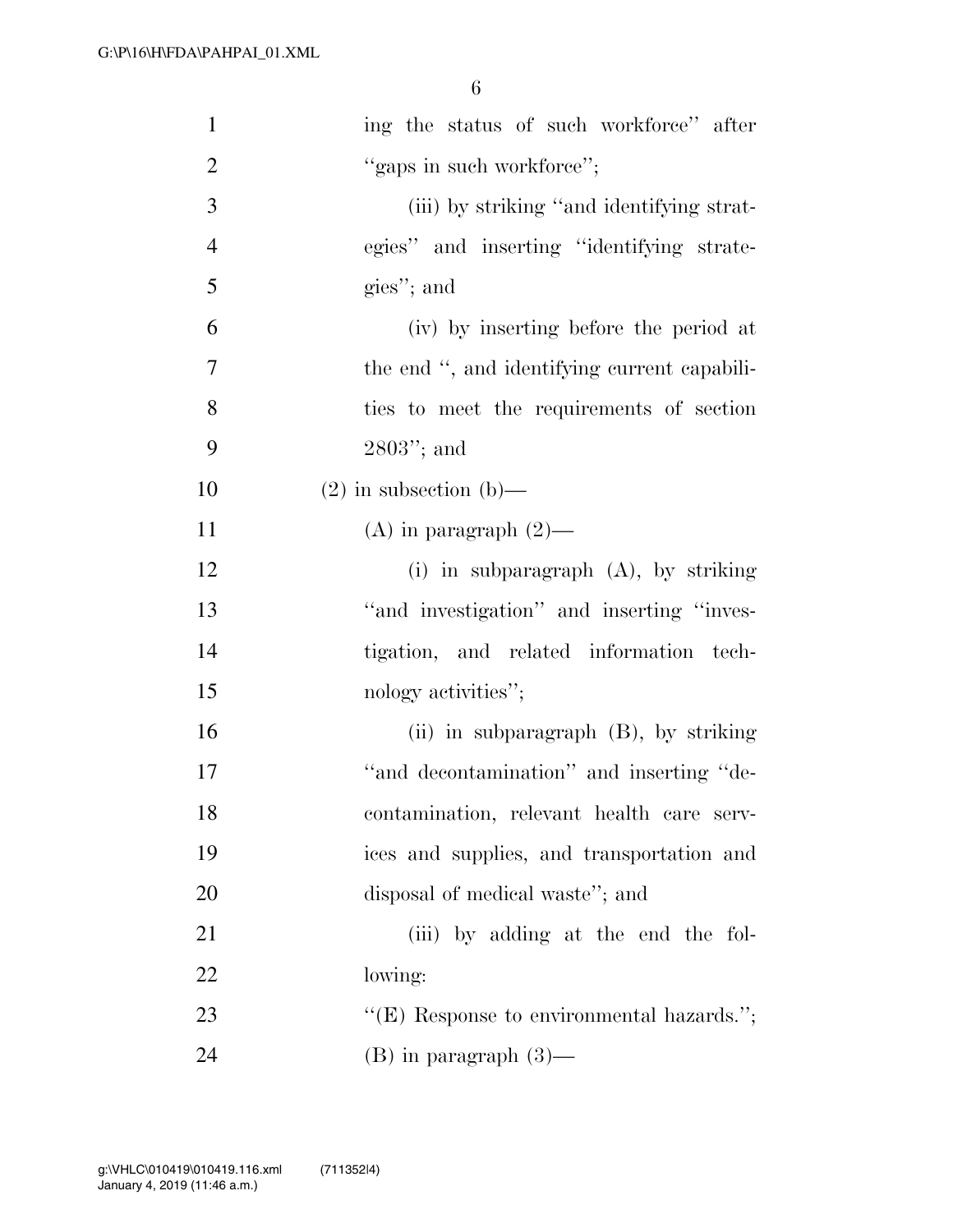| $\mathbf{1}$   | (i) in the matter preceding subpara-                       |
|----------------|------------------------------------------------------------|
| $\mathbf{2}$   | $graph$ $(A)$ , by striking "including mental              |
| 3              | health" and inserting "including phar-                     |
| $\overline{4}$ | macies, mental health facilities,"; and                    |
| 5              | (ii) in subparagraph $(F)$ , by inserting                  |
| 6              | "or exposures to agents that could cause a                 |
| $\overline{7}$ | public health emergency" before the pe-                    |
| 8              | riod;                                                      |
| 9              | $(C)$ in paragraph $(5)$ , by inserting "and               |
| 10             | other applicable compacts" after "Compact";                |
| 11             | and                                                        |
| 12             | (D) by adding at the end the following:                    |
| 13             | "(9) ZOONOTIC DISEASE, FOOD, AND AGRI-                     |
| 14             | CULTURE.—Improving coordination among Federal,             |
| 15             | State, local, Tribal, and territorial entities (including) |
| 16             | through consultation with the Secretary of Agri-           |
| 17             | culture) to prevent, detect, and respond to outbreaks      |
| 18             | of plant or animal disease (including zoonotic dis-        |
| 19             | ease) that could compromise national security result-      |
| 20             | ing from a deliberate attack, a naturally occurring        |
| 21             | threat, the intentional adulteration of food, or other     |
| 22             | public health threats, taking into account inter-          |
| 23             | actions between animal health, human health, and           |
| 24             | animals' and humans' shared environment as di-             |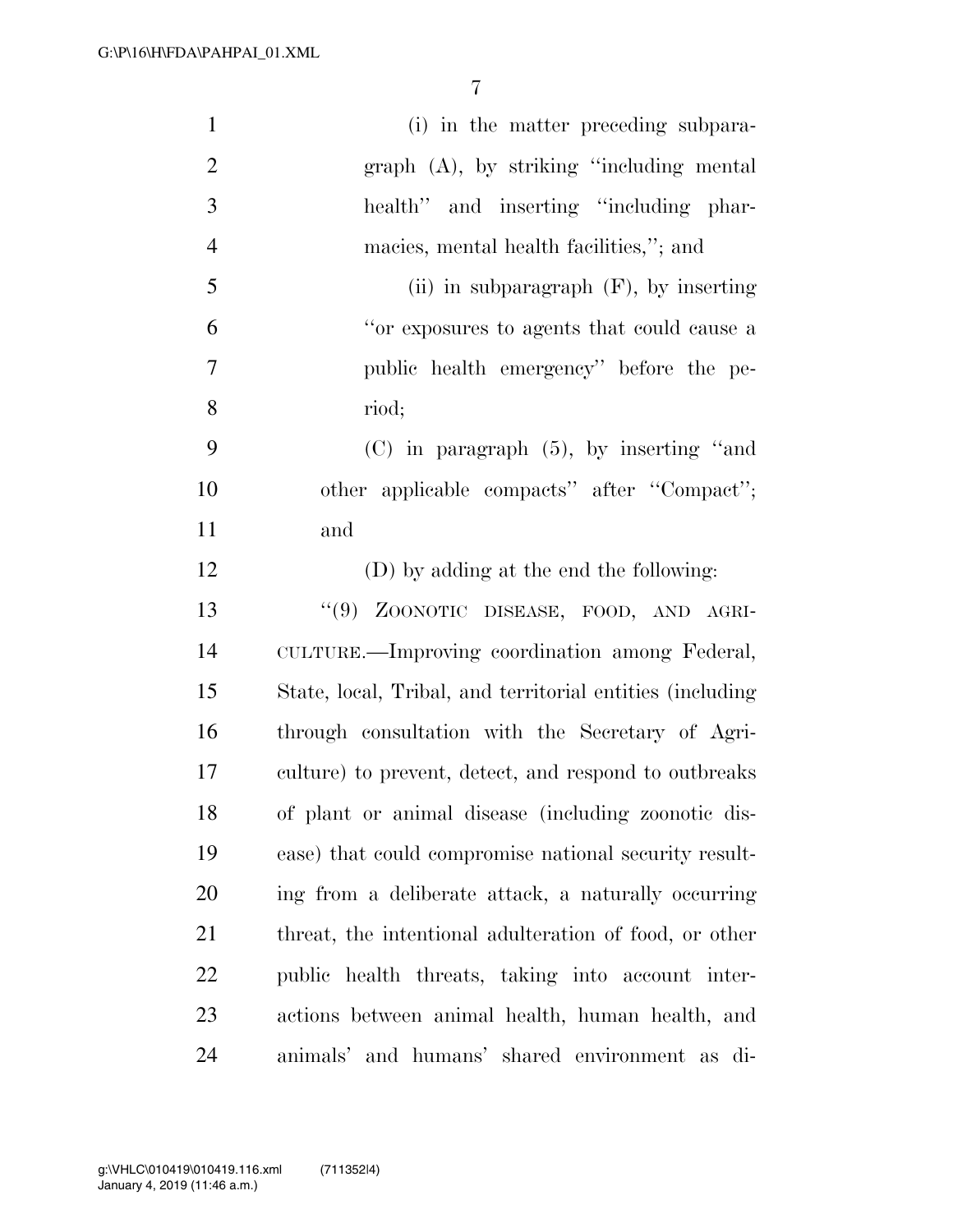rectly related to public health emergency prepared- ness and response capabilities, as applicable. ''(10) GLOBAL HEALTH SECURITY.—Assessing current or potential health security threats from abroad to inform domestic public health prepared- ness and response capabilities.''. **TITLE II—IMPROVING PREPAREDNESS AND RESPONSE SEC. 201. IMPROVING BENCHMARKS AND STANDARDS FOR PREPAREDNESS AND RESPONSE.**  (a) EVALUATING MEASURABLE EVIDENCE-BASED BENCHMARKS AND OBJECTIVE STANDARDS.—Section 319C–1 (42 U.S.C. 247d–3a) is amended by inserting after subsection (j) the following: ''(k) EVALUATION.— 16 "(1) In GENERAL.—Not later than 2 years after the date of enactment of the Pandemic and All-Hazards Preparedness and Advancing Innovation Act of 2019 and every 2 years thereafter, the Sec- retary shall conduct an evaluation of the evidence- based benchmarks and objective standards required under subsection (g). Such evaluation shall be sub- mitted to the congressional committees of jurisdic-tion together with the National Health Security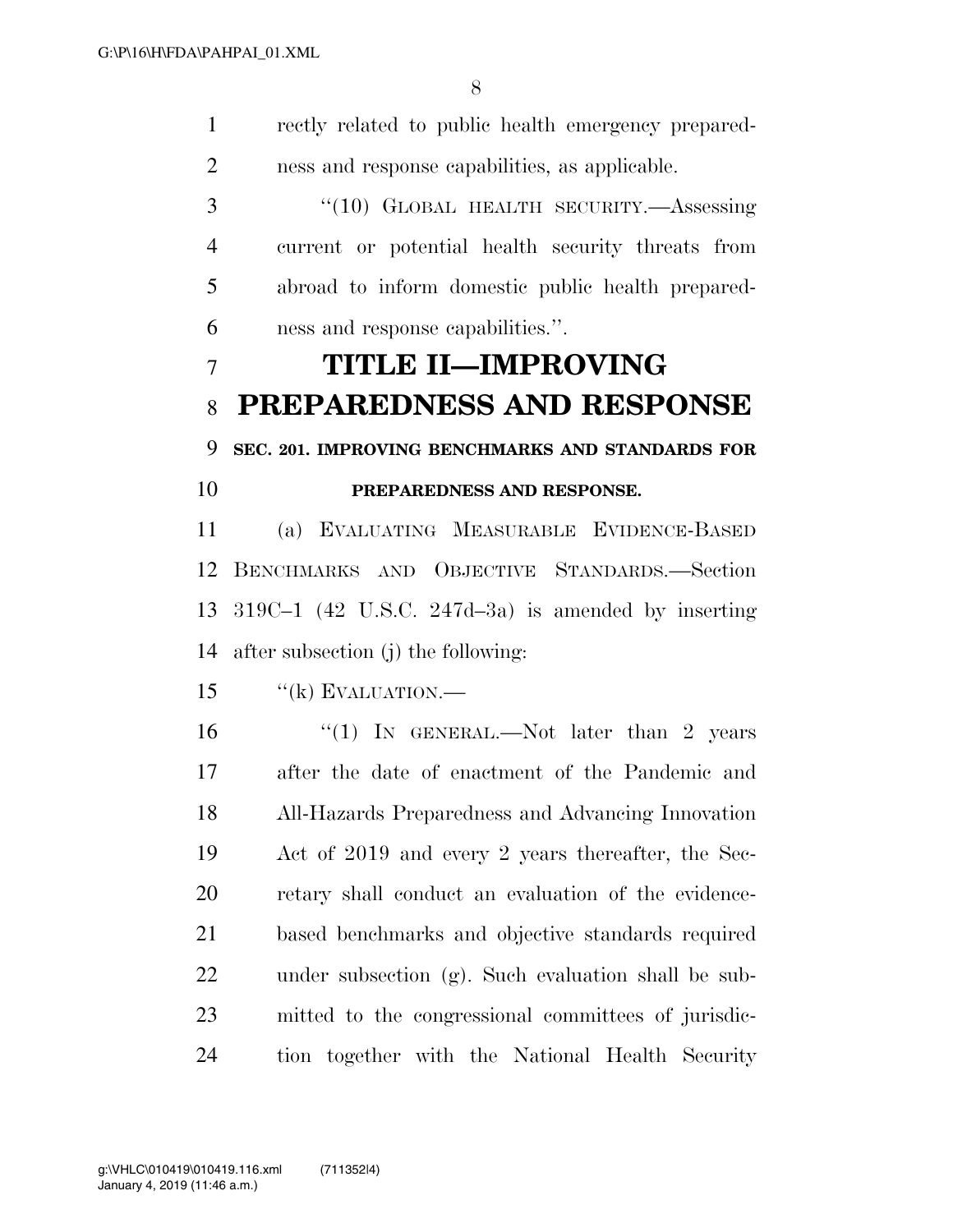| $\mathbf{1}$   | Strategy under section 2802, at such time as such  |
|----------------|----------------------------------------------------|
| $\overline{2}$ | strategy is submitted.                             |
| 3              | "(2) CONTENT.—The evaluation under this            |
| $\overline{4}$ | paragraph shall include—                           |
| 5              | $\lq\lq$ a review of evidence-based bench-         |
| 6              | marks and objective standards, and associated      |
| 7              | metrics and targets;                               |
| 8              | $\lq\lq (B)$ a discussion of changes to any evi-   |
| 9              | dence-based benchmarks and objective stand-        |
| 10             | ards, and the effect of such changes on the abil-  |
| 11             | ity to track whether entities are meeting or       |
| 12             | making progress toward the goals under this        |
| 13             | section and, to the extent practicable, the appli- |
| 14             | cable goals of the National Health Security        |
| 15             | Strategy under section 2802;                       |
| 16             | $\lq\lq$ (C) a description of amounts received by  |
| 17             | eligible entities described in subsection (b) and  |
| 18             | section $319C-2(b)$ , and amounts received by      |
| 19             | subrecipients and the effect of such funding on    |
| 20             | meeting evidence-based benchmarks and objec-       |
| 21             | tive standards; and                                |
| 22             | $\lq\lq$ recommendations, as applicable and        |
| 23             | appropriate, to improve evidence-based bench-      |
| 24             | marks and objective standards to more accu-        |
| 25             | rately assess the ability of entities receiving    |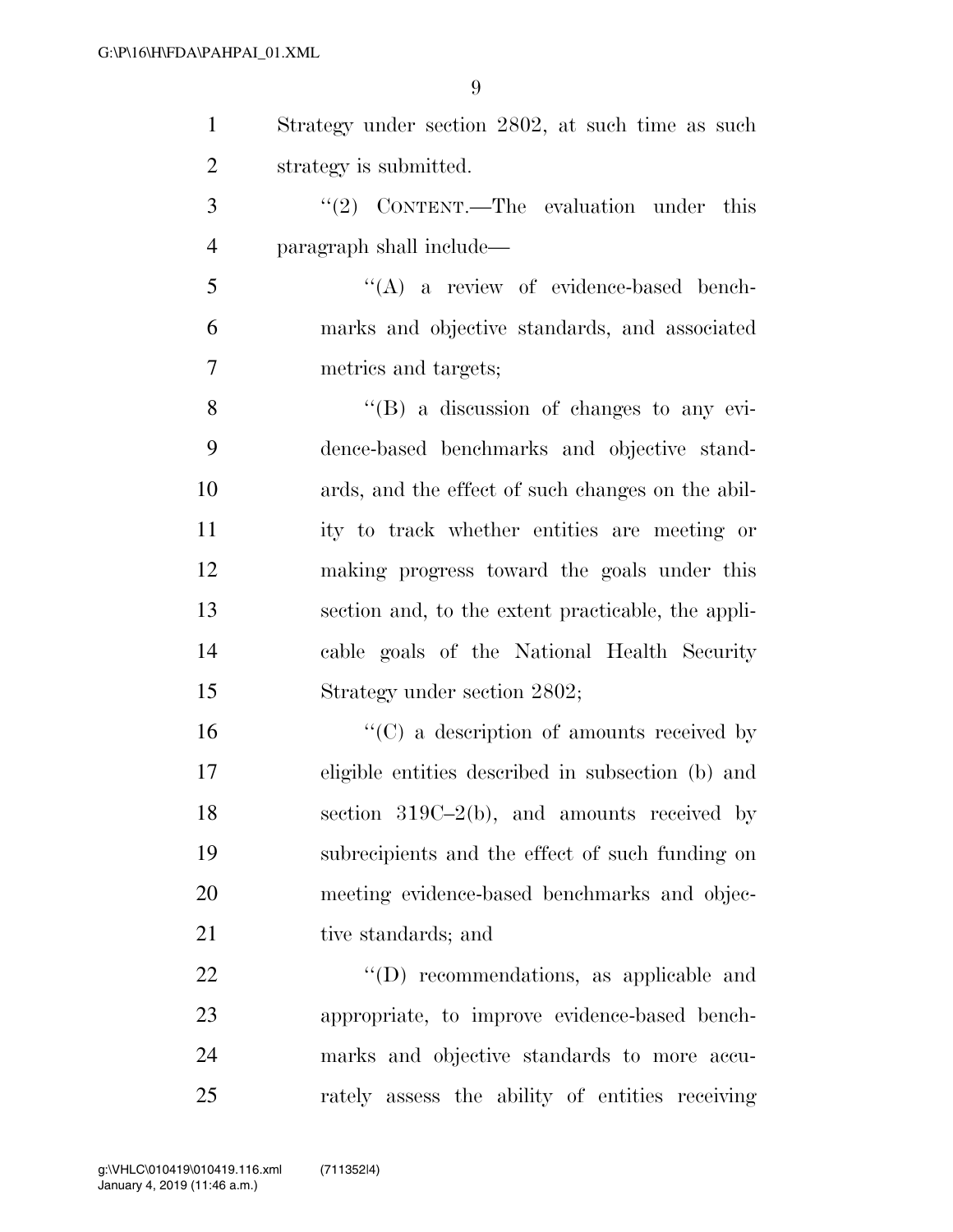awards under this section to better achieve the goals under this section and section 2802.''. (b) EVALUATING THE PARTNERSHIP FOR STATE AND REGIONAL HOSPITAL PREPAREDNESS.—Section 319C– 5 2(i)(1) (42 U.S.C. 247-3b(i)(1)) is amended by striking 6 "section 319C–1 $(g)$ , (i), and (j)" and inserting "section 7 319C–1(g), (i), (i), and (k)". **SEC. 202. AMENDMENTS TO PREPAREDNESS AND RE- SPONSE PROGRAMS.**  (a) COOPERATIVE AGREEMENT APPLICATIONS FOR IMPROVING STATE AND LOCAL PUBLIC HEALTH SECU- RITY.—Section 319C–1 (42 U.S.C. 247d–3a) is amend- ed— (1) in subsection (a), by inserting '', acting through the Director of the Centers for Disease Control and Prevention,'' after ''the Secretary''; and 17 (2) in subsection  $(b)(2)(A)$ — 18 (A) in clause (vi), by inserting ", including public health agencies with specific expertise that may be relevant to public health security, such as environmental health agencies,'' after 22 "stakeholders"; (B) by redesignating clauses (vii) through  $(ix)$  as clauses (viii) through  $(x)$ ;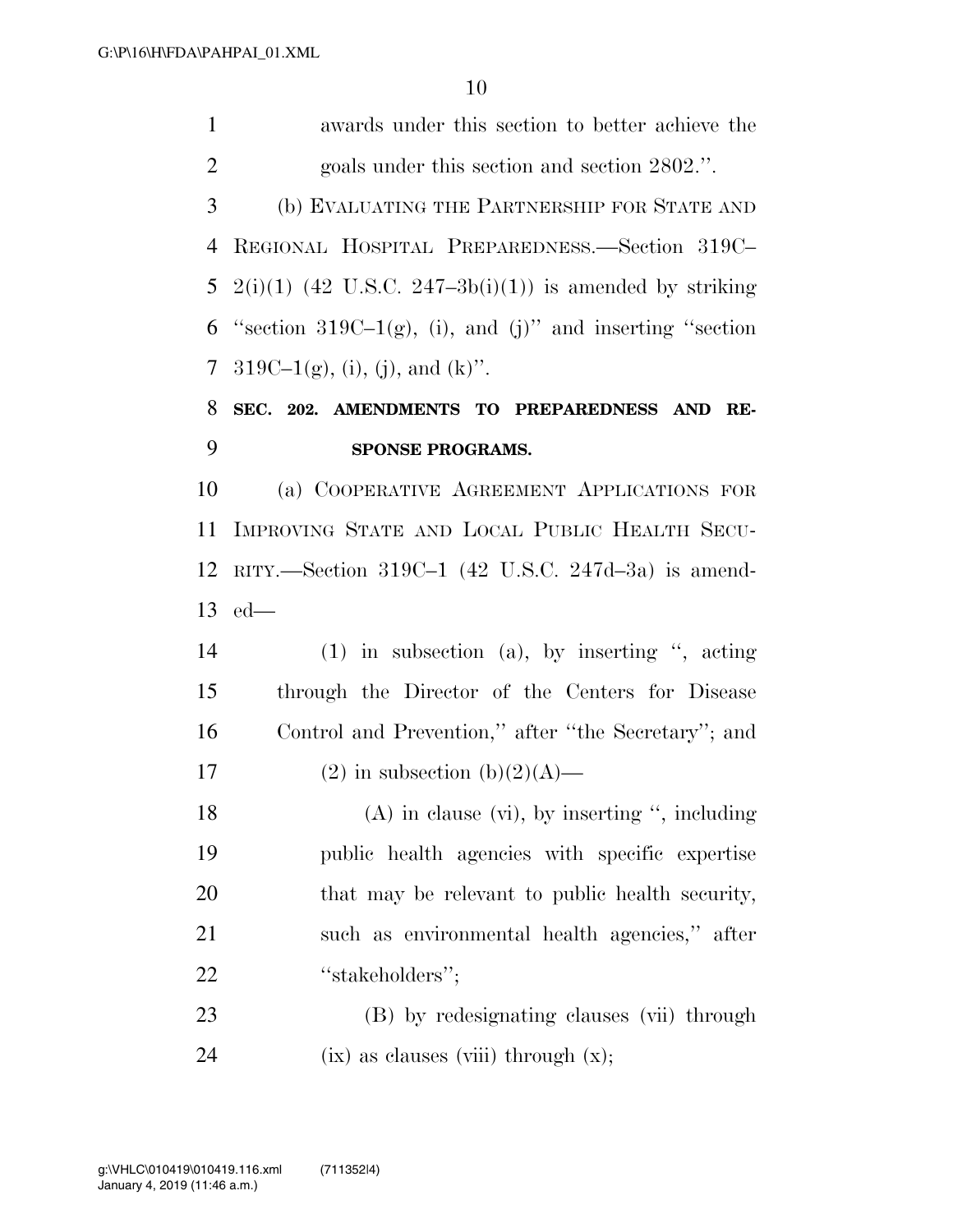| $\mathbf{1}$   | (C) by inserting after clause (vi) the fol-     |
|----------------|-------------------------------------------------|
| $\overline{2}$ | lowing:                                         |
| 3              | "(vii) a description of how, as applica-        |
| $\overline{4}$ | ble, such entity may integrate information      |
| 5              | to account for individuals with behavioral      |
| 6              | health needs following a public health          |
| $\tau$         | emergency;";                                    |
| 8              | (D) in clause (ix), as so redesignated, by      |
| 9              | striking "; and" and inserting a semicolon; and |
| 10             | (E) by adding at the end the following:         |
| 11             | "(xi) a description of how the entity           |
| 12             | will partner with health care facilities, in-   |
| 13             | cluding hospitals and nursing homes and         |
| 14             | other long-term care facilities, to promote     |
| 15             | and improve public health preparedness          |
| 16             | and response; and                               |
| 17             | "(xii) a description of how, as appro-          |
| 18             | priate and practicable, the entity will in-     |
| 19             | clude critical infrastructure partners, such    |
| 20             | as utility companies within the entity's ju-    |
| 21             | risdiction, in planning pursuant to this        |
| 22             | subparagraph to help ensure that critical       |
| 23             | infrastructure will remain functioning dur-     |
| 24             | ing, or return to function as soon as prac-     |
| 25             | ticable after, a public health emergency;".     |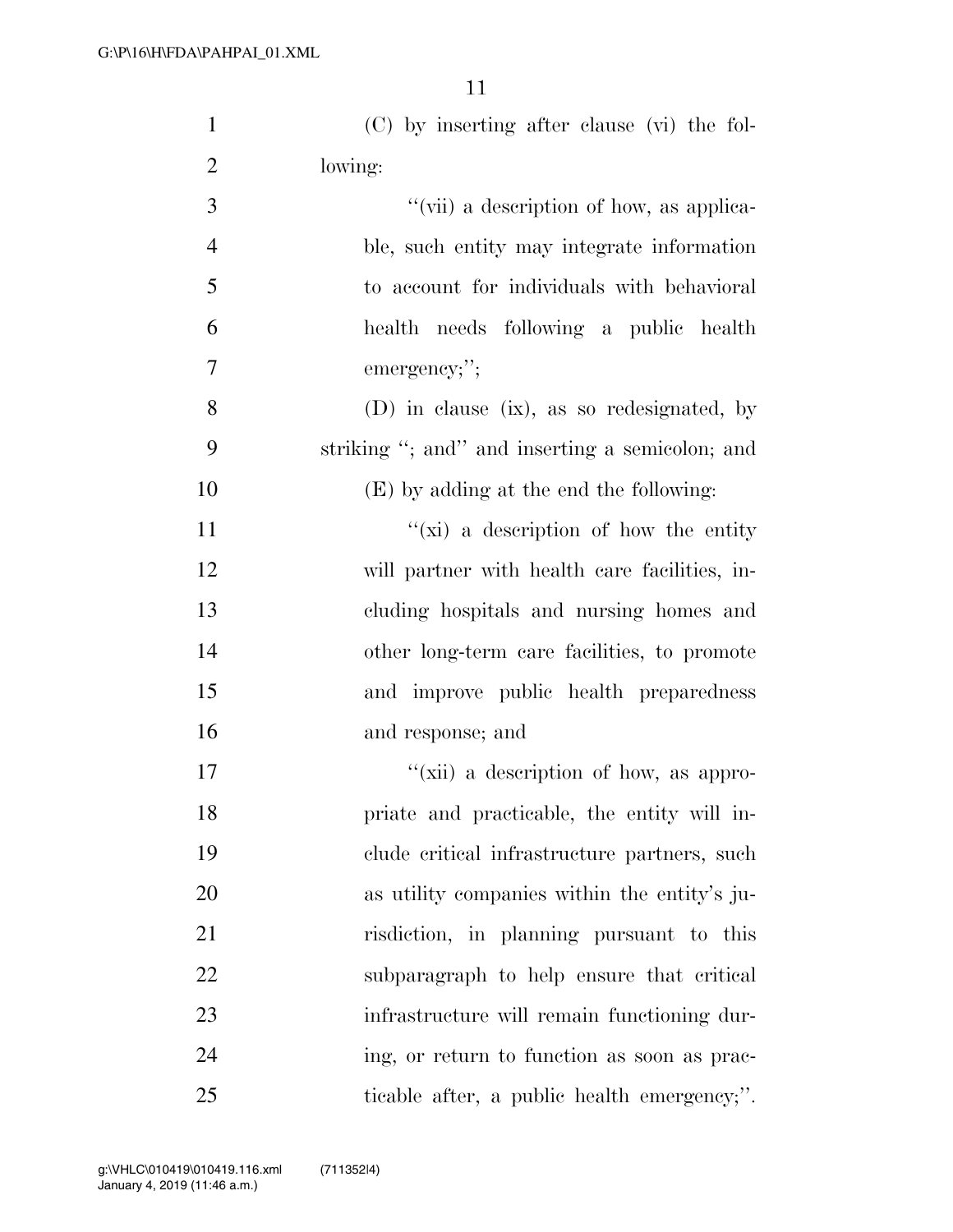| $\mathbf{1}$   | (b) EXCEPTION RELATING TO APPLICATION OF CER- |
|----------------|-----------------------------------------------|
| 2              | TAIN REQUIREMENTS.                            |
| 3              | (1) IN GENERAL.—Section $319C-1(g)$ (42)      |
| $\overline{4}$ | U.S.C. $247d-3a(g)$ is amended—               |
| 5              | (A) in paragraph $(5)$ —                      |
| 6              | (i) in the matter preceding subpara-          |
| 7              | $graph(A)$ , by striking "Beginning with fis- |
| 8              | cal year 2009" and inserting "Beginning"      |
| 9              | with fiscal year $2019$ "; and                |
| 10             | (ii) in subparagraph $(A)$ —                  |
| 11             | $(I)$ by striking "for the imme-              |
| 12             | diately preceding fiscal year" and in-        |
| 13             | serting "for either of the 2 imme-            |
| 14             | diately preceding fiscal years"; and          |
| 15             | (II) by striking "2008" and in-               |
| 16             | serting "2018"; and                           |
| 17             | $(B)$ in paragraph $(6)$ , by amending sub-   |
| 18             | paragraph $(A)$ to read as follows:           |
| 19             | "(A) IN GENERAL.—The amounts de-              |
| 20             | scribed in this paragraph are the following   |
| 21             | amounts that are payable to an entity for ac- |
| 22             | tivities described in this section or section |
| 23             | $319C - 2$ :                                  |
| 24             | "(i) For no more than 1 of each of            |
| 25             | the first 2 fiscal years immediately fol-     |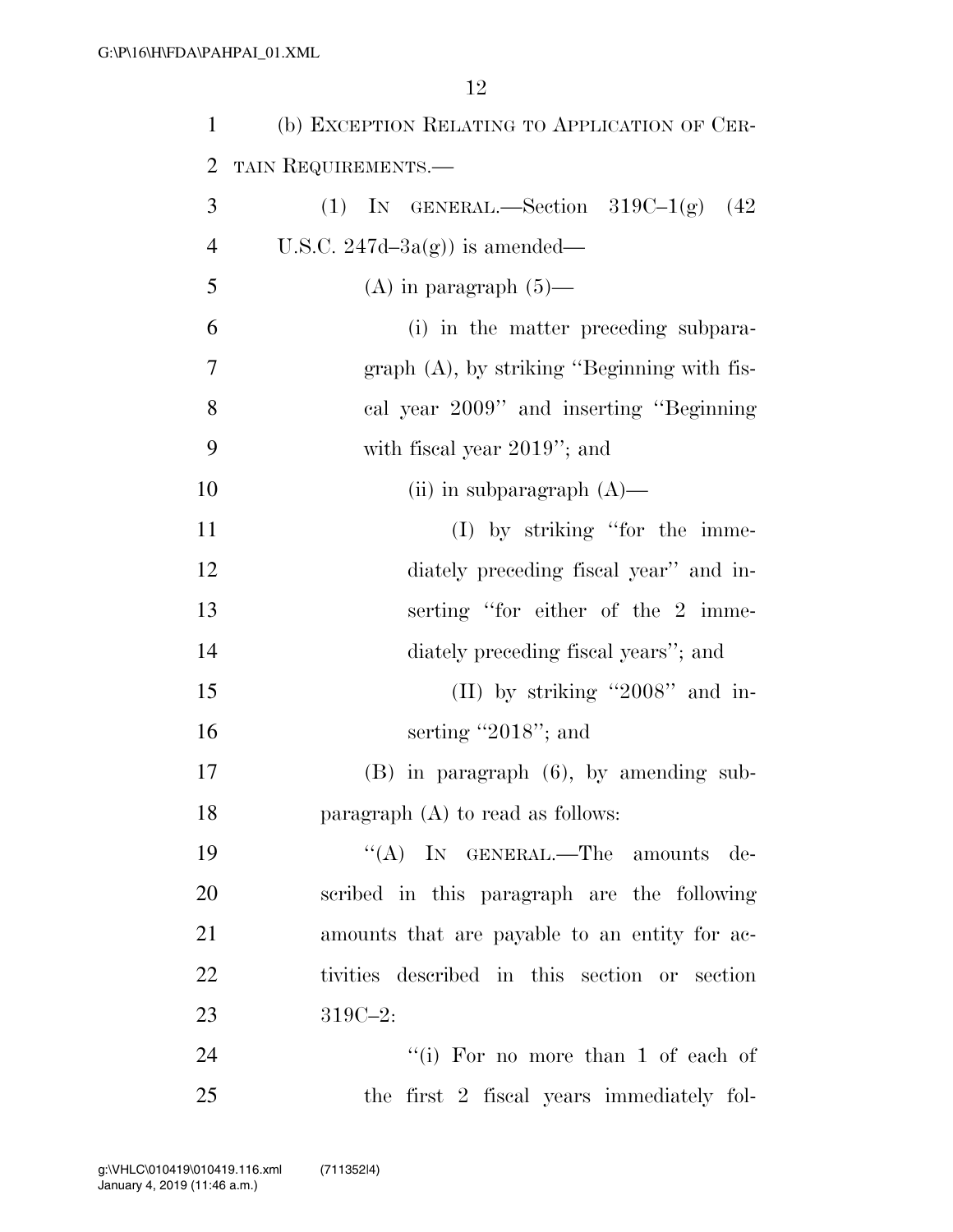| $\mathbf{1}$   | lowing a fiscal year in which an entity ex-          |
|----------------|------------------------------------------------------|
| $\overline{2}$ | perienced a failure described in subpara-            |
| 3              | graph $(A)$ or $(B)$ of paragraph $(5)$ , an         |
| $\overline{4}$ | amount equal to 10 percent of the amount             |
| 5              | the entity was eligible to receive for the re-       |
| 6              | spective fiscal year.                                |
| $\tau$         | "(ii) For no more than 1 of the first                |
| 8              | 2 fiscal years immediately following the             |
| 9              | third consecutive fiscal year in which an            |
| 10             | entity experienced such a failure, in lieu of        |
| 11             | applying clause (i), an amount equal to 15           |
| 12             | percent of the amount the entity was eligi-          |
| 13             | ble to receive for the respective fiscal             |
| 14             | year.".                                              |
| 15             | (2) EFFECTIVE DATE.—The amendments made              |
| 16             | by paragraph (1) shall apply with respect to cooper- |
| $17\,$         | ative agreements awarded on or after the date of en- |
| 18             | actment of this Act.                                 |
| 19             | (c) PARTNERSHIP FOR STATE AND REGIONAL HOS-          |
| <b>20</b>      | PITAL PREPAREDNESS TO IMPROVE SURGE CAPACITY.-       |
| 21             | Section 319C-2 (42 U.S.C. 247d-3b) is amended—       |
| 22             | $(1)$ in subsection $(a)$ —                          |
| 23             | $(A)$ by inserting ", acting through the As-         |
| 24             | sistant Secretary for Preparedness and Re-           |
| 25             | sponse," after "The Secretary"; and                  |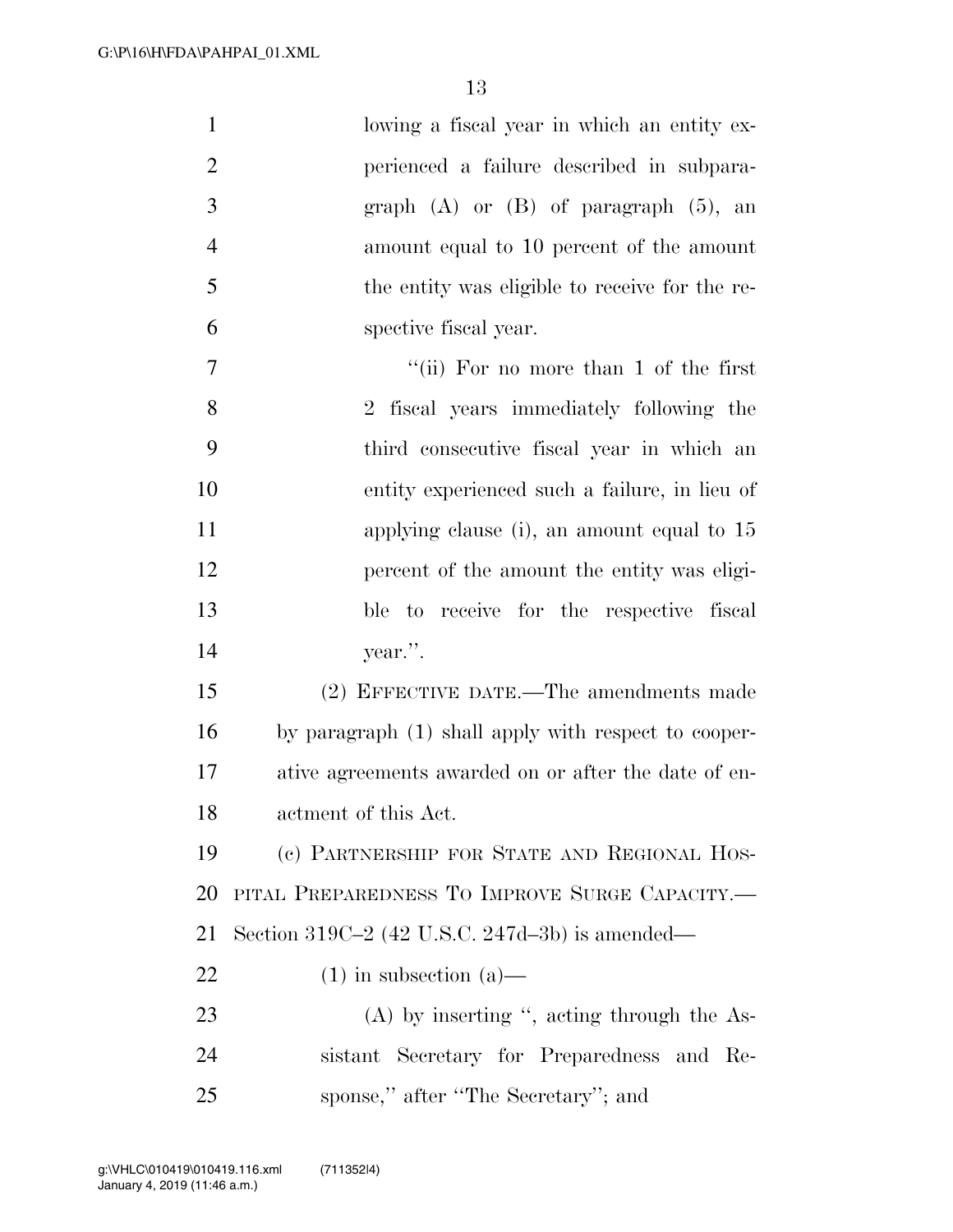| $\mathbf{1}$   | (B) by striking "preparedness for public              |
|----------------|-------------------------------------------------------|
| $\overline{2}$ | health emergencies" and inserting "prepared-          |
| 3              | ness for, and response to, public health emer-        |
| $\overline{4}$ | gencies in accordance with subsection $(c)$ ";        |
| 5              | $(2)$ in subsection $(b)(1)(A)$ —                     |
| 6              | $(A)$ by striking "partnership consisting of"         |
| $\overline{7}$ | and inserting "coalition that includes";              |
| 8              | (B) in clause (ii), by striking "; and" and           |
| 9              | inserting a semicolon; and                            |
| 10             | (C) by adding at the end the following:               |
| 11             | "(iv) one or more emergency medical serv-             |
| 12             | ice organizations or emergency management or-         |
| 13             | ganizations; and";                                    |
| 14             | $(3)$ in subsection $(d)$ —                           |
| 15             | $(A)$ in paragraph $(1)(B)$ , by striking "part-      |
| 16             | nership" each place it appears and inserting          |
| 17             | "coalition"; and                                      |
| 18             | $(B)$ in paragraph $(2)(C)$ , by striking "med-       |
| 19             | ical preparedness" and inserting "preparedness        |
| 20             | and response";                                        |
| 21             | $(4)$ in subsection $(f)$ , by striking "partnership" |
| 22             | and inserting "coalition";                            |
| 23             | $(5)$ in subsection $(g)(2)$ —                        |
| 24             | (A) by striking "Partnerships" and insert-            |
| 25             | ing "Coalitions";                                     |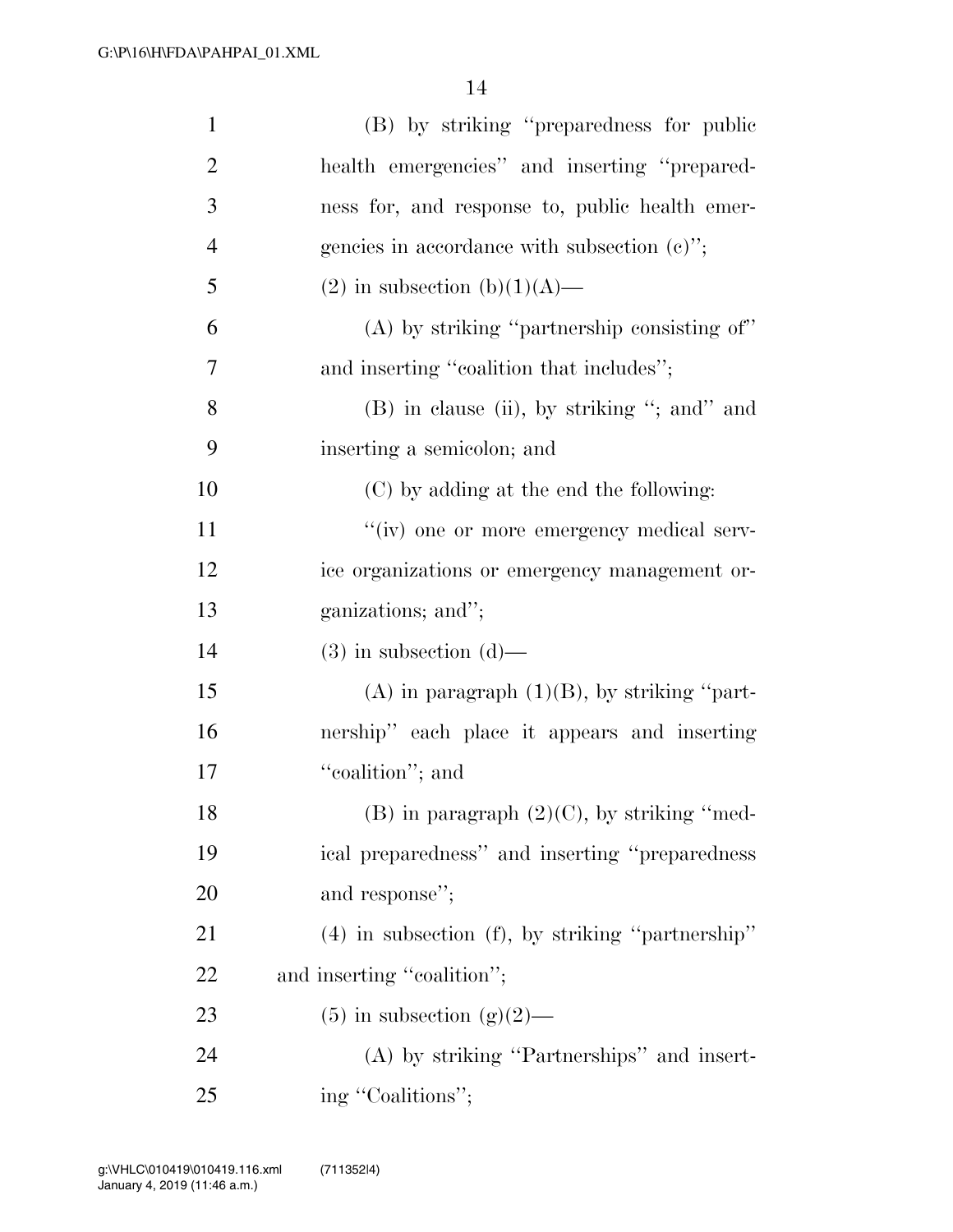| $\mathbf{1}$   | (B) by striking "partnerships" and insert-                     |
|----------------|----------------------------------------------------------------|
| $\overline{2}$ | ing "coalitions"; and                                          |
| 3              | (C) by inserting "and response" after                          |
| $\overline{4}$ | "preparedness"; and                                            |
| 5              | $(6)$ in subsection $(i)(1)$ —                                 |
| 6              | $(A)$ by striking "An entity" and inserting                    |
| $\overline{7}$ | "A coalition"; and                                             |
| 8              | (B) by striking "such partnership" and in-                     |
| 9              | serting "such coalition".                                      |
| 10             | (d) PUBLIC HEALTH SECURITY GRANTS AUTHORIZA-                   |
| 11             | TION OF APPROPRIATIONS. Section $319C-1(h)(1)(A)$              |
| 12             | $(42 \text{ U.S.C. } 247d-3a(h)(1)(A))$ is amended by striking |
| 13             | " $$641,900,000$ for fiscal year 2014" and all that follows    |
| 14             | through the period at the end and inserting                    |
| 15             | " $$685,000,000$ for each of fiscal years 2019 through 2023    |
| 16             | for awards pursuant to paragraph (3) (subject to the au-       |
| 17             | thority of the Secretary to make awards pursuant to para-      |
|                | 18 graphs $(4)$ and $(5)$ ).".                                 |
| 19             | (e) PARTNERSHIP FOR STATE AND REGIONAL HOS-                    |
| 20             | PITAL PREPAREDNESS AUTHORIZATION OF APPROPRIA-                 |
| 21             | TIONS.—Section 319C-2(j) $(42 \text{ U.S.C. } 247d-3b(j))$ is  |
| 22             | amended—                                                       |
| 23             | $(1)$ by amending paragraph $(1)$ to read as fol-              |
| 24             | lows:                                                          |
| 25             | $``(1)$ In GENERAL.—                                           |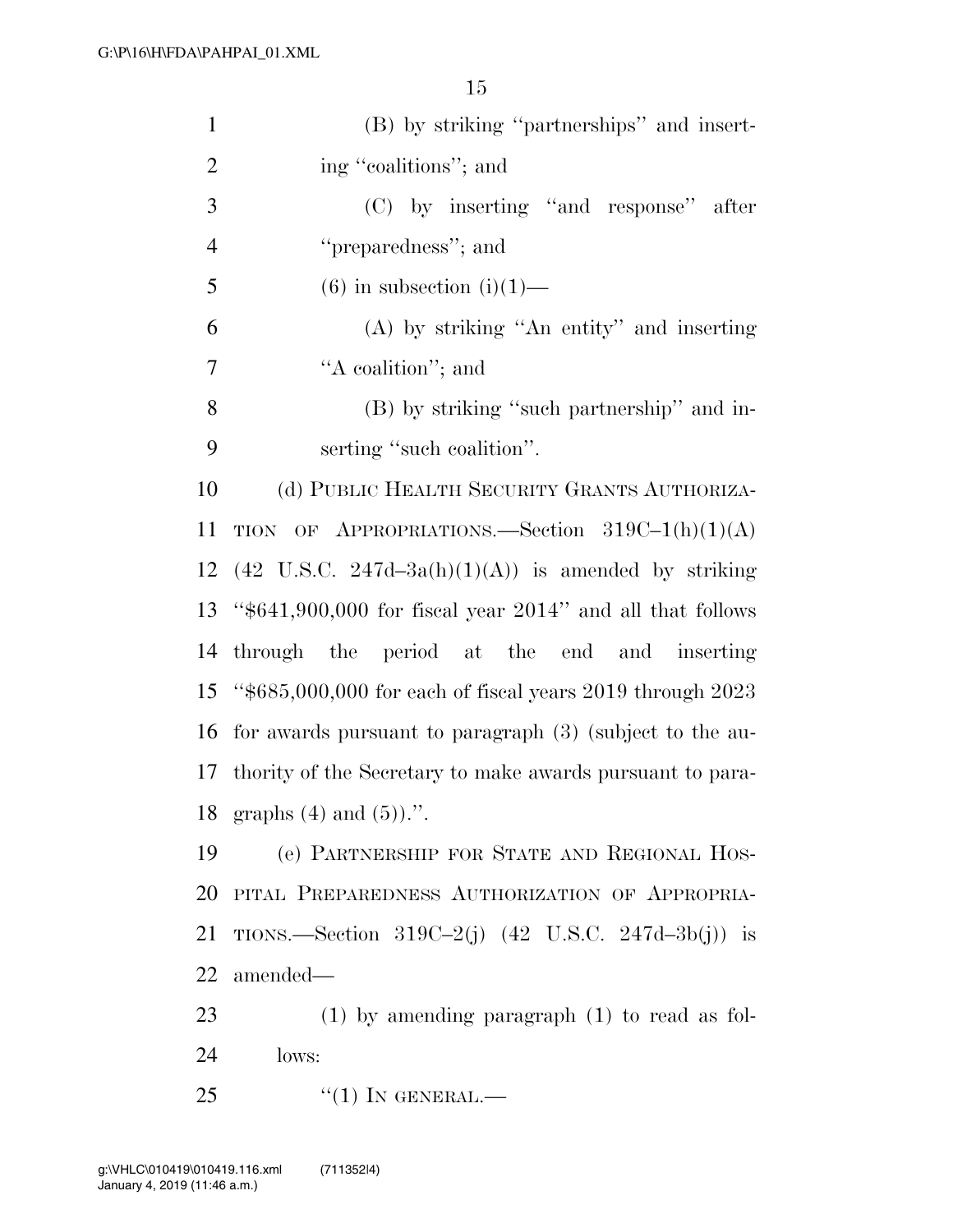| $\mathbf{1}$   | "(A) AUTHORIZATION OF APPROPRIA-                   |
|----------------|----------------------------------------------------|
| $\overline{2}$ | TIONS.—For purposes of carrying out this sec-      |
| 3              | tion and section 319C-3, in accordance with        |
| $\overline{4}$ | subparagraph $(B)$ , there is authorized to be ap- |
| 5              | propriated \$385,000,000 for each of fiscal years  |
| 6              | 2019 through 2023.                                 |
| 7              | "(B) RESERVATION OF AMOUNTS FOR RE-                |
| 8              | GIONAL SYSTEMS.-                                   |
| 9              | "(i) IN GENERAL.—Subject to clause                 |
| 10             | (ii), of the amount appropriated under sub-        |
| 11             | paragraph $(A)$ for a fiscal year, the Sec-        |
| 12             | retary may reserve up to 5 percent for the         |
| 13             | purpose of carrying out section 319C-3.            |
| 14             | "(ii) RESERVATION CONTINGENT ON                    |
| 15             | CONTINUED APPROPRIATIONS FOR<br><b>THIS</b>        |
| 16             | SECTION.—If for fiscal year 2019 or a sub-         |
| 17             | sequent fiscal year, the amount appro-             |
| 18             | priated under subparagraph (A) is such             |
| 19             | that, after application of clause (i), the         |
| 20             | amount remaining for the purpose of car-           |
| 21             | rying out this section would be less than          |
| 22             | the amount available for such purpose for          |
| 23             | the previous fiscal year, the amount that          |
| 24             | may be reserved under clause (i) shall be          |
| 25             | reduced such that the amount remaining             |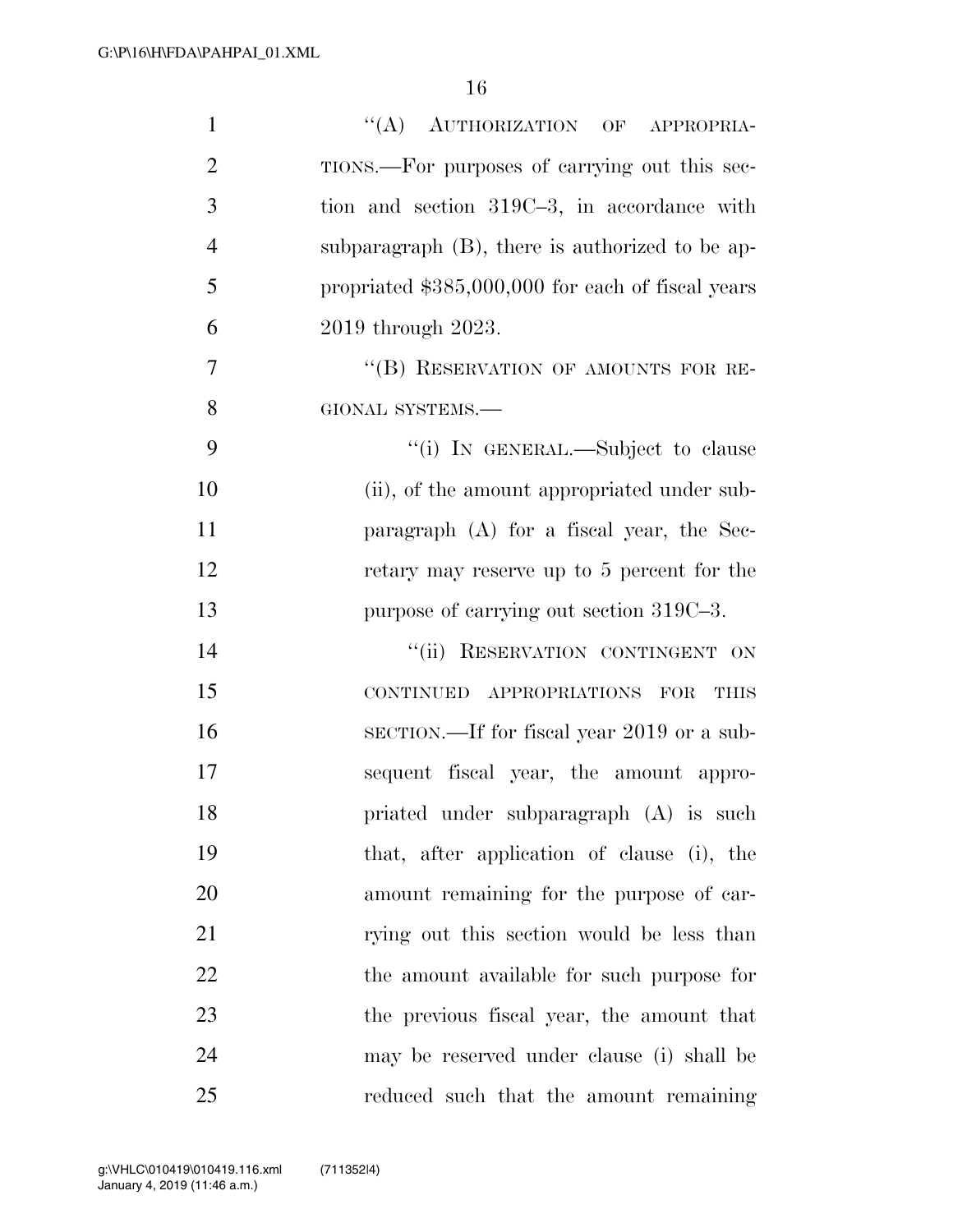| $\mathbf{1}$   | for the purpose of carrying out this section                   |
|----------------|----------------------------------------------------------------|
| $\overline{2}$ | is not less than the amount available for                      |
| 3              | such purpose for the previous fiscal year.                     |
| $\overline{4}$ | "(iii) SUNSET.—The authority to re-                            |
| 5              | serve amounts under clause (i) shall expire                    |
| 6              | on September 30, 2023.";                                       |
| 7              | $(2)$ in paragraph $(2)$ , by striking "paragraph"             |
| 8              | (1) for a fiscal year" and inserting "paragraph"               |
| 9              | $(1)(A)$ for a fiscal year and not reserved for the pur-       |
| 10             | pose described in paragraph $(1)(B)(i)$ ; and                  |
| 11             | $(3)$ in paragraph $(3)(A)$ , by striking "paragraph"          |
| 12             | $(1)$ and not reserved under paragraph $(2)$ " and in-         |
| 13             | serting "paragraph $(1)(A)$ and not reserved under             |
| 14             | paragraph $(1)(B)(i)$ or $(2)$ ".                              |
| 15             | SEC. 203. REGIONAL HEALTH CARE EMERGENCY PRE-                  |
| 16             | PAREDNESS AND RESPONSE SYSTEMS.                                |
| 17             | (a) IN GENERAL.—Part B of title III $(42 \text{ U.S.C. } 243)$ |
| 18             | et seq.) is amended by inserting after section $319C-2$ the    |
| 19             | following:                                                     |
| 20             | "SEC. 319C-3. GUIDELINES FOR REGIONAL HEALTH CARE              |
| 21             | <b>EMERGENCY PREPAREDNESS AND RESPONSE</b>                     |
| 22             | <b>SYSTEMS.</b>                                                |
| 23             | "(a) PURPOSE.—It is the purpose of this section to             |
| 24             | identify and provide guidelines for regional systems of hos-   |
| 25             | pitals, health care facilities, and other public and private   |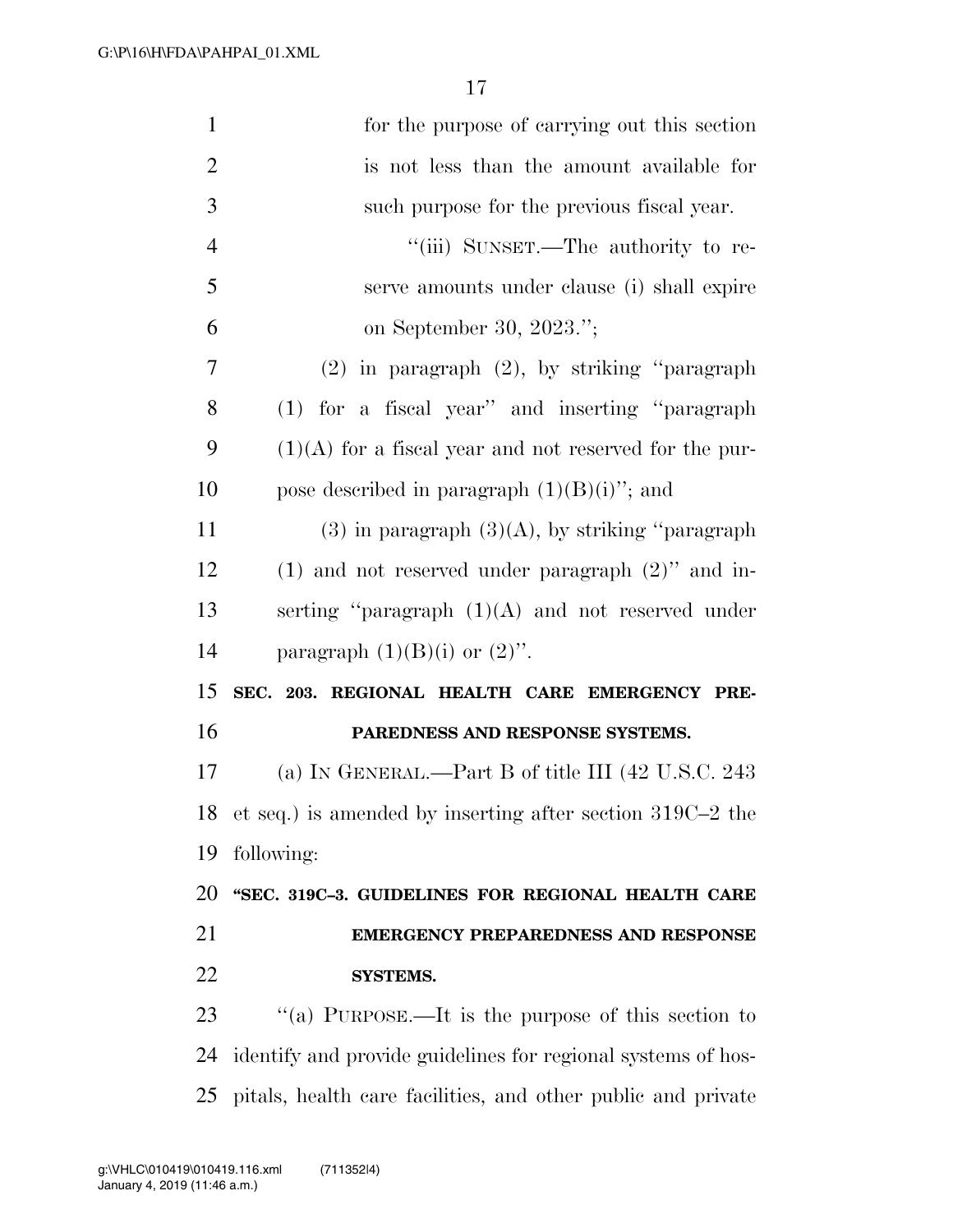sector entities, with varying levels of capability to treat patients and increase medical surge capacity during, in ad- vance of, and immediately following a public health emer- gency, including threats posed by one or more chemical, biological, radiological, or nuclear agents, including emerg-ing infectious diseases.

 ''(b) GUIDELINES.—The Assistant Secretary for Pre- paredness and Response, in consultation with the Director of the Centers for Disease Control and Prevention, the Ad- ministrator of the Centers for Medicare & Medicaid Serv- ices, the Administrator of the Health Resources and Serv- ices Administration, the Commissioner of Food and Drugs, the Assistant Secretary for Mental Health and Substance Use, the Assistant Secretary of Labor for Occu- pational Safety and Health, the Secretary of Veterans Af- fairs, the heads of such other Federal agencies as the Sec- retary determines to be appropriate, and State, local, Tribal, and territorial public health officials, shall, not later than 2 years after the date of enactment of this sec-tion—

21 ''(1) identify and develop a set of guidelines re- lating to practices and protocols for all-hazards pub- lic health emergency preparedness and response for hospitals and health care facilities to provide appro-priate patient care during, in advance of, or imme-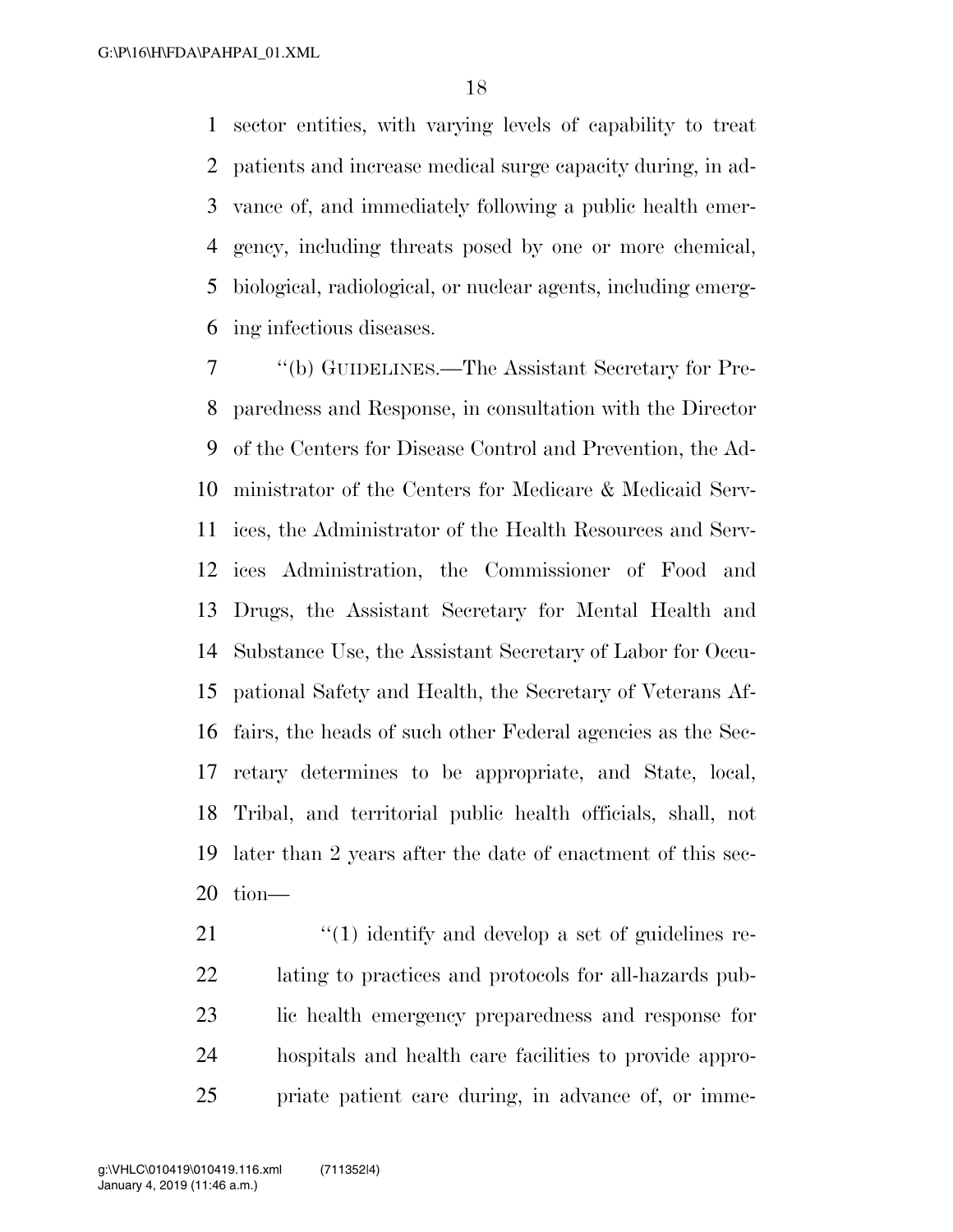| $\mathbf{1}$   | diately following, a public health emergency, result- |
|----------------|-------------------------------------------------------|
| $\overline{2}$ | ing from one or more chemical, biological, radio-     |
| 3              | logical, or nuclear agents, including emerging infec- |
| $\overline{4}$ | tious diseases (which may include existing practices, |
| 5              | such as trauma care and medical surge capacity and    |
| 6              | capabilities), with respect to-                       |
| 7              | $\lq\lq$ a regional approach to identifying           |
| 8              | hospitals and health care facilities based on         |
| 9              | varying capabilities and capacity to treat pa-        |
| 10             | tients affected by such emergency, including—         |
| 11             | "(i) the manner in which the system                   |
| 12             | will coordinate with and integrate the part-          |
| 13             | nerships and health care coalitions estab-            |
| 14             | lished under section $319C-2(b)$ ; and                |
| 15             | "(ii) informing and educating appro-                  |
| 16             | priate first responders and health care sup-          |
| 17             | ply chain partners of the regional emer-              |
| 18             | gency preparedness and response capabili-             |
| 19             | ties and medical surge capacity of such               |
| 20             | hospitals and health care facilities in the           |
| 21             | community;                                            |
| 22             | "(B) physical and technological infrastruc-           |
| 23             | ture, laboratory capacity, staffing, blood supply,    |
| 24             | and other supply chain needs, taking into ac-         |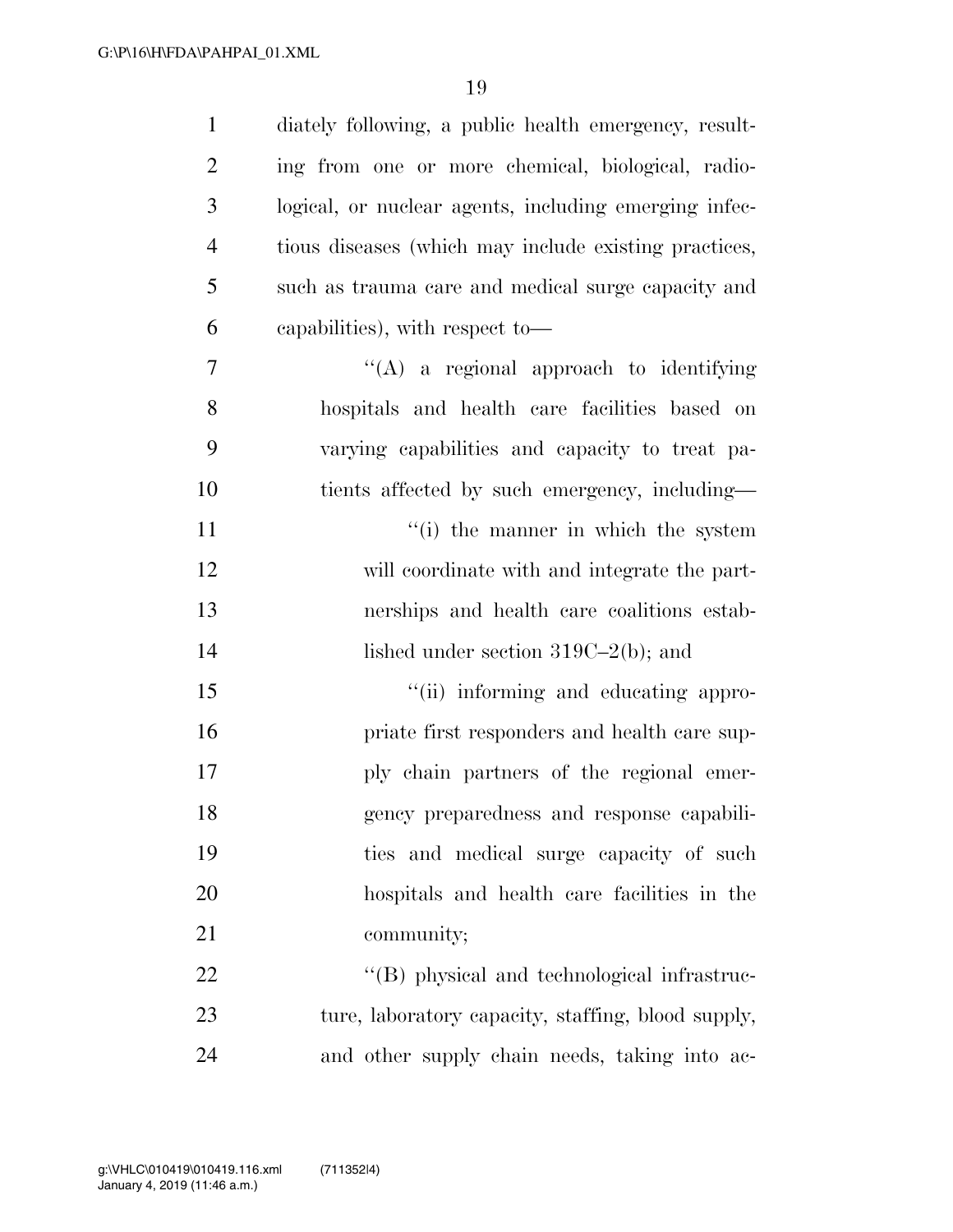count resiliency, geographic considerations, and 2 rural considerations;

 ''(C) protocols or best practices for the safety and personal protection of workers who handle human remains and health care workers (including with respect to protective equipment and supplies, waste management processes, and decontamination), sharing of specialized experi- ence among the health care workforce, behav- ioral health, psychological resilience, and train-11 ing of the workforce, as applicable;

12 ''(D) in a manner that allows for disease containment (within the meaning of section 2802(b)(2)(B)), coordinated medical triage, treatment, and transportation of patients, based on patient medical need (including patients in rural areas), to the appropriate hospitals or health care facilities within the regional system or, as applicable and appropriate, between sys-tems in different States or regions; and

21 ''(E) the needs of children and other at-22 risk individuals;

23  $\frac{1}{2}$  make such guidelines available on the internet website of the Department of Health and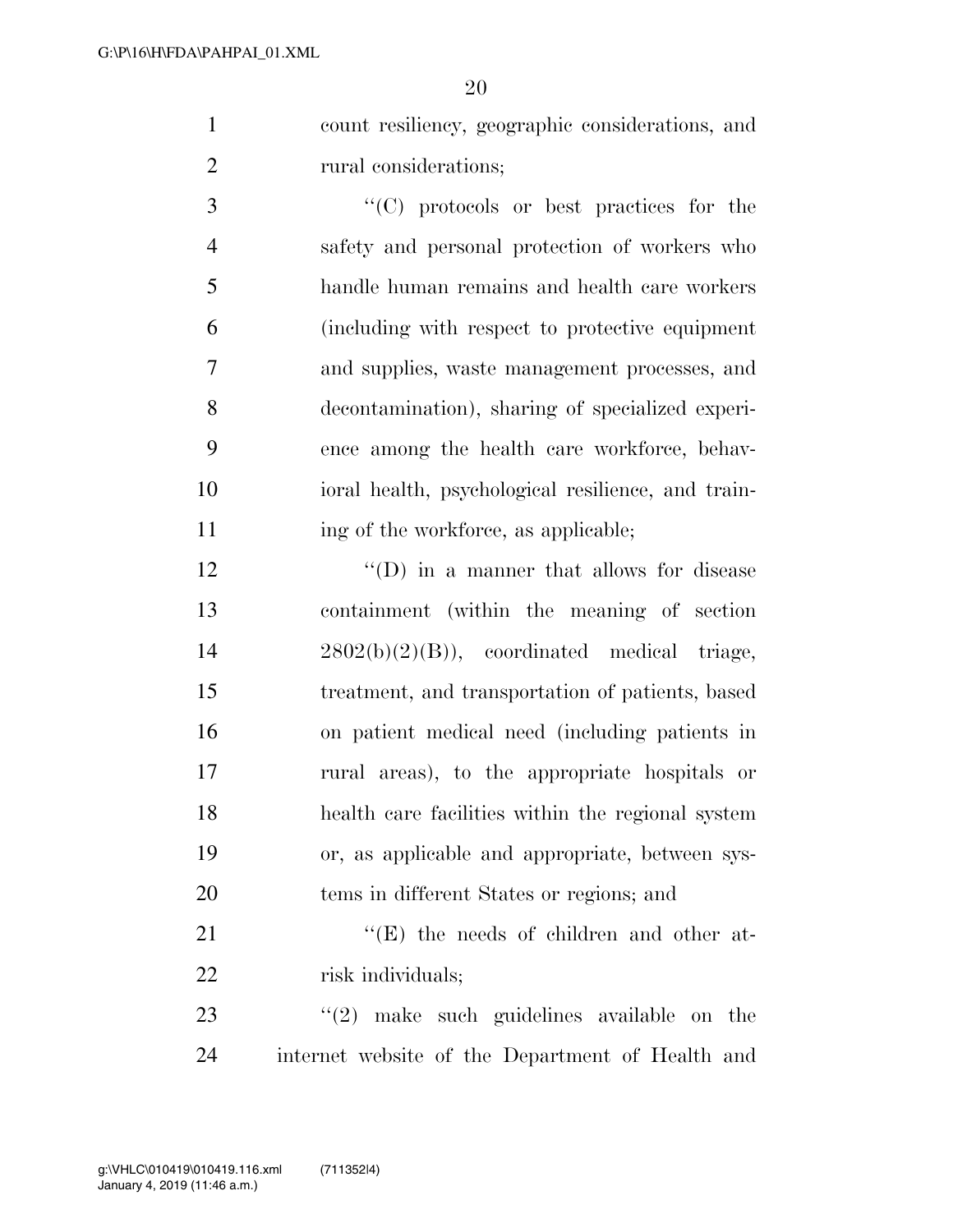- Human Services in a manner that does not com-promise national security; and
- 3 (4) update such guidelines as appropriate, in- cluding based on input received pursuant to sub- sections (c) and (e) and information resulting from applicable reports required under the Pandemic and All-Hazards Preparedness and Advancing Innovation Act of 2019 (including any amendments made by such Act), to address new and emerging public health threats.

11 "'(c) CONSIDERATIONS.—In identifying, developing, and updating guidelines under subsection (b), the Assist-ant Secretary for Preparedness and Response shall—

14 ''(1) include input from hospitals and health care facilities (including health care coalitions under section 319C–2), State, local, Tribal, and territorial public health departments, and health care or sub- ject matter experts (including experts with relevant expertise in chemical, biological, radiological, or nu- clear threats, including emerging infectious dis- eases), as the Assistant Secretary determines appro-22 priate, to meet the goals under section  $2802(b)(3)$ ;  $\frac{u(2)}{2}$  consult and engage with appropriate health care providers and professionals, including physicians, nurses, first responders, health care fa-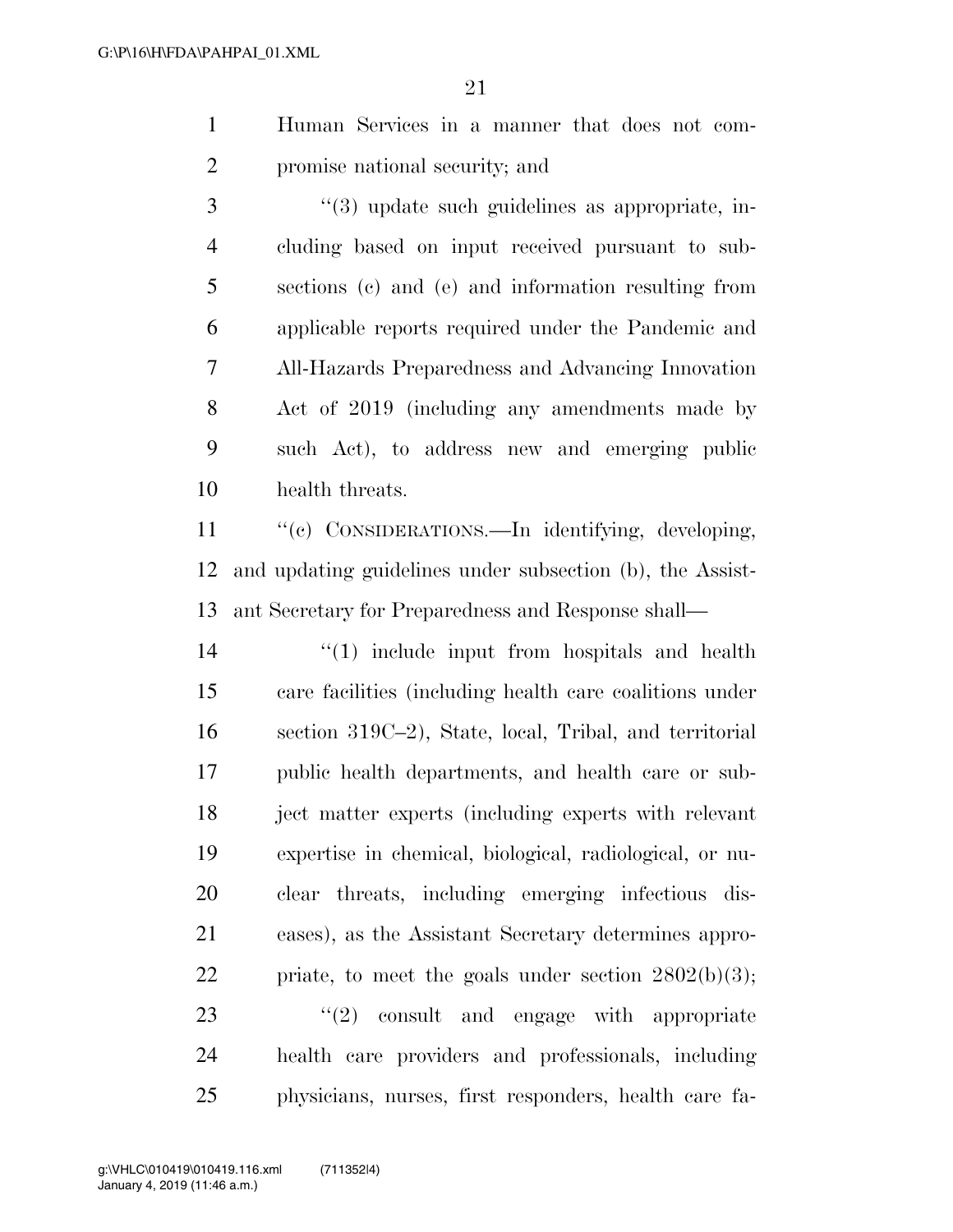| $\mathbf{1}$   | cilities (including hospitals, primary care clinics,  |
|----------------|-------------------------------------------------------|
| $\overline{2}$ | community health centers, mental health facilities,   |
| 3              | ambulatory care facilities, and dental health facili- |
| 4              | ties), pharmacies, emergency medical providers,       |
| 5              | trauma care providers, environmental health agen-     |
| 6              | cies, public health laboratories, poison control cen- |
| 7              | ters, blood banks, tissue banks, and other experts    |
| 8              | that the Assistant Secretary determines appropriate,  |
| 9              | to meet the goals under section $2802(b)(3)$ ;        |

 $(3)$  consider feedback related to financial im- plications for hospitals, health care facilities, public health agencies, laboratories, blood banks, tissue banks, and other entities engaged in regional pre- paredness planning to implement and follow such guidelines, as applicable; and

 $\frac{1}{2}$  (4) consider financial requirements and poten- tial incentives for entities to prepare for, and re- spond to, public health emergencies as part of the regional health care emergency preparedness and re-sponse system.

21 "(d) TECHNICAL ASSISTANCE.—The Assistant Sec- retary for Preparedness and Response, in consultation with the Director of the Centers for Disease Control and Prevention and the Assistant Secretary of Labor for Occu-pational Safety and Health, may provide technical assist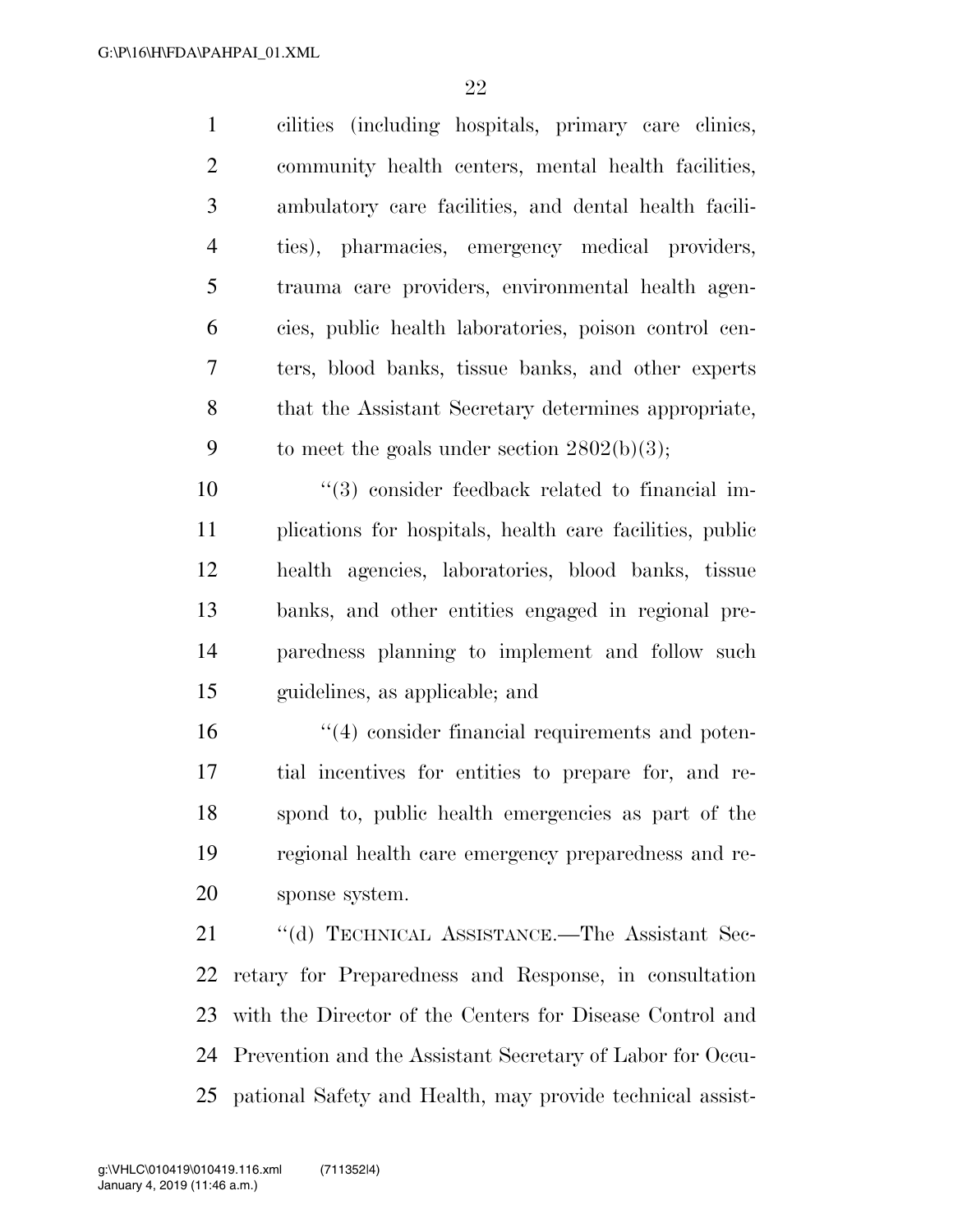ance and consultation toward meeting the guidelines de-scribed in subsection (b).

 ''(e) DEMONSTRATION PROJECT FOR REGIONAL HEALTH CARE PREPAREDNESS AND RESPONSE SYS-TEMS.—

 ''(1) IN GENERAL.—The Assistant Secretary for Preparedness and Response may establish a dem- onstration project pursuant to the development and implementation of guidelines under subsection (b) to award grants to improve medical surge capacity for all hazards, build and integrate regional medical re- sponse capabilities, improve specialty care expertise for all-hazards response, and coordinate medical pre- paredness and response across State, local, Tribal, territorial, and regional jurisdictions.

16 ''(2) SUNSET.—The authority under this sub-section shall expire on September 30, 2023.''.

18 (b) GAO REPORT TO CONGRESS.—

 (1) REPORT.—Not later than 3 years after the date of enactment of this Act, the Comptroller Gen- eral of the United States (referred to in this sub- section as the ''Comptroller General'') shall submit to the Committee on Health, Education, Labor, and Pensions and the Committee on Finance of the Sen-ate and the Committee on Energy and Commerce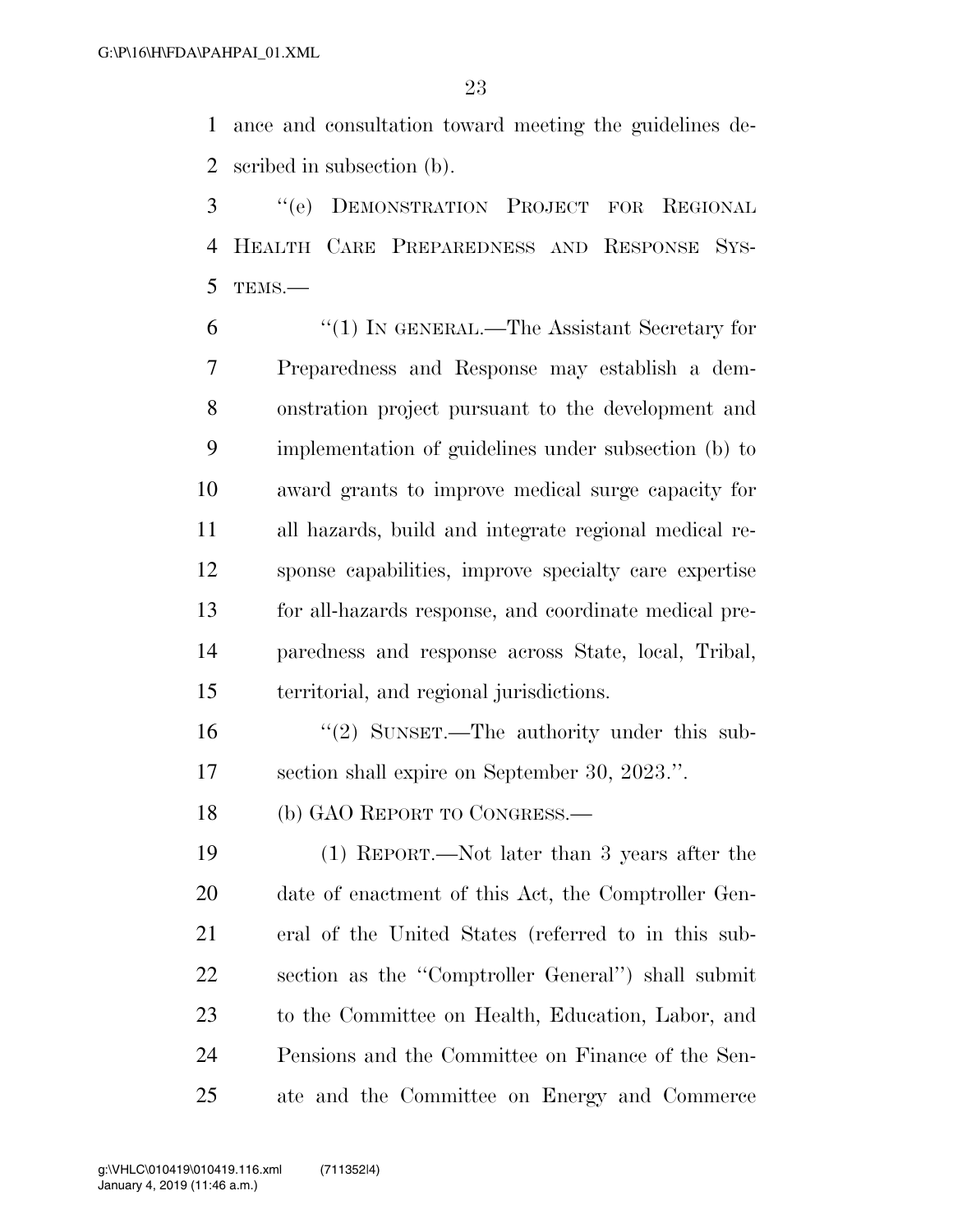| $\mathbf{1}$   | and the Committee on Ways and Means of the             |
|----------------|--------------------------------------------------------|
| $\overline{2}$ | House of Representatives, a report on the extent to    |
| 3              | which hospitals and health care facilities have imple- |
| $\overline{4}$ | mented the recommended guidelines under section        |
| 5              | 319C-3(b) of the Public Health Service Act (as         |
| 6              | added by subsection (a)), including an analysis and    |
| 7              | evaluation of any challenges hospitals or health care  |
| 8              | facilities experienced in implementing such guide-     |
| 9              | lines.                                                 |
| 10             | (2) CONTENT.—The Comptroller General shall             |
| 11             | include in the report under paragraph $(1)$ —          |
| 12             | (A) data on the preparedness and response              |
| 13             | capabilities that have been informed by the            |
| 14             | guidelines under section $319C-3(b)$ of the Pub-       |
| 15             | lic Health Service Act to improve regional emer-       |
| 16             | gency health care preparedness and response            |
| 17             | capability, including hospital and health care         |
| 18             | facility capacity and medical surge capabilities       |
| 19             | to prepare for, and respond to, public health          |
| 20             | emergencies; and                                       |
| 21             | (B) recommendations to reduce gaps in in-              |
| 22             | centives for regional health partners, including       |
| 23             | hospitals and health care facilities, to improve       |
| 24             | capacity and medical surge capabilities to pre-        |
| 25             | pare for, and respond to, public health emer-          |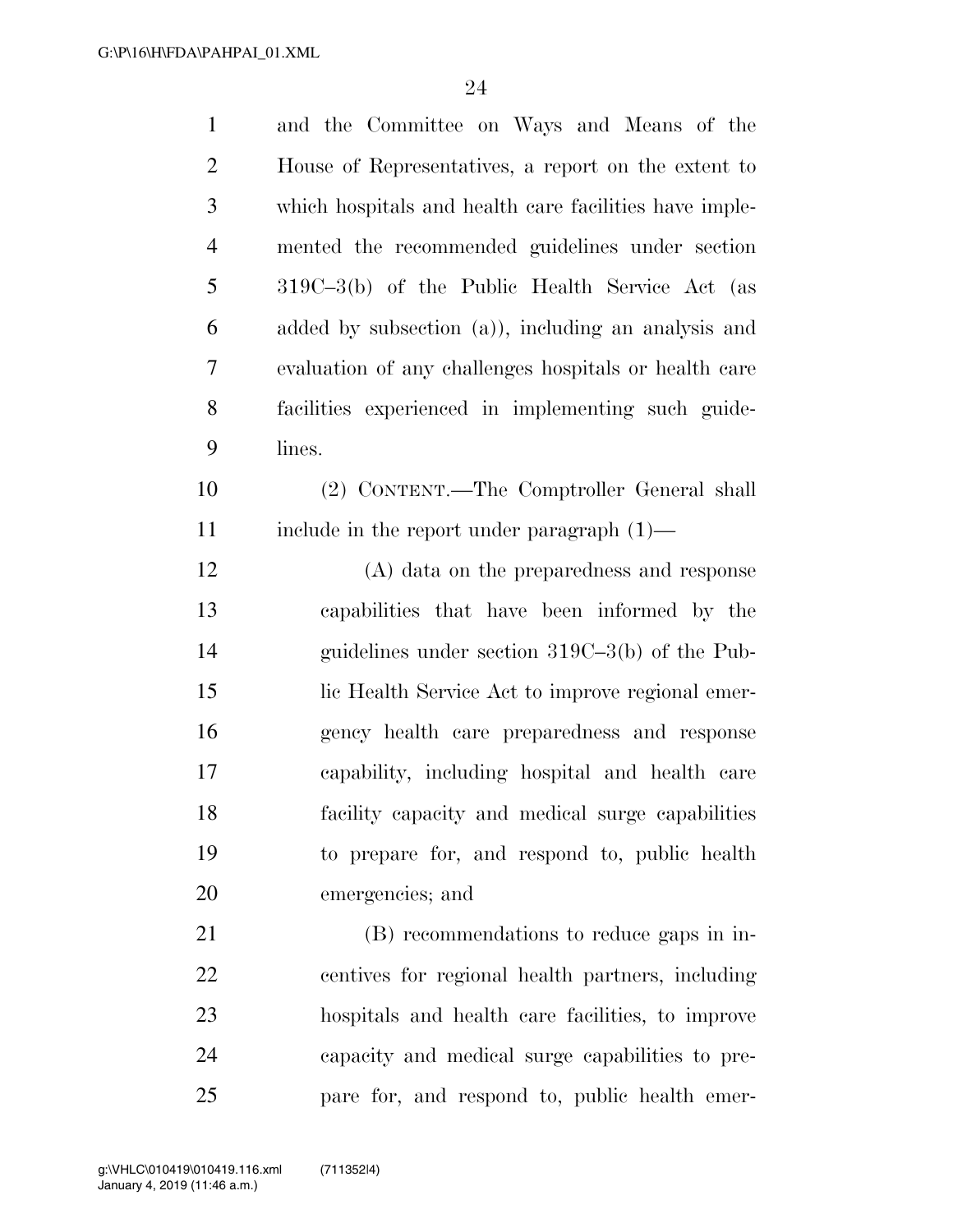| $\mathbf{1}$   | gencies, consistent with subsection (a), which         |
|----------------|--------------------------------------------------------|
| $\overline{2}$ | may include consideration of facilities partici-       |
| 3              | pating in programs under section 319C-2 of             |
| $\overline{4}$ | the Public Health Service Act (42 U.S.C.               |
| 5              | 247d–3b) or in programs under the Centers for          |
| 6              | Medicare & Medicaid Services (including inno-          |
| 7              | vative health care delivery and payment mod-           |
| 8              | els), and input from private sector financial in-      |
| 9              | stitutions.                                            |
| 10             | (3) CONSULTATION.—In carrying out para-                |
| 11             | graphs $(1)$ and $(2)$ , the Comptroller General shall |
| 12             | consult with the heads of appropriate Federal agen-    |
| 13             | cies, including—                                       |
| 14             | (A) the Assistant Secretary for Prepared-              |
| 15             | ness and Response;                                     |
| 16             | (B) the Director of the Centers for Disease            |
| 17             | Control and Prevention;                                |
| 18             | (C) the Administrator of the Centers for               |
| 19             | Medicare & Medicaid Services;                          |
| 20             | (D) the Assistant Secretary for Mental                 |
| 21             | Health and Substance Use;                              |
| 22             | (E) the Assistant Secretary of Labor for               |
| 23             | Occupational Safety and Health; and                    |
| 24             | (F) the Secretary of Veterans Affairs.                 |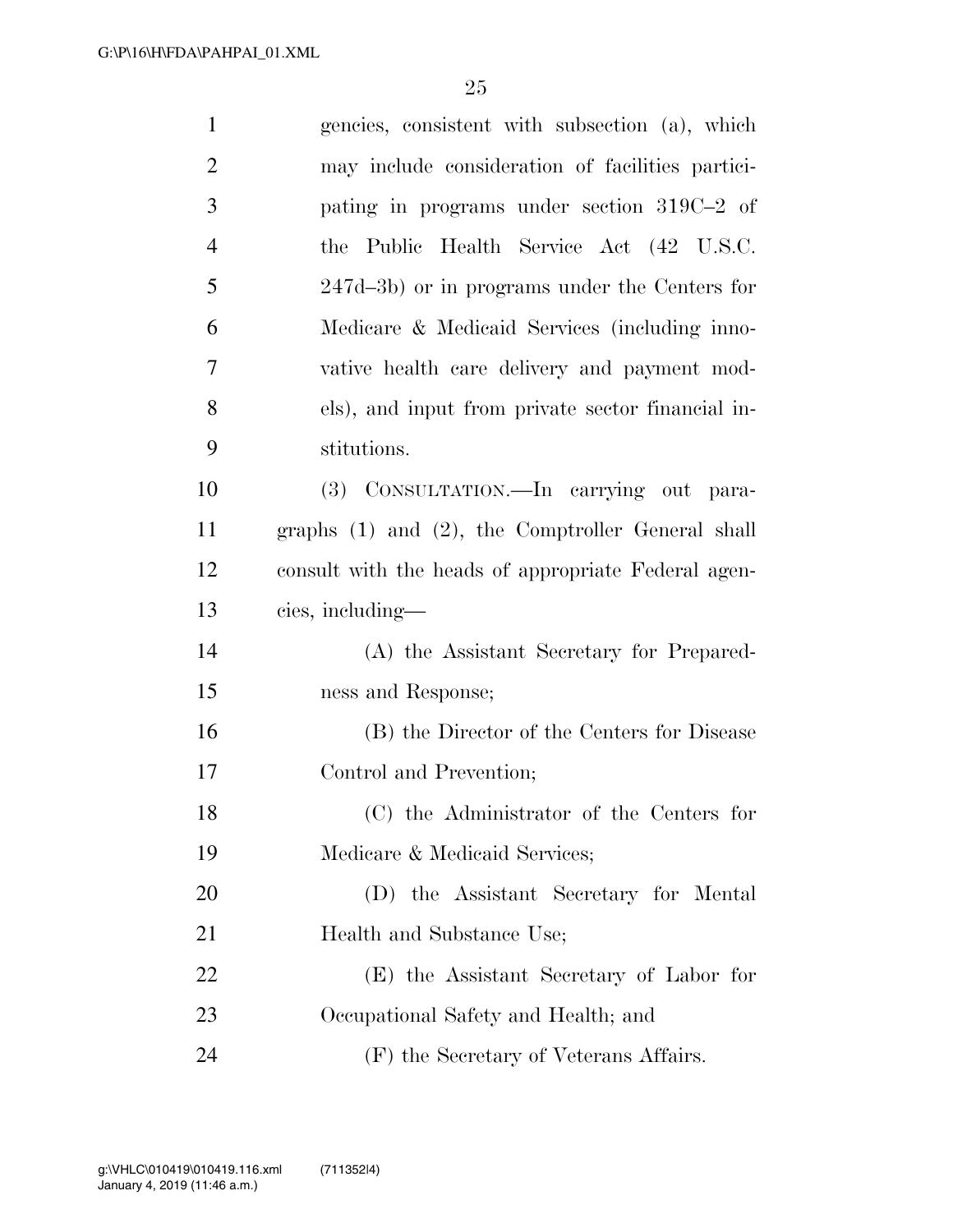1 (c) ANNUAL REPORTS.—Section  $319C-2(i)(1)$  (42) U.S.C. 247d–3b(i)(1)) is amended by inserting after the first sentence the following: ''In submitting reports under this paragraph, a coalition shall include information on the progress that the coalition has made toward the implemen- tation of section 319C–3 (or barriers to progress, if any).''.

8 (d) NATIONAL HEALTH SECURITY STRATEGY INCOR- PORATION OF REGIONALIZED EMERGENCY PREPARED- NESS AND RESPONSE.—Subparagraph (G) of section 2802(b)(3) (42 U.S.C. 300hh–1(b)(3)) is amended to read as follows:

 ''(G) Optimizing a coordinated and flexible approach to the emergency response and med- ical surge capacity of hospitals, other health care facilities, critical care, trauma care (which may include trauma centers), and emergency medical systems.''.

 (e) IMPROVING STATE AND LOCAL PUBLIC HEALTH SECURITY.—

 (1) STATE AND LOCAL SECURITY.—Section  $319C-1(e)$  (42 U.S.C. 247d-3a(e)) is amended by striking '', and local emergency plans.'' and inserting '', local emergency plans, and any regional health care emergency preparedness and response system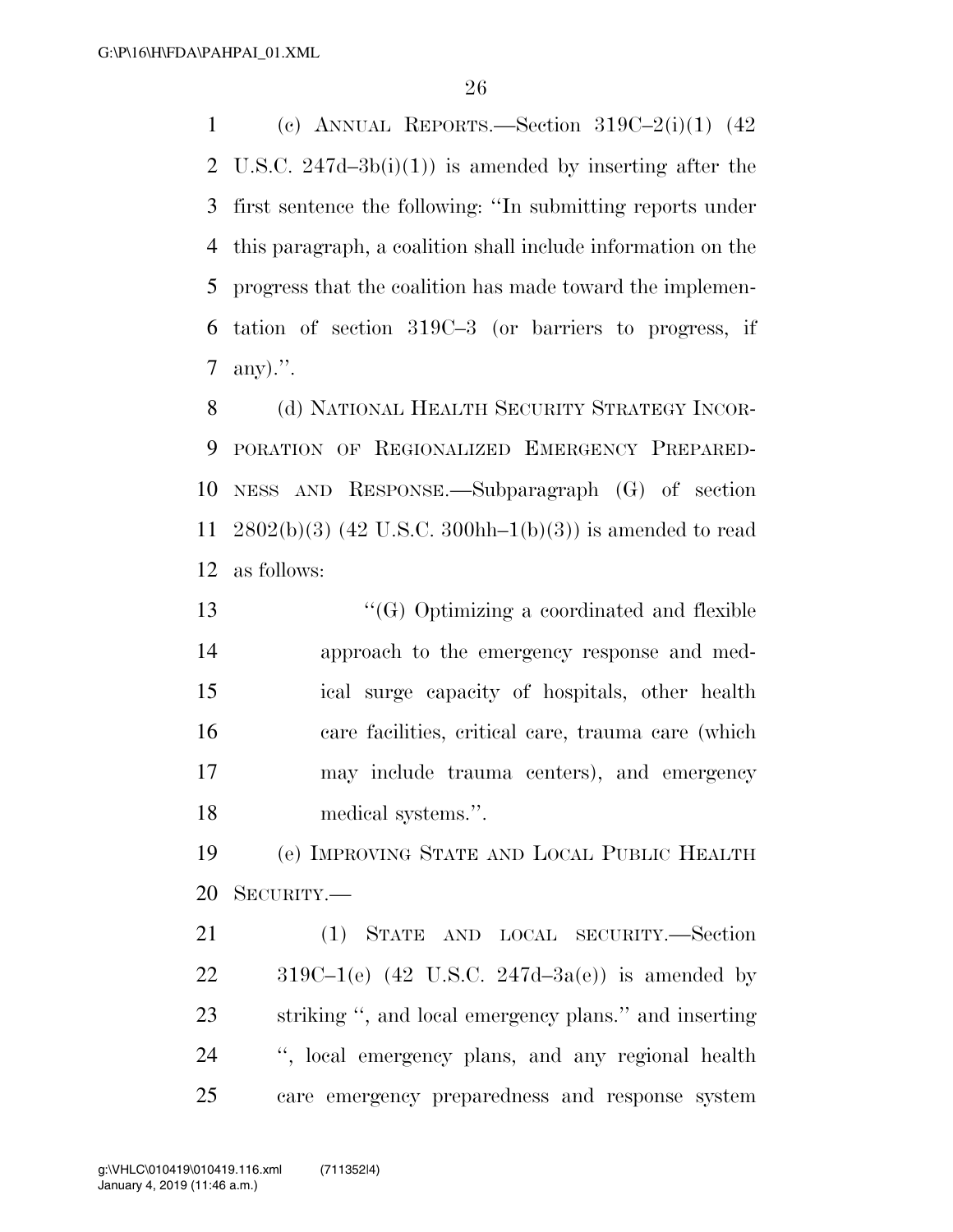| $\mathbf{1}$   | established pursuant to the applicable guidelines     |
|----------------|-------------------------------------------------------|
| $\overline{2}$ | under section $319C-3$ .".                            |
| 3              | (2) PARTNERSHIPS.—Section $319C-2(d)(1)(A)$           |
| $\overline{4}$ | $(42 \text{ U.S.C. } 247d - 3b(d)(1)(A))$ is amended— |
| 5              | $(A)$ in clause (i), by striking "; and" and          |
| 6              | inserting ";";                                        |
| 7              | (B) by redesignating clause (ii) as clause            |
| 8              | $(iii)$ ; and                                         |
| 9              | (C) by inserting after clause (i) the fol-            |
| 10             | lowing:                                               |
| 11             | "(ii) among one or more facilities in a               |
| 12             | regional health care emergency system                 |
| 13             | under section $319C-3$ ; and".                        |
| 14             | SEC. 204. MILITARY AND CIVILIAN PARTNERSHIP FOR       |
|                |                                                       |
| 15             | <b>TRAUMA READINESS.</b>                              |
| 16             | Title XII (42 U.S.C. 300d et seq.) is amended by      |
| 17             | adding at the end the following new part.             |
|                | 18 "PART I-MILITARY AND CIVILIAN PARTNERSHIP          |
| 19             | FOR TRAUMA READINESS GRANT PROGRAM                    |
| 20             | "SEC. 1291. MILITARY AND CIVILIAN PARTNERSHIP FOR     |
| 21             | TRAUMA READINESS GRANT PROGRAM.                       |
| 22             | "(a) MILITARY TRAUMA TEAM PLACEMENT PRO-              |
| 23             | GRAM.-                                                |
| 24             | " $(1)$ IN GENERAL.—The Secretary, acting             |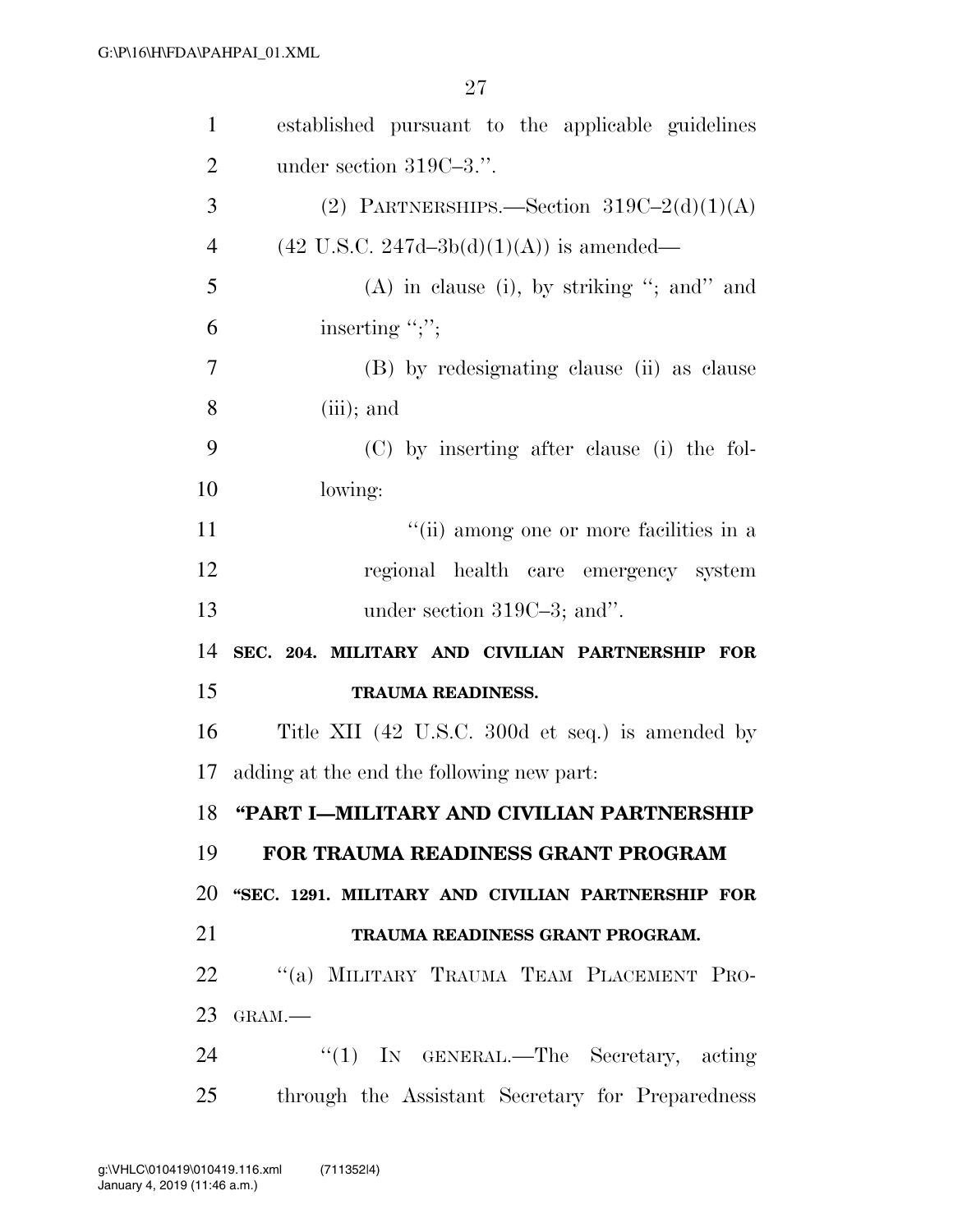| $\mathbf{1}$   | and Response and in consultation with the Secretary    |
|----------------|--------------------------------------------------------|
| $\overline{2}$ | of Defense, shall award grants to not more than 20     |
| 3              | eligible high-acuity trauma centers to enable military |
| $\overline{4}$ | trauma teams to provide, on a full-time basis, trau-   |
| 5              | ma care and related acute care at such trauma cen-     |
| 6              | ters.                                                  |
| 7              | "(2) LIMITATIONS.—In the case of a grant               |
| 8              | awarded under paragraph (1) to an eligible high-       |
| 9              | acuity trauma center, such grant—                      |
| 10             | "(A) shall be for a period of at least 3               |
| 11             | years and not more than 5 years (and may be            |
| 12             | renewed at the end of such period); and                |
| 13             | $\lq\lq (B)$ shall be in an amount that does not       |
| 14             | exceed $$1,000,000$ per year.                          |
| 15             | (3)<br>AVAILABILITY OF FUNDS.-Notwith-                 |
| 16             | standing section 1552 of title 31, United States       |
| 17             | Code, or any other provision of law, funds available   |
| 18             | to the Secretary for obligation for a grant under this |
| 19             | subsection shall remain available for expenditure for  |
| 20             | 100 days after the last day of the performance pe-     |
| 21             | riod of such grant.                                    |
| 22             | "(b) MILITARY TRAUMA CARE PROVIDER PLACE-              |
| 23             | MENT PROGRAM.-                                         |
| 24             | ``(1)<br>IN GENERAL.—The Secretary, acting             |
| 25             | through the Assistant Secretary for Preparedness       |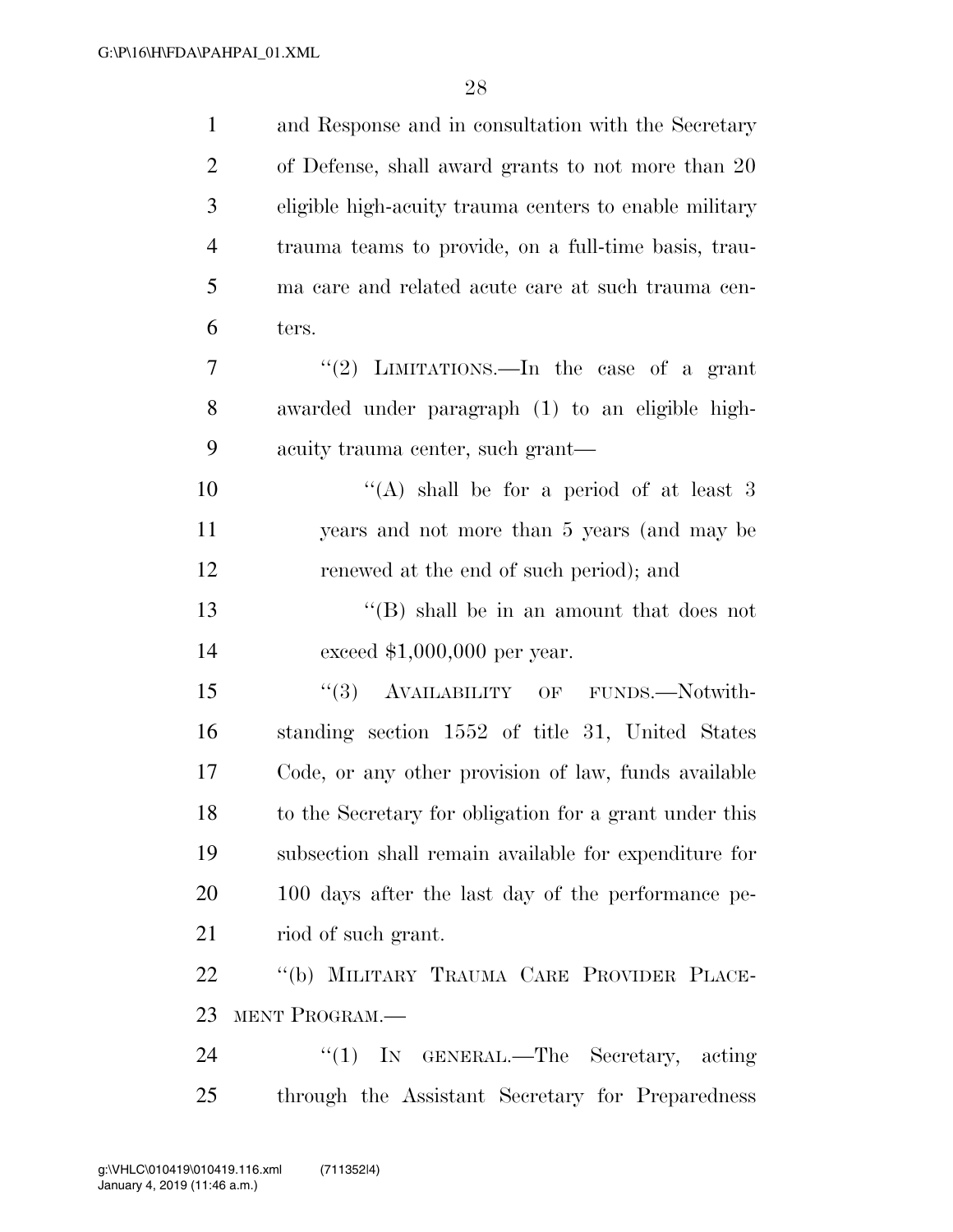| $\mathbf{1}$   | and Response and in consultation with the Secretary  |
|----------------|------------------------------------------------------|
| $\overline{2}$ | of Defense, shall award grants to eligible trauma    |
| 3              | centers to enable military trauma care providers to  |
| $\overline{4}$ | provide trauma care and related acute care at such   |
| 5              | trauma centers.                                      |
| 6              | "(2) LIMITATIONS.—In the case of a grant             |
| 7              | awarded under paragraph (1) to an eligible trauma    |
| 8              | center, such grant—                                  |
| 9              | "(A) shall be for a period of at least 1 year        |
| 10             | and not more than 3 years (and may be re-            |
| 11             | newed at the end of such period); and                |
| 12             | $\lq\lq$ Shall be in an amount that does not         |
| 13             | exceed, in a year—                                   |
| 14             | "(i) $$100,000$ for each military trau-              |
| 15             | ma care provider that is a physician at              |
| 16             | such eligible trauma center; and                     |
| 17             | "(ii) $$50,000$ for each other military              |
| 18             | trauma care provider at such eligible trau-          |
| 19             | ma center.                                           |
| 20             | "(c) GRANT REQUIREMENTS.—                            |
| 21             | "(1) DEPLOYMENT AND PUBLIC HEALTH EMER-              |
| 22             | GENCIES.—As a condition of receipt of a grant        |
| 23             | under this section, a grant recipient shall agree to |
| 24             | allow military trauma care providers providing care  |
| 25             | pursuant to such grant to—                           |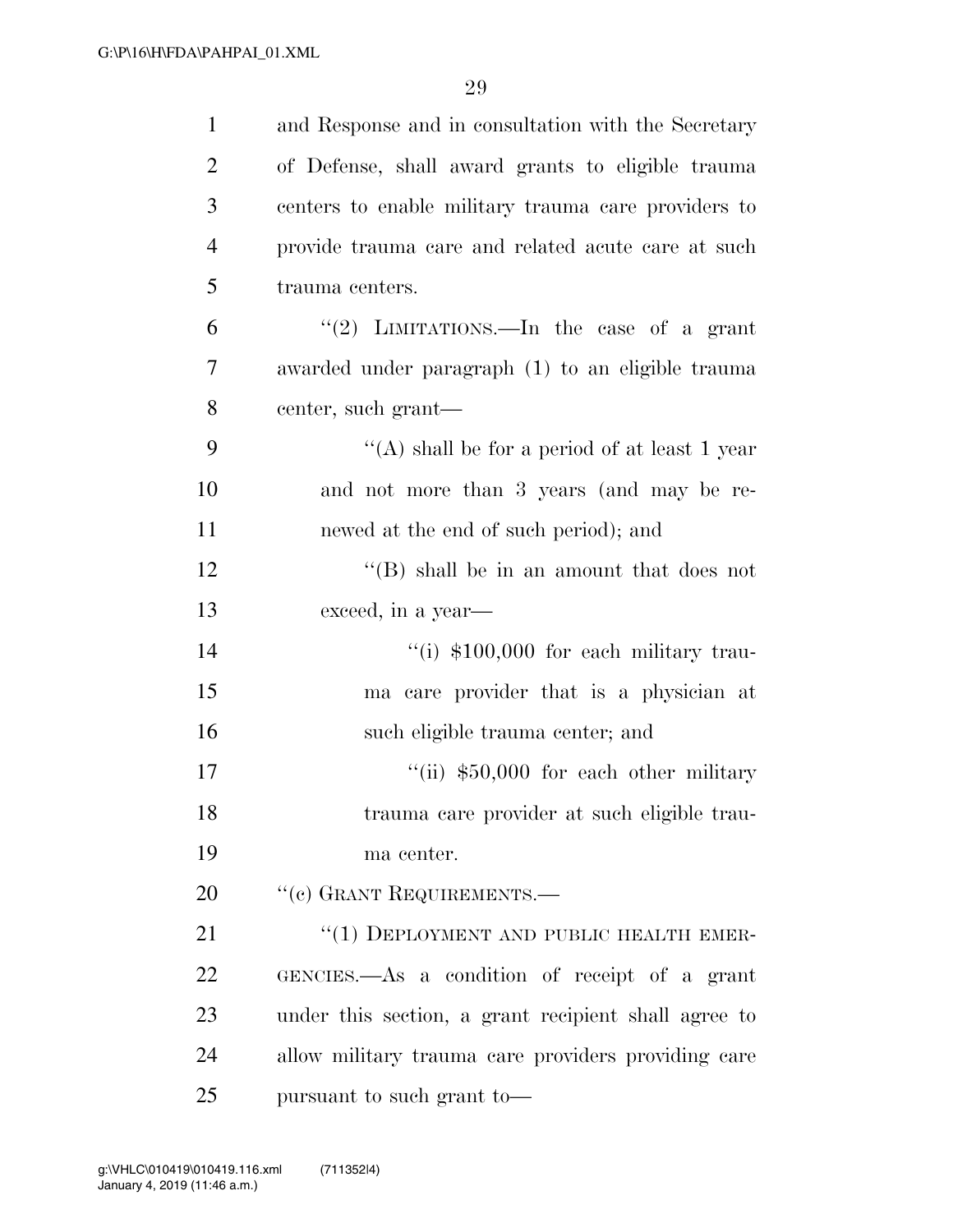''(A) be deployed by the Secretary of De- fense for military operations, for training, or for response to a mass casualty incident; and ''(B) be deployed by the Secretary of De- fense, in consultation with the Secretary of Health and Human Services, for response to a public health emergency pursuant to section 319. 9 "(2) USE OF FUNDS.—Grants awarded under this section to an eligible trauma center may be used to train and incorporate military trauma care pro- viders into such trauma center, including incorpora- tion into operational exercises and training drills re- lated to public health emergencies, expenditures for malpractice insurance, office space, information technology, specialty education and supervision, trauma programs, research, and applicable license fees for such military trauma care providers. ''(d) RULE OF CONSTRUCTION.—Nothing in this sec- tion shall be construed to affect any other provision of law that preempts State licensing requirements for health care

 professionals, including with respect to military trauma care providers.

24 "(e) REPORTING REQUIREMENTS.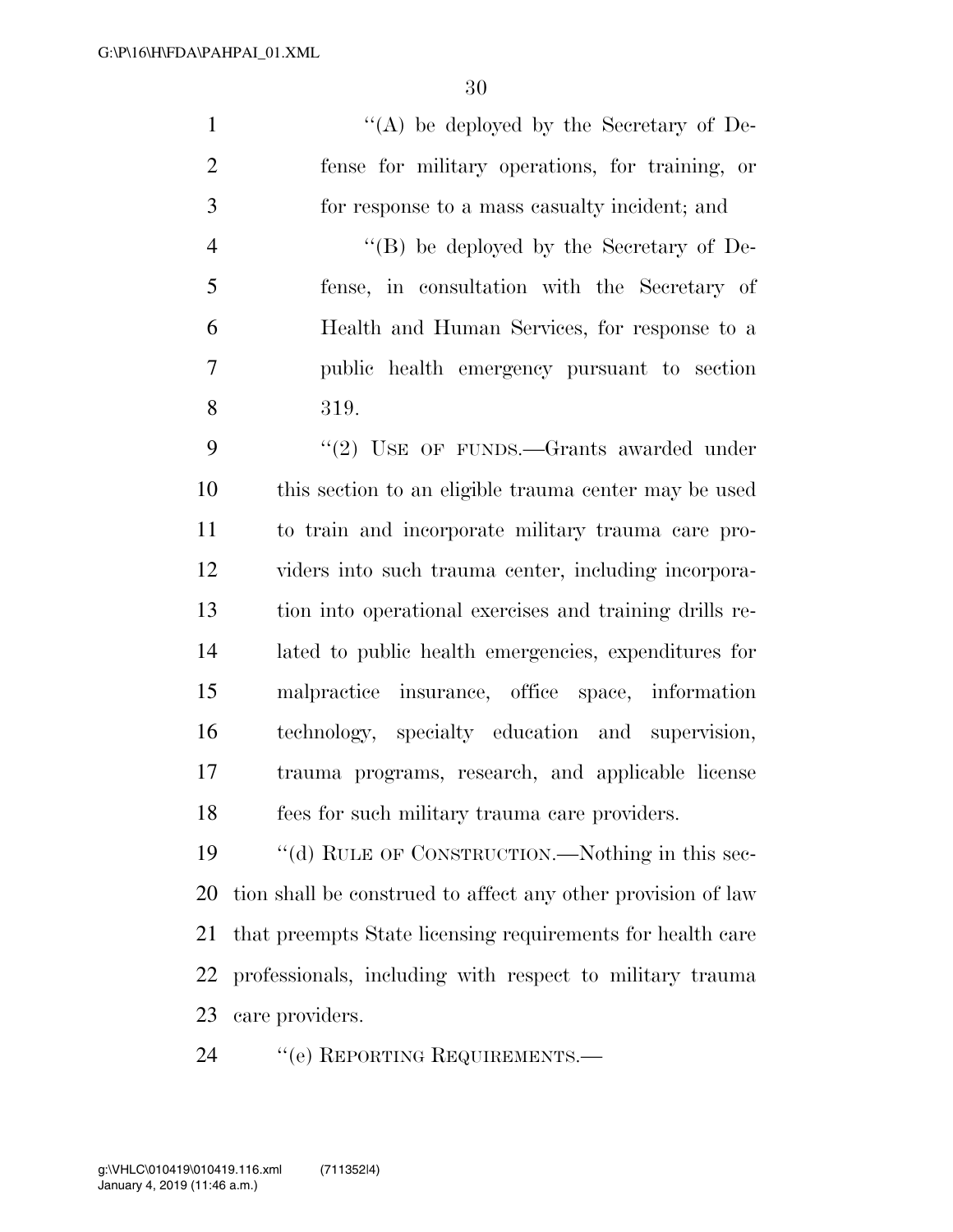| $\mathbf{1}$   | "(1) REPORT TO THE SECRETARY AND THE                 |
|----------------|------------------------------------------------------|
| $\overline{2}$ | SECRETARY OF DEFENSE.—Each eligible trauma           |
| 3              | center or eligible high-acuity trauma center awarded |
| $\overline{4}$ | a grant under subsection (a) or (b) for a year shall |
| 5              | submit to the Secretary and the Secretary of De-     |
| 6              | fense a report for such year that includes informa-  |
| 7              | tion on-                                             |
| 8              | $\lq\lq$ the number and types of trauma              |
| 9              | cases managed by military trauma teams or            |
| 10             | military trauma care providers pursuant to such      |
| 11             | grant during such year;                              |
| 12             | $\lq\lq$ the ability to maintain the integration     |
| 13             | of the military trauma providers or teams of         |
| 14             | providers as part of the trauma center, includ-      |
| 15             | ing the financial effect of such grant on the        |
| 16             | trauma center;                                       |
| 17             | "(C) the educational effect on resident              |
| 18             | trainees in centers where military trauma teams      |
| 19             | are assigned;                                        |
| 20             | "(D) any research conducted during such              |
| 21             | year supported by such grant; and                    |
| 22             | " $(E)$ any other information required by the        |
| 23             | Secretaries for the purpose of evaluating the ef-    |
| 24             | fect of such grant.                                  |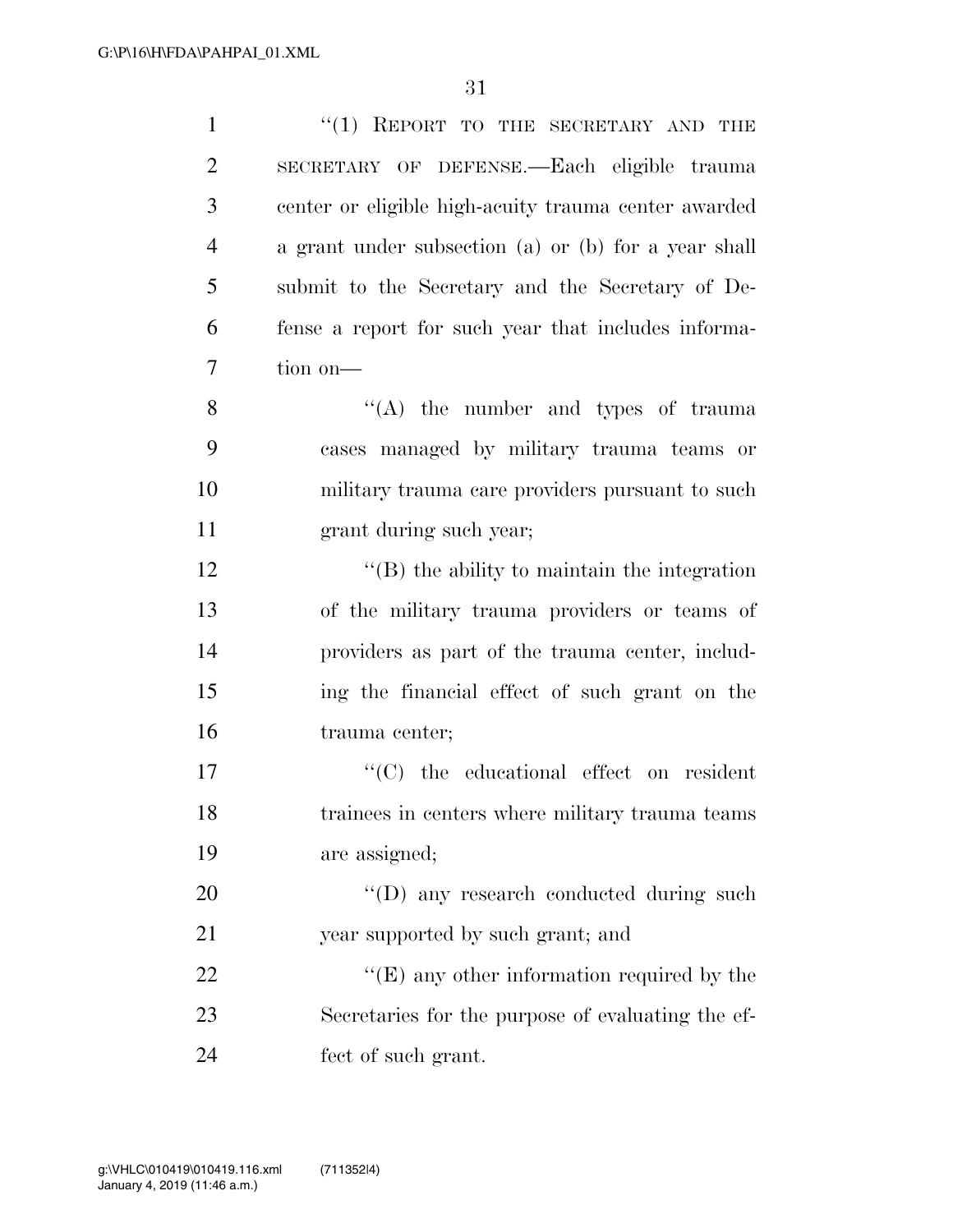| $\mathbf{1}$   | "(2) REPORT TO CONGRESS.—Not less than                 |
|----------------|--------------------------------------------------------|
| $\overline{2}$ | once every 2 years, the Secretary, in consultation     |
| 3              | with the Secretary of Defense, shall submit a report   |
| $\overline{4}$ | to the congressional committees of jurisdiction that   |
| 5              | includes information on the effect of placing military |
| 6              | trauma care providers in trauma centers awarded        |
| 7              | grants under this section on—                          |
| 8              | "(A) maintaining military trauma care                  |
| 9              | providers' readiness and ability to respond to         |
| 10             | and treat battlefield injuries;                        |
| 11             | "(B) providing health care to civilian trau-           |
| 12             | ma patients in urban and rural settings;               |
| 13             | $\cdot$ (C) the capability of trauma centers and       |
| 14             | military trauma care providers to increase med-        |
| 15             | ical surge capacity, including as a result of a        |
| 16             | large-scale event;                                     |
| 17             | $\lq\lq$ (D) the ability of grant recipients to        |
| 18             | maintain the integration of the military trauma        |
| 19             | providers or teams of providers as part of the         |
| 20             | trauma center;                                         |
| 21             | $\lq\lq(E)$ efforts to incorporate military trauma     |
| 22             | care providers into operational exercises and          |
| 23             | training and drills for public health emer-            |
| 24             | gencies; and                                           |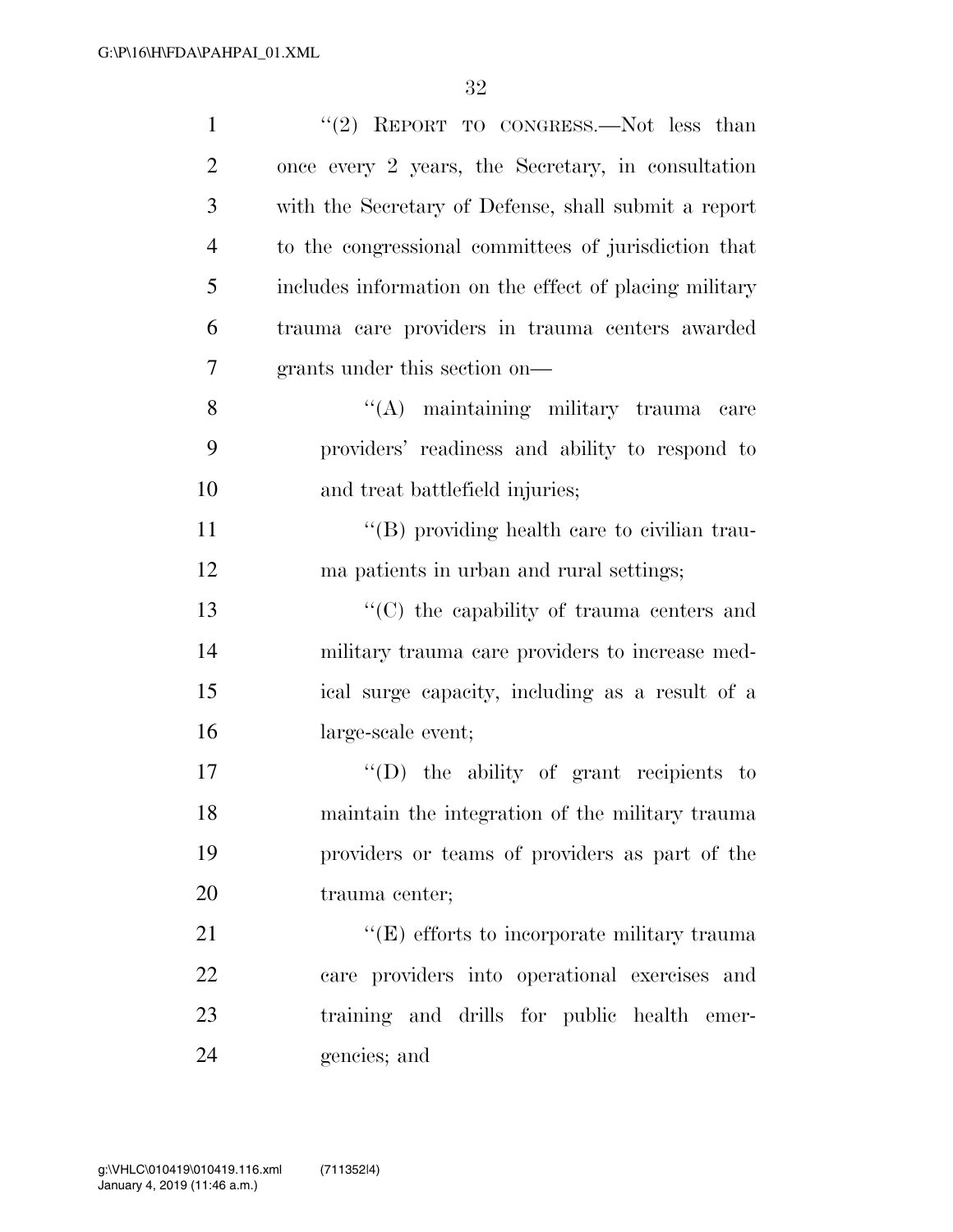| $\mathbf{1}$   | $``(F)$ the capability of military trauma care       |
|----------------|------------------------------------------------------|
| $\overline{2}$ | providers to participate as part of a medical re-    |
| 3              | sponse during or in advance of a public health       |
| $\overline{4}$ | emergency, as determined by the Secretary, or        |
| 5              | a mass casualty incident.                            |
| 6              | "(f) DEFINITIONS.—For purposes of this part:         |
| 7              | ELIGIBLE HIGH-ACUITY TRAUMA<br>``(1)<br>CEN-         |
| 8              | TER.—The term 'eligible high-acuity trauma center'   |
| 9              | means a Level I trauma center that satisfies each of |
| 10             | the following:                                       |
| 11             | "(A) Such trauma center has an agree-                |
| 12             | ment with the Secretary of Defense to enable         |
| 13             | military trauma teams to provide trauma care         |
| 14             | and related acute care at such trauma center.        |
| 15             | "(B) At least 20 percent of patients treat-          |
| 16             | ed at such trauma center in the most recent 3-       |
| 17             | month period for which data are available are        |
| 18             | treated for a major trauma at such trauma cen-       |
| 19             | ter.                                                 |
| 20             | "(C) Such trauma center utilizes a risk-ad-          |
| 21             | justed benchmarking system and metrics to            |
| 22             | measure performance, quality, and patient out-       |
| 23             | comes.                                               |
| 24             | "(D) Such trauma center is an academic               |
| 25             | training center—                                     |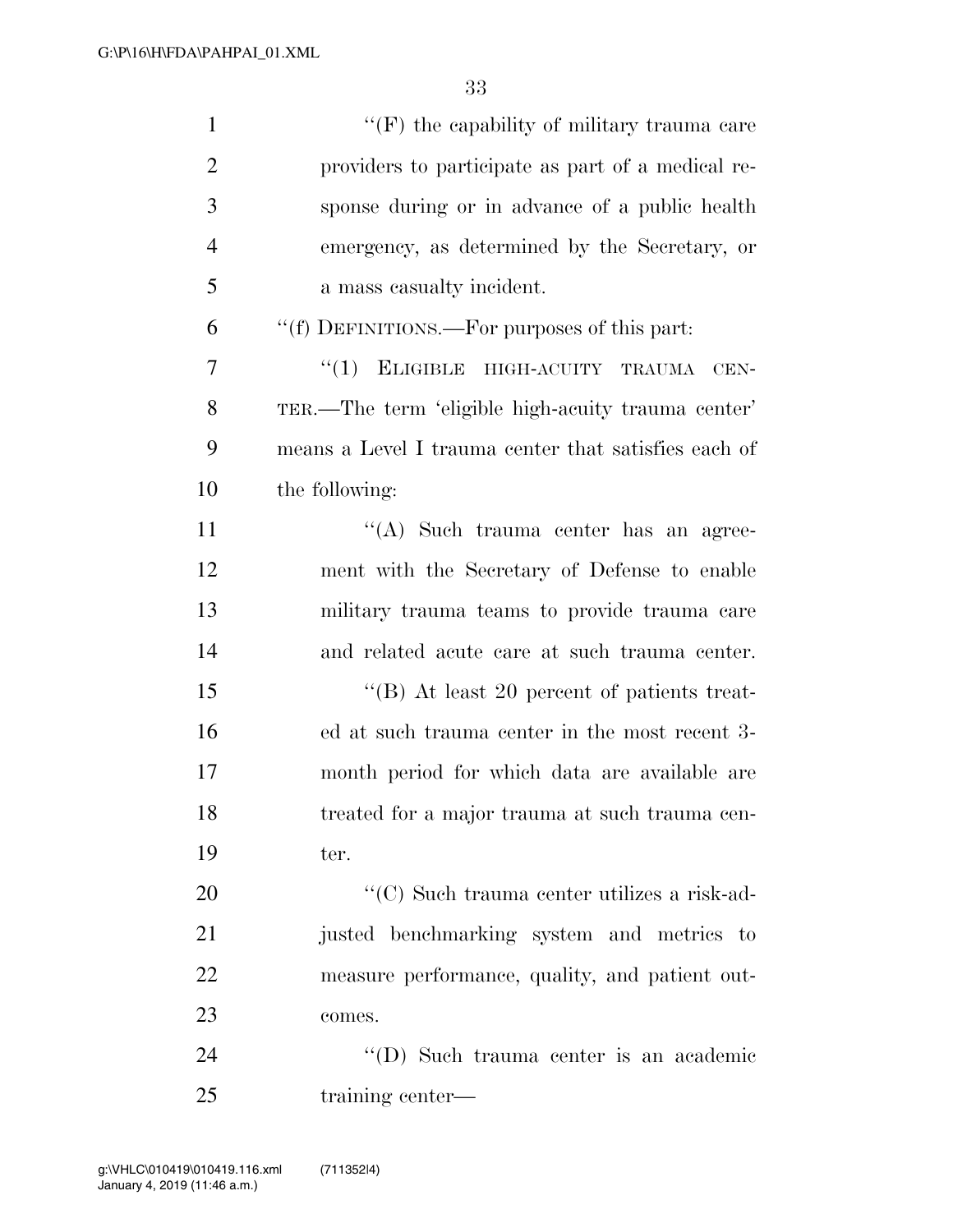| $\mathbf{1}$   | "(i) affiliated with a medical school;               |
|----------------|------------------------------------------------------|
| $\overline{2}$ | "(ii) that maintains residency pro-                  |
| 3              | grams and fellowships in critical trauma             |
| $\overline{4}$ | specialties and subspecialties, and provides         |
| 5              | education and supervision of military trau-          |
| 6              | ma team members according to those spe-              |
| 7              | cialties and subspecialties; and                     |
| 8              | "(iii) that undertakes research in the               |
| 9              | prevention and treatment of traumatic in-            |
| 10             | jury.                                                |
| 11             | $\lq\lq(E)$ Such trauma center serves as a med-      |
| 12             | ical and public health preparedness and re-          |
| 13             | sponse leader for its community, such as by          |
| 14             | participating in a partnership for State and re-     |
| 15             | gional hospital preparedness established under       |
| 16             | section 319C-2 or 319C-3.                            |
| 17             | $(2)$ ELIGIBLE TRAUMA CENTER.—The term               |
| 18             | 'eligible trauma center' means a Level I, II, or III |
| 19             | trauma center that satisfies each of the following:  |
| 20             | "(A) Such trauma center has an agree-                |
| 21             | ment with the Secretary of Defense to enable         |
| 22             | military trauma care providers to provide trau-      |
| 23             | ma care and related acute care at such trauma        |
| 24             | center.                                              |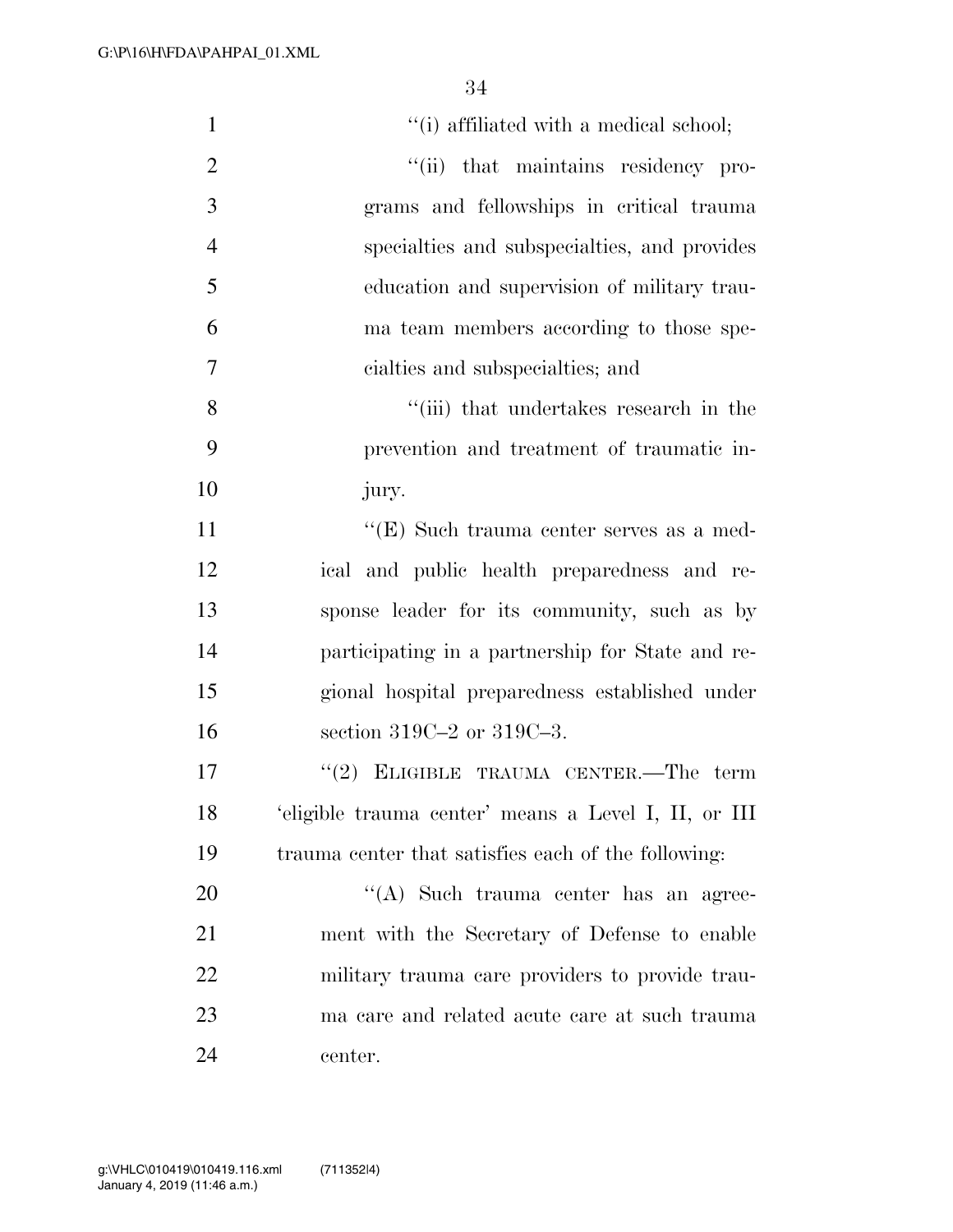''(B) Such trauma center utilizes a risk-ad-

 justed benchmarking system and metrics to measure performance, quality, and patient out- comes. ''(C) Such trauma center demonstrates a need for integrated military trauma care pro- viders to maintain or improve the trauma clin- ical capability of such trauma center. 9 "(3) MAJOR TRAUMA.—The term 'major trau- ma' means an injury that is greater than or equal to 15 on the injury severity score. 12 ''(4) MILITARY TRAUMA TEAM.—The term 'military trauma team' means a complete military trauma team consisting of military trauma care pro- viders. ''(5) MILITARY TRAUMA CARE PROVIDER.—The term 'military trauma care provider' means a mem- ber of the Armed Forces who furnishes emergency, critical care, and other trauma acute care services (including a physician, surgeon, physician assistant, nurse, nurse practitioner, respiratory therapist, flight paramedic, combat medic, or enlisted medical technician) or other military trauma care provider as

the Secretary determines appropriate.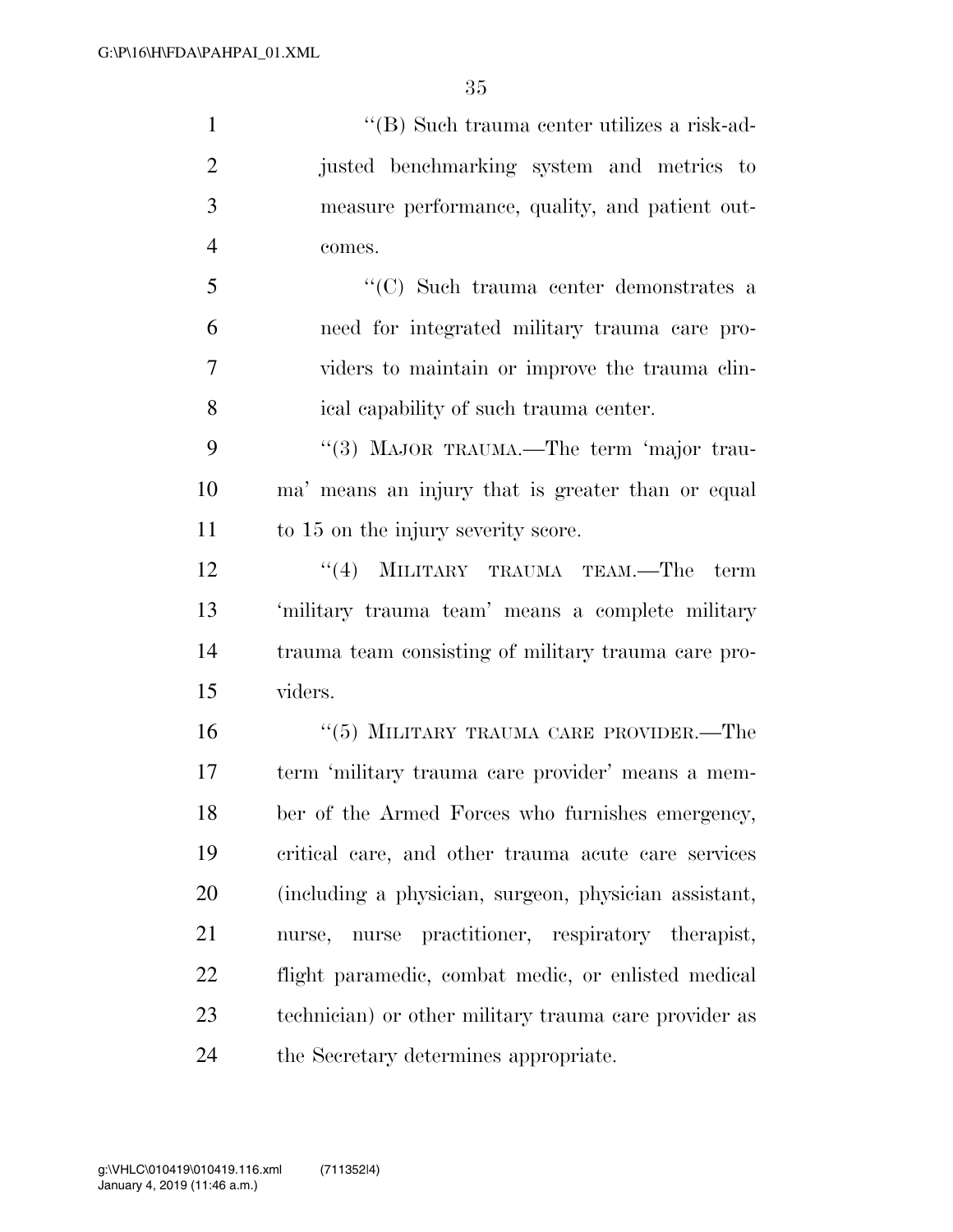1 "(g) AUTHORIZATION OF APPROPRIATIONS.—To carry out this section, there is authorized to be appro- priated \$11,500,000 for each of fiscal years 2019 through 2023.''. **SEC. 205. PUBLIC HEALTH AND HEALTH CARE SYSTEM SIT- UATIONAL AWARENESS AND BIOSURVEIL- LANCE CAPABILITIES.**  (a) FACILITIES, CAPACITIES, AND BIOSURVEILLANCE CAPABILITIES.—Section 319D (42 U.S.C. 247d–4) is amended— (1) in the section heading, by striking ''**REVI- TALIZING**'' and inserting ''**FACILITIES AND CA- PACITIES OF**''; 14 (2) in subsection (a)— (A) in the subsection heading, by striking ''FACILITIES; CAPACITIES'' and inserting ''IN GENERAL''; (B) in paragraph (1), by striking ''and im- proved'' and inserting '', improved, and appro-20 priately maintained''; (C) in paragraph (3), in the matter pre- ceding subparagraph (A), by striking ''expand, enhance, and improve'' and inserting ''expand, improve, enhance, and appropriately maintain''; and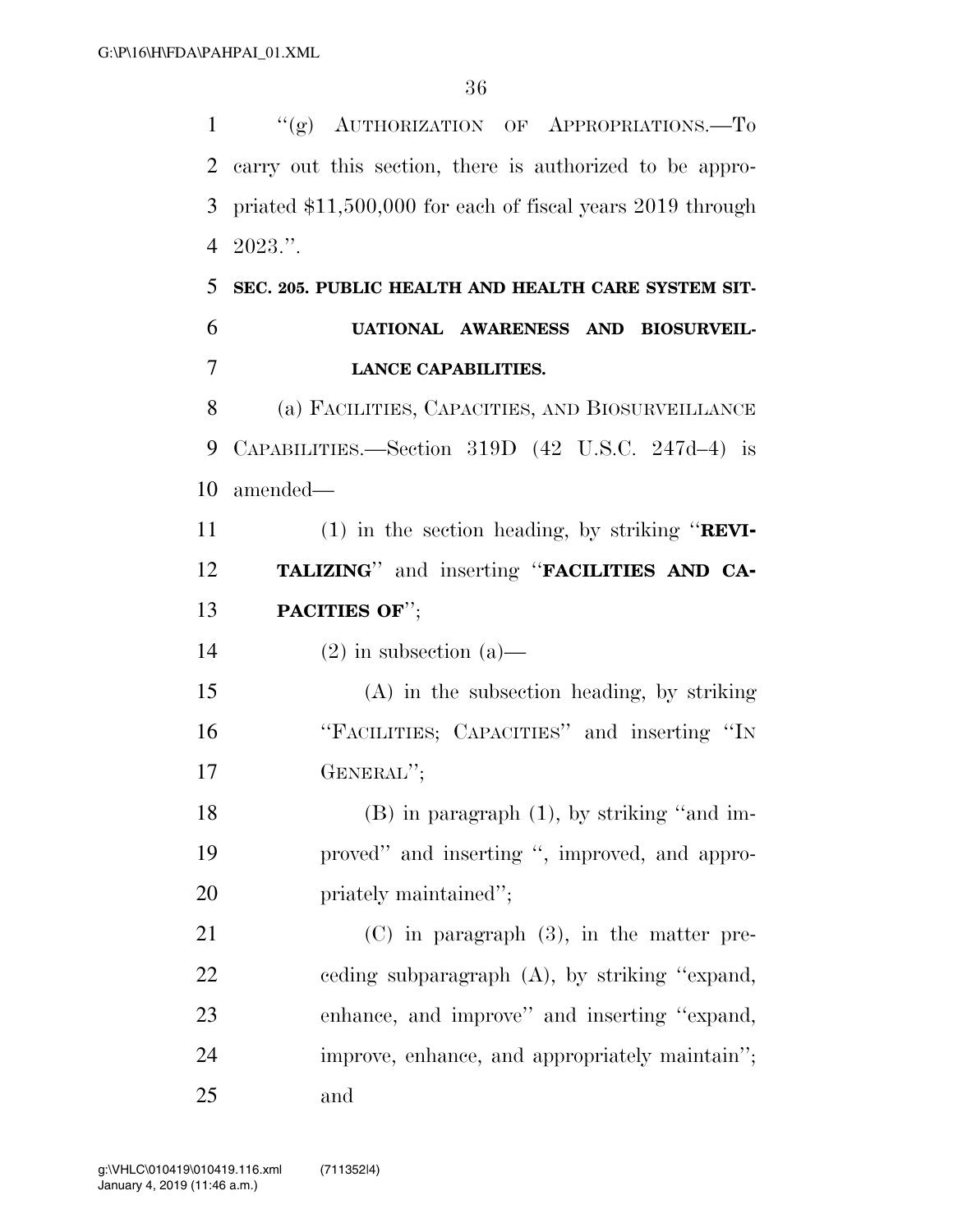(D) by adding at the end the following: 2 "(4) STUDY OF RESOURCES FOR FACILITIES AND CAPACITIES.—Not later than June 1, 2022, the Comptroller General of the United States shall con- duct a study on Federal spending in fiscal years 2013 through 2018 for activities authorized under this subsection. Such study shall include a review and assessment of obligations and expenditures di- rectly related to each activity under paragraphs (2) and (3), including a specific accounting of, and de-11 lineation between, obligations and expenditures in- curred for the construction, renovation, equipping, and security upgrades of facilities and associated contracts under this subsection, and the obligations and expenditures incurred to establish and improve the situational awareness and biosurveillance net- work under subsection (b), and shall identify the agency or agencies incurring such obligations and expenditures.'';  $(3)$  in subsection  $(b)$ —

 (A) in the subsection heading, by striking ''NATIONAL'' and inserting ''ESTABLISHMENT 23 OF SYSTEMS OF PUBLIC HEALTH";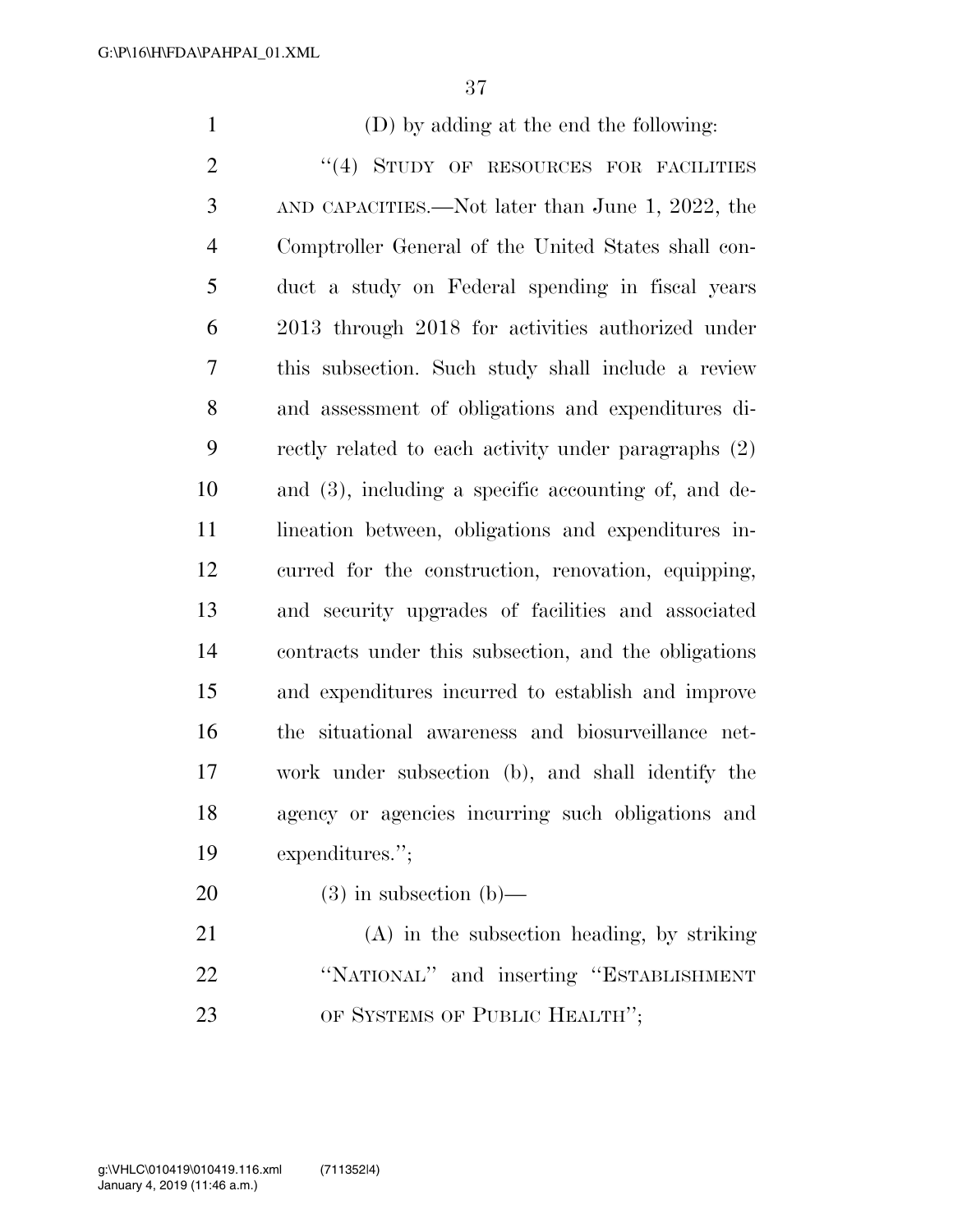| $\mathbf{1}$   | $(B)$ in paragraph $(1)(B)$ , by inserting "im-    |
|----------------|----------------------------------------------------|
| $\overline{2}$ | munization information systems," after "cen-       |
| 3              | $ters,$ ";                                         |
| $\overline{4}$ | (C) in paragraph $(2)$ —                           |
| 5              | (i) by inserting "develop a plan to,               |
| 6              | and" after "The Secretary shall"; and              |
| 7              | (ii) by inserting "and in a form read-             |
| 8              | ily usable for analytical approaches" after        |
| 9              | "in a secure manner"; and                          |
| 10             | (D) by amending paragraph $(3)$ to read as         |
| 11             | follows:                                           |
| 12             | $\cdot\cdot(3)$ STANDARDS.—                        |
| 13             | "(A) IN GENERAL.—Not later than 1 year             |
| 14             | after the date of the enactment of the Pan-        |
| 15             | demic and All-Hazards Preparedness and Ad-         |
| 16             | vancing Innovation Act of 2019, the Secretary,     |
| 17             | in cooperation with health care providers, State,  |
| 18             | local, Tribal, and territorial public health offi- |
| 19             | cials, and relevant Federal agencies (including    |
| 20             | the Office of the National Coordinator for         |
| 21             | Health Information Technology and the Na-          |
| 22             | tional Institute of Standards and Technology),     |
| 23             | shall, as necessary, adopt technical and report-   |
| 24             | ing standards, including standards for inter-      |
| 25             | operability as defined by section 3000, for net-   |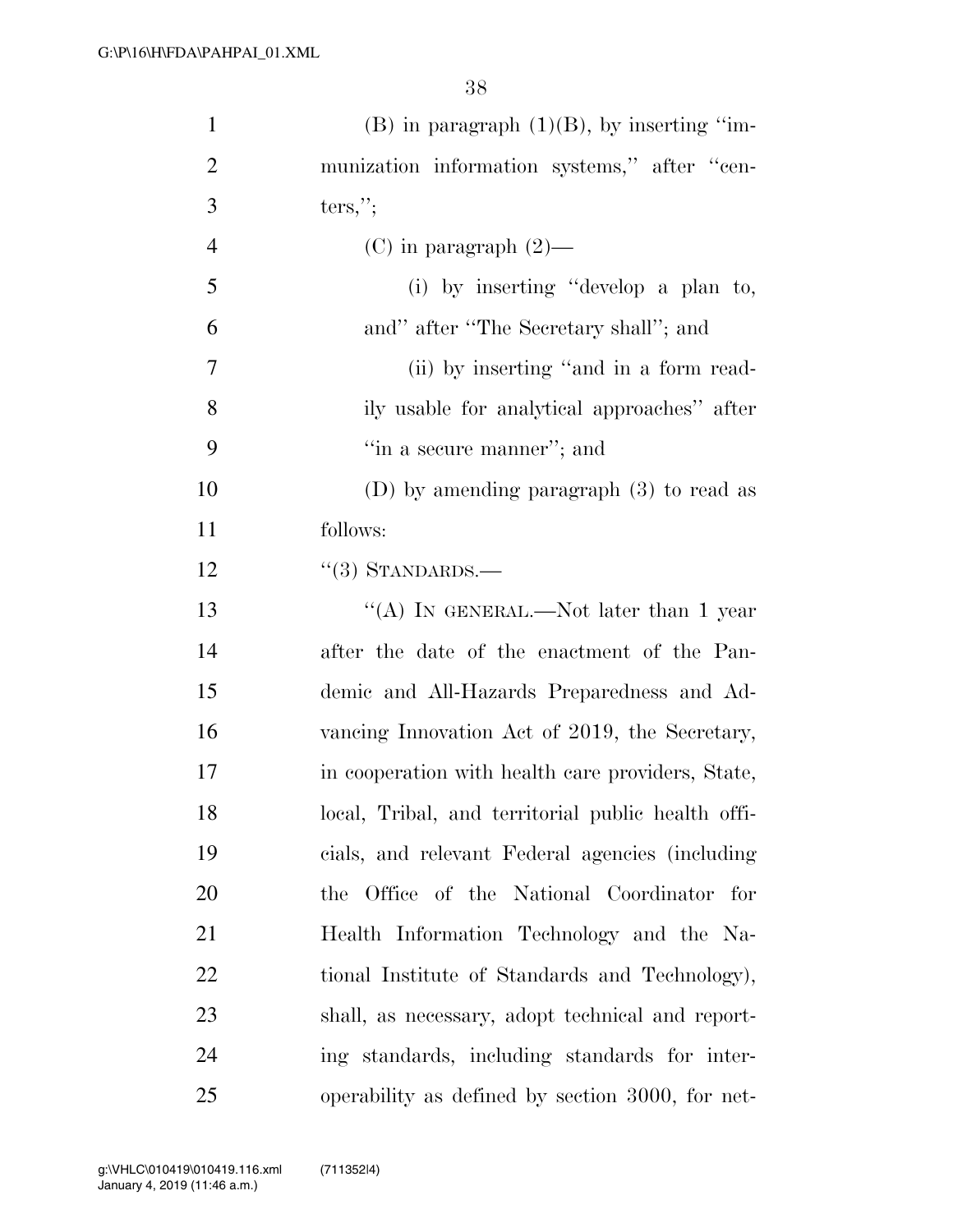| $\mathbf{1}$   | works under paragraph (1) and update such       |
|----------------|-------------------------------------------------|
| 2              | standards as necessary. Such standards shall be |
| 3              | made available on the internet website of the   |
| $\overline{4}$ | Department of Health and Human Services, in     |
| 5              | a manner that does not compromise national se-  |
| 6              | curity.                                         |
| 7              | "(B) DEFERENCE TO STANDARDS DEVEL-              |
| 8              | OPMENT ORGANIZATIONS.—In adopting and im-       |
| 9              | plementing standards under this subsection and  |
| 10             | subsection (c), the Secretary shall give def-   |
| 11             | erence to standards published by standards de-  |
| 12             | velopment organizations and voluntary con-      |
| 13             | sensus-based standards entities.";              |
| 14             | $(4)$ in subsection $(e)$ —                     |
| 15             | $(A)$ in paragraph $(1)$ —                      |
| 16             | (i) by striking "Not later than 2 years         |
| 17             | after the date of enactment of the Pan-         |
| 18             | demic and All-Hazards Preparedness Re-          |
| 19             | authorization Act of 2013, the Secretary"       |
| 20             | and inserting "The Secretary";                  |
| 21             | (ii) by inserting ", and improve as ap-         |
| 22             | plicable and appropriate," after "shall es-     |
| 23             | tablish";                                       |
| 24             | (iii) by striking "of rapid" and insert-        |
| 25             | ing "of, rapid"; and                            |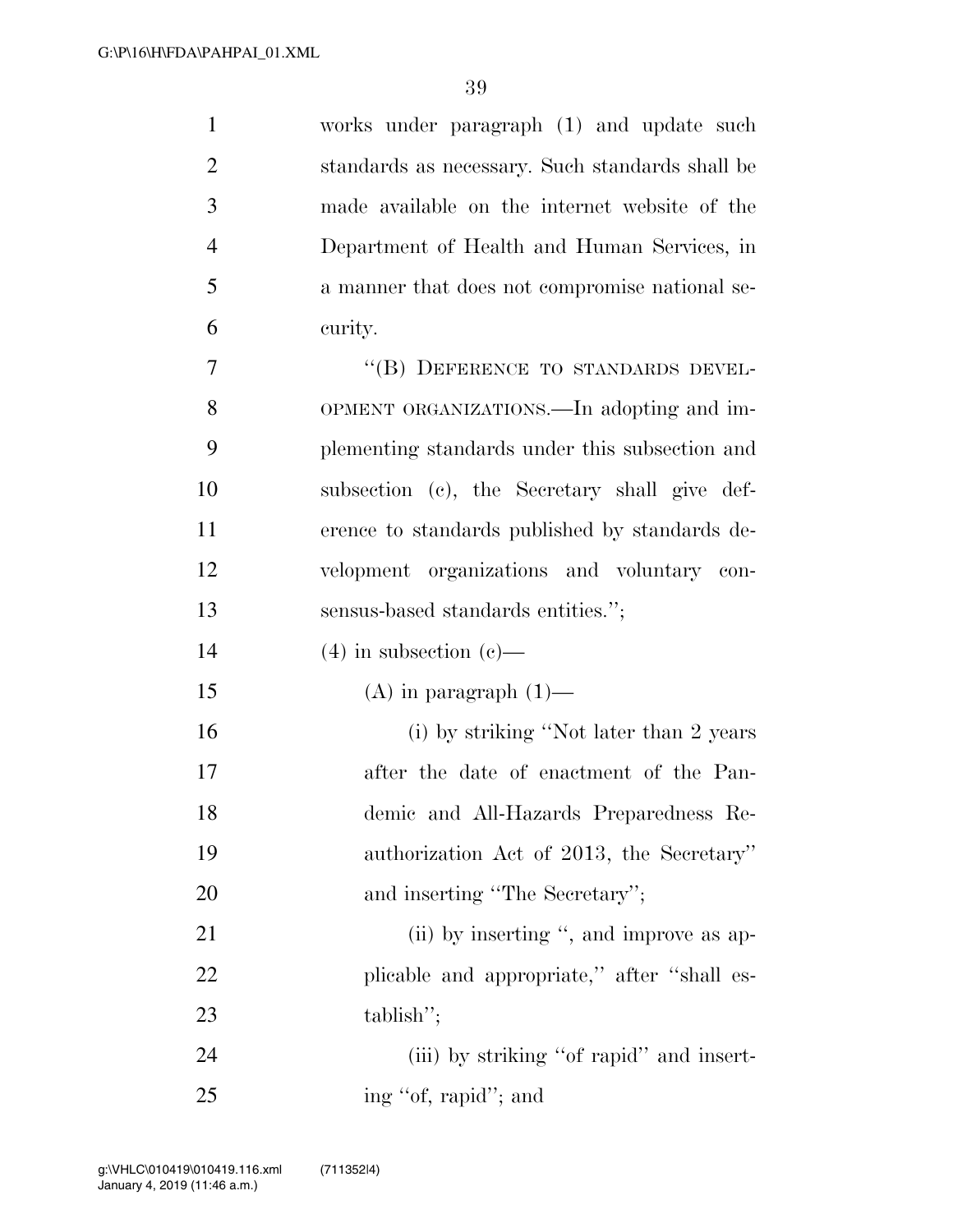| $\mathbf{1}$   | (iv) by striking "such connectivity"               |
|----------------|----------------------------------------------------|
| $\overline{2}$ | and inserting "such interoperability";             |
| 3              | $(B)$ by amending paragraph $(2)$ to read as       |
| $\overline{4}$ | follows:                                           |
| 5              | "(2) COORDINATION AND CONSULTATION.—In             |
| 6              | establishing and improving the network under para- |
| $\overline{7}$ | $graph(1)$ , the Secretary shall—                  |
| 8              | $\lq\lq$ facilitate coordination among agencies    |
| 9              | within the Department of Health and Human          |
| 10             | Services that provide, or have the potential to    |
| 11             | provide, information and data to, and analyses     |
| 12             | for, the situational awareness and biosurveil-     |
| 13             | lance network under paragraph (1), including       |
| 14             | coordination among relevant agencies related to    |
| 15             | health care services, the facilitation of health   |
| 16             | information exchange (including the Office of      |
| 17             | the National Coordinator for Health Informa-       |
| 18             | tion Technology), and public health emergency      |
| 19             | preparedness and response; and                     |
| 20             | "(B) consult with the Secretary of Agri-           |
| 21             | culture, the Secretary of Commerce (and the        |
| 22             | Director of the National Institute of Standards    |
| 23             | and Technology), the Secretary of Defense, the     |
| 24             | Secretary of Homeland Security, the Secretary      |
| 25             | of Veterans Affairs, and the heads of other        |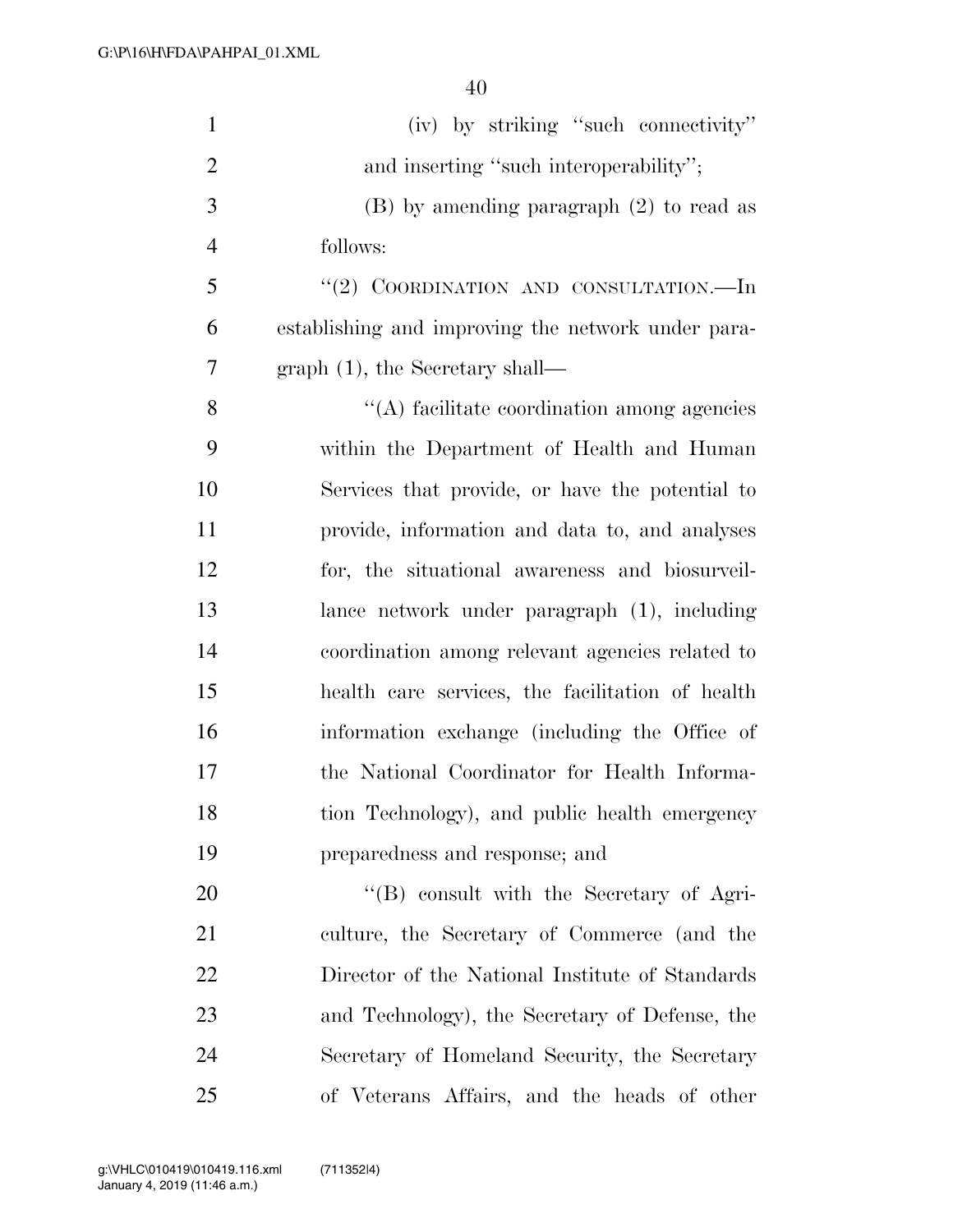| $\mathbf{1}$   | Federal agencies, as the Secretary determines      |
|----------------|----------------------------------------------------|
| $\overline{2}$ | appropriate.";                                     |
| 3              | $(C)$ in paragraph $(3)$ —                         |
| $\overline{4}$ | (i) by redesignating subparagraphs                 |
| 5              | $(A)$ through $(E)$ as clauses (i) through $(v)$ , |
| 6              | respectively, and adjusting the margins ac-        |
| $\overline{7}$ | cordingly;                                         |
| 8              | (ii) in clause (iv), as so redesig-                |
| 9              | nated—                                             |
| 10             | (I) by inserting "immunization                     |
| 11             | information systems," after "poison"               |
| 12             | control,"; and                                     |
| 13             | (II) by striking "and clinical lab-                |
| 14             | oratories" and inserting ", clinical               |
| 15             | laboratories, and public environmental             |
| 16             | health agencies";                                  |
| 17             | (iii) by striking "The network" and                |
| 18             | inserting the following:                           |
| 19             | "(A) IN GENERAL.—The network"; and                 |
| 20             | (iv) by adding at the end the fol-                 |
| 21             | lowing:                                            |
| 22             | "(B) REVIEW.—Not later than 2 years                |
| 23             | after the date of the enactment of the Pan-        |
| 24             | demic and All-Hazards Preparedness and Ad-         |
| 25             | vancing Innovation Act of 2019 and every 6         |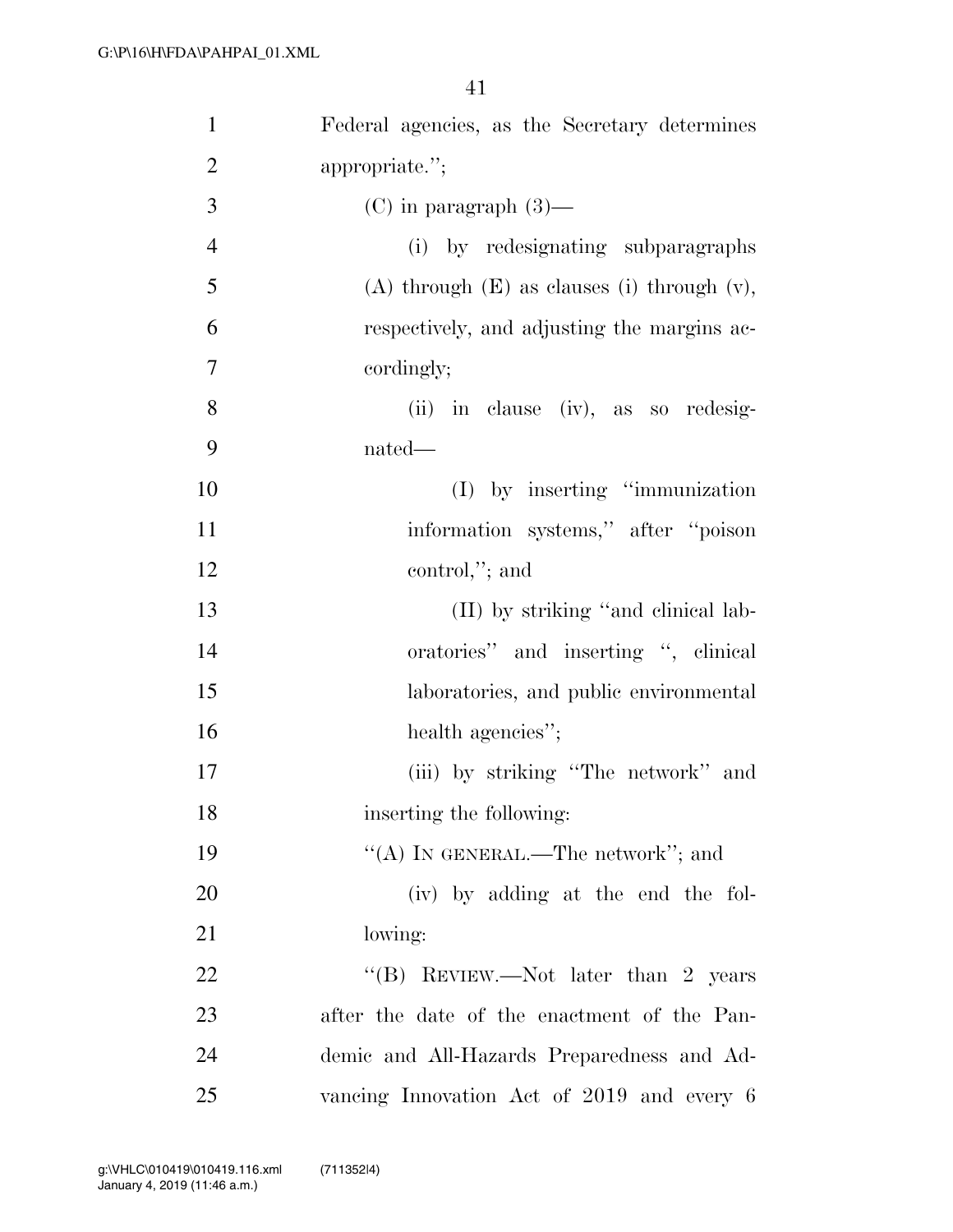| $\mathbf{1}$   | years thereafter, the Secretary shall conduct a  |
|----------------|--------------------------------------------------|
| $\overline{2}$ | review of the elements described in subpara-     |
| 3              | graph (A). Such review shall include a discus-   |
| $\overline{4}$ | sion of the addition of any elements pursuant to |
| 5              | clause (v), including elements added to advanc-  |
| 6              | ing new technologies, and identify any chal-     |
| 7              | lenges in the incorporation of elements under    |
| 8              | subparagraph (A). The Secretary shall provide    |
| 9              | such review to the congressional committees of   |
| 10             | jurisdiction.";                                  |
| 11             | (D) in paragraph $(5)$ —                         |
| 12             | (i) by redesignating subparagraphs               |
| 13             | $(A)$ through $(D)$ as clauses $(i)$ through     |
| 14             | (iv), respectively, and adjusting the mar-       |
| 15             | gins accordingly;                                |
| 16             | (ii) by striking "In establishing" and           |
| 17             | inserting the following:                         |
| 18             | "(A) IN GENERAL.—In establishing";               |
| 19             | (iii) by adding at the end the fol-              |
| 20             | lowing:                                          |
| 21             | "(B) PUBLIC MEETING.—                            |
| 22             | "(i) IN GENERAL.—Not later than                  |
| 23             | 180 days after the date of enactment of          |
| 24             | the Pandemic and All-Hazards Prepared-           |
| 25             | and Advancing Innovation Act of<br>ness          |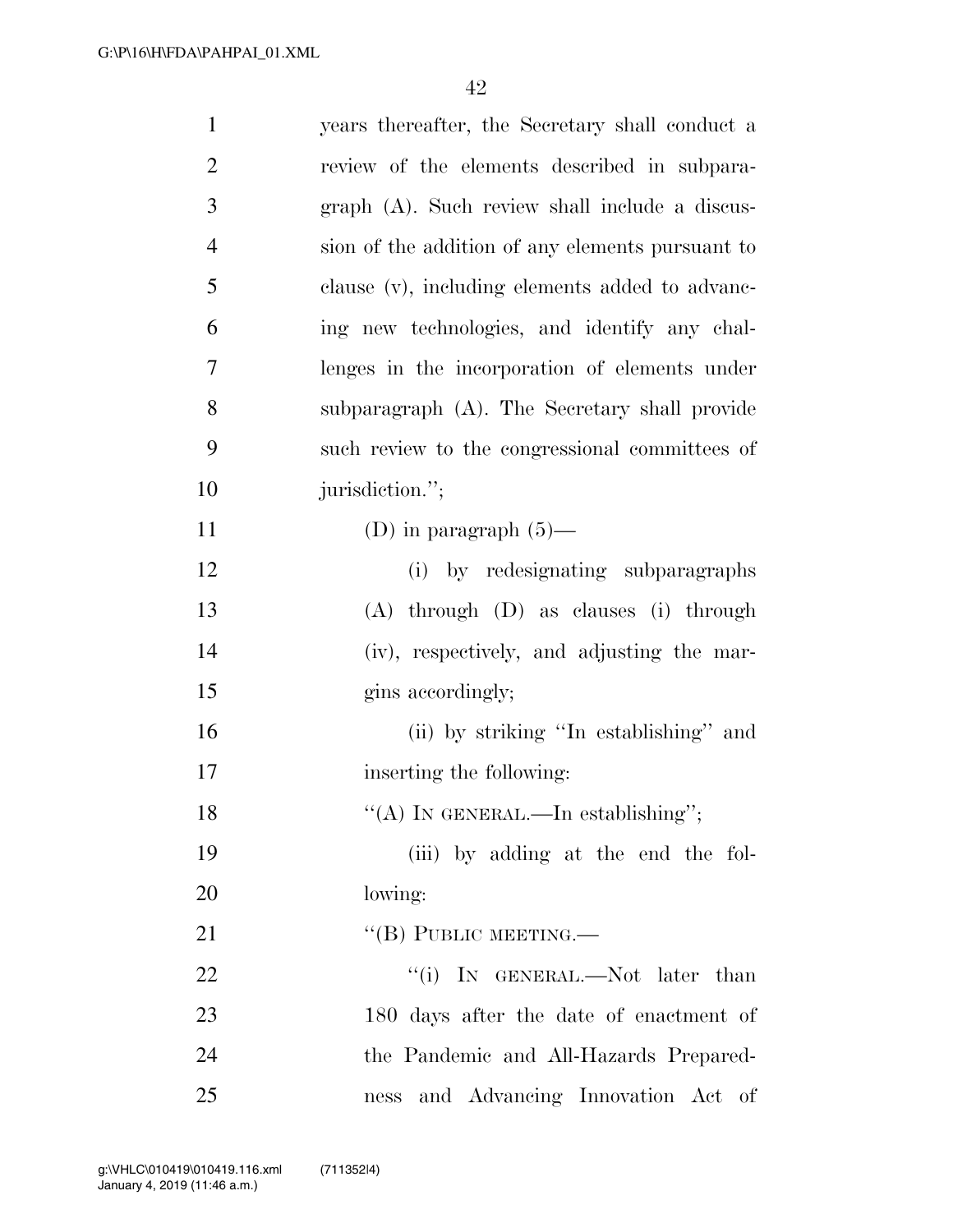| $\mathbf{1}$   | 2019, the Secretary shall convene a public   |
|----------------|----------------------------------------------|
| $\overline{2}$ | meeting for purposes of discussing and       |
| 3              | providing input on the potential goals,      |
| $\overline{4}$ | functions, and uses of the network de-       |
| 5              | scribed in paragraph (1) and incorporating   |
| 6              | the elements described in paragraph          |
| $\overline{7}$ | (3)(A).                                      |
| 8              | "(ii) EXPERTS.—The public meeting            |
| 9              | shall include representatives of relevant    |
| 10             | Federal agencies (including representatives) |
| 11             | from the Office of the National Coordi-      |
| 12             | nator for Health Information Technology      |
| 13             | and the National Institute of Standards      |
| 14             | and Technology); State, local, Tribal, and   |
| 15             | territorial public health officials; stake-  |
| 16             | holders with expertise in biosurveillance    |
| 17             | and situational awareness; stakeholders      |
| 18             | with expertise in capabilities relevant to   |
| 19             | biosurveillance and situational awareness,   |
| 20             | such as experts in informatics and data      |
| 21             | analytics (including experts in prediction,  |
| 22             | modeling, or forecasting); and other rep-    |
| 23             | resentatives as the Secretary determines     |
| 24             | appropriate.                                 |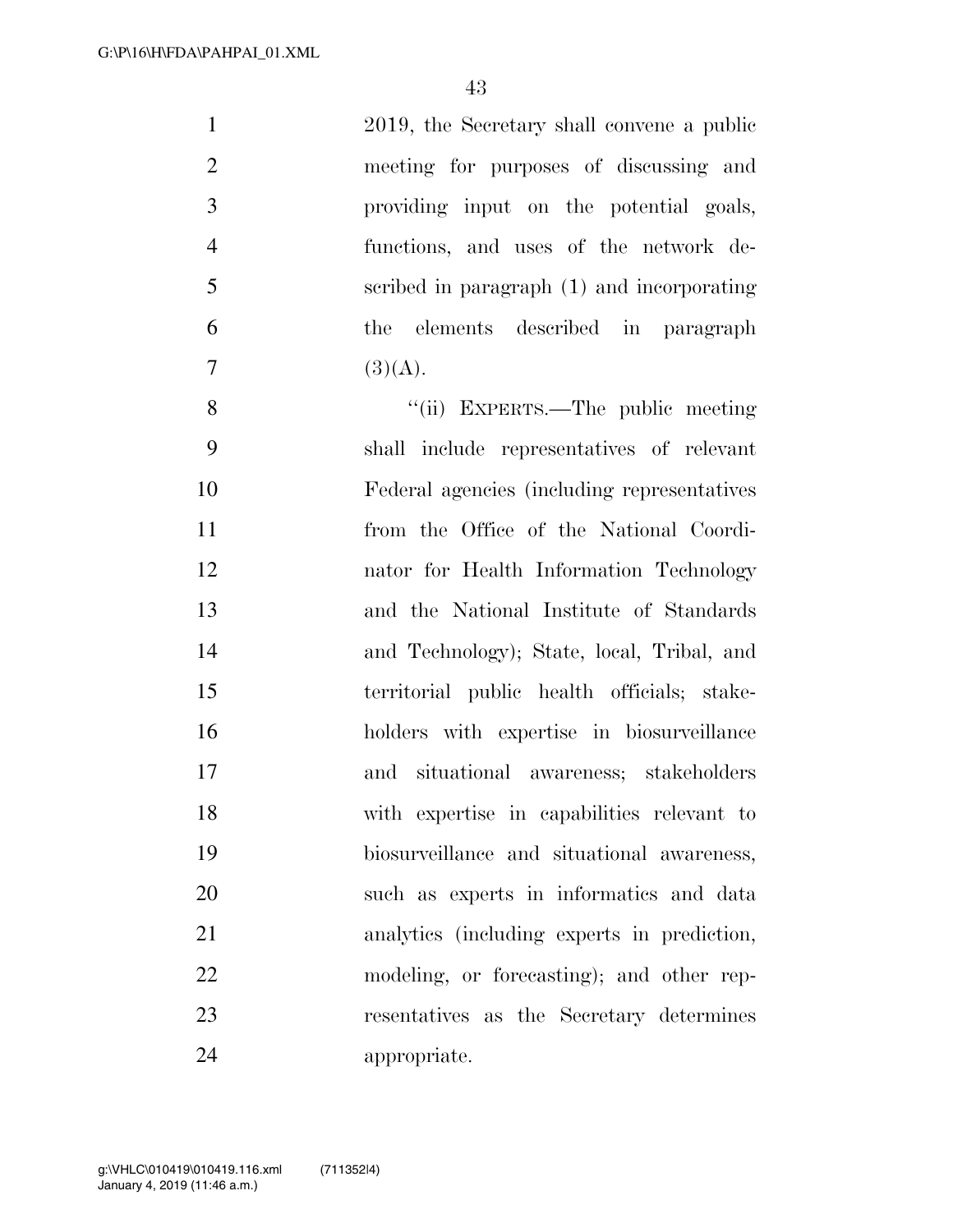| $\mathbf{1}$   | "(iii) TOPICS.—Such public meeting       |
|----------------|------------------------------------------|
| $\overline{2}$ | shall include a discussion of—           |
| $\mathfrak{Z}$ | "(I) data elements, including            |
| $\overline{4}$ | minimal or essential data elements,      |
| 5              | that are voluntarily provided for such   |
| 6              | network, which may include elements      |
| 7              | from public health and public and pri-   |
| 8              | vate health care entities, to the extent |
| 9              | practicable;                             |
| 10             | $\lq\lq$ (II) standards and implementa-  |
| 11             | tion specifications that may improve     |
| 12             | the collection, analysis, and interpre-  |
| 13             | tation of data during a public health    |
| 14             | emergency;                               |
| 15             | "(III) strategies to encourage the       |
| 16             | access, exchange, and use of informa-    |
| 17             | tion;                                    |
| 18             | $\lq\lq$ (IV) considerations for State,  |
| 19             | local, Tribal, and territorial capabili- |
| 20             | ties and infrastructure related to data  |
| 21             | exchange and interoperability;           |
| 22             | $\lq\lq(V)$ privacy and security protec- |
| 23             | tions provided at the Federal, State,    |
| 24             | local, Tribal, and territorial levels,   |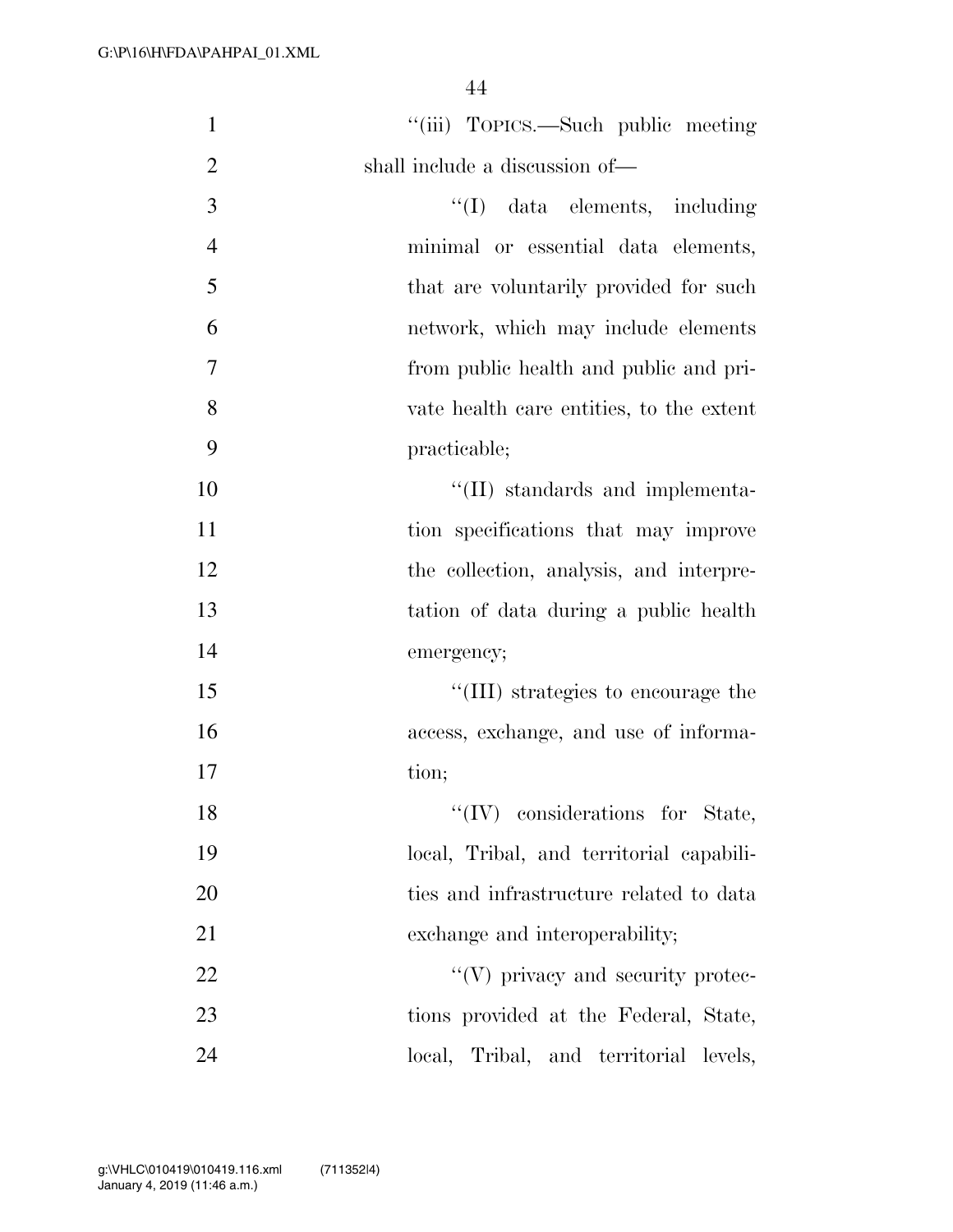| $\mathbf{1}$   | and by nongovernmental stakeholders;      |
|----------------|-------------------------------------------|
| $\overline{2}$ | and                                       |
| 3              | "(VI) opportunities for the incor-        |
| $\overline{4}$ | poration of innovative technologies to    |
| 5              | improve the network."; and                |
| 6              | $(iv)$ in subparagraph $(A)$ , as so des- |
| 7              | ignated by clause (ii)—                   |
| $8\,$          | $(I)$ in clause (i), as so redesig-       |
| 9              | nated—                                    |
| 10             | (aa) by striking "as deter-               |
| 11             | mined" and inserting "as adopt-           |
| 12             | $ed$ "; and                               |
| 13             | (bb) by inserting "and the                |
| 14             | National Institute of Standards           |
| 15             | and Technology" after "Office of          |
| 16             | National Coordinator for<br>the           |
| 17             | Health Information Technology";           |
| 18             | (II) in clause (iii), as so redesig-      |
| 19             | nated, by striking "; and " and insert-   |
| 20             | ing a semicolon;                          |
| 21             | $(III)$ in clause (iv), as so redesig-    |
| 22             | nated, by striking the period and in-     |
| 23             | serting "; and"; and                      |
| 24             | $(IV)$ by adding at the end the fol-      |
| 25             | lowing:                                   |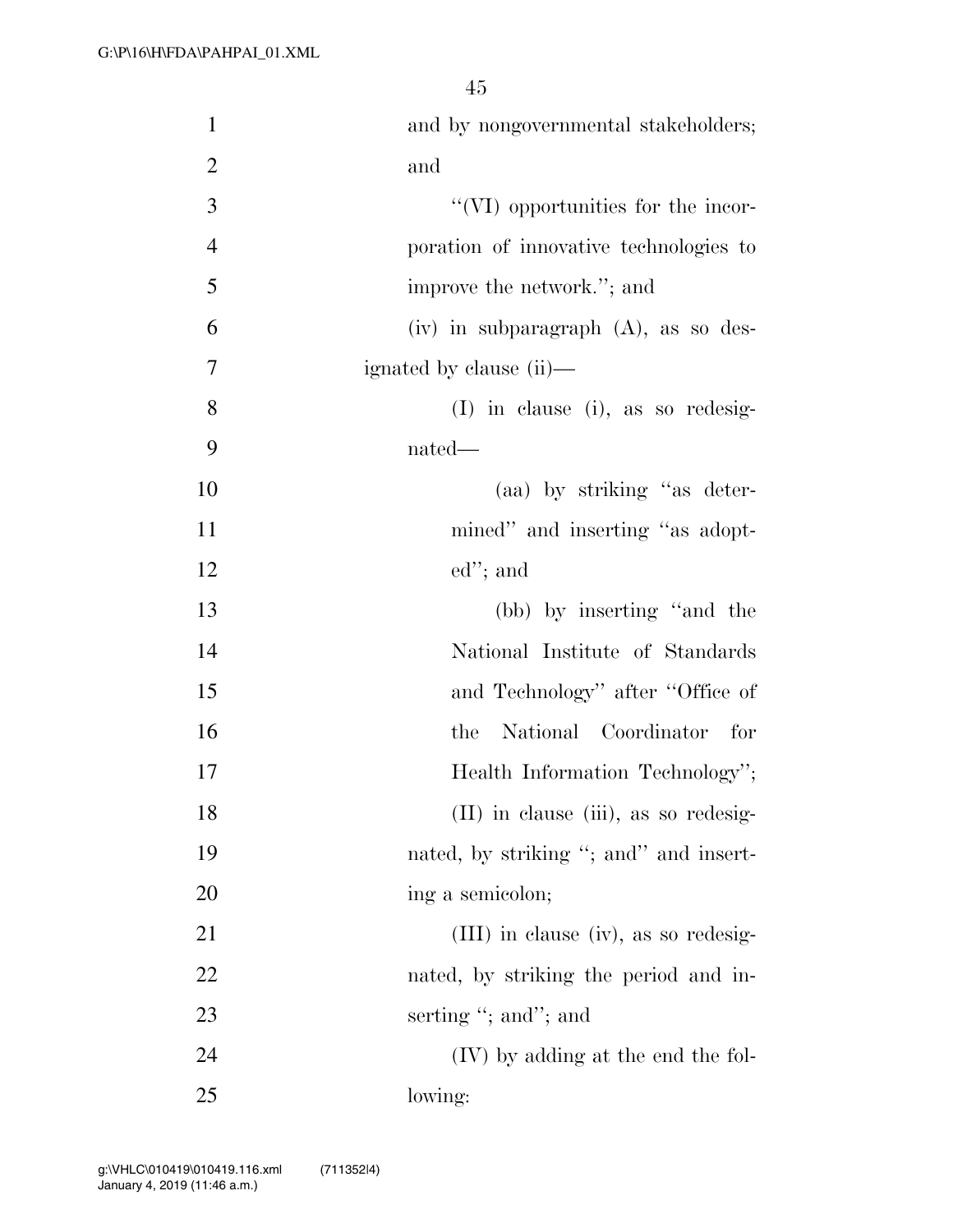| $\mathbf{1}$   | $f'(v)$ pilot test standards and imple-         |
|----------------|-------------------------------------------------|
| $\overline{2}$ | mentation specifications, consistent with       |
| 3              | process described in<br>the<br>section          |
| $\overline{4}$ | $3002(b)(3)(C)$ , which State, local, Tribal,   |
| 5              | and territorial public health entities may      |
| 6              | utilize, on a voluntary basis, as a part of     |
| $\overline{7}$ | the network.";                                  |
| 8              | $(E)$ by redesignating paragraph $(6)$ as       |
| 9              | paragraph $(7)$ ;                               |
| 10             | $(F)$ by inserting after paragraph $(5)$ the    |
| 11             | following:                                      |
| 12             | $``(6)$ STRATEGY AND<br><b>IMPLEMENTATION</b>   |
| 13             | PLAN.                                           |
| 14             | "(A) IN GENERAL.—Not later than $18$            |
| 15             | months after the date of enactment of the Pan-  |
| 16             | demic and All-Hazards Preparedness and Ad-      |
| 17             | vancing Innovation Act of 2019, the Secretary   |
| 18             | shall submit to the congressional committees of |
| 19             | jurisdiction a coordinated strategy and an ac-  |
| 20             | companying implementation plan that—            |
| 21             | "(i) is informed by the public meeting          |
| 22             | under paragraph $(5)(B)$ ;                      |
| 23             | "(ii) includes a review and assessment          |
| 24             | of existing capabilities of the network and     |
| 25             | related infrastructure, including input pro-    |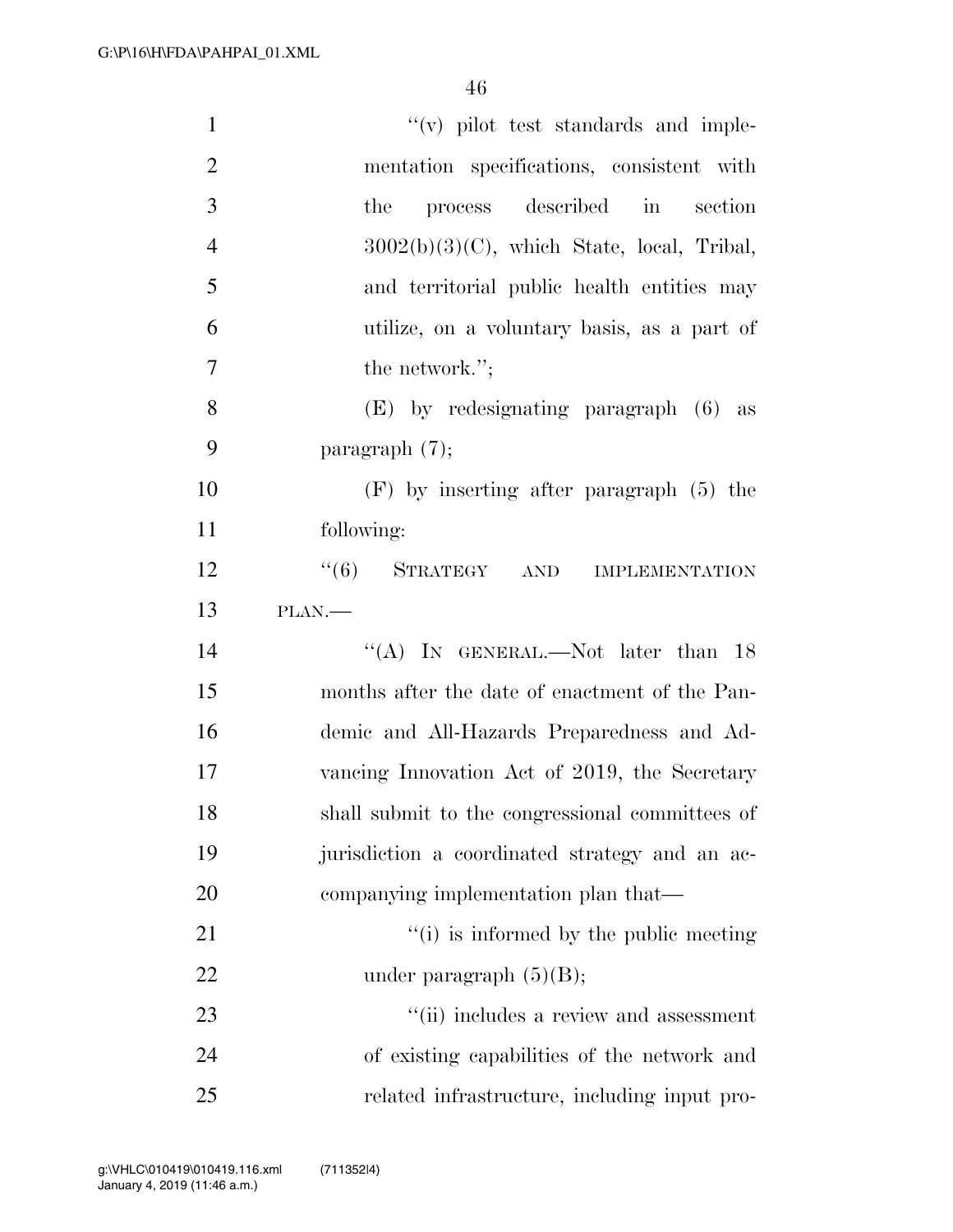| $\mathbf{1}$   | vided by the public meeting under para-   |
|----------------|-------------------------------------------|
| $\overline{2}$ | graph $(5)(B)$ ;                          |
| 3              | "(iii) identifies and demonstrates the    |
| $\overline{4}$ | measurable steps the Secretary will carry |
| 5              | out to-                                   |
| 6              | $\lq\lq$ develop, implement, and          |
| $\tau$         | evaluate the network described in         |
| 8              | paragraph (1), utilizing elements de-     |
| 9              | scribed in paragraph $(3)(A);$            |
| 10             | "(II) modernize and enhance bio-          |
| 11             | surveillance activities, including strat- |
| 12             | egies to include innovative tech-         |
| 13             | nologies and analytical approaches        |
| 14             | (including prediction and forecasting)    |
| 15             | for pandemics and all-hazards) from       |
| 16             | public and private entities;              |
| 17             | "(III) improve information shar-          |
| 18             | ing, coordination, and communication      |
| 19             | among disparate biosurveillance sys-      |
| 20             | tems supported by the Department of       |
| 21             | Health and Human Services, includ-        |
| 22             | ing the identification of methods to      |
| 23             | improve accountability, better utilize    |
| 24             | resources and workforce capabilities,     |
| 25             | incorporate innovative<br>and<br>tech-    |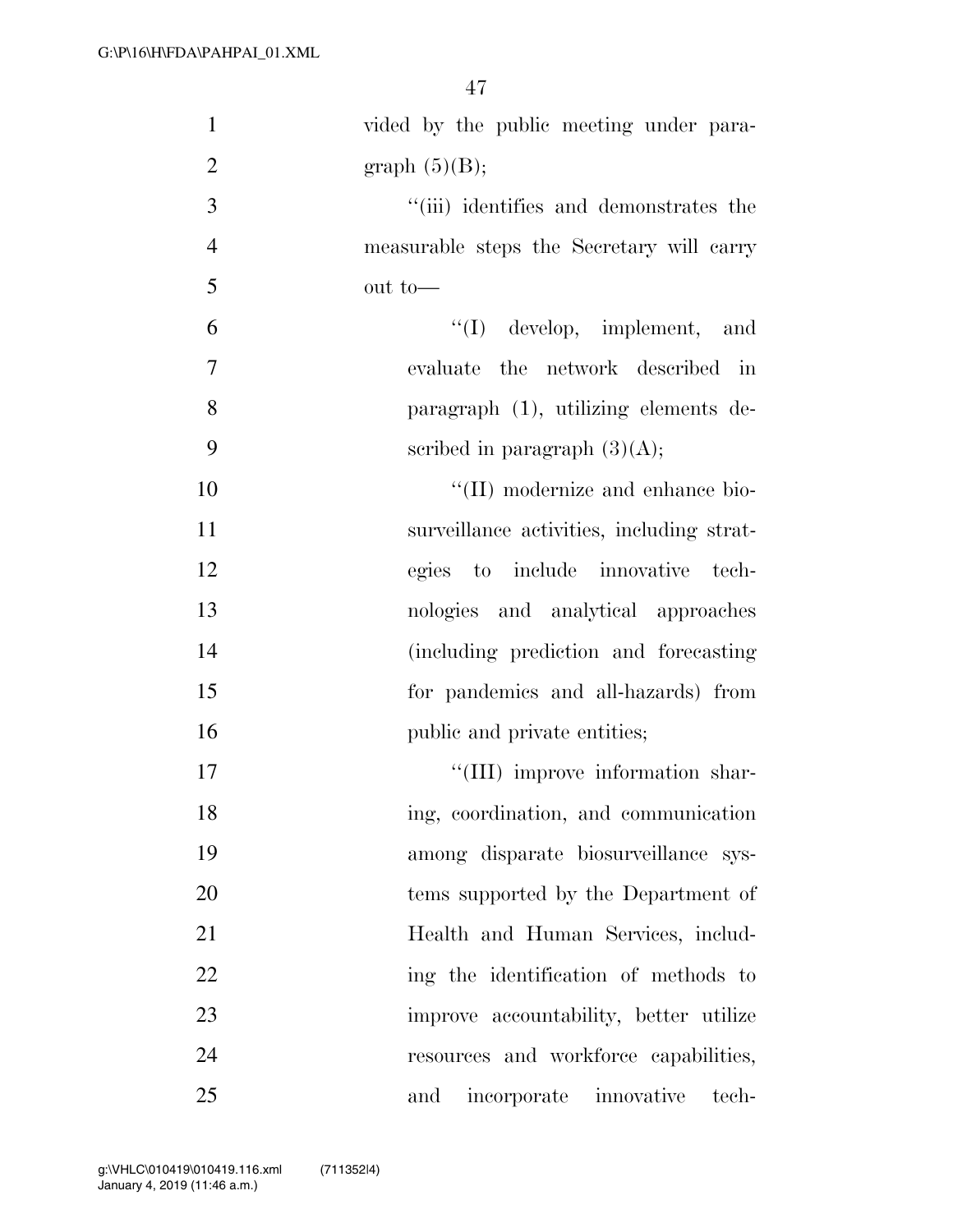| $\mathbf{1}$   | nologies within and across agencies;            |
|----------------|-------------------------------------------------|
| $\overline{2}$ | and                                             |
| 3              | $\lq\lq$ (IV) test and evaluate capabili-       |
| $\overline{4}$ | ties of the interoperable network of            |
| 5              | systems to improve situational aware-           |
| 6              | ness and biosurveillance capabilities;          |
| $\overline{7}$ | "(iv) includes performance measures             |
| 8              | and the metrics by which performance            |
| 9              | measures will be assessed with respect to       |
| 10             | the measurable steps under clause (iii);        |
| 11             | and                                             |
| 12             | "(v) establishes dates by which each            |
| 13             | measurable step under clause (iii) will be      |
| 14             | implemented.                                    |
| 15             | "(B) ANNUAL BUDGET PLAN.—Not later              |
| 16             | than 2 years after the date of enactment of the |
| 17             | Pandemic and All-Hazards Preparedness and       |
| 18             | Advancing Innovation Act of 2019 and on an      |
| 19             | annual basis thereafter, in accordance with the |
| 20             | strategy and implementation plan under this     |
| 21             | paragraph, the Secretary shall, taking into ac- |
| 22             | count recommendations provided by the Na-       |
| 23             | tional Biodefense Science Board, develop a      |
| 24             | budget plan based on the strategy and imple-    |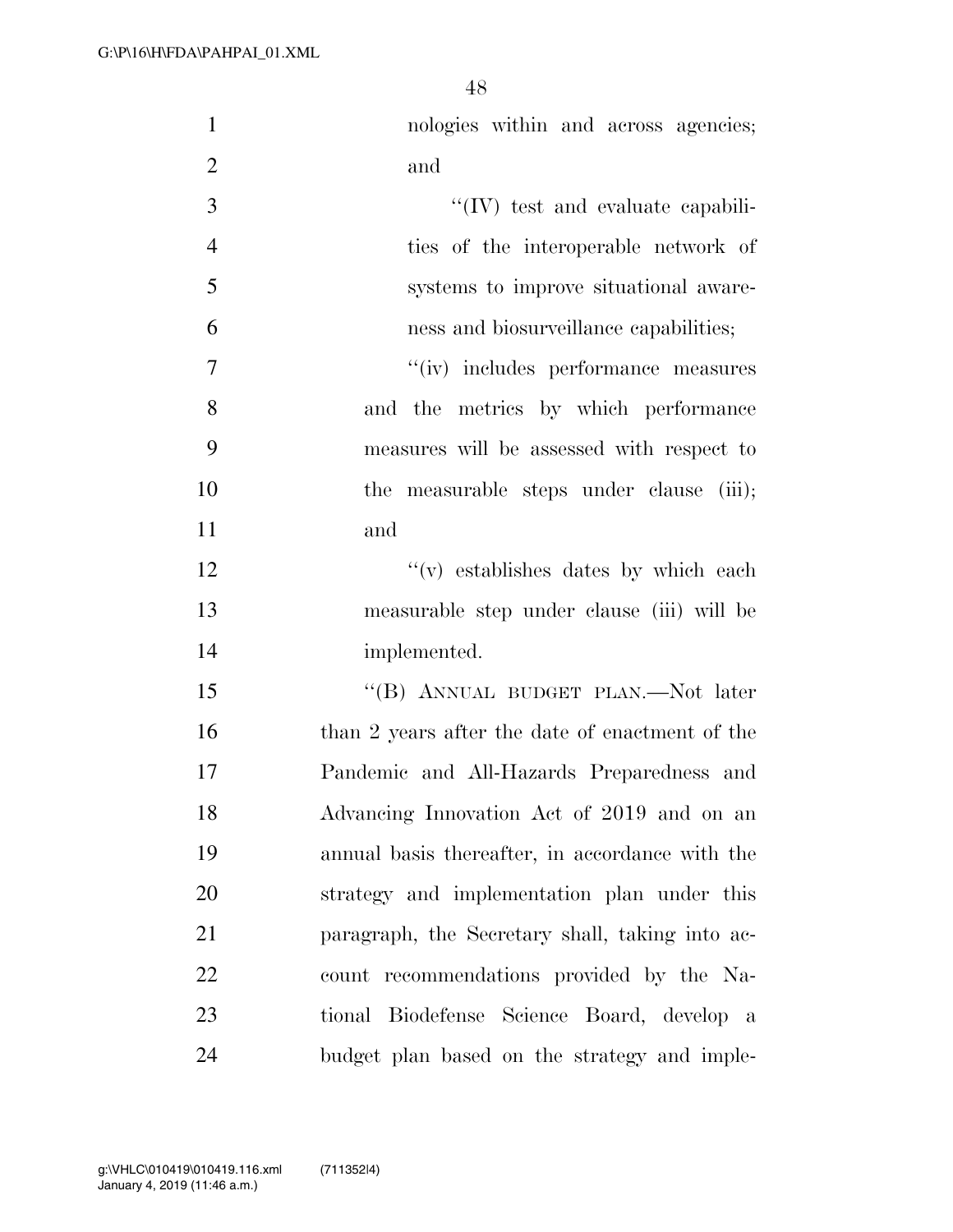| $\mathbf{1}$   | mentation plan under this section. Such budget |
|----------------|------------------------------------------------|
| $\overline{2}$ | plan shall include—                            |
| 3              | "(i) a summary of resources pre-               |
| $\overline{4}$ | viously expended to establish, improve, and    |
| 5              | utilize the nationwide public health situa-    |
| 6              | tional awareness and biosurveillance net-      |
| 7              | work under paragraph $(1)$ ;                   |
| 8              | "(ii) estimates of costs and resources         |
| 9              | needed to establish and improve the net-       |
| 10             | work under paragraph (1) according to the      |
| 11             | strategy and implementation plan under         |
| 12             | subparagraph $(A)$ ;                           |
| 13             | "(iii) the identification of gaps and in-      |
| 14             | efficiencies in nationwide public health sit-  |
| 15             | uational awareness and biosurveillance ca-     |
| 16             | pabilities, resources, and authorities need-   |
| 17             | ed to address such gaps; and                   |
| 18             | "(iv) a strategy to minimize and ad-           |
| 19             | dress such gaps and improve inefficien-        |
| 20             | cies."                                         |
| 21             | $(G)$ in paragraph $(7)$ , as so redesignated— |
| 22             | (i) in subparagraph $(A)$ , by inserting       |
| 23             | "(taking into account zoonotic disease, in-    |
| 24             | cluding gaps in scientific understanding of    |
| 25             | the interactions between human, animal,        |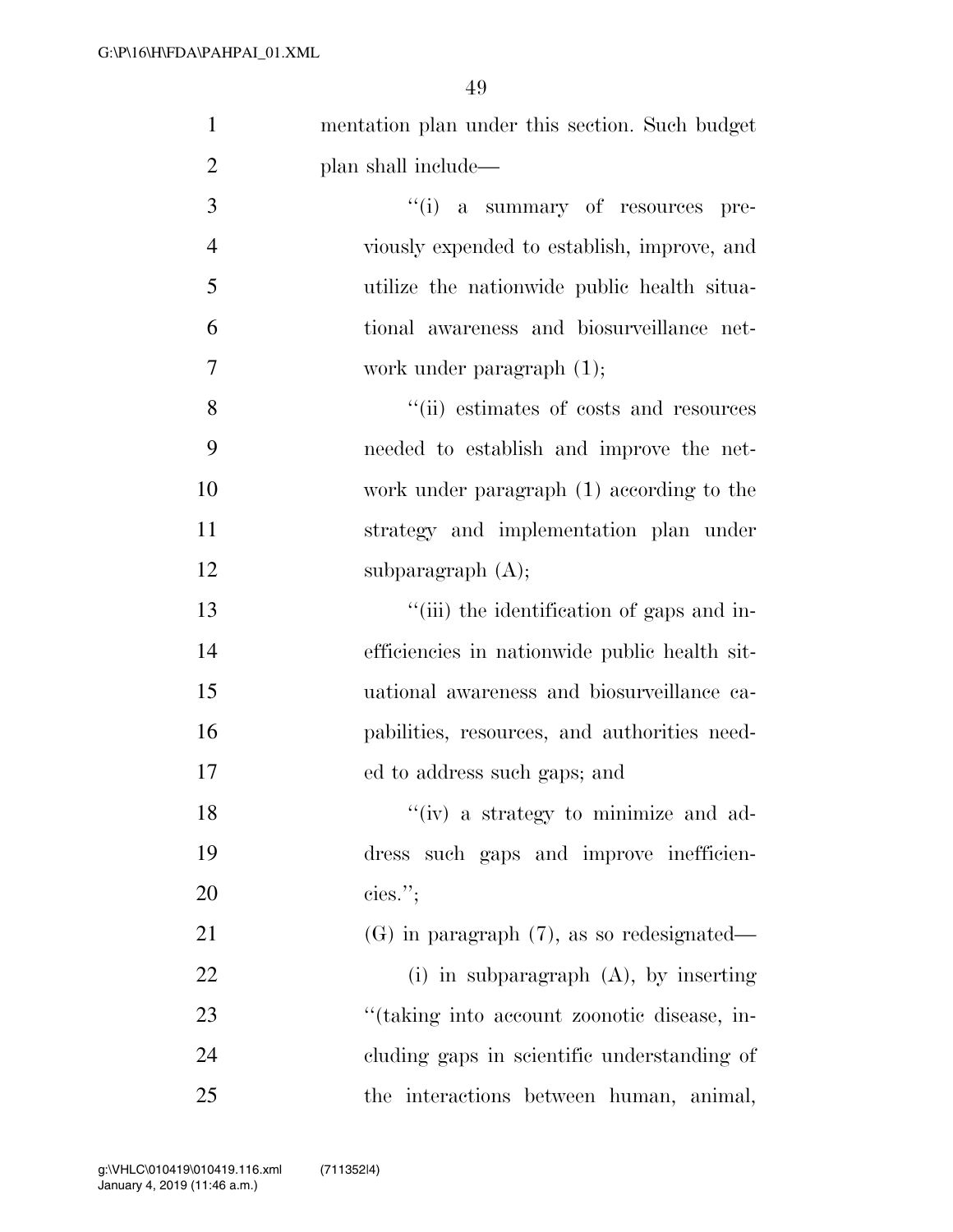| $\mathbf{1}$   | and environmental health)" after "human"             |
|----------------|------------------------------------------------------|
| $\overline{2}$ | health";                                             |
| 3              | (ii) in subparagraph $(B)$ —                         |
| $\overline{4}$ | (I) by inserting "and gaps in sur-                   |
| 5              | veillance programs" after "surveil-                  |
| 6              | lance programs"; and                                 |
| 7              | (II) by striking "; and" and in-                     |
| 8              | serting a semicolon;                                 |
| 9              | (iii) in subparagraph $(C)$ —                        |
| 10             | $(I)$ by inserting ", animal health                  |
| 11             | organizations related to zoonotic dis-               |
| 12             | ease," after "health care entities";                 |
| 13             | and                                                  |
| 14             | (II) by striking the period and                      |
| 15             | inserting "; and"; and                               |
| 16             | (iv) by adding at the end the fol-                   |
| 17             | lowing:                                              |
| 18             | "(D) provide recommendations to the Sec-             |
| 19             | retary on policies and procedures to complete        |
| 20             | the steps described in this paragraph in a man-      |
| 21             | ner that is consistent with section 2802."; and      |
| 22             | (H) by adding at the end the following:              |
| 23             | SITUATIONAL AWARENESS<br>(6(8)<br>BIO-<br><b>AND</b> |
| 24             | SURVEILLANCE AS A NATIONAL SECURITY<br>PRI-          |
| 25             | ORITY.—The Secretary, on a periodic basis as appli-  |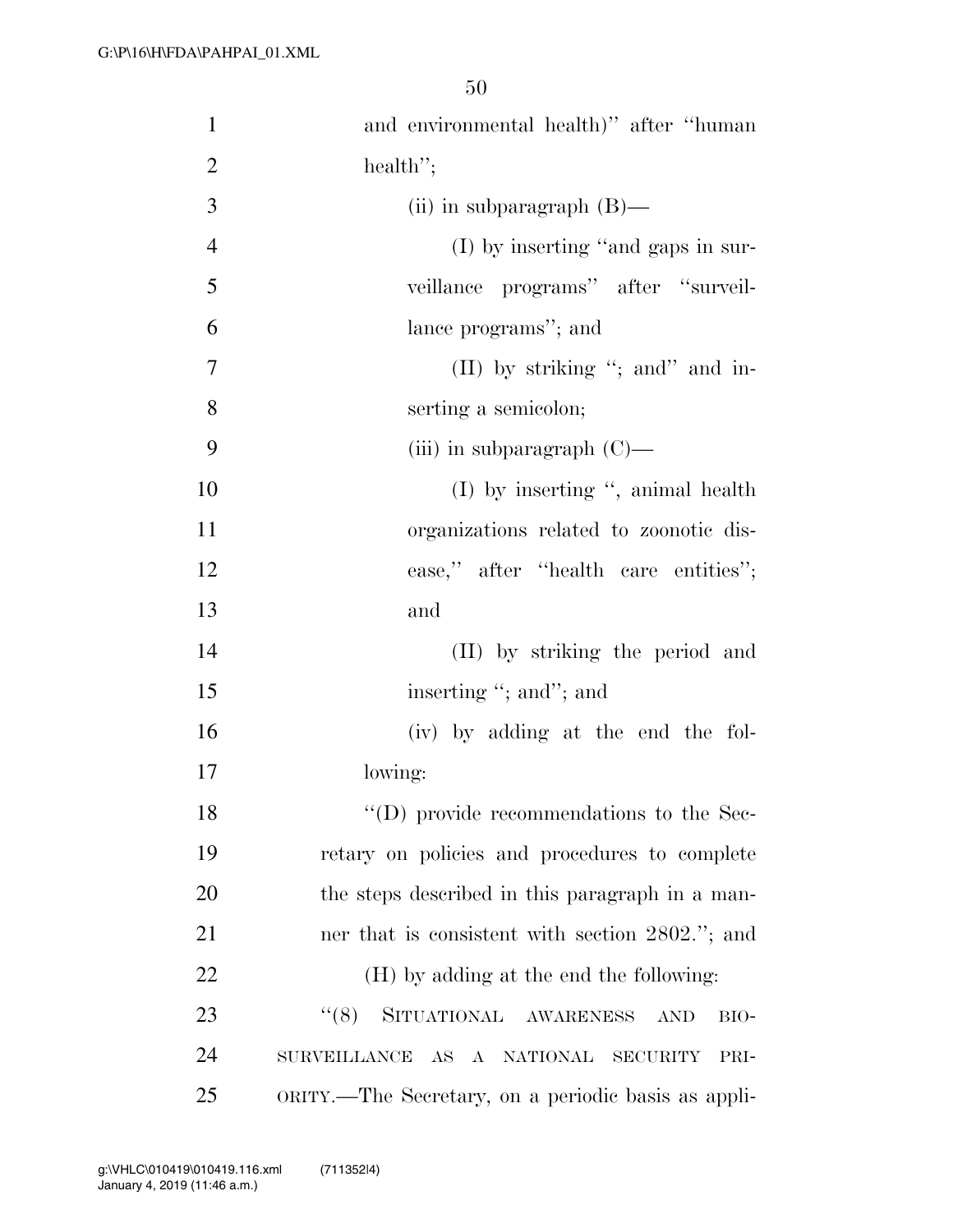| $\mathbf{1}$   | cable and appropriate, shall meet with the Director     |
|----------------|---------------------------------------------------------|
| $\overline{2}$ | of National Intelligence to inform the development      |
| 3              | and capabilities of the nationwide public health situ-  |
| $\overline{4}$ | ational awareness and biosurveillance network.";        |
| 5              | $(5)$ in subsection $(d)$ —                             |
| 6              | $(A)$ in paragraph $(1)$ —                              |
| 7              | (i) by inserting "environmental health                  |
| 8              | agencies," after "public health agencies,";             |
| 9              | and                                                     |
| 10             | (ii) by inserting "immunization pro-                    |
| 11             | grams," after "poison control centers,";                |
| 12             | $(B)$ in paragraph $(2)$ —                              |
| 13             | (i) in subparagraph (B), by striking                    |
| 14             | "and" at the end;                                       |
| 15             | (ii) in subparagraph (C), by striking                   |
| 16             | the period and inserting "; and"; and                   |
| 17             | (iii) by adding after subparagraph $(C)$                |
| 18             | the following:                                          |
| 19             | "(D) an implementation plan that may in-                |
| 20             | clude measurable steps to achieve the purposes          |
| 21             | described in paragraph $(1)$ ."; and                    |
| 22             | $(C)$ by striking paragraph $(5)$ and insert-           |
| 23             | ing the following:                                      |
| 24             | "(5) TECHNICAL ASSISTANCE.—The Secretary                |
| 25             | may provide technical assistance to States, localities, |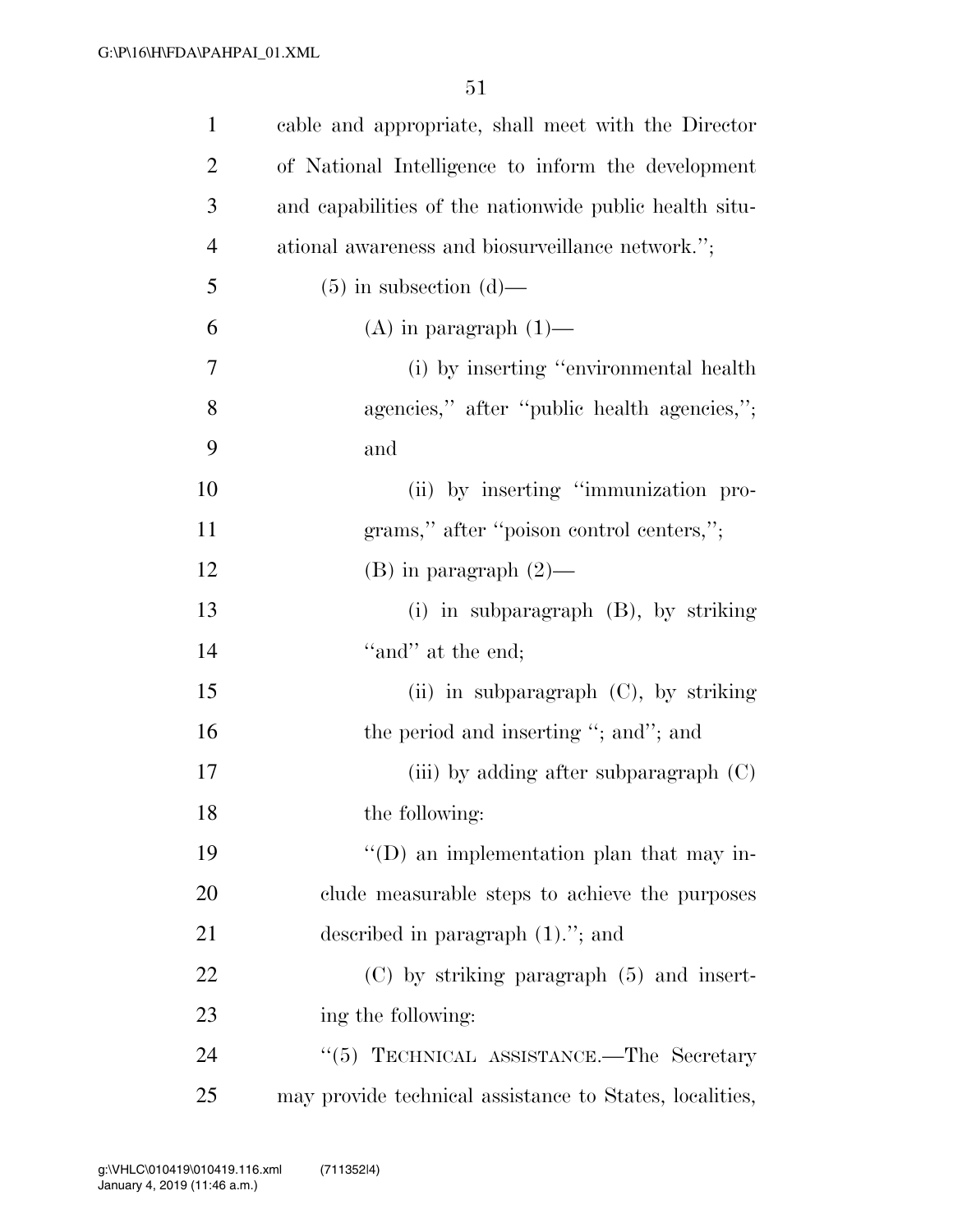| $\mathbf{1}$   | Tribes, and territories or a consortium of States, lo- |
|----------------|--------------------------------------------------------|
| $\overline{2}$ | calities, Tribes, and territories receiving an award   |
| 3              | under this subsection regarding interoperability and   |
| $\overline{4}$ | the technical standards set forth by the Secretary.";  |
| 5              | $(6)$ by redesignating subsections $(f)$ and $(g)$ as  |
| 6              | subsections (i) and (j), respectively; and             |
| 7              | (7) by inserting after subsection (e) the fol-         |
| 8              | lowing:                                                |
| 9              | "(f) PERSONNEL AUTHORITIES.-                           |
| 10             | "(1) SPECIALLY QUALIFIED PERSONNEL.—In                 |
| 11             | addition to any other personnel authorities, to carry  |
| 12             | out subsections (b) and (c), the Secretary may—        |
| 13             | "(A) appoint highly qualified individuals to           |
| 14             | scientific or professional positions at the Cen-       |
| 15             | ters for Disease Control and Prevention, not to        |
| 16             | exceed 30 such employees at any time (specific         |
| 17             | to positions authorized by this subsection), with      |
| 18             | expertise in capabilities relevant to biosurveil-      |
| 19             | lance and situational awareness, such as experts       |
| 20             | in informatics and data analytics (including ex-       |
| 21             | perts in prediction, modeling, or forecasting),        |
| 22             | and other related scientific or technical fields;      |
| 23             | and                                                    |
| 24             | compensate individuals appointed<br>$\lq\lq (B)$       |

under subparagraph (A) in the same manner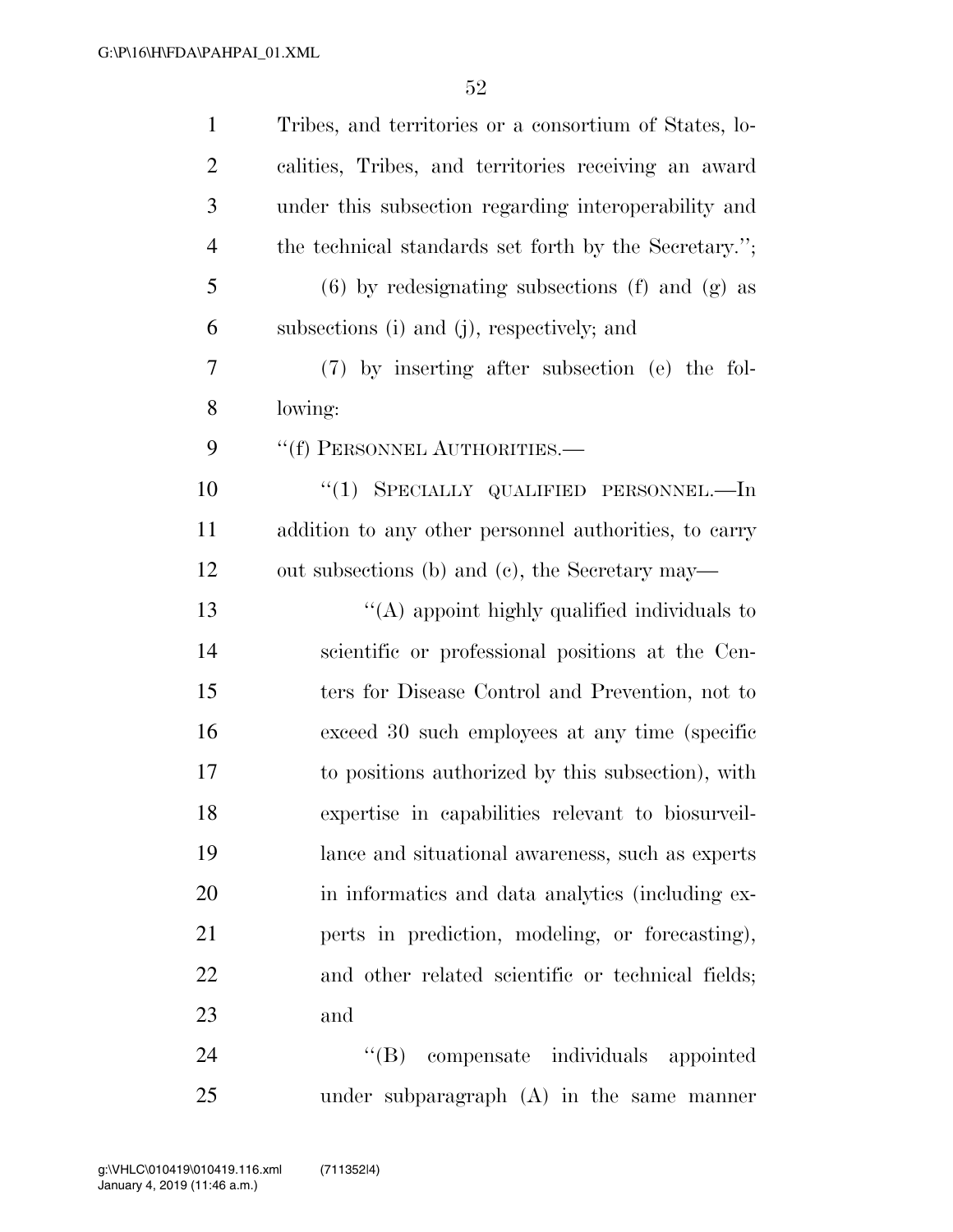and subject to the same terms and conditions in which individuals appointed under 9903 of title 5, United States Code, are compensated, with- out regard to the provisions of chapter 51 and subchapter III of chapter 53 of such title relat- ing to classification and General Schedule pay rates.

8 "(2) LIMITATIONS.—The Secretary shall exer- cise the authority under paragraph (1) in a manner that is consistent with the limitations described in section 319F–1(e)(2).

 ''(g) TIMELINE.—The Secretary shall accomplish the purposes under subsections (b) and (c) no later than Sep- tember 30, 2023, and shall provide a justification to the congressional committees of jurisdiction for any missed or delayed implementation of measurable steps identified 17 under subsection  $(c)(6)(A)(iii)$ .

18 "(h) INDEPENDENT EVALUATION.—Not later than 3 years after the date of enactment of the Pandemic and All-Hazards Preparedness and Advancing Innovation Act of 2019, the Comptroller General of the United States shall conduct an independent evaluation and submit to the Secretary and the congressional committees of jurisdiction a report concerning the activities conducted under sub-sections (b) and (c), and provide recommendations, as ap-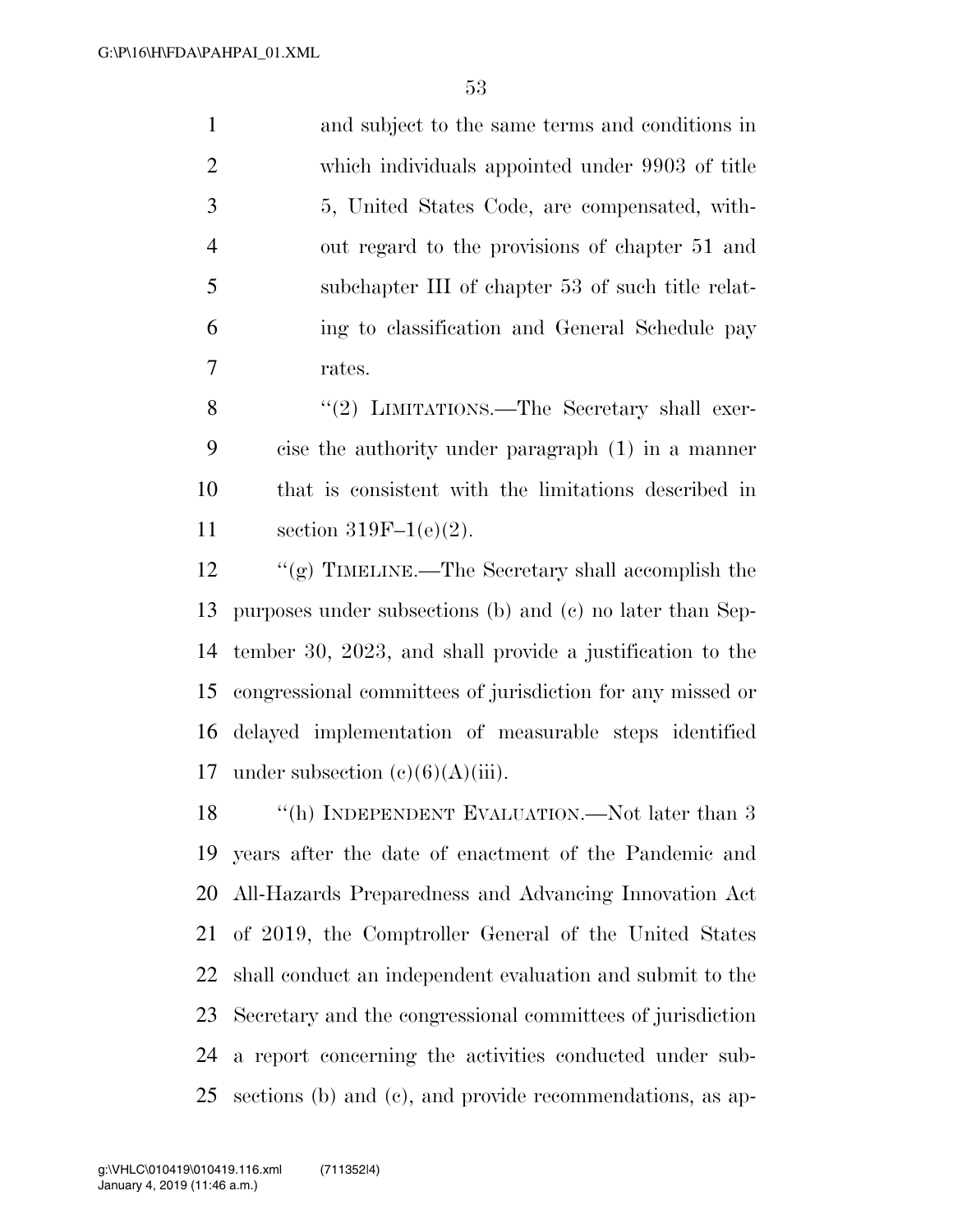plicable and appropriate, on necessary improvements to the biosurveillance and situational awareness network.''. (b) AUTHORIZATION OF APPROPRIATIONS.—Sub- section (i) of section 319D (42 U.S.C. 247d–4), as redes- ignated by subsection (a)(6), is amended by striking ''\$138,300,000 for each of fiscal years 2014 through 2018'' and inserting ''\$161,800,000 for each of fiscal years 2019 through 2023''.

 (c) BIOLOGICAL THREAT DETECTION REPORT.—The Secretary of Health and Human Services shall, in coordi- nation with the Secretary of Defense and the Secretary of Homeland Security, not later than 180 days after the date of enactment of this Act, report to the Committee on Energy and Commerce, the Committee on Armed Serv- ices, and the Committee on Homeland Security of the House of Representatives and the Committee on Health, Education, Labor, and Pensions, the Committee on Armed Services, and the Committee on Homeland Security and Governmental Affairs of the Senate on the state of Fed- eral biological threat detection efforts, including the fol-lowing:

 (1) An identification of technological, oper- ational, and programmatic successes and failures of domestic detection programs supported by Federal departments and agencies for intentionally intro-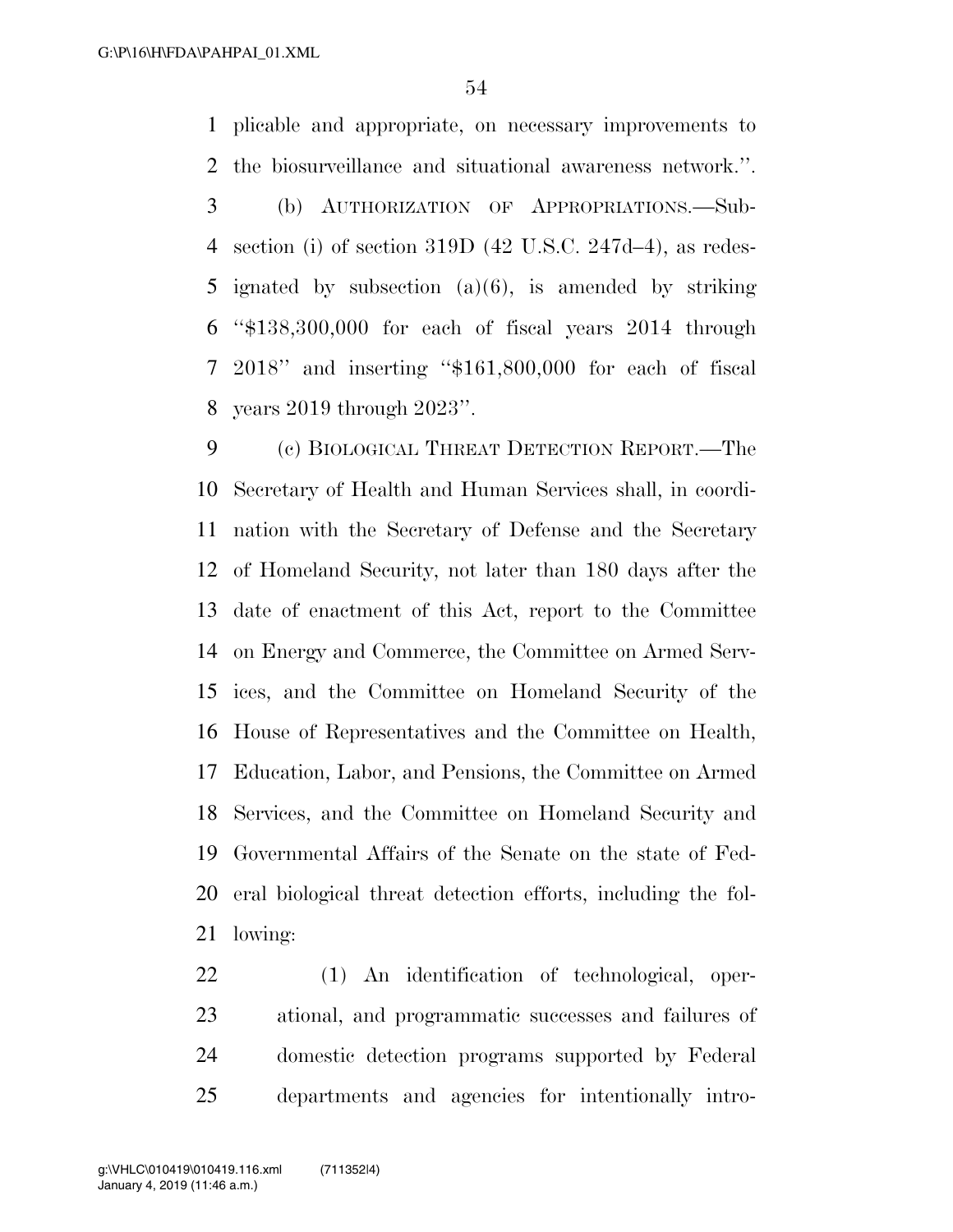| $\mathbf{1}$   | duced or accidentally released biological threat      |
|----------------|-------------------------------------------------------|
| $\overline{2}$ | agents and naturally occurring infectious diseases.   |
| 3              | (2) A description of Federal efforts to facilitate    |
| 4              | the exchange of information related to the informa-   |
| 5              | tion described in paragraph (1) among Federal de-     |
| 6              | partments and agencies that utilize biological threat |
| 7              | detection technology.                                 |
| 8              | (3) A description of the capabilities of detection    |
| 9              | systems in use by Federal departments and agencies    |
| 10             | including the capability to-                          |
| 11             | (A) rapidly detect, identify, characterize,           |
| 12             | and confirm the presence of biological threat         |
| 13             | agents;                                               |
| 14             | (B) recover live biological agents from col-          |
| 15             | lection devices;                                      |
| 16             | (C) determine the geographical distribution           |
| 17             | of biological agents;                                 |
| 18             | (D) determine the extent of environmental             |
| 19             | contamination and persistence of biological           |
| 20             | agents; and                                           |
| 21             | (E) provide advanced molecular diagnostics            |
| 22             | to State, local, Tribal, and territorial public       |
| 23             | health and other laboratories that support bio-       |
| 24             | logical threat detection activities.                  |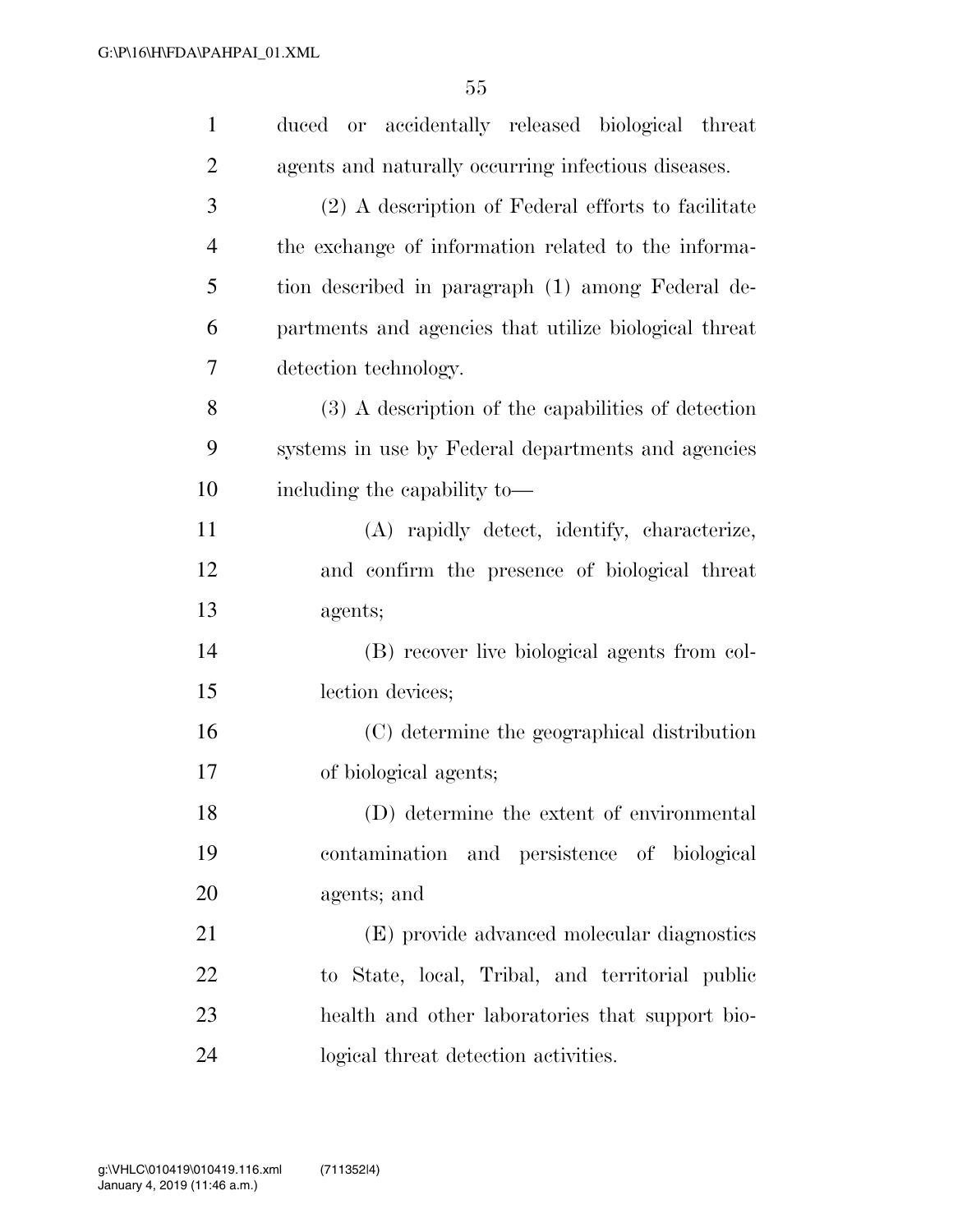| $\mathbf{1}$   | (4) A description of Federal interagency coordi-        |
|----------------|---------------------------------------------------------|
| $\overline{2}$ | nation related to biological threat detection.          |
| 3              | (5) A description of efforts by Federal depart-         |
| $\overline{4}$ | ments and agencies that utilize biological threat de-   |
| 5              | tection technology to collaborate with State, local,    |
| 6              | Tribal, and territorial public health laboratories and  |
| 7              | other users of biological threat detection systems, in- |
| 8              | cluding collaboration regarding the development of—     |
| 9              | (A) biological threat detection require-                |
| 10             | ments or standards;                                     |
| 11             | (B) a standardized integration strategy;                |
| 12             | (C) training requirements or guidelines;                |
| 13             | (D) guidelines for a coordinated public                 |
| 14             | health response, including preparedness capa-           |
| 15             | bilities, and, as applicable, for coordination with     |
| 16             | public health surveillance systems; and                 |
| 17             | (E) a coordinated environmental remedi-                 |
| 18             | ation plan, as applicable.                              |
| 19             | (6) Recommendations related to research, ad-            |
| 20             | vanced research, development, and procurement for       |
| 21             | Federal departments and agencies to improve and         |
| 22             | enhance biological threat detection systems, includ-    |
| 23             | ing recommendations on the transfer of biological       |
| 24             | threat detection technology among Federal depart-       |
| 25             | ments and agencies, as necessary and appropriate.       |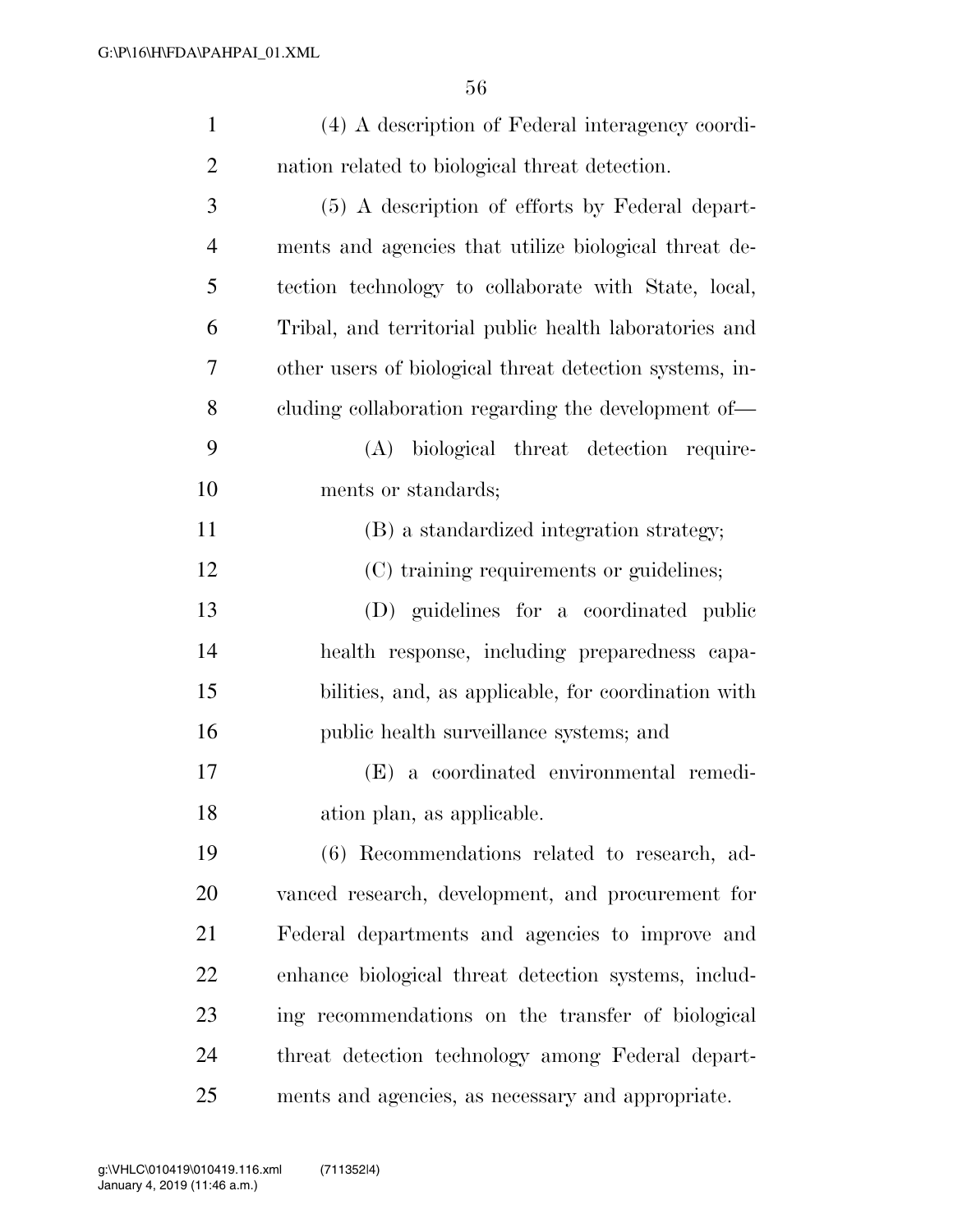| 1              | SEC. 206. STRENGTHENING AND SUPPORTING THE PUBLIC   |
|----------------|-----------------------------------------------------|
| $\overline{2}$ | EMERGENCY RAPID<br><b>HEALTH</b><br><b>RESPONSE</b> |
| 3              | FUND.                                               |
| $\overline{4}$ | Section 319 (42 U.S.C. 247d) is amended—            |
| 5              | $(1)$ in subsection $(b)$ —                         |
| 6              | $(A)$ in paragraph $(1)$ —                          |
| 7              | (i) in the first sentence, by inserting             |
| 8              | "or if the Secretary determines there is the        |
| 9              | significant potential for a public health           |
| 10             | emergency, to allow the Secretary to rap-           |
| 11             | idly respond to the immediate needs result-         |
| 12             | ing from such public health emergency or            |
| 13             | potential public health emergency" before           |
| 14             | the period; and                                     |
| 15             | (ii) by inserting "The Secretary shall              |
| 16             | plan for the expedited distribution of funds        |
| 17             | to appropriate agencies and entities." after        |
| 18             | the first sentence;                                 |
| 19             | $(B)$ by redesignating paragraph $(2)$ as           |
| 20             | paragraph $(3)$ ;                                   |
| 21             | $(C)$ by inserting after paragraph $(1)$ the        |
| 22             | following:                                          |
| 23             | "(2) USES.—The Secretary may use amounts            |
| 24             | in the Fund established under paragraph $(1)$ , to- |
| 25             | "(A) facilitate coordination between and            |
| 26             | among Federal, State, local, Tribal, and terri-     |
|                | (711352 4)<br>010419.116.xml                        |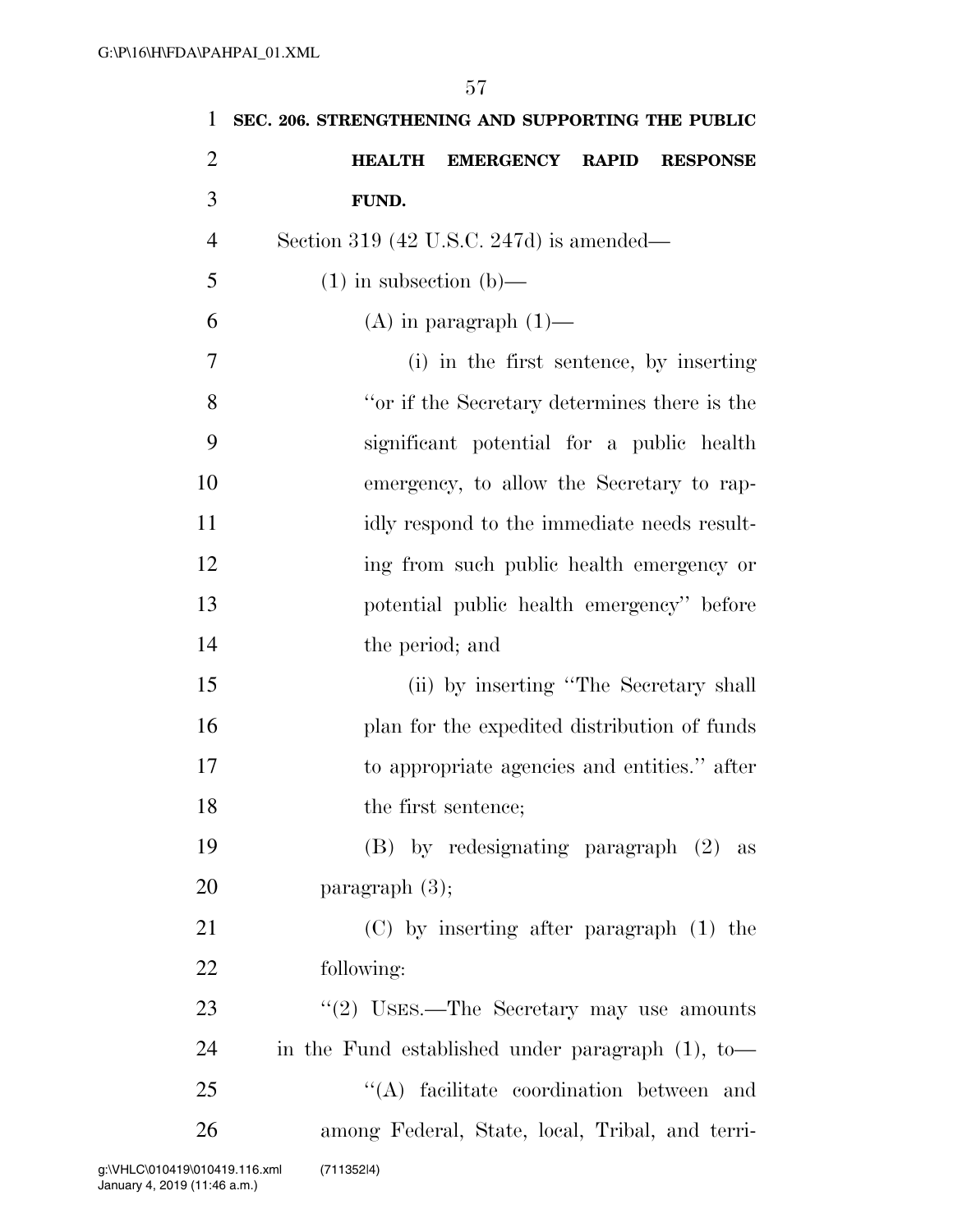| $\mathbf{1}$   | torial entities and public and private health    |
|----------------|--------------------------------------------------|
| $\overline{2}$ | care entities that the Secretary determines may  |
| 3              | be affected by a public health emergency or po-  |
| $\overline{4}$ | tential public health emergency referred to in   |
| 5              | paragraph (1) (including communication of        |
| 6              | such entities with relevant international enti-  |
| 7              | ties, as applicable);                            |
| 8              | "(B) make grants, provide for awards,            |
| 9              | enter into contracts, and conduct supportive in- |
| 10             | vestigations pertaining to a public health emer- |
| 11             | gency or potential public health emergency, in-  |
| 12             | cluding further supporting programs under sec-   |
| 13             | tion 319C-1, 319C-2, or 319C-3;                  |
|                |                                                  |
| 14             | "(C) facilitate and accelerate, as applica-      |
| 15             | ble, advanced research and development of secu-  |
| 16             | rity countermeasures (as defined in section      |
| 17             | 319F-2), qualified countermeasures (as defined   |
| 18             | in section $319F-1$ , or qualified pandemic or   |
| 19             | epidemic products (as defined in section 319F-   |
| 20             | 3), that are applicable to the public health     |
| 21             | emergency or potential public health emergency   |
| 22             | under paragraph $(1)$ ;                          |
| 23             | "(D) strengthen biosurveillance capabilities     |

analyze information regarding such public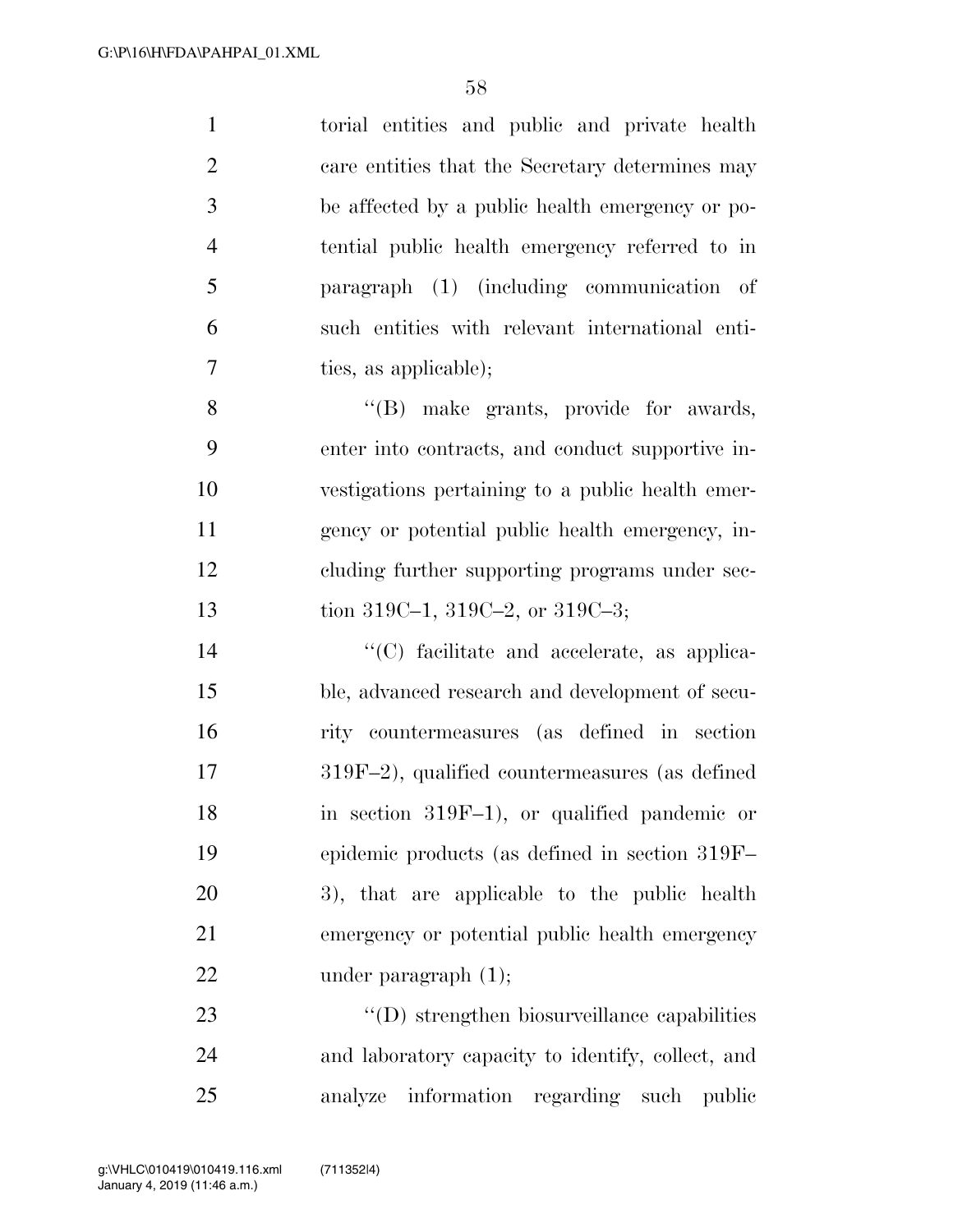| $\mathbf{1}$   | health emergency or potential public health           |
|----------------|-------------------------------------------------------|
| $\overline{2}$ | emergency, including the systems under section        |
| 3              | 319D;                                                 |
| $\overline{4}$ | $\lq\lq(E)$ support initial emergency operations      |
| 5              | and assets related to preparation and deploy-         |
| 6              | ment of intermittent disaster response per-           |
| 7              | sonnel under section 2812 and the Medical Re-         |
| 8              | serve Corps under section 2813; and                   |
| 9              | $\lq\lq(F)$ carry out other activities, as the Sec-   |
| 10             | retary determines applicable and appropriate.";       |
| 11             | and                                                   |
| 12             | (D) by inserting after paragraph $(3)$ , as so        |
| 13             | redesignated, the following:                          |
| 14             | "(4) REVIEW.—Not later than 2 years after the         |
| 15             | date of enactment of the Pandemic and All-Hazards     |
| 16             | Preparedness and Advancing Innovation Act of          |
| 17             | 2019, the Secretary, in coordination with the Assist- |
| 18             | ant Secretary for Preparedness and Response, shall    |
| 19             | conduct a review of the Fund under this section and   |
| 20             | recommendations to the Committee<br>provide<br>on     |
| 21             | Health, Education, Labor, and Pensions and the        |
| 22             | Committee on Appropriations of the Senate and the     |
| 23             | Committee on Energy and Commerce and the Com-         |
| 24             | mittee on Appropriations of the House of Represent-   |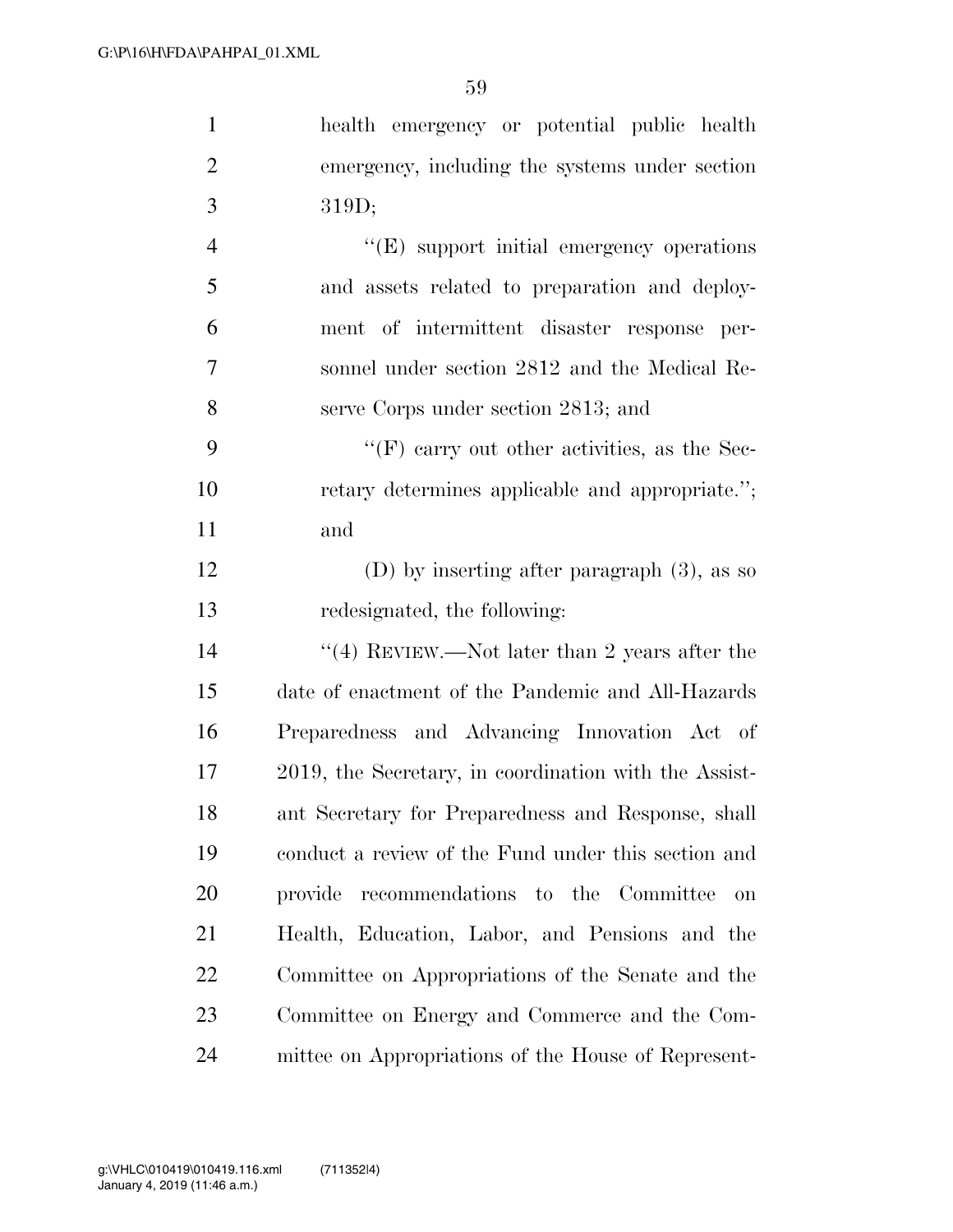| $\mathbf{1}$   | atives on policies to improve such Fund for the uses   |
|----------------|--------------------------------------------------------|
| $\overline{2}$ | described in paragraph $(2)$ .                         |
| 3              | "(5) GAO REPORT.—Not later than 4 years                |
| $\overline{4}$ | after the date of enactment of the Pandemic and        |
| 5              | All-Hazards Preparedness and Advancing Innovation      |
| 6              | Act of 2019, the Comptroller General of the United     |
| 7              | States shall—                                          |
| 8              | $\lq\lq$ conduct a review of the Fund under            |
| 9              | section, including its uses and the re-<br><i>this</i> |
| 10             | sources available in the Fund; and                     |
| 11             | $\lq\lq$ submit to the Committee on Health,            |
| 12             | Education, Labor, and Pensions of the Senate           |
| 13             | and the Committee on Energy and Commerce               |
| 14             | of the House of Representatives a report on            |
| 15             | such review, including recommendations related         |
| 16             | to such review, as applicable."; and                   |
| 17             | $(2)$ in subsection $(e)$ —                            |
| 18             | (A) by inserting "rapidly respond to public            |
| 19             | health emergencies or potential public health          |
| 20             | emergencies and" after "used to"; and                  |
| 21             | (B) by striking "section." and inserting               |
| 22             | "Act or funds otherwise provided for emergency"        |
| 23             | response.".                                            |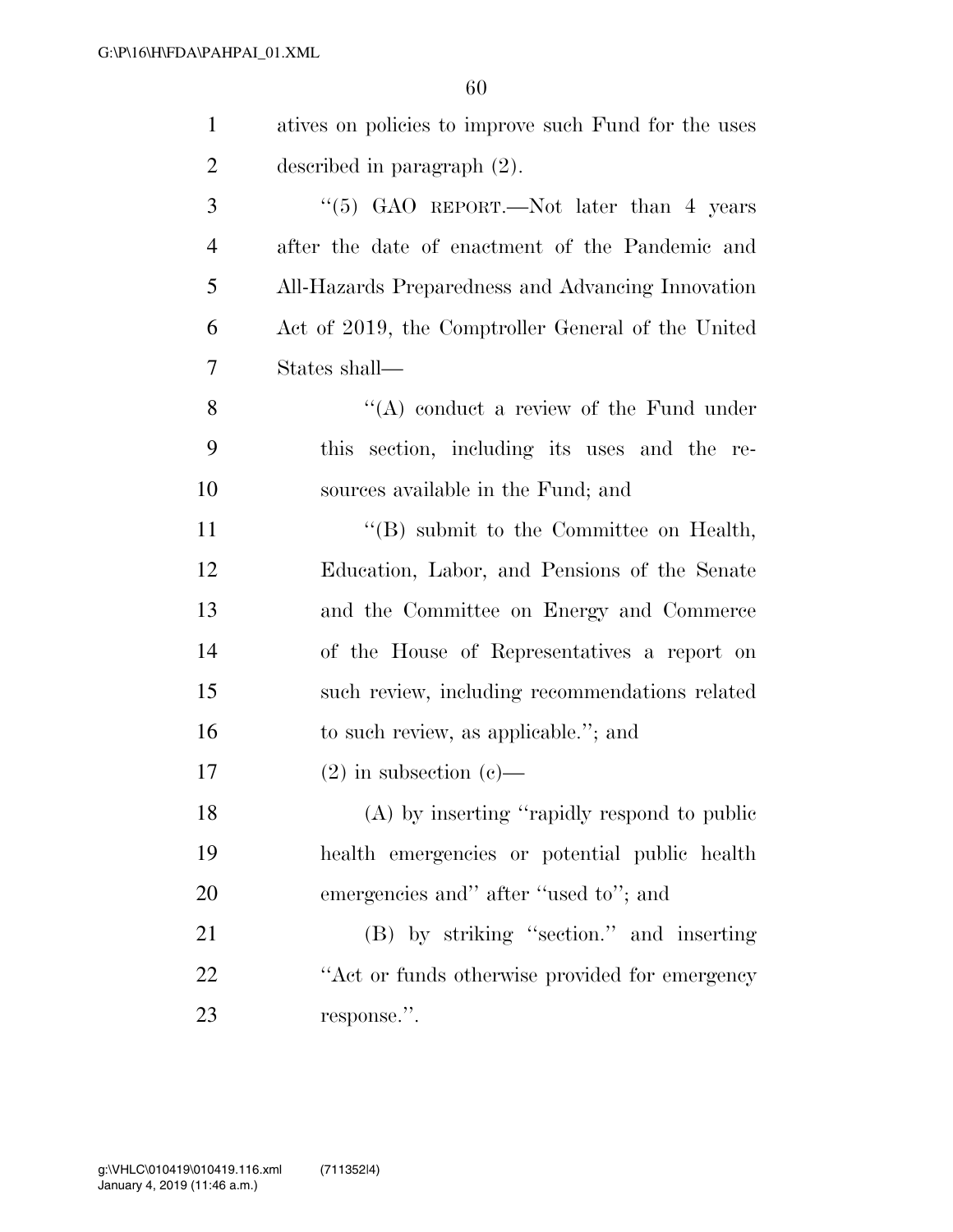|                | SEC. 207. IMPROVING ALL-HAZARDS PREPAREDNESS AND |
|----------------|--------------------------------------------------|
| $\overline{2}$ | RESPONSE BY PUBLIC HEALTH EMERGENCY              |
| 3              | <b>VOLUNTEERS.</b>                               |
| $\overline{4}$ | (a) IN GENERAL.—Section 319I (42 U.S.C. 247d-    |
|                | $5 \text{ } 7b$ ) is amended—                    |
| 6              | $(1)$ in the section heading, by striking        |
|                | "HEALTH PROFESSIONS VOLUNTEERS" and in-          |

 serting ''**VOLUNTEER HEALTH PROFESSIONAL**''; (2) in subsection (a), by adding at the end the following: ''Such health care professionals may in- clude members of the National Disaster Medical System, members of the Medical Reserve Corps, and individual health care professionals.'';

 (3) in subsection (i), by adding at the end the following: ''In order to inform the development of such mechanisms by States, the Secretary shall make available information and material provided by States that have developed mechanisms to waive the application of licensing requirements to applicable health professionals seeking to provide medical serv- ices during a public health emergency. Such infor- mation shall be made publicly available in a manner that does not compromise national security.''; and (4) in subsection (k), by striking ''2014 through 2018'' and inserting ''2019 through 2023''.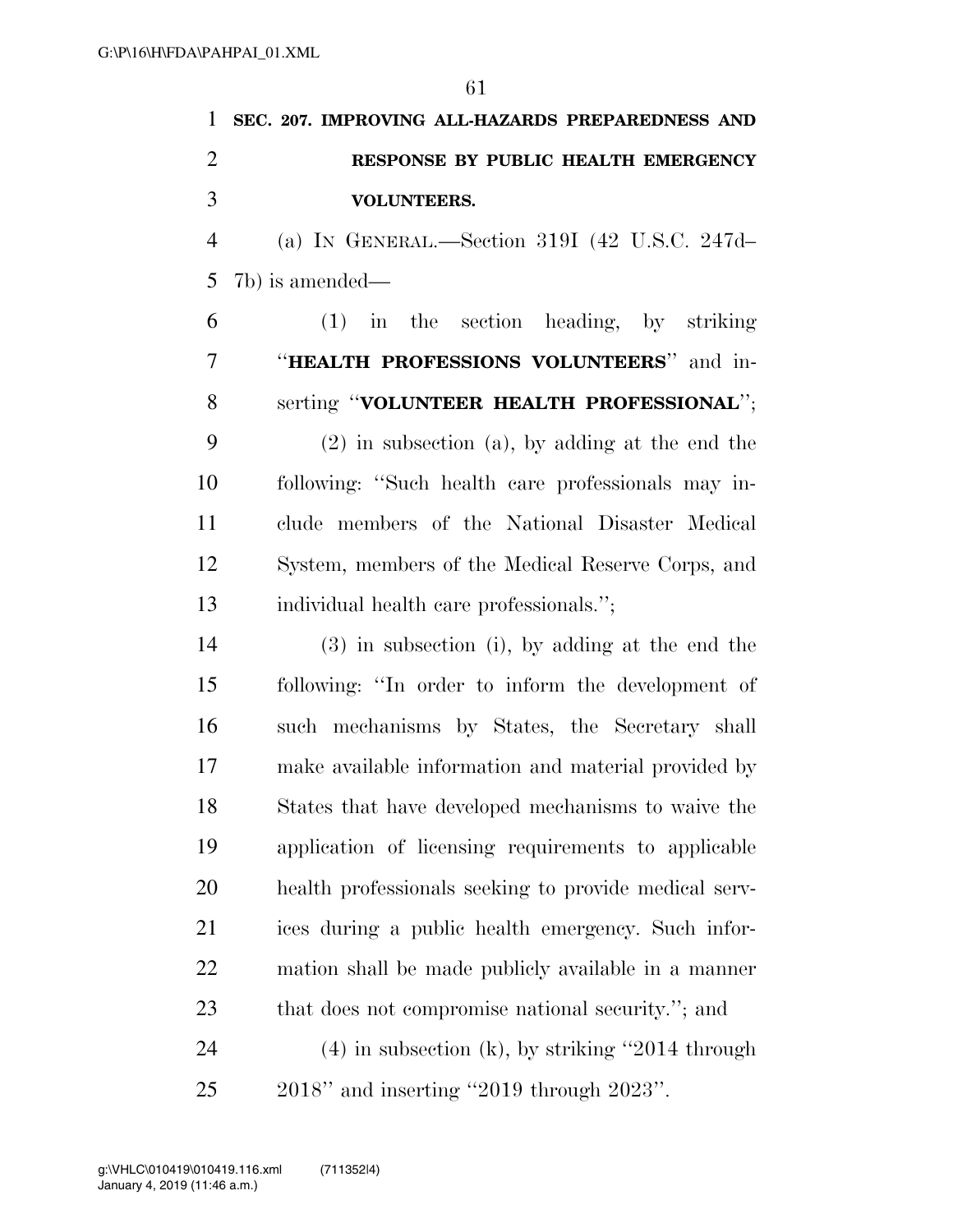(b) ALL-HAZARDS PUBLIC HEALTH EMERGENCY PREPAREDNESS AND RESPONSE PLAN.—Section 319C– 3 1(b)(2)(A)(iv) (42 U.S.C. 247d-3a(b)(2)(A)(iv)) is amended to read as follows:

 ''(iv) a description of the mechanism the entity will implement to utilize the Emergency Management Assistance Compact, or other mu- tual aid agreement, for medical and public health mutual aid, and, as appropriate, the ac- tivities such entity will implement pursuant to section 319I to improve enrollment and coordi- nation of volunteer health care professionals seeking to provide medical services during a 14 public health emergency, which may include—

 ''(I) providing a public method of communication for purposes of volunteer coordination (such as a phone number);

 ''(II) providing for optional registra- tion to participate in volunteer services during processes related to State medical licensing, registration, or certification or renewal of such licensing, registration, or certification; or

24 ''(III) other mechanisms as the State determines appropriate;''.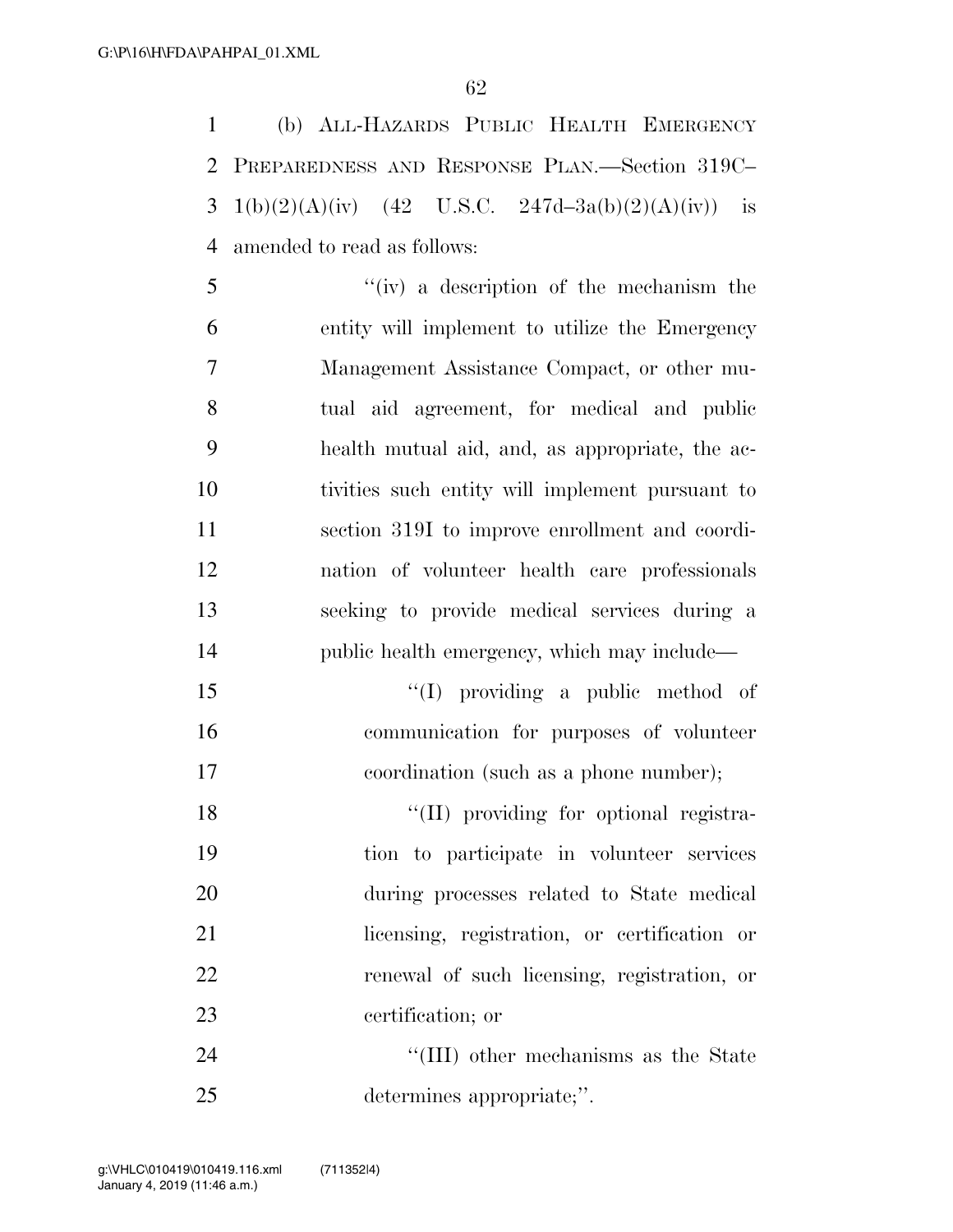## **SEC. 208. CLARIFYING STATE LIABILITY LAW FOR VOLUN- TEER HEALTH CARE PROFESSIONALS.**  (a) IN GENERAL.—Title II (42 U.S.C. 202 et seq.) is amended by inserting after section 224 the following: **''SEC. 225. HEALTH CARE PROFESSIONALS ASSISTING DUR- ING A PUBLIC HEALTH EMERGENCY.**  ''(a) LIMITATION ON LIABILITY.—Notwithstanding any other provision of law, a health care professional who is a member of the Medical Reserve Corps under section

 2813 or who is included in the Emergency System for Ad- vance Registration of Volunteer Health Professionals under section 319I and who—

13  $\frac{13}{2}$   $\frac{13}{2}$   $\frac{13}{2}$   $\frac{13}{2}$   $\frac{13}{2}$   $\frac{13}{2}$   $\frac{13}{2}$   $\frac{13}{2}$   $\frac{13}{2}$   $\frac{13}{2}$   $\frac{13}{2}$   $\frac{13}{2}$   $\frac{13}{2}$   $\frac{13}{2}$   $\frac{13}{2}$   $\frac{13}{2}$   $\frac{13}{2}$   $\frac{13}{2}$   $\frac{13}{2}$   $\frac{13}{2}$ 

 $((A)$  to a public health emergency deter- mined under section 319(a), during the initial period of not more than 90 days (as determined by the Secretary) of the public health emer- gency determination (excluding any period cov-ered by a renewal of such determination); or

20 "(B) to a major disaster or an emergency as declared by the President under section 401 of the Robert T. Stafford Disaster Relief and Emergency Assistance Act (42 U.S.C. 5170) or under section 201 of the National Emergencies Act (50 U.S.C. 1621) during the initial period of such declaration;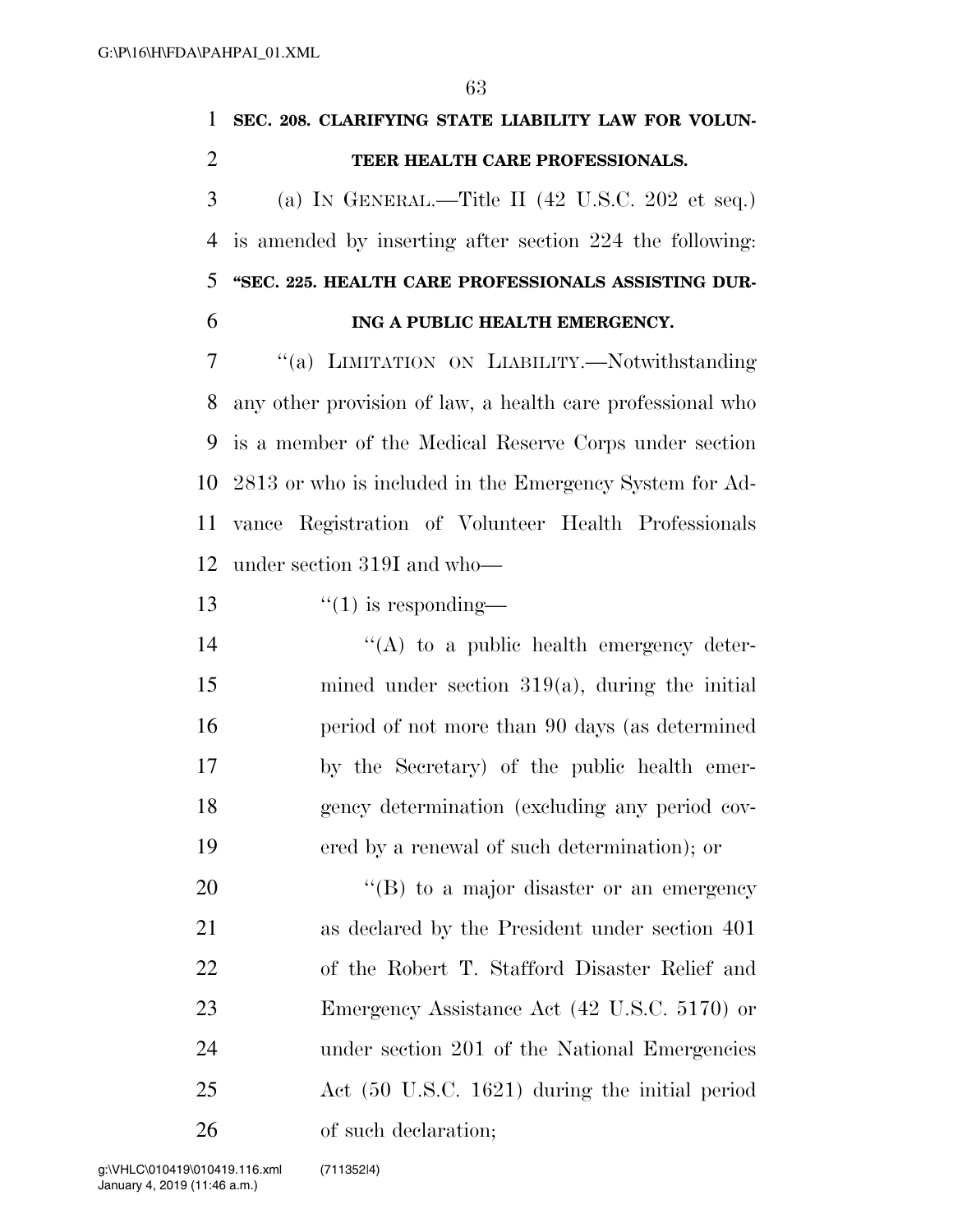| $\mathbf{1}$   | $\lq(2)$ is alleged to be liable for an act or omis- |
|----------------|------------------------------------------------------|
| $\overline{2}$ | $sion$ —                                             |
| 3              | $\lq\lq$ during the initial period of a deter-       |
| $\overline{4}$ | mination or declaration described in paragraph       |
| 5              | (1) and related to the treatment of individuals      |
| 6              | in need of health care services due to such pub-     |
| 7              | lic health emergency, major disaster, or emer-       |
| 8              | gency;                                               |
| 9              | "(B) in the State or States for which such           |
| 10             | determination or declaration is made;                |
| 11             | "(C) in the health care professional's ca-           |
| 12             | pacity as a member of the Medical Reserve            |
| 13             | Corps or a professional included in the Emer-        |
| 14             | gency System for Advance Registration of Vol-        |
| 15             | unteer Health Professionals under section 319I;      |
| 16             | and                                                  |
| 17             | $\lq\lq$ (D) in the course of providing services     |
| 18             | that are within the scope of the license, reg-       |
| 19             | istration, or certification of the professional, as  |
| 20             | defined by the State of licensure, registration,     |
| 21             | or certification; and                                |
| 22             | $\lq(3)$ prior to the rendering of such act or omis- |
| 23             | sion, was authorized by the State's authorization of |
| 24             | deploying such State's Emergency System for Ad-      |
| 25             | vance Registration of Volunteer Health Professionals |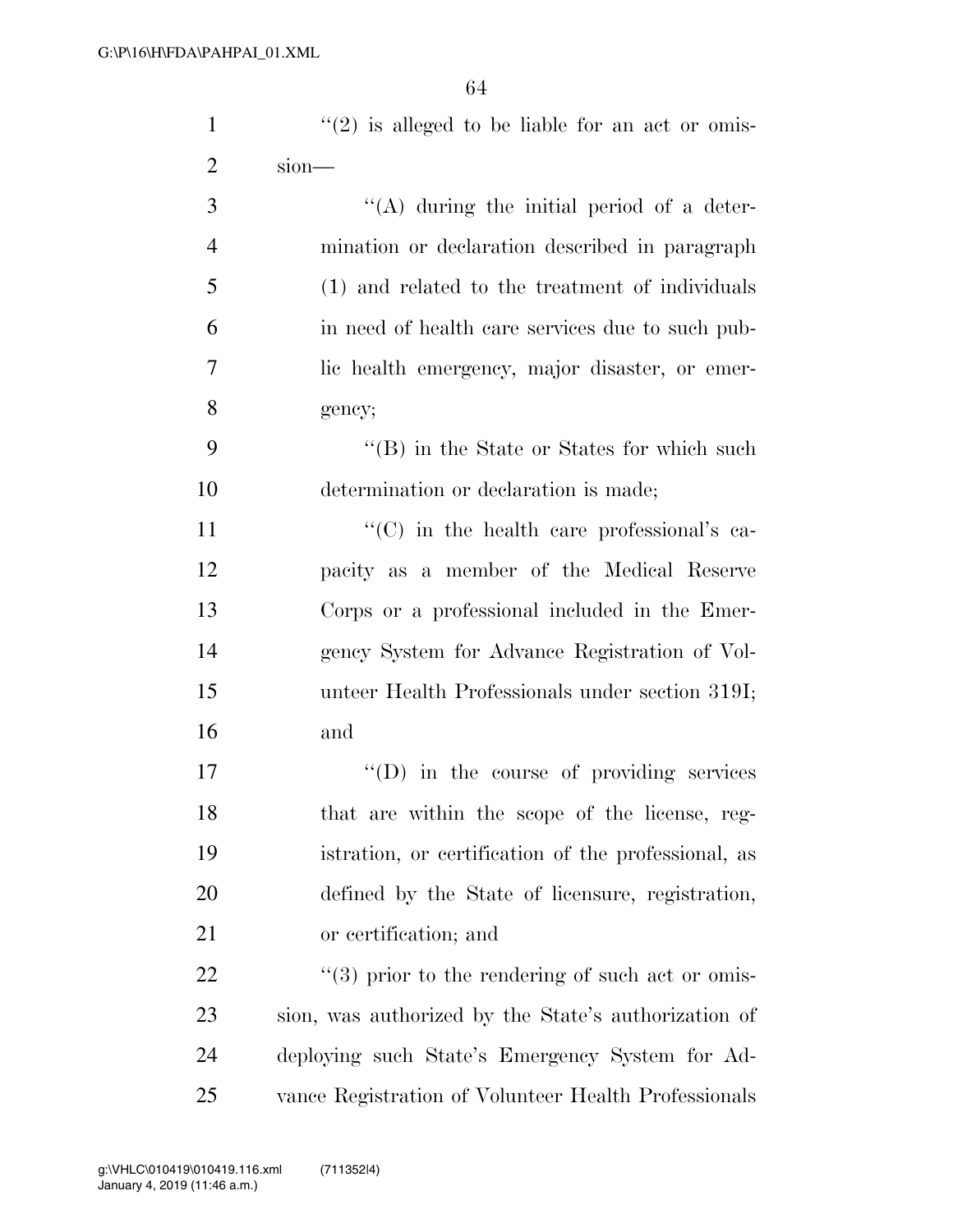described in section 319I or the Medical Reserve Corps established under section 2813, to provide health care services,

 shall be subject only to the State liability laws of the State in which such act or omission occurred, in the same man- ner and to the same extent as a similar health care profes- sional who is a resident of such State would be subject to such State laws, except with respect to the licensure, registration, and certification of such individual.

 ''(b) VOLUNTEER PROTECTION ACT.—Nothing in this section shall be construed to affect an individual's right to protections under the Volunteer Protection Act of 1997.

 ''(c) PREEMPTION.—This section shall supersede the laws of any State that would subject a health care profes- sional described in subsection (a) to the liability laws of any State other than the State liability laws to which such individual is subject pursuant to such subsection.

''(d) DEFINITIONS.—In this section:

 $\frac{1}{20}$  The term 'health care professional' means an individual licensed, registered, or certified under Federal or State laws or regulations to provide health care services.

24 ''(2) The term 'health care services' means any services provided by a health care professional, or by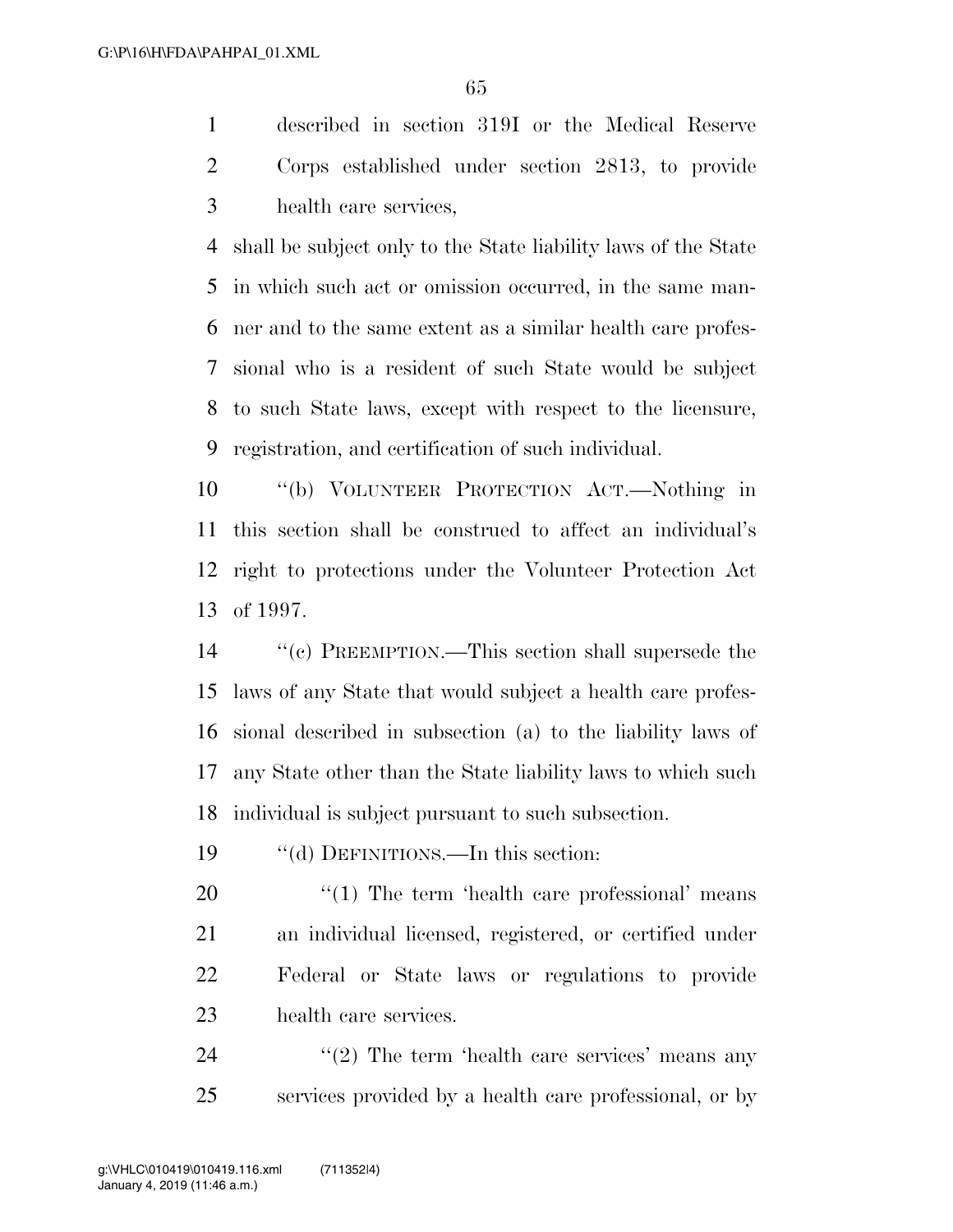| $\mathbf{1}$   | any individual working under the supervision of a               |
|----------------|-----------------------------------------------------------------|
| $\overline{2}$ | health care professional, that relate to—                       |
| 3              | $\lq\lq$ the diagnosis, prevention, or treat-                   |
| $\overline{4}$ | ment of any human disease or impairment; or                     |
| 5              | $\lq\lq$ the assessment or care of the health                   |
| 6              | of human beings.                                                |
| 7              | $``$ (e) EFFECTIVE DATE.—                                       |
| 8              | "(1) IN GENERAL.—This section shall take ef-                    |
| 9              | fect 90 days after the date of the enactment of the             |
| 10             | Pandemic and All-Hazards Preparedness and Ad-                   |
| 11             | vancing Innovation Act of 2019.                                 |
| 12             | "(2) APPLICATION.—This section shall apply to                   |
| 13             | a claim for harm only if the act or omission that               |
| 14             | caused such harm occurred on or after the effective             |
| 15             | date described in paragraph $(1)$ .".                           |
| 16             | (b) GAO STUDY.—Not later than one year after the                |
| 17             | date of enactment of this Act, the Comptroller General          |
| 18             | of the United States shall conduct a review of—                 |
| 19             | (1) the number of health care providers who                     |
| 20             | register under the Emergency System for Advance                 |
| 21             | Registration of Volunteer Health Professionals                  |
| 22             | under section 319I of the Public Health Service Act             |
| 23             | $(42 \text{ U.S.C. } 247d - 7b)$ in advance to provide services |
| 24             | during a public health emergency;                               |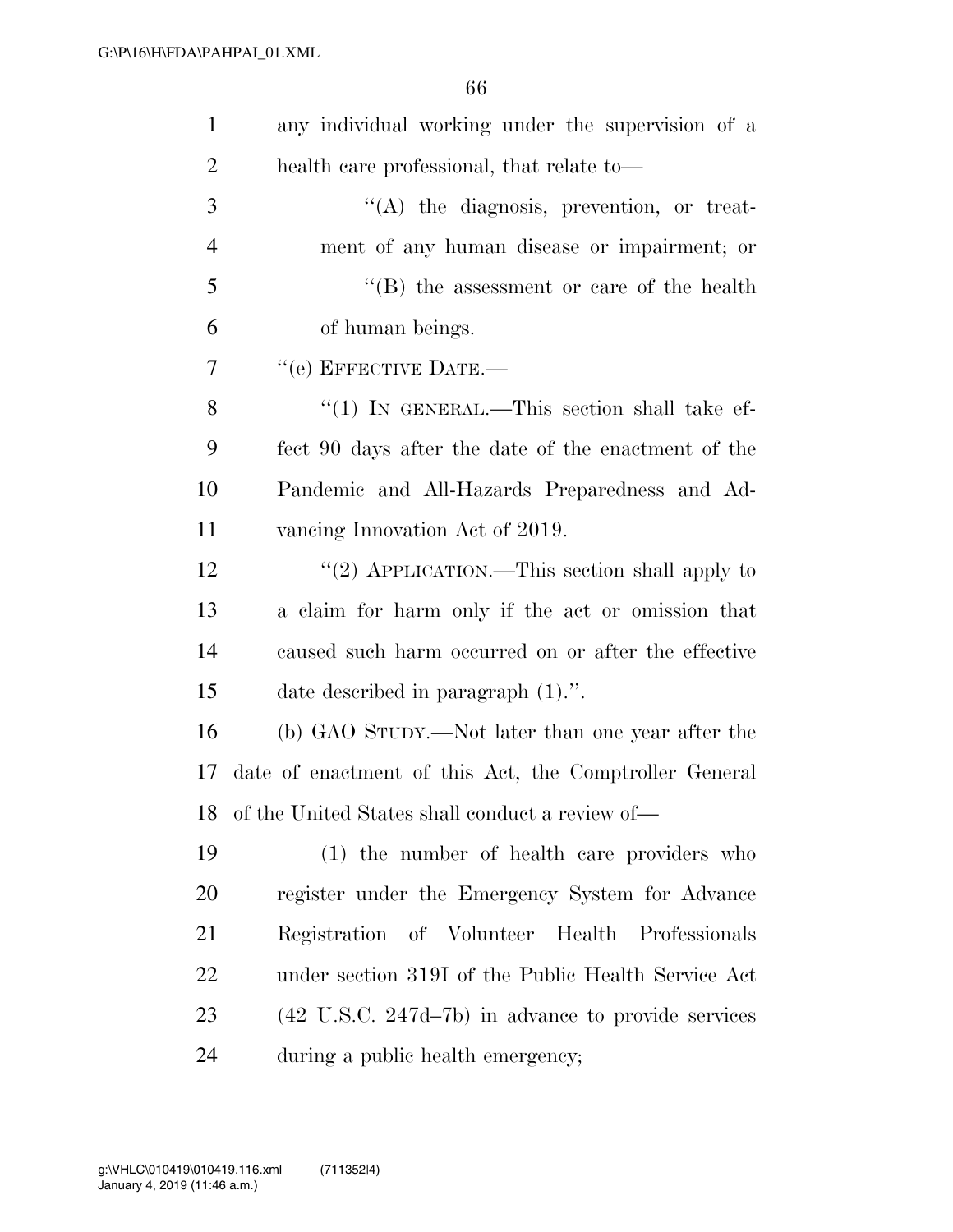(2) the number of health care providers who are credentialed to provide services during the period of a public health emergency declaration, including those who are credentialed though programs estab- lished in the Emergency System for Advance Reg- istration of Volunteer Health Professionals under such section 319I and those credentialed by authori- ties within the State in which the emergency oc-curred;

 (3) the average time to verify the credentials of a health care provider during the period of a public health emergency declaration, including the average time pursuant to the Emergency System for Ad- vance Registration of Volunteer Health Professionals under such section 319I and for an individual's cre- dentials to be verified by an authority within the State; and

 (4) the Emergency System for Advance Reg- istration of Volunteer Health Professionals program in States, including whether physician or medical groups, associations, or other relevant provider orga- nizations utilize such program for purposes of volun-teering during public health emergencies.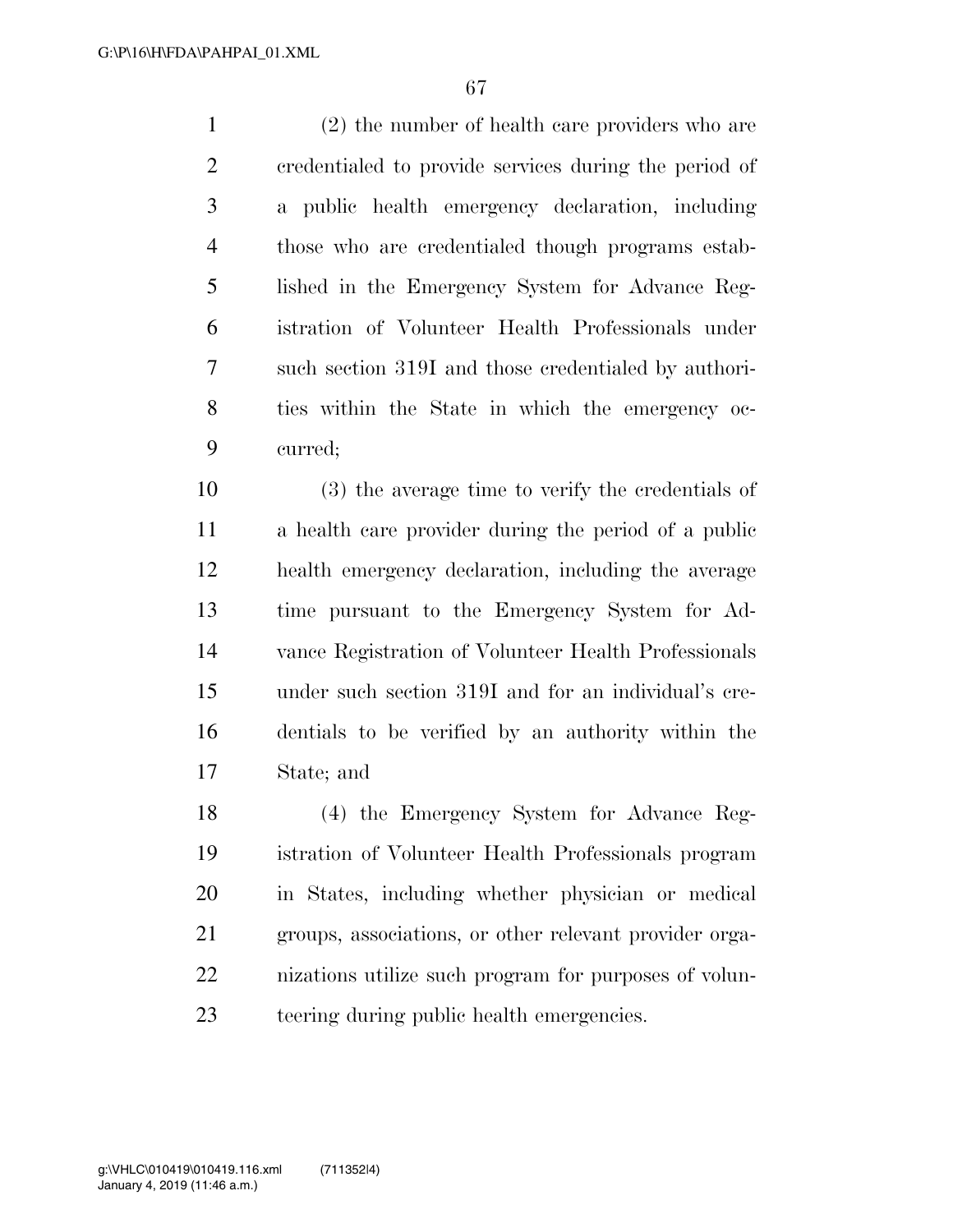**SEC. 209. REPORT ON ADEQUATE NATIONAL BLOOD SUP-**

**PLY.** 

 Not later than 1 year after the date of the enactment of this Act, the Secretary of Health and Human Services shall submit to Congress a report containing recommenda- tions related to maintaining an adequate national blood supply, including—

 (1) challenges associated with the continuous recruitment of blood donors (including those newly eligible to donate);

 (2) ensuring the adequacy of the blood supply 12 in the case of public health emergencies;

 (3) implementation of the transfusion trans-mission monitoring system; and

 (4) other measures to promote safety and inno- vation, such as the development, use, or implementa- tion of new technologies, processes, and procedures to improve the safety and reliability of the blood supply.

 **SEC. 210. REPORT ON THE PUBLIC HEALTH PREPARED- NESS AND RESPONSE CAPABILITIES AND CA- PACITIES OF HOSPITALS, LONG-TERM CARE FACILITIES, AND OTHER HEALTH CARE FA-CILITIES.** 

(a) STUDY.—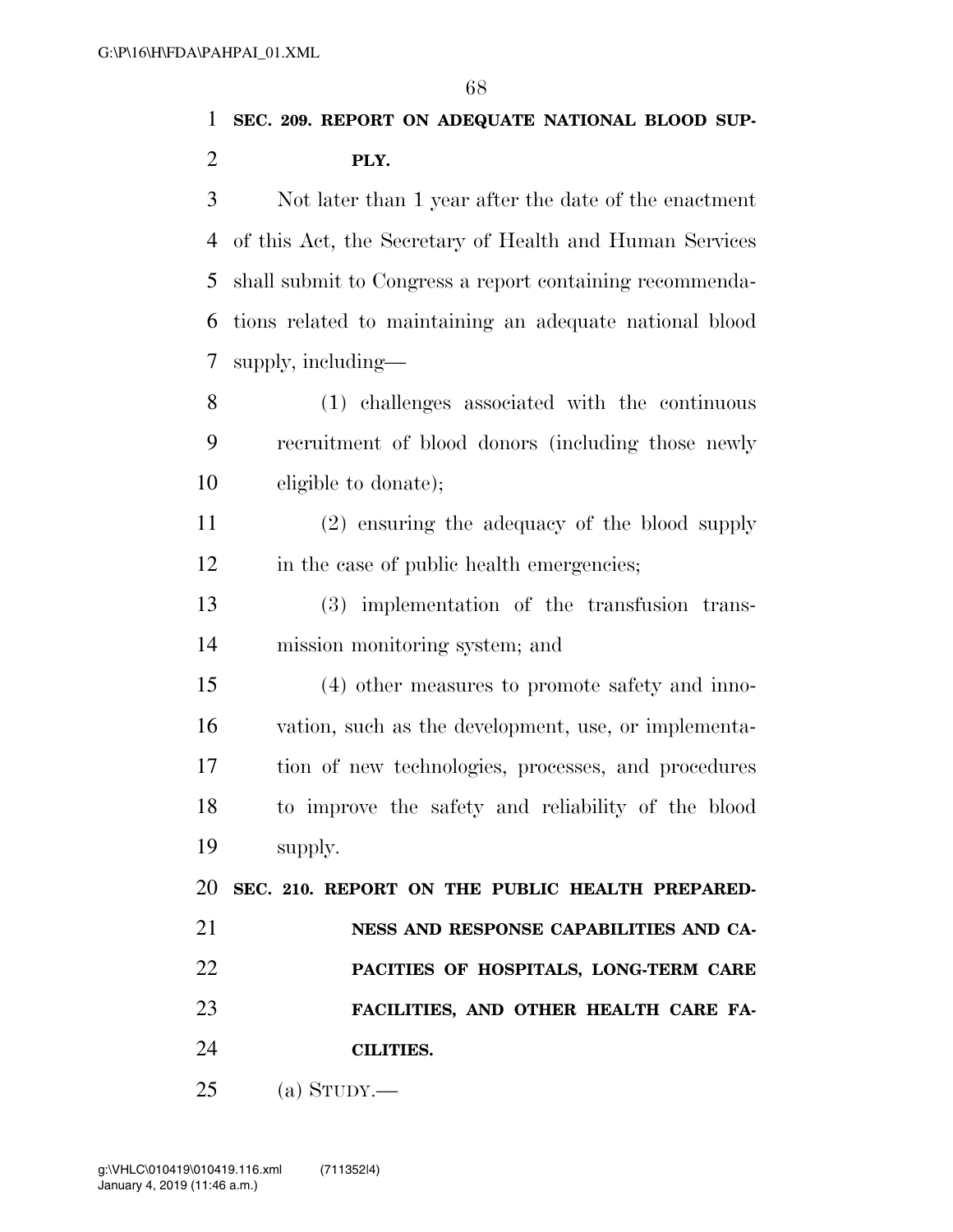(1) IN GENERAL.—Not later than one year after the date of enactment of this Act, the Sec- retary of Health and Human Services shall enter into an agreement with an appropriate entity to con- duct a study regarding the public health prepared- ness and response capabilities and medical surge ca- pacities of hospitals, long-term care facilities, and other health care facilities to prepare for, and re- spond to, public health emergencies, including nat-ural disasters.

 (2) CONSULTATION.—In conducting the study under paragraph (1), the entity shall consult with Federal, State, local, Tribal, and territorial public health officials (as appropriate), and health care providers and facilities with experience in public health preparedness and response activities.

 (3) EVALUATION.—The study under paragraph (1) shall include—

 (A) an evaluation of the current bench- marks and objective standards, as applicable, related to programs that support hospitals, long-term care facilities, and other health care facilities, and their effect on improving public health preparedness and response capabilities and medical surge capacities, including the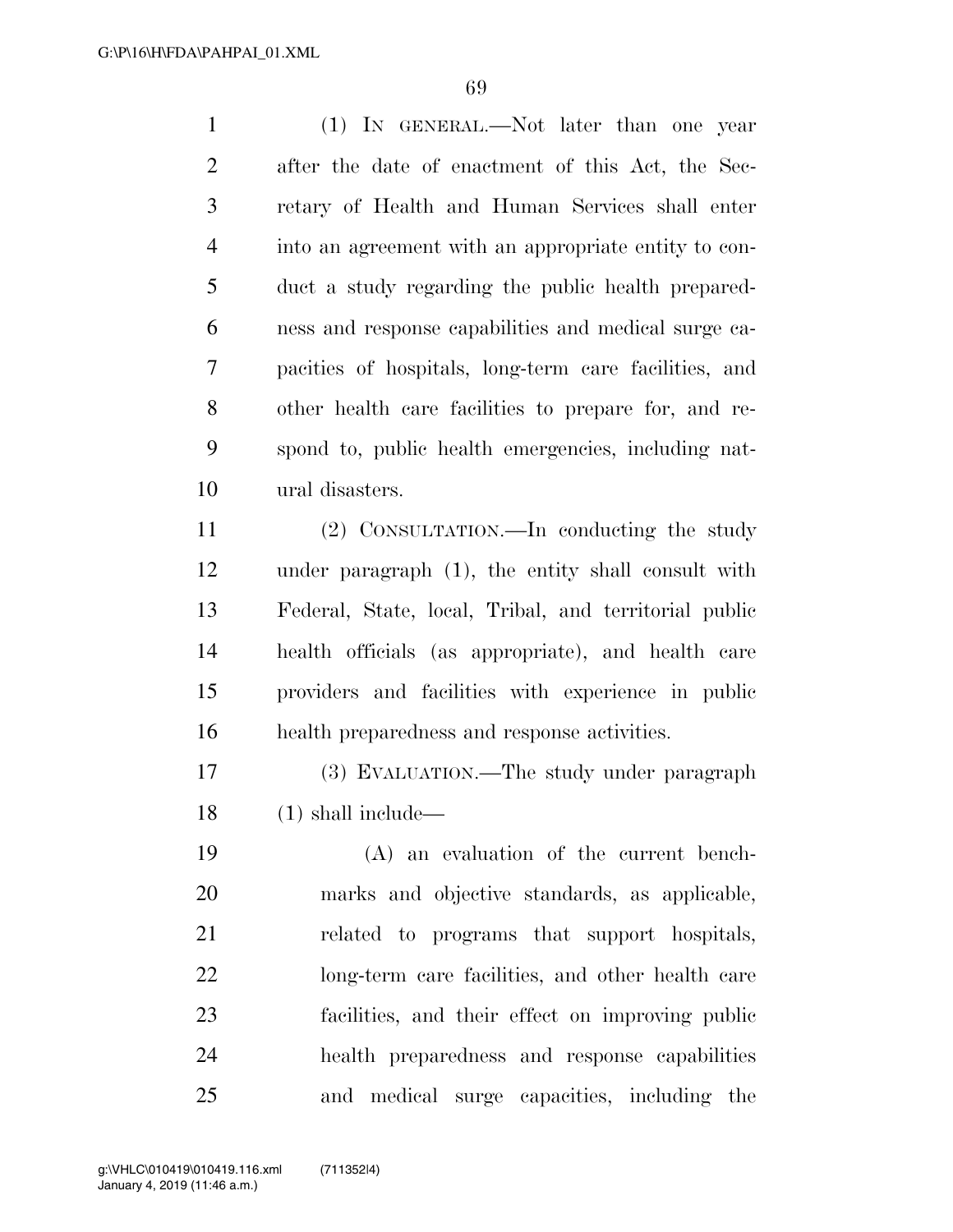| $\mathbf{1}$   | Hospital Preparedness Program, the Public     |
|----------------|-----------------------------------------------|
| $\overline{2}$ | Health Emergency Preparedness cooperative     |
| 3              | agreements, and the Regional Health Care      |
| $\overline{4}$ | Emergency Preparedness and Response Sys-      |
| 5              | tems under section 319C-3 of the Public       |
| 6              | Health Service Act (as added by section 203); |
| $\tau$         | (B) the identification of gaps in prepared-   |

 ness, including with respect to such benchmarks and objective standards, such as those identified during recent public health emergencies, for hospitals, long-term care facilities, and other health care facilities to address future potential public health threats;

 (C) an evaluation of coordination efforts between the recipients of Federal funding for programs described in subparagraph (A) and entities with expertise in emergency power sys- tems and other critical infrastructure partners during a public health emergency, to ensure a functioning critical infrastructure, to the great- est extent practicable, during a public health emergency;

 (D) an evaluation of coordination efforts between the recipients of Federal funding for programs described in subparagraph (A) and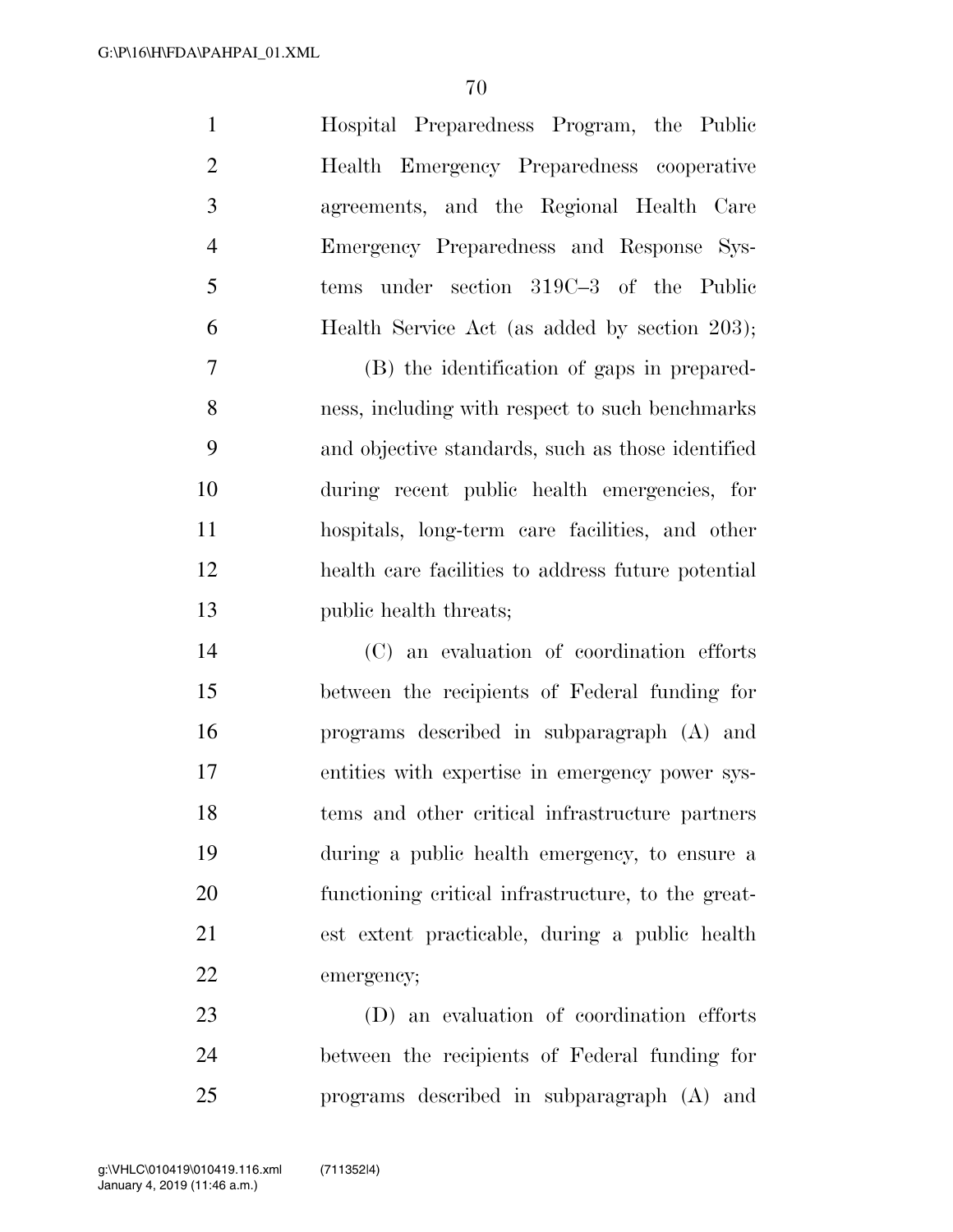| $\mathbf{1}$   | environmental health agencies with expertise in       |
|----------------|-------------------------------------------------------|
| $\overline{2}$ | emergency preparedness and response planning          |
| 3              | for hospitals, long-term care facilities, and other   |
| $\overline{4}$ | health care facilities; and                           |
| 5              | (E) an evaluation of current public health            |
| 6              | preparedness and response capabilities and            |
| 7              | medical surge capacities related to at-risk indi-     |
| 8              | viduals during public health emergencies, in-         |
| 9              | cluding an identification of gaps in such pre-        |
| 10             | paredness as they relate to such individuals.         |
| 11             | (b) $REPORT.$ —                                       |
| 12             | (1) IN GENERAL.—The agreement under sub-              |
| 13             | section (a) shall require the entity to submit to the |
| 14             | Secretary of Health and Human Services and the        |
| 15             | congressional committees of jurisdiction, not later   |
| 16             | than 3 years after the date of enactment of this Act, |
| 17             | a report on the results of the study conducted pur-   |
| 18             | suant to this section.                                |
| 19             | (2) CONTENTS.—The report under paragraph              |
| 20             | $(1)$ shall—                                          |
| 21             | (A) describe the findings and conclusions             |
| 22             | of the evaluation conducted pursuant to sub-          |
| 23             | section $(a)$ ; and                                   |
| 24             | (B) provide recommendations for improv-               |
| 25             | ing public health preparedness and response ca-       |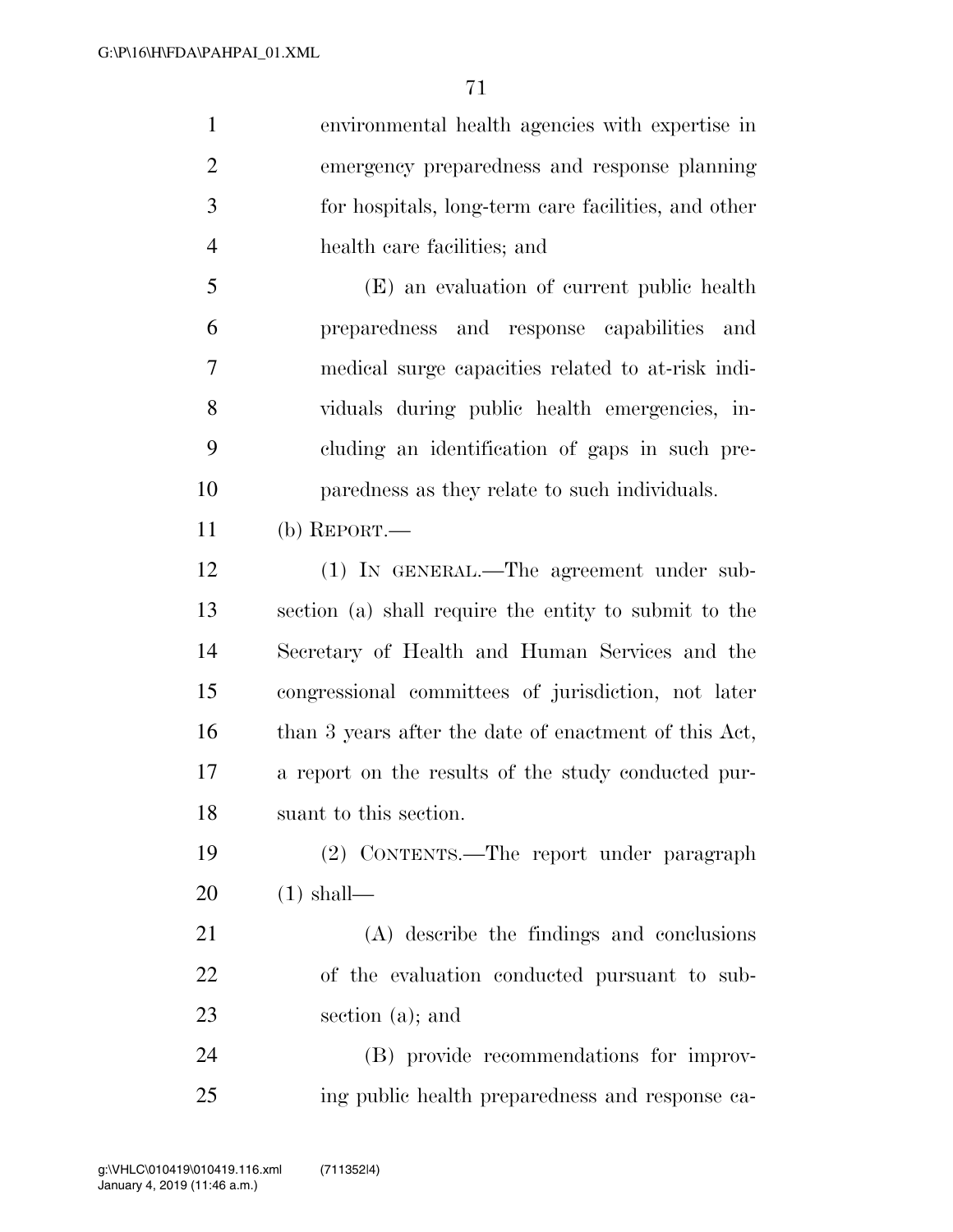| $\mathbf{1}$   | pability and medical surge capacity for hos-        |
|----------------|-----------------------------------------------------|
| $\overline{2}$ | pitals, long-term care facilities, and other health |
| 3              | care facilities, including—                         |
| $\overline{4}$ | (i) improving the existing benchmarks               |
| 5              | and objective standards for the Federal             |
| 6              | grant programs described in subsection              |
| 7              | $(a)(3)(A)$ or developing new benchmarks            |
| 8              | and standards for such programs; and                |
| 9              | (ii) identifying best practices for im-             |
| 10             | proving public health preparedness and re-          |
| 11             | sponse programs and medical surge capac-            |
| 12             | ity at hospitals, long-term care facilities,        |
| 13             | and other health care facilities, including         |
| 14             | recommendations for the evaluation under            |
| 15             | subparagraphs $(C)$ and $(D)$ of subsection         |
| 16             | (a)(3).                                             |
| 17             | TITLE III—REACHING ALL                              |
| 18             | <b>COMMUNITIES</b>                                  |
| 19             | SEC. 301. STRENGTHENING AND ASSESSING THE EMER-     |
| 20             | <b>GENCY RESPONSE WORKFORCE.</b>                    |
| 21             | (a) NATIONAL DISASTER MEDICAL SYSTEM.—              |
| 22             | (1) STRENGTHENING THE NATIONAL DISASTER             |
| 23             | MEDICAL SYSTEM.—Clause (ii) of section              |
| 24             | $2812(a)(3)(A)$ (42 U.S.C. 300hh-11(a)(3)(A)) is    |
| 25             | amended to read as follows:                         |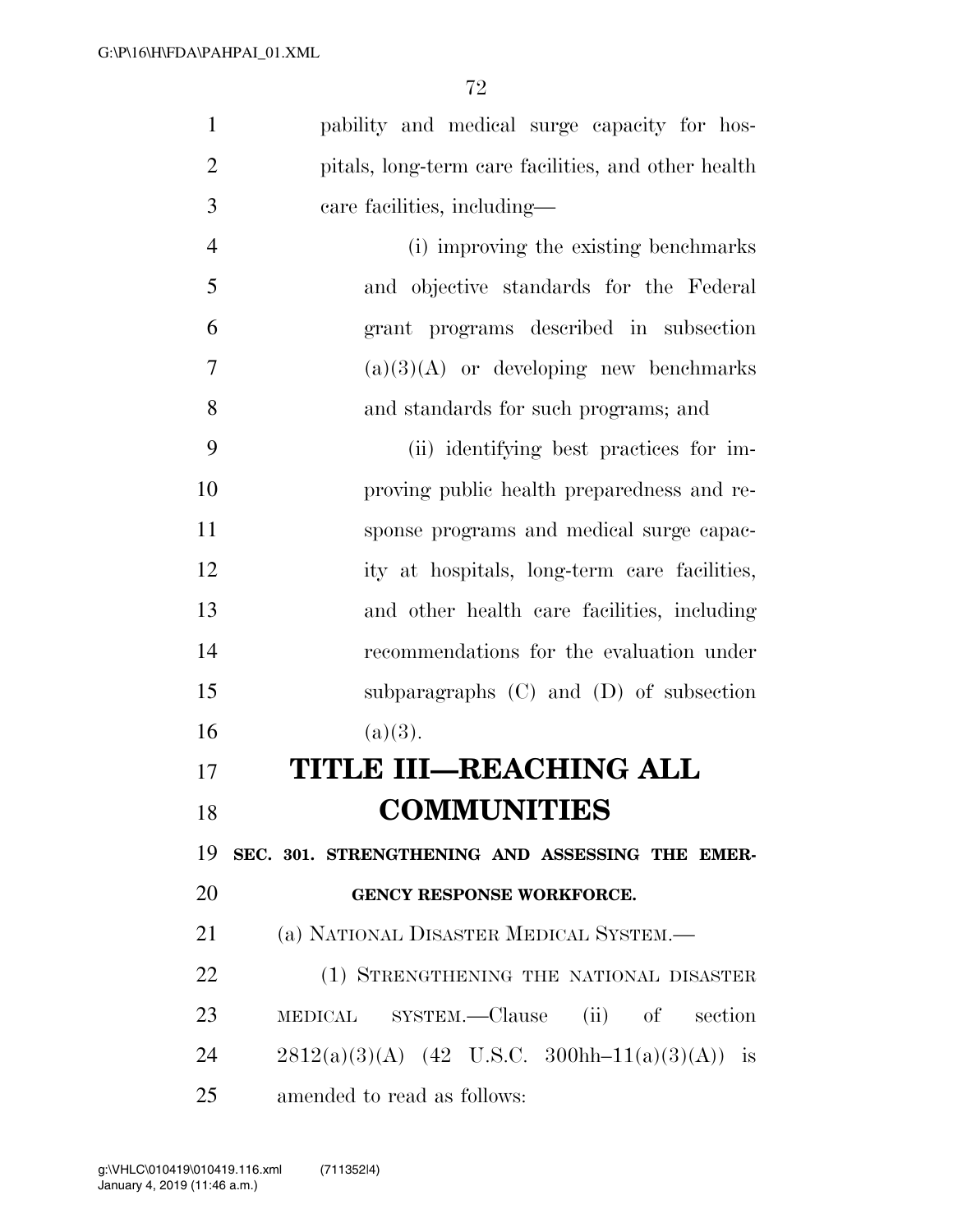| $\mathbf{1}$   | "(ii) be present at locations, and for            |
|----------------|---------------------------------------------------|
| $\overline{2}$ | limited periods of time, specified by the         |
| 3              | Secretary on the basis that the Secretary         |
| $\overline{4}$ | has determined that a location is at risk of      |
| 5              | a public health emergency during the time         |
| 6              | specified, or there is a significant potential    |
| 7              | for a public health emergency.".                  |
| 8              | (2) REVIEW OF THE NATIONAL DISASTER MED-          |
| 9              | SYSTEM.—Section $2812(b)(2)$ (42 U.S.C.<br>ICAL   |
| 10             | $300hh-11(b)(2)$ is amended to read as follows:   |
| 11             | "(2) JOINT REVIEW AND MEDICAL SURGE CA-           |
| 12             | PACITY STRATEGIC PLAN.-                           |
| 13             | "(A) REVIEW.—Not later than 180 days              |
| 14             | after the date of enactment of the Pandemic       |
| 15             | and All-Hazards Preparedness and Advancing        |
| 16             | Innovation Act of 2019, the Secretary, in co-     |
| 17             | ordination with the Secretary of Homeland Se-     |
| 18             | curity, the Secretary of Defense, and the Sec-    |
| 19             | retary of Veterans Affairs, shall conduct a joint |
| <b>20</b>      | review of the National Disaster Medical System.   |
| 21             | Such review shall include—                        |
| 22             | "(i) an evaluation of medical surge ca-           |
| 23             | pacity, as described in section $2803(a)$ ;       |
| 24             | "(ii) an assessment of the available              |
| 25             | workforce of the intermittent disaster re-        |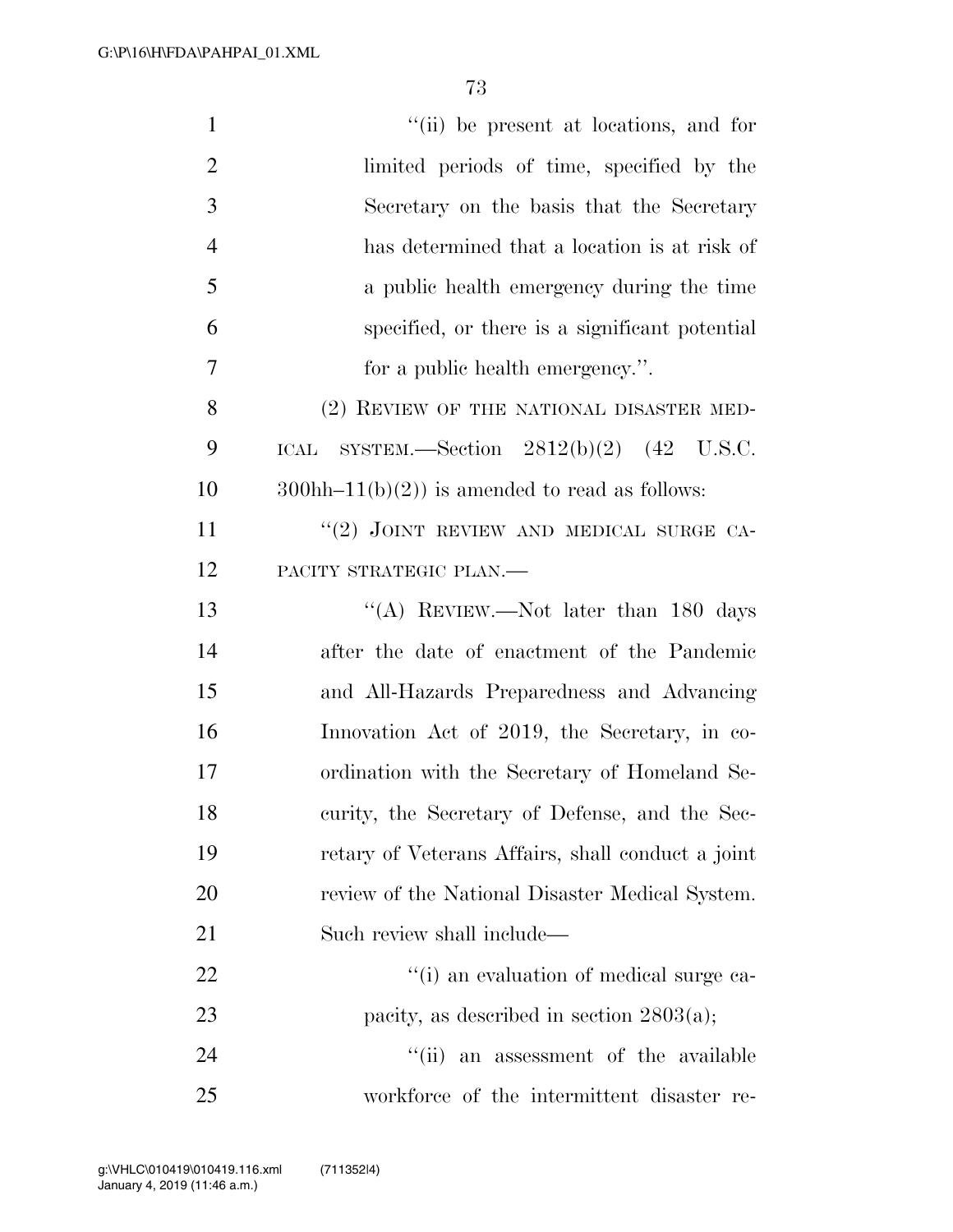| $\mathbf{1}$   | sponse personnel described in subsection             |
|----------------|------------------------------------------------------|
| $\overline{2}$ | (e);                                                 |
| 3              | "(iii) the capacity of the workforce de-             |
| $\overline{4}$ | scribed in clause (ii) to respond to all haz-        |
| 5              | ards, including capacity to simultaneously           |
| 6              | respond to multiple public health emer-              |
| 7              | gencies and the capacity to respond to a             |
| 8              | nationwide public health emergency;                  |
| 9              | $``(iv)$ the effectiveness of efforts to re-         |
| 10             | eruit, retain, and train such workforce; and         |
| 11             | $f'(v)$ gaps that may exist in such                  |
| 12             | workforce and recommendations for ad-                |
| 13             | dressing such gaps.                                  |
| 14             | "(B) UPDATES.—As part of the National                |
| 15             | Health Security Strategy under section 2802,         |
| 16             | the Secretary shall update the findings from the     |
| 17             | review under subparagraph (A) and provide rec-       |
| 18             | ommendations to modify the policies of the Na-       |
| 19             | tional Disaster Medical System as necessary.".       |
| 20             | NOTIFICATION OF SHORTAGE.-Section<br><b>(3)</b>      |
| 21             | $2812(c)$ (42 U.S.C. 300hh-11(c)) is amended by      |
| 22             | adding at the end the following:                     |
| 23             | "(3) NOTIFICATION.—Not later than 30 days            |
| 24             | after the date on which the Secretary determines the |
| 25             | number of intermittent disaster-response personnel   |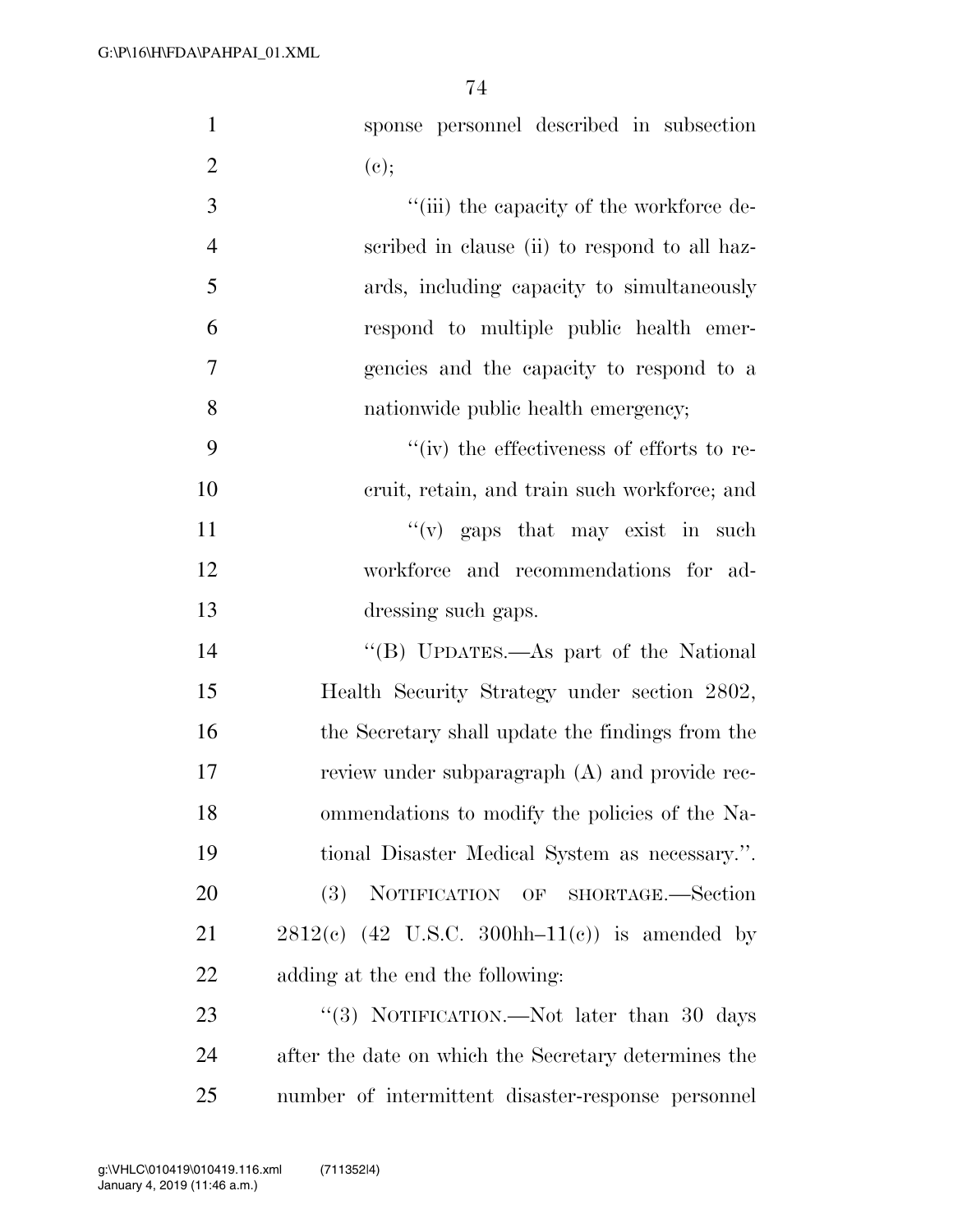| $\mathbf{1}$   | of the National Disaster Medical System is insuffi-    |
|----------------|--------------------------------------------------------|
| $\overline{2}$ | cient to address a public health emergency or poten-   |
| 3              | tial public health emergency, the Secretary shall sub- |
| $\overline{4}$ | mit to the congressional committees of jurisdiction a  |
| 5              | notification detailing—                                |
| 6              | $\lq\lq$ the impact such shortage could have           |
| 7              | on meeting public health needs and emergency           |
| 8              | medical personnel needs during a public health         |
| 9              | emergency; and                                         |
| 10             | $\lq\lq$ (B) any identified measures to address        |
| 11             | such shortage.                                         |
| 12             | $``(4)$ CERTAIN APPOINTMENTS.—                         |
| 13             | "(A) IN GENERAL.—If the Secretary deter-               |
| 14             | mines that the number of intermittent disaster         |
| 15             | response personnel within the National Disaster        |
| 16             | Medical System under this section is insuffi-          |
| 17             | cient to address a public health emergency or          |
| 18             | potential public health emergency, the Secretary       |
| 19             | may appoint candidates directly to personnel           |
| 20             | positions for intermittent disaster<br>response        |
| 21             | within such system. The Secretary shall provide        |
| 22             | updates on the number of vacant or unfilled po-        |
| 23             | sitions within such system to the congressional        |
| 24             | committees of jurisdiction each quarter for            |
| 25             | which this authority is in effect.                     |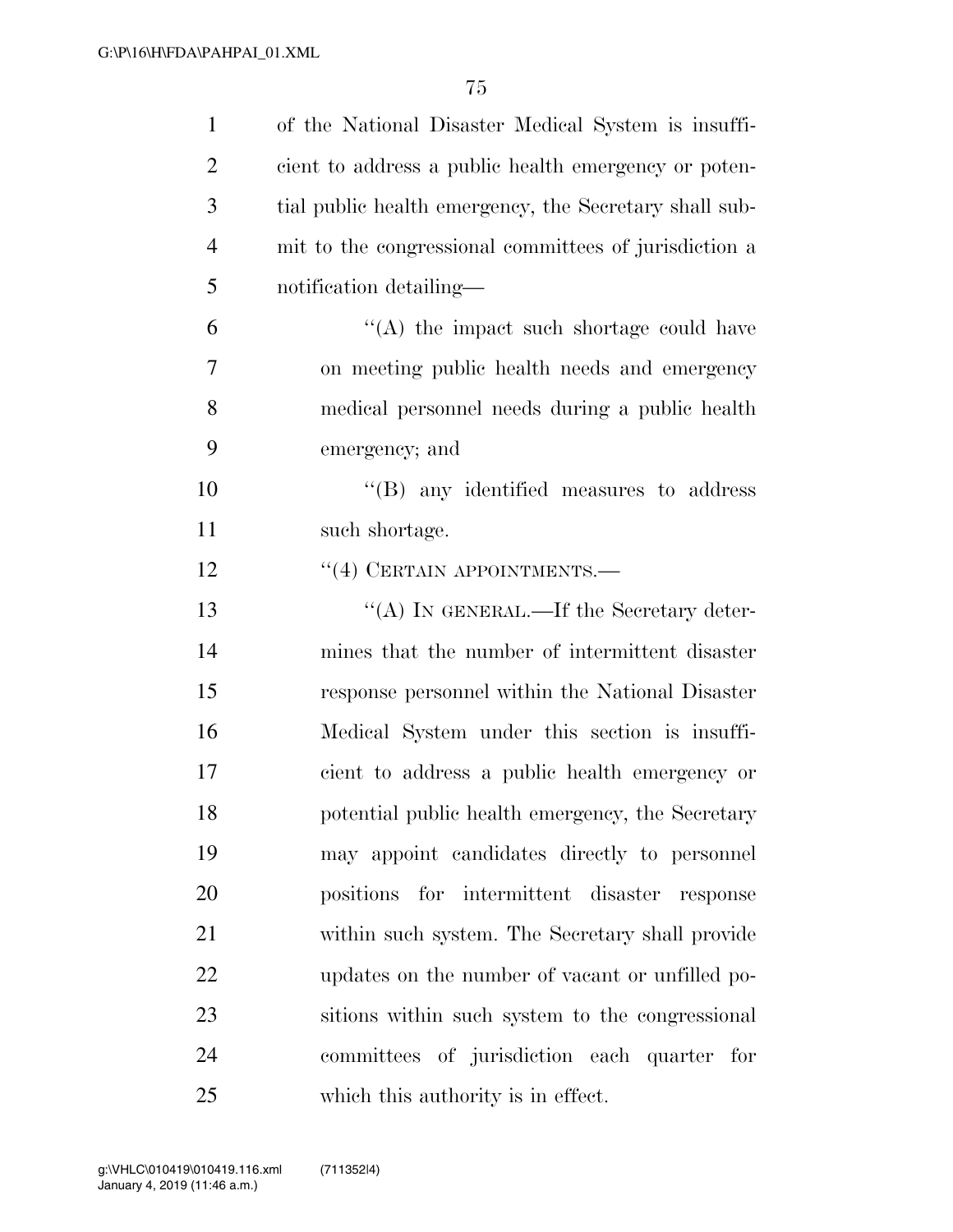| $\mathbf{1}$   | "(B) SUNSET.—The authority under this                                           |
|----------------|---------------------------------------------------------------------------------|
| $\overline{2}$ | paragraph shall expire on September<br>30,                                      |
| 3              | $2021$ .".                                                                      |
| $\overline{4}$ | (4) AUTHORIZATION OF APPROPRIATIONS.                                            |
| 5              | Section 2812(g) $(42 \text{ U.S.C. } 300 \text{hh} - 11 \text{(g)})$ is amend-  |
| 6              | ed by striking "\$52,700,000 for each of fiscal years                           |
| 7              | 2014 through 2018" and inserting "\$57,400,000 for                              |
| 8              | each of fiscal years 2019 through 2023".                                        |
| 9              | (b) VOLUNTEER MEDICAL RESERVE CORPS.—                                           |
| 10             | (1) IN GENERAL.—Section $2813(a)$ (42 U.S.C.                                    |
| 11             | 42 U.S.C. 300hh $-15(a)$ is amended by striking the                             |
| 12             | second sentence and inserting "The Secretary may                                |
| 13             | appoint a Director to head the Corps and oversee                                |
| 14             | the activities of the Corps chapters that exist at the                          |
| 15             | State, local, Tribal, and territorial levels.".                                 |
| 16             | (2) AUTHORIZATION OF APPROPRIATIONS.                                            |
| 17             | Section 2813(i) $(42 \text{ U.S.C. } 300 \text{hh} - 15 \text{(i)})$ is amended |
| 18             | by striking "2014 through 2018" and inserting                                   |
| 19             | "2019 through $2023$ ".                                                         |
| 20             | (c) STRENGTHENING THE EPIDEMIC INTELLIGENCE                                     |
| 21             | SERVICE.—Section 317F $(42 \text{ U.S.C.} \text{Sec.} 247b-7)$ is               |
| 22             | amended-                                                                        |
| 23             | $(1)$ in subsection $(a)$ —                                                     |
| 24             | $(A)$ in paragraph $(1)$ —                                                      |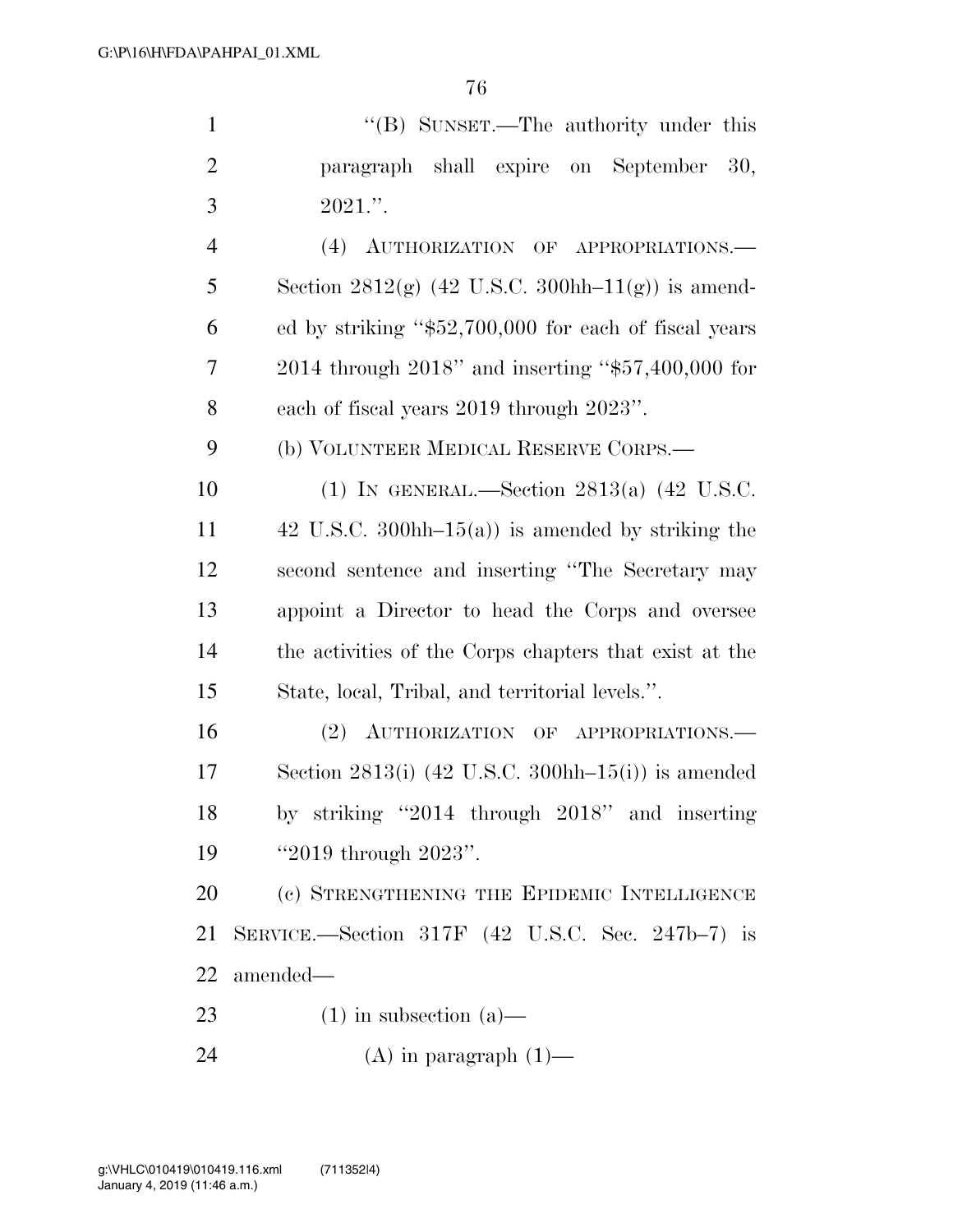| $\mathbf{1}$   | (i) by inserting "or preparedness and                  |
|----------------|--------------------------------------------------------|
| $\overline{2}$ | response activities, including rapid re-               |
| $\mathfrak{Z}$ | sponse to public health emergencies and                |
| $\overline{4}$ | significant public health threats" after               |
| 5              | "conduct prevention activities"; and                   |
| 6              | (ii) by striking " $$35,000"$ and insert-              |
| $\tau$         | ing " $$50,000$ "; and                                 |
| 8              | (B) in paragraph $(2)(B)$ , by striking "3             |
| 9              | years" and inserting "2 years"; and                    |
| 10             | $(2)$ in subsection $(e)$ —                            |
| 11             | (A) by striking "For the purpose of car-               |
| 12             | rying out this section" and inserting the fol-         |
| 13             | lowing:                                                |
| 14             | "(1) IN GENERAL.—For the purpose of car-               |
| 15             | rying out this section, except as described in para-   |
| 16             | graph $(2)$ "; and                                     |
| 17             | (B) by adding at the end the following:                |
| 18             | "(2) EPIDEMIC INTELLIGENCE SERVICE PRO-                |
| 19             | GRAM.—For purposes of carrying out this section        |
| 20             | with respect to qualified health professionals serving |
| 21             | in the Epidemic Intelligence Service, as authorized    |
| 22             | under section 317G, there is authorized to be appro-   |
| 23             | priated $$1,000,000$ for each of fiscal years $2019$   |
| 24             | through $2023$ .".                                     |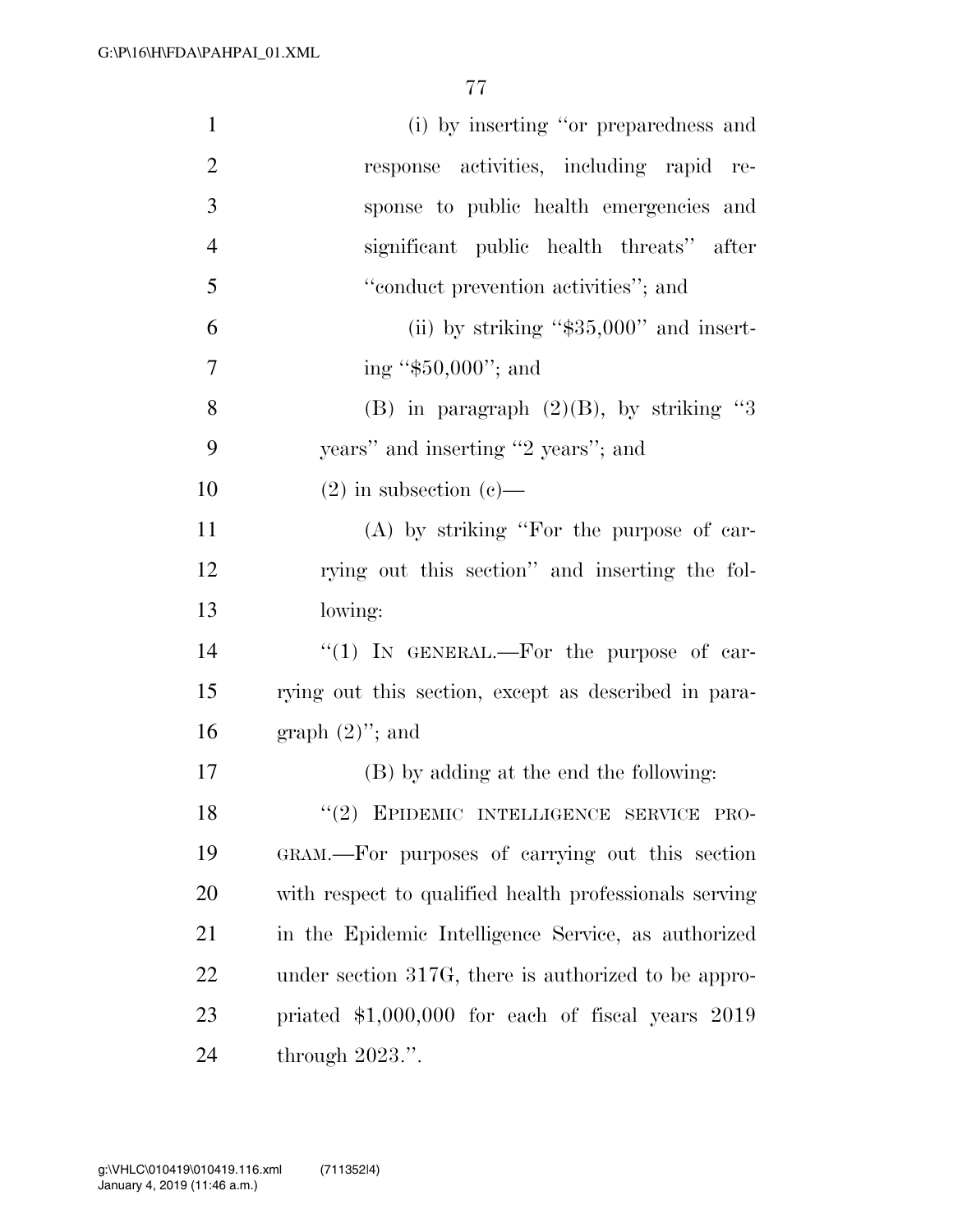(d) SERVICE BENEFIT FOR NATIONAL DISASTER MEDICAL SYSTEM VOLUNTEERS.—

| 3              | (1) IN GENERAL.—Section $2812(e)$ (42 U.S.C.            |
|----------------|---------------------------------------------------------|
| $\overline{4}$ | $300hh-11(c)$ , as amended by subsection (a)(3), is     |
| 5              | further amended by adding at the end the following:     |
| 6              | "(5) SERVICE BENEFIT.—Individuals appointed             |
| 7              | to serve under this subsection shall be considered eli- |
| 8              | gible for benefits under part L of title I of the Om-   |
| 9              | nibus Crime Control and Safe Streets Act of 1968.       |
| 10             | The Secretary shall provide notification to any eligi-  |
| 11             | ble individual of any effect such designation may       |
| 12             | have on other benefits for which such individual is     |
| 13             | eligible, including benefits from private entities.".   |
| 14             | (2) PUBLIC SAFETY OFFICER BENEFITS.-Sec-                |
| 15             | tion $1204(9)$ of title I of the Omnibus Crime Control  |
| 16             | and Safe Streets Act of $1968$ (34 U.S.C. $10284(9)$ )  |
| 17             | is amended—                                             |
| 18             | $(A)$ in subparagraph $(C)(ii)$ , by striking           |
| 19             | "or" at the end;                                        |
| 20             | $(B)$ in subparagraph $(D)$ , by striking the           |
| 21             | period and inserting "; or"; and                        |
| 22             | $(C)$ by inserting after subparagraph $(D)$             |
| 23             | the following:                                          |
| 24             | $\lq\lq(E)$ an individual appointed to the Na-          |
| 25             | tional Disaster Medical System under section            |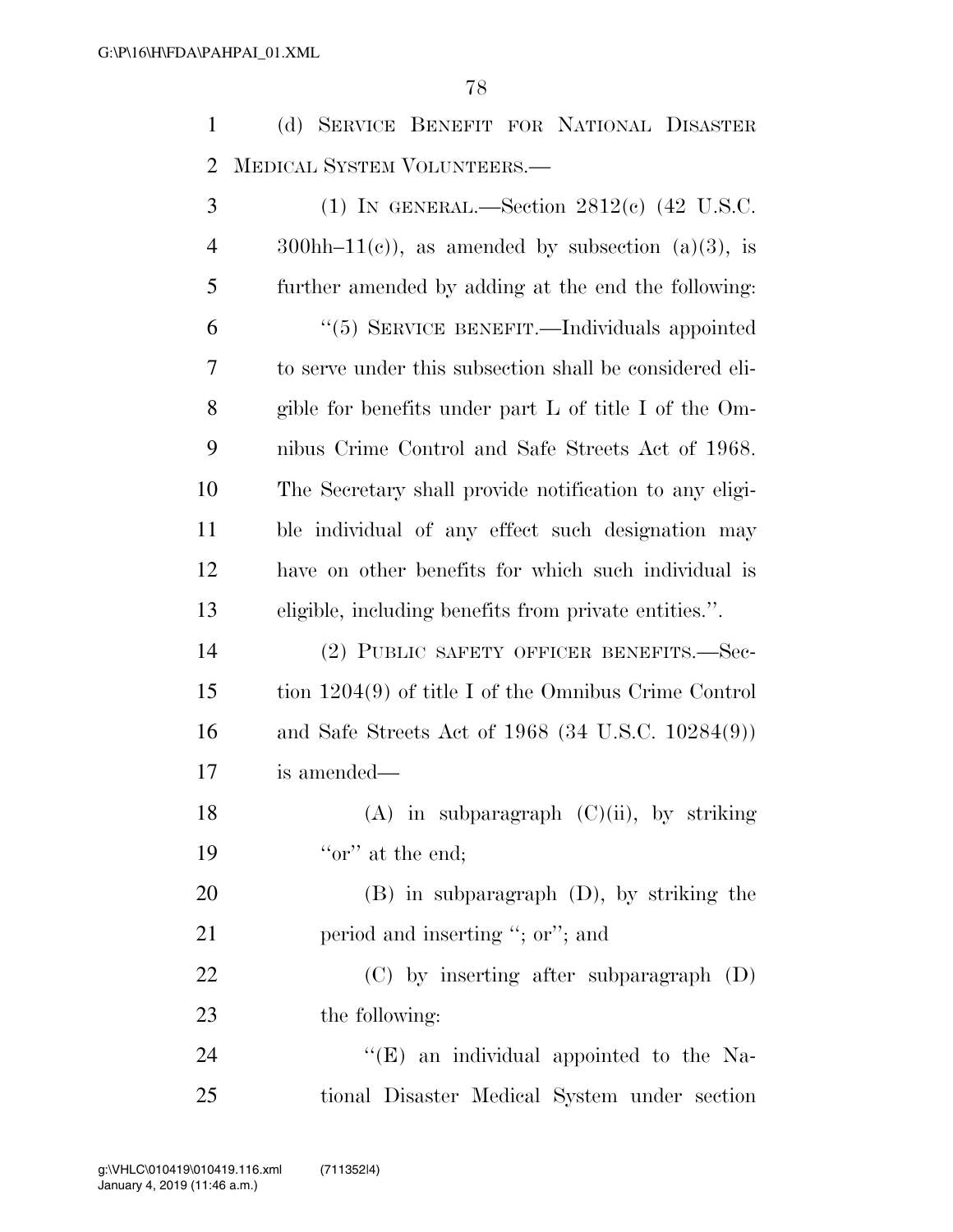| $\mathbf{1}$   | 2812 of the Public Health Service Act (42                  |
|----------------|------------------------------------------------------------|
| $\overline{2}$ | U.S.C. 300hh-11) who is performing official                |
| 3              | duties of the Department of Health and Human               |
| $\overline{4}$ | Services, if those official duties are—                    |
| 5              | "(i) related to responding to a public                     |
| 6              | health emergency or potential public health                |
| $\overline{7}$ | emergency, or other activities for which the               |
| 8              | Secretary of Health and Human Services                     |
| 9              | has activated such National Disaster Med-                  |
| 10             | ical System; and                                           |
| 11             | "(ii) determined by the Secretary of                       |
| 12             | Health and Human Services to be haz-                       |
| 13             | ardous.".                                                  |
| 14             | (3) SUNSET.—The amendments made by para-                   |
| 15             | graphs $(1)$ and $(2)$ shall cease to have force or effect |
| 16             | on October 1, 2021.                                        |
| 17             | (e) MISSION READINESS REPORT TO CONGRESS.-                 |
| 18             | (1) REPORT.—Not later than one year after the              |
| 19             | date of enactment of this section, the Comptroller         |
| 20             | General of the United States (referred to in this          |
| 21             | subsection as the "Comptroller General") shall sub-        |
| 22             | mit to the Committee on Health, Education, Labor,          |
| 23             | and Pensions of the Senate and the Committee on            |
| 24             | Energy and Commerce of the House of Representa-            |
| 25             | tives, a report on the medical surge capacity of the       |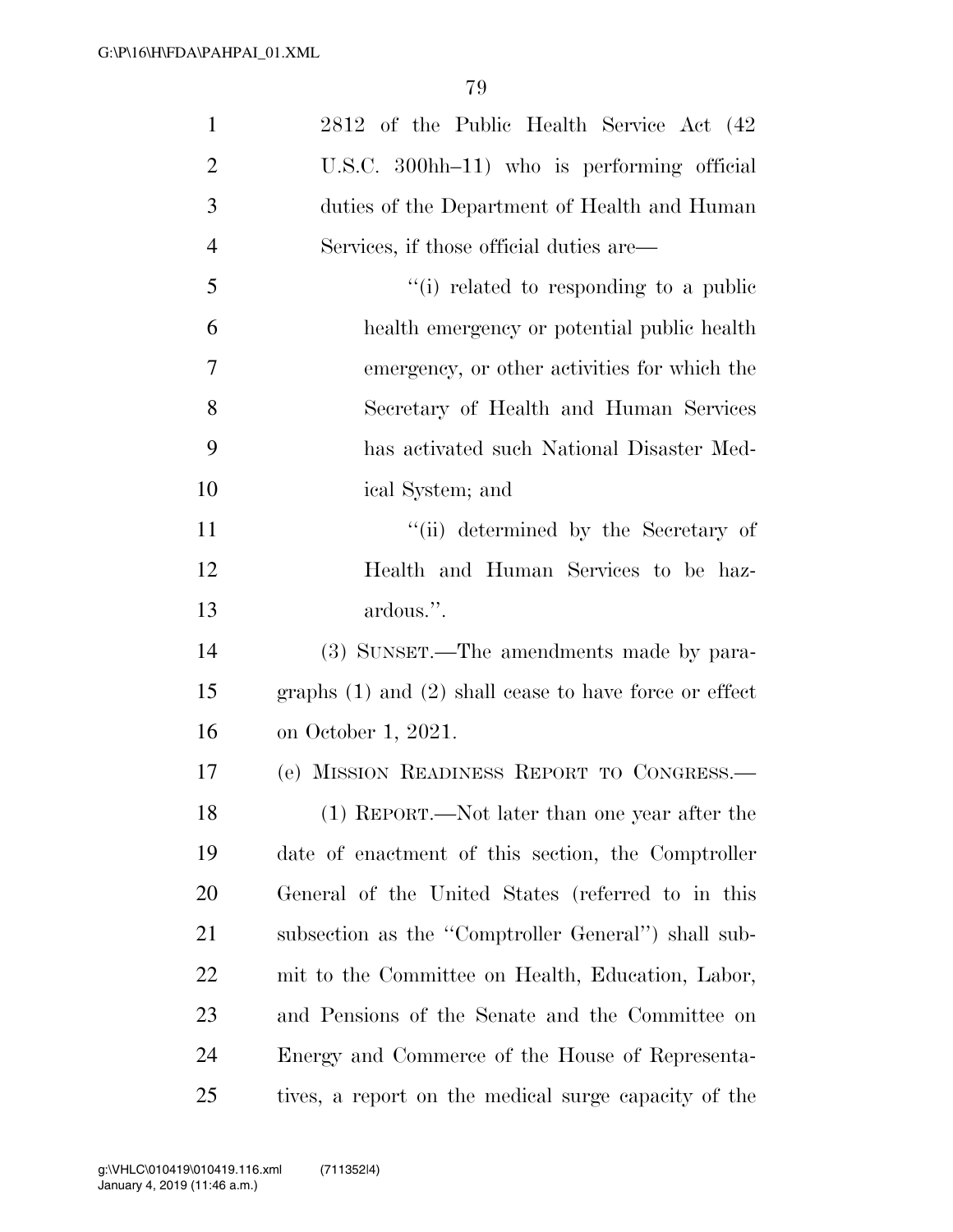United States in the event of a public health emer- gency, including the capacity and capability of the current health care workforce to prepare for, and re- spond to, the full range of public health emergencies or potential public health emergencies, and rec- ommendations to address any gaps identified in such workforce.

 (2) CONTENTS.—The Comptroller General shall include in the report under paragraph (1)—

 (A) the number of health care providers who have volunteered to provide health care services during a public health emergency, in- cluding members of the National Disaster Med- ical System, the Disaster Medical Assistant Teams, the Medical Reserve Corps, and other volunteer health care professionals in the verification network pursuant to section 319I of the Public Health Service Act (42 U.S.C. 247d–7b);

 (B) the capacity of the workforce described in subparagraph (A) to respond to a public health emergency or potential public health emergency, including the capacity to respond to multiple concurrent public health emergencies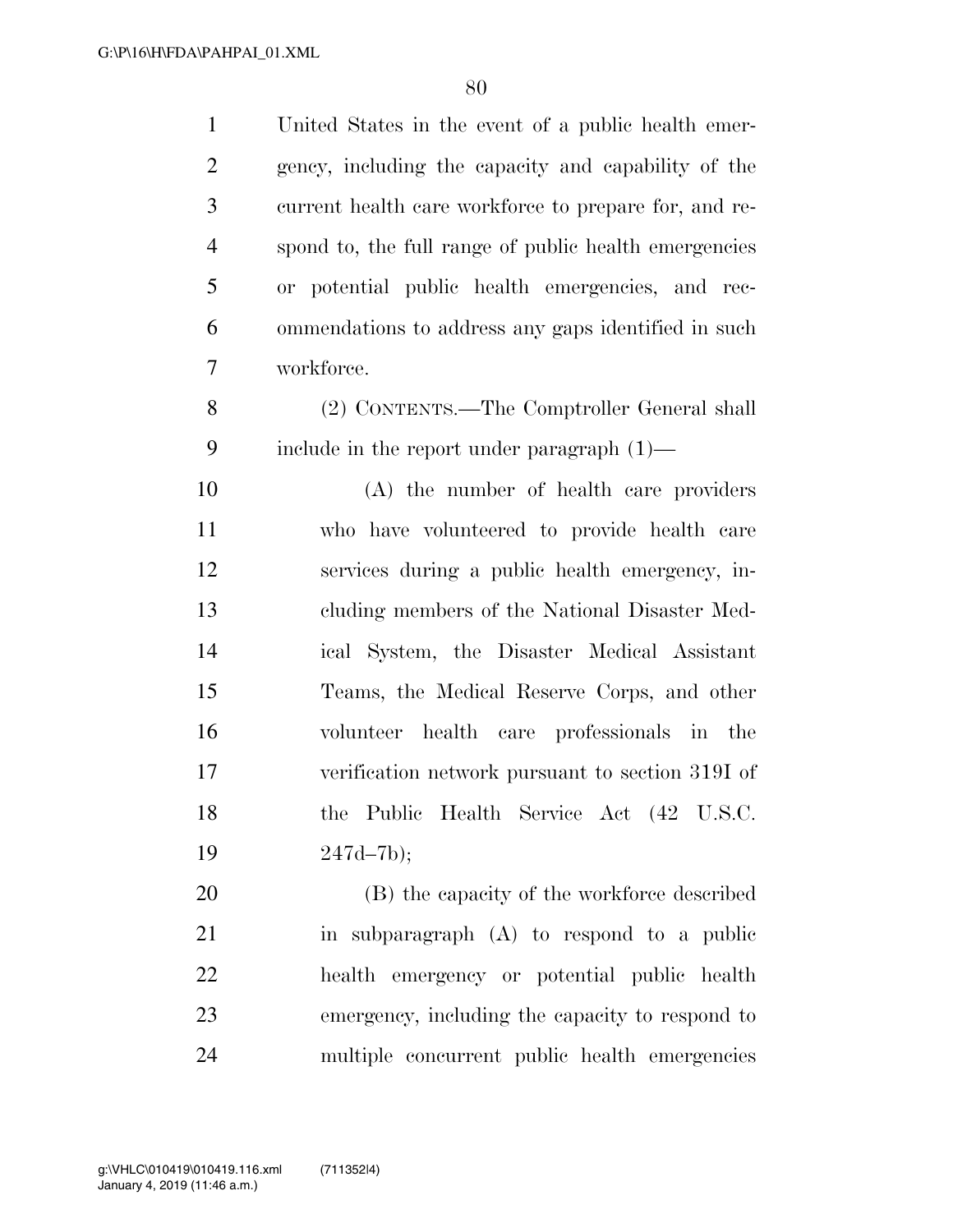| $\mathbf{1}$   | and the capacity to respond to a nationwide                                    |
|----------------|--------------------------------------------------------------------------------|
| $\overline{2}$ | public health emergency;                                                       |
| 3              | (C) the preparedness and response capa-                                        |
| $\overline{4}$ | bilities and mission readiness of the workforce                                |
| 5              | described in subparagraph (A) taking into ac-                                  |
| 6              | count areas of health care expertise and consid-                               |
| $\tau$         | erations for at-risk individuals (as defined in                                |
| 8              | section $2802(b)(4)(B)$ of the Public Health                                   |
| 9              | Service Act $(42 \text{ U.S.C. } 300 \text{hh} - 1(\text{b})(4)(\text{B})))$ ; |
| 10             | (D) an assessment of the effectiveness of                                      |
| 11             | efforts to recruit, retain, and train such work-                               |
| 12             | force; and                                                                     |
| 13             | (E) identification of gaps that may exist in                                   |
| 14             | such workforce and recommendations for ad-                                     |
| 15             | dressing such gaps, the extent to which the As-                                |
| 16             | sistant Secretary for Preparedness and Re-                                     |
| 17             | sponse plans to address such gaps, and any rec-                                |
| 18             | ommendations from the Comptroller General to                                   |
| 19             | address such gaps.                                                             |
| 20             | SEC. 302. HEALTH SYSTEM INFRASTRUCTURE TO IMPROVE                              |
| 21             | PREPAREDNESS AND RESPONSE.                                                     |
| 22             | COORDINATION OF PREPAREDNESS.-Section<br>(a)                                   |
| 23             | $2811(b)(5)$ (42 U.S.C. 300hh-10(b)(5)) is amended by                          |
| 24             | adding at the end the following: "Such logistical support                      |
| 25             | shall include working with other relevant Federal, State,                      |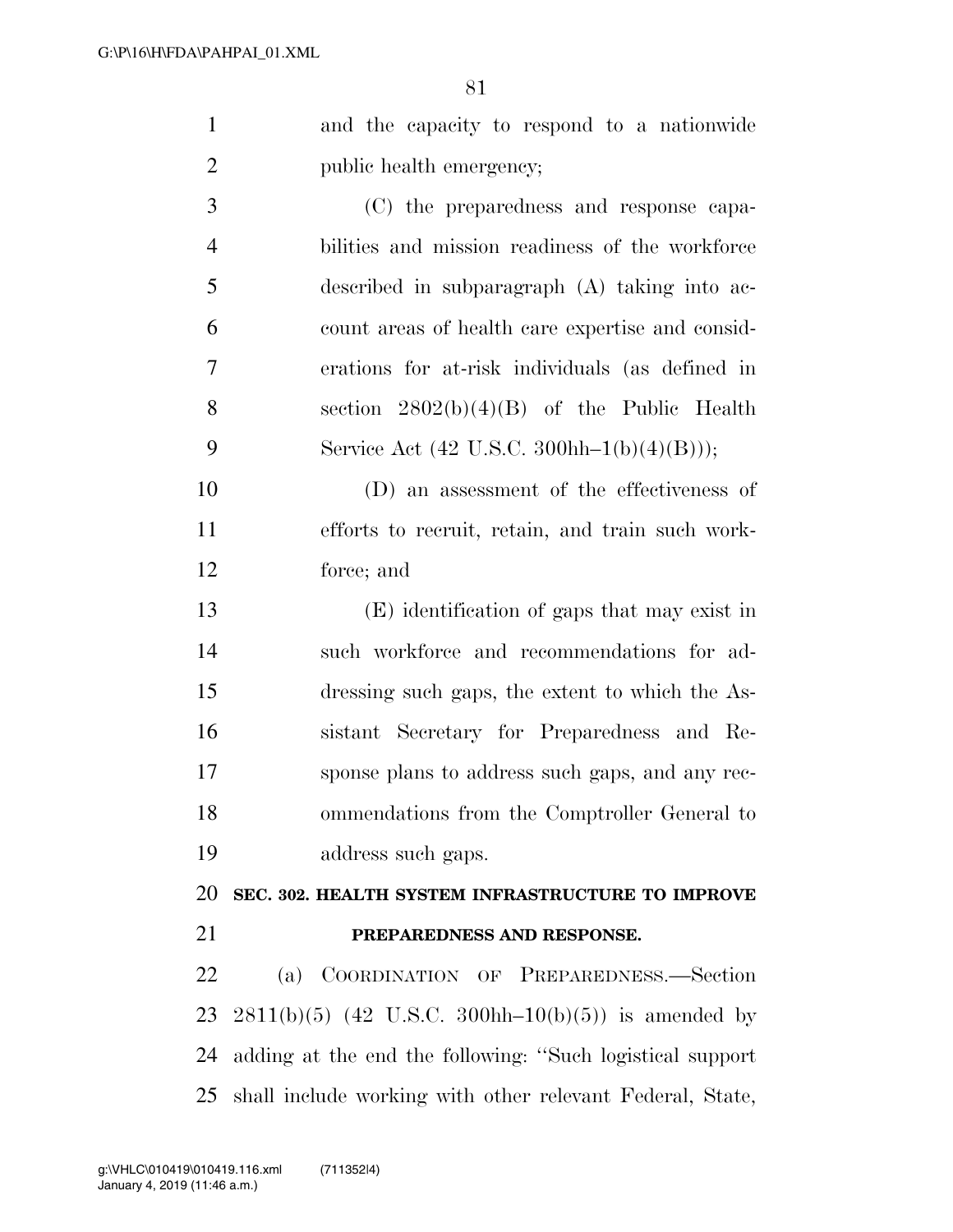local, Tribal, and territorial public health officials and pri- vate sector entities to identify the critical infrastructure assets, systems, and networks needed for the proper func- tioning of the health care and public health sectors that need to be maintained through any emergency or disaster, including entities capable of assisting with, responding to, and mitigating the effect of a public health emergency, including a public health emergency determined by the Secretary pursuant to section 319(a) or an emergency or major disaster declared by the President under the Robert T. Stafford Disaster Relief and Emergency Assistance Act or the National Emergencies Act, including by estab- lishing methods to exchange critical information and de- liver products consumed or used to preserve, protect, or sustain life, health, or safety, and sharing of specialized expertise.''.

 (b) MANUFACTURING CAPACITY.—Section 18 2811(d)(2)(C) (42 U.S.C. 300hh–10(d)(2)(C)) is amended by inserting '', and ancillary medical supplies to assist with the utilization of such countermeasures or products,'' after ''products''.

 (c) EVALUATION OF BARRIERS TO RAPID DELIVERY OF MEDICAL COUNTERMEASURES.—

 (1) RAPID DELIVERY STUDY.—The Assistant Secretary for Preparedness and Response may con-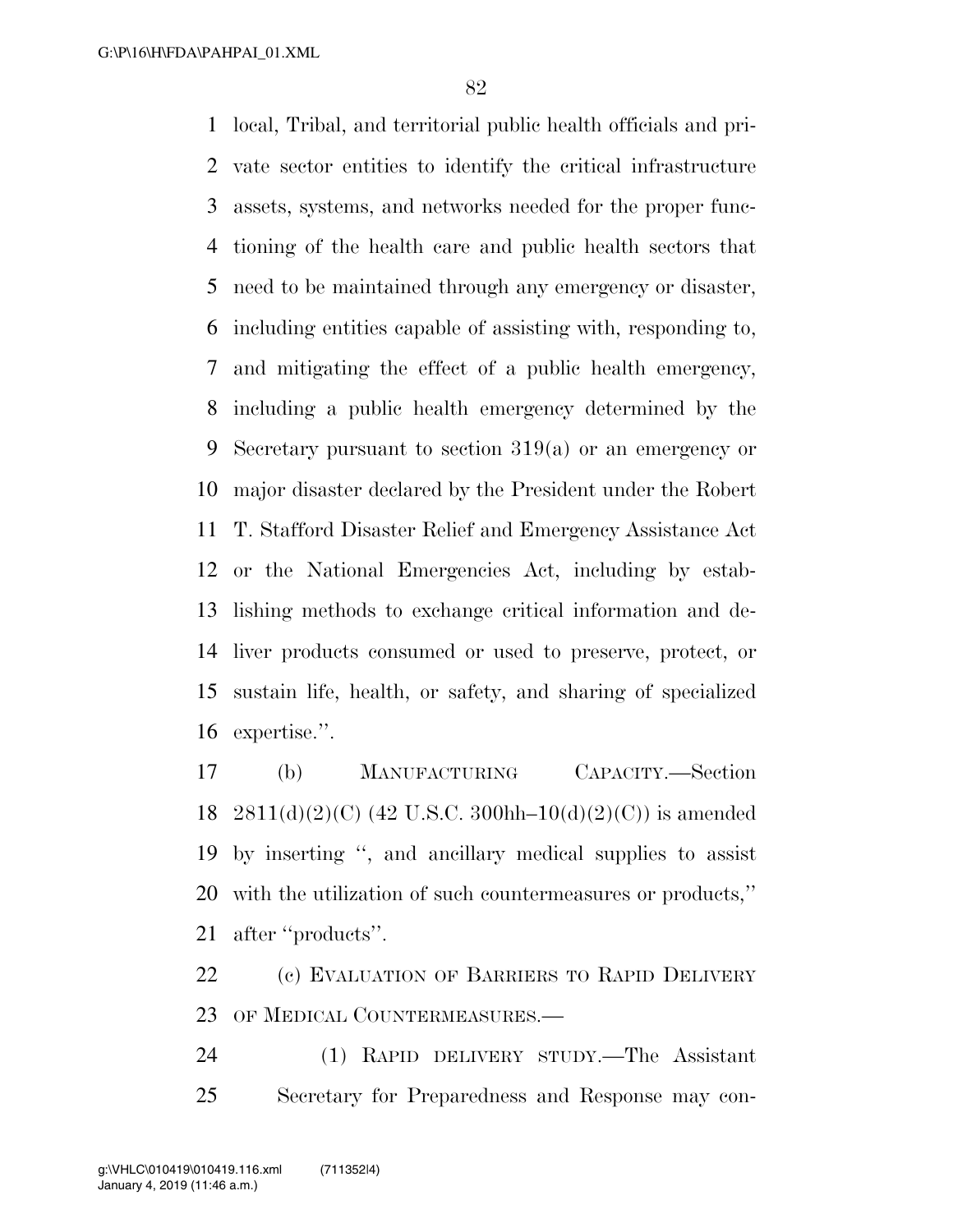duct a study on issues that have the potential to ad- versely affect the handling and rapid delivery of medical countermeasures to individuals during public health emergencies occurring in the United States.

5 (2) NOTICE TO CONGRESS.—Not later than 9 months after the date of the enactment of this Act, the Assistant Secretary for Preparedness and Re- sponse shall notify the Committee on Energy and Commerce of the House of Representatives and the Committee on Health, Education, Labor, and Pen- sions of the Senate if the Assistant Secretary for Preparedness and Response does not plan to conduct the study under paragraph (1) and shall provide such committees a summary explanation for such de-cision.

 (3) REPORT TO CONGRESS.—Not later than 1 year after the Assistant Secretary for Preparedness and Response conducts the study under paragraph (1), such Assistant Secretary shall submit a report to the Committee on Energy and Commerce of the House of Representatives and the Committee on Health, Education, Labor, and Pensions of the Sen-ate containing the findings of such study.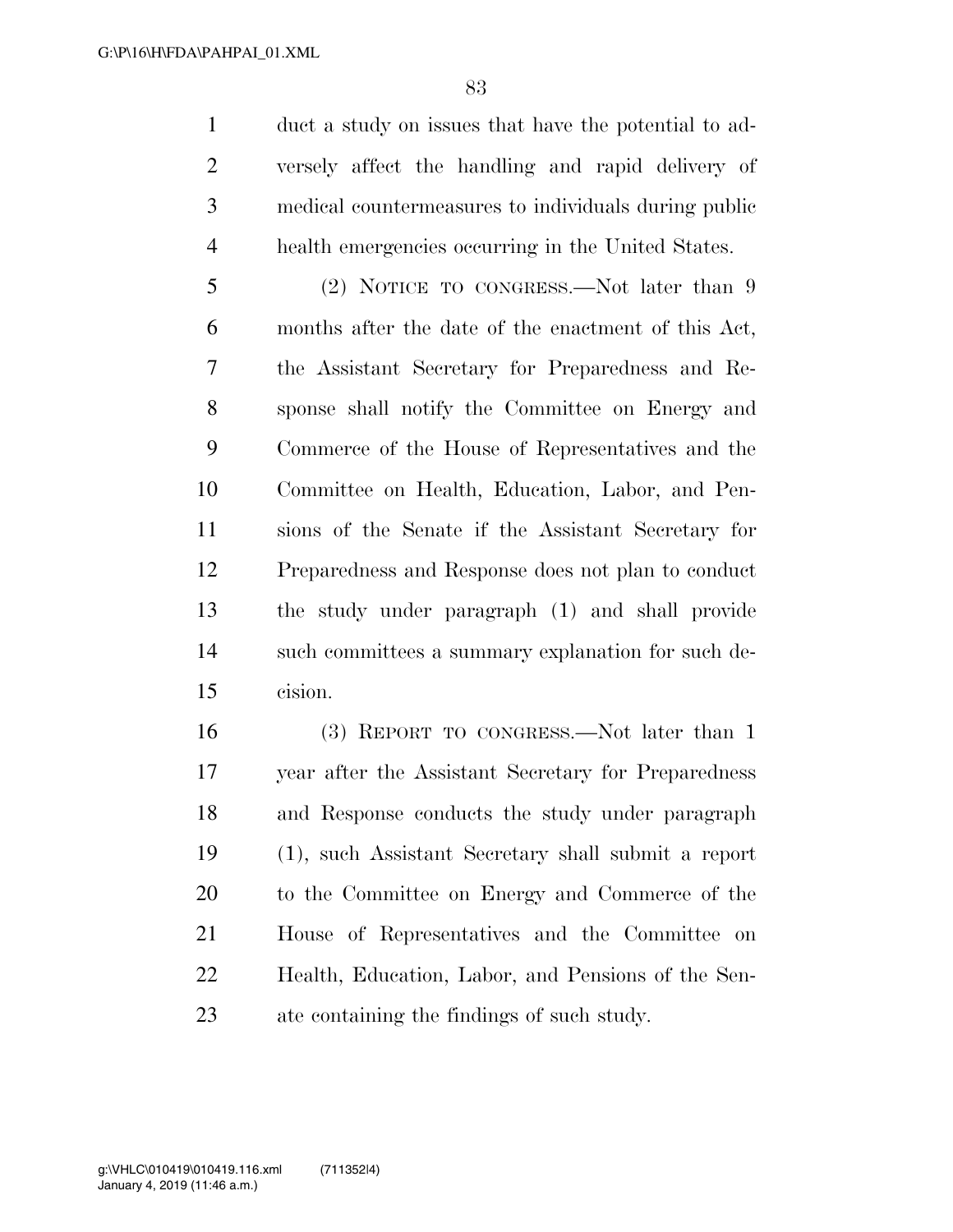| 1              | SEC. 303. CONSIDERATIONS FOR AT-RISK INDIVIDUALS.                             |
|----------------|-------------------------------------------------------------------------------|
| $\overline{2}$ | AT-RISK INDIVIDUALS IN<br><b>NATIONAL</b><br>THE<br>(a)                       |
| 3              | HEALTH SECURITY STRATEGY.—Section 2802(b)(4)(B)                               |
| 4              | $(42 \text{ U.S.C. } 300 \text{hh} - 1(\text{b})(4)(\text{B}))$ is amended—   |
| 5              | $(1)$ by striking "this section and sections 319C-                            |
| 6              | $1, 319F$ , and $319L$ ," and inserting "this Act,"; and                      |
| 7              | (2) by striking "special" and inserting "access"                              |
| 8              | or functional".                                                               |
| 9              | (b) COUNTERMEASURE CONSIDERATIONS.-Section                                    |
| 10             | $319L(e)(6)$ (42 U.S.C. 247d–7e(e)(6)) is amended—                            |
| 11             | (1) by striking "elderly" and inserting "older                                |
| 12             | adults"; and                                                                  |
| 13             | (2) by inserting "with relevant characteristics                               |
| 14             | that warrant consideration during the process of re-                          |
| 15             | searching and developing such countermeasures and                             |
| 16             | products" before the period.                                                  |
| 17             | BIOSURVEILLANCE OF<br>$\left( \mathrm{e}\right)$<br>EMERGING<br><b>PUBLIC</b> |
|                | 18 HEALTH THREATS.—Section 2814 is amended—                                   |
| 19             | $(1)$ in paragraph $(7)$ , by striking "; and" and                            |
| <b>20</b>      | inserting a semicolon;                                                        |
| 21             | $(2)$ in paragraph $(8)$ , by striking the period and                         |
| 22             | inserting "; and"; and                                                        |
| 23             | (3) by adding at the end the following:                                       |
| 24             | $(9)$ facilitate coordination to ensure that, in                              |
| 25             | implementing the situational awareness and bio-                               |
| 26             | surveillance network under section 319D, the Sec-                             |
|                |                                                                               |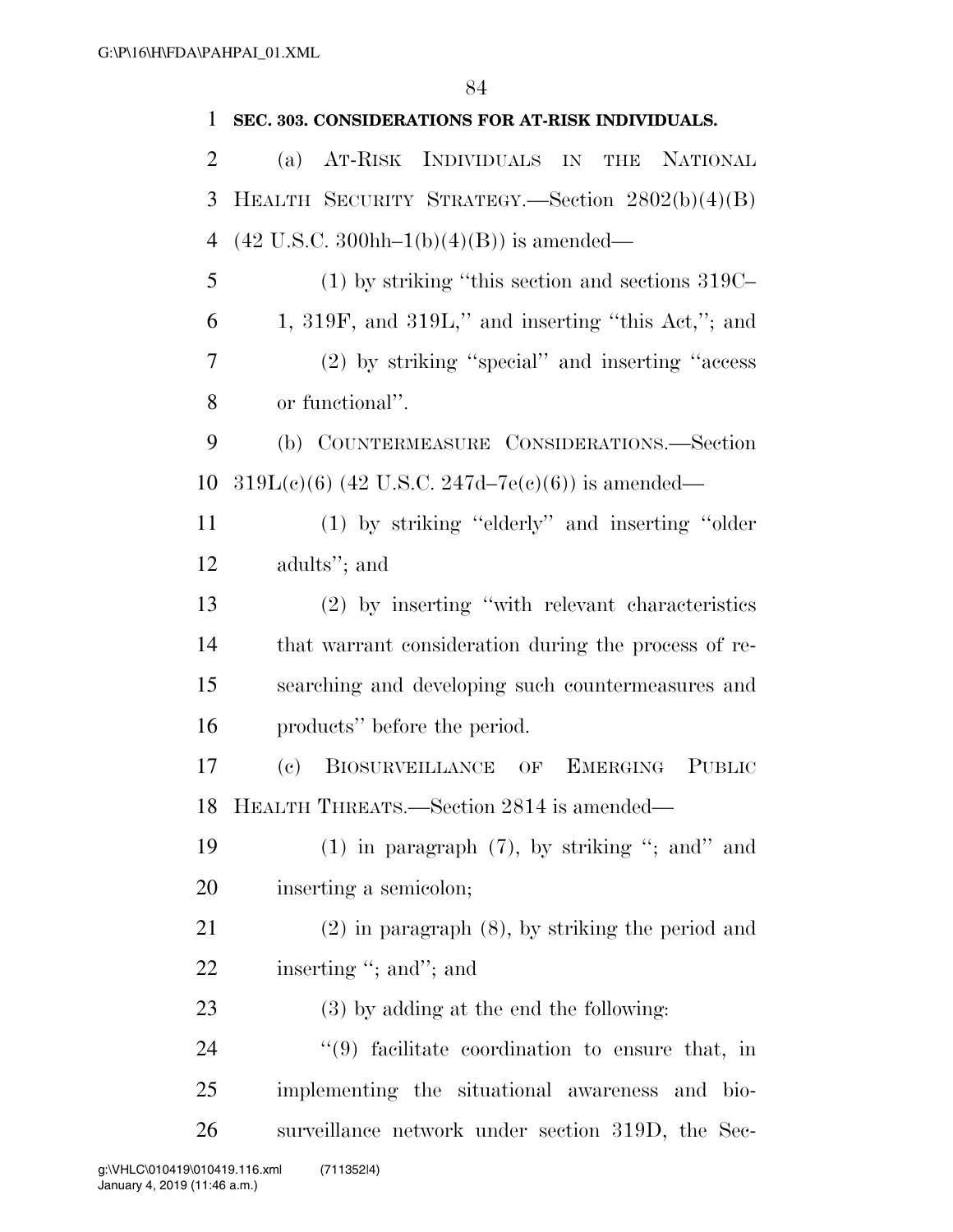| $\mathbf{1}$   | retary considers incorporating data and information                    |
|----------------|------------------------------------------------------------------------|
| $\overline{2}$ | from Federal, State, local, Tribal, and territorial                    |
| 3              | public health officials and entities relevant to detect-               |
| $\overline{4}$ | ing emerging public health threats that may affect                     |
| 5              | at-risk individuals, such as pregnant and postpartum                   |
| 6              | women and infants, including adverse health out-                       |
| 7              | comes of such populations related to such emerging                     |
| 8              | public health threats.".                                               |
| 9              | SEC. 304. IMPROVING EMERGENCY PREPAREDNESS AND                         |
| 10             | <b>RESPONSE</b><br><b>CONSIDERATIONS</b><br><b>FOR</b><br><b>CHIL-</b> |
| 11             | DREN.                                                                  |
| 12             | Part B of title III (42 U.S.C. 243 et seq.) is amended                 |
|                |                                                                        |
| 13             | by inserting after section 319D the following:                         |
| 14             | "SEC. 319D-1. CHILDREN'S PREPAREDNESS UNIT.                            |
| 15             | "(a) ENHANCING EMERGENCY PREPAREDNESS FOR                              |
| 16             | CHILDREN.—The Secretary, acting through the Director                   |
|                | 17 of the Centers for Disease Control and Prevention (re-              |
|                | 18 ferred to in this subsection as the 'Director'), shall main-        |
| 19             | tain an internal team of experts, to be known as the Chil-             |
| 20             | dren's Preparedness Unit (referred to in this subsection               |
| 21             | as the 'Unit'), to work collaboratively to provide guidance            |
| 22             | on the considerations for, and the specific needs of, chil-            |
| 23             | dren before, during, and after public health emergencies.              |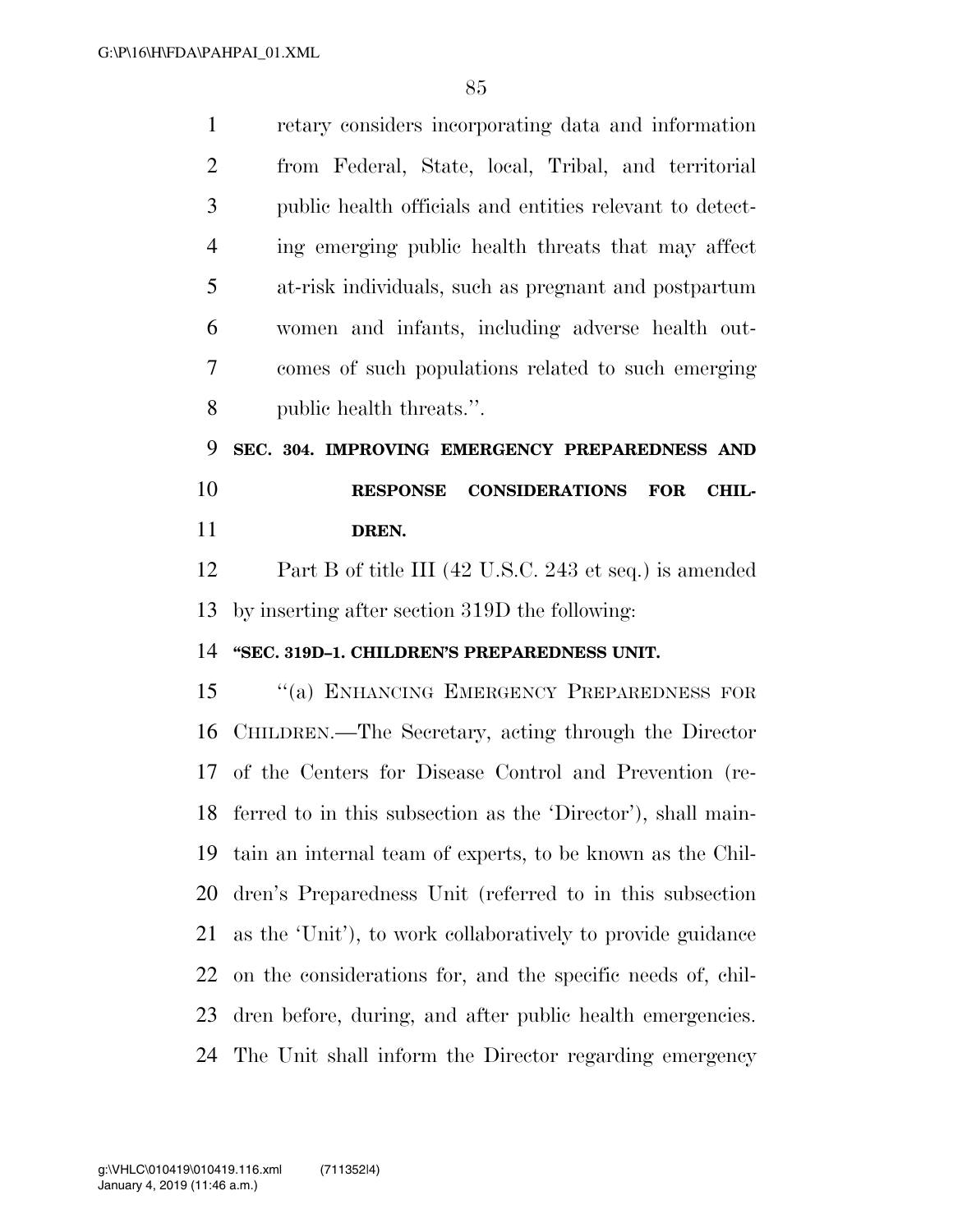preparedness and response efforts pertaining to children at the Centers for Disease Control and Prevention.

 ''(b) EXPERTISE.—The team described in subsection (a) shall include one or more pediatricians, which may be a developmental-behavioral pediatrician, and may also in- clude behavioral scientists, child psychologists, epidemiolo- gists, biostatisticians, health communications staff, and individuals with other areas of expertise, as the Secretary determines appropriate.

 ''(c) DUTIES.—The team described in subsection (a) may—

- 12 ''(1) assist State, local, Tribal, and territorial emergency planning and response activities related to children, which may include developing, identi-fying, and sharing best practices;
- ''(2) provide technical assistance, training, and consultation to Federal, State, local, Tribal, and ter- ritorial public health officials to improve prepared- ness and response capabilities with respect to the needs of children, including providing such technical assistance, training, and consultation to eligible enti- ties in order to support the achievement of measur- able evidence-based benchmarks and objective stand-24 ards applicable to sections 319C–1 and 319C–2;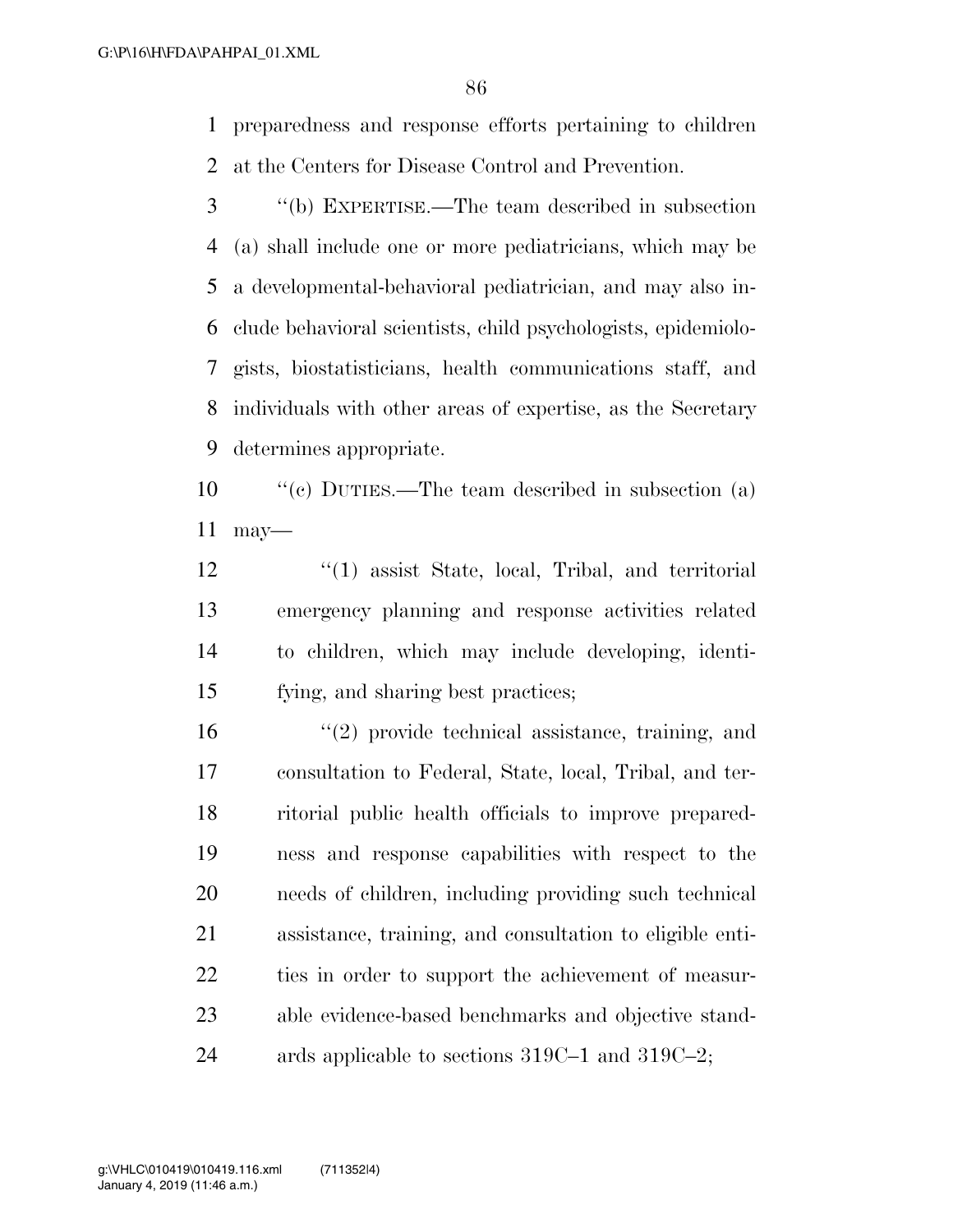| $\mathbf{1}$   | $\lq(3)$ improve the utilization of methods to in-                |
|----------------|-------------------------------------------------------------------|
| $\overline{2}$ | corporate the needs of children in planning for and               |
| 3              | responding to a public health emergency, including                |
| 4              | public awareness of such methods;                                 |
| 5              | $\lq(4)$ coordinate with, and improve, public-pri-                |
| 6              | vate partnerships, such as health care coalitions pur-            |
| 7              | suant to sections $319C-2$ and $319C-3$ , to address              |
| 8              | gaps and inefficiencies in emergency preparedness                 |
| 9              | and response efforts for children;                                |
| 10             | $\lq(5)$ provide expertise and input during the de-               |
| 11             | velopment of guidance and clinical recommendations                |
| 12             | to address the needs of children when preparing for,              |
| 13             | and responding to, public health emergencies, includ-             |
| 14             | ing pursuant to section 319C-3; and                               |
| 15             | $\cdot\cdot\cdot$ (6) carry out other duties related to prepared- |
|                |                                                                   |
| 16             | ness and response activities for children, as the Sec-            |
| 17             | retary determines appropriate.".                                  |
| 18             | SEC. 305. NATIONAL ADVISORY COMMITTEES ON DISAS-                  |
| 19             | TERS.                                                             |
| 20             | (a) REAUTHORIZING THE NATIONAL ADVISORY COM-                      |
| 21             | MITTEE ON CHILDREN AND DISASTERS.—Section 2811A                   |
| 22             | $(42 \text{ U.S.C. } 300 \text{hh} - 10 \text{a})$ is amended—    |
| 23             | $(1)$ in subsection $(b)(2)$ , by inserting ", mental             |
| 24             | and behavioral," after "medical";                                 |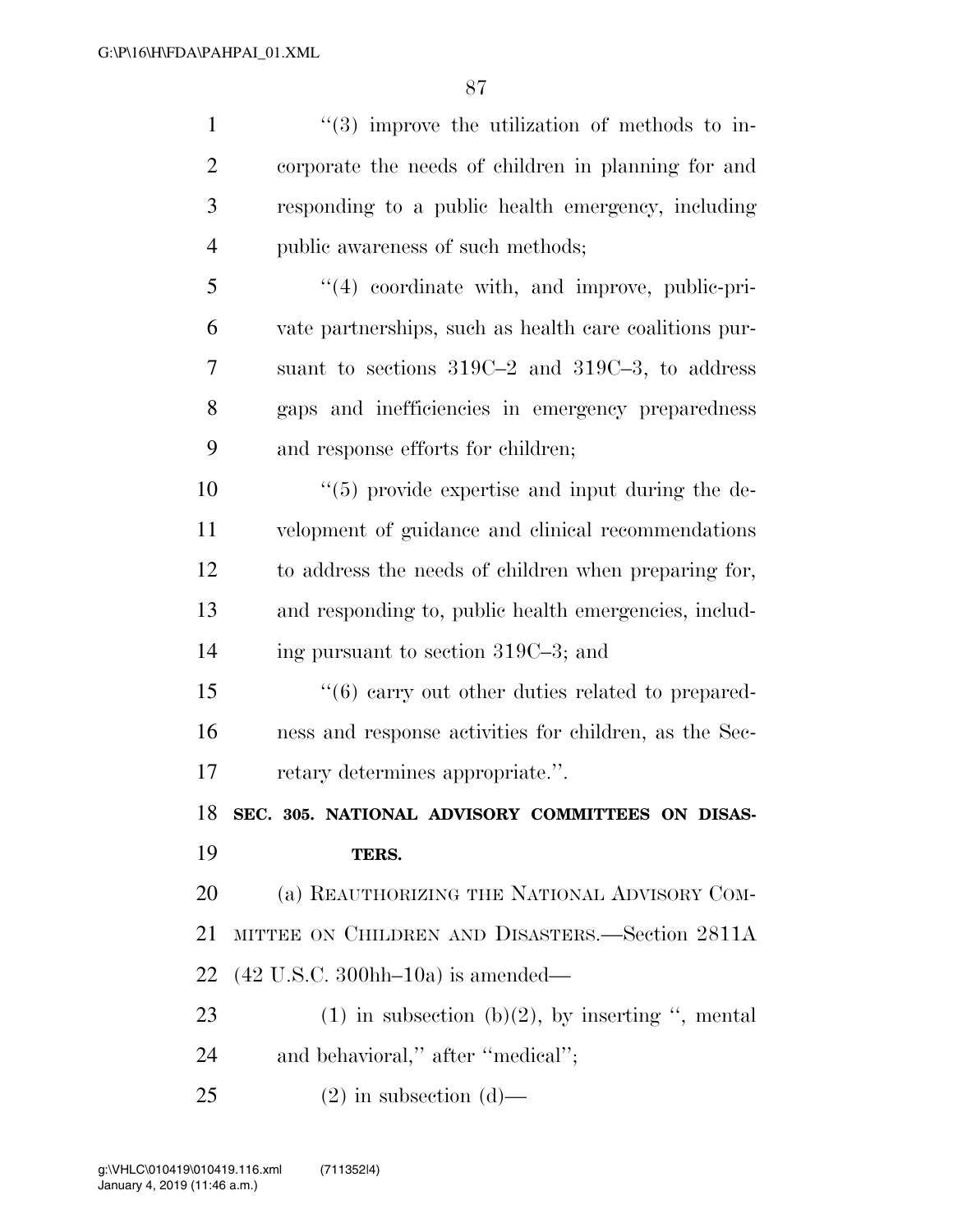| $\mathbf{1}$   | (A) in paragraph $(1)$ , by striking "15" and       |
|----------------|-----------------------------------------------------|
| $\overline{2}$ | inserting $"25"$ ; and                              |
| 3              | $(B)$ by striking paragraph $(2)$ and insert-       |
| $\overline{4}$ | ing the following:                                  |
| 5              | $\cdot\cdot$ (2) REQUIRED NON-FEDERAL MEMBERS.—The  |
| 6              | Secretary, in consultation with such other heads of |
| 7              | Federal agencies as may be appropriate, shall ap-   |
| 8              | point to the Advisory Committee under paragraph     |
| 9              | $(1)$ at least 13 individuals, including—           |
| 10             | "(A) at least 2 non-Federal professionals           |
| 11             | with expertise in pediatric medical disaster        |
| 12             | planning, preparedness, response, or recovery;      |
| 13             | $\lq\lq$ (B) at least 2 representatives from State, |
| 14             | local, Tribal, or territorial agencies with exper-  |
| 15             | tise in pediatric disaster planning, prepared-      |
| 16             | ness, response, or recovery;                        |
| 17             | $\lq\lq$ (C) at least 4 members representing        |
| 18             | health care professionals, which may include        |
| 19             | members with expertise in pediatric emergency       |
| 20             | medicine; pediatric trauma, critical care, or sur-  |
| 21             | gery; the treatment of pediatric patients af-       |
| 22             | fected by chemical, biological, radiological, or    |
| 23             | nuclear agents, including emerging infectious       |
| 24             | diseases; pediatric mental or behavioral health     |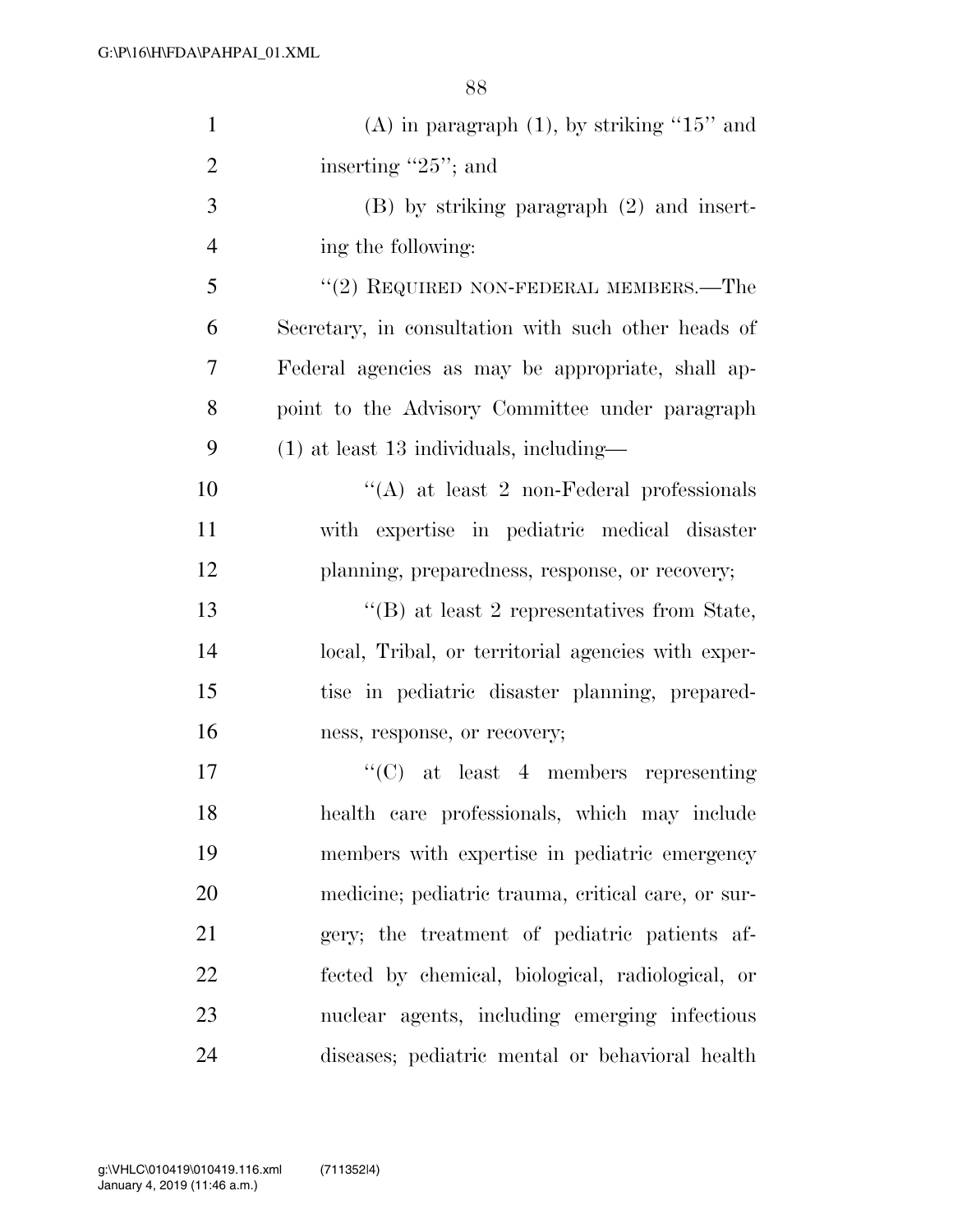| $\mathbf{1}$   | related to children affected by a public health   |
|----------------|---------------------------------------------------|
| $\overline{2}$ | emergency; or pediatric primary care; and         |
| 3              | $\lq\lq$ other members as the Secretary de-       |
| $\overline{4}$ | termines appropriate, of whom—                    |
| 5              | "(i) at least one such member shall               |
| 6              | represent a children's hospital;                  |
| $\tau$         | "(ii) at least one such member shall              |
| 8              | be an individual with expertise in schools        |
| 9              | or child care settings;                           |
| 10             | "(iii) at least one such member shall             |
| 11             | be an individual with expertise in children       |
| 12             | and youth with special health care needs;         |
| 13             | and                                               |
| 14             | "(iv) at least one such member shall              |
| 15             | be an individual with expertise in the needs      |
| 16             | of parents or family caregivers, including        |
| 17             | the parents or caregivers of children with        |
| 18             | disabilities.                                     |
| 19             | "(3) FEDERAL MEMBERS.—The Advisory Com-           |
| 20             | mittee under paragraph (1) shall include the fol- |
| 21             | lowing Federal members or their designees (who    |
| 22             | may be nonvoting members, as determined by the    |
| 23             | Secretary):                                       |
| 24             | $\lq\lq$ . The Assistant Secretary for Pre-       |
| 25             | paredness and Response.                           |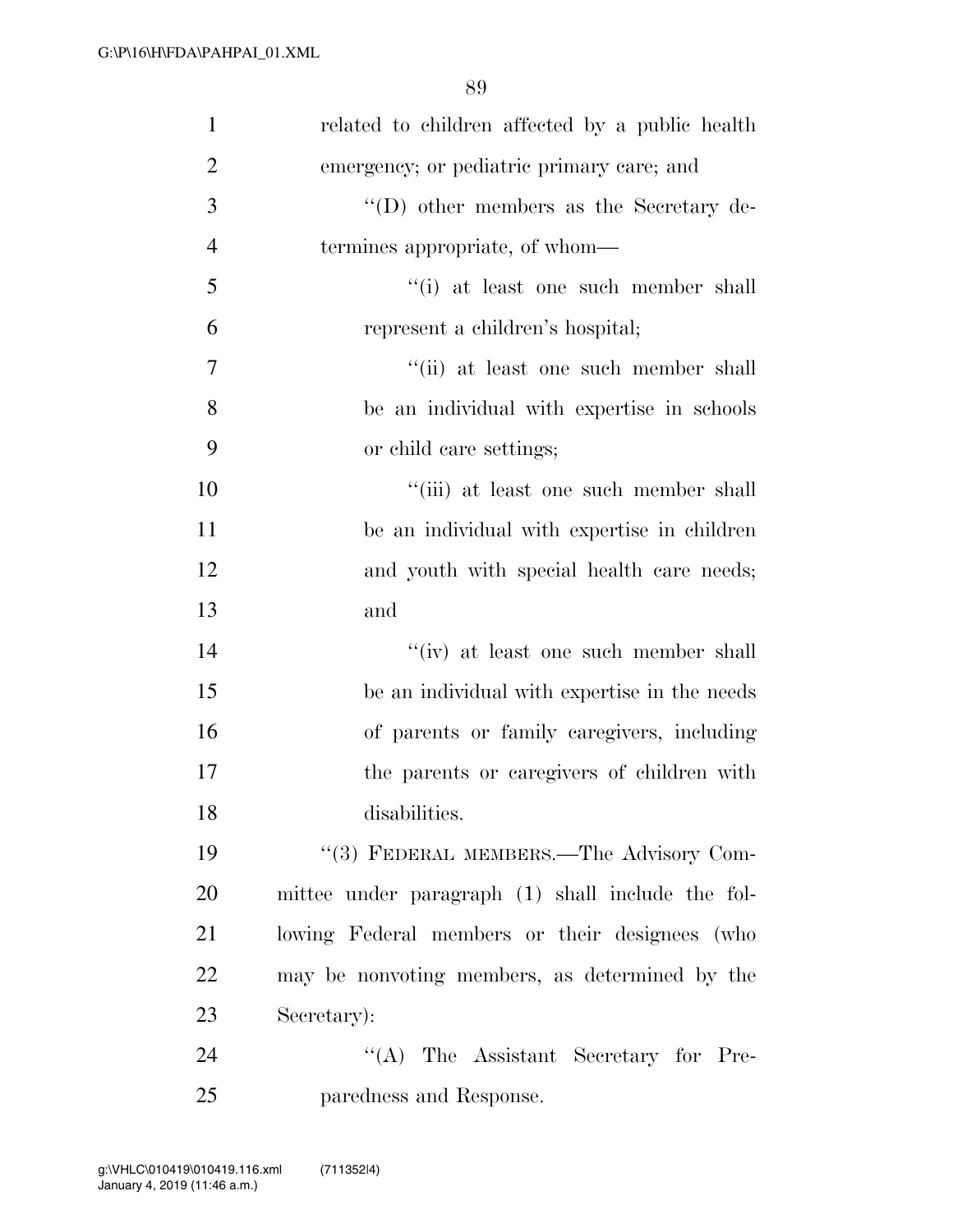| $\mathbf{1}$   | "(B) The Director of the Biomedical Ad-          |
|----------------|--------------------------------------------------|
| $\overline{2}$ | vanced Research and Development Authority.       |
| 3              | "(C) The Director of the Centers for Dis-        |
| $\overline{4}$ | ease Control and Prevention.                     |
| 5              | "(D) The Commissioner of Food and                |
| 6              | Drugs.                                           |
| 7              | "(E) The Director of the National Insti-         |
| 8              | tutes of Health.                                 |
| 9              | $\lq\lq(F)$ The Assistant Secretary of the Ad-   |
| 10             | ministration for Children and Families.          |
| 11             | $\lq\lq (G)$ The Administrator of the Health Re- |
| 12             | sources and Services Administration.             |
| 13             | "(H) The Administrator of the Federal            |
| 14             | Emergency Management Agency.                     |
| 15             | "(I) The Administrator of the Administra-        |
| 16             | tion for Community Living.                       |
| 17             | "(J) The Secretary of Education.                 |
| 18             | "(K) Representatives from such Federal           |
| 19             | agencies (such as the Substance Abuse and        |
| 20             | Mental Health Services Administration and the    |
| 21             | Department of Homeland Security) as the Sec-     |
| 22             | retary determines appropriate to fulfill the du- |
| 23             | ties of the Advisory Committee under sub-        |
| 24             | sections (b) and (c).                            |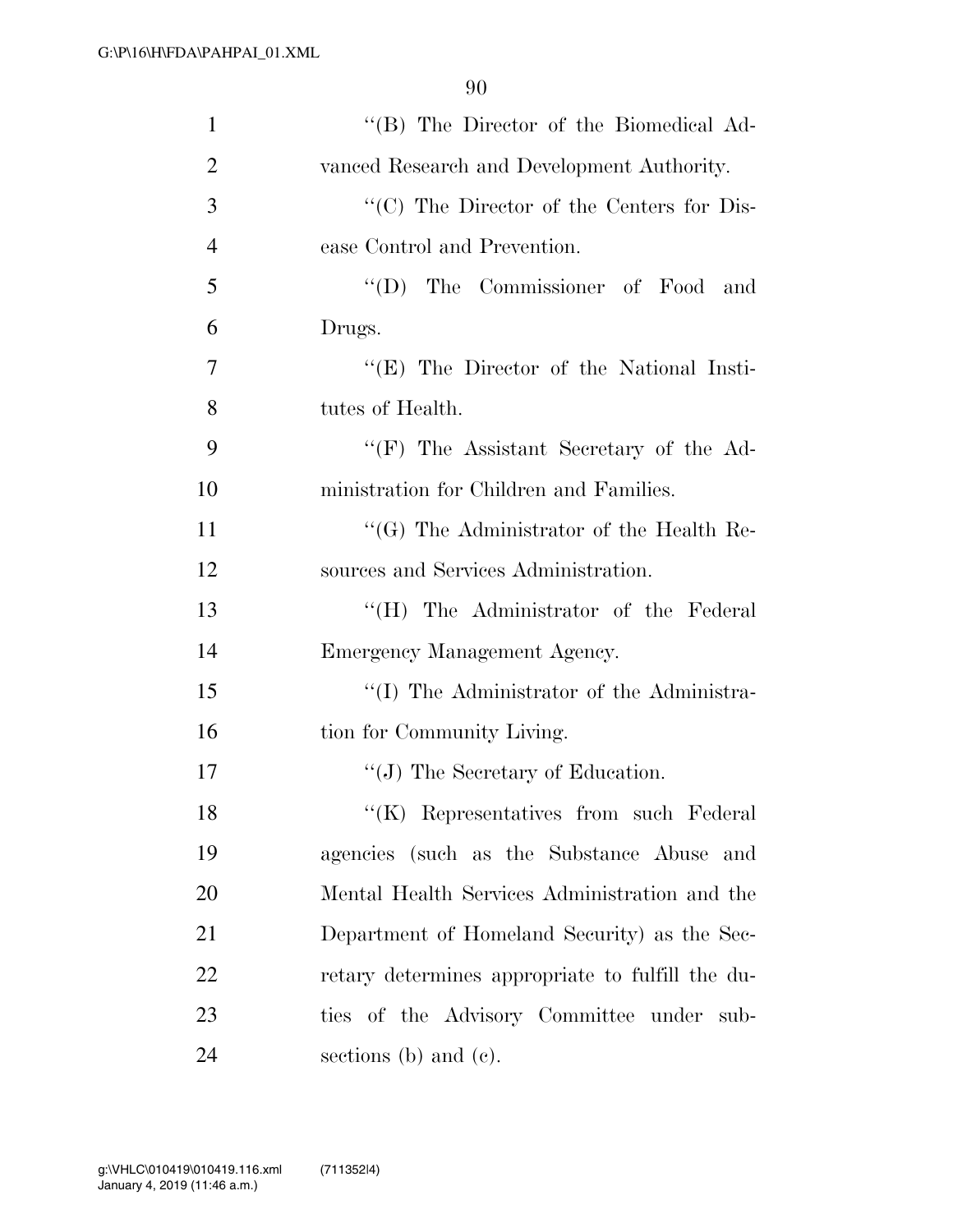1 "(4) TERM OF APPOINTMENT.—Each member of the Advisory Committee appointed under para- graph (2) shall serve for a term of 3 years, except that the Secretary may adjust the terms of the Advi- sory Committee appointees serving on the date of enactment of the Pandemic and All-Hazards Pre- paredness and Advancing Innovation Act of 2019, or appointees who are initially appointed after such date of enactment, in order to provide for a stag- gered term of appointment for all members. ''(5) CONSECUTIVE APPOINTMENTS; MAXIMUM

 TERMS.—A member appointed under paragraph (2) may serve not more than 3 terms on the Advisory Committee, and not more than 2 of such terms may be served consecutively.'';

 (3) in subsection (e), by adding at the end ''At least one meeting per year shall be an in-person meeting.'';

 (4) by redesignating subsection (f) as sub-20 section  $(g)$ ;

 (5) by inserting after subsection (e) the fol-lowing:

23 "'(f) COORDINATION.—The Secretary shall coordinate duties and activities authorized under this section in ac-cordance with section 2811D.''; and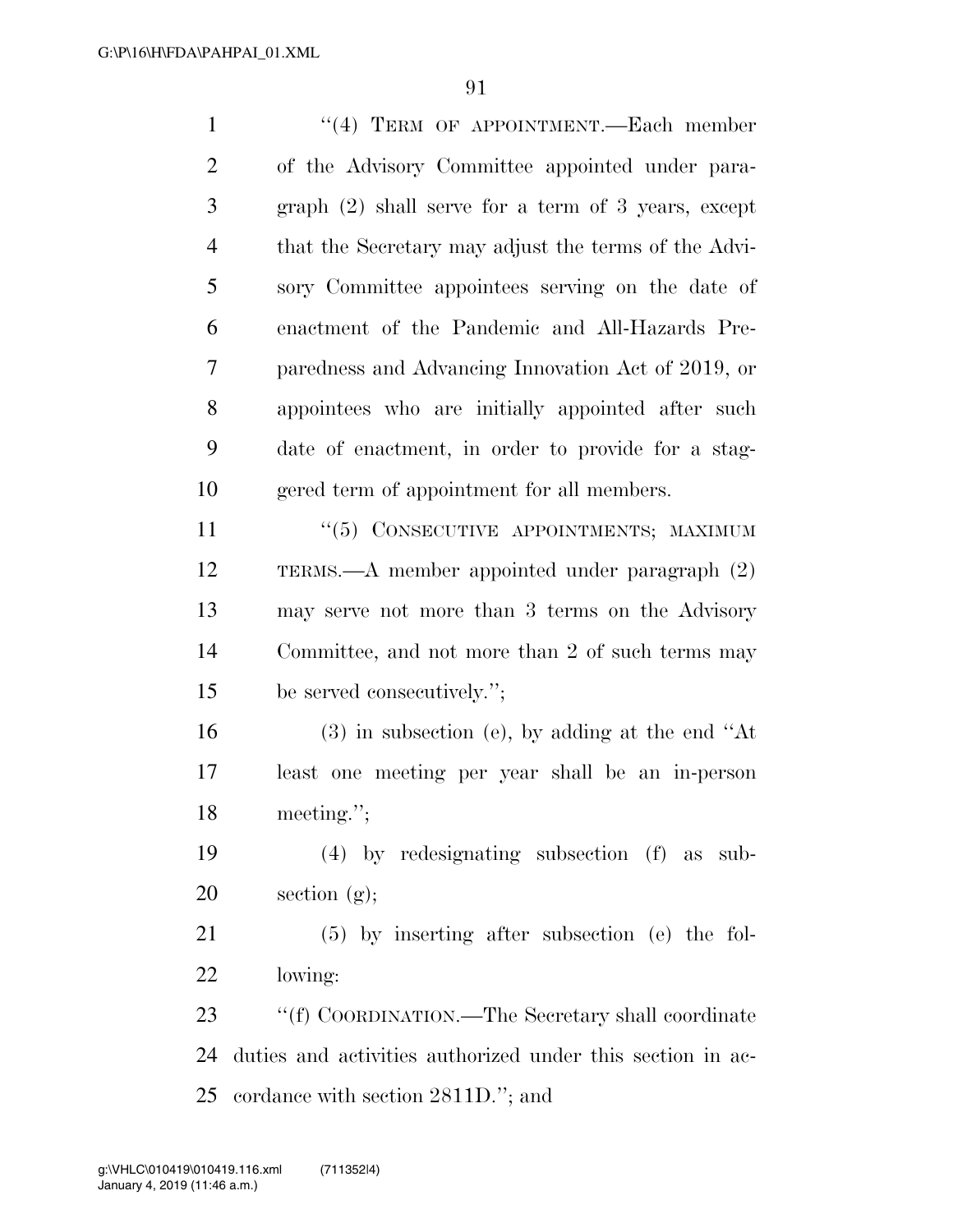(6) in subsection (g), as so redesignated, by striking ''2018'' and inserting ''2023''.

 (b) AUTHORIZING THE NATIONAL ADVISORY COM- MITTEE ON SENIORS AND DISASTERS.—Subtitle B of title XXVIII (42 U.S.C. 300hh et seq.) is amended by inserting after section 2811A the following:

## **''SEC. 2811B. NATIONAL ADVISORY COMMITTEE ON SEN-IORS AND DISASTERS.**

 ''(a) ESTABLISHMENT.—The Secretary, in consulta- tion with the Secretary of Homeland Security and the Sec- retary of Veterans Affairs, shall establish an advisory com- mittee to be known as the National Advisory Committee on Seniors and Disasters (referred to in this section as the 'Advisory Committee').

''(b) DUTIES.—The Advisory Committee shall—

16  $\frac{1}{10}$   $\frac{1}{20}$  provide advice and consultation with re- spect to the activities carried out pursuant to section 2814, as applicable and appropriate;

 $\frac{1}{2}$  evaluate and provide input with respect to the medical and public health needs of seniors re- lated to preparation for, response to, and recovery from all-hazards emergencies; and

23  $(3)$  provide advice and consultation with re- spect to State emergency preparedness and response activities relating to seniors, including related drills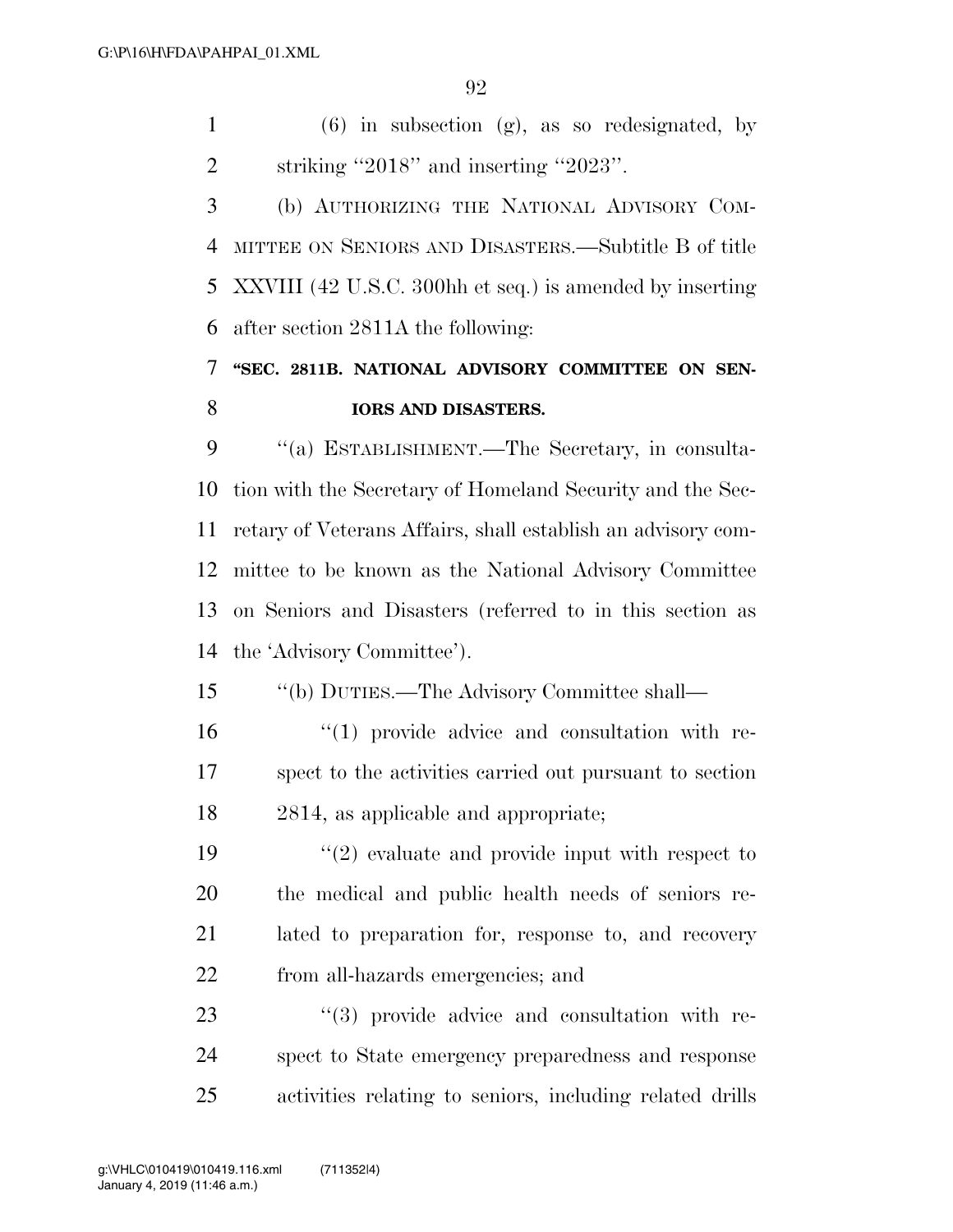and exercises pursuant to the preparedness goals 2 under section 2802(b).

 ''(c) ADDITIONAL DUTIES.—The Advisory Committee may provide advice and recommendations to the Secretary with respect to seniors and the medical and public health grants and cooperative agreements as applicable to pre- paredness and response activities under this title and title III.

9 "(d) MEMBERSHIP.

 $\frac{1}{1}$  IN GENERAL.—The Secretary, in consulta- tion with such other heads of agencies as appro- priate, shall appoint not more than 17 members to the Advisory Committee. In appointing such mem- bers, the Secretary shall ensure that the total mem- bership of the Advisory Committee is an odd num-ber.

17 ''(2) REQUIRED MEMBERS.—The Advisory Committee shall include Federal members or their designees (who may be nonvoting members, as deter- mined by the Secretary) and non-Federal members, as follows:

22 "'(A) The Assistant Secretary for Pre-paredness and Response.

24 "(B) The Director of the Biomedical Ad-vanced Research and Development Authority.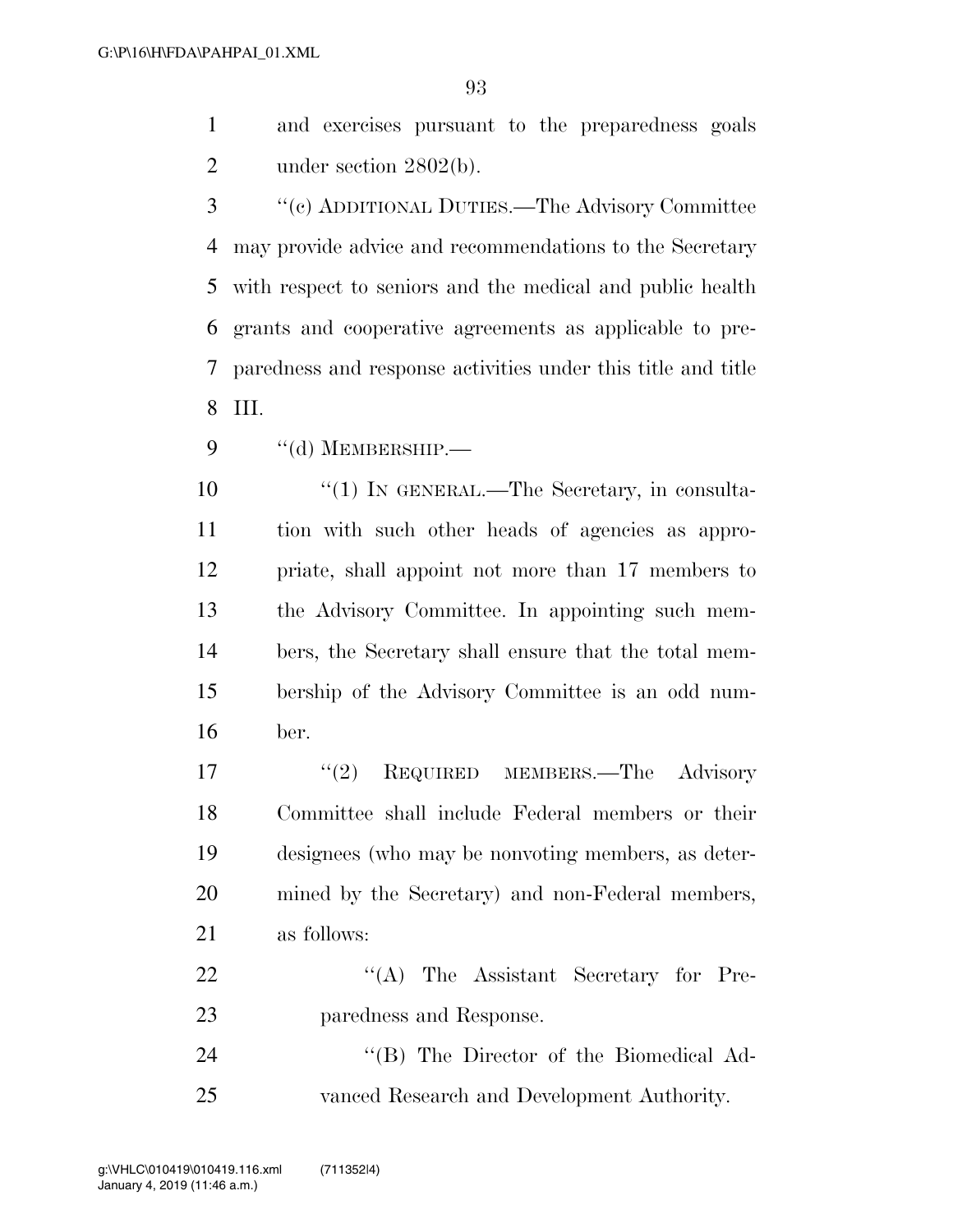| $\mathbf{1}$   | "(C) The Director of the Centers for Dis-          |
|----------------|----------------------------------------------------|
| $\overline{2}$ | ease Control and Prevention.                       |
| 3              | "(D) The Commissioner of Food and                  |
| $\overline{4}$ | Drugs.                                             |
| 5              | "(E) The Director of the National Insti-           |
| 6              | tutes of Health.                                   |
| 7              | " $(F)$ The Administrator of the Centers for       |
| 8              | Medicare & Medicaid Services.                      |
| 9              | "(G) The Administrator of the Administra-          |
| 10             | tion for Community Living.                         |
| 11             | "(H) The Administrator of the Federal              |
| 12             | Emergency Management Agency.                       |
| 13             | "(I) The Under Secretary for Health of             |
| 14             | the Department of Veterans Affairs.                |
| 15             | " $(J)$ At least 2 non-Federal health care         |
| 16             | professionals with expertise in geriatric medical  |
| 17             | disaster planning, preparedness, response, or      |
| 18             | recovery.                                          |
| 19             | "(K) At least 2 representatives of State,          |
| 20             | local, Tribal, or territorial agencies with exper- |
| 21             | tise in geriatric disaster planning, preparedness, |
| 22             | response, or recovery.                             |
| 23             | "(L) Representatives of such other Federal         |
| 24             | agencies (such as the Department of Energy         |
| 25             | and the Department of Homeland Security) as        |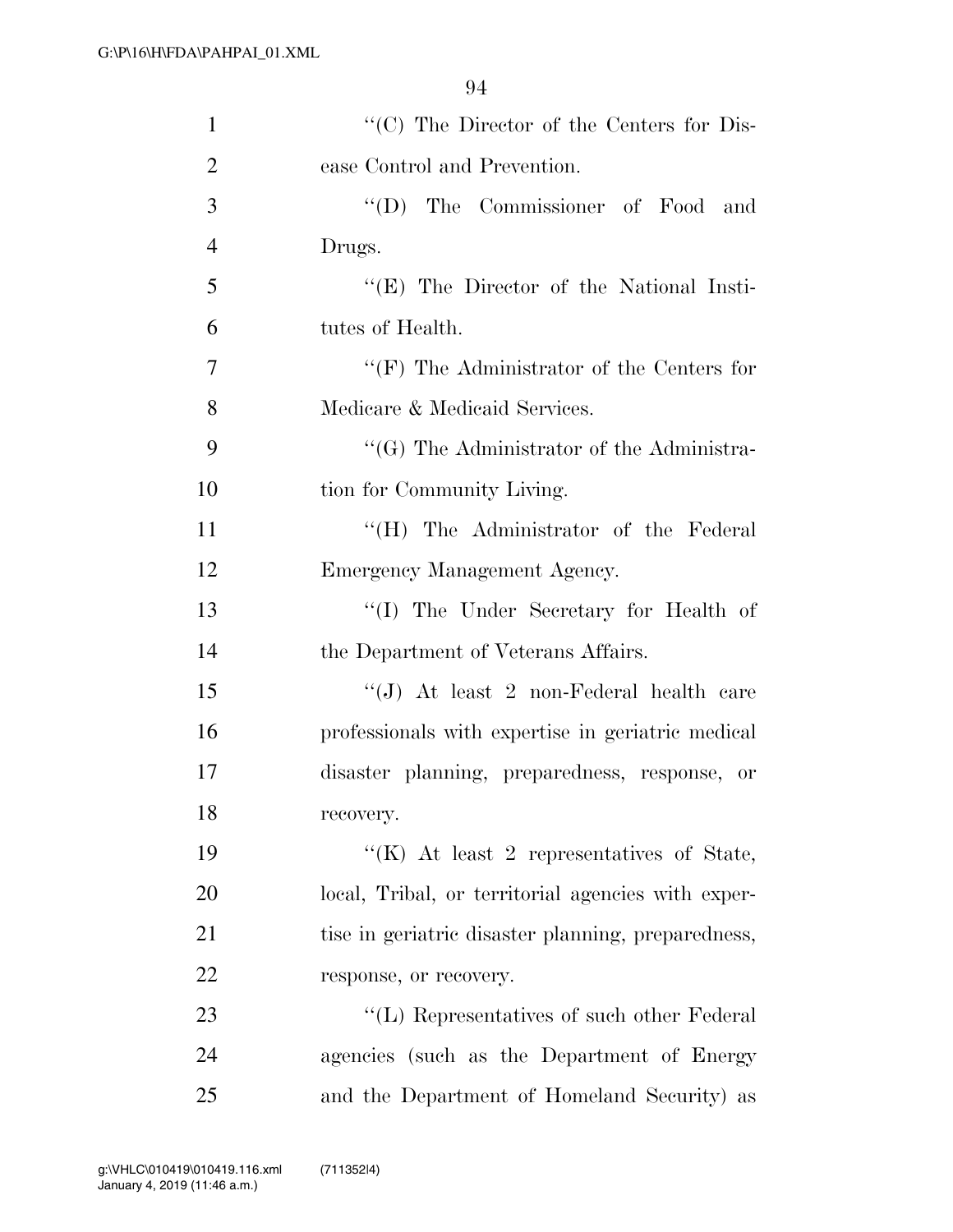| $\mathbf{1}$   | the Secretary determines necessary to fulfill the          |
|----------------|------------------------------------------------------------|
| $\overline{2}$ | duties of the Advisory Committee.                          |
| 3              | "(e) MEETINGS.—The Advisory Committee shall                |
| 4              | meet not less frequently than biannually. At least one     |
| 5              | meeting per year shall be an in-person meeting.            |
| 6              | "(f) COORDINATION.—The Secretary shall coordinate          |
| 7              | duties and activities authorized under this section in ac- |
| 8              | cordance with section 2811D.                               |
| 9              | " $(g)$ SUNSET.—                                           |
| 10             | "(1) IN GENERAL.—The Advisory Committee                    |
| 11             | shall terminate on September 30, 2023.                     |
| 12             | "(2) EXTENSION OF COMMITTEE.—Not later                     |
| 13             | than October 1, 2022, the Secretary shall submit to        |
| 14             | Congress a recommendation on whether the Advisory          |
| 15             | Committee should be extended.".                            |
| 16             | (c) NATIONAL ADVISORY COMMITTEE ON INDIVID-                |
| 17             | UALS WITH DISABILITIES AND DISASTERS.—Subtitle B           |
|                | 18 of title XXVIII (42 U.S.C. 300hh et seq.), as amended   |
| 19             | by subsection (b), is further amended by inserting after   |
| 20             | section 2811B the following:                               |
| 21             | "SEC. 2811C. NATIONAL ADVISORY COMMITTEE ON INDIVID-       |
| 22             | UALS WITH DISABILITIES AND DISASTERS.                      |
| 23             | "(a) ESTABLISHMENT.—The Secretary, in consulta-            |
| 24             | tion with the Secretary of Homeland Security, shall estab- |
| 25             | lish a national advisory committee to be known as the Na-  |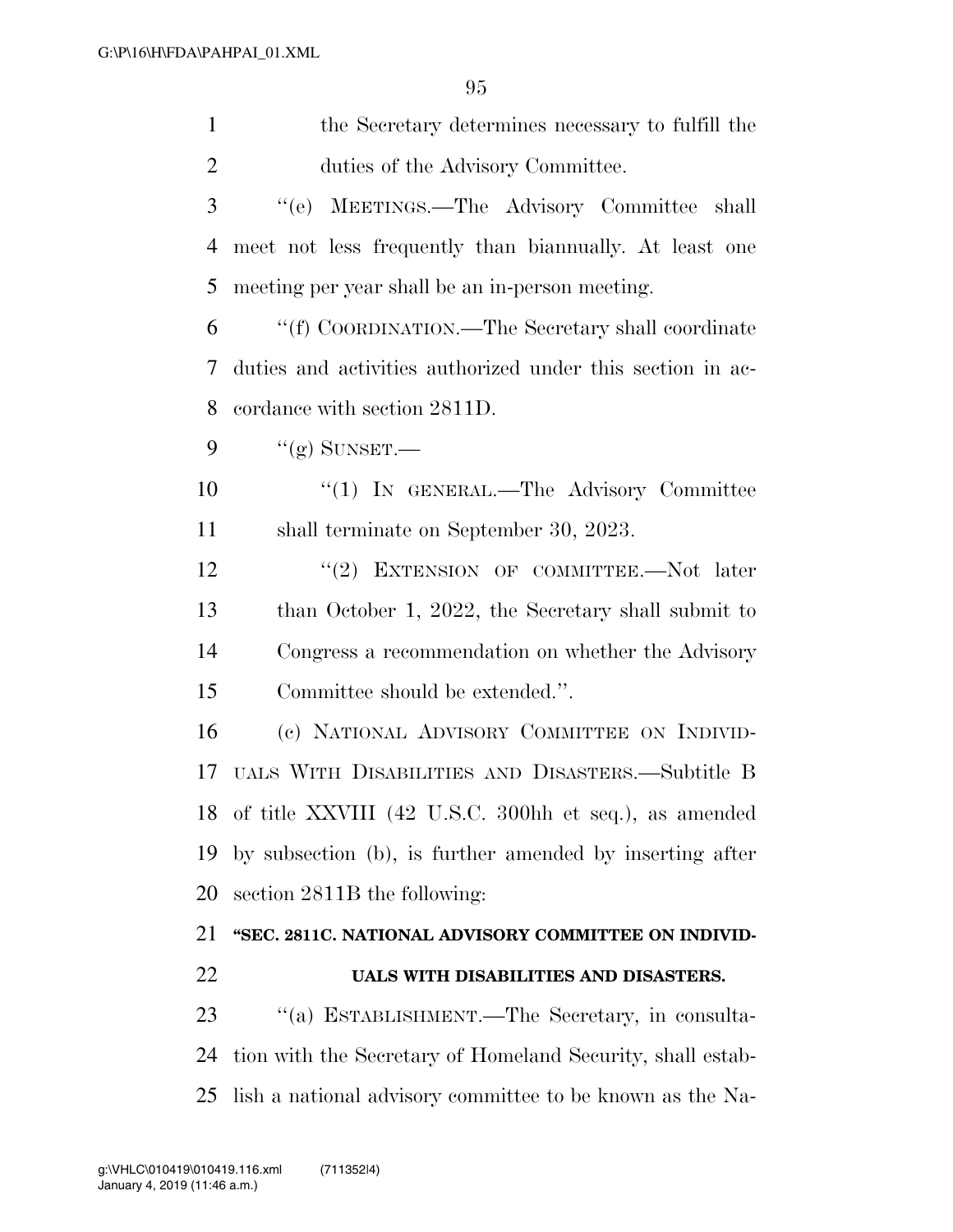tional Advisory Committee on Individuals with Disabilities and Disasters (referred to in this section as the 'Advisory Committee').

- ''(b) DUTIES.—The Advisory Committee shall—
- ''(1) provide advice and consultation with re- spect to activities carried out pursuant to section 2814, as applicable and appropriate;

8 ''(2) evaluate and provide input with respect to the medical, public health, and accessibility needs of individuals with disabilities related to preparation for, response to, and recovery from all-hazards emer-gencies; and

 ''(3) provide advice and consultation with re- spect to State emergency preparedness and response activities, including related drills and exercises pur- suant to the preparedness goals under section 2802(b).

18 "(c) MEMBERSHIP.—

19 "(1) IN GENERAL.—The Secretary, in consulta- tion with such other heads of agencies and depart- ments as appropriate, shall appoint not more than 22 17 members to the Advisory Committee. In appoint- ing such members, the Secretary shall ensure that the total membership of the Advisory Committee is an odd number.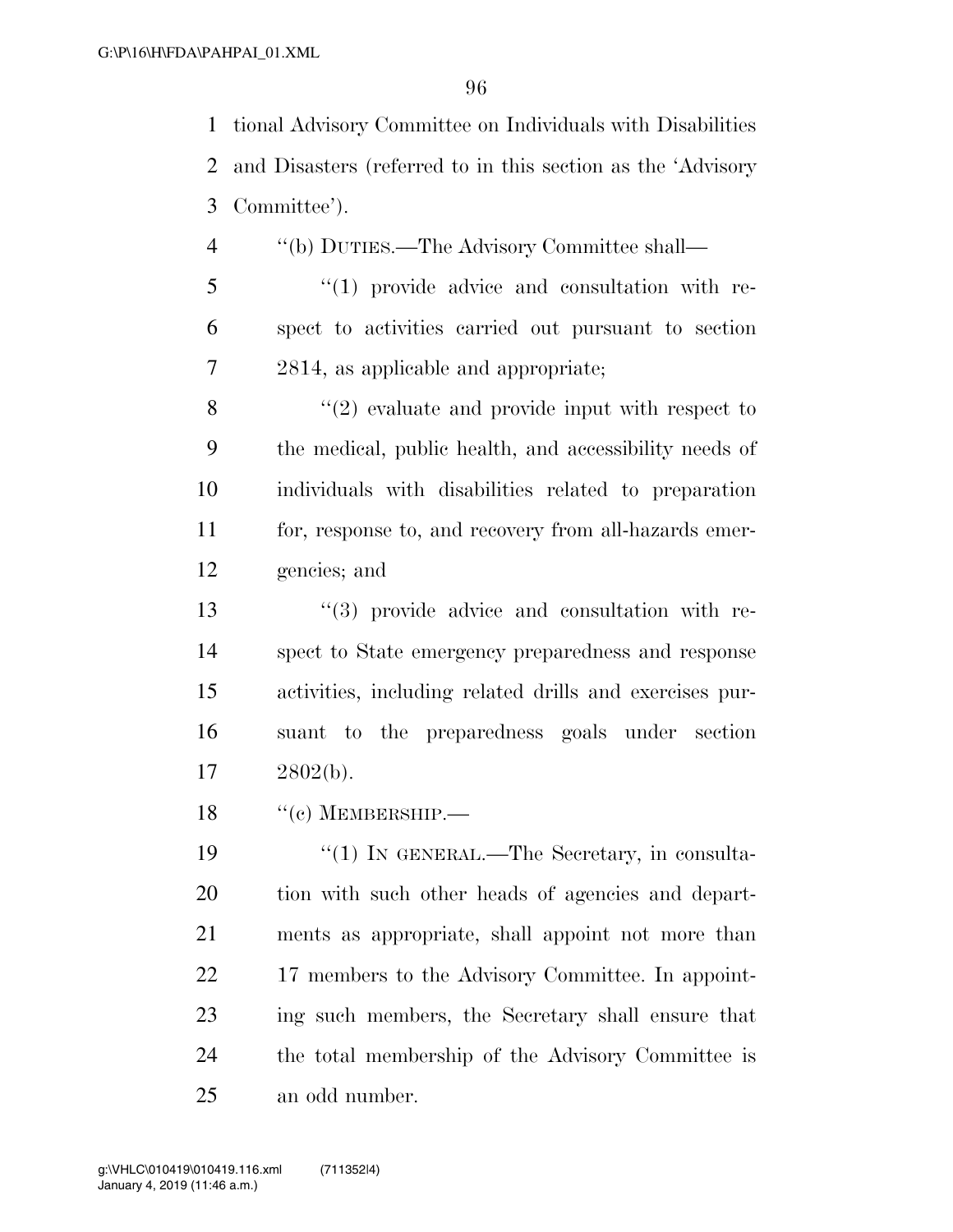| 1              | REQUIRED MEMBERS. The Advisory<br>(2)              |
|----------------|----------------------------------------------------|
| $\overline{2}$ | Committee shall include Federal members or their   |
| 3              | designees (who may be nonvoting members, as deter- |
| $\overline{4}$ | mined by the Secretary) and non-Federal members,   |
| 5              | as follows:                                        |
| 6              | "(A) The Assistant Secretary for Pre-              |
| $\overline{7}$ | paredness and Response.                            |
| 8              | "(B) The Administrator of the Administra-          |
| 9              | tion for Community Living.                         |
| 10             | "(C) The Director of the Biomedical Ad-            |
| 11             | vanced Research and Development Authority.         |
| 12             | $\lq\lq$ (D) The Director of the Centers for Dis-  |
| 13             | ease Control and Prevention.                       |
| 14             | The Commissioner of Food and<br>``(E)              |
| 15             | Drugs.                                             |
| 16             | $\lq\lq(F)$ The Director of the National Insti-    |
| 17             | tutes of Health.                                   |
| 18             | "(G) The Administrator of the Federal              |
| 19             | Emergency Management Agency.                       |
| 20             | "(H) The Chair of the National Council on          |
| 21             | Disability.                                        |
| 22             | "(I) The Chair of the United States Access"        |
| 23             | Board.                                             |
| 24             | "(J) The Under Secretary for Health of             |
| 25             | the Department of Veterans Affairs.                |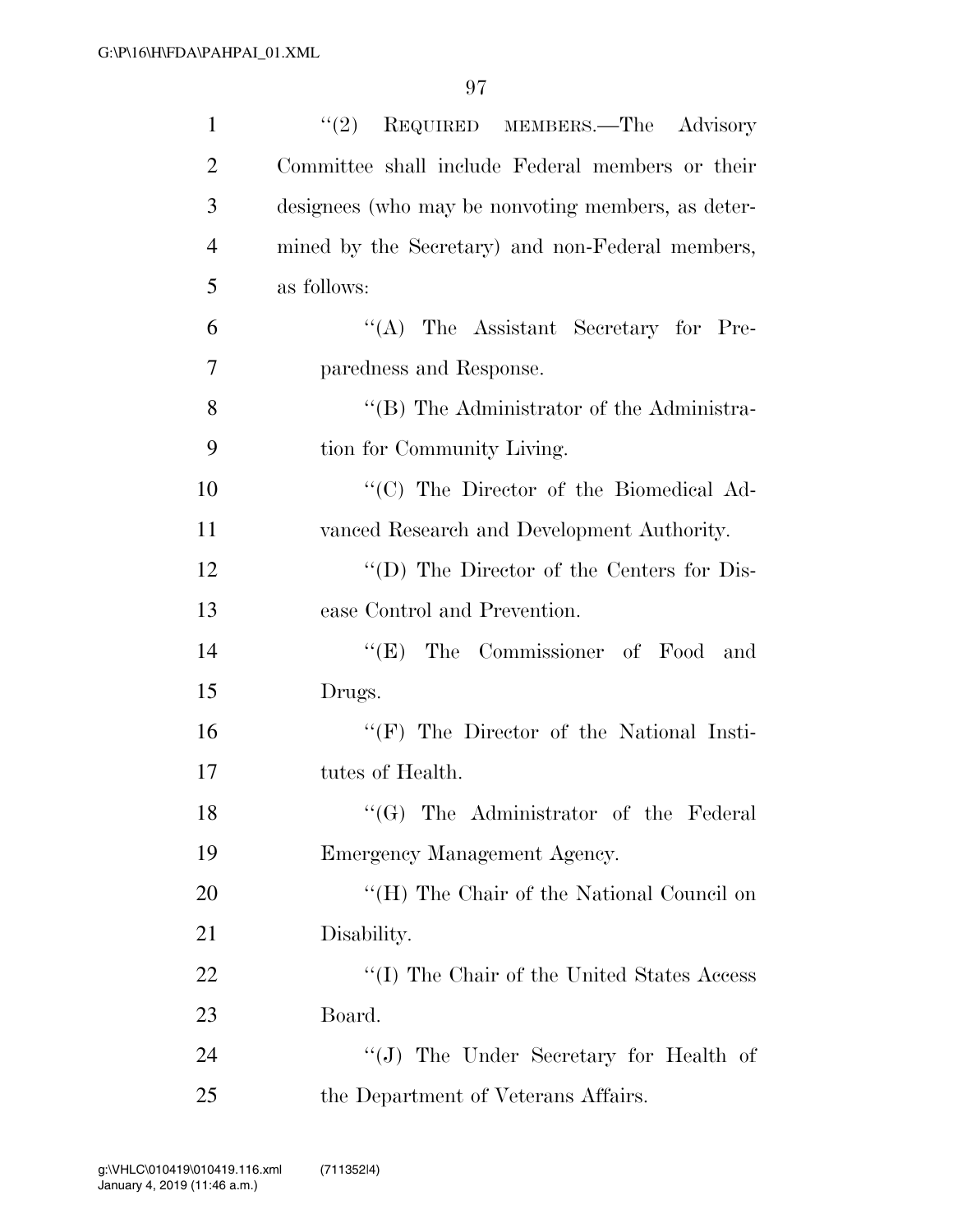| $\mathbf{1}$   | "(K) At least 2 non-Federal health care                    |
|----------------|------------------------------------------------------------|
| $\overline{2}$ | professionals with expertise in disability accessi-        |
| 3              | bility before, during, and after disasters, med-           |
| $\overline{4}$ | ical and mass care disaster planning, prepared-            |
| 5              | ness, response, or recovery.                               |
| 6              | $\lq\lq$ . At least 2 representatives from State,          |
| 7              | local, Tribal, or territorial agencies with exper-         |
| 8              | tise in disaster planning, preparedness, re-               |
| 9              | sponse, or recovery for individuals with disabil-          |
| 10             | ities.                                                     |
| 11             | $\lq\lq$ (M) At least 2 individuals with a dis-            |
| 12             | ability with expertise in disaster planning, pre-          |
| 13             | paredness, response, or recovery for individuals           |
| 14             | with disabilities.                                         |
| 15             | "(d) MEETINGS.—The Advisory Committee shall                |
| 16             | meet not less frequently than biannually. At least one     |
| 17             | meeting per year shall be an in-person meeting.            |
| 18             | "(e) DISABILITY DEFINED.—For purposes of this              |
| 19             | section, the term 'disability' has the meaning given such  |
| 20             | term in section 3 of the Americans with Disabilities Act   |
| 21             | of 1990.                                                   |
| 22             | "(f) COORDINATION.—The Secretary shall coordinate          |
| 23             | duties and activities authorized under this section in ac- |
| 24             | cordance with section 2811D.                               |
| 25             | $``(g)$ SUNSET.—                                           |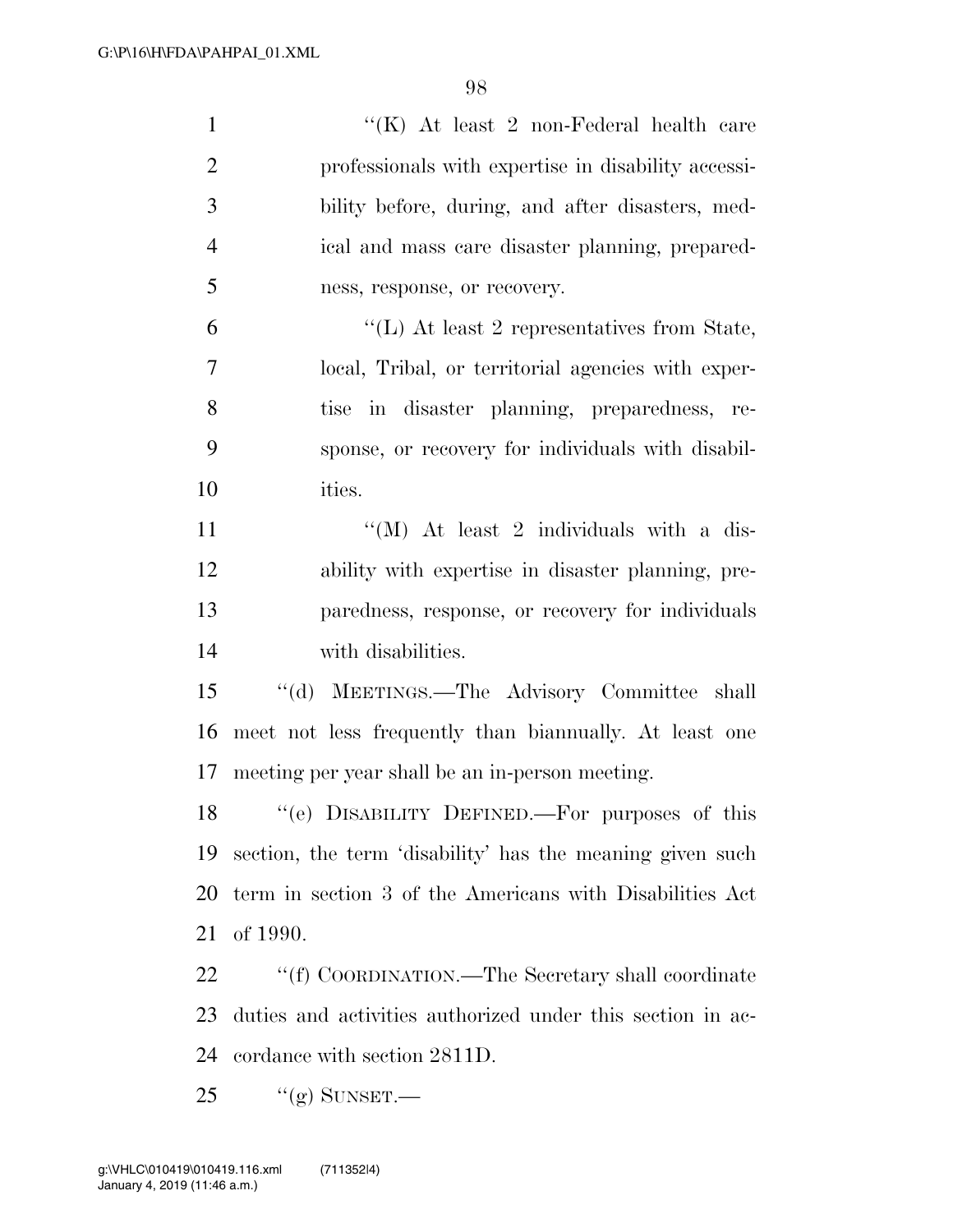| $(1)$ In GENERAL.—The Advisory Committee |
|------------------------------------------|
| shall terminate on September 30, 2023.   |

3 "(2) RECOMMENDATION.—Not later than Octo- ber 1, 2022, the Secretary shall submit to Congress a recommendation on whether the Advisory Com-mittee should be extended.''.

 (d) ADVISORY COMMITTEE COORDINATION.—Sub- title B of title XXVIII (42 U.S.C. 300hh et seq.), as amended by subsection (c), is further amended by insert-ing after section 2811C the following:

## **''SEC. 2811D. ADVISORY COMMITTEE COORDINATION.**

 ''(a) IN GENERAL.—The Secretary shall coordinate duties and activities authorized under sections 2811A, 2811B, and 2811C, and make efforts to reduce unneces- sary or duplicative reporting, or unnecessary duplicative meetings and recommendations under such sections, as practicable. Members of the advisory committees author- ized under such sections, or their designees, shall annually meet to coordinate any recommendations, as appropriate, that may be similar, duplicative, or overlapping with re- spect to addressing the needs of children, seniors, and in- dividuals with disabilities during public health emer- gencies. If such coordination occurs through an in-person meeting, it shall not be considered the required in-person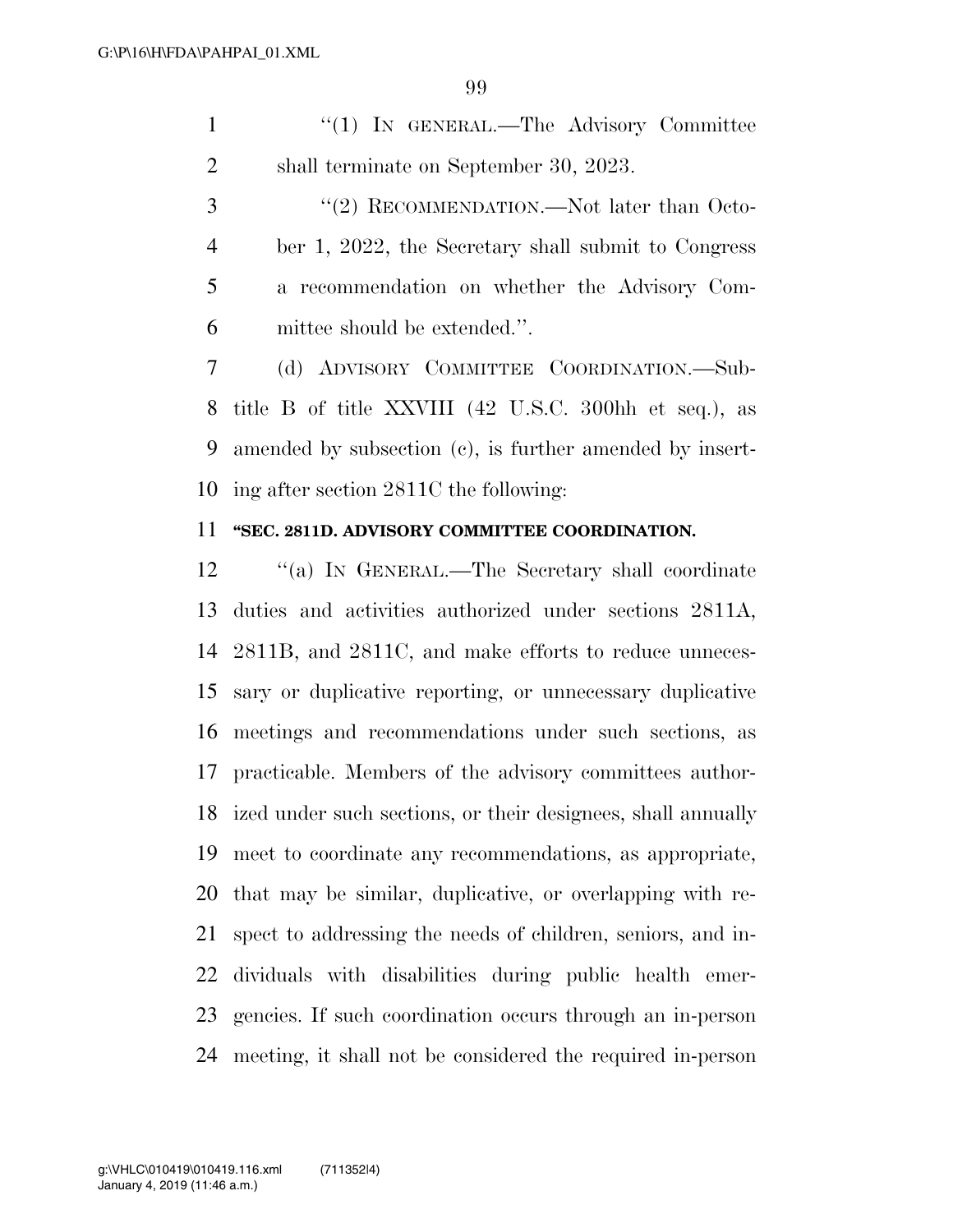meetings under any of sections 2811A(e), 2811B(e), or 2  $2811C(d)$ .

 ''(b) COORDINATION AND ALIGNMENT.—The Sec- retary, acting through the employee designated pursuant to section 2814, shall align preparedness and response programs or activities to address similar, dual, or overlap- ping needs of children, seniors, and individuals with dis- abilities, and any challenges in preparing for and respond-ing to such needs.

 ''(c) NOTIFICATION.—The Secretary shall annually notify the congressional committees of jurisdiction regard- ing the steps taken to coordinate, as appropriate, the rec- ommendations under this section, and provide a summary description of such coordination.''.

 **SEC. 306. GUIDANCE FOR PARTICIPATION IN EXERCISES AND DRILLS.** 

 Not later than 2 years after the date of enactment of this Act, the Secretary of Health and Human Services shall issue final guidance regarding the ability of per- sonnel funded by programs authorized under this Act (in- cluding the amendments made by this Act) to participate in drills and operational exercises related to all-hazards medical and public health preparedness and response. Such drills and operational exercises may include activities that incorporate medical surge capacity planning, medical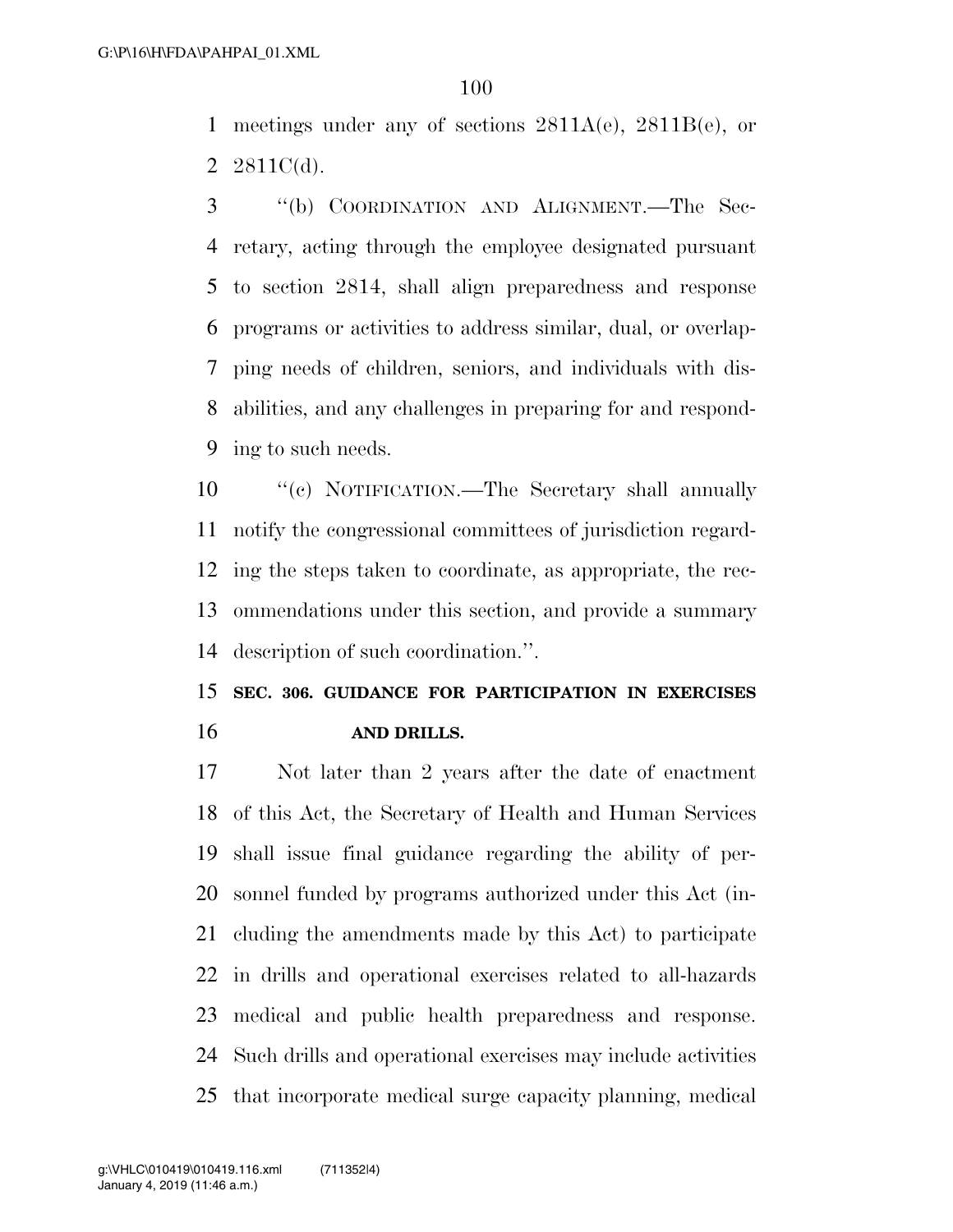countermeasure distribution and administration, and pre- paring for and responding to identified threats for that region. Such personnel may include State, local, Tribal, and territorial public health department or agency per- sonnel funded under this Act (including the amendments made by this Act). The Secretary shall consult with the Department of Homeland Security, the Department of Defense, the Department of Veterans Affairs, and other applicable Federal departments and agencies as necessary and appropriate in the development of such guidance. The Secretary shall make the guidance available on the inter- net website of the Department of Health and Human Services. **TITLE IV—PRIORITIZING A** 

## **THREAT-BASED APPROACH**

**SEC. 401. ASSISTANT SECRETARY FOR PREPAREDNESS AND** 

**RESPONSE.** 

 Section 2811(b) (42 U.S.C. 300hh–10(b)) is amend-ed—

 (1) in the matter preceding paragraph (1), by inserting ''utilize experience related to public health emergency preparedness and response, biodefense, medical countermeasures, and other relevant topics to'' after ''shall''; and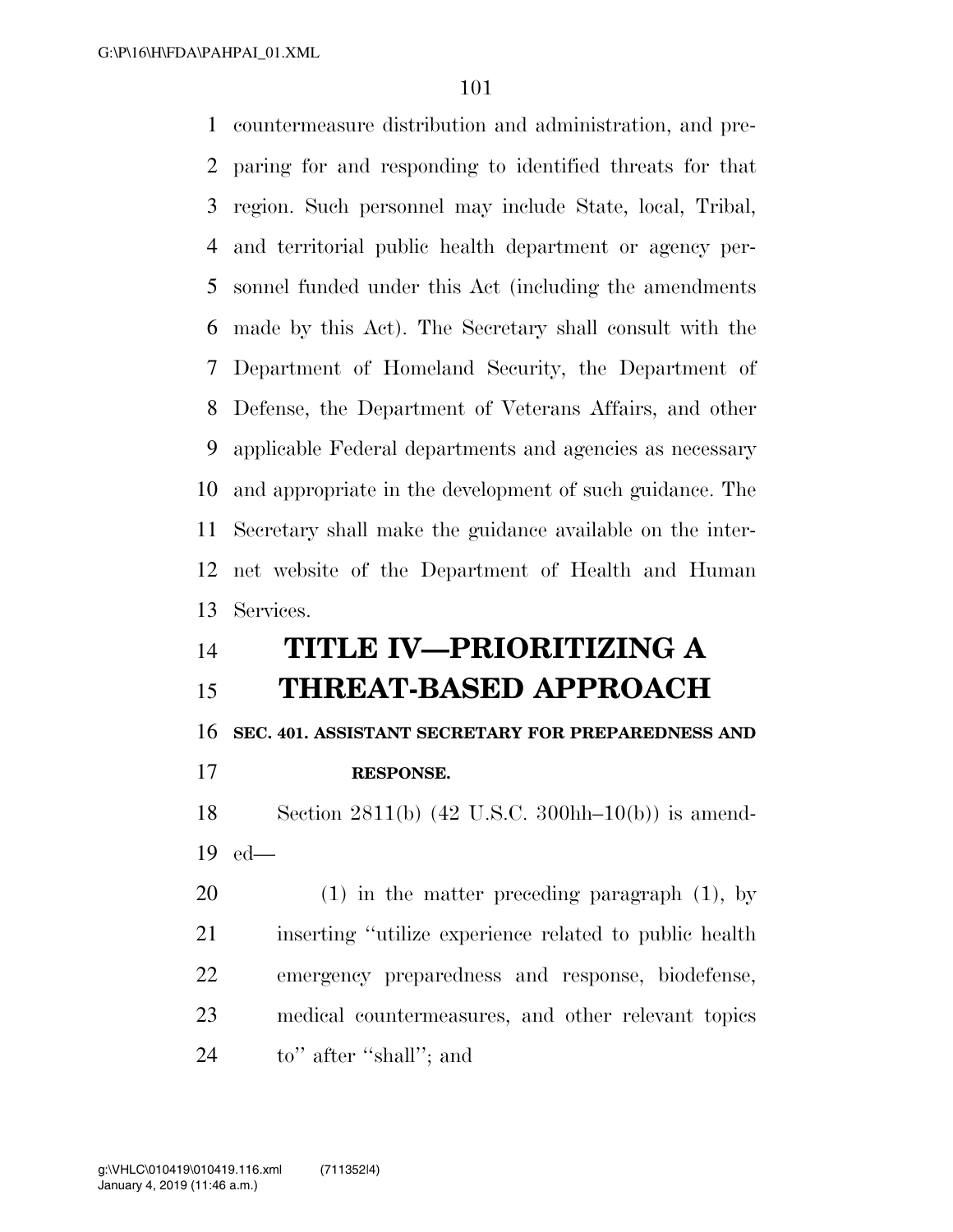(2) in paragraph (4), by adding at the end the following:

3 "(I) THREAT AWARENESS.—Coordinate with the Director of the Centers for Disease Control and Prevention, the Director of Na- tional Intelligence, the Secretary of Homeland Security, the Assistant to the President for Na- tional Security Affairs, the Secretary of De- fense, and other relevant Federal officials, such as the Secretary of Agriculture, to maintain a current assessment of national security threats and inform preparedness and response capabili- ties based on the range of the threats that have the potential to result in a public health emer-gency.''.

 **SEC. 402. PUBLIC HEALTH EMERGENCY MEDICAL COUN-TERMEASURES ENTERPRISE.** 

 (a) IN GENERAL.—Title XXVIII is amended by in- serting after section 2811 (42 U.S.C. 300hh–10) the fol-lowing:

 **''SEC. 2811–1. PUBLIC HEALTH EMERGENCY MEDICAL COUNTERMEASURES ENTERPRISE.** 

23 "(a) IN GENERAL.—The Secretary shall establish the Public Health Emergency Medical Countermeasures En-terprise (referred to in this section as the 'PHEMCE').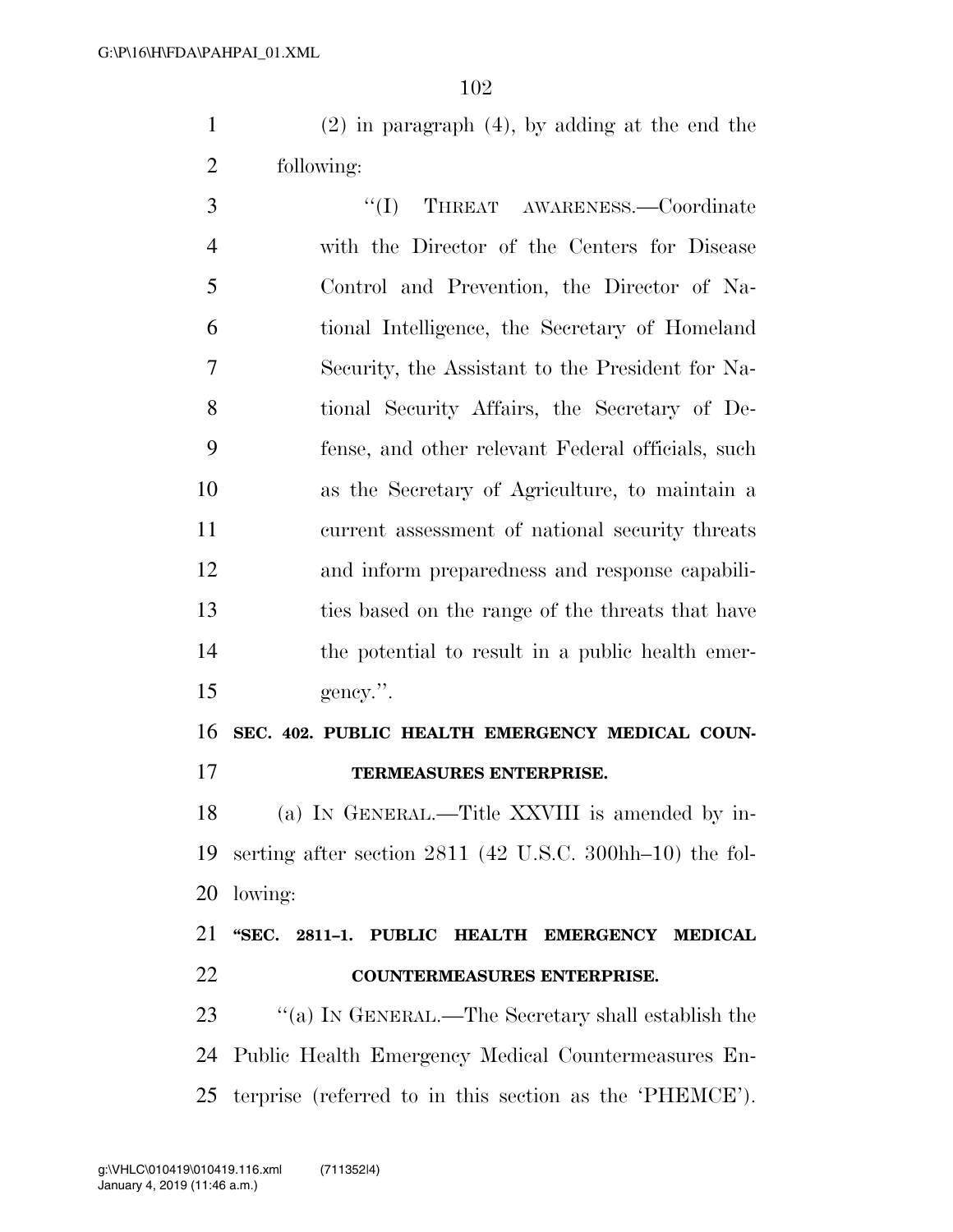| $\mathbf{1}$   | The Assistant Secretary for Preparedness and Response   |
|----------------|---------------------------------------------------------|
| 2              | shall serve as chair of the PHEMCE.                     |
| 3              | "(b) MEMBERS.—The PHEMCE shall include each             |
| $\overline{4}$ | of the following members, or the designee of such mem-  |
| 5              | bers:                                                   |
| 6              | $\lq(1)$ The Assistant Secretary for Preparedness       |
| 7              | and Response.                                           |
| 8              | $f'(2)$ The Director of the Centers for Disease         |
| 9              | Control and Prevention.                                 |
| 10             | $\lq(3)$ The Director of the National Institutes of     |
| 11             | Health.                                                 |
| 12             | "(4) The Commissioner of Food and Drugs.                |
| 13             | $\lq(5)$ The Secretary of Defense.                      |
| 14             | "(6) The Secretary of Homeland Security.                |
| 15             | "(7) The Secretary of Agriculture.                      |
| 16             | "(8) The Secretary of Veterans Affairs.                 |
| 17             | "(9) The Director of National Intelligence.             |
| 18             | "(10) Representatives of any other Federal              |
| 19             | agency, which may include the Director of the Bio-      |
| 20             | medical Advanced Research and Development Au-           |
| 21             | thority, the Director of the Strategic National Stock-  |
| 22             | pile, the Director of the National Institute of Allergy |
| 23             | and Infectious Diseases, and the Director of the Of-    |
| 24             | fice of Public Health Preparedness and Response, as     |
| 25             | the Secretary determines appropriate.                   |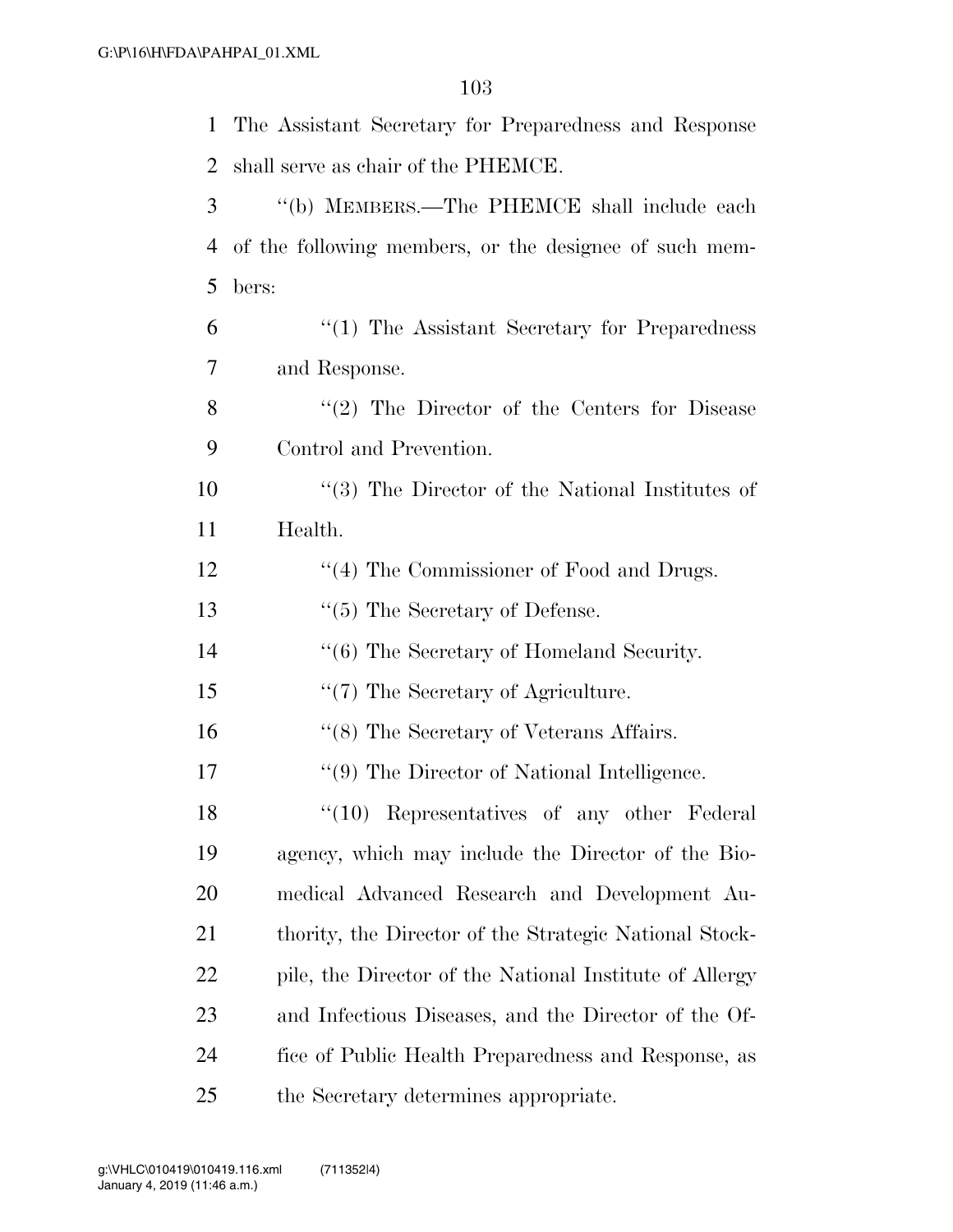1 "(c) FUNCTIONS.—

2 "(1) IN GENERAL.—The functions of the PHEMCE shall include the following:

 $\langle A \rangle$  Utilize a process to make rec- ommendations to the Secretary regarding re- search, advanced research, development, pro- curement, stockpiling, deployment, distribution, and utilization with respect to countermeasures, 9 as defined in section  $319F-2(c)$ , including prioritization based on the health security needs of the United States. Such recommendations shall be informed by, when available and prac- ticable, the National Health Security Strategy pursuant to section 2802, the Strategic Na- tional Stockpile needs pursuant to section 319F–2, and assessments of current national security threats, including chemical, biological, radiological, and nuclear threats, including emerging infectious diseases. In the event that members of the PHEMCE do not agree upon a recommendation, the Secretary shall provide a determination regarding such recommendation.

23 "'(B) Identify national health security needs, including gaps in public health prepared-ness and response related to countermeasures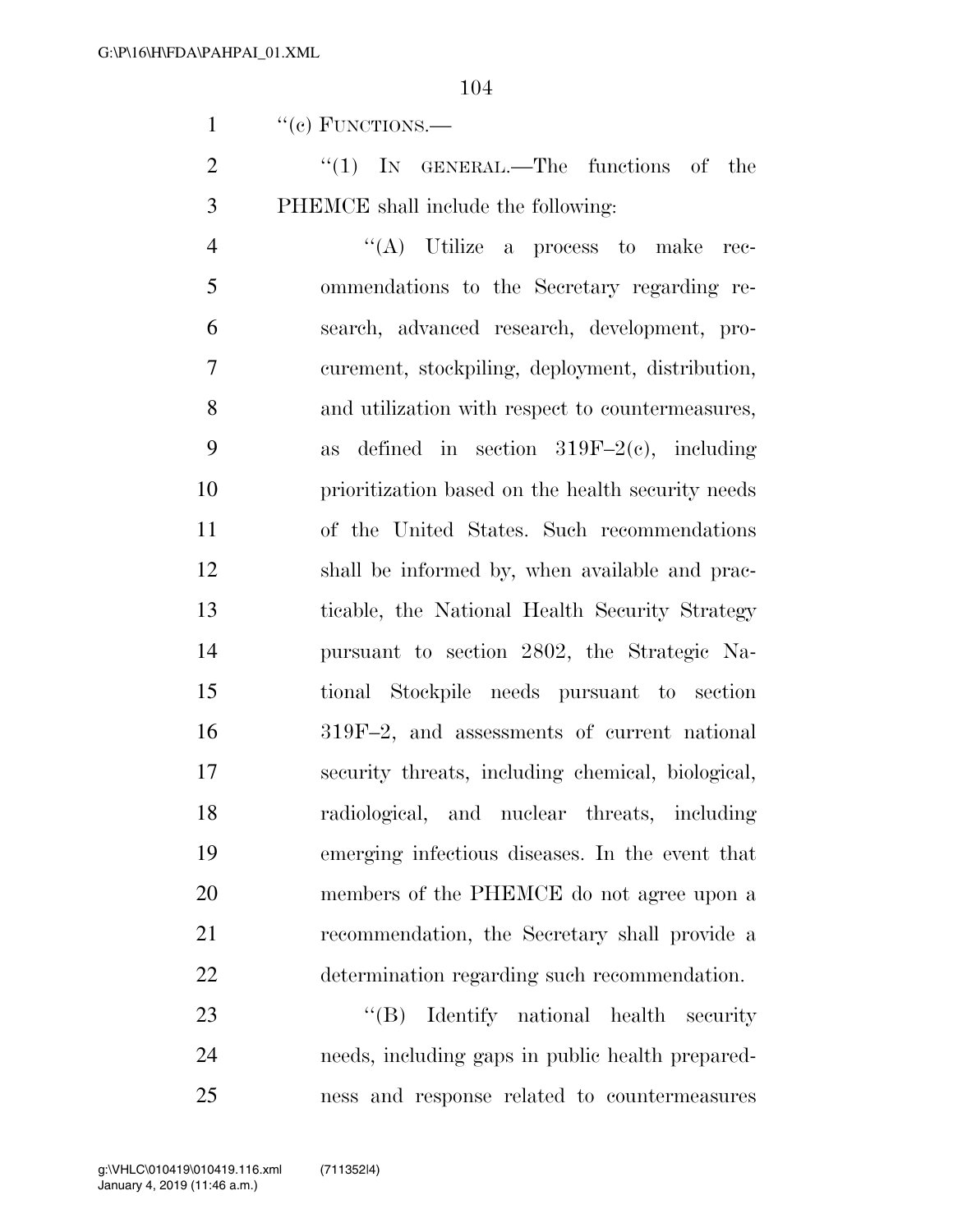| $\mathbf{1}$   | and challenges to addressing such needs (in-            |
|----------------|---------------------------------------------------------|
| $\overline{2}$ | cluding any regulatory challenges), and support         |
| 3              | alignment of countermeasure procurement with            |
| $\overline{4}$ | recommendations to address such needs under             |
| 5              | subparagraph (A).                                       |
| 6              | $\lq\lq$ (C) Assist the Secretary in developing         |
| 7              | strategies related to logistics, deployment, dis-       |
| 8              | tribution, dispensing, and use of counter-              |
| 9              | measures that may be applicable to the activi-          |
| 10             | ties of the strategic national stockpile under          |
| 11             | section 319F $-2(a)$ .                                  |
| 12             | "(D) Provide consultation for the develop-              |
| 13             | ment of the strategy and implementation plan            |
| 14             | under section $2811(d)$ .                               |
| 15             | "(2) INPUT.—In carrying out subparagraphs               |
| 16             | $(B)$ and $(C)$ of paragraph $(1)$ , the PHEMCE shall   |
| 17             | solicit and consider input from State, local, Tribal,   |
| 18             | and territorial public health departments or officials, |
| 19             | as appropriate.".                                       |
| 20             | (b) PUBLIC HEALTH EMERGENCY MEDICAL COUN-               |
| 21             | TERMEASURES ENTERPRISE STRATEGY AND IMPLEMEN-           |
| 22             | TATION PLAN.—Section 2811(d) (42 U.S.C. 300hh-          |
| 23             | $10(d)$ is amended—                                     |
| 24             | $(1)$ in paragraph $(1)$ —                              |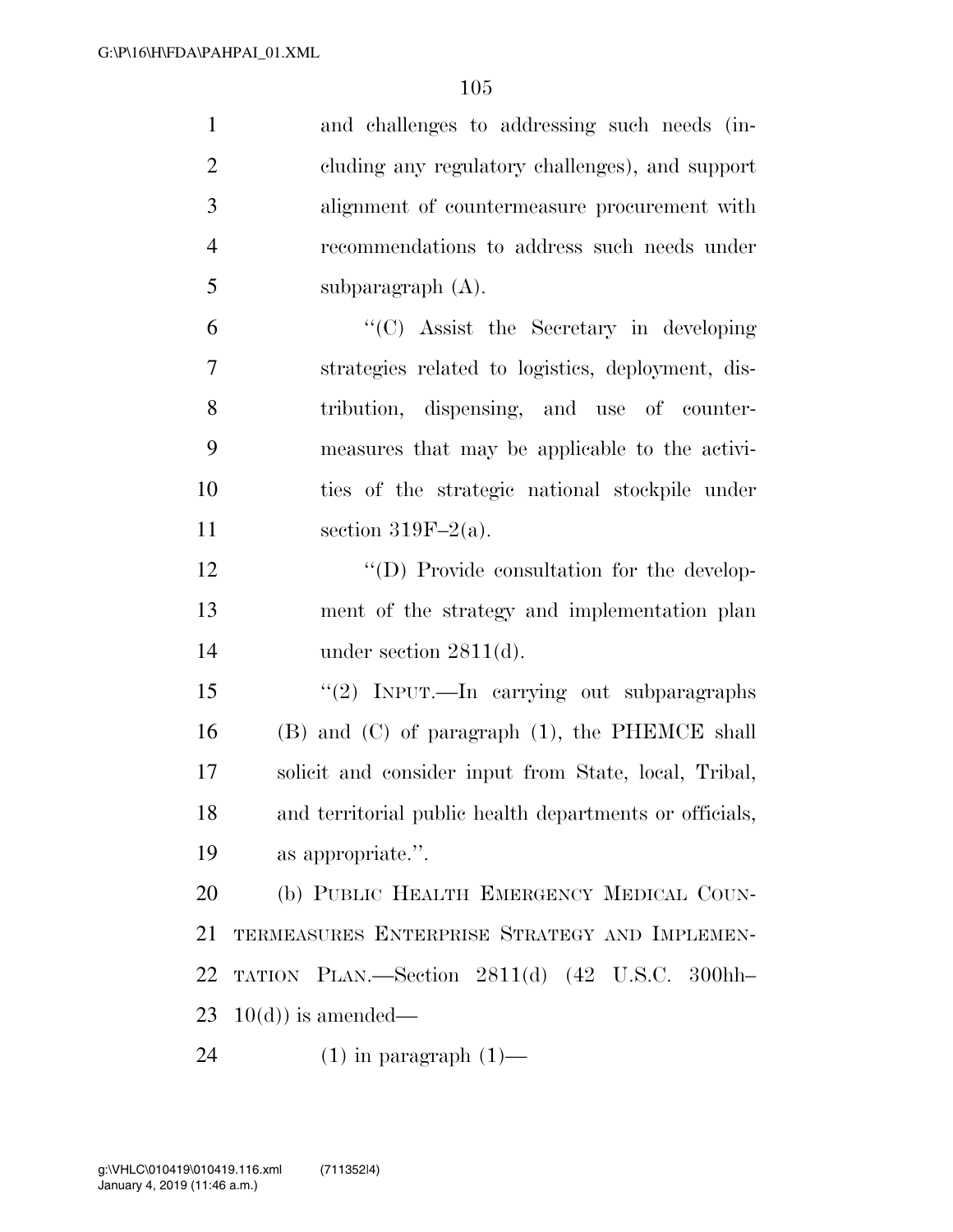| $\mathbf{1}$   | (A) by striking "Not later than 180 days             |
|----------------|------------------------------------------------------|
| $\overline{2}$ | after the date of enactment of this subsection,      |
| 3              | and every year thereafter" and inserting "Not        |
| $\overline{4}$ | later than March 15, 2020, and biennially            |
| 5              | thereafter"; and                                     |
| 6              | (B) by striking "Director of the Bio-                |
| 7              | medical" and all that follows through "Food          |
| 8              | and Drugs" and inserting "Public Health              |
| 9              | Emergency Medical Countermeasures Enter-             |
| 10             | prise established under section $2811-1$ "; and      |
| 11             | (2) in paragraph $(2)(J)(v)$ , by striking "one-     |
| 12             | year period" and inserting "2-year period".          |
| 13             | SEC. 403. STRATEGIC NATIONAL STOCKPILE.              |
| 14             | (a) IN GENERAL.—Section $319F-2(a)$ (42 U.S.C.       |
| 15             | $247d-6b(a)$ is amended—                             |
| 16             | $(1)$ by redesignating paragraphs $(2)$ and $(3)$ as |
| 17             | paragraphs $(3)$ and $(4)$ , respectively; and       |
| 18             | $(2)$ in paragraph $(1)$ —                           |
| 19             | (A) by inserting "the Assistant Secretary            |
| 20             | for Preparedness and Response and" after "col-       |
| 21             | laboration with";                                    |
| 22             | (B) by inserting "and optimize" after                |
| 23             | "provide for";                                       |
| 24             | (C) by inserting "and, as informed by ex-            |
| 25             | isting recommendations of, or consultations          |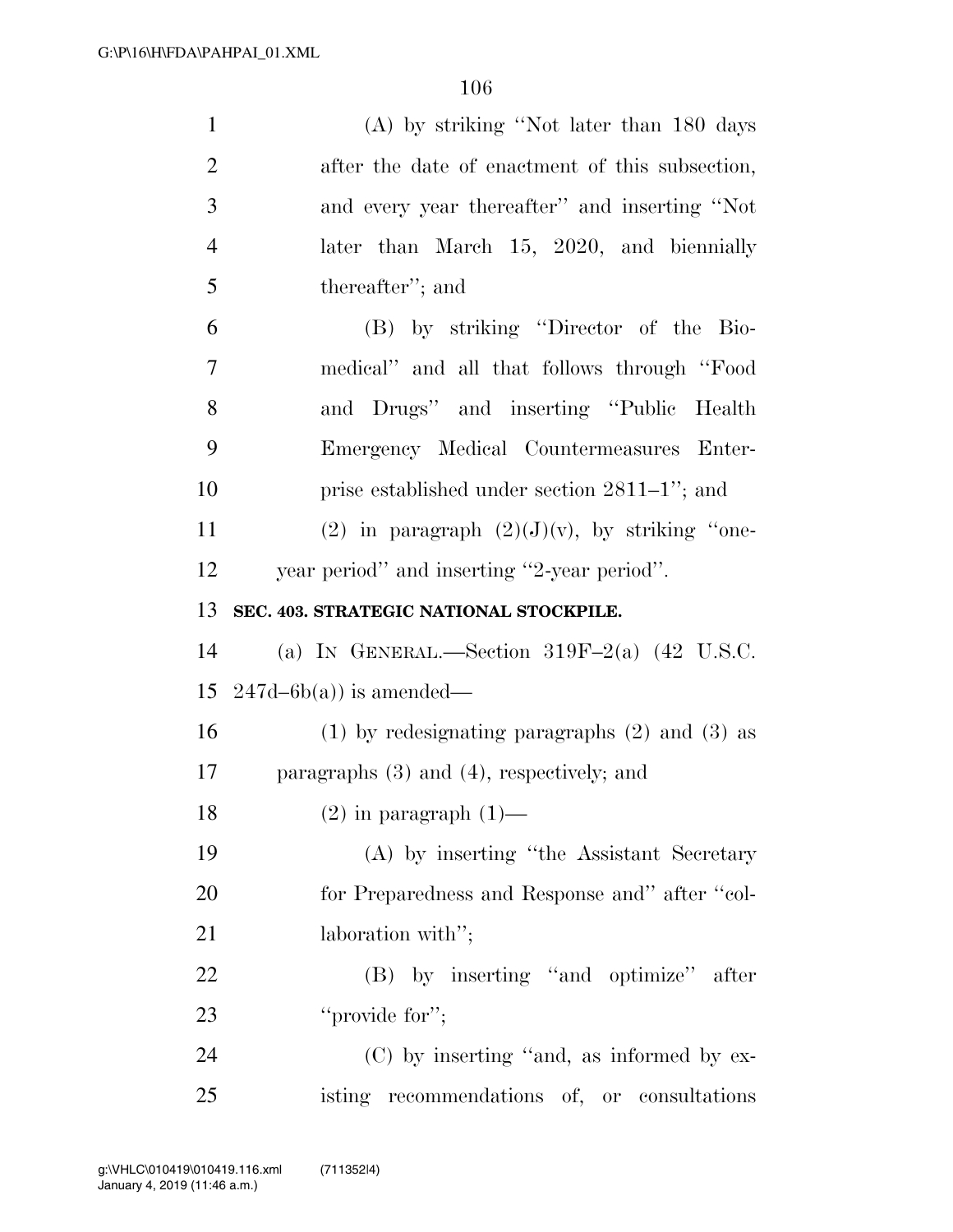| $\mathbf{1}$   | with, the Public Health Emergency Medical         |
|----------------|---------------------------------------------------|
| $\overline{2}$ | Countermeasure Enterprise established under       |
| 3              | section 2811–1, make necessary additions or       |
| $\overline{4}$ | modifications to the contents of such stockpile   |
| 5              | or stockpiles based on the review conducted       |
| 6              | under paragraph $(2)$ " before the period of the  |
| $\overline{7}$ | first sentence; and                               |
| 8              | (D) by striking the second sentence;              |
| 9              | $(3)$ by inserting after paragraph $(1)$ the fol- |
| 10             | lowing:                                           |
| 11             | $"(2)$ THREAT-BASED REVIEW.—                      |
| 12             | "(A) IN GENERAL.—The Secretary shall              |
| 13             | conduct an annual threat-based review (taking     |
| 14             | into account at-risk individuals) of the contents |
| 15             | of the stockpile under paragraph (1), including   |
| 16             | non-pharmaceutical supplies, and, in consulta-    |
| 17             | tion with the Public Health Emergency Medical     |
| 18             | Countermeasures Enterprise established under      |
| 19             | section 2811–1, review contents within the        |
| 20             | stockpile and assess whether such contents are    |
| 21             | consistent with the recommendations made pur-     |
| 22             | suant to section $2811-1(e)(1)(A)$ . Such review  |
| 23             | shall be submitted on June 15, 2019, and on       |
| 24             | March 15 of each year thereafter, to the Com-     |
| 25             | mittee on Health, Education, Labor, and Pen-      |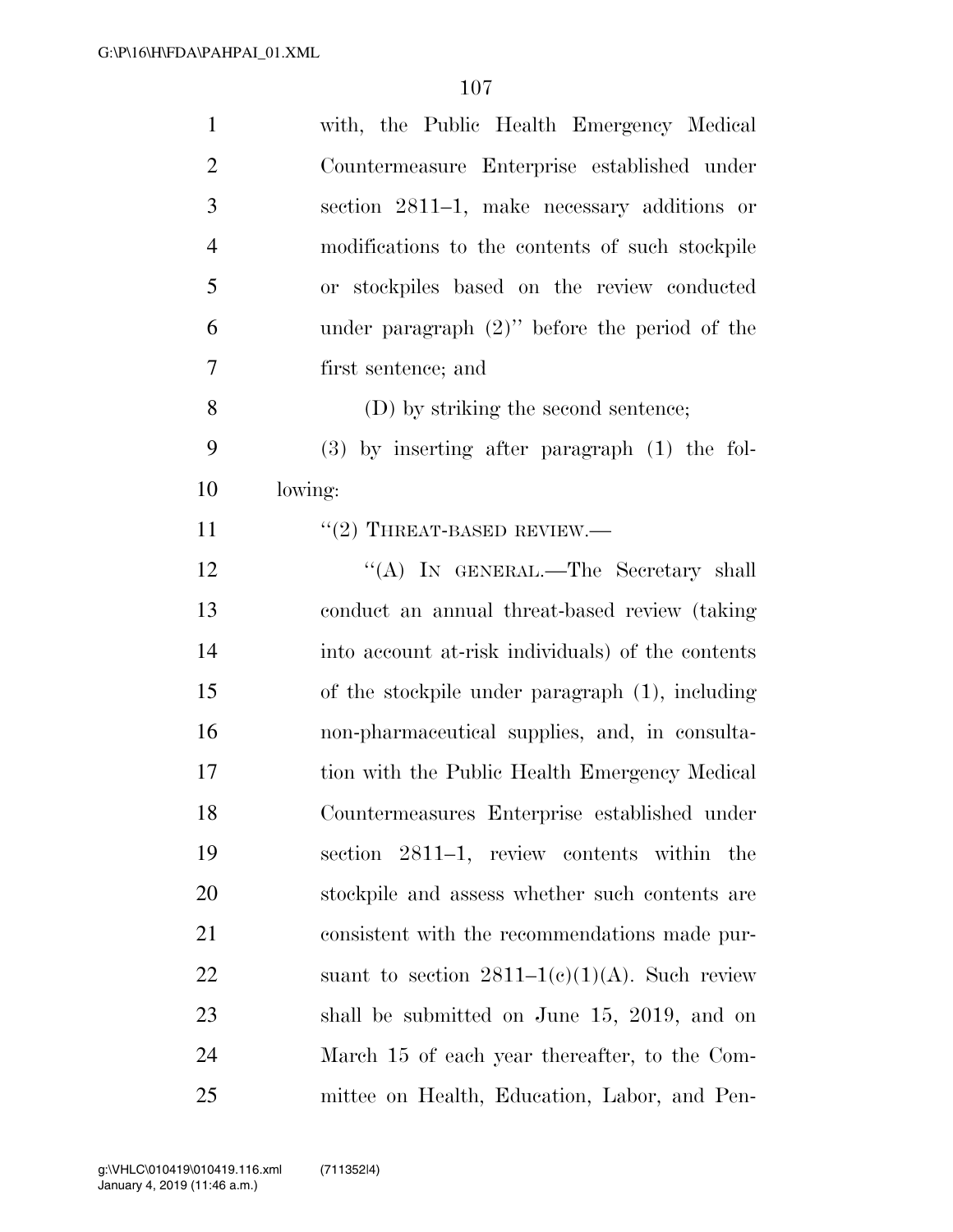| $\mathbf{1}$   | sions and the Committee on Appropriations of  |
|----------------|-----------------------------------------------|
| $\overline{2}$ | the Senate and the Committee on Energy and    |
| 3              | Commerce and the Committee on Appropria-      |
| $\overline{4}$ | tions of the House of Representatives, in a   |
| 5              | manner that does not compromise national se-  |
| 6              | curity.                                       |
| $\overline{7}$ | "(B) ADDITIONS, MODIFICATIONS, AND            |
| 8              | REPLENISHMENTS.—Each annual threat-based      |
| 9              | review under subparagraph (A) shall, for each |
| 10             | new or modified countermeasure procurement    |
| 11             | or replenishment, provide—                    |
| 12             | "(i) information regarding—                   |
| 13             | $\lq\lq$ (I) the quantities of the addi-      |
| 14             | or modified countermeasure<br>tional          |
| 15             | procured for, or contracted to be pro-        |
| 16             | cured for, the stockpile;                     |
| 17             | $\lq\lq$ (II) planning considerations for     |
| 18             | appropriate manufacturing capacity            |
| 19             | and capability to meet the goals of           |
| 20             | such additions or modifications (with-        |
| 21             | out disclosing proprietary informa-           |
| 22             | tion), including consideration of the         |
| 23             | effect such additions or modifications        |
| 24             | may have on the availability of such          |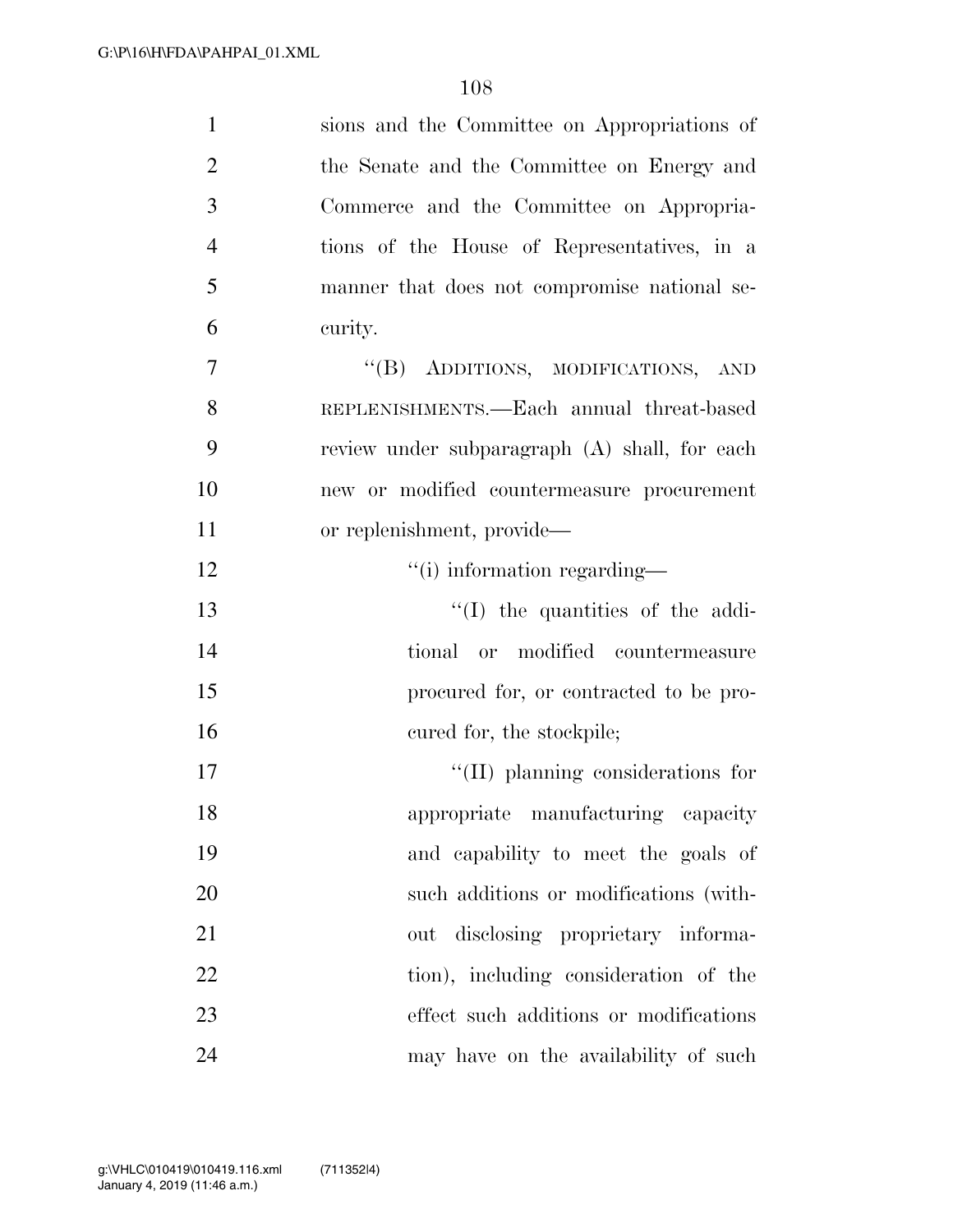| $\mathbf{1}$   | products and ancillary medical sup-      |
|----------------|------------------------------------------|
| $\overline{2}$ | plies in the health care system;         |
| 3              | "(III) the presence or lack of a         |
| $\overline{4}$ | commercial market for the counter-       |
| 5              | measure at the time of procurement;      |
| 6              | $\lq\lq$ (IV) the emergency health secu- |
| 7              | rity threat or threats such counter-     |
| 8              | measure procurement is intended to       |
| 9              | address, including whether such pro-     |
| 10             | curement is consistent with meeting      |
| 11             | emergency health security needs asso-    |
| 12             | ciated with such threat or threats;      |
| 13             | $``(V)$ an assessment of whether         |
| 14             | the emergency health security threat     |
| 15             | or threats described in subclause $(IV)$ |
| 16             | could be addressed in a manner that      |
| 17             | better utilizes the resources of the     |
| 18             | stockpile and permits the greatest       |
| 19             | possible increase in the level of emer-  |
| 20             | gency preparedness to address such       |
| 21             | threats;                                 |
| 22             | $\lq\lq$ (VI) whether such counter-      |
| 23             | measure is replenishing an expiring or   |
| 24             | expired countermeasure, is a different   |
| 25             | countermeasure with the same indica-     |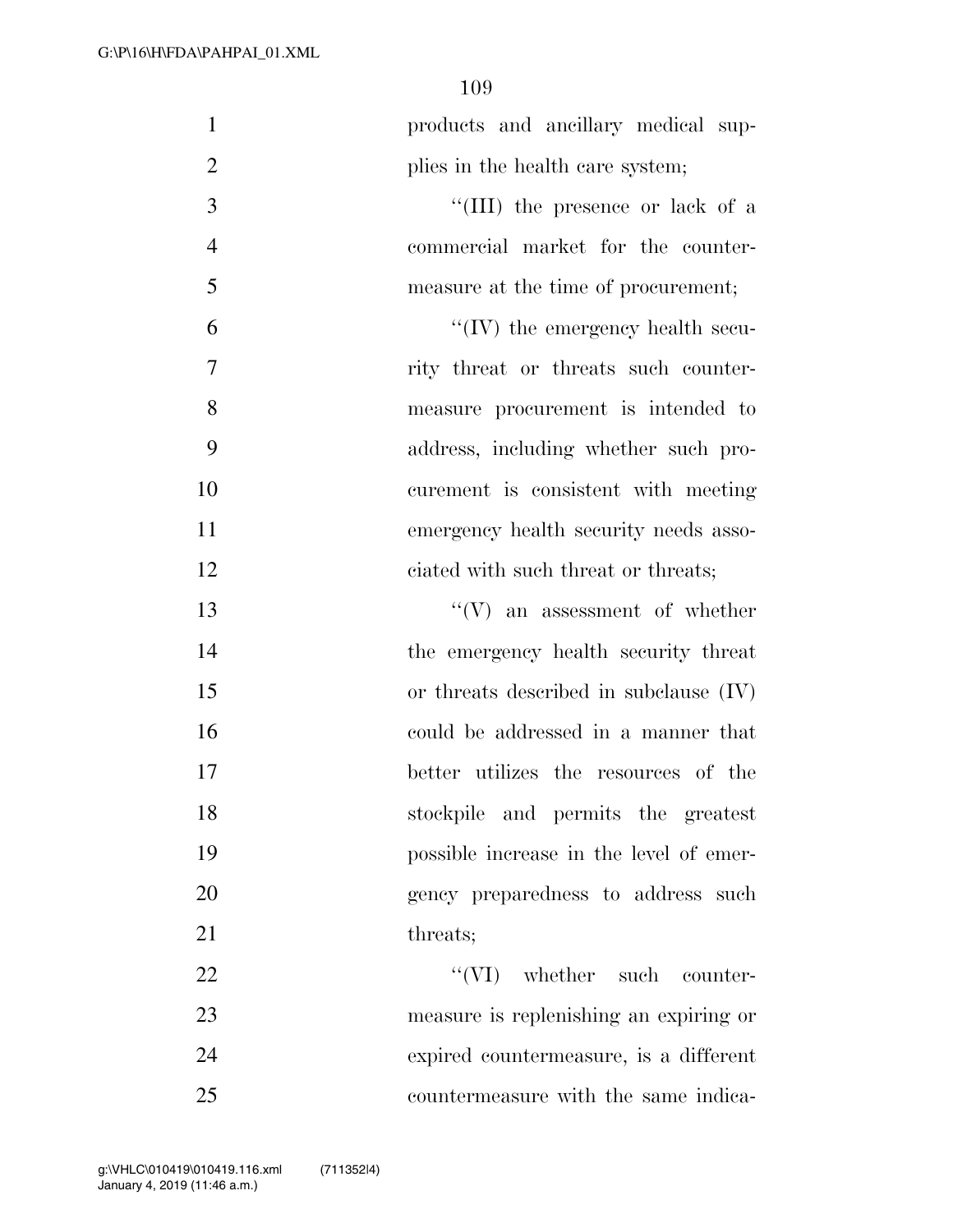tion that is replacing an expiring or expired countermeasure, or is a new addition to the stockpile;

4 ''(VII) a description of how such additions or modifications align with projected investments under previous countermeasures budget plans under section 2811(b)(7), including expected life-cycle costs, expenditures related to countermeasure procurement to ad- dress the threat or threats described 12 in subclause (IV), replenishment dates (including the ability to extend the maximum shelf life of a counter- measure), and the manufacturing ca-**pacify** required to replenish such countermeasure; and

18 ''(VIII) appropriate protocols and processes for the deployment, distribu-20 tion, or dispensing of the counter- measure at the State and local level, including plans for relevant capabili- ties of State and local entities to dis- pense, distribute, and administer the countermeasure; and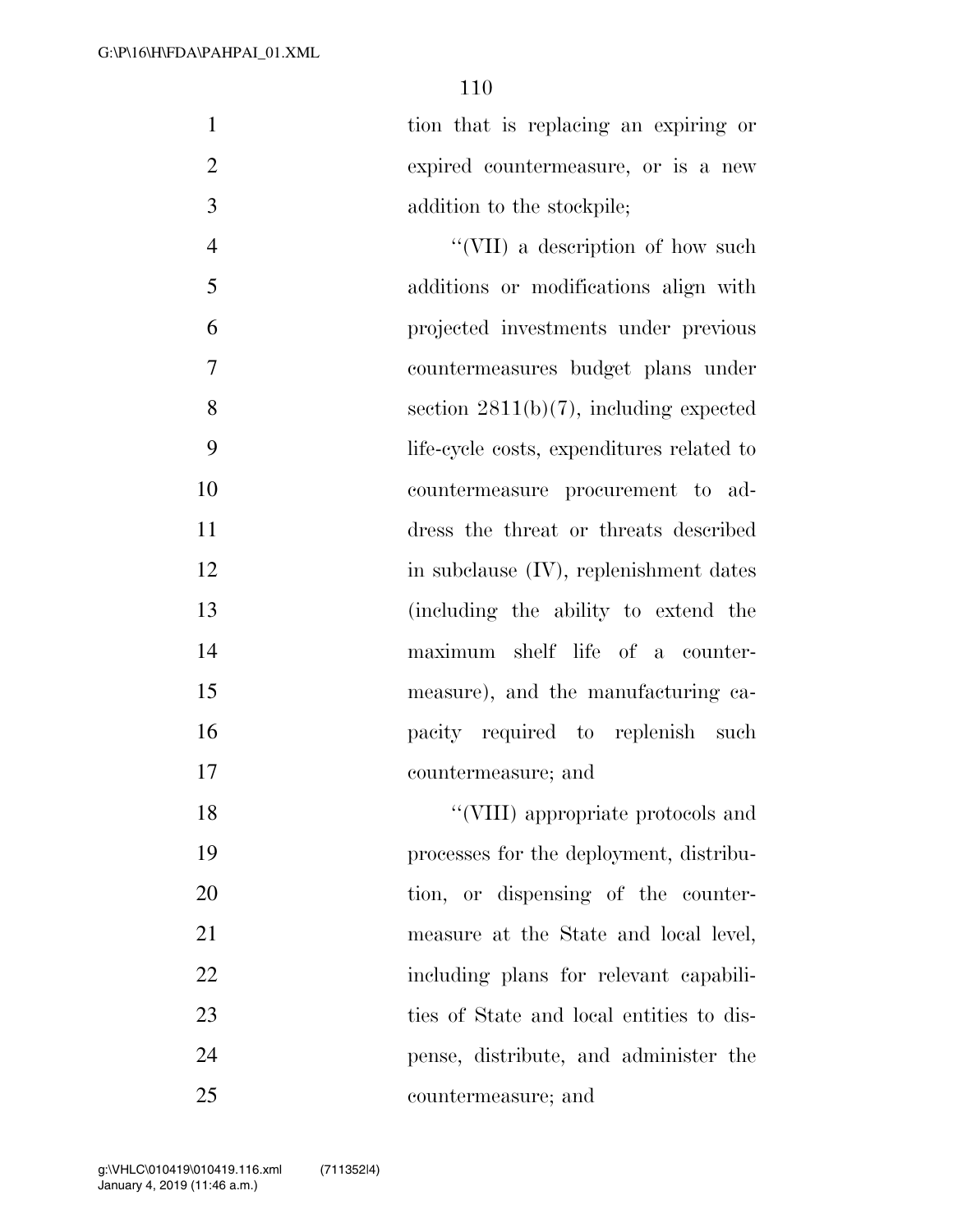| $\mathbf{1}$   | "(ii) an assurance, which need not be              |
|----------------|----------------------------------------------------|
| $\overline{2}$ | provided in advance of procurement, that           |
| 3              | for each countermeasure procured or re-            |
| $\overline{4}$ | plenished under this subsection, the Sec-          |
| 5              | retary completed a review addressing each          |
| 6              | item listed under this subsection in ad-           |
| $\overline{7}$ | vance of such procurement or replenish-            |
| 8              | ment.";                                            |
| 9              | $(4)$ in paragraph $(3)$ , as so redesignated—     |
| 10             | $(A)$ in subparagraph $(A)$ , by inserting         |
| 11             | "and the Public Health Emergency Medical           |
| 12             | Countermeasures Enterprise established under       |
| 13             | section $2811-1$ " before the semicolon;           |
| 14             | $(B)$ in subparagraph $(C)$ , by inserting ",      |
| 15             | and the availability, deployment, dispensing,      |
| 16             | and administration of countermeasures" before      |
| 17             | the semicolon;                                     |
| 18             | $(C)$ by amending subparagraph $(E)$ to read       |
| 19             | as follows:                                        |
| 20             | $\lq\lq$ (E) devise plans for effective and timely |
| 21             | supply-chain management of the stockpile, in       |
| 22             | consultation with the Director of the Centers      |
| 23             | for Disease Control and Prevention, the Assist-    |
| 24             | ant Secretary for Preparedness and Response,       |
| 25             | the Secretary of Transportation, the Secretary     |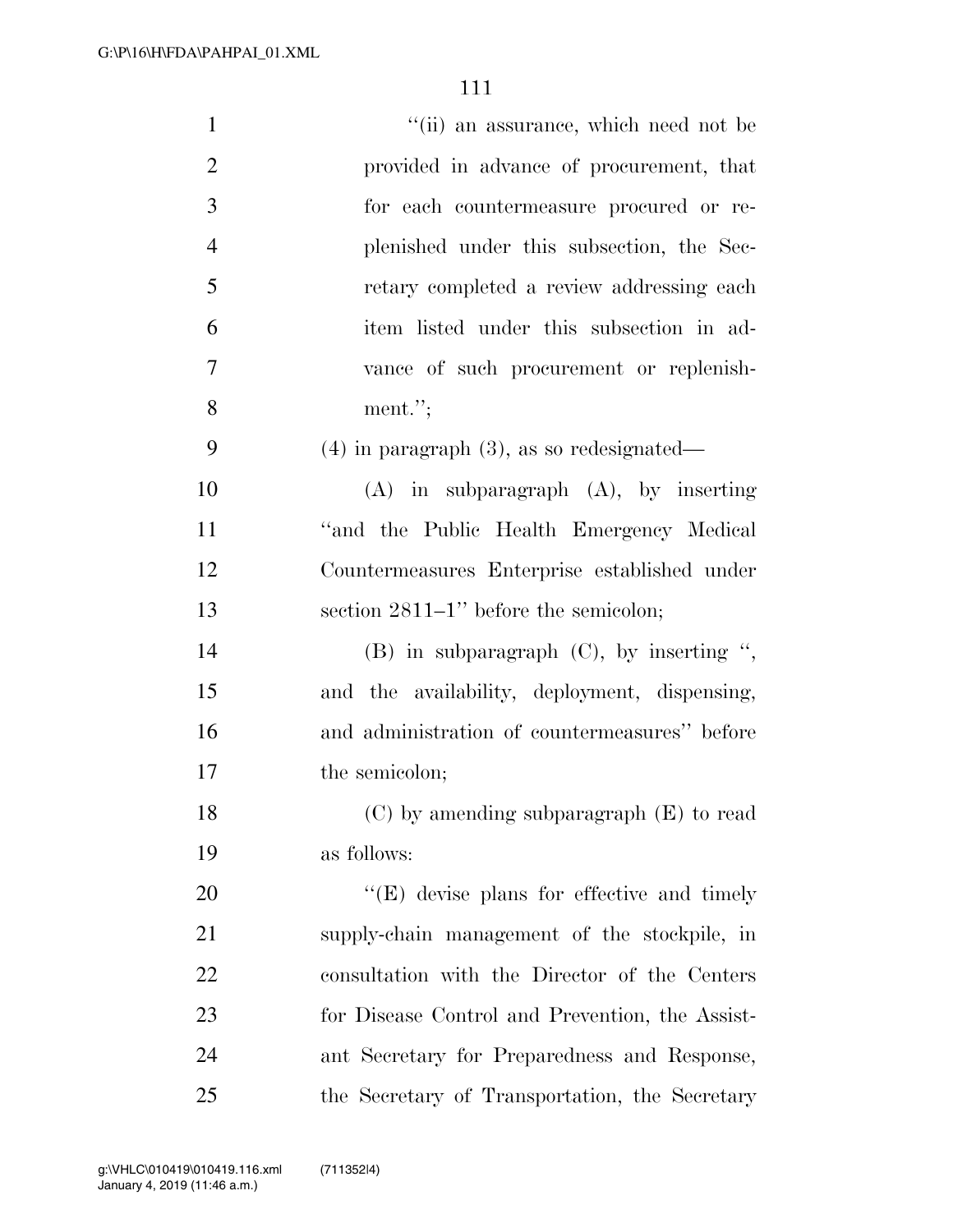| $\mathbf{1}$   | of Homeland Security, the Secretary of Vet-         |
|----------------|-----------------------------------------------------|
| $\overline{2}$ | erans Affairs, and the heads of other appro-        |
| 3              | priate Federal agencies; State, local, Tribal,      |
| $\overline{4}$ | and territorial agencies; and the public and pri-   |
| 5              | vate health care infrastructure, as applicable,     |
| 6              | taking into account the manufacturing capacity      |
| 7              | and other available sources of products and ap-     |
| 8              | propriate alternatives to supplies in the stock-    |
| 9              | $\text{pile};$                                      |
| 10             | (D) in subparagraph $(G)$ , by striking ";          |
| 11             | and" and inserting a semicolon;                     |
| 12             | $(E)$ in subparagraph $(H)$ , by striking the       |
| 13             | period and inserting a semicolon; and               |
| 14             | $(F)$ by adding at the end the following:           |
| 15             | $\lq\lq$ . (I) ensure that each countermeasure or   |
| 16             | product under consideration for procurement         |
| 17             | pursuant to this subsection receives the same       |
| 18             | consideration regardless of whether such coun-      |
| 19             | termeasure or product receives or had received      |
| 20             | funding under section 319L, including with re-      |
| 21             | spect to whether the countermeasure or product      |
| 22             | is most appropriate to meet the emergency           |
| 23             | health security needs of the United States; and     |
| 24             | $\lq\lq(J)$ provide assistance, including technical |
| 25             | assistance, to maintain and improve State and       |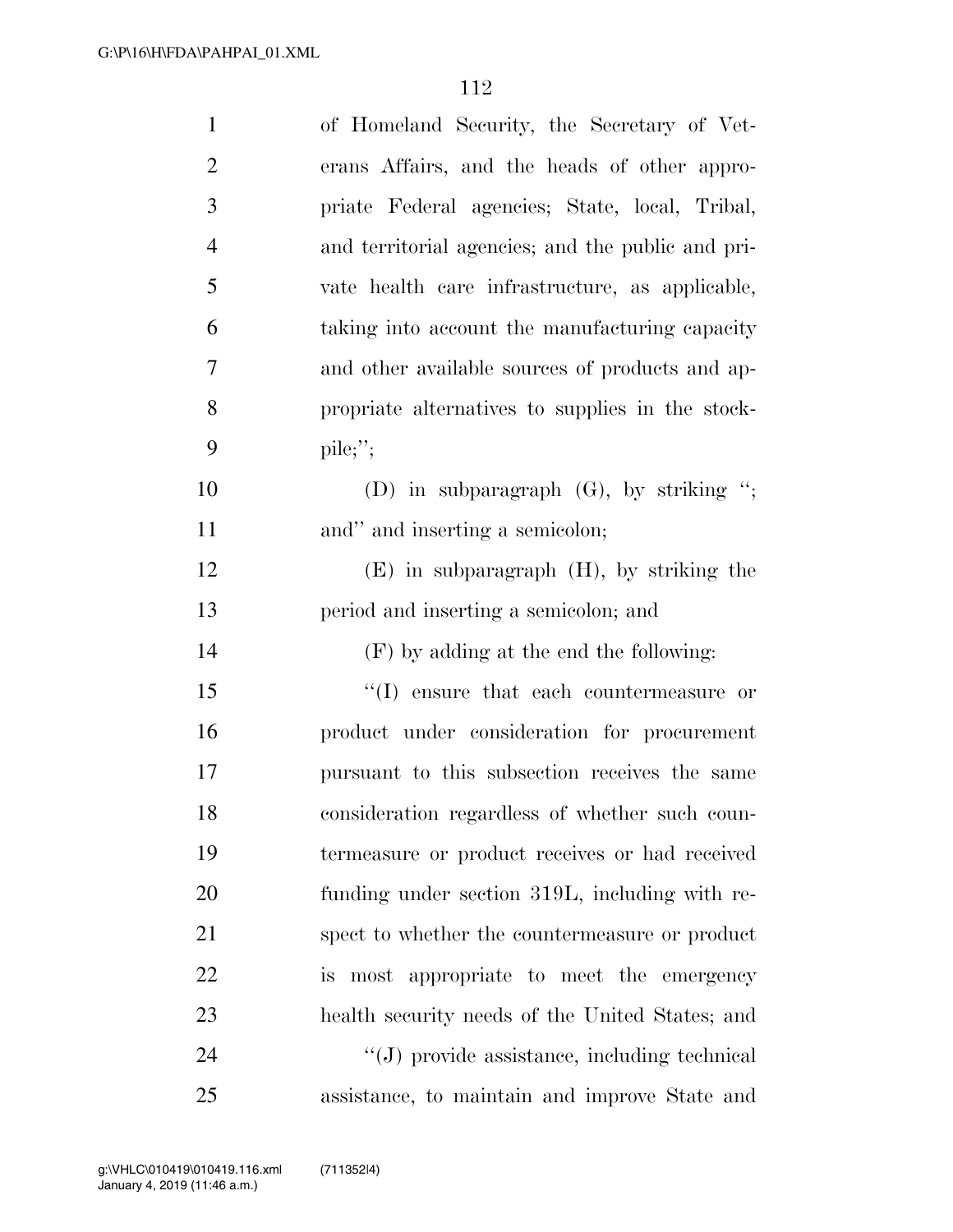| $\mathbf{1}$   | local public health preparedness capabilities to |
|----------------|--------------------------------------------------|
| $\overline{2}$ | distribute and dispense medical counter-         |
| $\mathfrak{Z}$ | measures and products from the stockpile, as     |
| $\overline{4}$ | appropriate."; and                               |
| 5              | $(5)$ by adding at the end the following:        |
| 6              | $\lq(5)$ GAO REPORT.—                            |
| 7              | "(A) IN GENERAL.—Not later than 3 years          |
| 8              | after the date of enactment of the Pandemic      |
| 9              | and All-Hazards Preparedness and Advancing       |
| 10             | Innovation Act of 2019, and every 5 years        |
| 11             | thereafter, the Comptroller General of the       |
| 12             | United States shall conduct a review of any      |
| 13             | changes to the contents or management of the     |
| 14             | stockpile since January 1, 2015. Such review     |
| 15             | shall include—                                   |
| 16             | $\cdot$ (i) an assessment of the comprehen-      |
| 17             | siveness and completeness of each annual         |
| 18             | threat-based review under paragraph (2),         |
| 19             | including whether all newly procured or re-      |
| 20             | plenished countermeasures<br>within<br>the       |
| 21             | stockpile were described in each annual re-      |
| 22             | view, and whether, consistent with para-         |
| 23             | graph $(2)(B)$ , the Secretary conducted the     |
| 24             | necessary internal review in advance<br>- of     |
| 25             | such procurement or replenishment;               |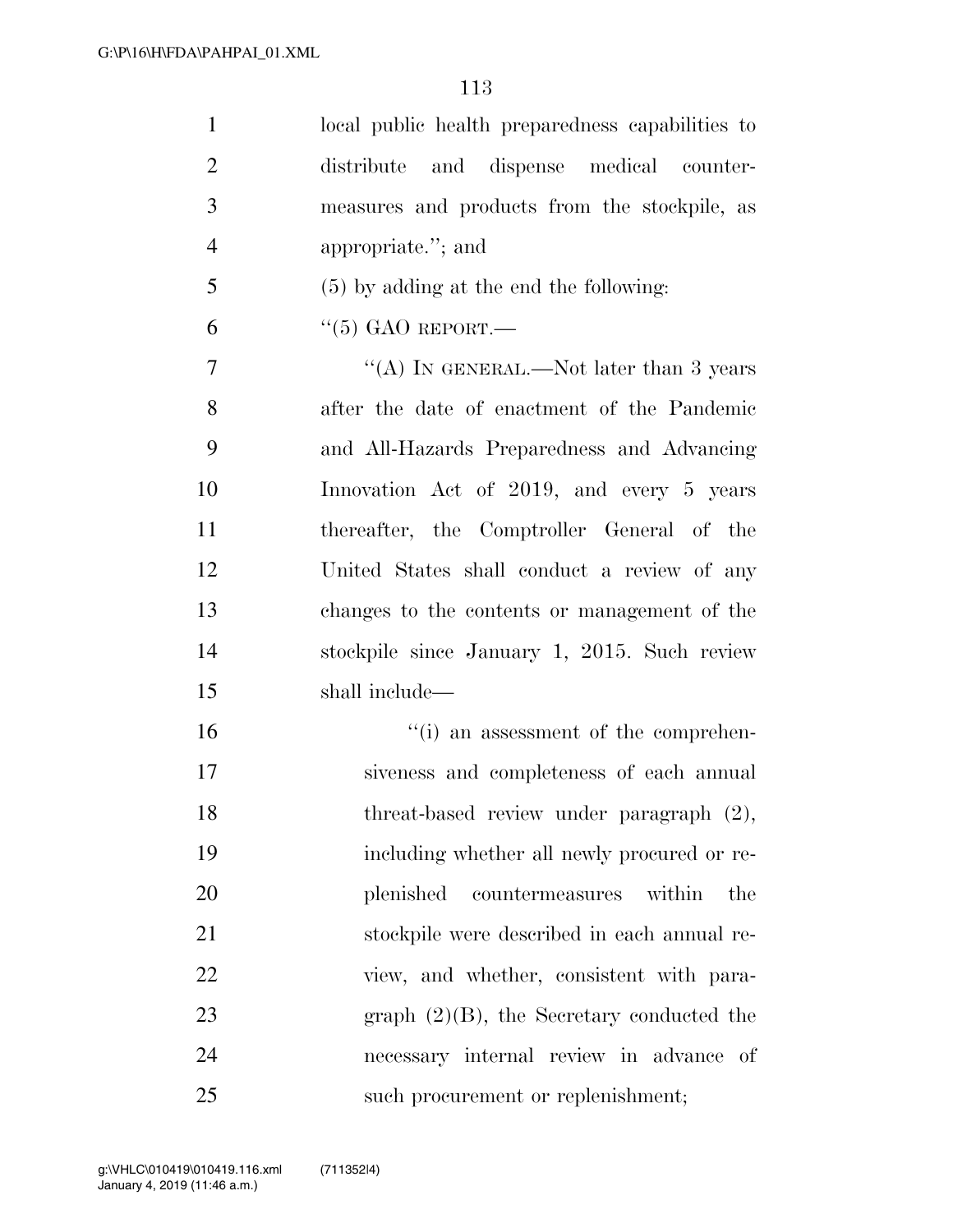1 ''(ii) an assessment of whether the Secretary established health security and science-based justifications, and a descrip- tion of such justifications for procurement decisions related to health security needs with respect to the identified threat, for additions or modifications to the stockpile based on the information provided in such reviews under paragraph (2)(B), including whether such review was conducted prior to procurement, modification, or replenish- ment; ''(iii) an assessment of the plans de- veloped by the Secretary for the deploy- ment, distribution, and dispensing of coun- termeasures procured, modified, or replen- ished under paragraph (1), including whether such plans were developed prior to procurement, modification, or replenish- ment; 21 ''(iv) an accounting of counter- measures procured, modified, or replen-ished under paragraph (1) that received

advanced research and development fund-

January 4, 2019 (11:46 a.m.)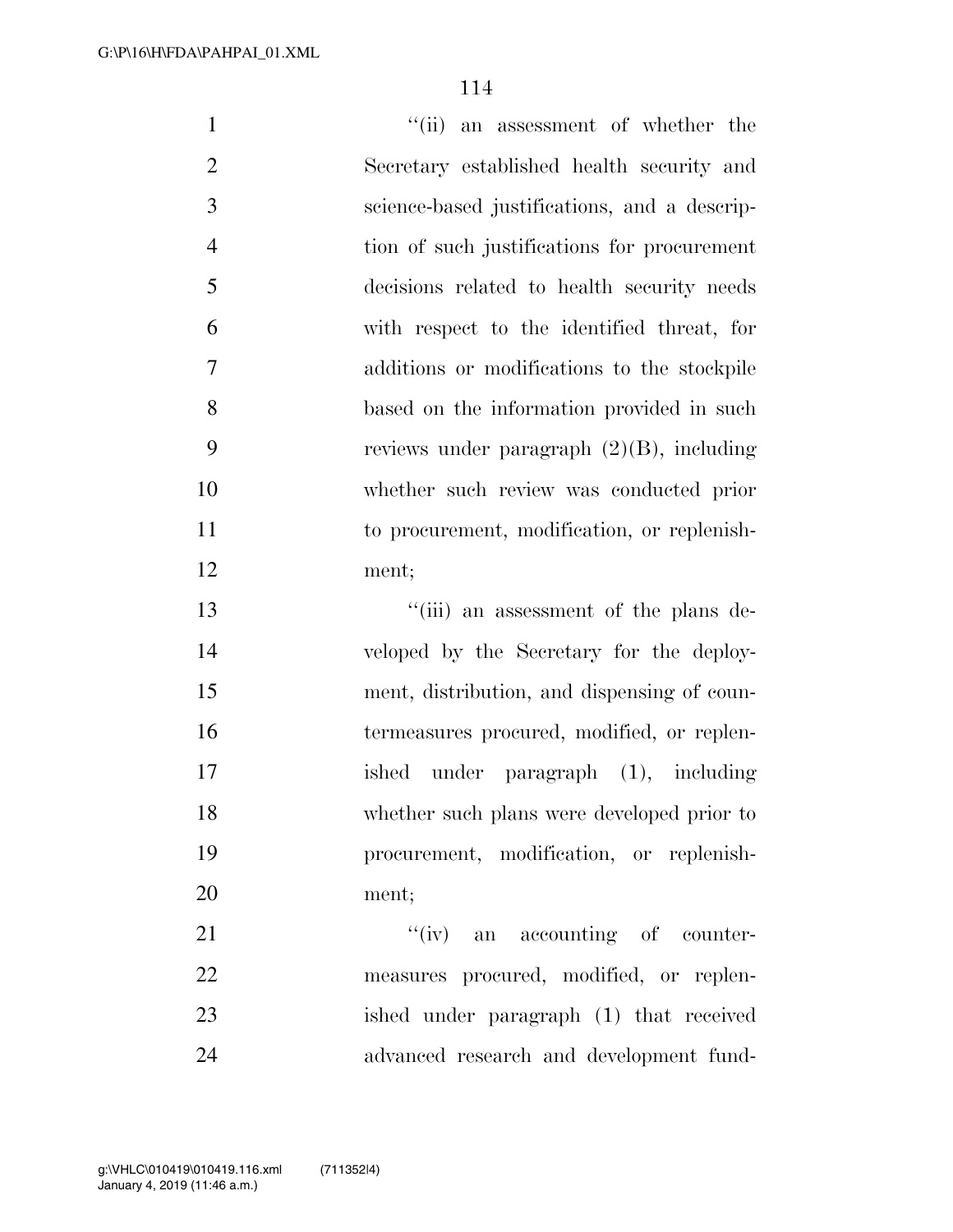| $\mathbf{1}$   | ing from the Biomedical Advanced Re-             |
|----------------|--------------------------------------------------|
| $\overline{2}$ | search and Development Authority;                |
| 3              | "(v) an analysis of how such procure-            |
| $\overline{4}$ | ment decisions made progress toward              |
| 5              | meeting emergency health security needs          |
| 6              | related to the identified threats for coun-      |
| 7              | termeasures added, modified, or replen-          |
| 8              | ished under paragraph $(1)$ ;                    |
| 9              | $\lq\lq$ (vi) a description of the resources ex- |
| 10             | pended related to the procurement of coun-       |
| 11             | termeasures (including additions, modifica-      |
| 12             | tions, and replenishments) in the stockpile,     |
| 13             | and how such expenditures relate to the          |
| 14             | ability of the stockpile to meet emergency       |
| 15             | health security needs;                           |
| 16             | "(vii) an assessment of the extent to            |
| 17             | which additions, modifications, and replen-      |
| 18             | ishments reviewed under paragraph (2)            |
| 19             | align with previous relevant reports or re-      |
| 20             | views by the Secretary or the Comptroller        |
| 21             | General;                                         |
| 22             | "(viii) with respect to any change in            |
| 23             | the Federal organizational management of         |
| 24             | the stockpile, an assessment and compari-        |
| 25             | son of the processes affected by such            |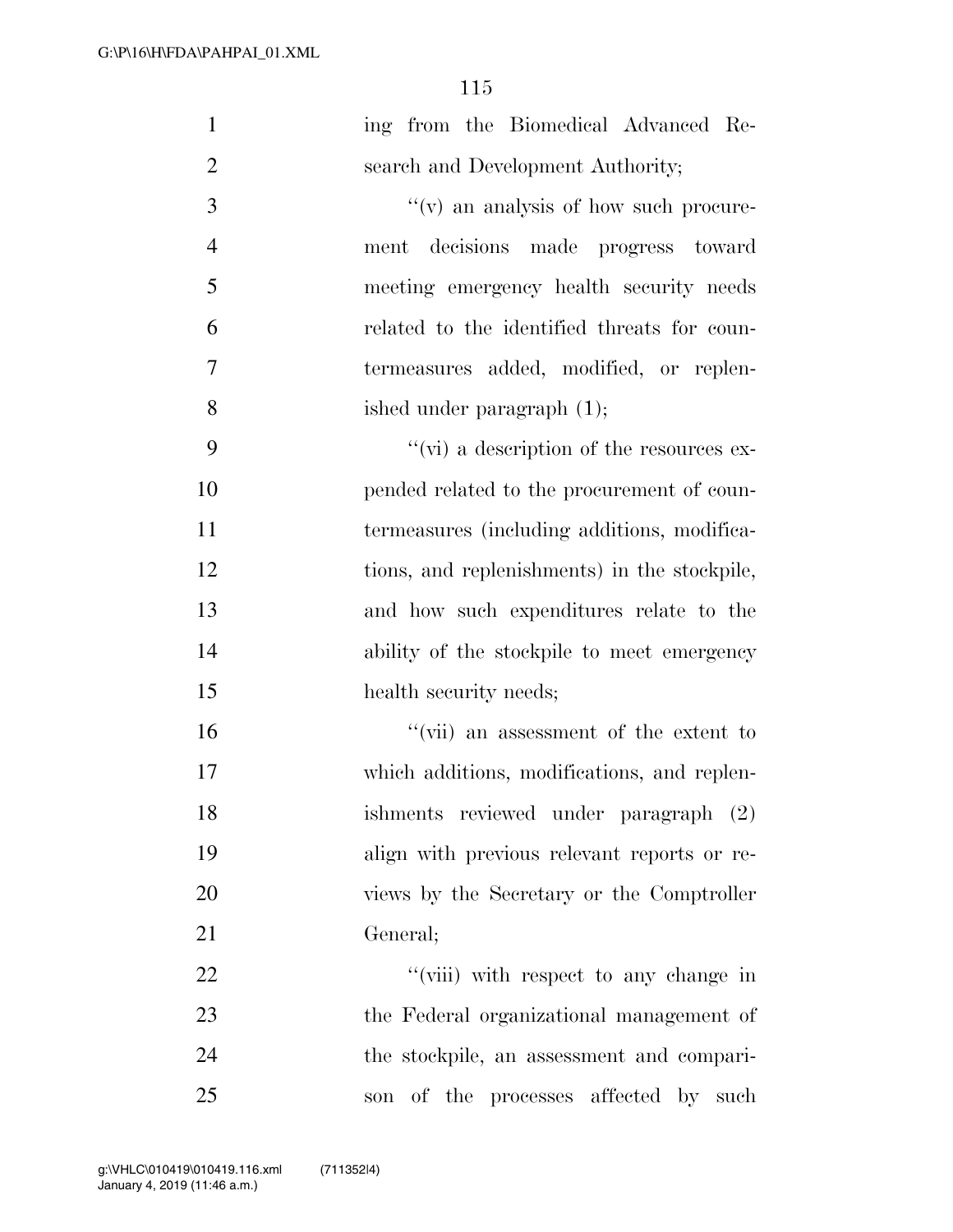| $\mathbf{1}$   | change, including planning for potential        |
|----------------|-------------------------------------------------|
| $\overline{2}$ | countermeasure deployment, distribution,        |
| 3              | or dispensing capabilities and processes re-    |
| $\overline{4}$ | lated to procurement decisions, use of          |
| 5              | stockpiled countermeasures, and use of re-      |
| 6              | sources for such activities; and                |
| $\overline{7}$ | "(ix) an assessment of whether the              |
| 8              | processes and procedures described by the       |
| 9              | Secretary pursuant to section $403(b)$ of       |
| 10             | the Pandemic and All-Hazards Prepared-          |
| 11             | ness and Advancing Innovation Act of            |
| 12             | sufficient to ensure counter-<br>2019<br>are    |
| 13             | measures and products under consideration       |
| 14             | for procurement pursuant to subsection (a)      |
| 15             | receive the same consideration regardless       |
| 16             | of whether such countermeasures and             |
| 17             | products receive or had received funding        |
| 18             | under section 319L, including with respect      |
| 19             | to whether such countermeasures and             |
| 20             | products are most appropriate to meet the       |
| 21             | emergency health security needs of the          |
| 22             | United States.                                  |
| 23             | "(B) SUBMISSION.—Not later than 6               |
| 24             | months after completing a classified version of |
| 25             | the review under subparagraph (A), the Comp-    |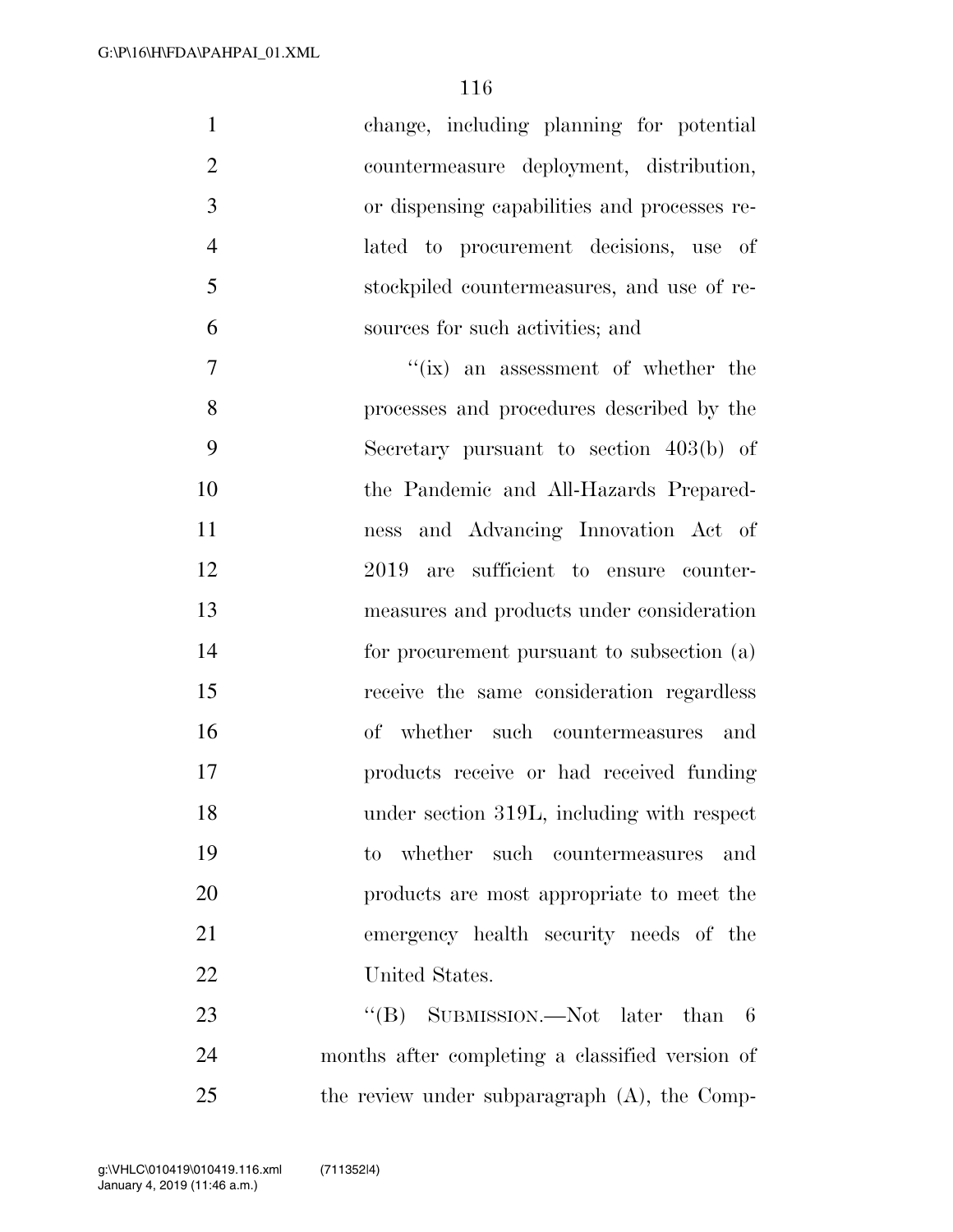troller General shall submit an unclassified version of the review to the congressional com-mittees of jurisdiction.''.

 (b) ADDITIONAL REPORTING.—In the first threat- based review submitted after the date of enactment of this 6 Act pursuant to paragraph  $(2)$  of section 319F–2(a) of the Public Health Service Act (42 U.S.C. 247d–6b(a)), as amended by subsection (a), the Secretary shall include a description of the processes and procedures through which the Director of the Strategic National Stockpile and the Director of the Biomedical Advanced Research and Devel- opment Authority coordinate with respect to counter- measures and products procured under such section 319F–2(a), including such processes and procedures in place to ensure countermeasures and products under con- sideration for procurement pursuant to such section 319F–2(a) receive the same consideration regardless of whether such countermeasures or products receive or had received funding under section 319L of the Public Health Service Act (42 U.S.C. 247d–7e), and whether such coun- termeasures and products are the most appropriate to meet the emergency health security needs of the United States.

 (c) AUTHORIZATION OF APPROPRIATIONS, STRA-TEGIC NATIONAL STOCKPILE.—Section 319F–2(f)(1) (42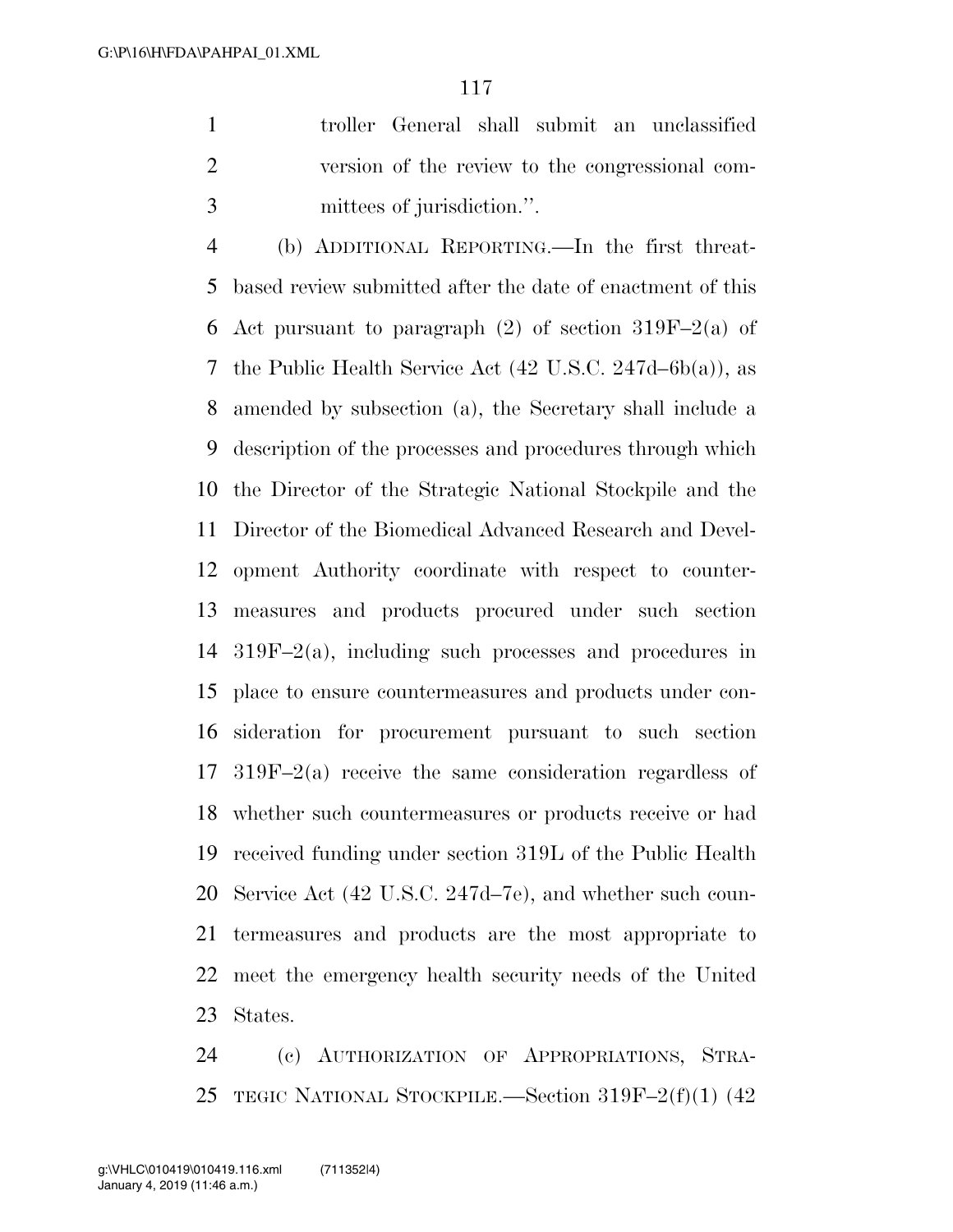U.S.C. 247d–6b(f)(1)) is amended by striking ''\$533,800,000 for each of fiscal years 2014 through 2018'' and inserting ''\$610,000,000 for each of fiscal years 2019 through 2023, to remain available until ex-pended''.

## **SEC. 404. PREPARING FOR PANDEMIC INFLUENZA, ANTI- MICROBIAL RESISTANCE, AND OTHER SIG-NIFICANT THREATS.**

9 (a) STRATEGIC INITIATIVES.—Section  $319L(c)(4)$ 10  $(247d-7e(e)(4))$  is amended by adding at the end the fol-lowing:

12 "'(F) STRATEGIC INITIATIVES.—The Sec- retary, acting through the Director of BARDA, may implement strategic initiatives, including by building on existing programs and by award- ing contracts, grants, and cooperative agree- ments, or entering into other transactions, to support innovative candidate products in pre- clinical and clinical development that address priority, naturally occurring and man-made 21 threats that, as determined by the Secretary, pose a significant level of risk to national secu- rity based on the characteristics of a chemical, biological, radiological or nuclear threat, or ex-isting capabilities to respond to such a threat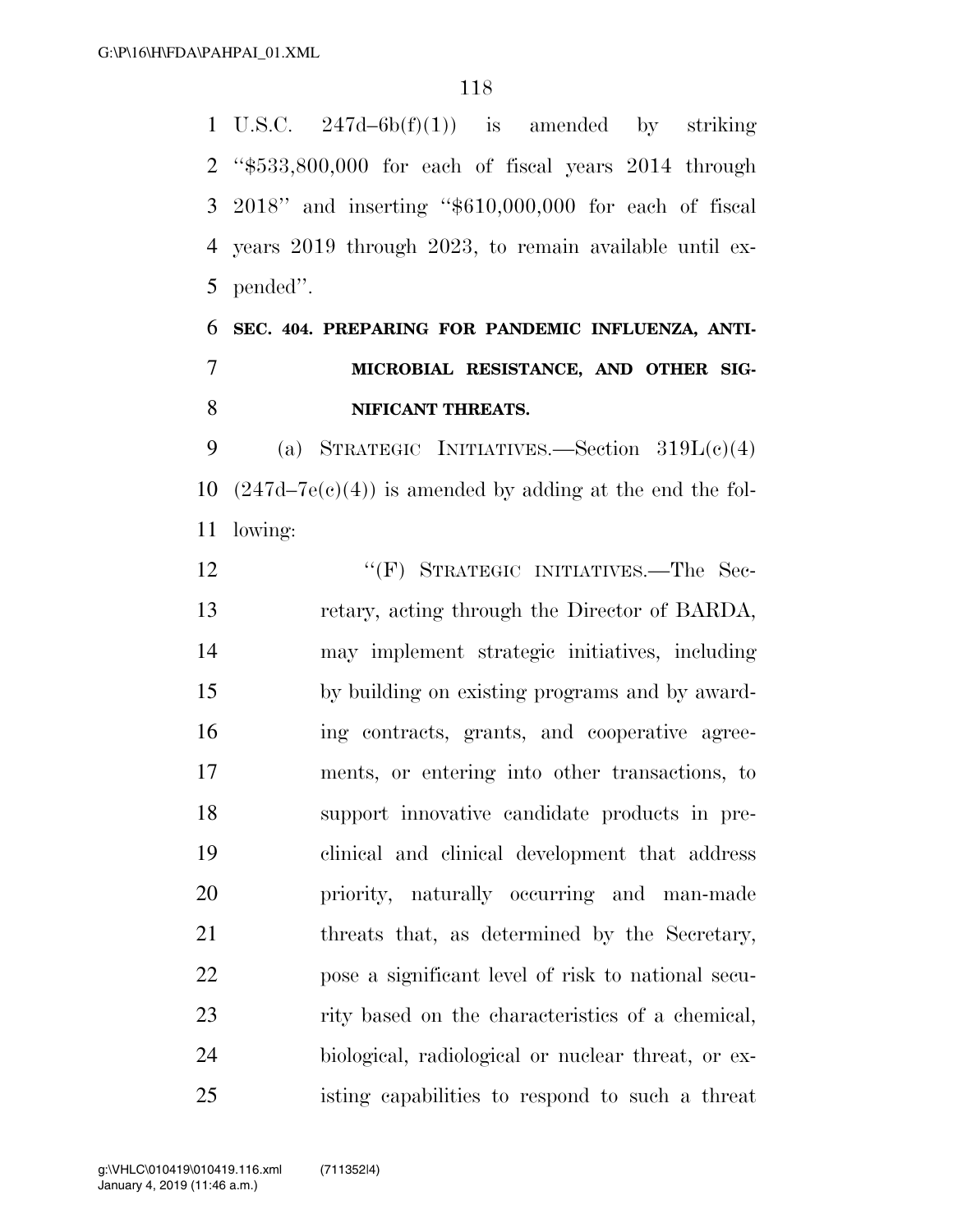| $\mathbf{1}$   | (including medical response and treatment ca-     |
|----------------|---------------------------------------------------|
| $\overline{2}$ | pabilities and manufacturing infrastructure).     |
| 3              | Such initiatives shall accelerate and support the |
| $\overline{4}$ | advanced research, development, and procure-      |
| 5              | ment of countermeasures and products, as ap-      |
| 6              | plicable, to address areas including—             |
| $\tau$         | "(i) chemical, biological, radiological,          |
| 8              | or nuclear threats, including emerging in-        |
| 9              | fectious diseases, for which insufficient ap-     |
| 10             | proved, licensed, or authorized counter-          |
| 11             | measures exist, or for which such threat,         |
| 12             | or the result of an exposure to such threat,      |
| 13             | may become resistant to countermeasures           |
| 14             | or existing countermeasures may be ren-           |
| 15             | dered ineffective;                                |
| 16             | "(ii) threats that consistently exist or          |
| 17             | continually circulate and have a significant      |
| 18             | potential to become a pandemic, such as           |
| 19             | pandemic influenza, which may include the         |
| 20             | advanced research and development, manu-          |
| 21             | facturing, and appropriate stockpiling of         |
| 22             | qualified pandemic or epidemic products,          |
| 23             | and products, technologies, or processes to       |
| 24             | support the advanced research and devel-          |
| 25             | opment of such countermeasures (including         |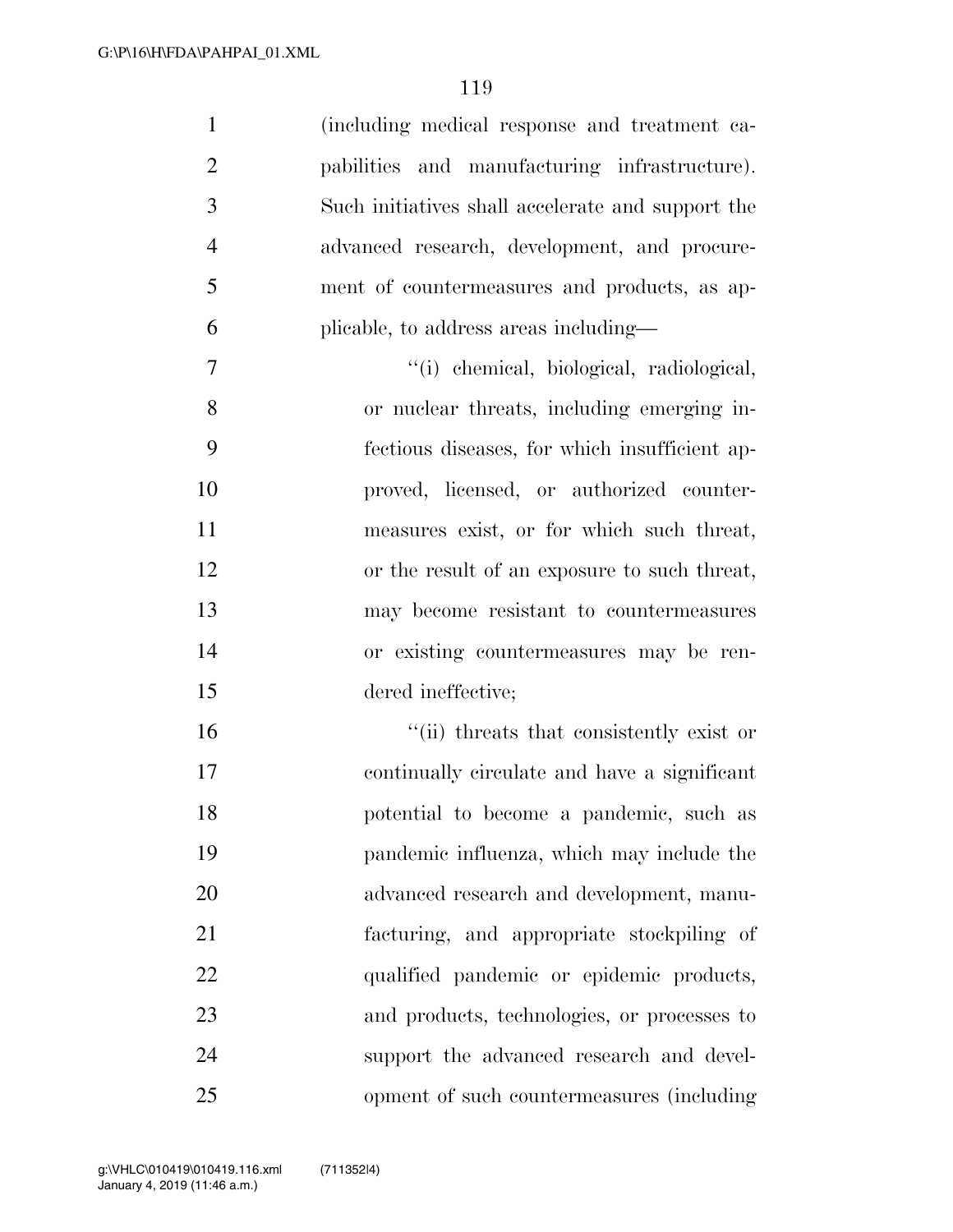| $\mathbf{1}$   | multiuse platform technologies<br>for                   |
|----------------|---------------------------------------------------------|
| $\overline{2}$ | diagnostics, vaccines, and therapeutics;                |
| 3              | virus seeds; clinical trial lots; novel virus           |
| $\overline{4}$ | strains; and antigen and adjuvant mate-                 |
| 5              | rial); and                                              |
| 6              | "(iii) threats that may result pri-                     |
| $\tau$         | marily or secondarily from a chemical, bio-             |
| 8              | logical, radiological, or nuclear agent, or             |
| 9              | emerging infectious diseases, and which                 |
| 10             | may present increased treatment complica-               |
| 11             | tions such as the occurrence of resistance              |
| 12             | to available countermeasures or potential               |
| 13             | countermeasures, including antimicrobial                |
| 14             | resistant pathogens.".                                  |
| 15             | (b) PROTECTION OF NATIONAL SECURITY FROM                |
| 16             | THREATS.—Section 2811 (42 U.S.C. 300hh-10) is           |
| 17             | amended by adding at the end the following:             |
|                | 18 "(f) PROTECTION OF NATIONAL SECURITY FROM            |
| 19             | THREATS.-                                               |
| 20             | "(1) IN GENERAL.—In carrying out subsection             |
| 21             | $(b)(3)$ , the Assistant Secretary for Preparedness and |
| 22             | Response shall implement strategic initiatives or ac-   |
| 23             | tivities to address threats, including pandemic influ-  |
| 24             | enza and which may include a chemical, biological,      |
| 25             | radiological, or nuclear agent (including any such      |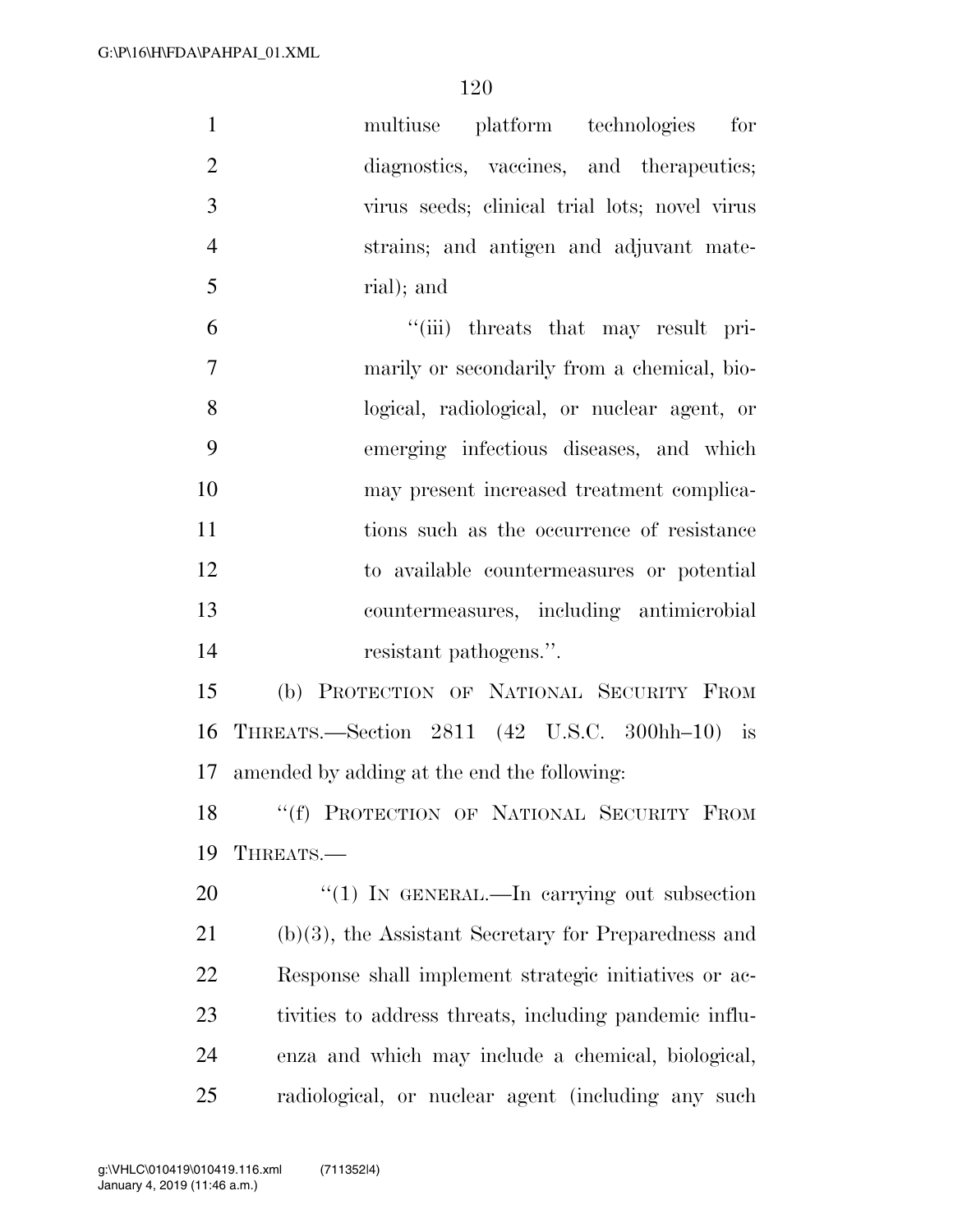| $\mathbf{1}$   | agent with a significant potential to become a pan-     |
|----------------|---------------------------------------------------------|
| $\overline{2}$ | demic), that pose a significant level of risk to public |
| 3              | health and national security based on the character-    |
| $\overline{4}$ | istics of such threat. Such initiatives shall include   |
| 5              | activities to-                                          |
| 6              | $\lq\lq$ accelerate and support the advanced            |
| 7              | research, development, manufacturing capacity,          |
| 8              | procurement, and stockpiling of counter-                |
| 9              | measures, including initiatives under section           |
| 10             | 319L(c)(4)(F);                                          |
| 11             | $\lq\lq (B)$ support the development and manu-          |
| 12             | facturing of virus seeds, clinical trial lots, and      |
| 13             | stockpiles of novel virus strains; and                  |
| 14             | "(C) maintain or improve preparedness ac-               |
| 15             | tivities, including for pandemic influenza.             |
| 16             | "(2) AUTHORIZATION OF APPROPRIATIONS.-                  |
| 17             | "(A) IN GENERAL.—To carry out this sub-                 |
| 18             | section, there is authorized to be appropriated         |
| 19             | \$250,000,000 for each of fiscal years 2019             |
| 20             | through 2023.                                           |
| 21             | "(B) SUPPLEMENT, NOT SUPPLANT.-                         |
| 22             | Amounts appropriated under this paragraph               |
| 23             | shall be used to supplement and not supplant            |
| 24             | funds provided under sections $319L(d)$ and             |
| 25             | $319F-2(g)$ .                                           |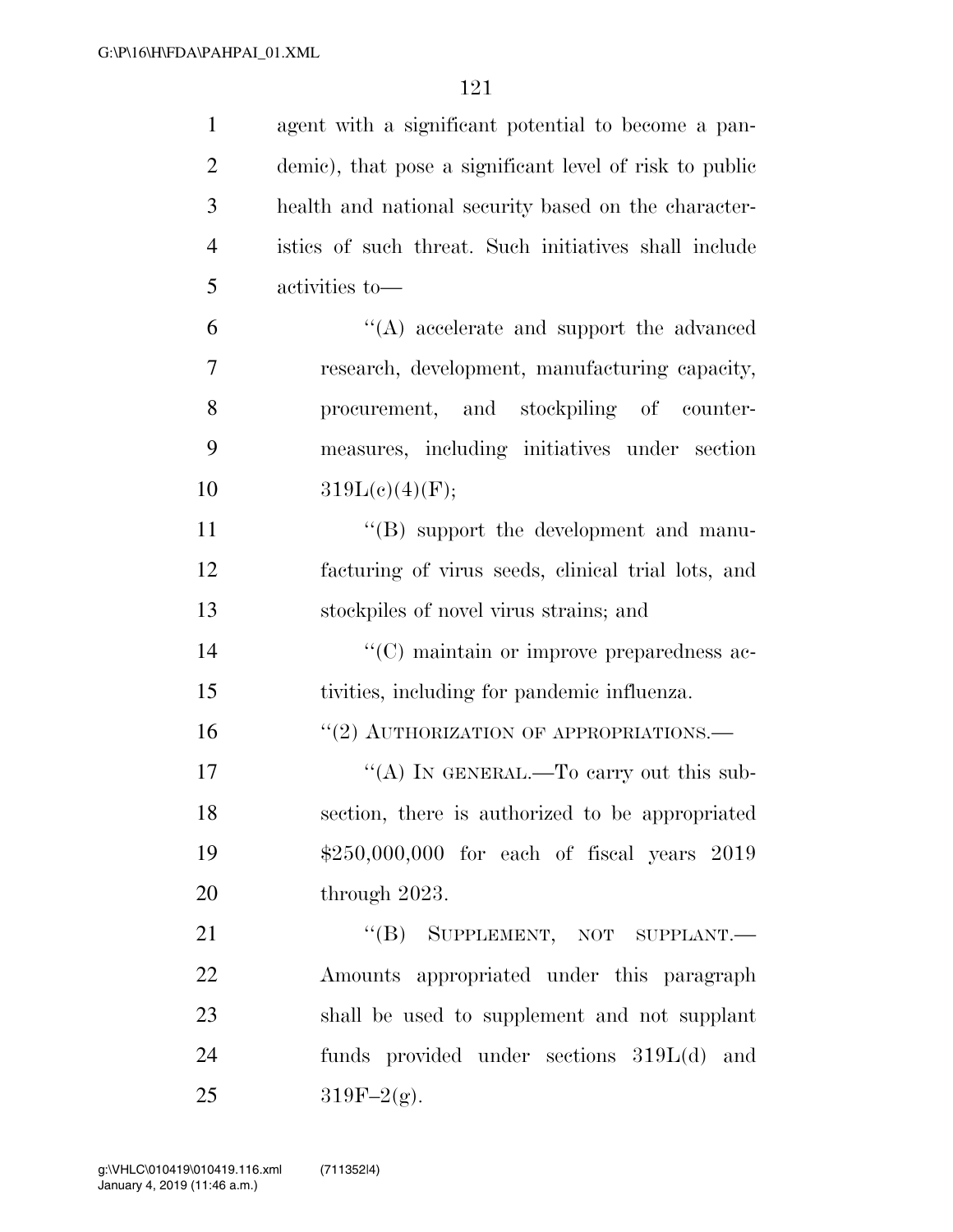| $\mathbf{1}$   | "(C) DOCUMENTATION REQUIRED.—The                           |
|----------------|------------------------------------------------------------|
| $\overline{2}$ | Assistant Secretary for Preparedness and Re-               |
| 3              | sponse, in accordance with subsection $(b)(7)$ ,           |
| $\overline{4}$ | shall document amounts expended for purposes               |
| 5              | of carrying out this subsection, including                 |
| 6              | amounts appropriated under the heading 'Pub-               |
| 7              | Health and Social Services Emergency<br>lie                |
| 8              | Fund' under the heading 'Office of the Sec-                |
| 9              | retary' under title II of division H of the Con-           |
| 10             | solidated Appropriations Act, 2018 (Public Law             |
| 11             | $115-141$ ) and allocated to carrying out section          |
| 12             | $319L(c)(4)(F)$ .".                                        |
|                |                                                            |
| 13             | SEC. 405. REPORTING ON THE FEDERAL SELECT AGENT            |
| 14             | PROGRAM.                                                   |
| 15             | Section 351A(k) $(42 \text{ U.S.C. } 262a(k))$ is amended— |
| 16             | (1) by striking "The Secretary" and inserting              |
| 17             | the following:                                             |
| 18             | $\lq(1)$ IN GENERAL.—The Secretary''; and                  |
| 19             | $(2)$ by adding at the end the following:                  |
| 20             | "(2) IMPLEMENTATION OF RECOMMENDATIONS                     |
| 21             | OF<br>THE FEDERAL EXPERTS SECURITY ADVISORY                |
| 22             | PANEL AND THE FAST TRACK ACTION COMMITTEE                  |
| 23             | ON SELECT AGENT REGULATIONS.-                              |
| 24             | "(A) IN GENERAL.—Not later than 1 year                     |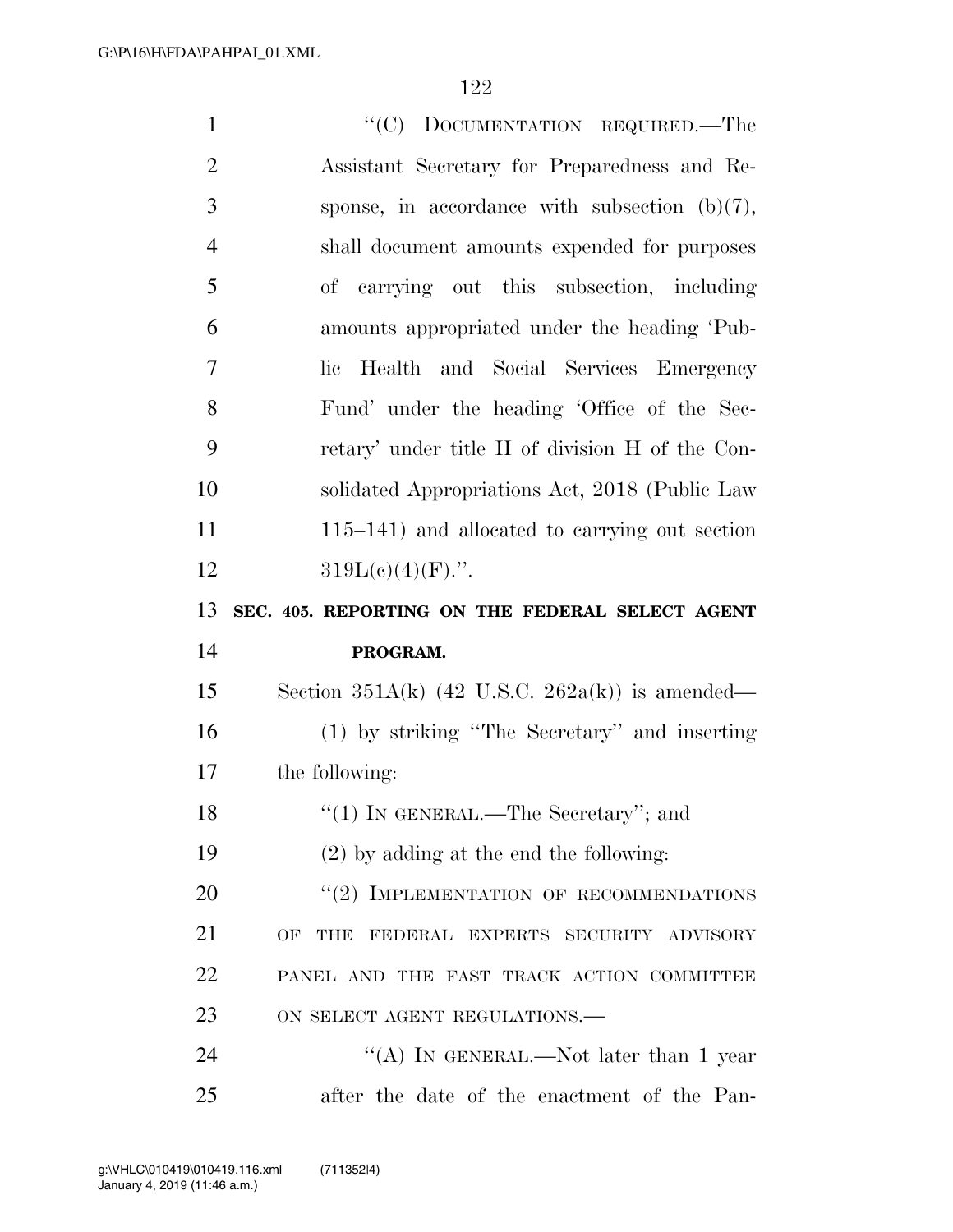demic and All-Hazards Preparedness and Ad- vancing Innovation Act of 2019, the Secretary shall report to the congressional committees of jurisdiction on the implementation of rec- ommendations of the Federal Experts Security Advisory Panel concerning the select agent pro-gram.

8 "(B) CONTINUED UPDATES.—The Sec- retary shall report to the congressional commit- tees of jurisdiction annually following the sub- mission of the report under subparagraph (A) until the recommendations described in such subparagraph are fully implemented, or a jus-14 tification is provided for the delay in, or lack of, implementation.''.

## **TITLE V—INCREASING COMMU- NICATION IN MEDICAL COUN- TERMEASURE ADVANCED RE-SEARCH AND DEVELOPMENT**

**SEC. 501. MEDICAL COUNTERMEASURE BUDGET PLAN.** 

 Section 2811(b)(7) (42 U.S.C. 300hh–10(b)(7)) is amended—

(1) in the matter preceding subparagraph (A),

by striking ''March 1'' and inserting ''March 15'';

25 (2) in subparagraph  $(A)$ —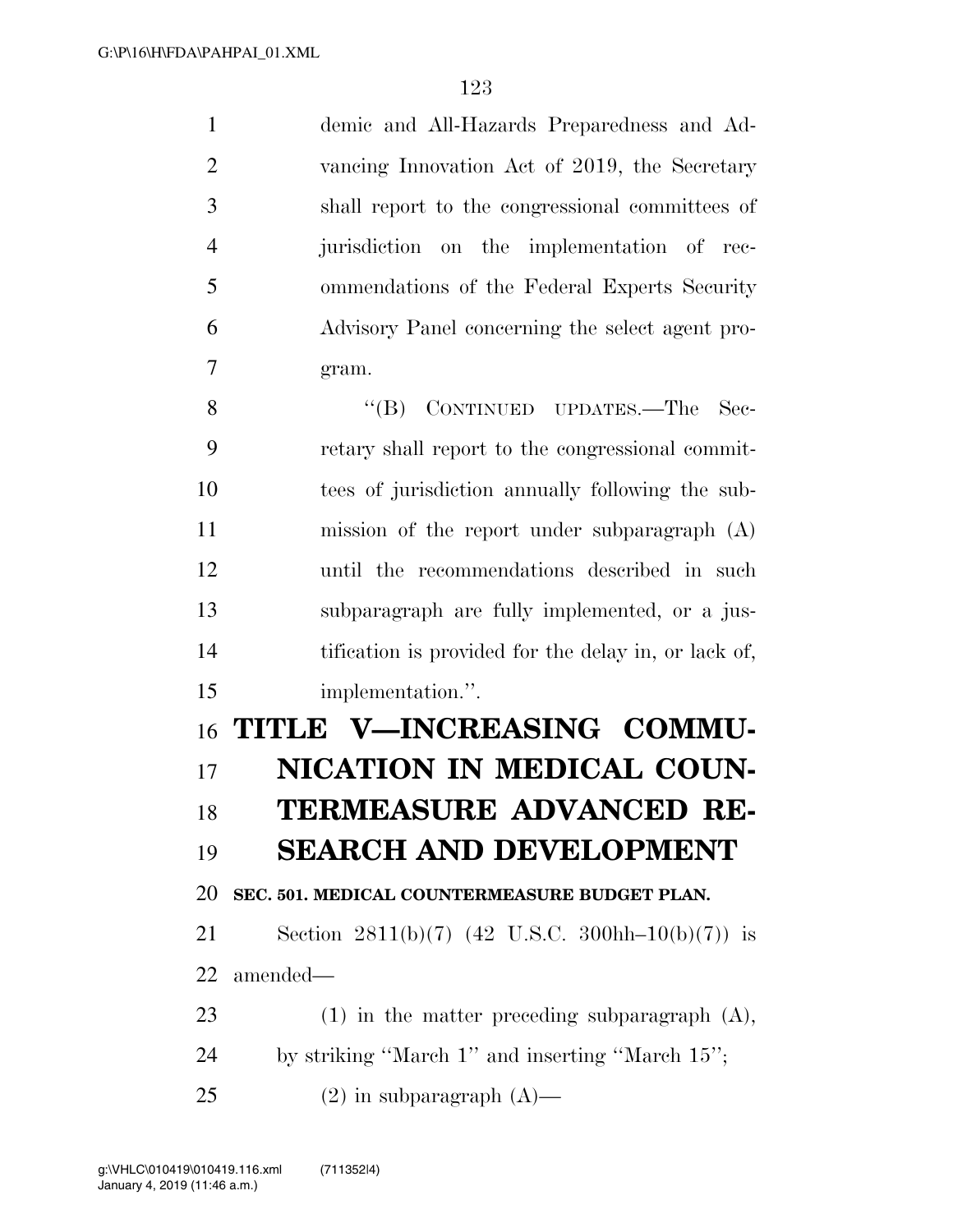| $\mathbf{1}$   | $(A)$ in clause (ii), by striking "; and" and              |
|----------------|------------------------------------------------------------|
| $\overline{2}$ | inserting ";"; and                                         |
| 3              | (B) by striking clause (iii) and inserting                 |
| $\overline{4}$ | the following:                                             |
| 5              | "(iii) procurement, stockpiling, main-                     |
| 6              | tenance, and potential replenishment (in-                  |
| 7              | cluding manufacturing capabilities) of all                 |
| 8              | products in the Strategic National Stock-                  |
| 9              | pile;                                                      |
| 10             | "(iv) the availability of technologies                     |
| 11             | that may assist in the advanced research                   |
| 12             | and development of countermeasures and                     |
| 13             | opportunities to use such technologies to                  |
| 14             | accelerate and navigate challenges unique                  |
| 15             | to countermeasure research and develop-                    |
| 16             | ment; and                                                  |
| 17             | "(v) potential deployment, distribu-                       |
| 18             | tion, and utilization of medical counter-                  |
| 19             | measures; development of clinical guidance                 |
| 20             | and emergency use instructions for the use                 |
| 21             | of medical countermeasures; and, as appli-                 |
| 22             | cable, potential postdeployment activities                 |
| 23             | related to medical countermeasures;";                      |
| 24             | $(3)$ by redesignating subparagraphs $(D)$ and             |
| 25             | $(E)$ as subparagraphs $(E)$ and $(F)$ , respectively; and |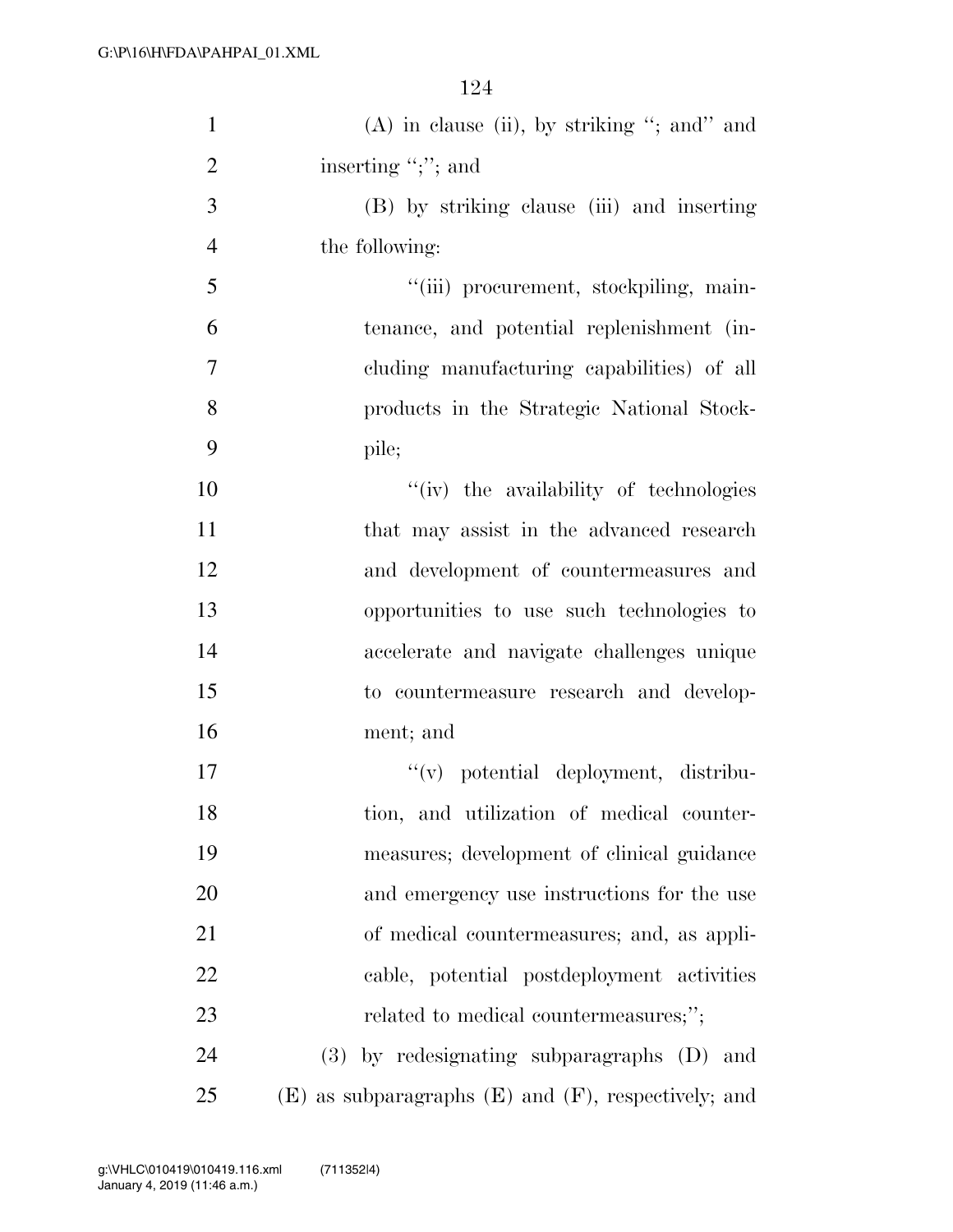(4) by inserting after subparagraph (C), the fol-lowing:

 ''(D) identify the full range of anticipated medical countermeasure needs related to re- search and development, procurement, and stockpiling, including the potential need for in- dications, dosing, and administration tech- nologies, and other countermeasure needs as applicable and appropriate;''.

 **SEC. 502. MATERIAL THREAT AND MEDICAL COUNTER-MEASURE NOTIFICATIONS.** 

 (a) CONGRESSIONAL NOTIFICATION OF MATERIAL THREAT DETERMINATION.—Section 319F–2(c)(2)(C) (42 14 U.S.C.  $247d-6b(c)(2)(C)$  is amended by striking "The Secretary and the Homeland Security Secretary shall promptly notify the appropriate committees of Congress'' and inserting ''The Secretary and the Secretary of Home- land Security shall send to Congress, on an annual basis, all current material threat determinations and shall promptly notify the Committee on Health, Education, Labor, and Pensions and the Committee on Homeland Se- curity and Governmental Affairs of the Senate and the Committee on Energy and Commerce and the Committee on Homeland Security of the House of Representatives''.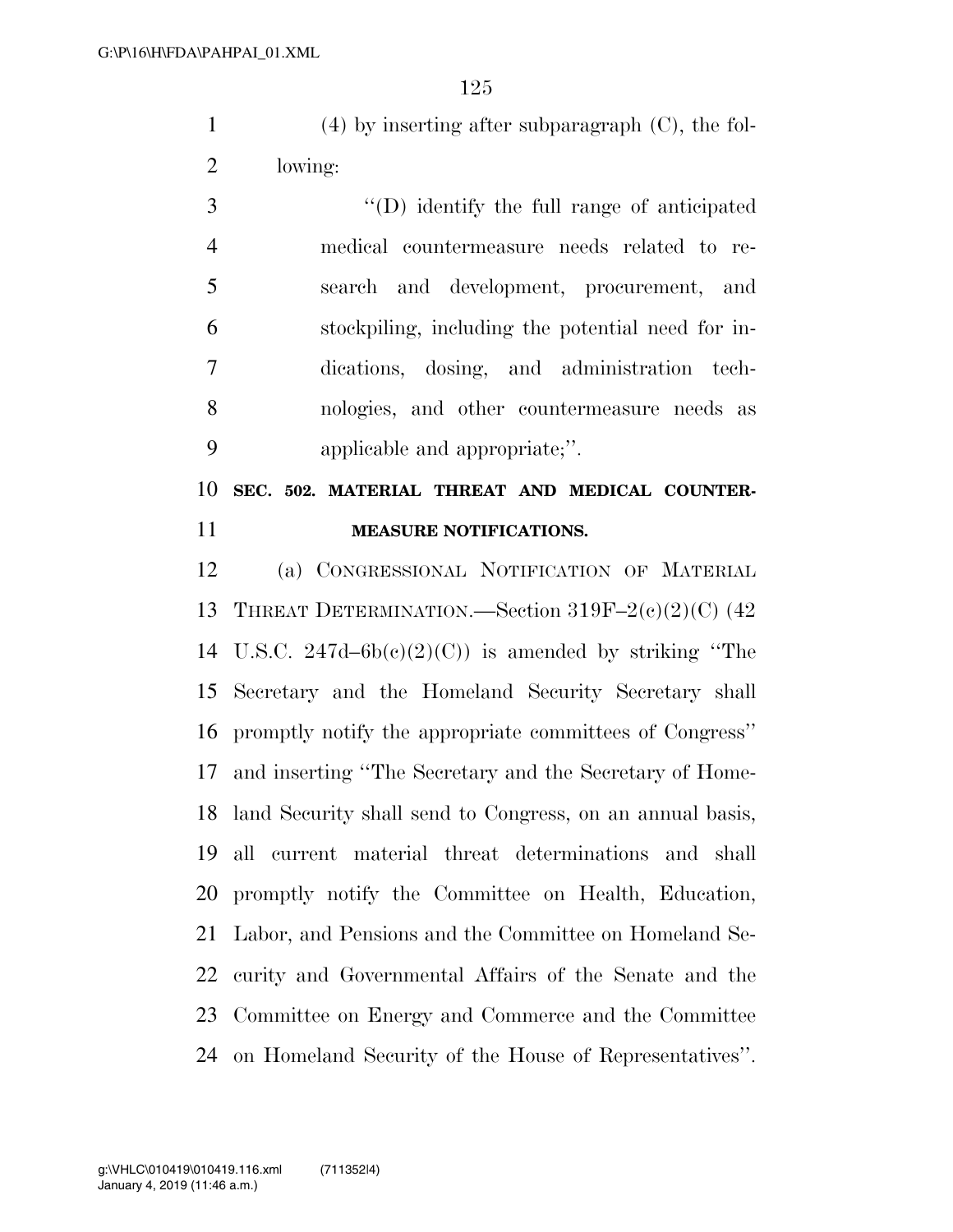(b) CONTRACTING COMMUNICATION.—Section 319F– 2 2(e)(7)(B)(ii)(III) (42 U.S.C. 247d–6b(e)(7)(B)(ii)(III)) is amended by adding at the end the following: ''The Sec- retary shall notify the vendor within 90 days of a deter- mination by the Secretary to renew, extend, or terminate such contract.''. **SEC. 503. AVAILABILITY OF REGULATORY MANAGEMENT PLANS.**  Section 565(f) of the Federal Food, Drug, and Cos-10 metic Act  $(21 \text{ U.S.C. } 360 \text{bbb} - 4(f))$  is amended— (1) by redesignating paragraphs (3) through (6) as paragraphs (4) through (7), respectively; (2) by inserting after paragraph (2) the fol- lowing: ''(3) PUBLICATION.—The Secretary shall make available on the internet website of the Food and Drug Administration information regarding regu- latory management plans, including—  $((A)$  the process by which an applicant may submit a request for a regulatory manage- ment plan; 22 ''(B) the timeframe by which the Secretary is required to respond to such request;  $\cdot$  (C) the information required for the sub-mission of such request;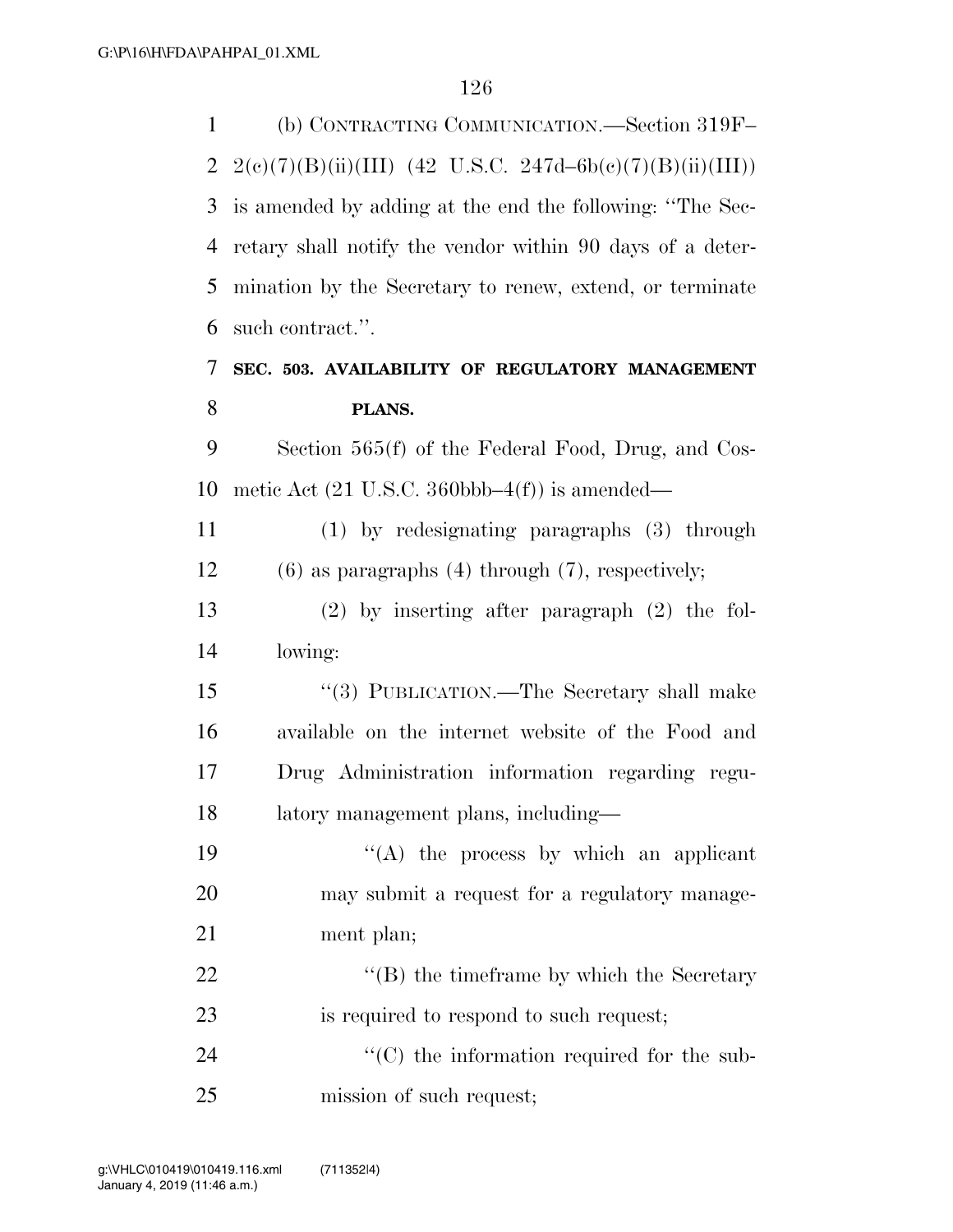| $\mathbf{1}$   | $\lq\lq$ (D) a description of the types of develop-    |
|----------------|--------------------------------------------------------|
| $\overline{2}$ | ment milestones and performance targets that           |
| 3              | could be discussed and included in such plans;         |
| $\overline{4}$ | and                                                    |
| 5              | $\lq\lq$ (E) contact information for beginning the     |
| 6              | regulatory management plan process.";                  |
| 7              | $(3)$ in paragraph $(6)$ , as so redesignated, in the  |
| 8              | matter preceding subparagraph $(A)$ —                  |
| 9              | (A) by striking "paragraph $(4)(A)$ " and in-          |
| 10             | serting "paragraph $(5)(A)$ "; and                     |
| 11             | (B) by striking "paragraph $(4)(B)$ " and              |
| 12             | inserting "paragraph $(5)(B)$ "; and                   |
| 13             | (4) in paragraph $(7)(A)$ , as so redesignated, by     |
| 14             | striking "paragraph $(3)(A)$ " and inserting "para-    |
| 15             | graph $(4)(A)$ ".                                      |
| 16             | SEC. 504. THE BIOMEDICAL ADVANCED RESEARCH AND DE-     |
| 17             | VELOPMENT AUTHORITY<br><b>AND</b><br>THE<br>BIO-       |
| 18             | SHIELD SPECIAL RESERVE FUND.                           |
| 19             | (a) BIOSHIELD SPECIAL RESERVE FUND.—Section            |
| 20             | $319F-2(g)(1)$ (42 U.S.C. 247d-6b(g)(1)) is amended—   |
| 21             | (1) by striking " $$2,800,000,000$ for the period      |
| 22             | of fiscal years 2014 through 2018" and inserting       |
| 23             | " $*7,100,000,000$ for the period of fiscal years 2019 |
| 24             | through 2028, to remain available until expended";     |
| 25             | and                                                    |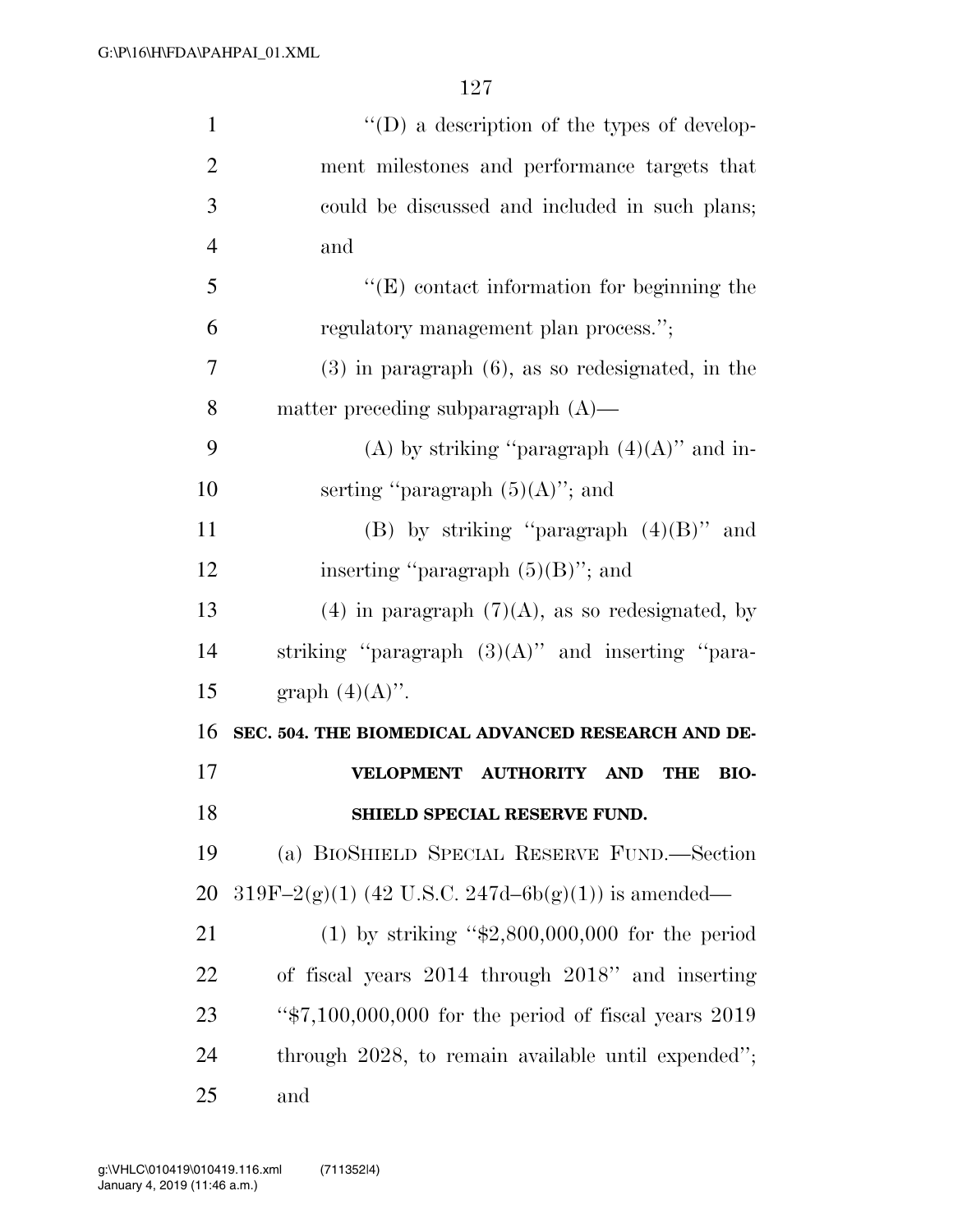(2) by striking the second sentence.

 (b) THE BIOMEDICAL ADVANCED RESEARCH AND DEVELOPMENT AUTHORITY.—Section 319L(d)(2) (42 4 U.S.C.  $247d-7e(d)(2)$  is amended by striking ''\$415,000,000 for each of fiscal years 2014 through 2018'' and inserting ''\$611,700,000 for each of fiscal years 2019 through 2023''.

### **SEC. 505. ADDITIONAL STRATEGIES FOR COMBATING ANTI-BIOTIC RESISTANCE.**

 (a) ADVISORY COUNCIL.—The Secretary of Health and Human Services (referred to in this section as the ''Secretary'') may continue the Presidential Advisory Council on Combating Antibiotic-Resistant Bacteria, re-ferred to in this section as the ''Advisory Council''.

 (b) DUTIES.—The Advisory Council shall advise and provide information and recommendations to the Sec- retary regarding programs and policies intended to reduce or combat antibiotic-resistant bacteria that may present a public health threat and improve capabilities to prevent, diagnose, mitigate, or treat such resistance. Such advice, information, and recommendations may be related to im-proving—

23 (1) the effectiveness of antibiotics;

 (2) research and advanced research on, and the development of, improved and innovative methods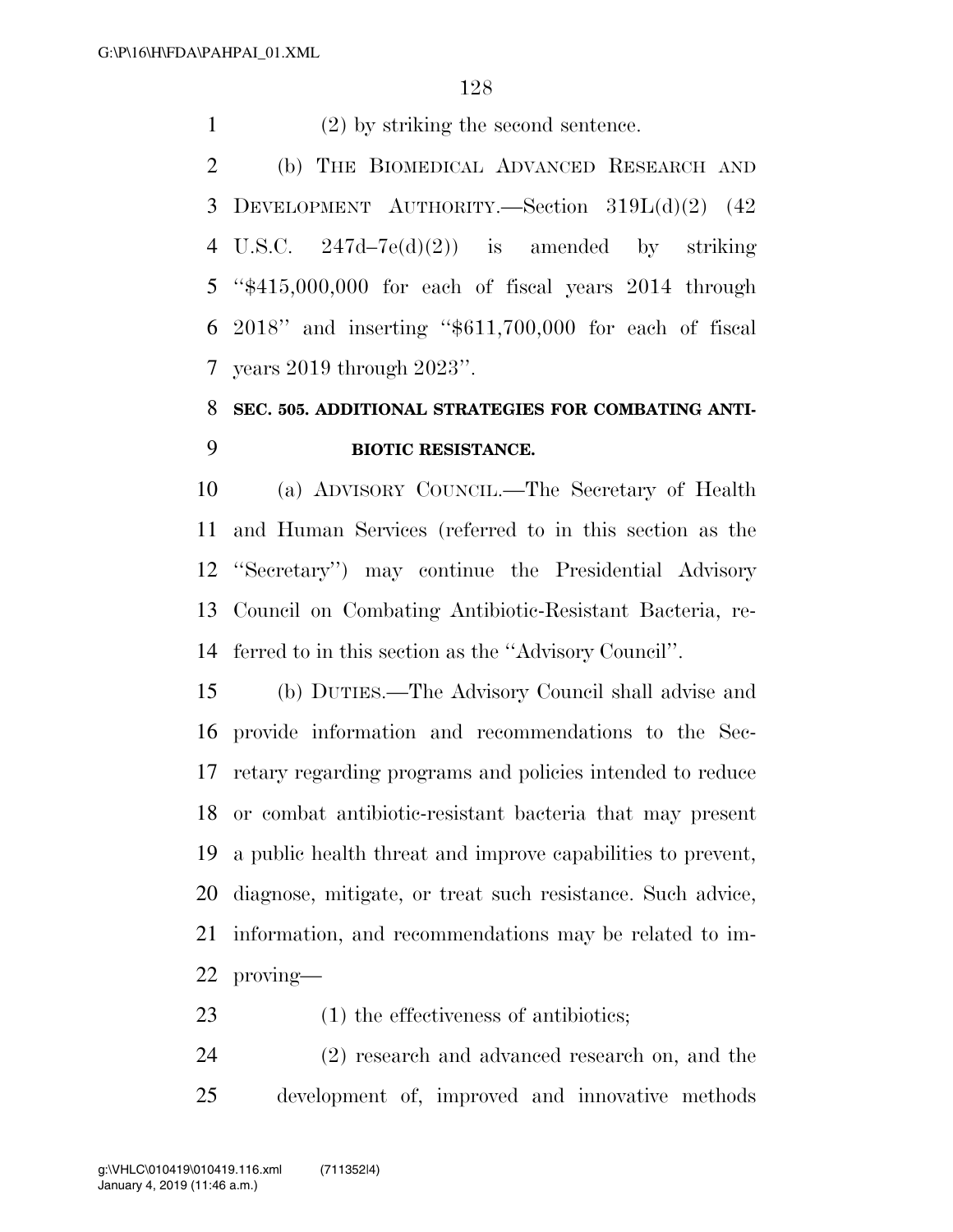| $\mathbf{1}$   | for combating or reducing antibiotic resistance, in-    |
|----------------|---------------------------------------------------------|
| $\overline{2}$ | cluding new treatments, rapid point-of-care             |
| 3              | diagnostics, alternatives to antibiotics, including al- |
| $\overline{4}$ | ternatives to animal antibiotics, and antimicrobial     |
| 5              | stewardship activities;                                 |
| 6              | (3) surveillance of antibiotic-resistant bacterial      |
| 7              | infections, including publicly available and up-to-     |
| 8              | date information on resistance to antibiotics;          |
| 9              | (4) education for health care providers and the         |
| 10             | public with respect to up-to-date information on an-    |
| 11             | tibiotic resistance and ways to reduce or combat        |
| 12             | such resistance to antibiotics related to humans and    |
| 13             | animals;                                                |
| 14             | (5) methods to prevent or reduce the trans-             |
| 15             | mission of antibiotic-resistant bacterial infections,   |
| 16             | including stewardship programs; and                     |
| 17             | $(6)$ coordination with respect to international        |
| 18             | efforts in order to inform and advance United States    |
| 19             | capabilities to combat antibiotic resistance.           |
| 20             | (c) MEETINGS AND COORDINATION.—                         |
| 21             | (1) MEETINGS.—The Advisory Council shall                |
| 22             | meet not less than biannually and, to the extent        |
| 23             | practicable, in coordination with meetings of the       |
| 24             | Antimicrobial Resistance Task Force established in      |
| 25             | section $319E(a)$ of the Public Health Service Act.     |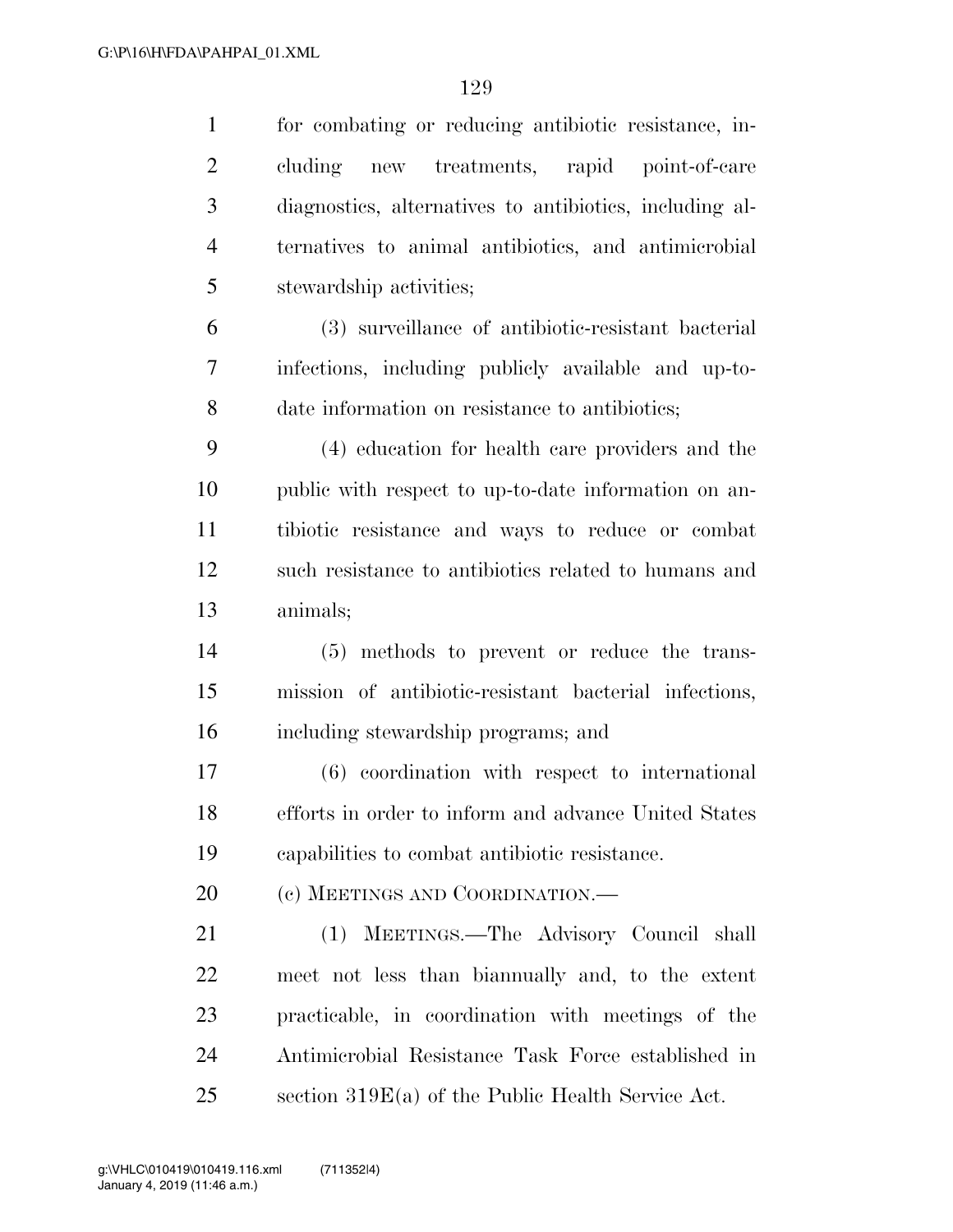(2) COORDINATION.—The Advisory Council shall, to the greatest extent practicable, coordinate activities carried out by the Council with the Anti- microbial Resistance Task Force established under section 319E(a) of the Public Health Service Act 6 (42 U.S.C. 247d–5(a)).

 (d) FACA.—The Federal Advisory Committee Act (5 U.S.C. App.) shall apply to the activities and duties of the Advisory Council.

 (e) EXTENSION OF ADVISORY COUNCIL.—Not later than October 1, 2022, the Secretary shall submit to the Committee on Health, Education, Labor, and Pensions of the Senate and the Committee on Energy and Commerce of the House of Representatives a recommendation on whether the Advisory Council should be extended, and in addition, identify whether there are other committees, councils, or task forces that have overlapping or similar duties to that of the Advisory Council, and whether such committees, councils, or task forces should be combined, including with respect to section 319E(a) of the Public Health Service Act (42 U.S.C. 247d–5(a)).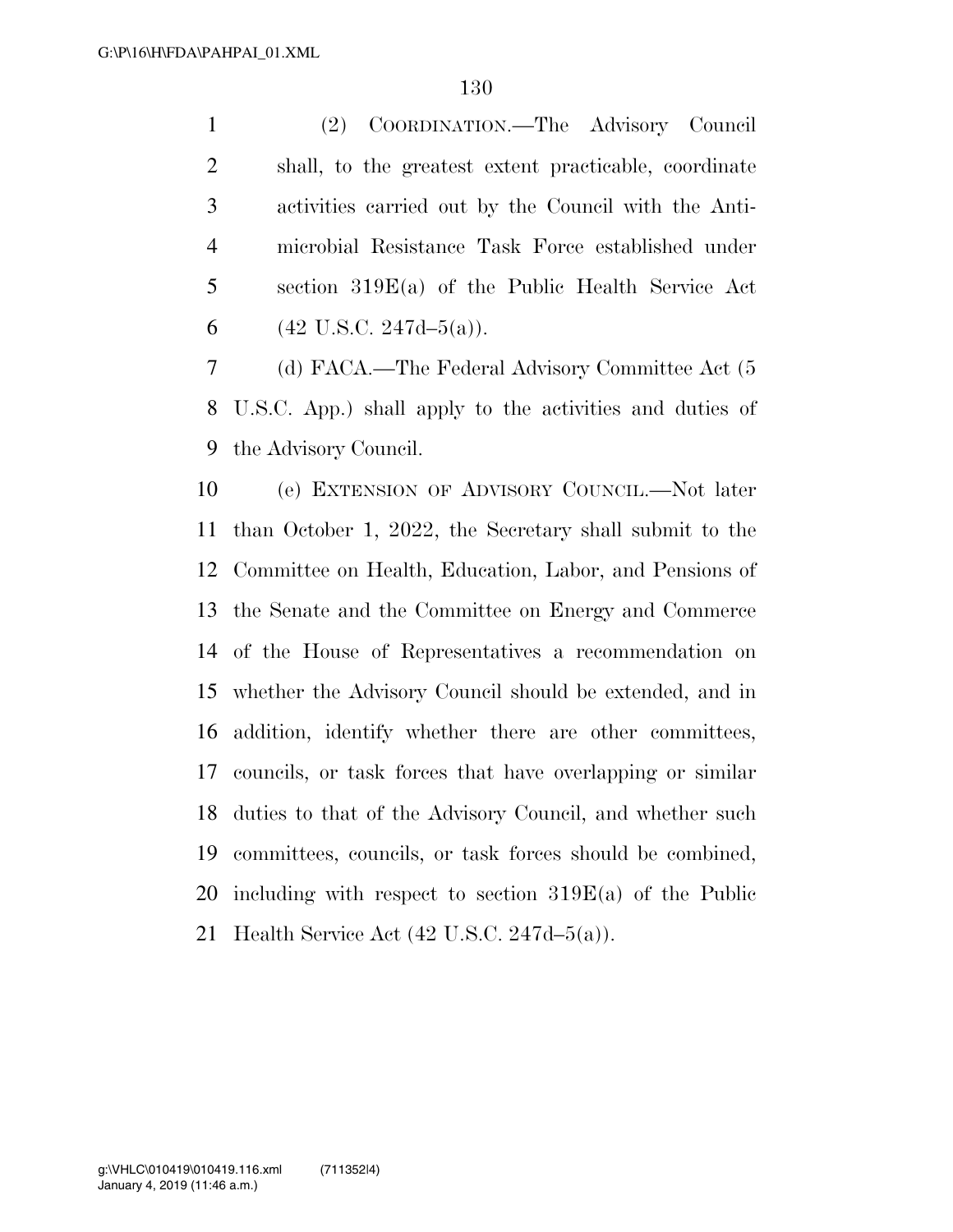# **TITLE VI—ADVANCING TECH- NOLOGIES FOR MEDICAL COUNTERMEASURES**

#### **SEC. 601. ADMINISTRATION OF COUNTERMEASURES.**

 Section 319L(c)(4)(D)(iii) (42 U.S.C. 247d–  $7e(c)(4)(D(iii))$  is amended by striking "and platform" technologies'' and inserting ''platform technologies, tech- nologies to administer countermeasures, and technologies to improve storage and transportation of counter-measures''.

### **SEC. 602. UPDATING DEFINITIONS OF OTHER TRANS-ACTIONS.**

Section 319L (42 U.S.C. 247d–7e) is amended—

14 (1) in subsection (a)(3), by striking ", such as" and all that follows through ''Code''; and

16 (2) in subsection  $(c)(5)(A)$ —

 (A) in clause (i), by striking ''under this subsection'' and all that follows through ''Code'' 19 and inserting "(as defined in subsection  $(a)(3)$ ) 20 under this subsection"; and

21 (B) in clause (ii)— (i) by amending subclause (I) to read as follows:

24 ''(I) IN GENERAL.—To the max-imum extent practicable, competitive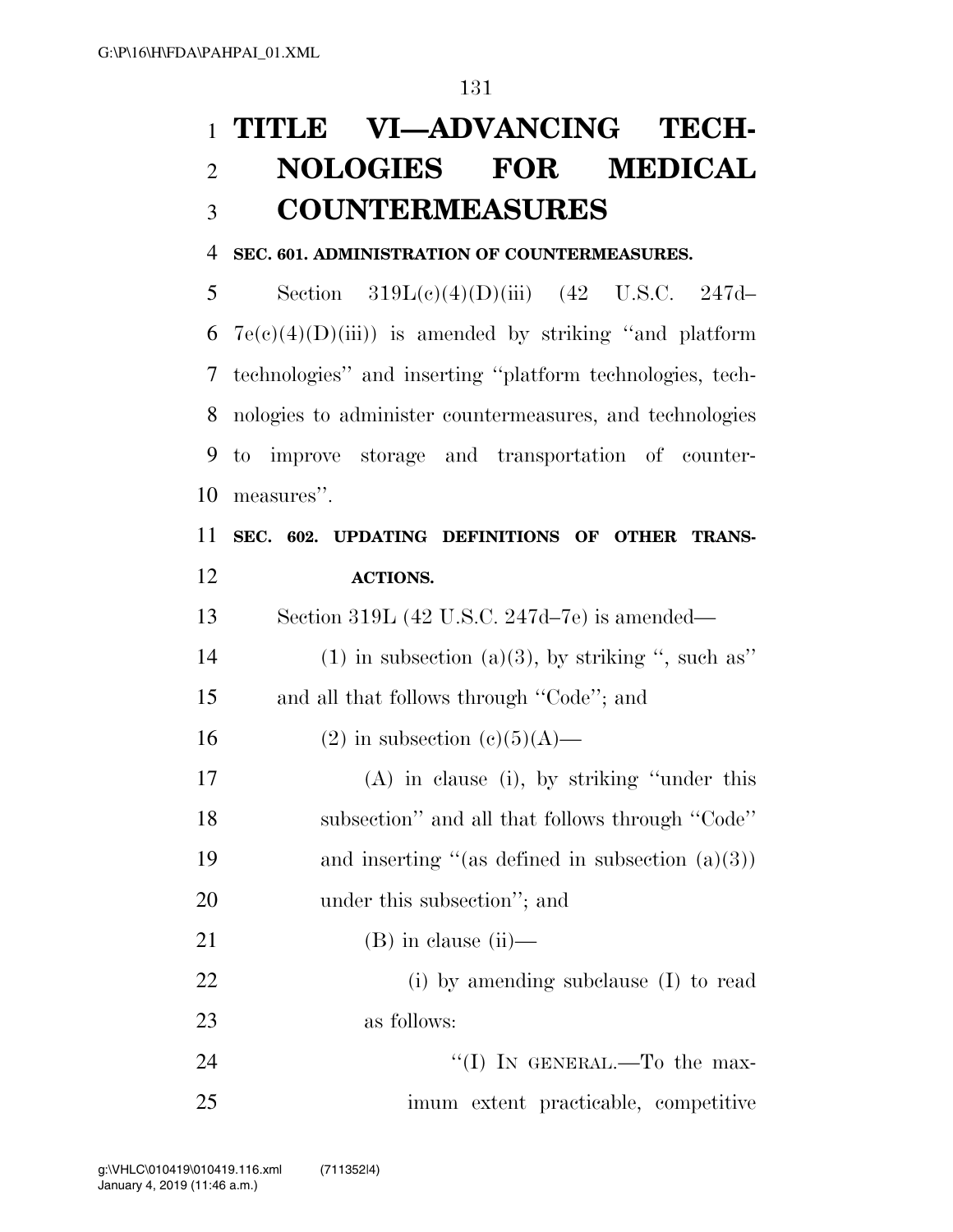| $\mathbf{1}$   | procedures shall be used when enter-                      |
|----------------|-----------------------------------------------------------|
| $\overline{2}$ | ing into transactions to carry out                        |
| 3              | projects under this subsection."; and                     |
| $\overline{4}$ | (ii) in subclause $(II)$ —                                |
| 5              | (I) by striking " $$20,000,000"$                          |
| 6              | and inserting "\$100,000,000";                            |
| 7              | (II) by striking "senior procure-                         |
| 8              | ment executive for the Department                         |
| 9              | (as designated for purpose of section                     |
| 10             | $16(c)$ of the Office of Federal Pro-                     |
| 11             | curement Policy Act (41 U.S.C.                            |
| 12             | $(414(c)))$ " and inserting "Assistant"                   |
| 13             | Secretary for Financial Resources";                       |
| 14             | and                                                       |
| 15             | (III) by striking "senior procure-                        |
| 16             | ment executive under" and inserting                       |
| 17             | "Assistant Secretary for Financial Re-                    |
| 18             | sources under".                                           |
| 19             | SEC. 603. MEDICAL COUNTERMEASURE MASTER FILES.            |
| 20             | (a) IN GENERAL.—The purpose of this section (in-          |
| 21             | cluding section 565B of the Federal Food, Drug, and Cos-  |
| 22             | metic Act, as added by subsection (b)) is to support and  |
| 23             | advance the development or manufacture of security coun-  |
| 24             | termeasures, qualified countermeasures, and qualified     |
| 25             | pandemic or epidemic products by facilitating and encour- |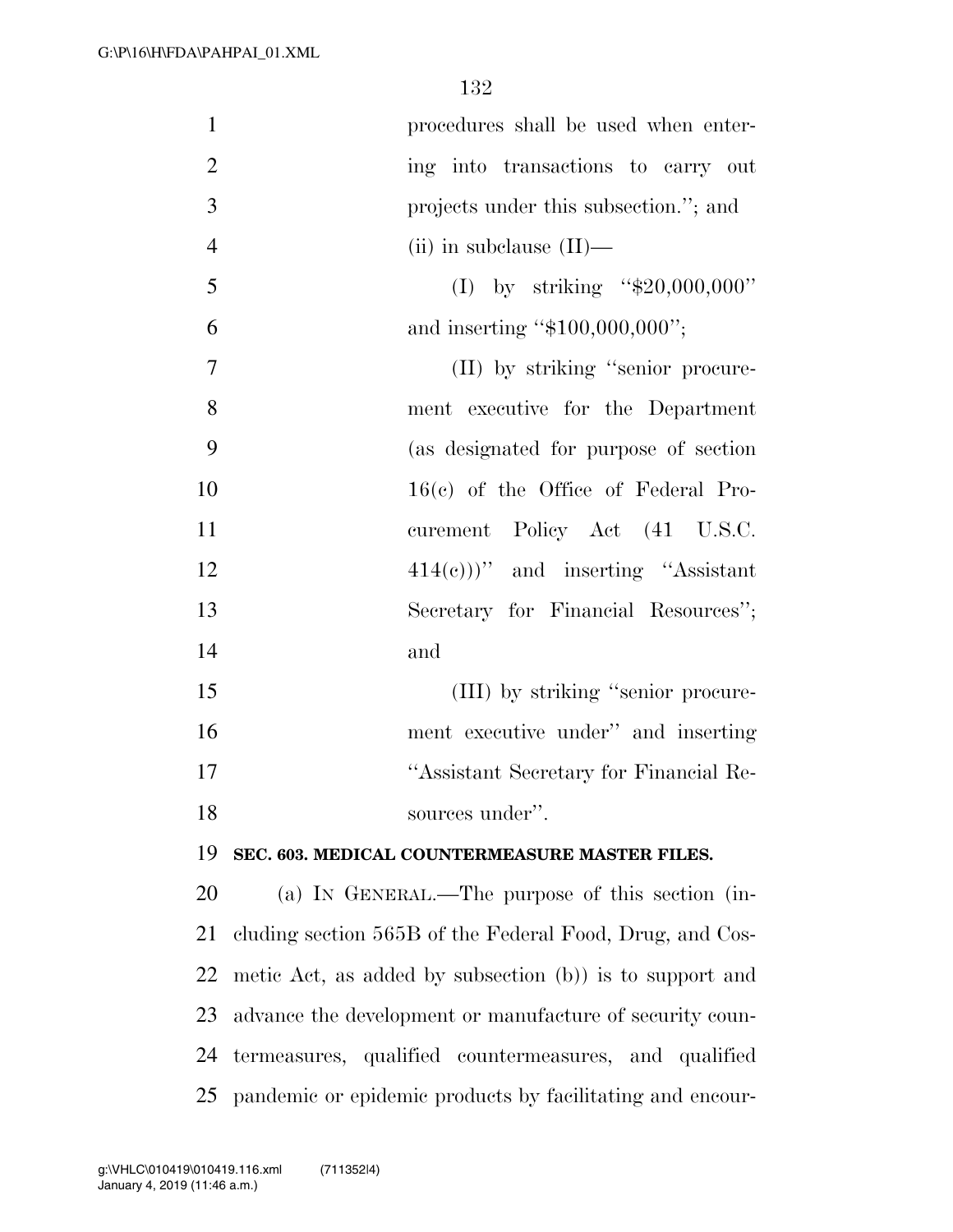aging submission of data and information to support the development of such products, and through clarifying the authority to cross-reference to data and information pre- viously submitted to the Secretary of Health and Human Services (referred to in this section as the ''Secretary''), including data and information submitted to medical coun-termeasure master files or other master files.

 (b) MEDICAL COUNTERMEASURE MASTER FILES.— Chapter V of the Federal Food, Drug, and Cosmetic Act (21 U.S.C. 351 et seq.) is amended by inserting after sec-tion 565A the following:

#### **''SEC. 565B. MEDICAL COUNTERMEASURE MASTER FILES.**

13 "(a) APPLICABILITY OF REFERENCE.—

14 ''(1) IN GENERAL.—A person may submit data and information in a master file to the Secretary with the intent to reference, or to authorize, in writ- ing, another person to reference, such data or infor- mation to support a medical countermeasure submis- sion (including a supplement or amendment to any such submission), without requiring the master file holder to disclose the data and information to any 22 such persons authorized to reference the master file. Such data and information shall be available for ref- erence by the master file holder or by a person au-thorized by the master file holder, in accordance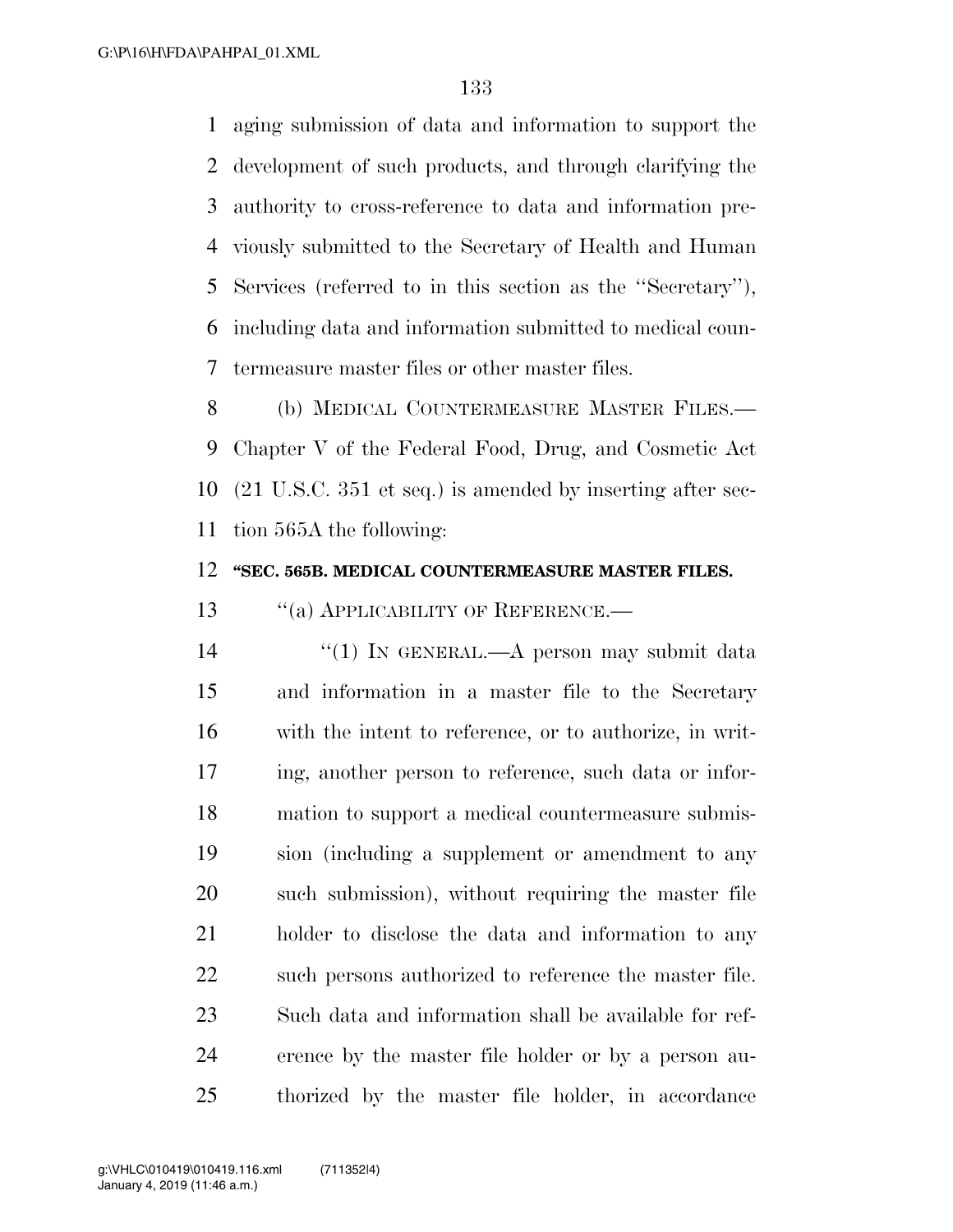with applicable privacy and confidentiality protocols and regulations.

3 "(2) REFERENCE OF CERTAIN MASTER FILES.—In the case that data or information within a medical countermeasure master file is used only to support the conditional approval of an application filed under section 571, such master file may be re- lied upon to support the effectiveness of a product that is the subject of a subsequent medical counter- measure submission only if such application is sup- plemented by additional data or information to sup- port review and approval in a manner consistent with the standards applicable to such review and ap- proval for such countermeasure, qualified counter- measure, or qualified pandemic or epidemic product. ''(b) MEDICAL COUNTERMEASURE MASTER FILE CONTENT.—

18 "(1) In GENERAL.—A master file under this section may include data or information to sup-port—

 $\langle (A)$  the development of medical counter- measure submissions to support the approval, licensure, classification, clearance, conditional approval, or authorization of one or more secu-rity countermeasures, qualified counter-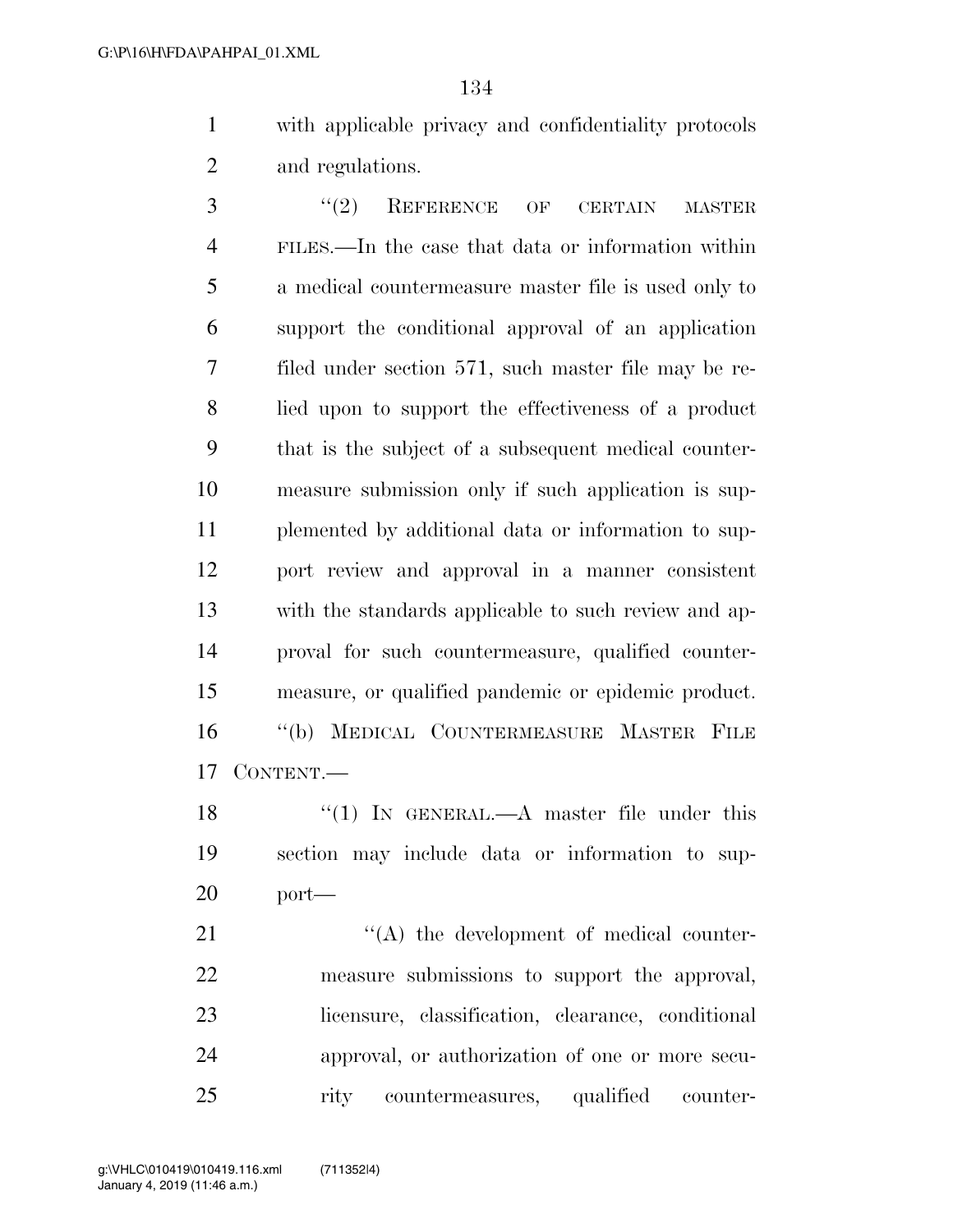| $\mathbf{1}$   | measures, or qualified pandemic or epidemic              |
|----------------|----------------------------------------------------------|
| $\overline{2}$ | products; and                                            |
| 3              | $\lq\lq (B)$ the manufacture of security counter-        |
| $\overline{4}$ | measures, qualified countermeasures, or quali-           |
| 5              | fied pandemic or epidemic products.                      |
| 6              | "(2) REQUIRED UPDATES.—The Secretary may                 |
| 7              | require, as appropriate, that the master file holder     |
| 8              | ensure that the contents of such master file are up-     |
| 9              | dated during the time such master file is referenced     |
| 10             | for a medical countermeasure submission.                 |
| 11             | $``$ (c) SPONSOR REFERENCE.—                             |
| 12             | "(1) IN GENERAL.—Each incorporation of data              |
| 13             | or information within a medical countermeasure           |
| 14             | master file shall describe the incorporated material     |
| 15             | in a manner in which the Secretary determines ap-        |
| 16             | propriate and that permits the review of such infor-     |
| 17             | mation within such master file without necessitating     |
| 18             | resubmission of such data or information. Master         |
| 19             | files shall be submitted in an electronic format in ac-  |
| 20             | cordance with sections $512(b)(4)$ , $571(a)(4)$ , and   |
| 21             | 745A, as applicable, and as specified in applicable      |
| 22             | guidance.                                                |
| 23             | "(2) REFERENCE BY A MASTER FILE HOLD-                    |
| 24             | $ER. \t - A$ master file holder that is the sponsor of a |

medical countermeasure submission shall notify the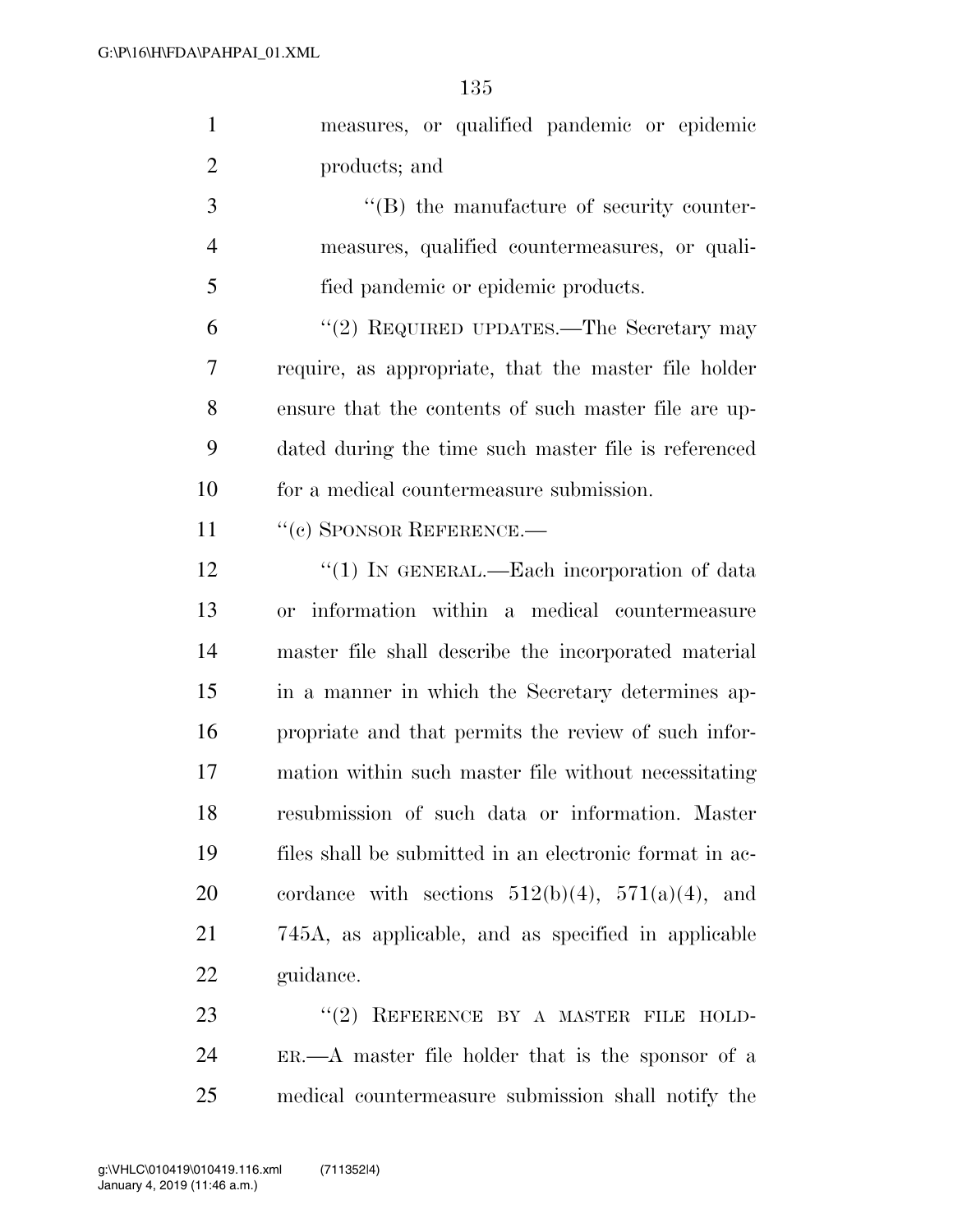Secretary in writing of the intent to reference the medical countermeasure master file as a part of the submission.

4 "(3) REFERENCE BY AN AUTHORIZED PER- SON.—A person submitting an application for review may, where the Secretary determines appropriate, incorporate by reference all or part of the contents of a medical countermeasure master file, if the mas- ter file holder authorizes the incorporation in writ-ing.

11 "(d) ACKNOWLEDGMENT OF AND RELIANCE UPON A MASTER FILE BY THE SECRETARY.—

13 "(1) IN GENERAL.—The Secretary shall provide the master file holder with a written notification in- dicating that the Secretary has reviewed and relied upon specified data or information within a master file and the purposes for which such data or infor- mation was incorporated by reference if the Sec- retary has reviewed and relied upon such specified data or information to support the approval, classi- fication, conditional approval, clearance, licensure, or authorization of a security countermeasure, qualified countermeasure, or qualified pandemic or epidemic product. The Secretary may rely upon the data and information within the medical countermeasure mas-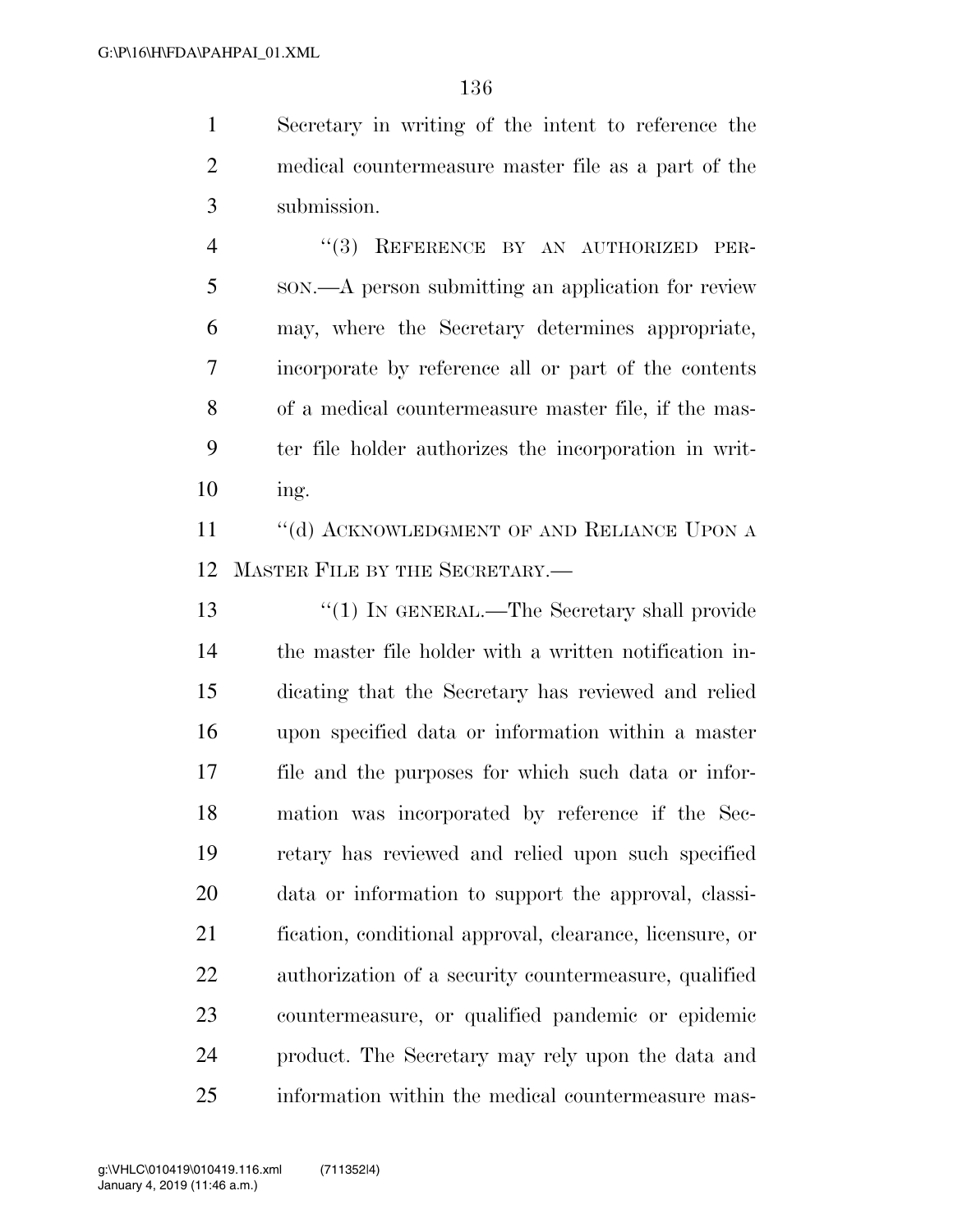ter file for which such written notification was pro- vided in additional applications, as applicable and appropriate and upon the request of the master file holder so notified in writing or by an authorized per-son of such holder.

 ''(2) CERTAIN APPLICATIONS.—If the Secretary has reviewed and relied upon specified data or infor- mation within a medical countermeasure master file to support the conditional approval of an application under section 571 to subsequently support the ap- proval, clearance, licensure, or authorization of a se- curity countermeasure, qualified countermeasure, or qualified pandemic or epidemic product, the Sec- retary shall provide a brief written description to the master file holder regarding the elements of the ap- plication fulfilled by the data or information within the master file and how such data or information contained in such application meets the standards of evidence under subsection (c) or (d) of section 505, subsection (d) of section 512, or section 351 of the Public Health Service Act (as applicable), which shall not include any trade secret or confidential commercial information.

 ''(e) RULES OF CONSTRUCTION.—Nothing in this section shall be construed to—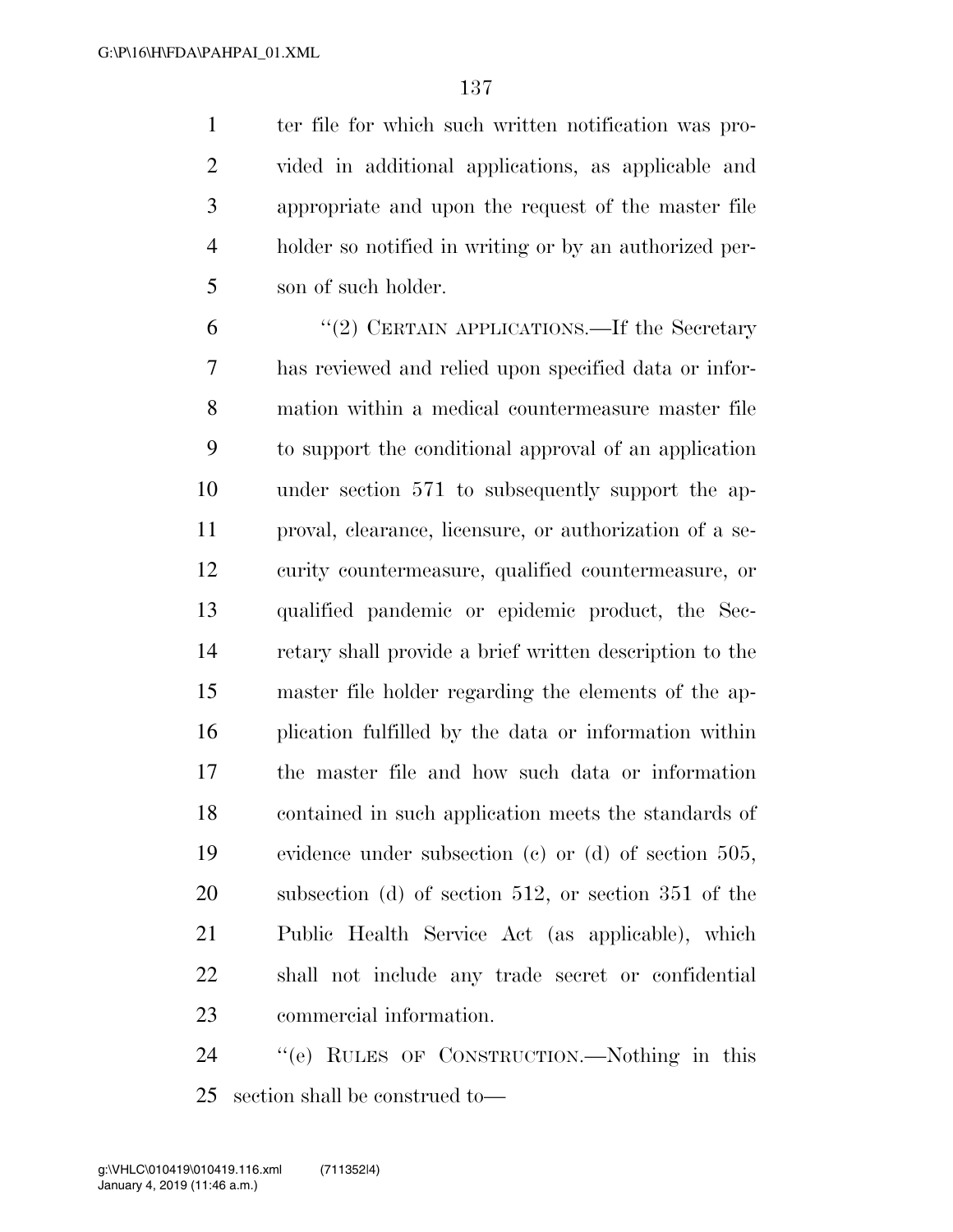1 ''(1) limit the authority of the Secretary to ap- prove, license, clear, conditionally approve, or au- thorize drugs, biological products, or devices pursu- ant to, as applicable, this Act or section 351 of the Public Health Service Act (as such applicable Act is in effect on the day before the date of enactment of the Pandemic and All-Hazards Preparedness and Advancing Innovation Act of 2019), including the standards of evidence, and applicable conditions, for approval under the applicable Act;

 $\frac{1}{2}$  alter the standards of evidence with re- spect to approval, licensure, or clearance, as applica- ble, of drugs, biological products, or devices under this Act or section 351 of the Public Health Service Act, including, as applicable, the substantial evi- dence standards under sections 505(d) and 512(d) or this Act and section 351(a) of the Public Health Service Act; or

19 ''(3) alter the authority of the Secretary under this Act or the Public Health Service Act to deter- mine the types of data or information previously submitted by a sponsor or any other person that may be incorporated by reference in an application, request, or notification for a drug, biological prod-uct, or device submitted under sections 505(i),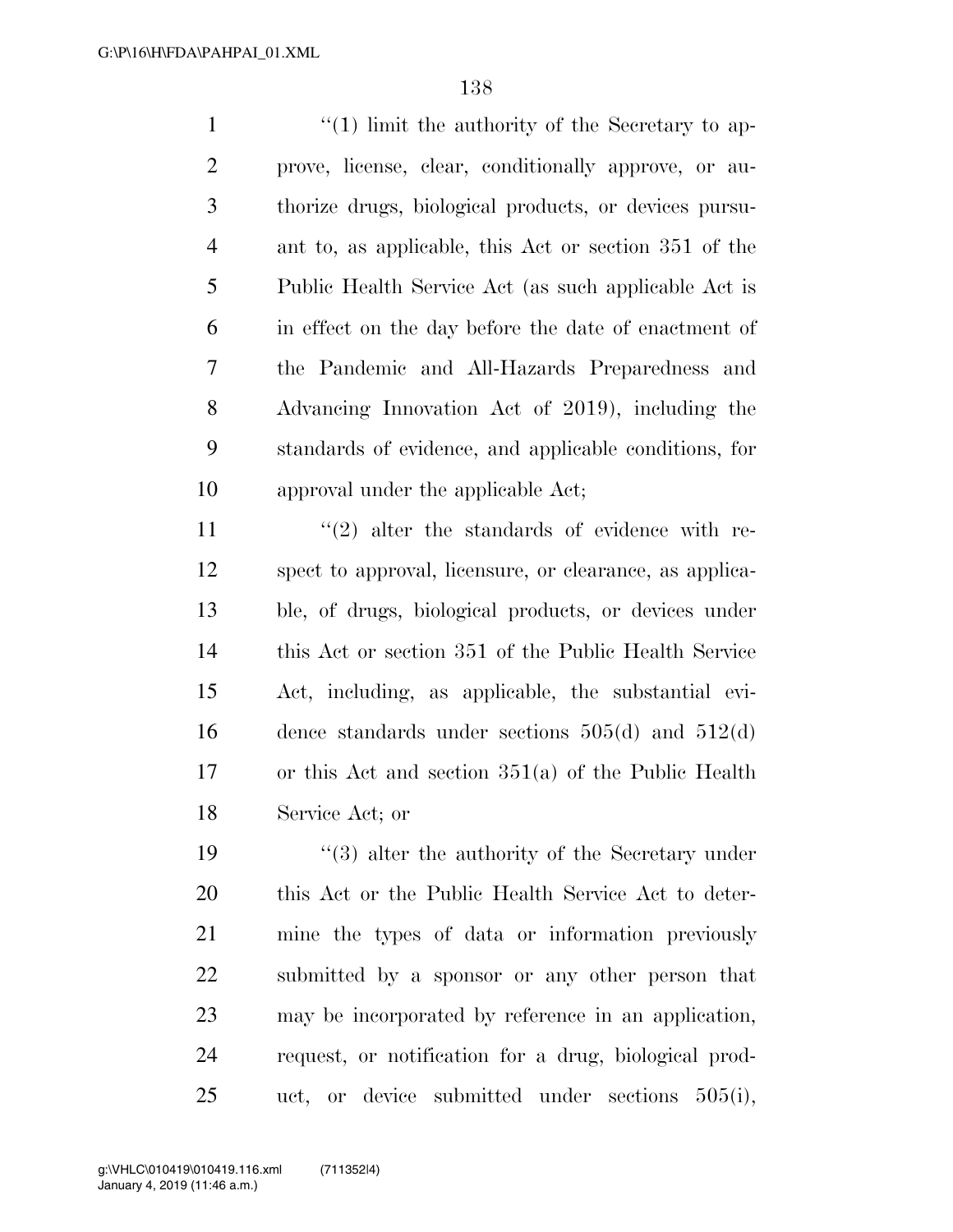|                | $505(b)$ , $505(j)$ , $512(b)(1)$ , $512(b)(2)$ , $512(j)$ , $564$ , |
|----------------|----------------------------------------------------------------------|
| 2              | 571, 520(g), 515(c), 513(f)(2), or 510(k) of this                    |
| 3              | Act, or subsection (a) or $(k)$ of section 351 of the                |
| $\overline{4}$ | Public Health Service Act, including a supplement                    |
| 5              | or amendment to any such submission, and the re-                     |
| 6              | quirements associated with such reference.                           |

''(f) DEFINITIONS.—In this section:

8 ''(1) The term 'master file holder' means a per- son who submits data and information to the Sec- retary with the intent to reference or authorize an- other person to reference such data or information to support a medical countermeasure submission, as described in subsection (a).

 $\frac{1}{2}$  The term 'medical countermeasure submis- sion' means an investigational new drug application under section 505(i), a new drug application under section 505(b), or an abbreviated new drug applica- tion under section 505(j) of this Act, a biological product license application under section 351(a) of the Public Health Service Act or a biosimilar biologi- cal product license application under section 351(k) of the Public Health Service Act, a new animal drug application under section 512(b)(1) or abbreviated new animal drug application under section  $512(b)(2)$ , an application for conditional approval of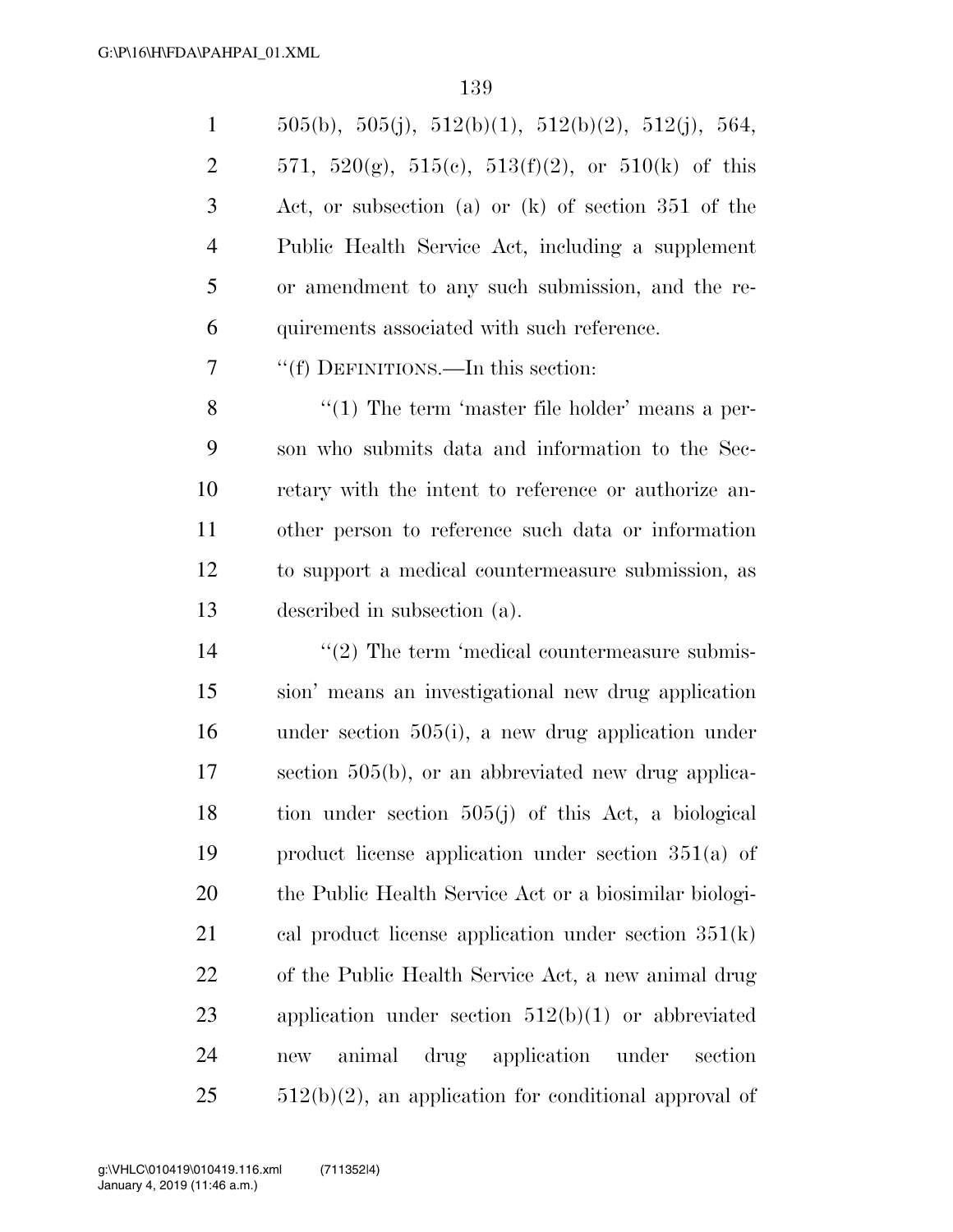| $\mathbf{1}$   | a new animal drug under section 571, an investiga-         |
|----------------|------------------------------------------------------------|
| $\overline{2}$ | tional device application under section $520(g)$ , an      |
| 3              | application with respect to a device under section         |
| $\overline{4}$ | $515(c)$ , a request for classification of a device under  |
| 5              | section $513(f)(2)$ , a notification with respect to a de- |
| 6              | vice under section $510(k)$ , or a request for an emer-    |
| $\overline{7}$ | gency use authorization under section 564 to sup-          |
| 8              | $port-$                                                    |
| 9              | $\lq\lq$ the approval, licensure, classification,          |
| 10             | clearance, conditional approval, or authorization          |
| 11             | of a security countermeasure, qualified counter-           |
| 12             | measure, or qualified pandemic or epidemic                 |
| 13             | product; or                                                |
| 14             | $\lq\lq (B)$ a new indication to an approved secu-         |
| 15             | rity countermeasure, qualified countermeasure,             |
| 16             | or qualified pandemic or epidemic product.                 |
| 17             | "(3) The terms 'qualified countermeasure', 'se-            |
| 18             | curity countermeasure', and 'qualified pandemic or         |
| 19             | epidemic product' have the meanings given such             |
| 20             | terms in sections $319F-1$ , $319F-2$ , and $319F-3$ , re- |
| 21             | spectively, of the Public Health Service Act.".            |
| 22             | (c) STAKEHOLDER INPUT.—Not later than<br>18                |
| 23             | months after the date of enactment of this Act, the Sec-   |
| 24             | retary, acting through the Commissioner of Food and        |
| 25             | Drugs and in consultation with the Assistant Secretary     |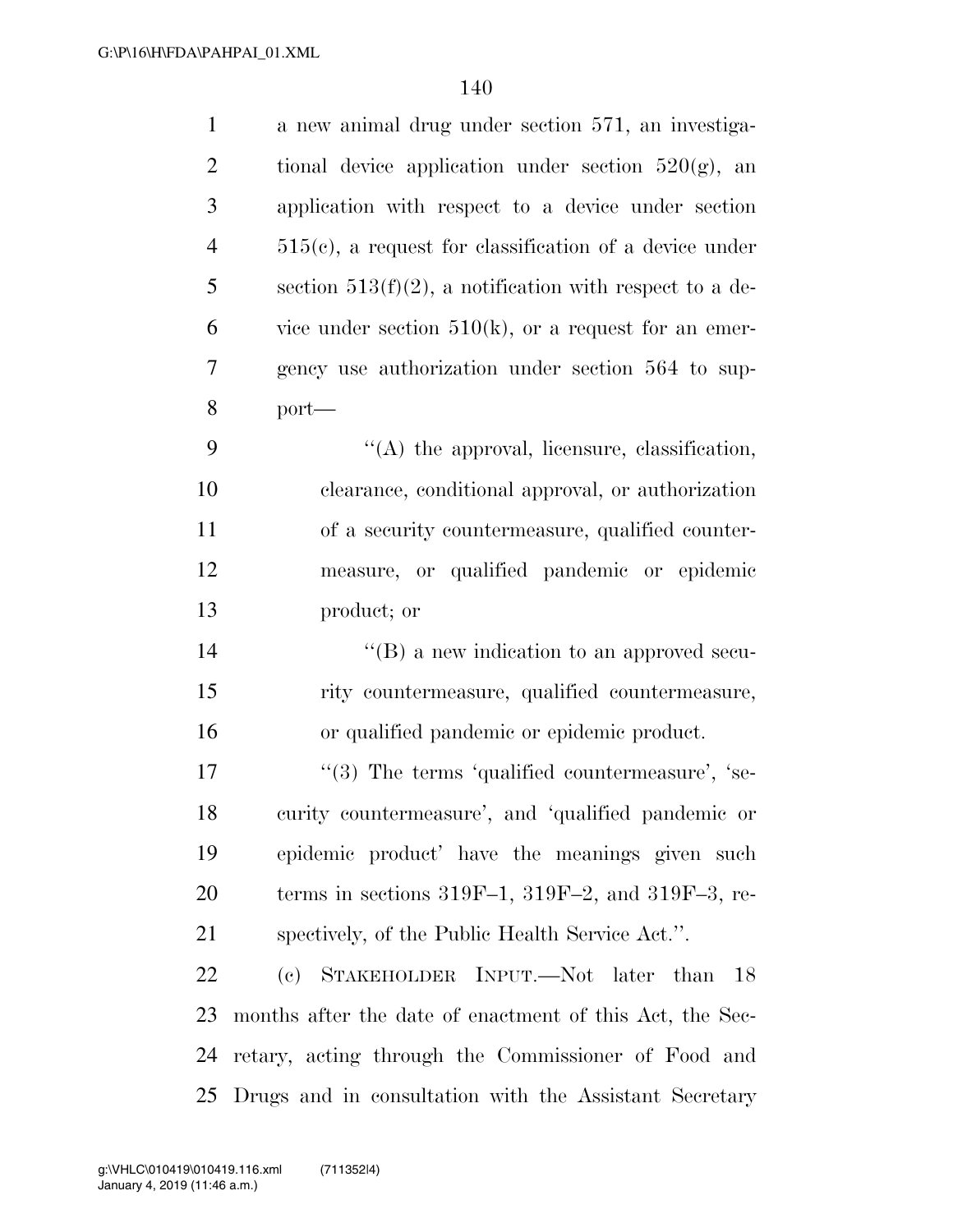for Preparedness and Response, shall solicit input from stakeholders, including stakeholders developing security countermeasures, qualified countermeasures, or qualified pandemic or epidemic products, and stakeholders devel- oping technologies to assist in the development of such countermeasures with respect to how the Food and Drug Administration can advance the use of tools and tech- nologies to support and advance the development or manu- facture of security countermeasures, qualified counter- measures, and qualified pandemic or epidemic products, including through reliance on cross-referenced data and information contained within master files and submissions previously submitted to the Secretary as set forth in sec- tion 565B of the Federal Food, Drug, and Cosmetic Act, as added by subsection (b).

 (d) GUIDANCE.—Not later than 2 years after the date of enactment of this Act, the Secretary, acting through the Commissioner of Food and Drugs, shall pub- lish draft guidance about how reliance on cross-referenced data and information contained within master files under section 565B of the Federal Food, Drug, and Cosmetic Act, as added by subsection (b) or submissions otherwise submitted to the Secretary may be used for specific tools or technologies (including platform technologies) that have the potential to support and advance the development or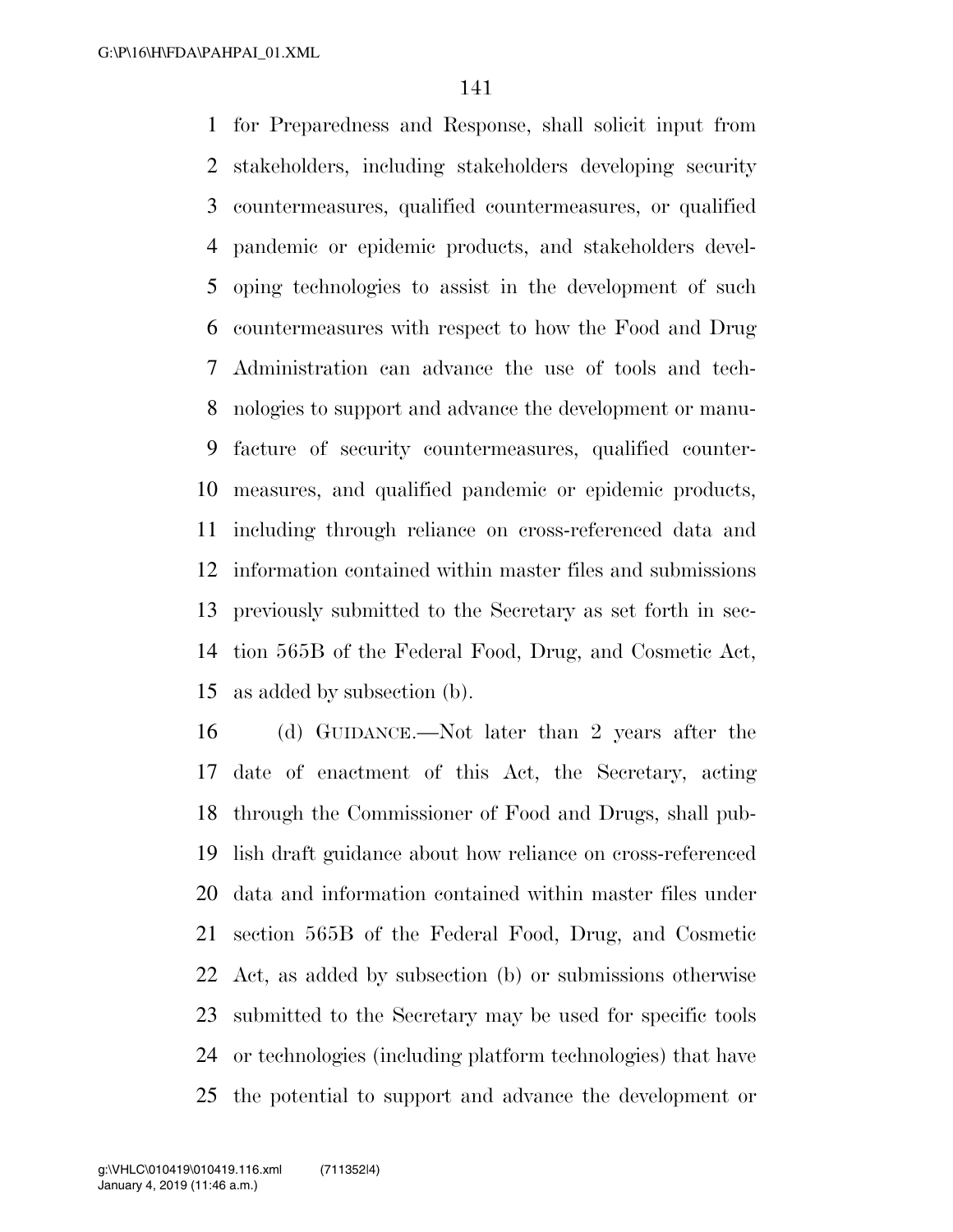manufacture of security countermeasures, qualified coun- termeasures, and qualified pandemic or epidemic products. The Secretary, acting through the Commissioner of Food and Drugs, shall publish the final guidance not later than 3 years after the enactment of this Act.

#### **SEC. 604. ANIMAL RULE REPORT.**

 (a) STUDY.—The Comptroller General of the United States shall conduct a study on the application of the re- quirements under subsections (c) and (d) of section 565 of the of the Federal Food, Drug, and Cosmetic Act (21 U.S.C. 360bbb–4) (referred to in this section as the ''ani- mal rule'') as a component of medical countermeasure ad- vanced development under the Biomedical Advanced Re- search and Development Authority and regulatory review by the Food and Drug Administration. In conducting such study, the Comptroller General shall examine the fol-lowing:

 (1) The extent to which advanced development and review of a medical countermeasure are coordi- nated between the Biomedical Advanced Research and Development Authority and the Food and Drug Administration, including activities that facilitate appropriate and efficient design of studies to sup- port approval, licensure, and authorization under the animal rule, consistent with the recommendations in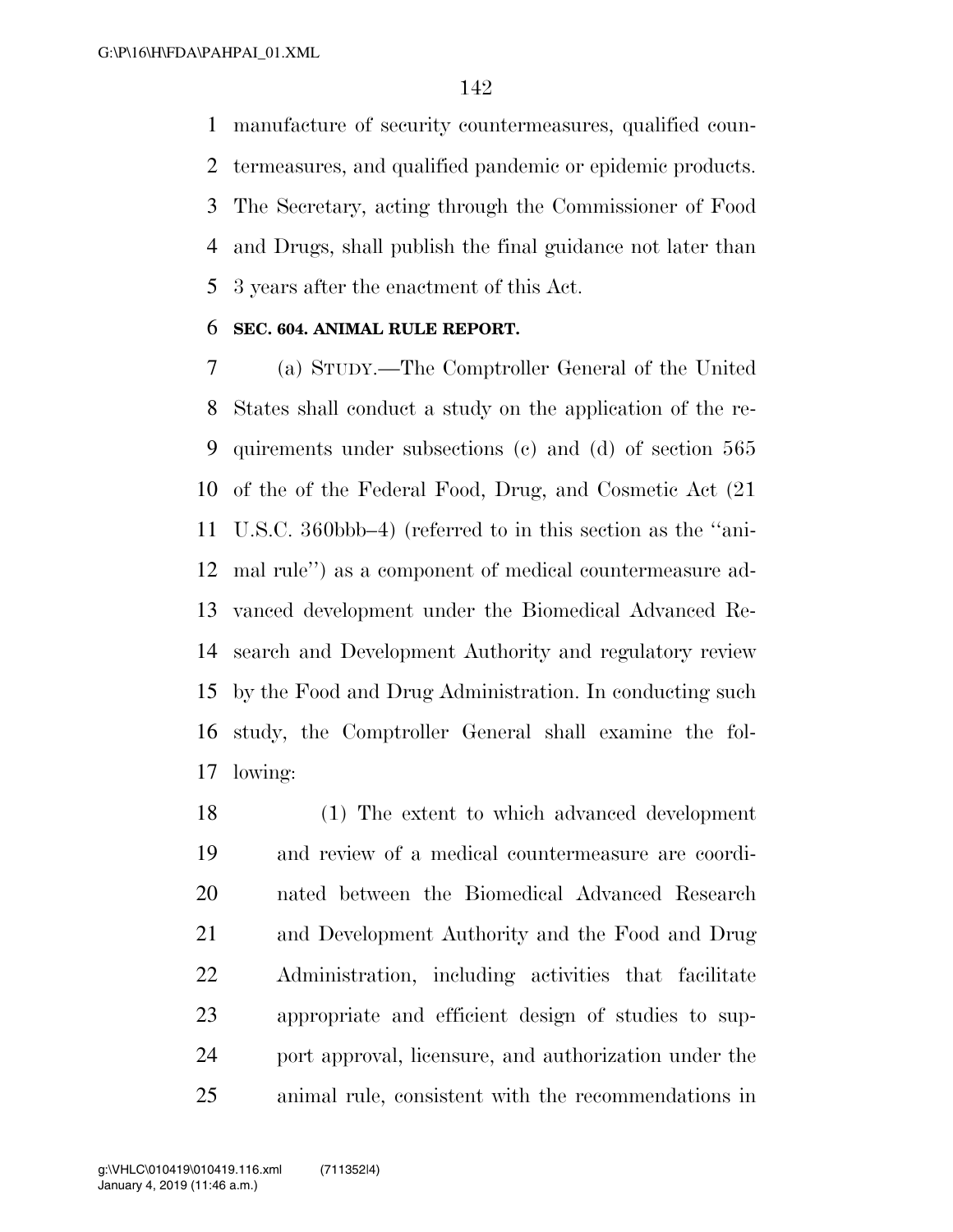| $\mathbf{1}$   | the animal rule guidance, issued pursuant to section                         |
|----------------|------------------------------------------------------------------------------|
| $\overline{2}$ | $565(c)$ of the Federal Food, Drug, and Cosmetic Act                         |
| 3              | $(21 \text{ U.S.C. } 360 \text{bbb} - 4\text{e}))$ and entitled "Product De- |
| $\overline{4}$ | velopment Under the Animal Rule: Guidance for In-                            |
| 5              | dustry" (issued in October 2015), to resolve discrep-                        |
| 6              | ancies in the design of adequate and well-controlled                         |
| 7              | efficacy studies conducted in animal models related                          |
| $8\phantom{1}$ | to the provision of substantial evidence of effective-                       |
| 9              | ness for the product approved, licensed, or author-                          |
| 10             | ized under the animal rule.                                                  |
| 11             | $(2)$ The consistency of the application of the                              |
| 12             | animal rule among and between review divisions                               |
| 13             | within the Food and Drug Administration.                                     |
| 14             | (3) The flexibility pursuant to the animal rule                              |
| 15             | to address variations in countermeasure development                          |
| 16             | and review processes, including the extent to which                          |
| 17             | qualified animal models are adopted and used within                          |
| 18             | the Food and Drug Administration in regulatory de-                           |
| 19             | cision making with respect to medical counter-                               |
| 20             | measures.                                                                    |
| 21             | (4) The extent to which the guidance issued                                  |
|                |                                                                              |
| 22             | under section $565(c)$ of the Federal Food, Drug, and                        |
| 23             | Cosmetic Act $(21 \text{ U.S.C. } 360 \text{bbb} - 4(c))$ , entitled,        |

Guidance for Industry'' (issued in October 2015),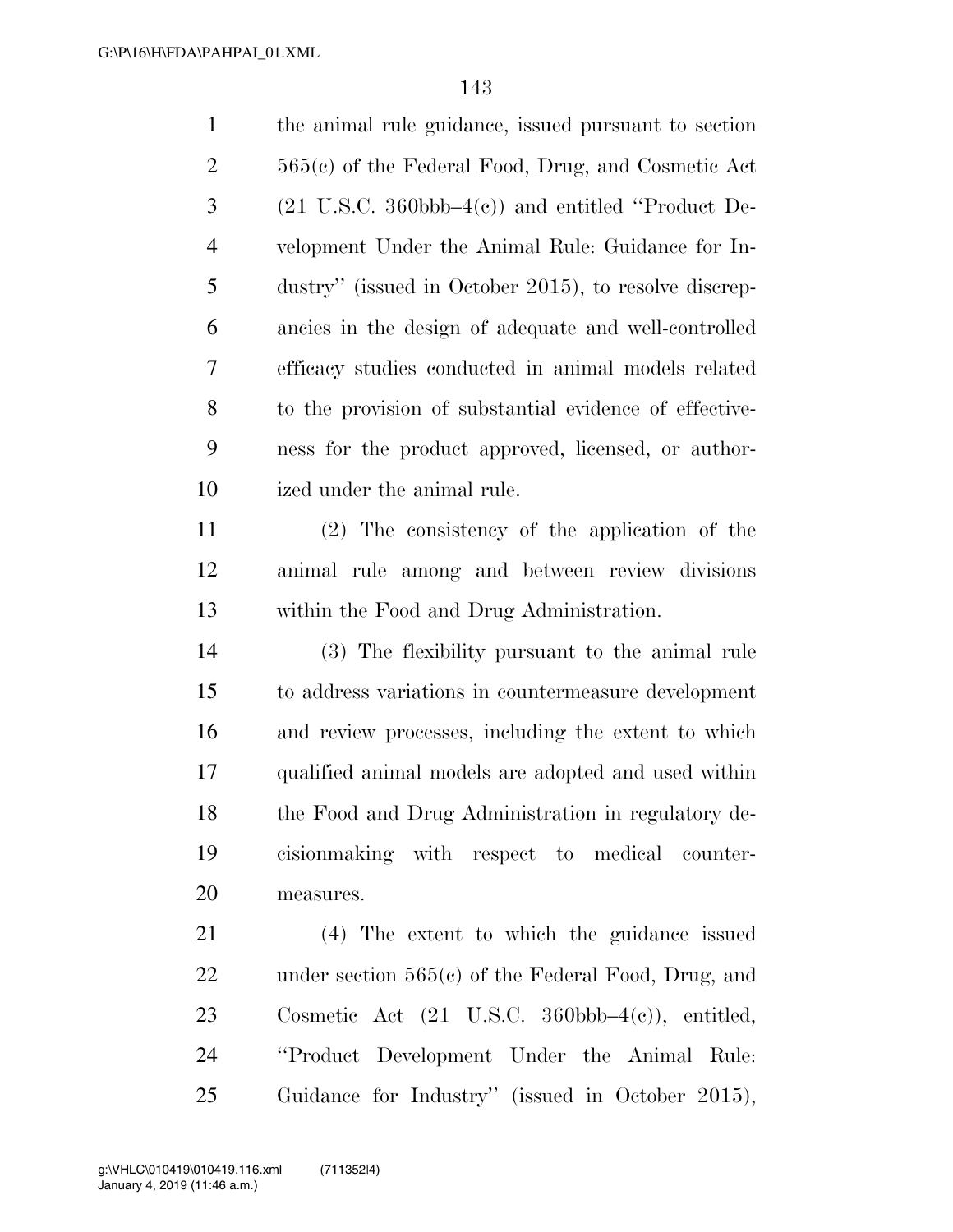has assisted in achieving the purposes described in 2 paragraphs  $(1)$ ,  $(2)$ , and  $(3)$ .

 (b) CONSULTATIONS.—In conducting the study under subsection (a), the Comptroller General of the United States shall consult with—

 (1) the Federal agencies responsible for advanc- ing, reviewing, and procuring medical counter- measures, including the Office of the Assistant Sec- retary for Preparedness and Response, the Bio- medical Advanced Research and Development Au- thority, the Food and Drug Administration, and the Department of Defense;

 (2) manufacturers involved in the research and development of medical countermeasures to address biological, chemical, radiological, or nuclear threats; and

 (3) other biodefense stakeholders, as applicable. (c) REPORT.—Not later than 3 years after the date of enactment of this Act, the Comptroller General of the United States shall submit to the Committee on Health, Education, Labor, and Pensions of the Senate and the Committee on Energy and Commerce of the House of Representatives a report containing the results of the study conducted under subsection (a) and recommenda-tions to improve the application and consistency of the re-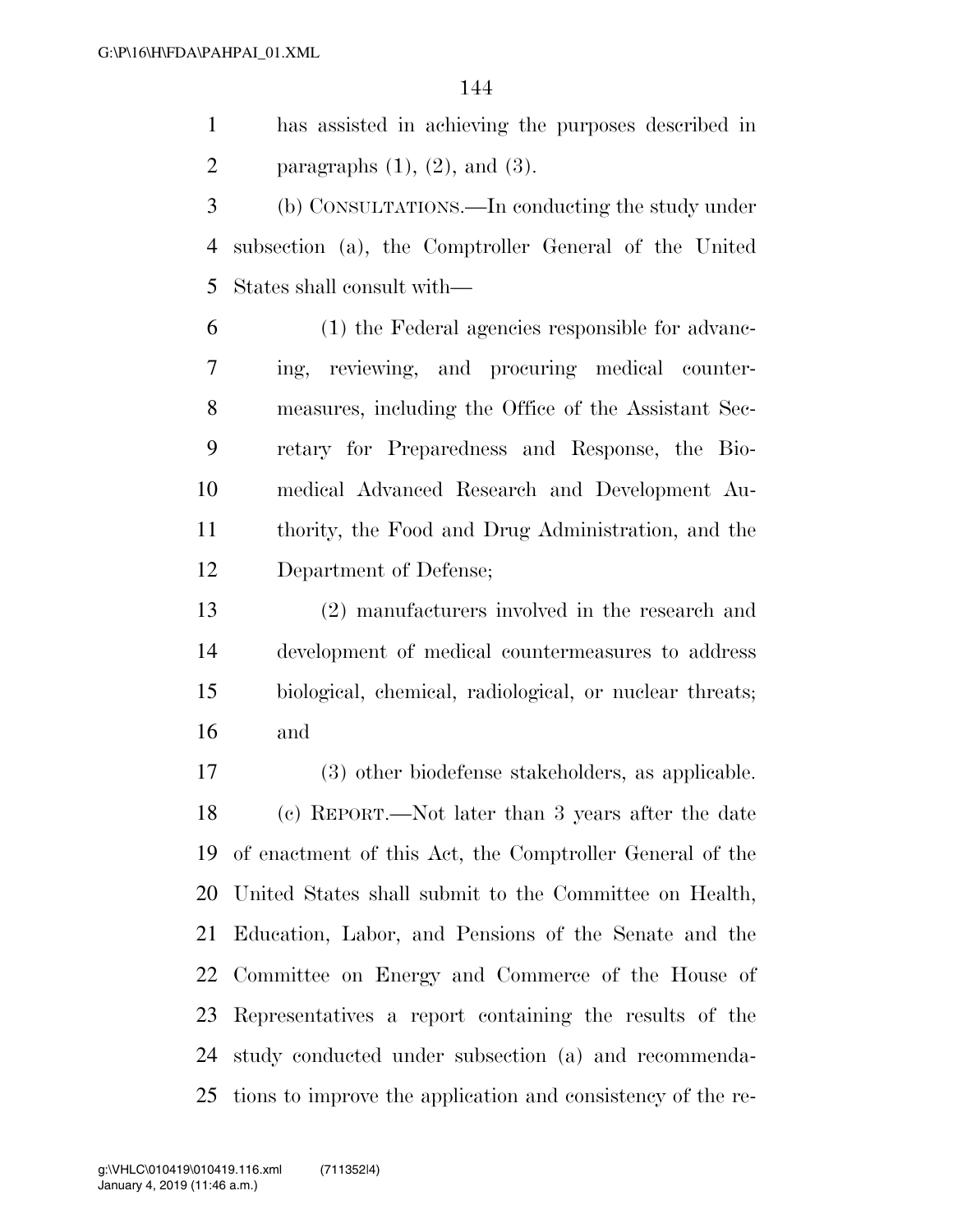quirements under subsections (c) and (d) of section 565 of the Federal Food, Drug, and Cosmetic Act (21 U.S.C. 360bbb–4) to support and expedite the research and devel-opment of medical countermeasures, as applicable.

 (d) PROTECTION OF NATIONAL SECURITY.—The Comptroller General of the United States shall conduct the study and issue the assessment and report under this section in a manner that does not compromise national security.

### **SEC. 605. REVIEW OF THE BENEFITS OF GENOMIC ENGI- NEERING TECHNOLOGIES AND THEIR POTEN-TIAL ROLE IN NATIONAL SECURITY.**

(a) MEETING.—

 (1) IN GENERAL.—Not later than 1 year after the date of enactment of this Act, the Secretary of Health and Human Services (referred to in this sec- tion as the ''Secretary'') shall convene a meeting to discuss the potential role advancements in genomic engineering technologies (including genome editing technologies) may have in advancing national health security. Such meeting shall be held in a manner 22 that does not compromise national security.

 (2) ATTENDEES.—The attendees of the meeting under paragraph (1)—

(A) shall include—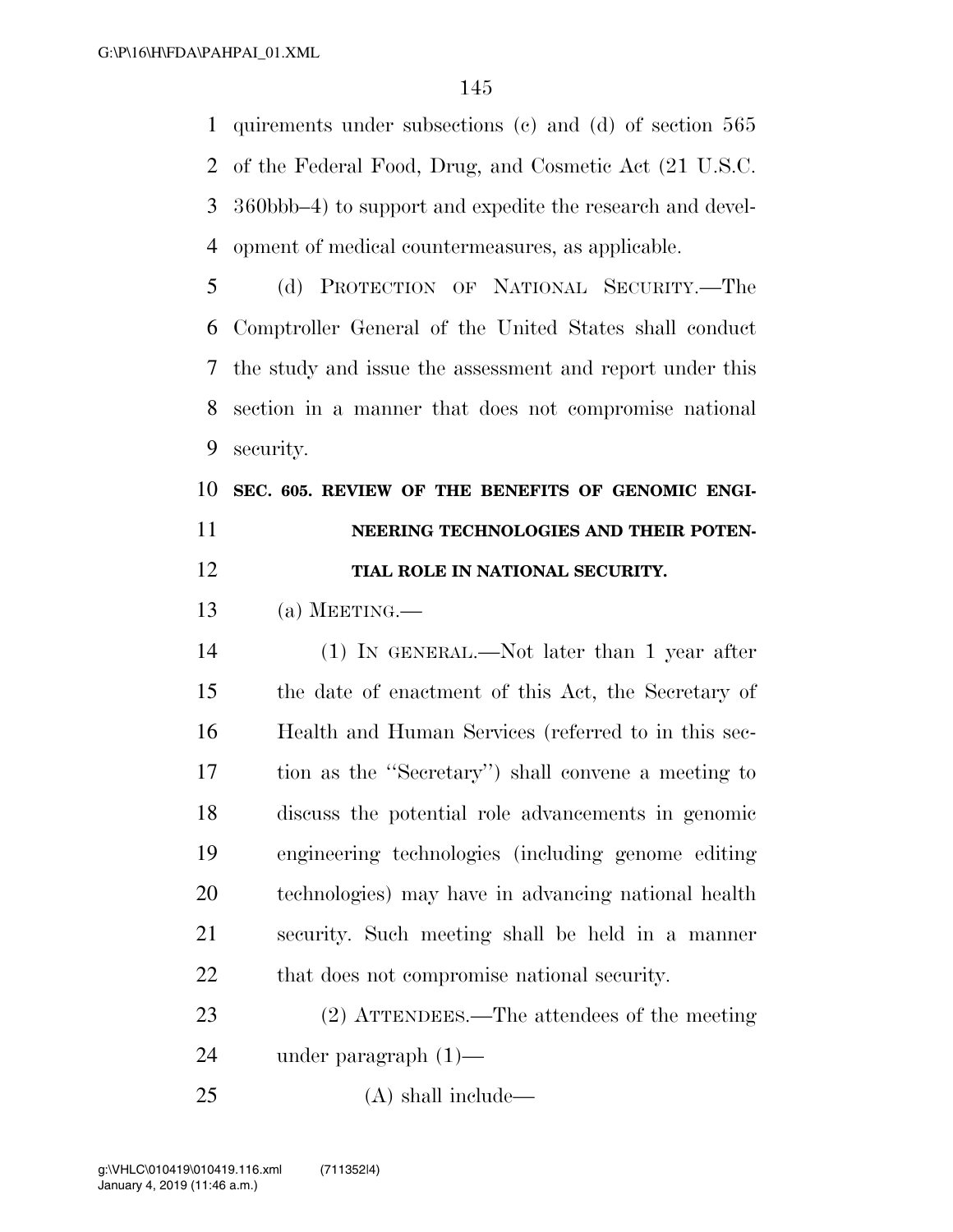| $\mathbf{1}$   | (i) representatives from the Office of          |
|----------------|-------------------------------------------------|
| $\overline{2}$ | the Assistant Secretary for Preparedness        |
| 3              | and Response, the National Institutes of        |
| $\overline{4}$ | Health, the Centers for Disease Control         |
| 5              | and Prevention, and the Food and Drug           |
| 6              | Administration; and                             |
| 7              | (ii) representatives from academic,             |
| 8              | private, and nonprofit entities with exper-     |
| 9              | tise in genome engineering technologies,        |
| 10             | biopharmaceuticals, medicine, or bio-           |
| 11             | defense, and other relevant stakeholders;       |
| 12             | and                                             |
| 13             | (B) may include—                                |
| 14             | (i) other representatives from the De-          |
| 15             | partment of Health and Human Services,          |
| 16             | as the Secretary determines appropriate;        |
| 17             | and                                             |
| 18             | (ii) representatives from the Depart-           |
| 19             | ment of Homeland Security, the Depart-          |
| 20             | ment of Defense, the Department of Agri-        |
| 21             | culture, and other departments, as the Sec-     |
| 22             | retary may request for the meeting.             |
| 23             | $(3)$ TOPICS.—The meeting under paragraph $(1)$ |
| 24             | shall include a discussion of—                  |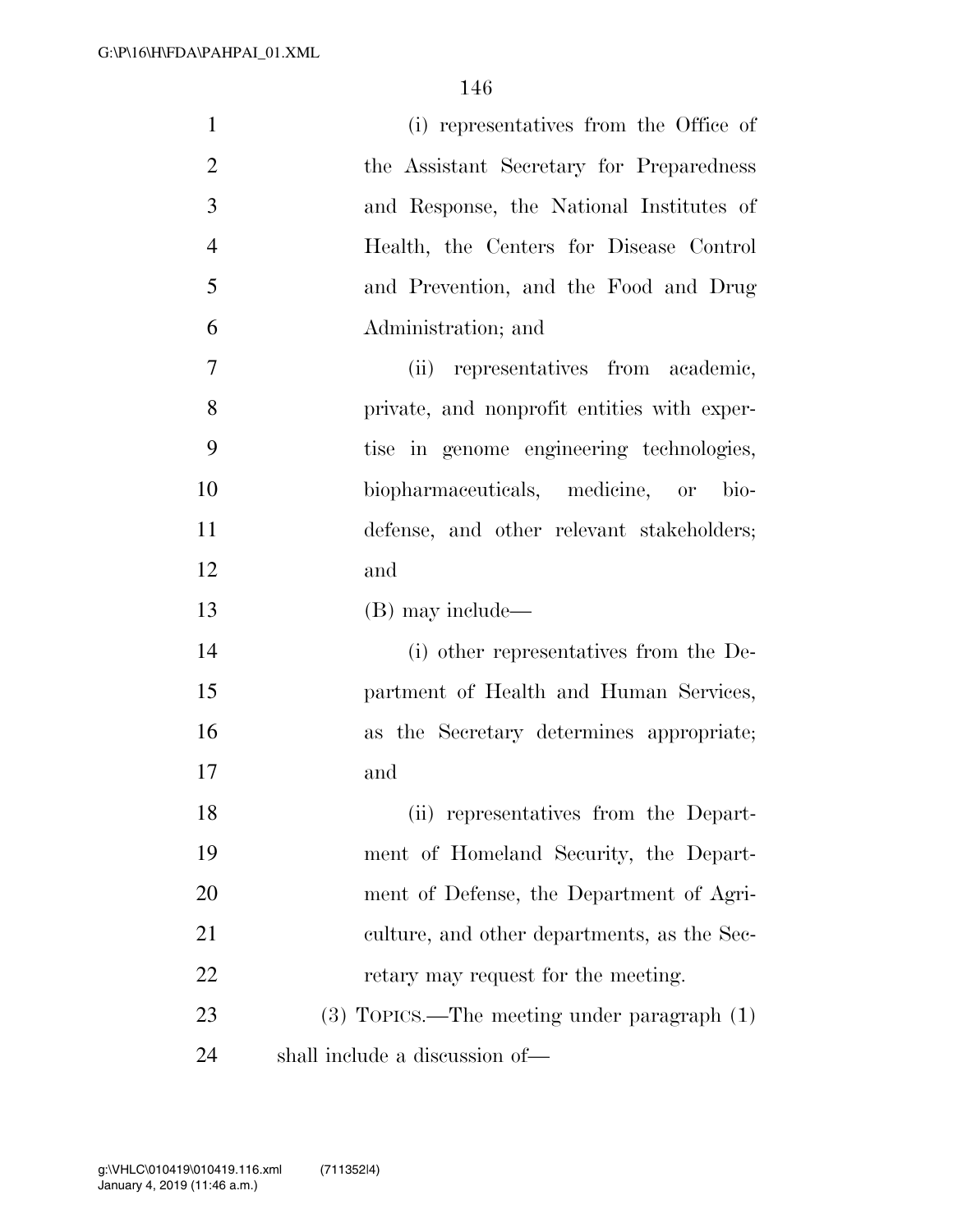| $\mathbf{1}$   | (A) the current state of the science of         |
|----------------|-------------------------------------------------|
| $\overline{2}$ | genomic engineering technologies related to na- |
| 3              | tional health security, including—              |
| $\overline{4}$ | (i) medical countermeasure develop-             |
| 5              | ment, including potential efficiencies in the   |
| 6              | development pathway and detection tech-         |
| $\overline{7}$ | nologies; and                                   |
| 8              | the international and domestic<br>(ii)          |
| 9              | regulation of products utilizing genome ed-     |
| 10             | iting technologies; and                         |
| 11             | (B) national security implications, includ-     |
| 12             | $ing$ —                                         |
| 13             | (i) capabilities of the United States to        |
| 14             | leverage genomic engineering technologies       |
| 15             | as a part of the medical countermeasure         |
| 16             | enterprise, including current applicable re-    |
| 17             | search, development, and application ef-        |
| 18             | forts underway within the Department of         |
| 19             | Defense;                                        |
| 20             | (ii) the potential for state and non-           |
| 21             | state actors to utilize genomic engineering     |
| 22             | technologies as a national health security      |
| 23             | threat; and                                     |
| 24             | (iii) security measures to monitor and          |
| 25             | assess the potential threat that may result     |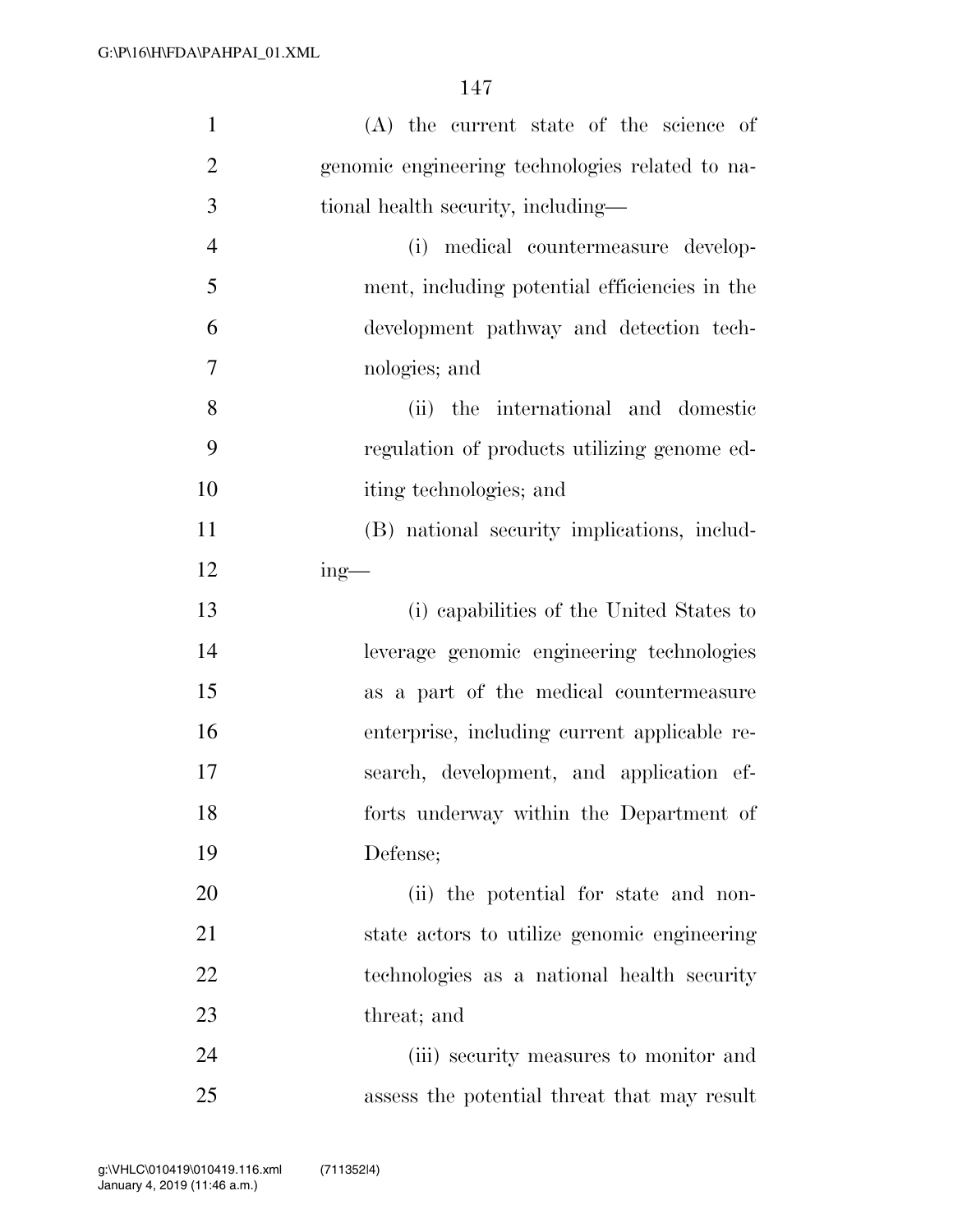from utilization of genomic engineering technologies and related technologies for the purpose of compromising national health security.

 (b) REPORT.—Not later than 270 days after the meeting described in subsection (a) is held, the Assistant Secretary for Preparedness and Response shall issue a re- port to the congressional committees of jurisdiction on the topics discussed at such meeting, and provide rec- ommendations, as applicable, to utilize innovations in genomic engineering (including genome editing) and re- lated technologies as a part of preparedness and response activities to advance national health security. Such report shall be issued in a manner that does not compromise na-tional security.

#### **SEC. 606. REPORT ON VACCINES DEVELOPMENT.**

 Not later than one year after the date of the enact- ment of this Act, the Secretary of Health and Human Services shall submit to the Committee on Health, Edu- cation, Labor, and Pensions of the Senate and the Com- mittee on Energy and Commerce of the House of Rep- resentatives a report describing efforts and activities to coordinate with other countries and international partners during recent public health emergencies with respect to the research and advanced research on, and development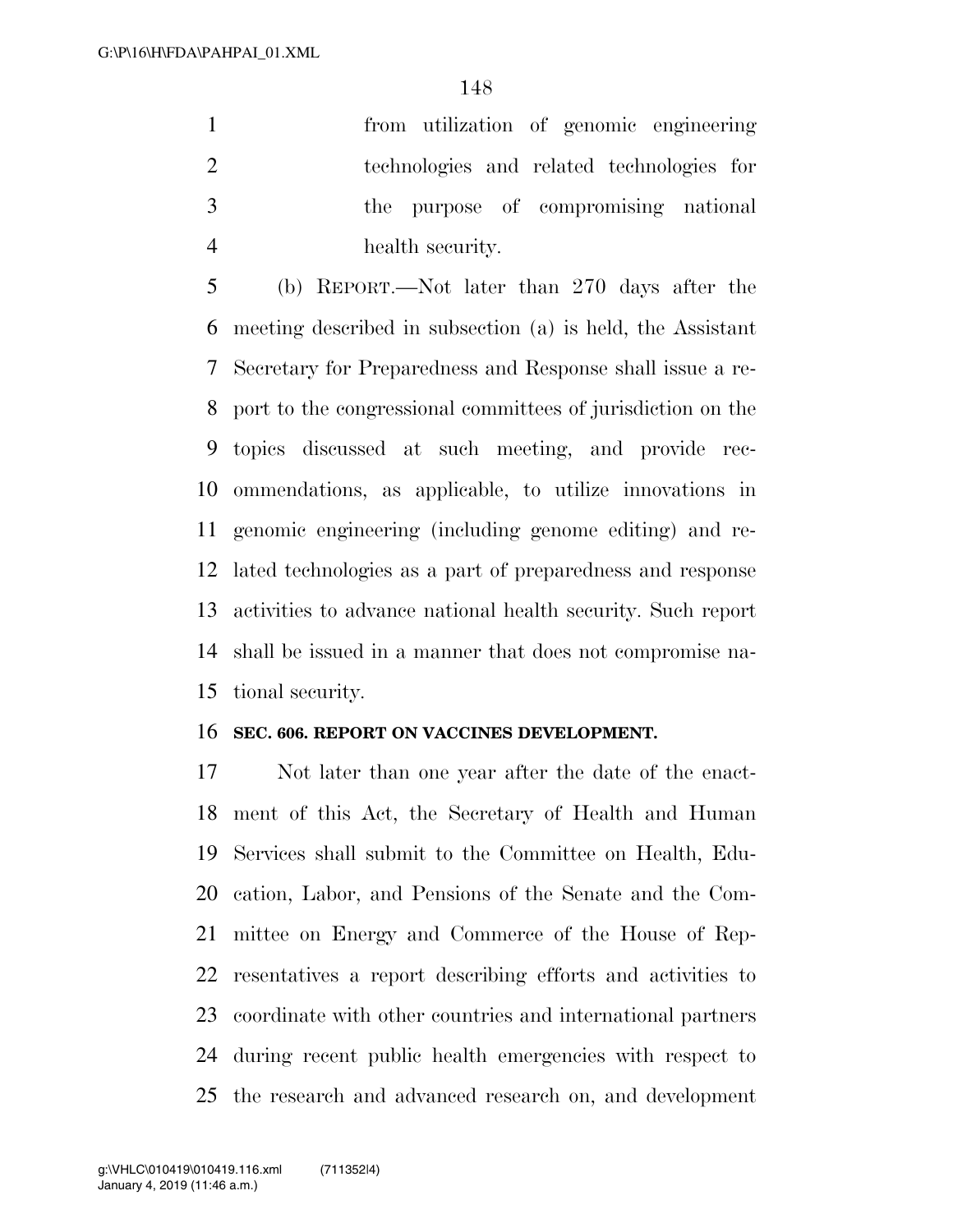of, qualified pandemic or epidemic products (as defined in section 319F–3 of the Public Health Service Act (42 U.S.C. 247d–6d)). Such report may include information regarding relevant work carried out under section 5 319 $L(c)(5)(E)$  of the Public Health Service Act  $(42)$ 6 U.S.C. 247d–7 $e(c)(5)(E)$ , through public-private partner- ships, and through collaborations with other countries to assist with or expedite the research and development of qualified pandemic or epidemic products. Such report shall not include information that may compromise national se-curity.

### **SEC. 607. STRENGTHENING MOSQUITO ABATEMENT FOR SAFETY AND HEALTH.**

 (a) REAUTHORIZATION OF MOSQUITO ABATEMENT FOR SAFETY AND HEALTH PROGRAM.—Section 317S (42 U.S.C. 247b–21) is amended—

17 (1) in subsection  $(a)(1)(B)$ —

 (A) by inserting ''including programs to address emerging infectious mosquito-borne dis- eases,'' after ''subdivisions for control pro-grams,''; and

 (B) by inserting ''or improving existing control programs'' before the period at the end; 24 (2) in subsection (b)—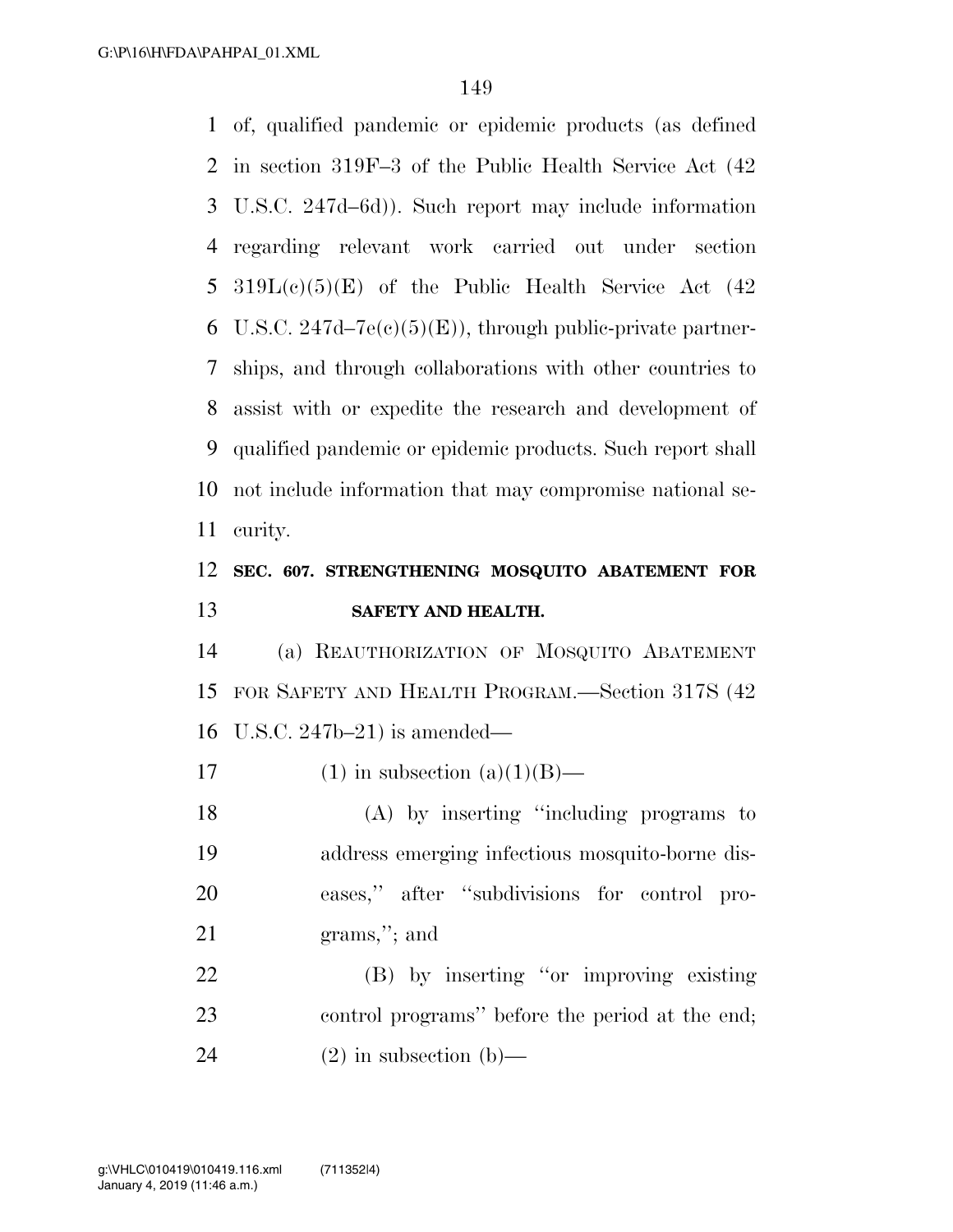| $\mathbf{1}$     | $(A)$ in paragraph $(1)$ , by inserting ", in-     |
|------------------|----------------------------------------------------|
| $\overline{2}$   | cluding improvement," after "operation";           |
| 3                | $(B)$ in paragraph $(2)$ —                         |
| $\overline{4}$   | (i) in subparagraph $(A)$ —                        |
| 5                | $(I)$ in clause (ii), by striking "or"             |
| 6                | at the end;                                        |
| $\boldsymbol{7}$ | $(II)$ in clause (iii), by striking the            |
| 8                | semicolon at the end and inserting ",              |
| 9                | including an emerging infectious mos-              |
| 10               | quito-borne disease that presents a se-            |
| 11               | rious public health threat; or"; and               |
| 12               | (III) by adding at the end the                     |
| 13               | following:                                         |
| 14               | "(iv) a public health emergency due to             |
| 15               | the incidence or prevalence of a mosquito-         |
| 16               | borne disease that presents a serious pub-         |
| $17\,$           | lic health threat;"; and                           |
| 18               | (ii) by amending subparagraph $(D)$ to             |
| 19               | read as follows:                                   |
| 20               | $\lq\lq$ (D)(i) is located in a State that has re- |
| 21               | ceived a grant under subsection (a); or            |
| 22               | "(ii) that demonstrates to the Secretary           |
| 23               | that the control program is consistent with ex-    |
| 24               | isting State mosquito control plans or policies,   |
| 25               | or other applicable State preparedness plans.";    |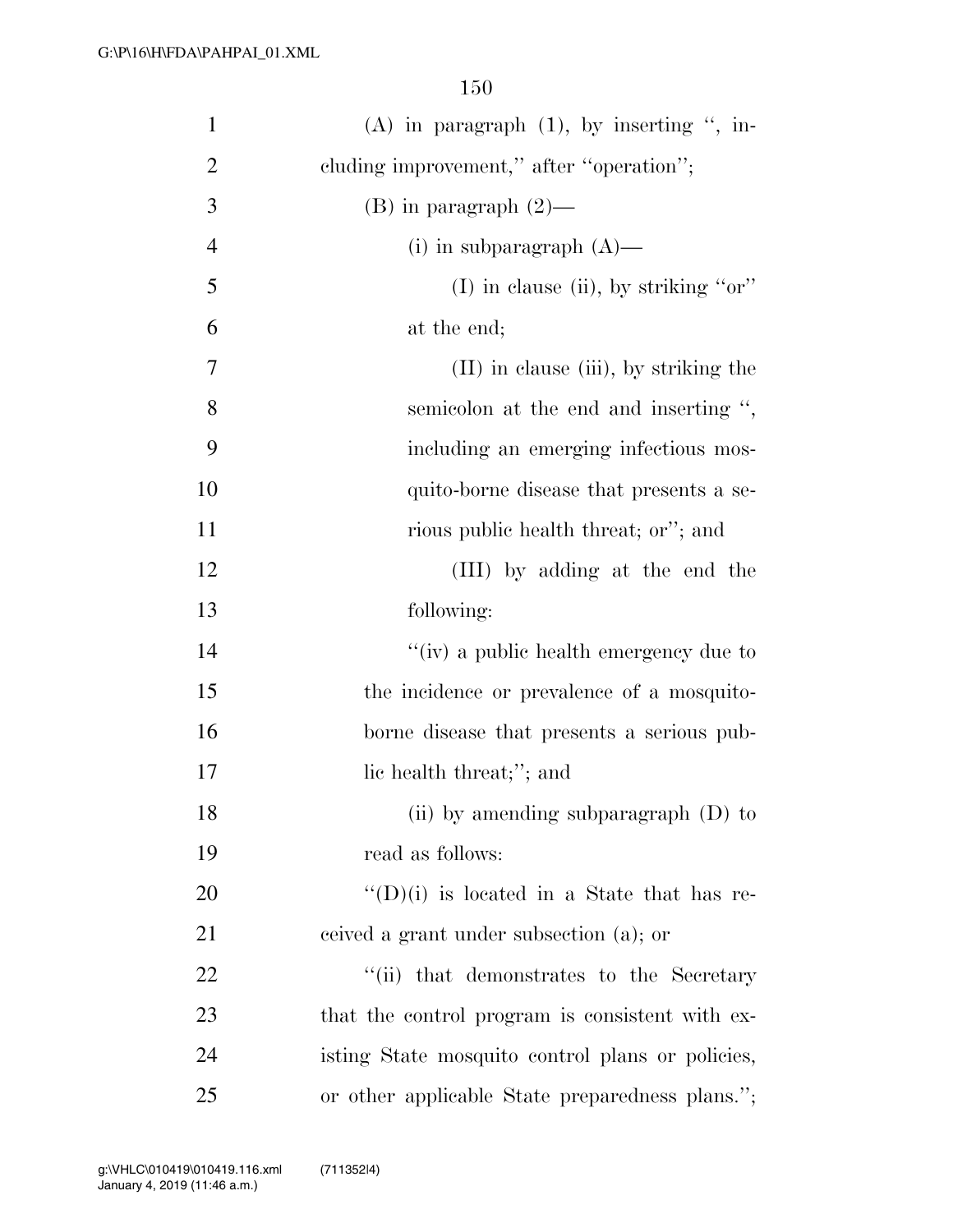| $\mathbf{1}$   | $(C)$ in paragraph $(4)(C)$ , by striking "that |
|----------------|-------------------------------------------------|
| $\overline{2}$ | extraordinary" and all that follows through the |
| 3              | period at the end and inserting the following:  |
| $\overline{4}$ | $``that$ —                                      |
| 5              | "(i) extraordinary economic conditions          |
| 6              | in the political subdivision or consortium of   |
| $\overline{7}$ | political subdivisions involved justify the     |
| 8              | waiver; or                                      |
| 9              | "(ii) the geographical area covered by          |
| 10             | a political subdivision or consortium for a     |
| 11             | grant under paragraph (1) has an extreme        |
| 12             | mosquito control need due to—                   |
| 13             | $\lq\lq$ (I) the size or density of the po-     |
| 14             | tentially impacted human population;            |
| 15             | "(II) the size or density of a                  |
| 16             | mosquito population that requires               |
| 17             | heightened control; or                          |
| 18             | "(III) the severity of the mos-                 |
| 19             | quito-borne disease, such that ex-              |
| 20             | pected serious adverse health<br>-out-          |
| 21             | comes for the human population jus-             |
| 22             | tify the waiver."; and                          |
| 23             | (D) by amending paragraph $(6)$ to read as      |
| 24             | follows:                                        |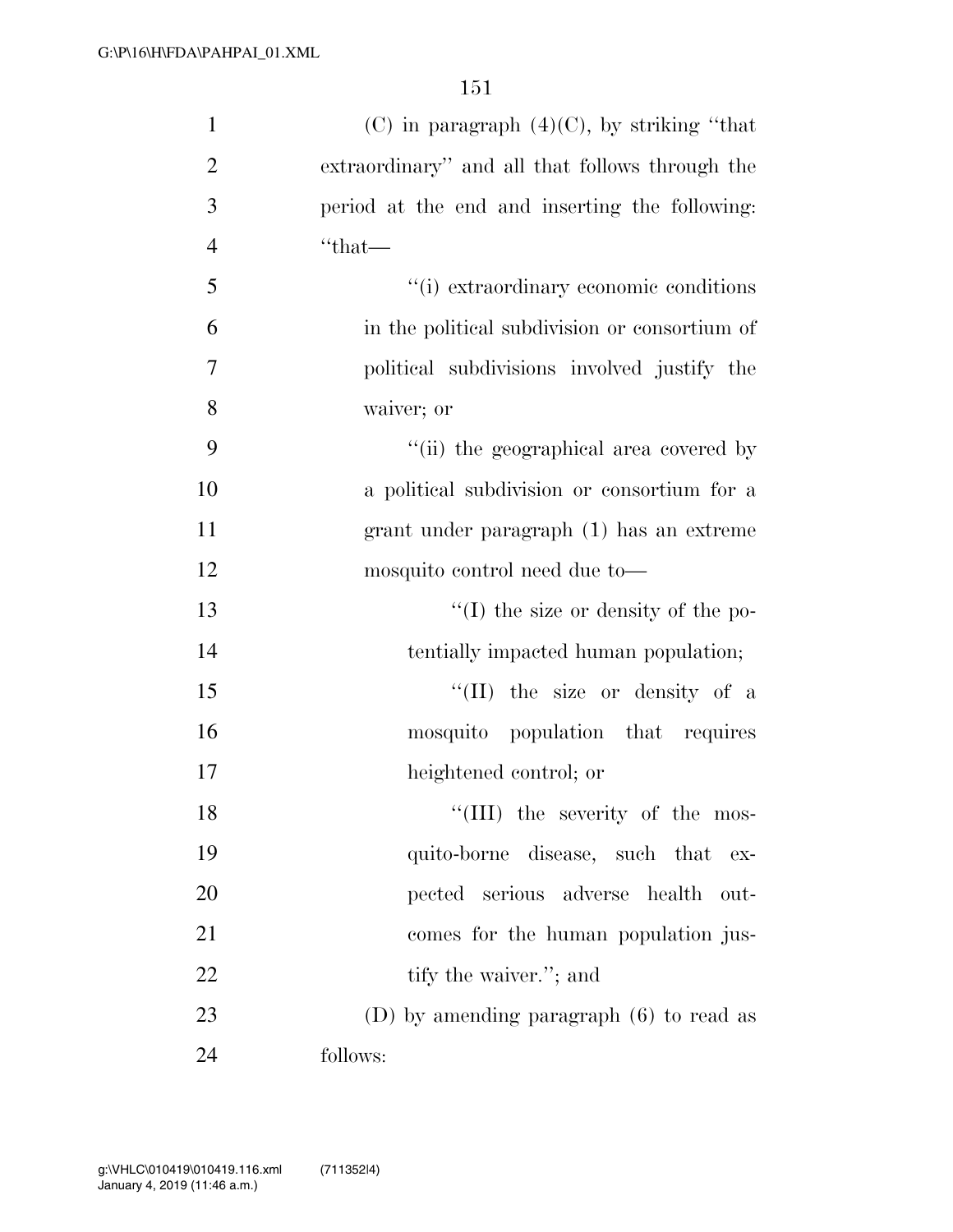| $\mathbf{1}$   | "(6) NUMBER OF GRANTS.—A political subdivi-         |
|----------------|-----------------------------------------------------|
| $\overline{2}$ | sion or a consortium of political subdivisions may  |
| 3              | not receive more than one grant under paragraph     |
| $\overline{4}$ | $(1).$ "; and                                       |
| 5              | $(3)$ in subsection $(f)$ —                         |
| 6              | $(A)$ in paragraph $(1)$ by striking "for fiscal    |
| 7              | year 2003, and such sums as may be necessary        |
| 8              | for each of fiscal years $2004$ through $2007$ "    |
| 9              | and inserting "for each of fiscal years 2019        |
| 10             | through $2023$ ";                                   |
| 11             | $(B)$ in paragraph $(2)$ , by striking "the         |
| 12             | Public Health Security and Bioterrorism Pre-        |
| 13             | paredness and Response Act of 2002" and in-         |
| 14             | serting "this Act and other medical and public      |
| 15             | health preparedness and response laws"; and         |
| 16             | $(C)$ in paragraph $(3)$ —                          |
| 17             | (i) in the paragraph heading, by strik-             |
| 18             | ing "2004" and inserting "2019"; and                |
| 19             | (ii) by striking "2004," and inserting              |
| 20             | " $2019$ ,".                                        |
| 21             | (b)<br>EPIDEMIOLOGY-LABORATORY<br>CAPACITY          |
| 22             | GRANTS.—Section 2821 (42 U.S.C. 300hh-31) is amend- |
| 23             | $ed$ —                                              |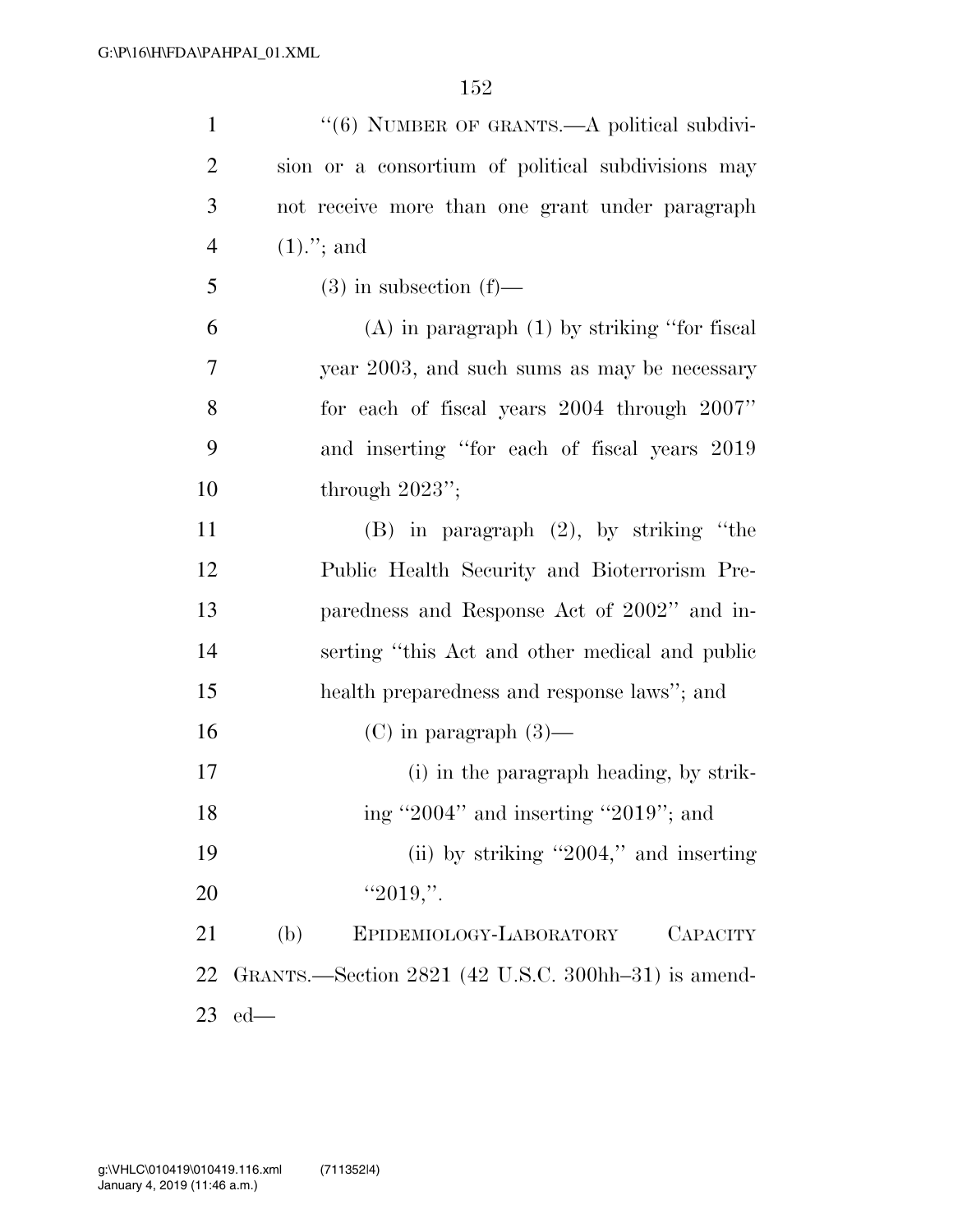1 (1) in subsection (a)(1), by inserting ", includ- ing mosquito and other vector-borne diseases,'' after ''infectious diseases''; and (2) in subsection (b), by striking ''2010 through 2013'' and inserting ''2019 through 2023''. **TITLE VII—MISCELLANEOUS PROVISIONS SEC. 701. REAUTHORIZATIONS AND EXTENSIONS.**  (a) VETERANS AFFAIRS.—Section 8117(g) of title 38, United States Code, is amended by striking ''2014 through 2018'' and inserting ''2019 through 2023''. (b) VACCINE TRACKING AND DISTRIBUTION.—Sec-13 tion  $319A(e)$  (42 U.S.C.  $247d-1(e)$ ) is amended by strik- ing ''2014 through 2018'' and inserting ''2019 through 2023''. (c) TEMPORARY REASSIGNMENT.—Section 319(e)(8) (42 U.S.C. 247d(e)(8)) is amended by striking ''2018'' and inserting ''2023''. (d) STRATEGIC INNOVATION PARTNER.—Section  $319L(c)(4)(E)(ix)$  (42 U.S.C. 247d–7e(c)(4)(E)(ix)) is amended by striking ''2022'' and inserting ''2023''. (e) LIMITED ANTITRUST EXEMPTION.— (1) IN GENERAL.—Section 405 of the Pandemic and All-Hazards Preparedness Act (Public Law 109–417; 42 U.S.C. 247d–6a note) is amended—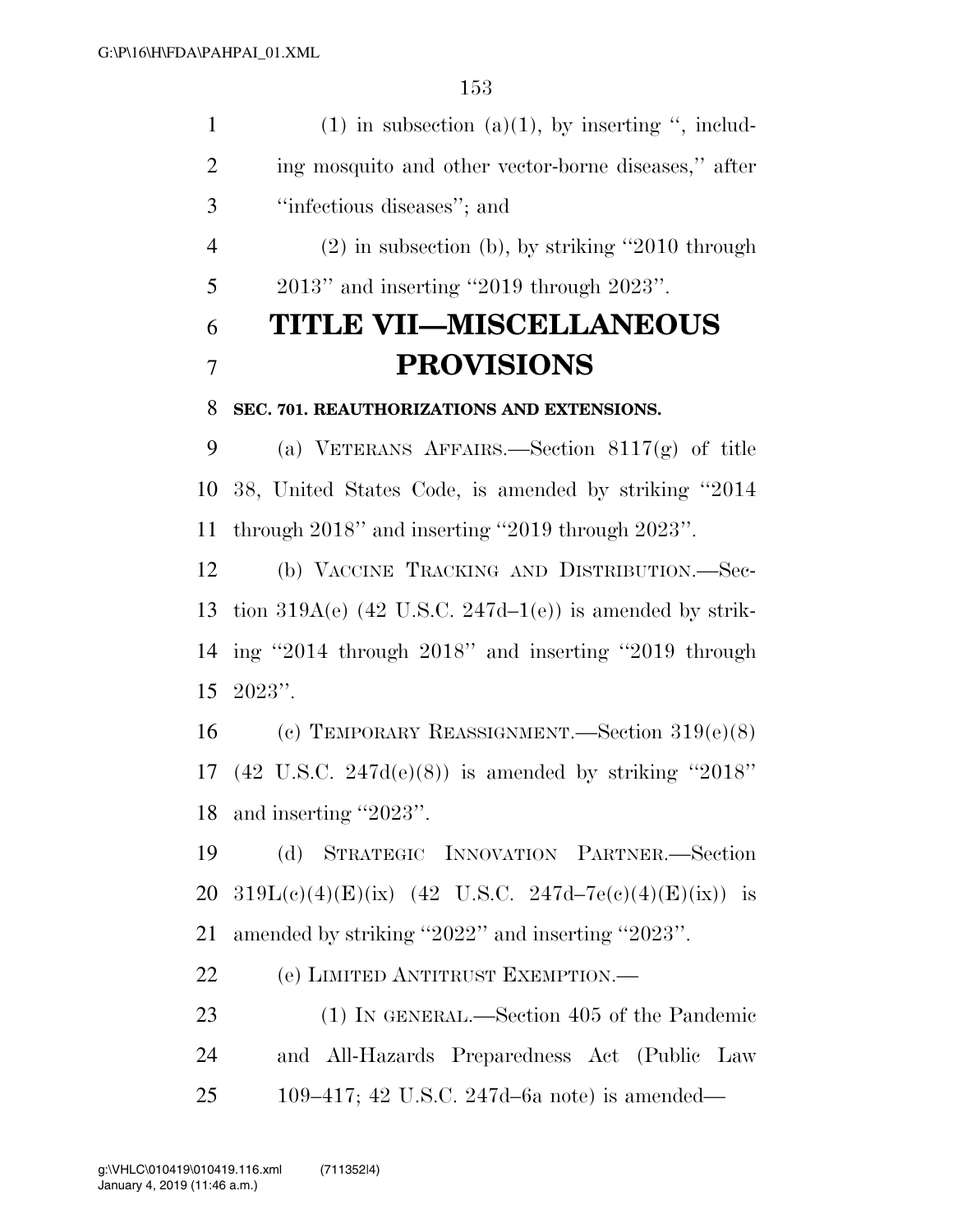| $\mathbf{1}$   | (A) in subsection (a)(1)(A)—                              |
|----------------|-----------------------------------------------------------|
| 2              | (i) by striking "Secretary of Health                      |
| 3              | and Human Services (referred to in this                   |
| $\overline{4}$ | subsection as the 'Secretary')" and insert-               |
| 5              | ing "Secretary";                                          |
| 6              | (ii) by striking "of the Public Health"                   |
| 7              | Service Act (42 U.S.C. 247d-6b))<br>(as                   |
| 8              | amended by this Act";                                     |
| 9              | (iii) by striking "of the Public Health"                  |
| 10             | Service Act $(42 \text{ U.S.C. } 247d-6a)$ (as            |
| 11             | amended by this Act"; and                                 |
| 12             | (iv) by striking "of the Public Health"                   |
| 13             | Service Act (42 U.S.C. 247d–6d)";                         |
| 14             | $(B)$ in subsection (b), by striking "12-                 |
| 15             | year" and inserting "17-year";                            |
| 16             | (C) by redesignating such section 405 as                  |
| 17             | section $319L-1$ ; and                                    |
| 18             | (D) by transferring such section $319L-1$ ,               |
| 19             | as redesignated, to the Public Health Service             |
| 20             | Act (42 U.S.C. 201 et seq.), to appear after              |
| 21             | section 319L of such Act $(42 \text{ U.S.C. } 247d-7e)$ . |
| 22             | (2) CONFORMING AMENDMENT.—The table of                    |
| 23             | contents in section $1(b)$ of the Pandemic and All-       |
| 24             | Hazards Preparedness Act (Public Law 109–417) is          |
| 25             | amended by striking the item related to section 405.      |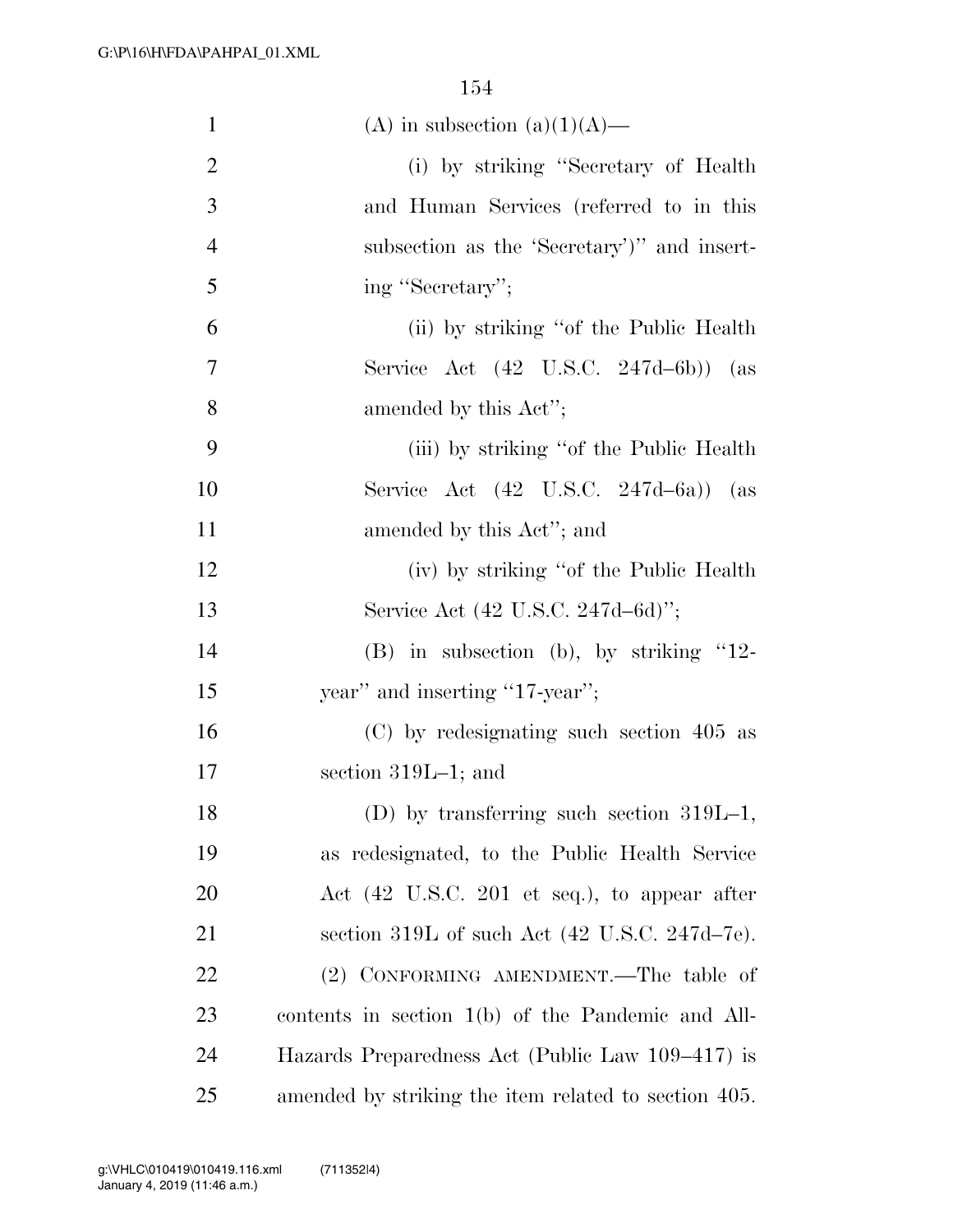| $\mathbf{1}$   | (f) INAPPLICABILITY OF CERTAIN PROVISIONS.-                   |
|----------------|---------------------------------------------------------------|
| $\overline{2}$ | Subsection (e)(1) of section 319L $(42 \text{ U.S.C. } 247d-$ |
| 3              | $7e(e)(1)$ is amended—                                        |
| $\overline{4}$ | $(1)$ by amending subparagraph $(A)$ to read as               |
| 5              | follows:                                                      |
| 6              | "(A) NONDISCLOSURE OF INFORMA-                                |
| 7              | $TION$ .                                                      |
| 8              | "(i) IN GENERAL.—Information de-                              |
| 9              | scribed in clause (ii) shall be deemed to be                  |
| 10             | information described in section $552(b)(3)$                  |
| 11             | of title 5, United States Code.                               |
| 12             | "(ii) INFORMATION DESCRIBED.—The                              |
| 13             | information described in this clause is in-                   |
| 14             | formation relevant to programs of the De-                     |
| 15             | partment of Health and Human Services                         |
| 16             | that could compromise national security                       |
| 17             | and reveal significant and not otherwise                      |
| 18             | publicly known vulnerabilities of existing                    |
| 19             | medical or public health defenses against                     |
| 20             | chemical, biological, radiological, or nuclear                |
| 21             | threats, and is comprised of—                                 |
| 22             | "(I) specific technical data or sci-                          |
| 23             | entific information that is created or                        |
| 24             | obtained during the countermeasure                            |
| 25             | and product advanced research and                             |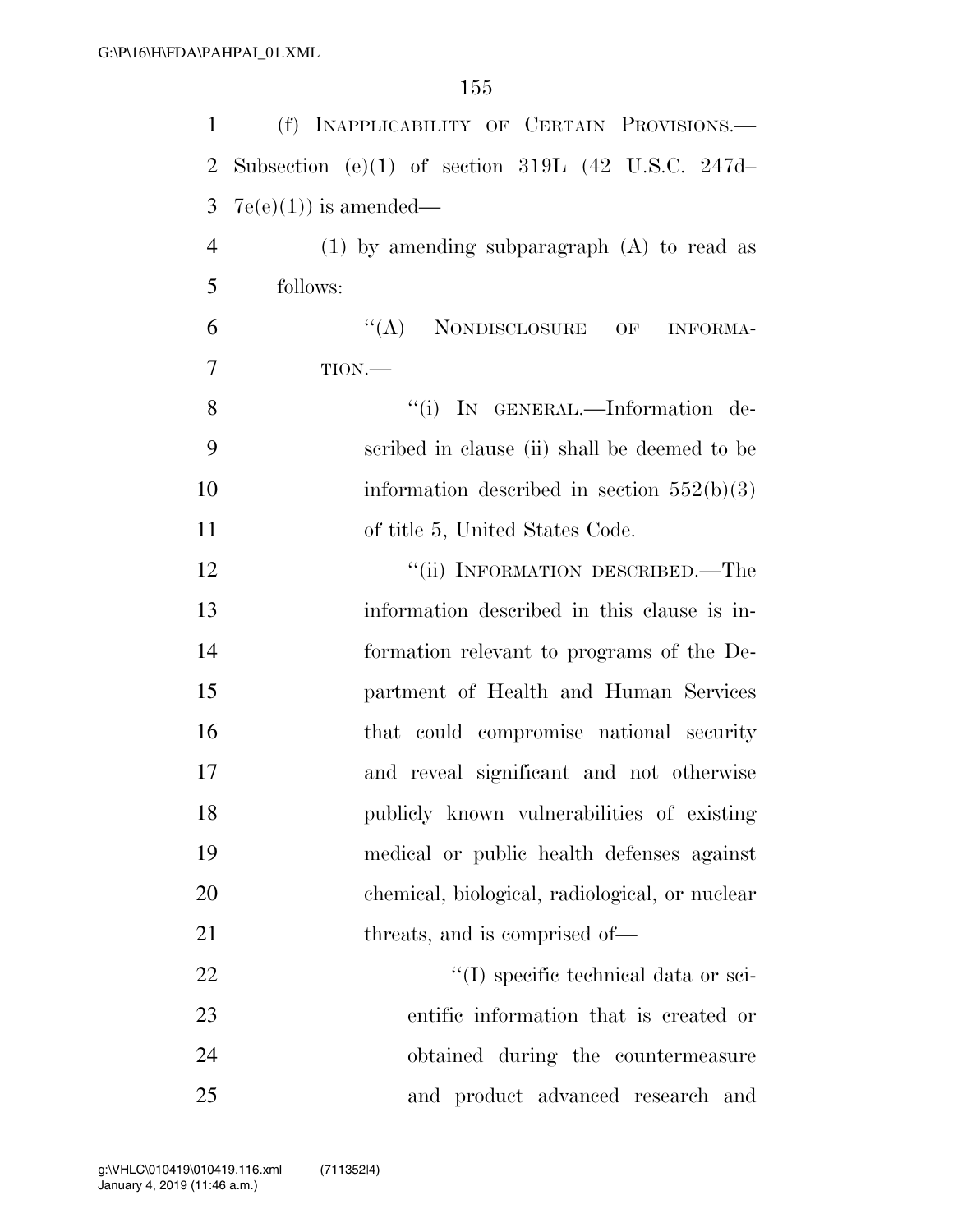| $\mathbf{1}$   | development carried out under sub-                   |
|----------------|------------------------------------------------------|
| $\overline{2}$ | section $(e)$ ;                                      |
| 3              | $\lq\lq$ (II) information pertaining to              |
| $\overline{4}$ | the location security, personnel, and                |
| 5              | research materials and methods of                    |
| 6              | high-containment laboratories<br>con-                |
| 7              | ducting research with select agents,                 |
| 8              | toxins, or other agents with a material              |
| 9              | threat determination under section                   |
| 10             | $319F-2(c)(2)$ ; or                                  |
| 11             | "(III) security and vulnerability"                   |
| 12             | assessments.";                                       |
| 13             | $(2)$ by redesignating subparagraph $(C)$ as sub-    |
| 14             | paragraph $(D)$ ;                                    |
| 15             | $(3)$ by inserting after subparagraph $(B)$ the fol- |
| 16             | lowing:                                              |
| 17             | "(C) REPORTING.—One year after the                   |
| 18             | date of enactment of the Pandemic and All-           |
| 19             | Hazards Preparedness and Advancing Innova-           |
| 20             | tion Act of 2019, and annually thereafter, the       |
| 21             | Secretary shall report to the Committee on           |
| 22             | Health, Education, Labor, and Pensions of the        |
| 23             | Senate and the Committee on Energy and Com-          |
| 24             | merce of the House of Representatives on the         |
| 25             | number of instances in which the Secretary has       |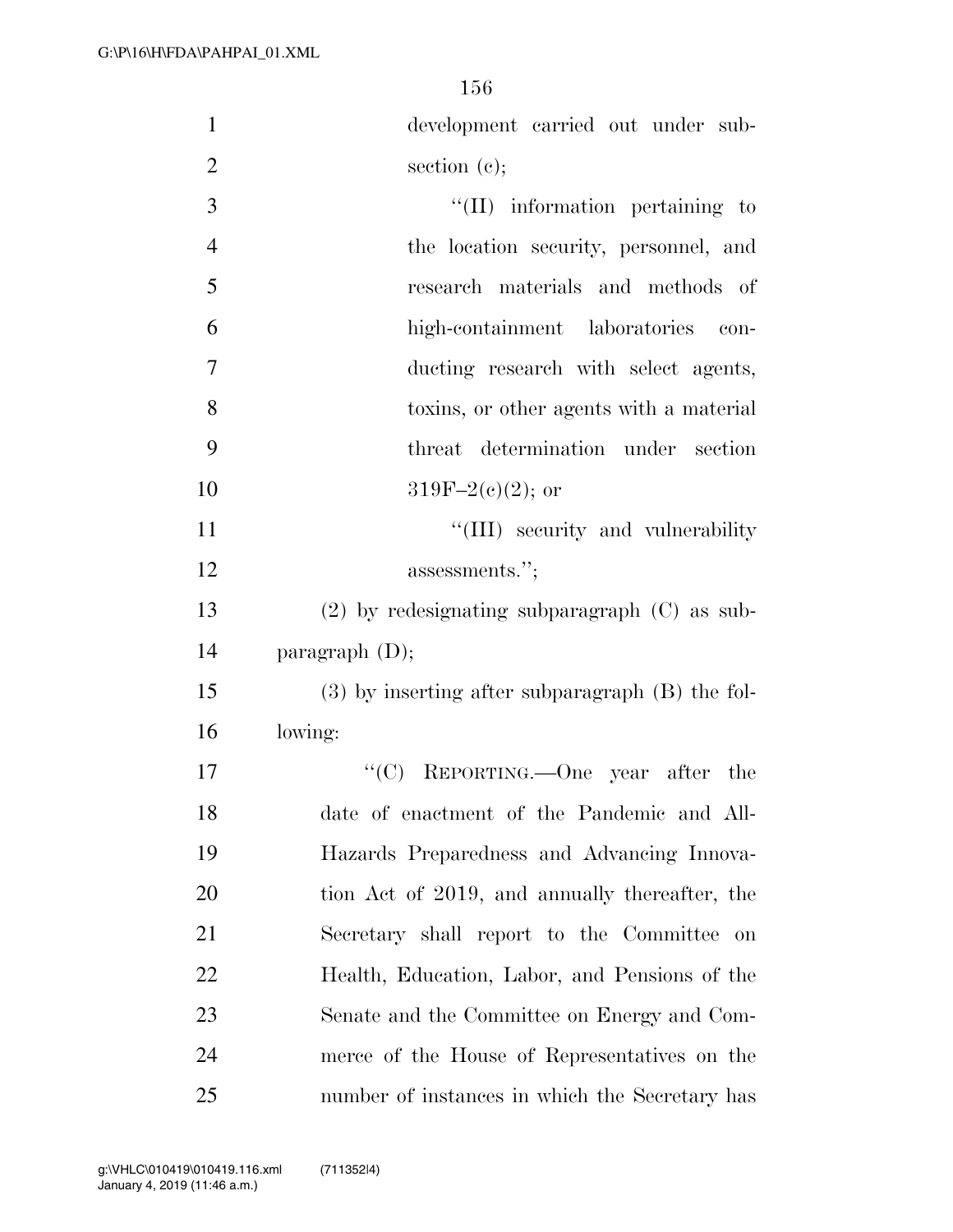| $\mathbf{1}$   | used the authority under this subsection to                   |
|----------------|---------------------------------------------------------------|
| $\overline{2}$ | withhold information from disclosure, as well as              |
| 3              | the nature of any request under section 552 of                |
| $\overline{4}$ | title 5, United States Code that was denied                   |
| 5              | using such authority."; and                                   |
| 6              | $(4)$ in subparagraph $(D)$ , as so redesignated, by          |
| 7              | striking " $12$ " and inserting " $17$ ".                     |
| 8              | SEC. 702. LOCATION OF MATERIALS IN THE STOCKPILE.             |
| 9              | Subsection (d) of section $319F-2$ (42 U.S.C. 247d-           |
| 10             | (6b) is amended to read as follows:                           |
| 11             | "(d) DISCLOSURES.—No Federal agency may dis-                  |
| 12             | close under section 552 of title 5, United States Code any    |
| 13             | information identifying the location at which materials in    |
| 14             | the stockpile described in subsection (a) are stored, or      |
| 15             | other information regarding the contents or deployment        |
|                | 16 capability of the stockpile that could compromise national |
| 17             | security.".                                                   |
|                | 18 SEC. 703. CYBERSECURITY.                                   |
| 19             | (a) STRATEGY FOR PUBLIC HEALTH PREPAREDNESS                   |
| 20             | AND RESPONSE TO CYBERSECURITY THREATS.                        |
| 21             | (1) STRATEGY.—Not later than 18 months                        |
| 22             | after the date of enactment of this Act, the Sec-             |
| 23             | retary of Health and Human Services (referred to in           |
| 24             | this section as the "Secretary" shall prepare and             |
| 25             | submit to the relevant committees of Congress a               |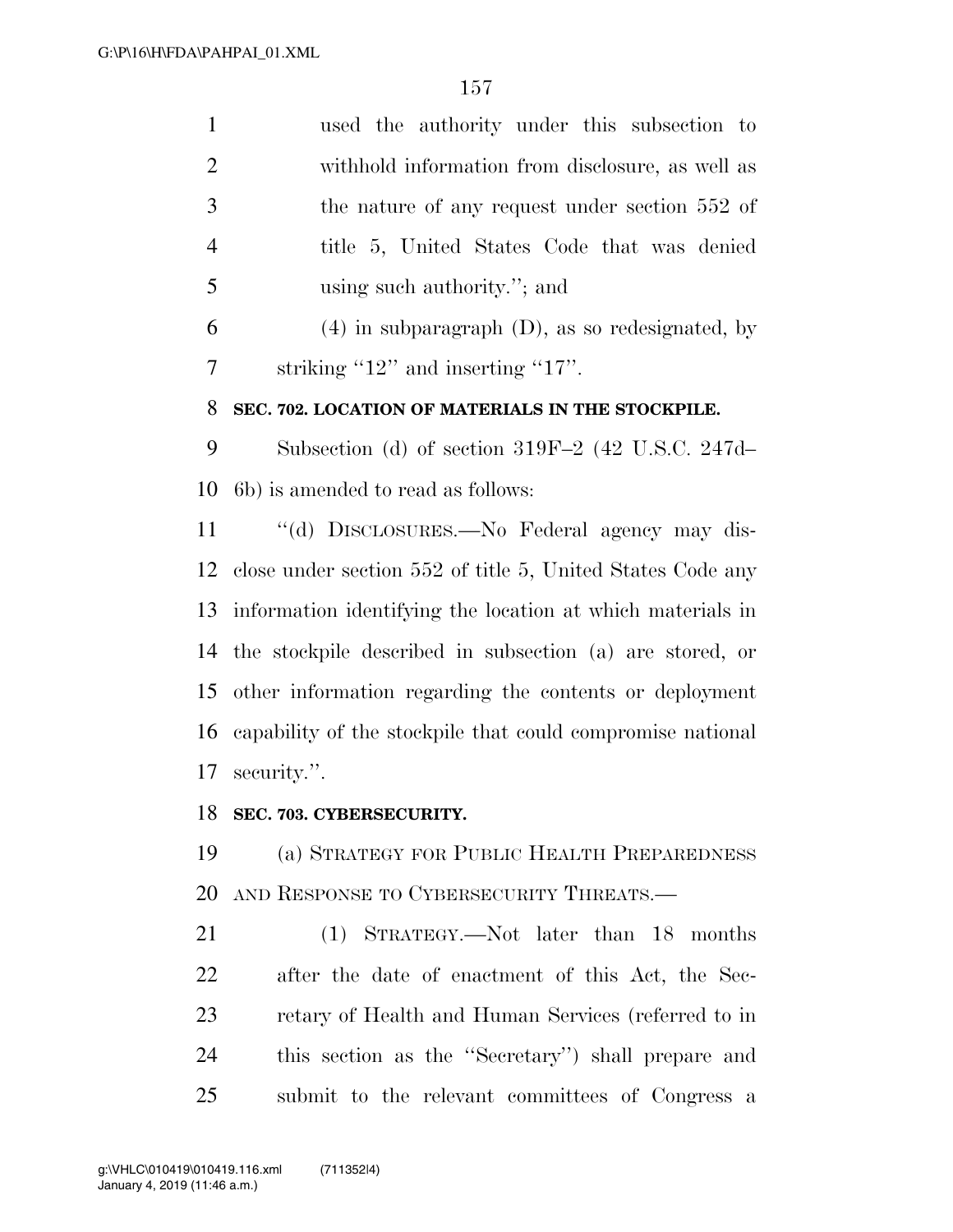| $\mathbf{1}$   | strategy for public health preparedness and response |
|----------------|------------------------------------------------------|
| $\overline{2}$ | to address cybersecurity threats (as defined in sec- |
| 3              | tion 102 of Cybersecurity Information Sharing Act    |
| $\overline{4}$ | of $2015$ (6 U.S.C. 1501)) that present a threat to  |
| 5              | national health security. Such strategy shall in-    |
| 6              | clude-                                               |
| $\tau$         | (A) identifying the duties, functions, and           |
| 8              | preparedness goals for which the Secretary is        |
| 9              | responsible in order to prepare for and respond      |
| 10             | to such cybersecurity threats, including metrics     |
| 11             | by which to measure success in meeting pre-          |
| 12             | paredness goals;                                     |
| 13             | (B) identifying gaps in public health capa-          |
| 14             | bilities to achieve such preparedness goals; and     |
| 15             | (C) strategies to address identified gaps            |
| 16             | and strengthen public health emergency pre-          |
| 17             | paredness and response capabilities to address       |
| 18             | such cybersecurity threats.                          |
| 19             | (2) PROTECTION OF NATIONAL SECURITY.-                |
| 20             | The Secretary shall make such strategy available to  |
| 21             | the Committee on Health, Education, Labor, and       |
| 22             | Pensions of the Senate, the Committee on Energy      |
| 23             | and Commerce of the House of Representatives, and    |
| 24             | other congressional committees of jurisdiction, in a |
| 25             | manner that does not compromise national security.   |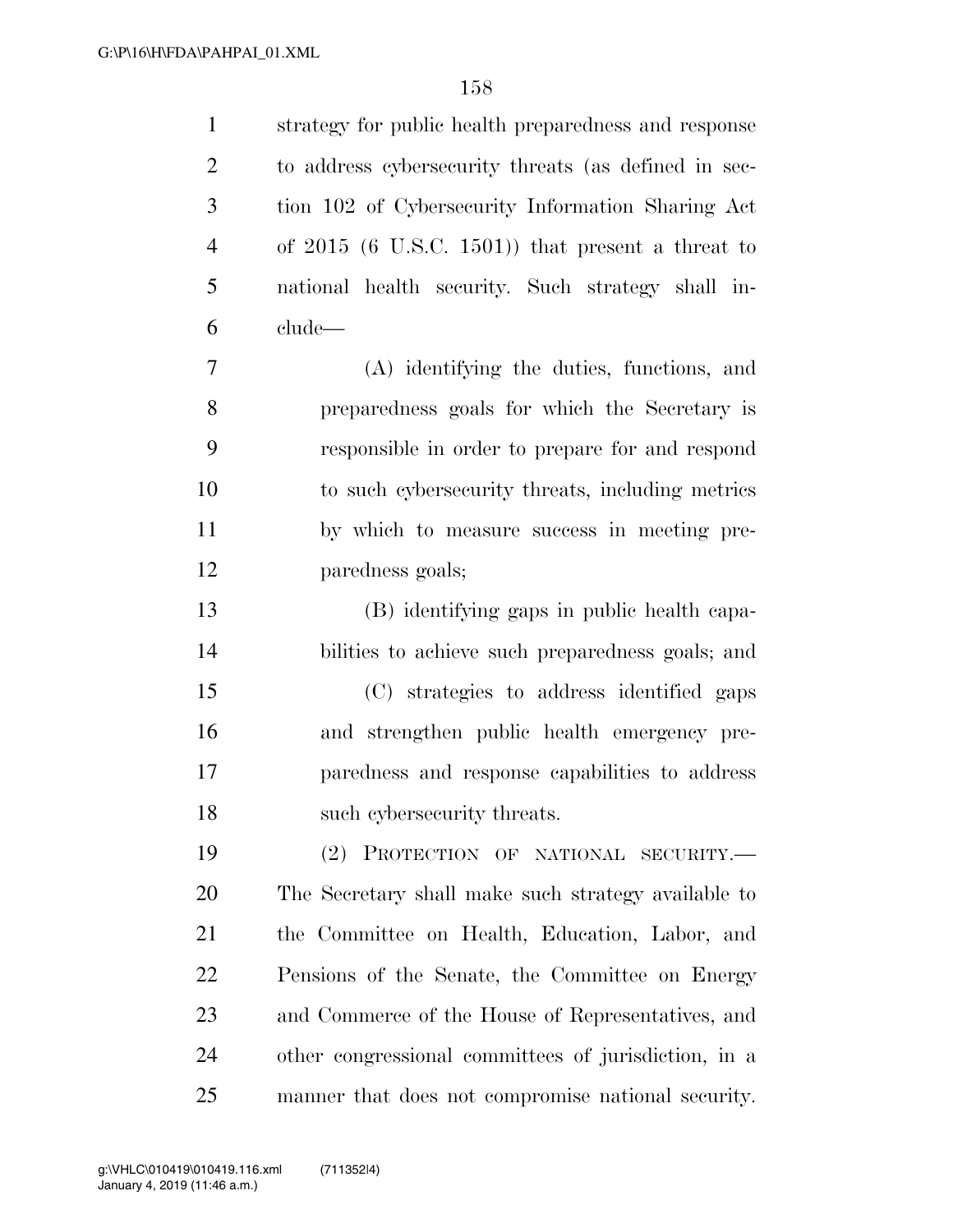(b) COORDINATION OF PREPAREDNESS FOR AND RE- SPONSE TO ALL-HAZARDS PUBLIC HEALTH EMER- GENCIES.—Subparagraph (D) of section 2811(b)(4) (42 4 U.S.C. 300hh–10(b)(4)) is amended to read as follows:

5 "(D) POLICY COORDINATION AND STRA- TEGIC DIRECTION.—Provide integrated policy coordination and strategic direction, before, during, and following public health emergencies, with respect to all matters related to Federal public health and medical preparedness and execution and deployment of the Federal re- sponse for public health emergencies and inci- dents covered by the National Response Plan described in section 504(a)(6) of the Homeland Security Act of 2002 (6 U.S.C. 314(a)(6)), or any successor plan; and such Federal responses covered by the National Cybersecurity Incident Response Plan developed under section 228(c) of the Homeland Security Act of 2002 (6 U.S.C. 149(c)), including public health emer- gencies or incidents related to cybersecurity 22 threats that present a threat to national health security.''.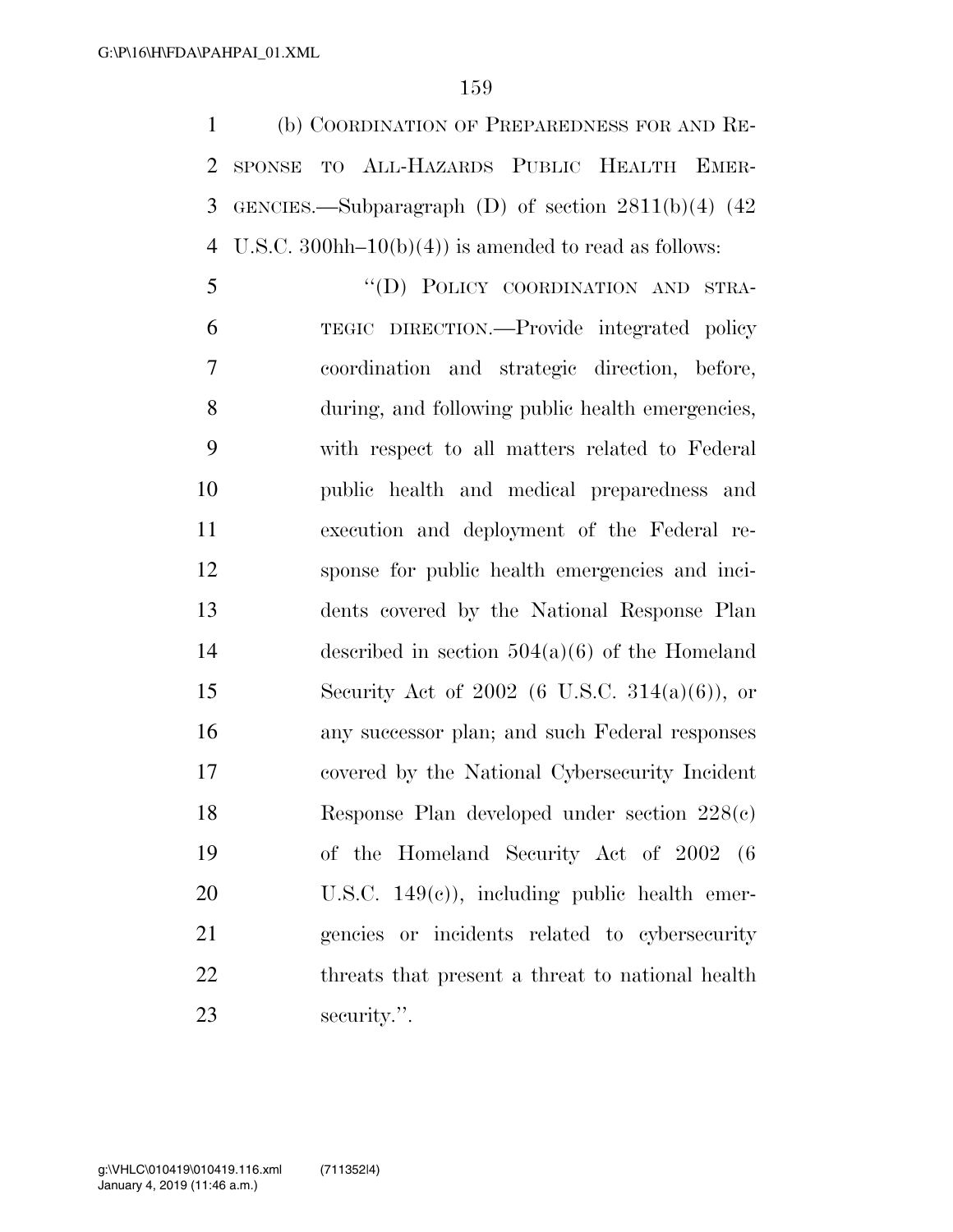#### **SEC. 704. STRATEGY AND REPORT.**

 Not later than 14 days after the date of the enact- ment of this Act, the Secretary of Health and Human Services, in coordination with the Assistant Secretary for Preparedness and Response and the Assistant Secretary for the Administration on Children and Families or other appropriate office, and in collaboration with other depart- ments, as appropriate, shall submit to the Committee on Energy and Commerce of the House of Representatives, the Committee on Health, Education, Labor, and Pen- sions of the Senate, and other relevant congressional com-mittees—

 (1) a formal strategy, including interdepart- mental actions and efforts to reunify children with their parents or guardians, in all cases in which such children have been separated from their parents or guardians as a result of the initiative announced on April 6, 2018, and due to prosecution under section 275(a) of the Immigration and Nationality Act (8 U.S.C. 1325(a)), if the parent or guardian chooses 21 such reunification and the child—

 (A) was separated from a parent or guard- ian and placed into a facility funded by the De-partment of Health and Human Services;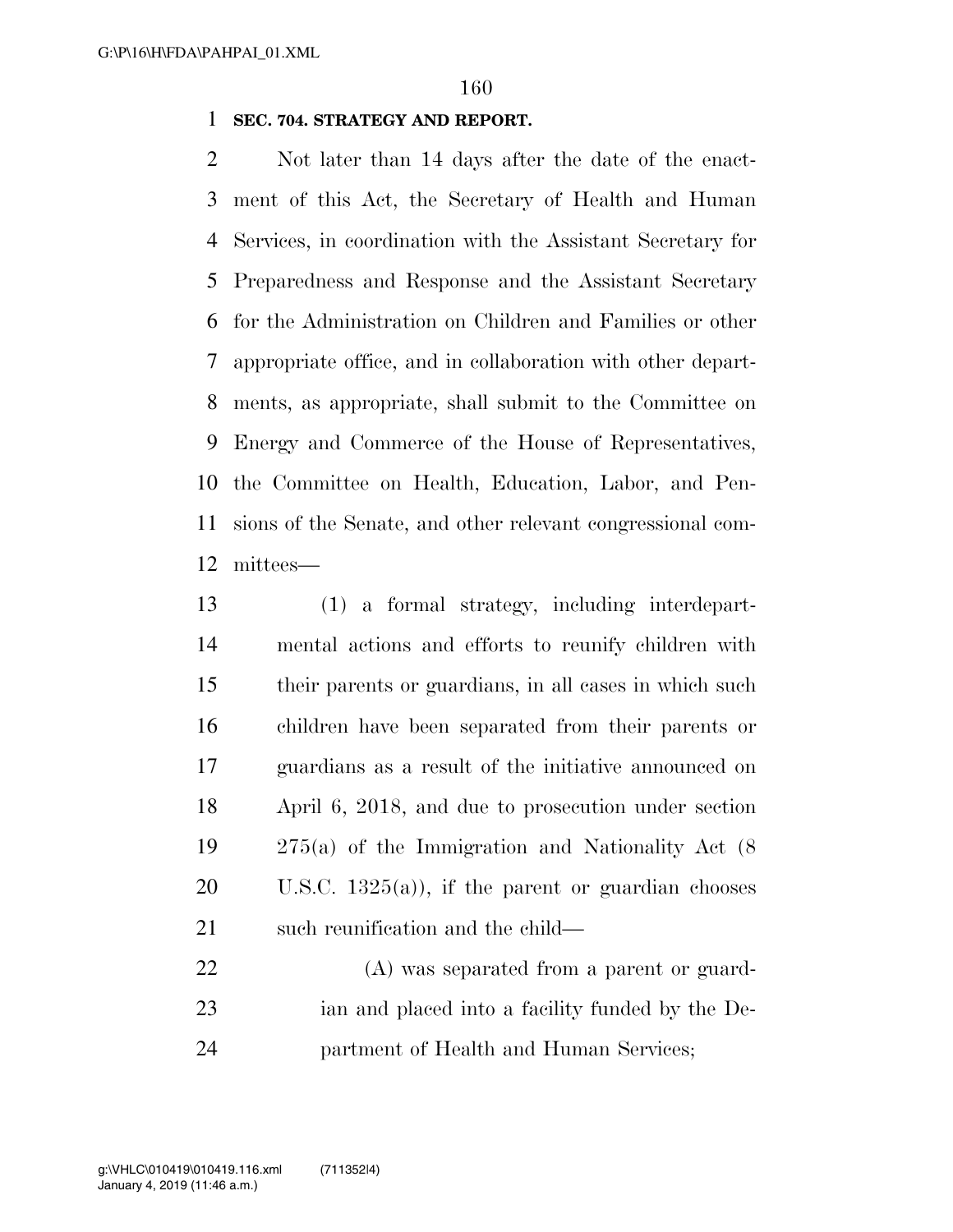| $\mathbf{1}$   | (B) as of the date of the enactment of this           |
|----------------|-------------------------------------------------------|
| $\overline{2}$ | Act, remains in the care of the Department of         |
| 3              | Health and Human Services; and                        |
| $\overline{4}$ | (C) can be safely reunited with such parent           |
| 5              | or guardian; and                                      |
| 6              | (2) a report on challenges and deficiencies re-       |
| 7              | lated to the oversight of, and care for, unaccom-     |
| 8              | panied alien children and appropriately reuniting     |
| 9              | such children with their parents or guardians, and    |
| 10             | the actions taken to address any challenges and defi- |
| 11             | ciencies related to unaccompanied alien children in   |
| 12             | the custody of the Department of Health and           |
| 13             | Human Services, including deficiencies identified     |
| 14             | and publicly reported by Congress, the Government     |
| 15             | Accountability Office, or the inspectors general of   |
| 16             | the Department of Health and Human Services or        |
| 17             | other Federal departments.                            |
| 18             | SEC. 705. TECHNICAL AMENDMENTS.                       |
| 19             | (a) PUBLIC HEALTH SERVICE ACT.—Title III (42)         |
| 20             | U.S.C. 241 et seq.) is amended—                       |
| 21             | $(1)$ in paragraphs $(1)$ and $(5)$ of section 319F-  |
| 22             | $1(a)$ (42 U.S.C. 247d–6a(a)), by striking "section   |
| 23             | $319F(h)$ " each place such term appears and insert-  |

24 ing "section  $319F(e)$ "; and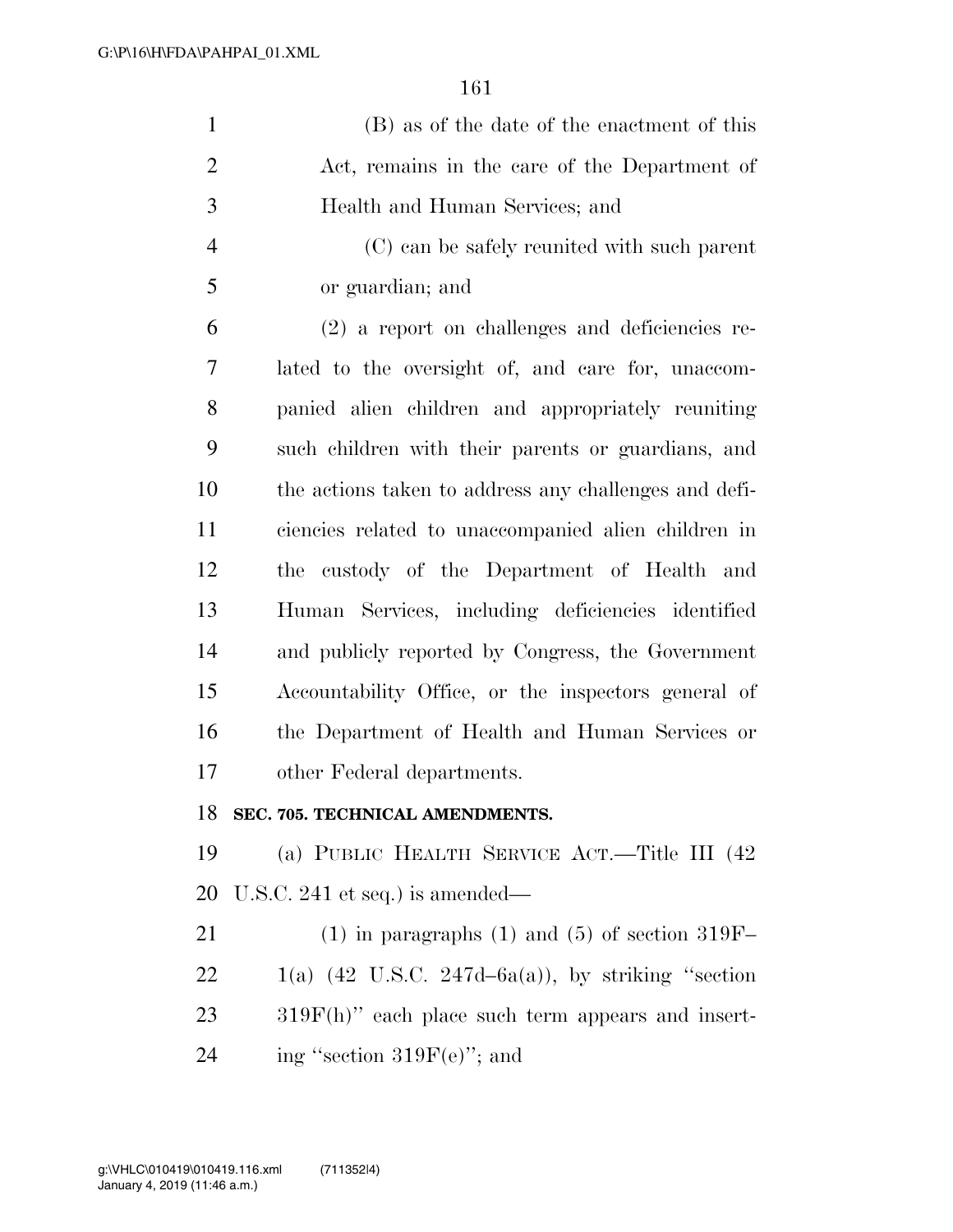| $\mathbf{1}$   | (2) in section 319K(a) $(42 \text{ U.S.C. } 247d-7d(a)),$                         |
|----------------|-----------------------------------------------------------------------------------|
| $\overline{2}$ | by striking "section $319F(h)(4)$ " and inserting "sec-                           |
| 3              | tion $319F(e)(4)$ ".                                                              |
| $\overline{4}$ | (b) PUBLIC HEALTH SECURITY GRANTS.—Section                                        |
| 5              | $319C-1(b)(2)$ (42 U.S.C. 247d-3a(b)(2)) is amended—                              |
| 6              | $(1)$ in subparagraph $(C)$ , by striking "individ-                               |
| 7              | uals,," and inserting "individuals,"; and                                         |
| 8              | $(2)$ in subparagraph $(F)$ , by striking "make sat-                              |
| 9              | isfactory annual improvement and describe" and in-                                |
| 10             | serting "makes satisfactory annual improvement and                                |
| 11             | describes".                                                                       |
| 12             | (c) EMERGENCY USE INSTRUCTIONS.—Subpara-                                          |
| 13             | graph $(A)$ of section $564A(e)(2)$ of the Federal Food,                          |
| 14             | Drug, and Cosmetic Act $(21 \text{ U.S.C. } 360 \text{bbb} - 3a(\text{e})(2))$ is |
| 15             | amended by striking "subsection $(a)(1)(C)(i)$ " and insert-                      |
| 16             | ing "subsection $(a)(1)(C)$ ".                                                    |
| 17             | (d) PRODUCTS HELD FOR EMERGENCY USE.-Sec-                                         |
| 18             | tion $564B(2)$ of the Federal Food, Drug, and Cosmetic                            |
| 19             | Act $(21 \text{ U.S.C. } 360 \text{bbb} - 3b)$ is amended—                        |
| 20             | $(1)$ in subparagraph $(B)$ , by inserting a comma                                |
| 21             | after " $505$ "; and                                                              |
| 22             | $(2)$ in subparagraph $(C)$ , by inserting "or sec-                               |
| 23             | tion 564A" before the period at the end.                                          |
|                |                                                                                   |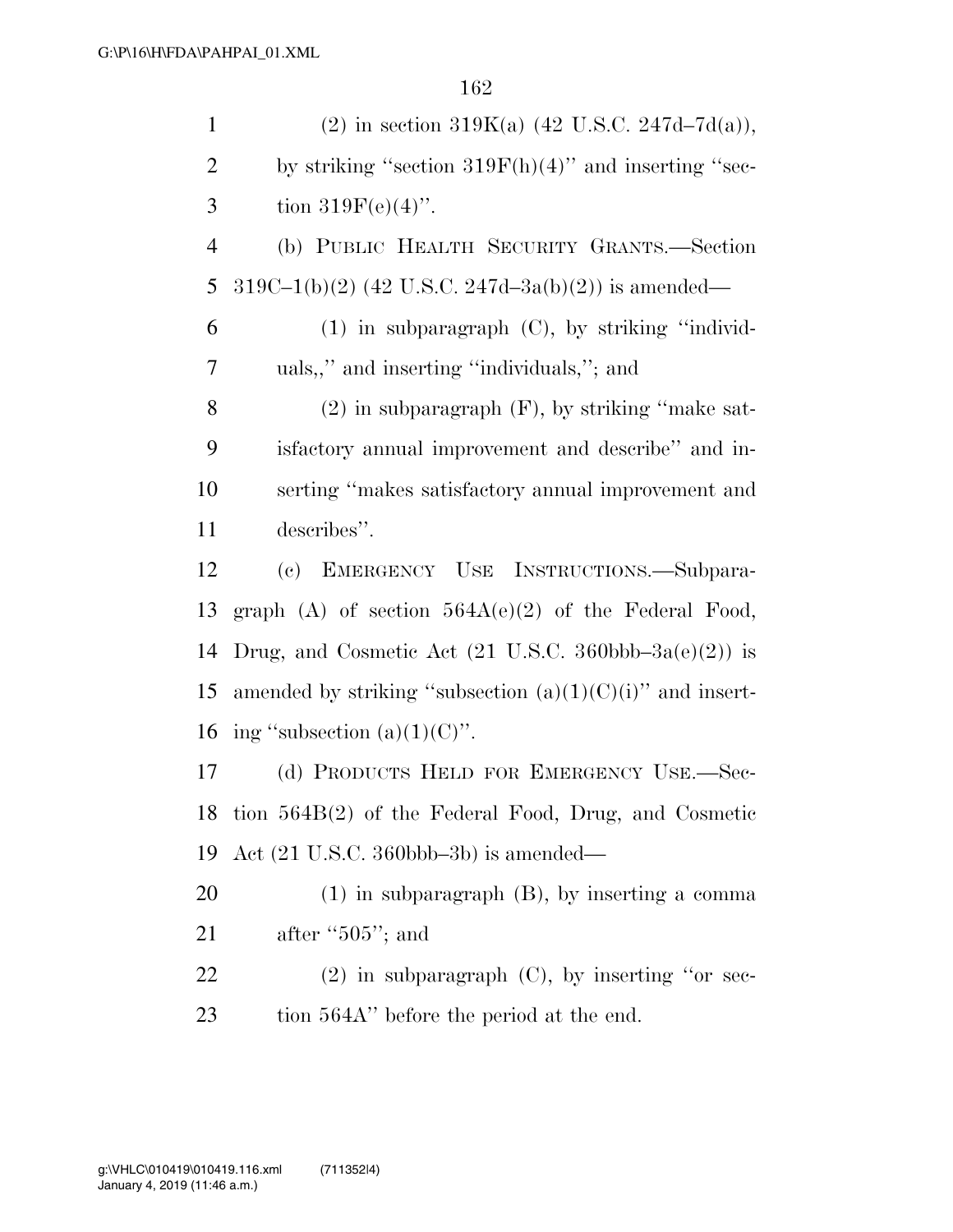| 1              | (e) TRANSPARENCY.—Section $507(c)(3)$ of the Fed-                           |
|----------------|-----------------------------------------------------------------------------|
| 2              | eral Food, Drug, and Cosmetic Act $(21 \text{ U.S.C. } 357 \text{ (e)}(3))$ |
| 3              | is amended—                                                                 |
| $\overline{4}$ | (1) by striking "Nothing in" and inserting the                              |
| 5              | following:                                                                  |
| 6              | "(A) IN GENERAL.—Nothing in";                                               |
| 7              | (2) by inserting "or directing" after "author-                              |
| 8              | $\text{izing}$ ";                                                           |
| 9              | (3) by striking "disclose any" and inserting                                |
| 10             | "disclose—                                                                  |
| 11             | $``(i)$ any";                                                               |
| 12             | $(4)$ by striking the period and inserting "; or";                          |
| 13             | and                                                                         |
| 14             | $(5)$ by adding at the end the following:                                   |
| 15             | "(ii) in the case of a drug develop-                                        |
| 16             | ment tool that may be used to support the                                   |
| 17             | development of a qualified countermeasure,                                  |
| 18             | security countermeasure, or qualified pan-                                  |
| 19             | demic or epidemic product, as defined in                                    |
| 20             | sections 319F-1, 319F-2, and 319F-3,                                        |
| 21             | respectively, of the Public Health Service                                  |
| 22             | Act, any information that the Secretary                                     |
| 23             | determines has a significant potential to                                   |
| 24             | affect national security.                                                   |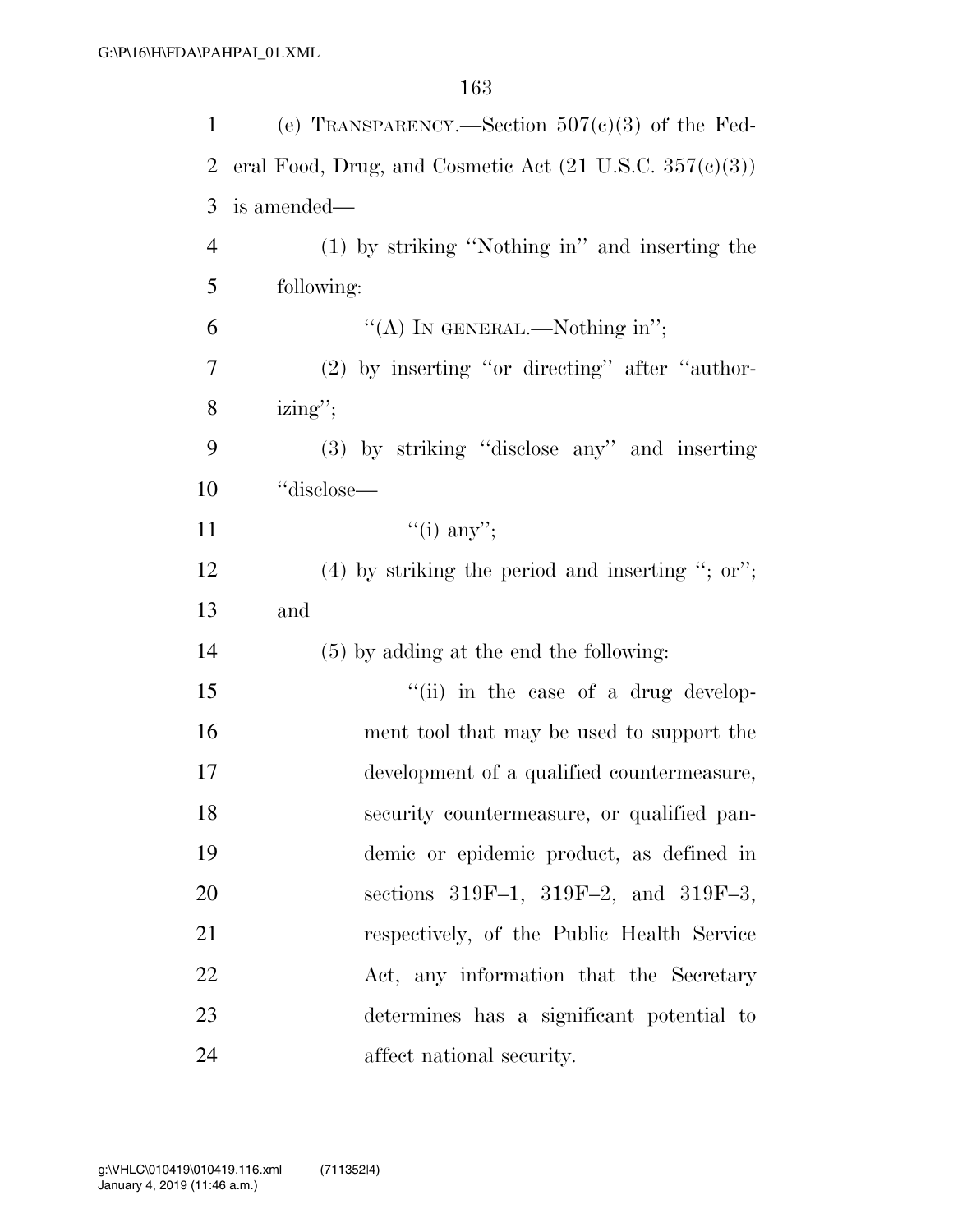1 ''(B) PUBLIC ACKNOWLEDGMENT.—In the case that the Secretary, pursuant to subpara- graph (A)(ii), does not make information pub- licly available, the Secretary shall provide on the internet website of the Food and Drug Ad- ministration an acknowledgment of the informa- tion that has not been disclosed, pursuant to 8 subparagraph  $(A)(ii)$ .".

# **DIVISION B—OVER-THE- COUNTER MONOGRAPH SAFE- TY, INNOVATION, AND RE-FORM**

**SEC. 1000. SHORT TITLE; REFERENCES IN DIVISION.** 

 (a) SHORT TITLE.—This division may be cited as the ''Over-the-Counter Monograph Safety, Innovation, and Reform Act of 2019''.

 (b) REFERENCES.—Except as otherwise specified, any reference to ''this Act'' contained in this division shall be treated as referring only to the provisions of this divi-sion.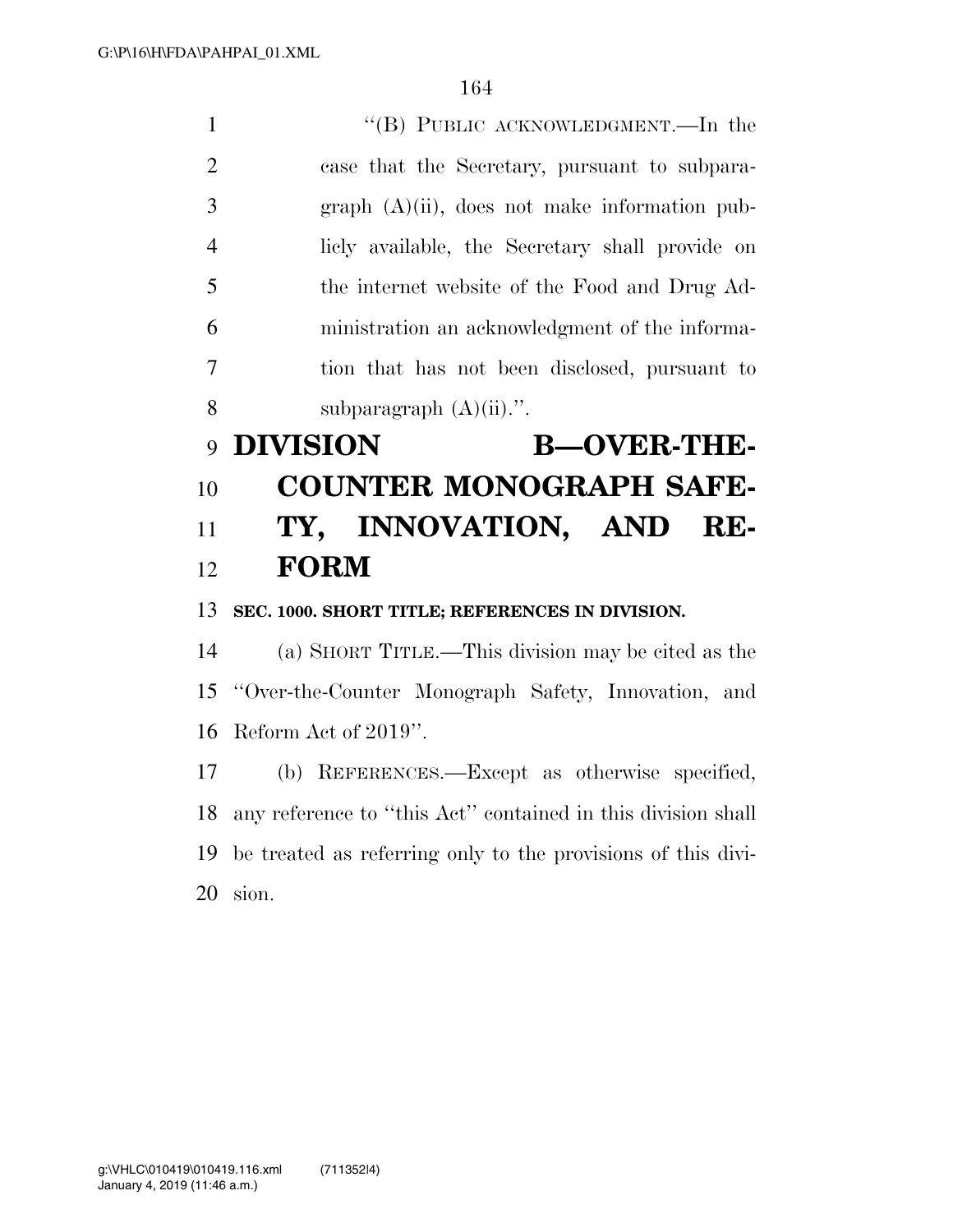## **TITLE I—OTC DRUG REVIEW**

## **SEC. 1001. REGULATION OF CERTAIN NONPRESCRIPTION DRUGS THAT ARE MARKETED WITHOUT AN APPROVED DRUG APPLICATION.**

 (a) IN GENERAL.—Chapter V of the Federal Food, Drug, and Cosmetic Act is amended by inserting after sec- tion 505F of such Act (21 U.S.C. 355g) the following: **''SEC. 505G. REGULATION OF CERTAIN NONPRESCRIPTION DRUGS THAT ARE MARKETED WITHOUT AN APPROVED DRUG APPLICATION.** 

11 "(a) NONPRESCRIPTION DRUGS MARKETED WITH- OUT AN APPROVED APPLICATION.—Nonprescription drugs marketed without an approved drug application under section 505, as of the date of the enactment of this section, shall be treated in accordance with this sub-section.

17 "(1) DRUGS SUBJECT TO A FINAL MONOGRAPH; CATEGORY I DRUGS SUBJECT TO A TENTATIVE FINAL MONOGRAPH.—A drug is deemed to be gen- erally recognized as safe and effective under section  $201(p)(1)$ , not a new drug under section 201(p), and 22 not subject to section  $503(b)(1)$ , if—

23  $\text{``(A) the drug is}$ 

24  $(1)$  in conformity with the require-ments for nonprescription use of a final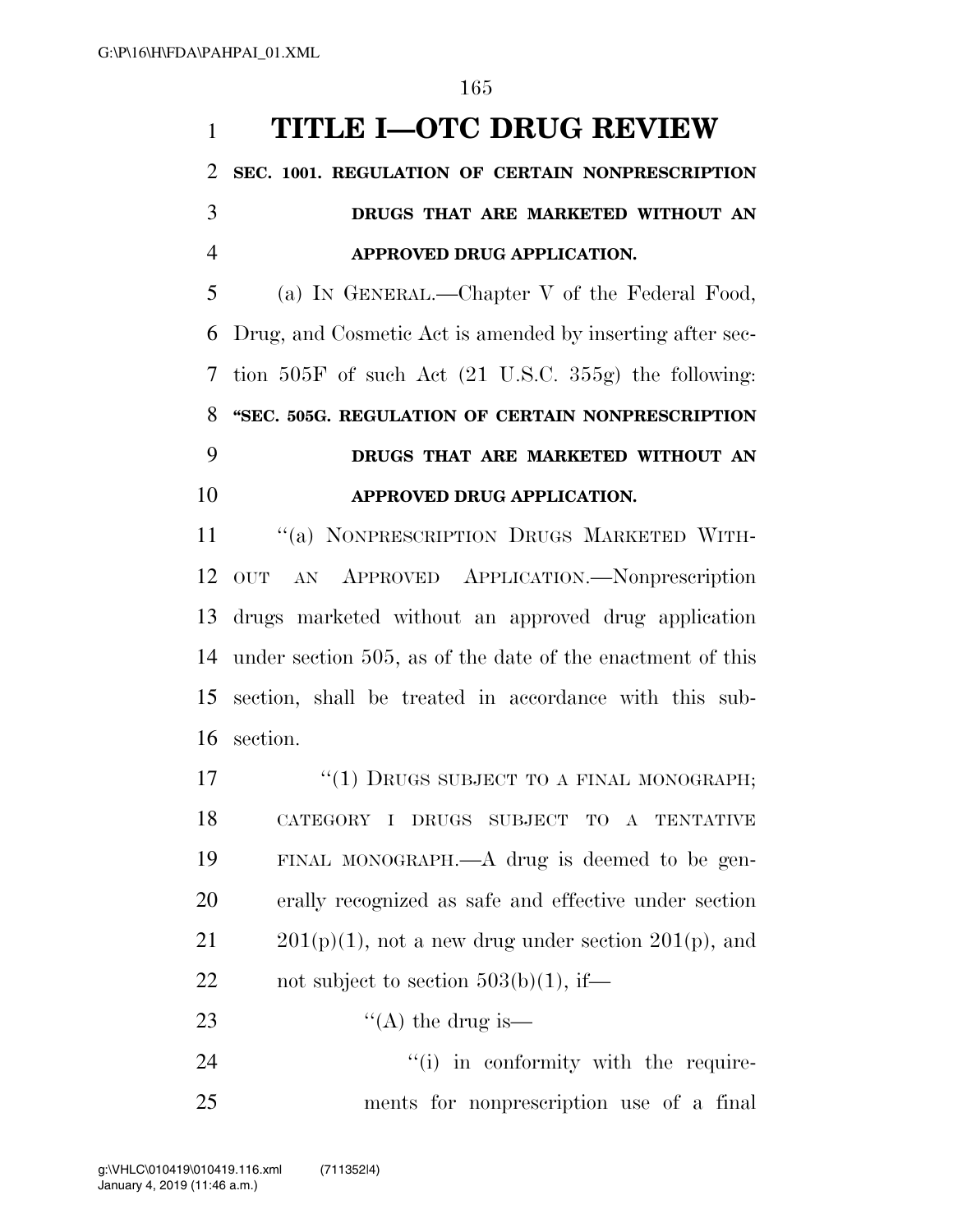| $\mathbf{1}$   | monograph issued under part 330 of title       |
|----------------|------------------------------------------------|
| $\overline{2}$ | 21, Code of Federal Regulations (except as     |
| 3              | provided in paragraph $(2)$ ), the general re- |
| $\overline{4}$ | quirements for nonprescription drugs, and      |
| 5              | or requirements under sub-<br>conditions       |
| 6              | sections (b), (c), and (k); and                |
| 7              | "(ii) except as permitted by an order          |
| 8              | issued under subsection (b) or, in the case    |
| 9              | of a minor change in the drug, in con-         |
| 10             | formity with an order issued under sub-        |
| 11             | section (c), in a dosage form that, imme-      |
| 12             | diately prior to the date of the enactment     |
| 13             | of this section, has been used to a material   |
| 14             | extent and for a material time under sec-      |
| 15             | tion 201(p)(2); or                             |
| 16             | "(B) the drug is—                              |
| 17             | "(i) classified in category I for safety       |
| 18             | and effectiveness under a tentative final      |
| 19             | monograph that is the most recently appli-     |
| 20             | cable proposal or determination issued         |
| 21             | under part 330 of title 21, Code of Federal    |
| 22             | Regulations;                                   |
| 23             | "(ii) in conformity with the proposed          |
| 24             | requirements for nonprescription use of        |
| 25             | such tentative final monograph, any appli-     |
|                |                                                |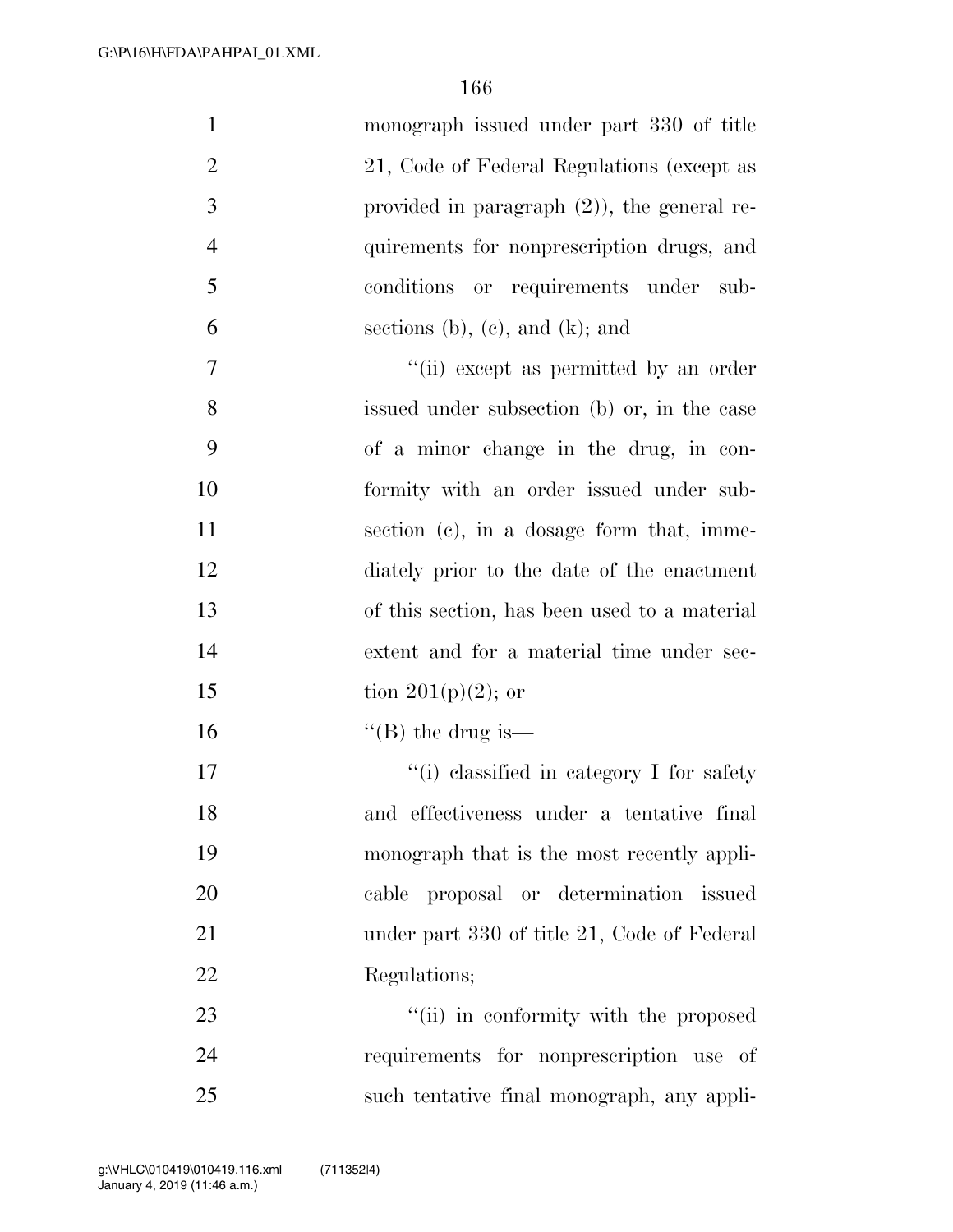| $\mathbf{1}$   | cable subsequent determination by the Sec-               |
|----------------|----------------------------------------------------------|
| $\overline{2}$ | retary, the general requirements for non-                |
| 3              | prescription drugs, and conditions or re-                |
| $\overline{4}$ | quirements under subsections (b), (c), and               |
| 5              | $(k)$ ; and                                              |
| 6              | "(iii) except as permitted by an order                   |
| $\overline{7}$ | issued under subsection (b) or, in the case              |
| 8              | of a minor change in the drug, in con-                   |
| 9              | formity with an order issued under sub-                  |
| 10             | section (c), in a dosage form that, imme-                |
| 11             | diately prior to the date of the enactment               |
| 12             | of this section, has been used to a material             |
| 13             | extent and for a material time under sec-                |
| 14             | tion $201(p)(2)$ .                                       |
| 15             | "(2) TREATMENT OF SUNSCREEN DRUGS.-                      |
| 16             | With respect to sunscreen drugs subject to this sec-     |
| 17             | tion, the applicable requirements in terms of con-       |
| 18             | formity with a final monograph, for purposes of          |
| 19             | paragraph $(1)(A)(i)$ , shall be the requirements speci- |
| 20             | fied in part 352 of title 21, Code of Federal Regula-    |
| 21             | tions, as published on May 21, 1999, beginning on        |
| 22             | page 27687 of volume 64 of the Federal Register,         |
| 23             | except that the applicable requirements governing ef-    |
| 24             | fectiveness and labeling shall be those specified in     |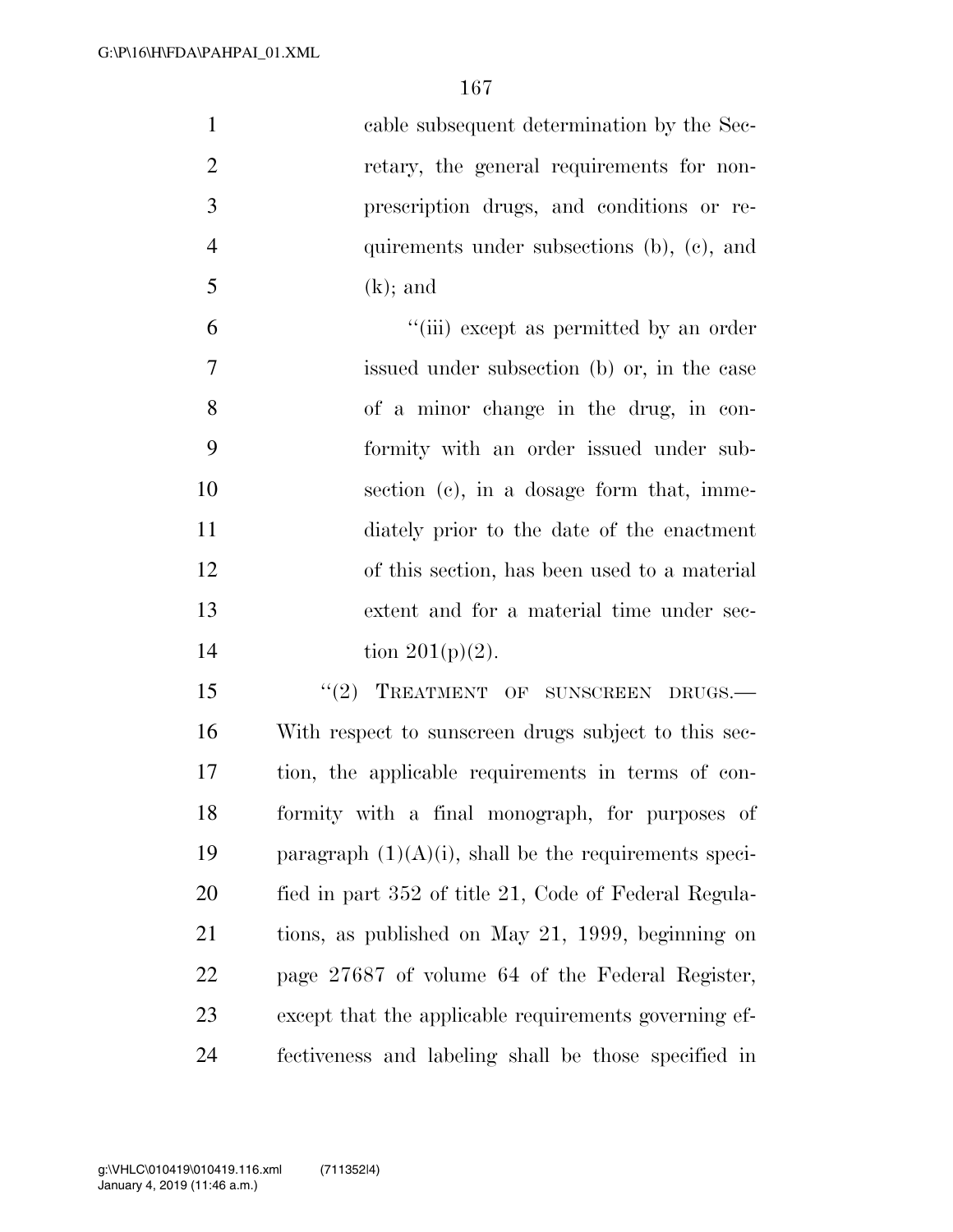section 201.327 of title 21, Code of Federal Regula-tions.

| 3              | "(3) CATEGORY III DRUGS SUBJECT TO A TEN-                     |
|----------------|---------------------------------------------------------------|
| $\overline{4}$ | TATIVE FINAL MONOGRAPH; CATEGORY I DRUGS                      |
| 5              | SUBJECT TO PROPOSED MONOGRAPH OR ADVANCE                      |
| 6              | NOTICE OF PROPOSED RULEMAKING.—A drug that                    |
| 7              | is not described in paragraph $(1)$ , $(2)$ , or $(4)$ is not |
| 8              | required to be the subject of an application approved         |
| 9              | under section 505, and is not subject to section              |
| 10             | $503(b)(1)$ , if—                                             |
| 11             | "(A) the drug is—                                             |
| 12             | "(i) classified in category III for safe-                     |
| 13             | ty or effectiveness in the preamble of a                      |
| 14             | proposed rule establishing a tentative final                  |
| 15             | monograph that is the most recently appli-                    |
| 16             | cable proposal or determination for such                      |
| 17             | drug issued under part 330 of title 21,                       |
| 18             | Code of Federal Regulations;                                  |
| 19             | "(ii) in conformity with—                                     |
| 20             | $\lq\lq$ (I) the conditions of use, includ-                   |
| 21             | ing indication and dosage strength, if                        |
| 22             | any, described for such category III                          |
| 23             | drug in such preamble or in an appli-                         |
| 24             | cable subsequent proposed rule;                               |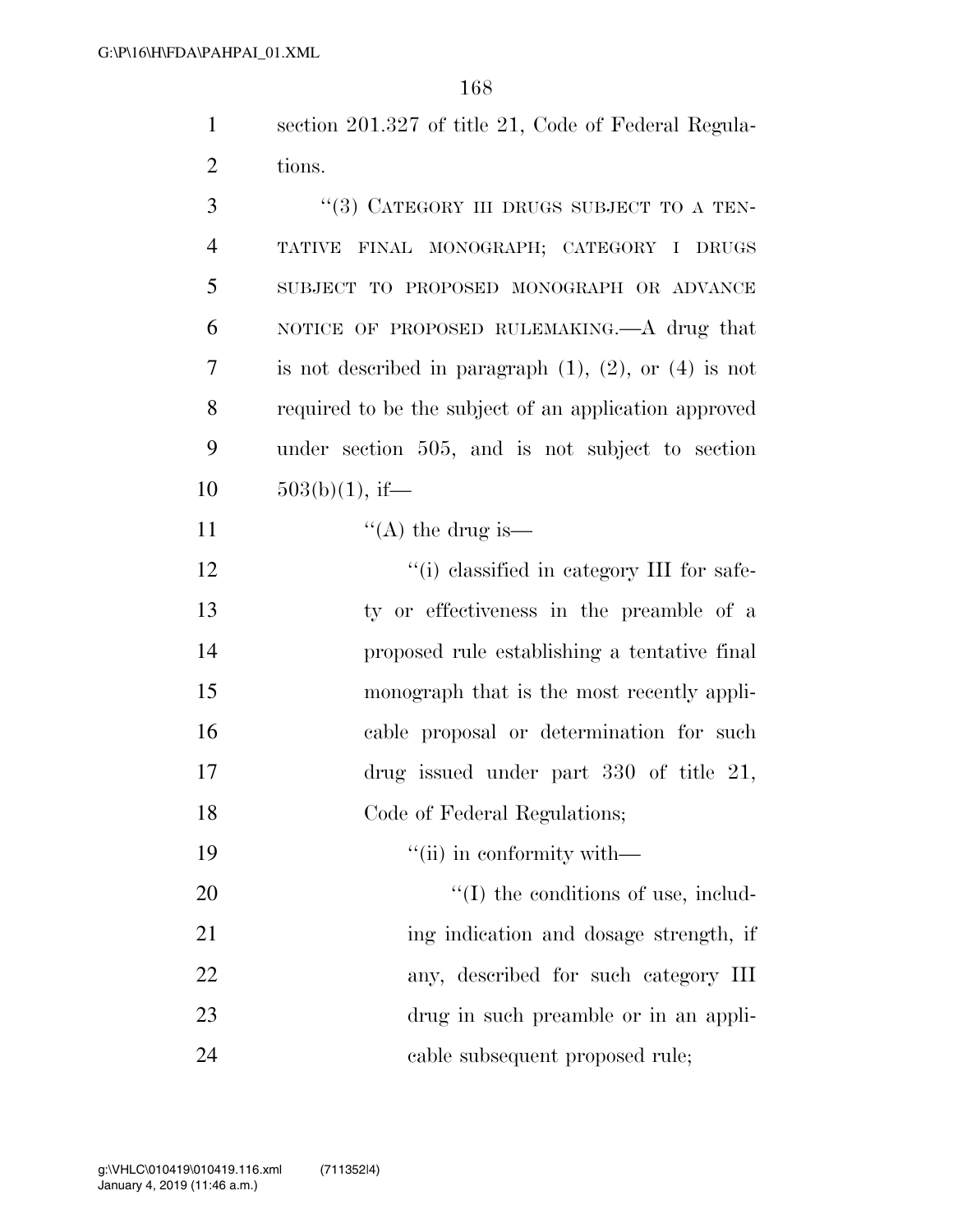| $\mathbf{1}$   | "(II) the proposed requirements              |
|----------------|----------------------------------------------|
| $\mathfrak{2}$ | for drugs classified in such tentative       |
| 3              | final monograph in category I in the         |
| $\overline{4}$ | most recently proposed rule estab-           |
| 5              | lishing requirements related to such         |
| 6              | tentative final monograph and in any         |
| 7              | final rule establishing requirements         |
| 8              | that are applicable to the drug; and         |
| 9              | "(III) the general requirements              |
| 10             | for nonprescription drugs and condi-         |
| 11             | tions or requirements under sub-             |
| 12             | section (b) or $(k)$ ; and                   |
| 13             | "(iii) in a dosage form that, imme-          |
| 14             | diately prior to the date of the enactment   |
| 15             | of this section, had been used to a material |
| 16             | extent and for a material time under sec-    |
| 17             | tion 201(p)(2); or                           |
| 18             | "(B) the drug is—                            |
| 19             | "(i) classified in category I for safety     |
| 20             | and effectiveness under a proposed mono-     |
| 21             | graph or advance notice of proposed rule-    |
| 22             | making that is the most recently applicable  |
| 23             | proposal or determination for such drug      |
| 24             | issued under part 330 of title 21, Code of   |
| 25             | Federal Regulations;                         |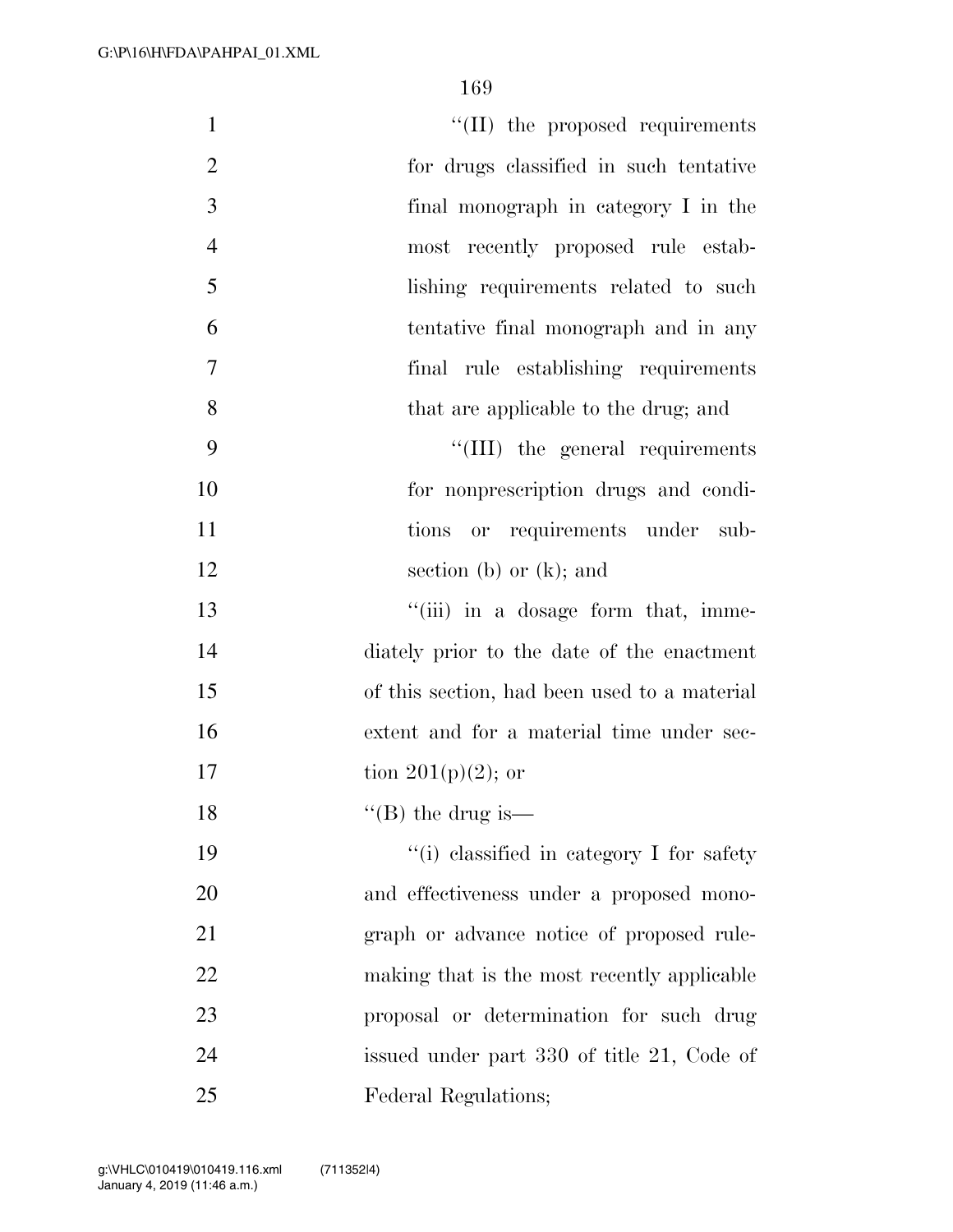- 1  $''(ii)$  in conformity with the require- ments for nonprescription use of such pro- posed monograph or advance notice of pro- posed rulemaking, any applicable subse- quent determination by the Secretary, the general requirements for nonprescription drugs, and conditions or requirements under subsection (b) or (k); and
- 9  $\frac{4}{\text{iii}}$  in a dosage form that, imme- diately prior to the date of the enactment of this section, has been used to a material extent and for a material time under sec-13 tion  $201(p)(2)$ .
- 14 ''(4) CATEGORY II DRUGS DEEMED NEW DRUGS.—A drug that is classified in category II for safety or effectiveness under a tentative final mono- graph or that is subject to a determination to be not generally recognized as safe and effective in a pro- posed rule that is the most recently applicable pro-20 posal issued under part 330 of title 21, Code of Fed- eral Regulations, shall be deemed to be a new drug under section 201(p), misbranded under section 502(ee), and subject to the requirement for an ap- proved new drug application under section 505 be-ginning on the day that is 180 calendar days after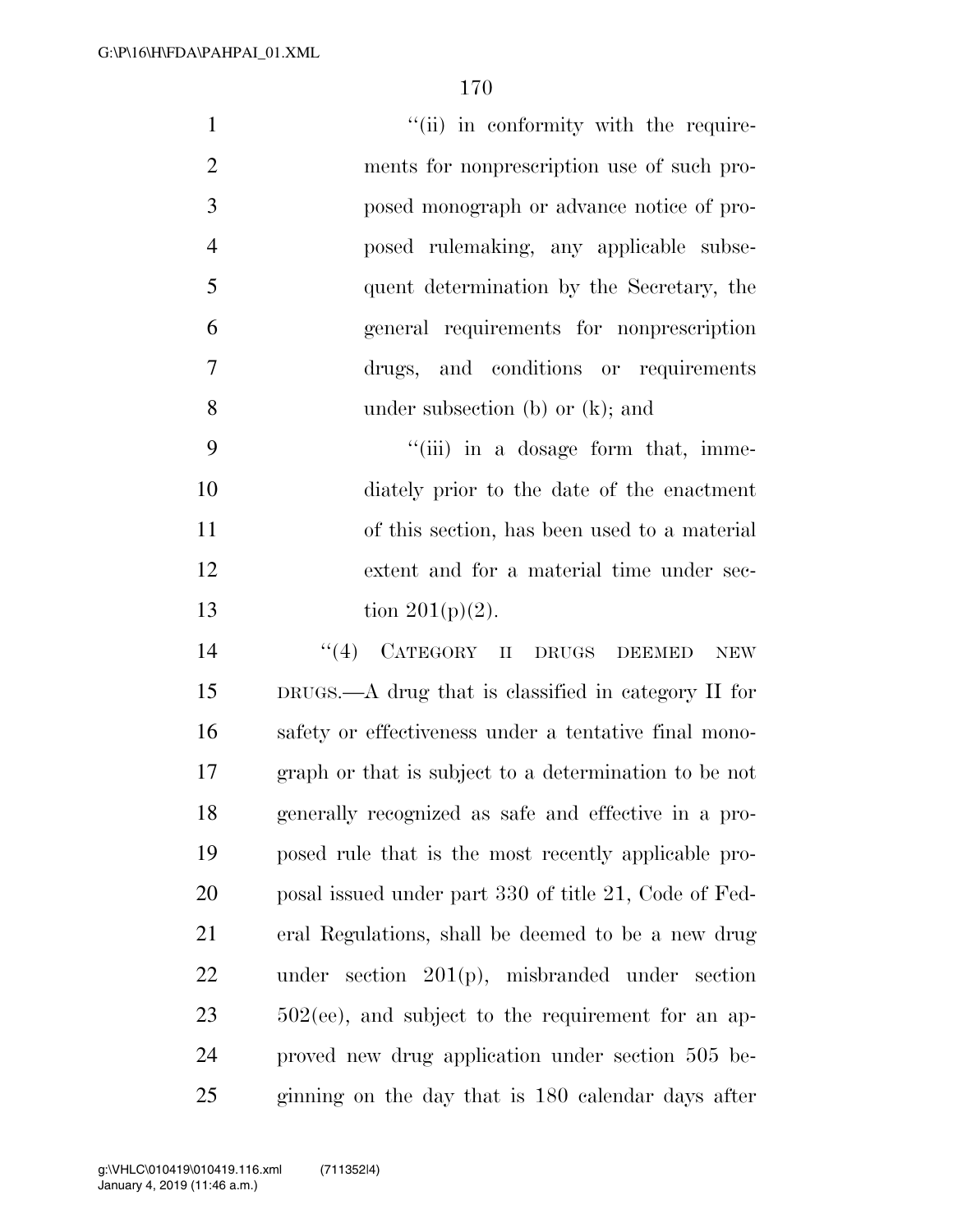the date of the enactment of this section, unless, be- fore such day, the Secretary determines that it is in the interest of public health to extend the period during which the drug may be marketed without such an approved new drug application.

6 "(5) DRUGS NOT GRASE DEEMED NEW DRUGS.—A drug that the Secretary has determined not to be generally recognized as safe and effective 9 under section  $201(p)(1)$  under a final determination issued under part 330 of title 21, Code of Federal Regulations, shall be deemed to be a new drug under section 201(p), misbranded under section 502(ee), and subject to the requirement for an approved new drug application under section 505.

15 "(6) OTHER DRUGS DEEMED NEW DRUGS.— Except as provided in subsection (m), a drug is deemed to be a new drug under section 201(p) and misbranded under section 502(ee) if the drug—

19  $((A)$  is not subject to section 503(b)(1); and

21 ''(B) is not described in paragraph (1), 22 (2), (3), (4), or (5), or subsection (b)(1)(B). 23 "(b) ADMINISTRATIVE ORDERS.— 24 "(1) IN GENERAL.—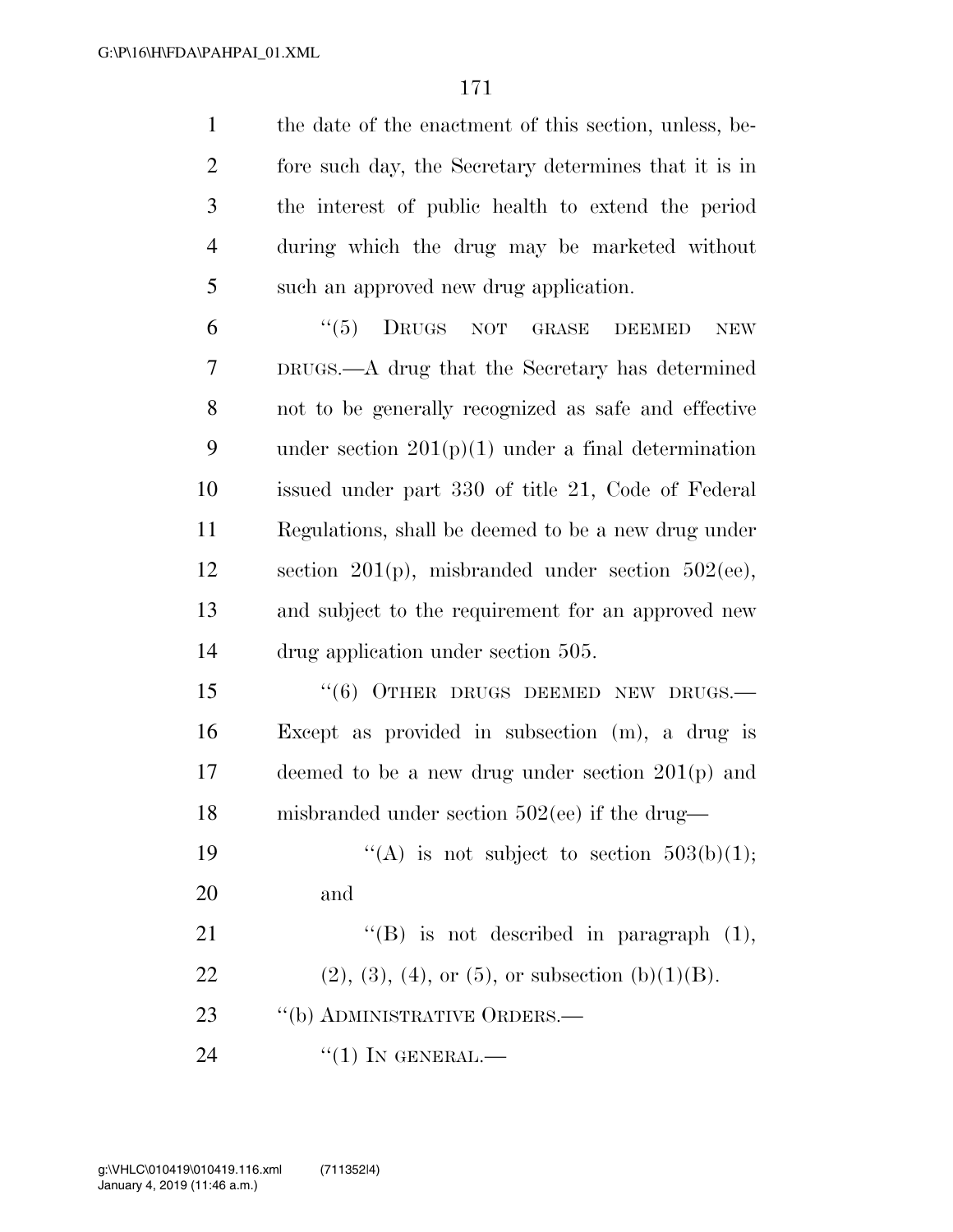| $\mathbf{1}$   | "(A) DETERMINATION.—The Secretary                 |
|----------------|---------------------------------------------------|
| $\overline{2}$ | may, on the initiative of the Secretary or at the |
| 3              | request of one or more requestors, issue an ad-   |
| $\overline{4}$ | ministrative order determining whether there      |
| 5              | are conditions under which a specific drug, a     |
| 6              | class of drugs, or a combination of drugs, is de- |
| 7              | termined to be—                                   |
| 8              | "(i) not subject to section $503(b)(1)$ ;         |
| 9              | and                                               |
| 10             | "(ii) generally recognized as safe and            |
| 11             | effective under section $201(p)(1)$ .             |
| 12             | "(B) EFFECT.—A drug or combination of             |
| 13             | drugs shall be deemed to not require approval     |
| 14             | under section 505 if such drug or combination     |
| 15             | of drugs—                                         |
| 16             | "(i) is determined by the Secretary to            |
| 17             | meet the conditions specified in clauses (i)      |
| 18             | and (ii) of subparagraph $(A)$ ;                  |
| 19             | "(ii) is marketed in conformity with              |
| 20             | administrative order under this sub-<br>an        |
| 21             | section;                                          |
| 22             | "(iii) meets the general requirements             |
| 23             | for nonprescription drugs; and                    |
| 24             | "(iv) meets the requirements under                |
| 25             | subsections $(c)$ and $(k)$ .                     |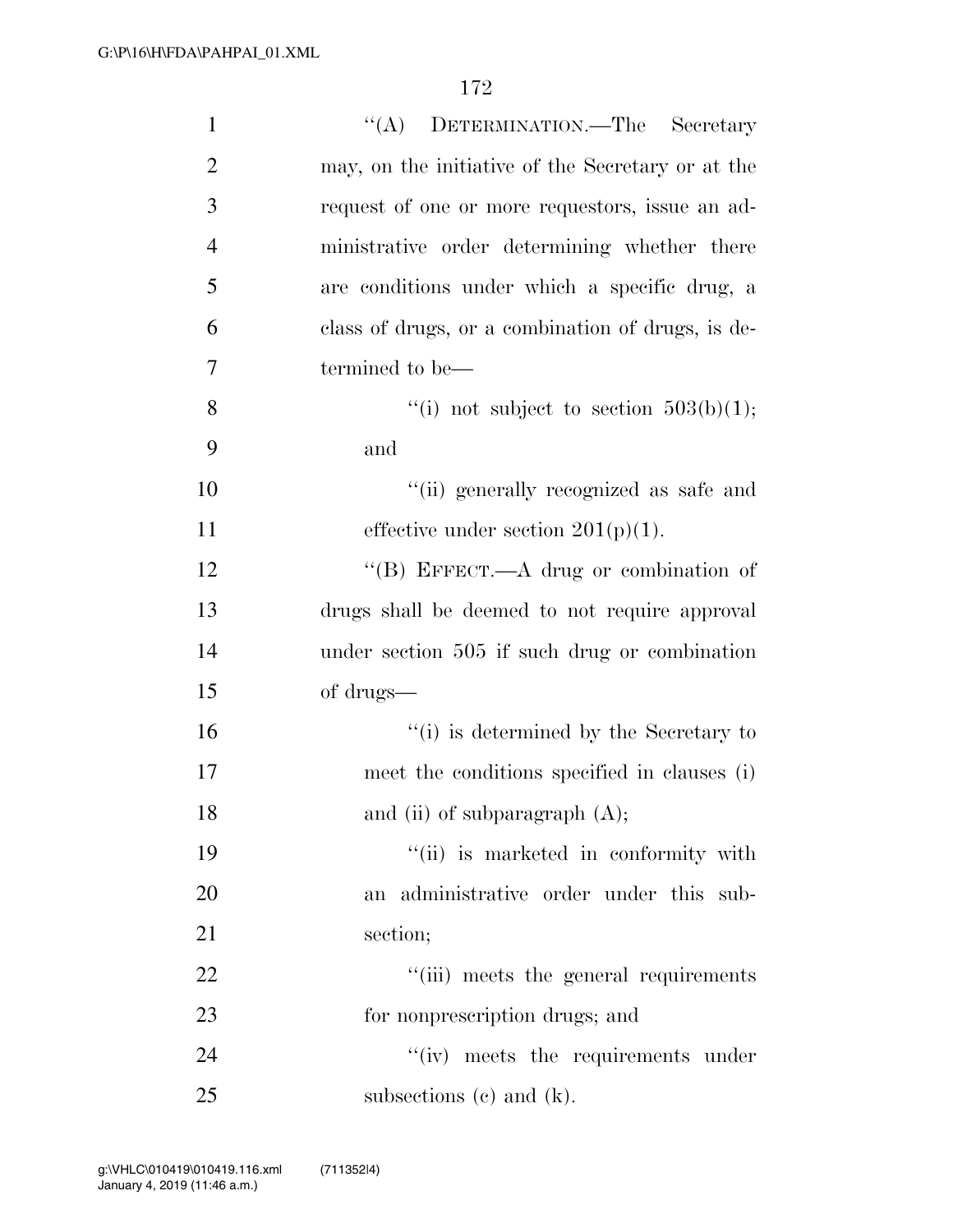| $\mathbf{1}$   | "(C) STANDARD.—The Secretary shall find         |
|----------------|-------------------------------------------------|
| $\overline{2}$ | that a drug is not generally recognized as safe |
| 3              | and effective under section $201(p)(1)$ if—     |
| $\overline{4}$ | "(i) the evidence shows that the drug           |
| 5              | is not generally recognized as safe and ef-     |
| 6              | fective under section $201(p)(1)$ ; or          |
| 7              | "(ii) the evidence is inadequate to             |
| 8              | show that the drug is generally recognized      |
| 9              | and effective under section<br>safe<br>as       |
| 10             | $201(p)(1)$ .                                   |
| 11             | "(2) ADMINISTRATIVE ORDERS INITIATED BY         |
| 12             | THE SECRETARY.-                                 |
| 13             | "(A) IN GENERAL.—In issuing an adminis-         |
| 14             | trative order under paragraph (1) upon the      |
| 15             | Secretary's initiative, the Secretary shall—    |
| 16             | "(i) make reasonable efforts to notify          |
| 17             | informally, not later than 2 business days      |
| 18             | before the issuance of the proposed order,      |
| 19             | the sponsors of drugs who have a listing in     |
| 20             | effect under section $510(j)$ for the drugs or  |
| 21             | combination of drugs that will be subject       |
| 22             | to the administrative order;                    |
| 23             | $``$ (ii) after any such reasonable efforts     |
| 24             | of notification—                                |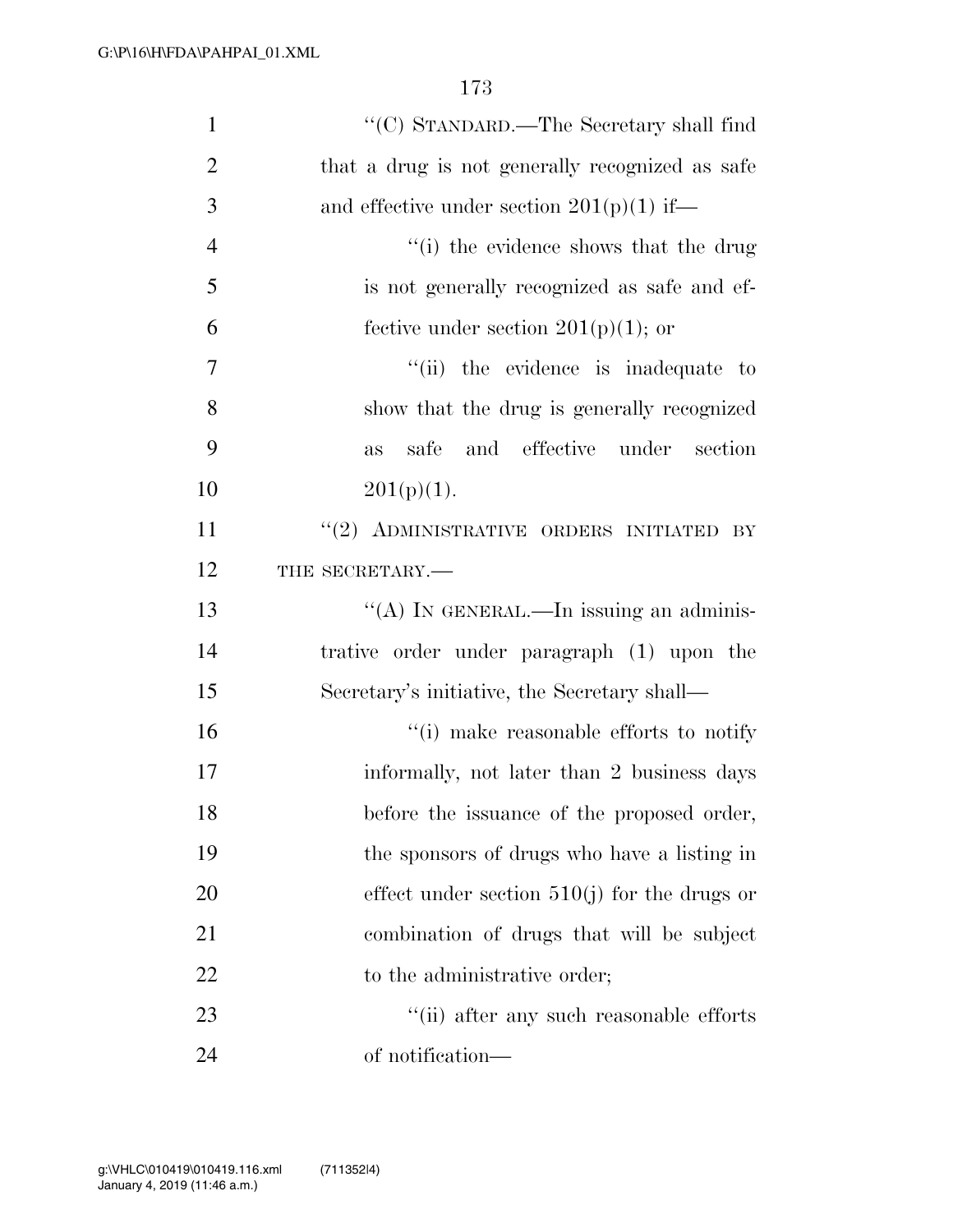| $\mathbf{1}$   | $\lq\lq$ (I) issue a proposed administra-      |
|----------------|------------------------------------------------|
| $\overline{2}$ | tive order by publishing it on the             |
| 3              | website of the Food and Drug Admin-            |
| $\overline{4}$ | istration and include in such order the        |
| 5              | reasons for the issuance of such order;        |
| 6              | and                                            |
| 7              | "(II) publish a notice of avail-               |
| 8              | ability of such proposed order in the          |
| 9              | Federal Register;                              |
| 10             | "(iii) except as provided in subpara-          |
| 11             | graph (B), provide for a public comment        |
| 12             | period with respect to such proposed order     |
| 13             | of not less than 45 calendar days; and         |
| 14             | $``(iv)$ if, after completion of the pro-      |
| 15             | ceedings specified in clauses (i) through      |
| 16             | (iii), the Secretary determines that it is ap- |
| 17             | propriate to issue a final administrative      |
| 18             | order—                                         |
| 19             | $\lq\lq$ (I) issue the final administrative    |
| 20             | order, together with a detailed state-         |
| 21             | ment of reasons, which order shall not         |
| 22             | take effect until the time for request-        |
| 23             | ing judicial review under paragraph            |
| 24             | $(3)(D)(ii)$ has expired;                      |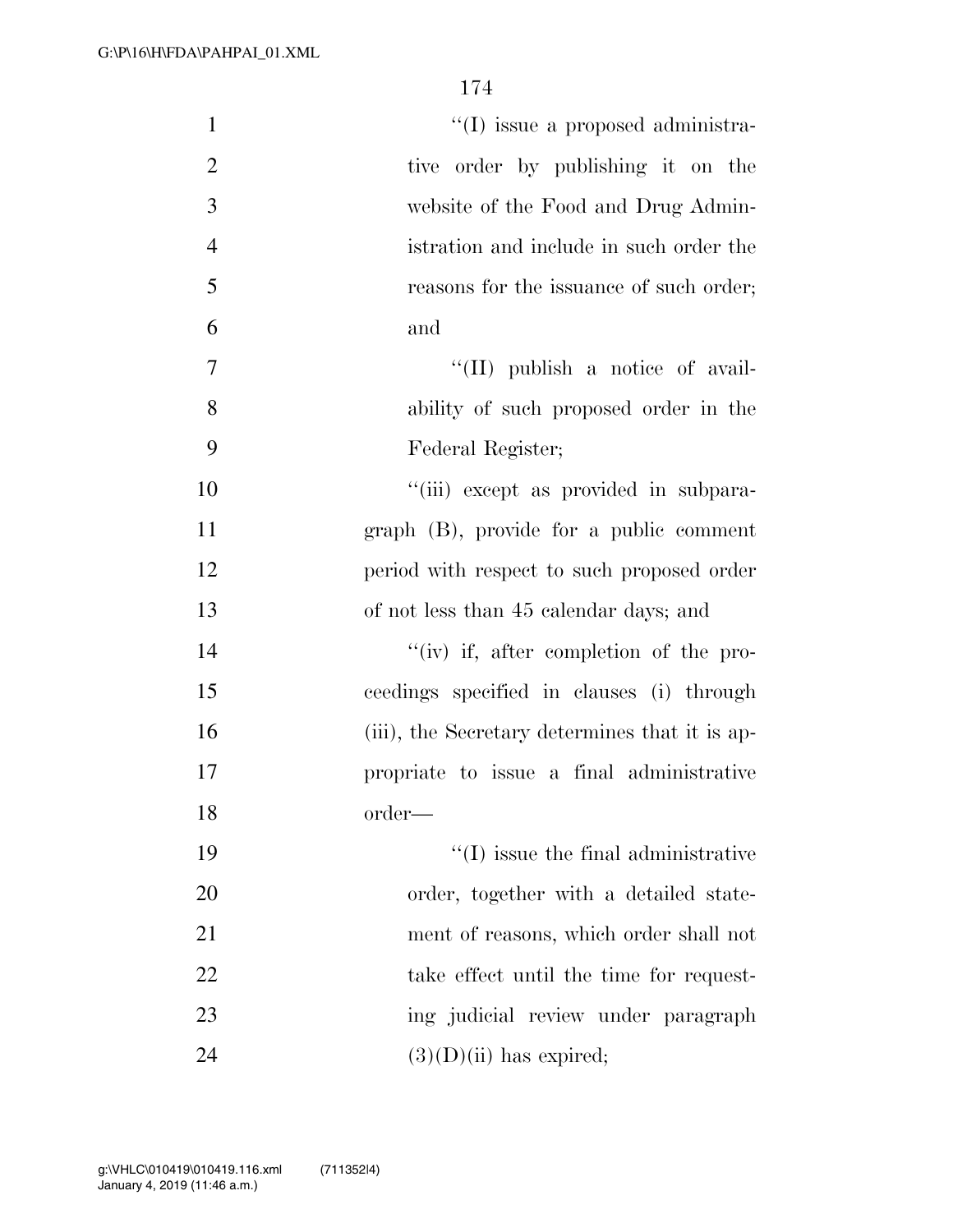1 ''(II) publish a notice of such 2 final administrative order in the Fed-3 eral Register;

 $\frac{4}{\text{H}}$  afford requestors of drugs that will be subject to such order the opportunity for formal dispute resolu- tion up to the level of the Director of the Center for Drug Evaluation and Research, which initially must be re- quested within 45 calendar days of 11 the issuance of the order, and, for 12 subsequent levels of appeal, within 30 calendar days of the prior decision; 14 and

15 ''(IV) except with respect to 16 drugs described in paragraph (3)(B), 17 upon completion of the formal dispute 18 resolution procedure, inform the per-19 sons which sought such dispute reso-20 lution of their right to request a hear-21 ing.

22 "'(B) EXCEPTIONS.—When issuing an ad-23 ministrative order under paragraph (1) on the 24 Secretary's initiative proposing to determine 25 that a drug described in subsection  $(a)(3)$  is not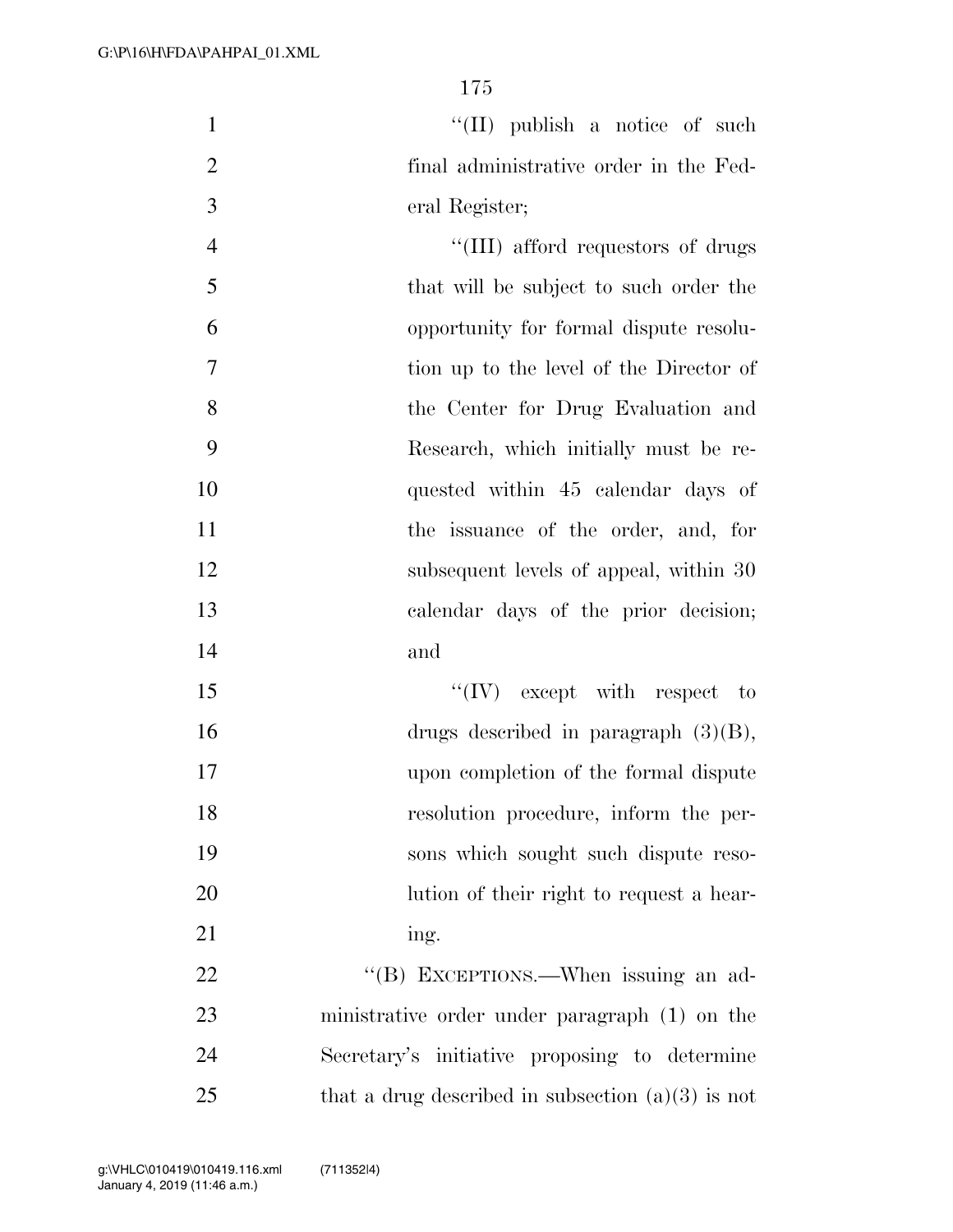| $\mathbf{1}$   | generally recognized as safe and effective under     |
|----------------|------------------------------------------------------|
| $\overline{2}$ | section $201(p)(1)$ , the Secretary shall follow the |
| 3              | procedures in subparagraph $(A)$ , except that—      |
| $\overline{4}$ | "(i) the proposed order shall include                |
| 5              | notice of-                                           |
| 6              | "(I) the general categories of                       |
| 7              | data the Secretary has determined                    |
| 8              | necessary to establish that the drug is              |
| 9              | generally recognized as safe and effec-              |
| 10             | tive under section $201(p)(1)$ ; and                 |
| 11             | $\lq\lq$ (II) the format for submissions             |
| 12             | by interested persons;                               |
| 13             | "(ii) the Secretary shall provide for a              |
| 14             | public comment period of no less than 180            |
| 15             | calendar days with respect to such pro-              |
| 16             | posed order, except when the Secretary de-           |
| 17             | termines, for good cause, that a shorter pe-         |
| 18             | riod is in the interest of public health; and        |
| 19             | "(iii) any person who submits data in                |
| 20             | such comment period shall include a cer-             |
| 21             | tification that the person has submitted all         |
| 22             | evidence created, obtained, or received by           |
| 23             | that person that is both within the cat-             |
| 24             | egories of data identified in the proposed           |
| 25             | order and relevant to a determination as to          |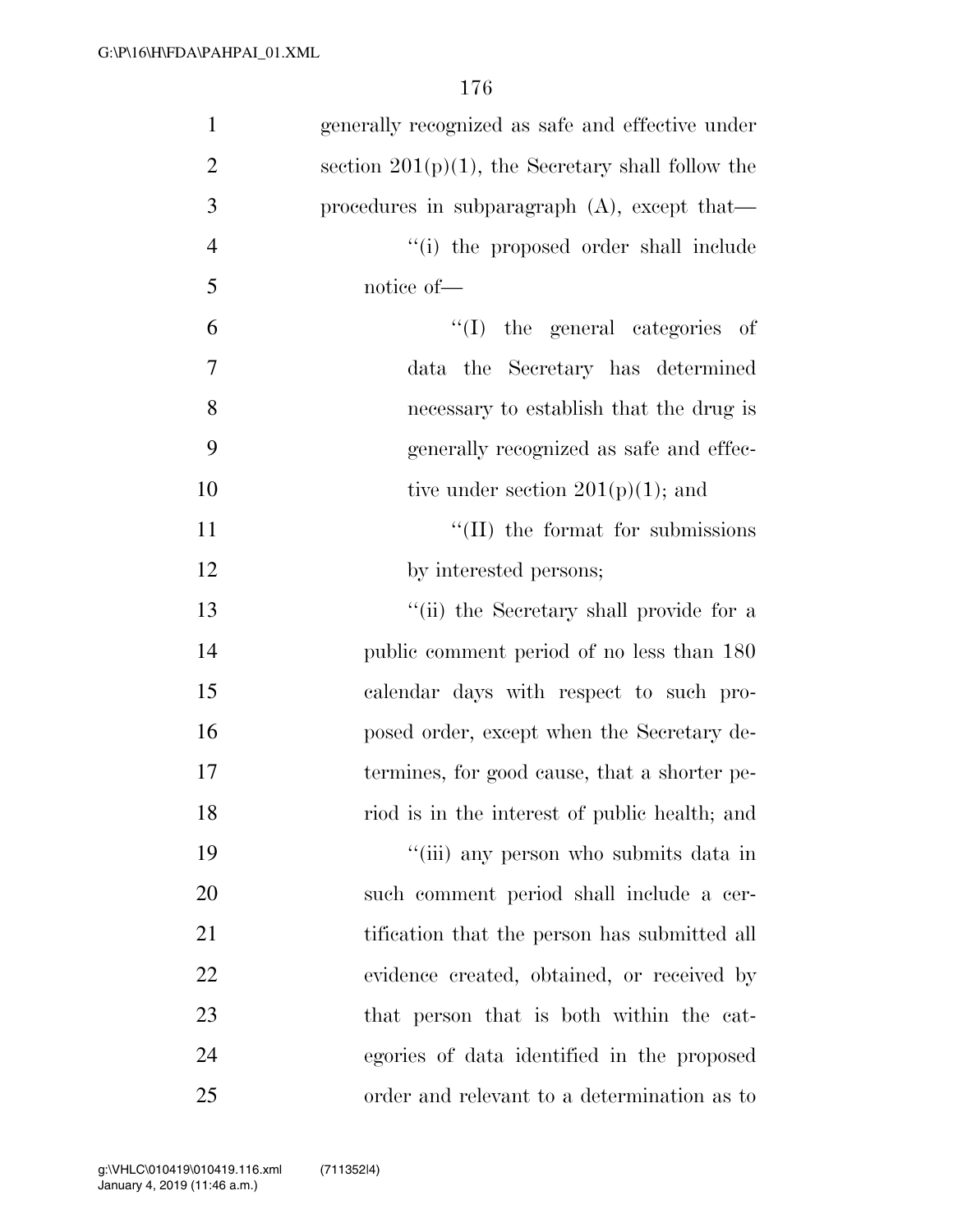| $\mathbf{1}$   | whether the drug is generally recognized as       |
|----------------|---------------------------------------------------|
| $\overline{2}$ | safe and effective under section $201(p)(1)$ .    |
| 3              | $``(3)$ HEARINGS; JUDICIAL REVIEW.—               |
| $\overline{4}$ | "(A) IN GENERAL.—Only a person who                |
| 5              | participated in each stage of formal dispute res- |
| 6              | olution under subclause (III) of paragraph        |
| 7              | $(2)(A)(iv)$ of an administrative order with re-  |
| 8              | spect to a drug may request a hearing con-        |
| 9              | cerning a final administrative order issued       |
| 10             | under such paragraph with respect to such         |
| 11             | drug. If a hearing is sought, such person must    |
| 12             | submit a request for a hearing, which shall be    |
| 13             | based solely on information in the administra-    |
| 14             | tive record, to the Secretary not later than 30   |
| 15             | calendar days after receiving notice of the final |
| 16             | decision of the formal dispute resolution proce-  |
| 17             | dure.                                             |
| 18             | "(B) NO HEARING REQUIRED WITH RE-                 |
| 19             | SPECT TO<br>ORDERS RELATING TO<br>CERTAIN         |
| 20             | DRUGS.                                            |
| 21             | "(i) IN GENERAL.—The Secretary                    |
| 22             | shall not be required to provide notice and       |
| 23             | an opportunity for a hearing pursuant to          |
| 24             | paragraph $(2)(A)(iv)$ if the final adminis-      |
| 25             | trative order involved relates to a drug—         |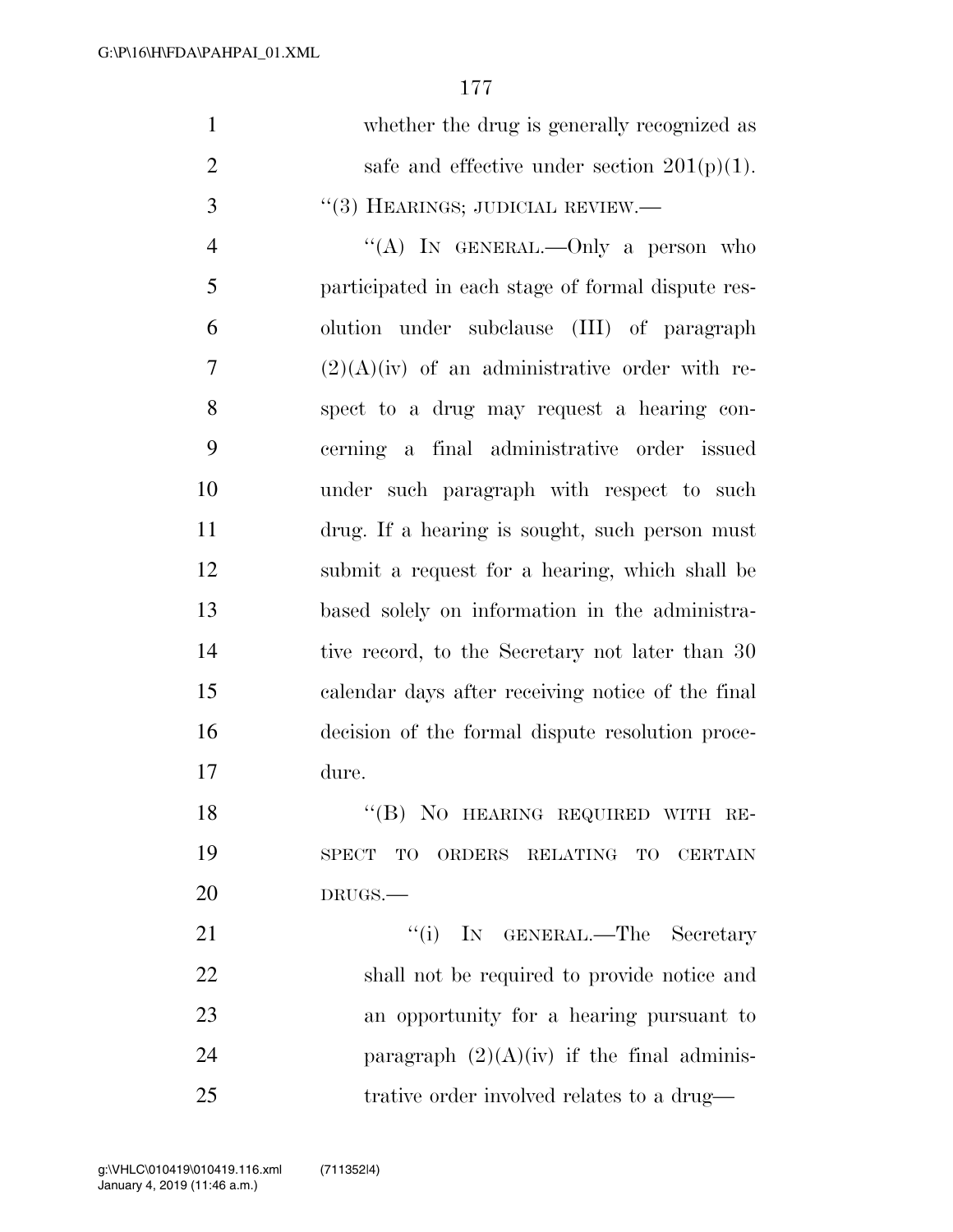| $\mathbf{1}$   | $\lq\lq$ (I) that is described in sub-  |
|----------------|-----------------------------------------|
| $\overline{2}$ | section $(a)(3)(A)$ ; and               |
| 3              | $\lq\lq$ (II) with respect to which no  |
| $\overline{4}$ | human or non-human data studies rel-    |
| 5              | evant to the safety or effectiveness of |
| 6              | such drug have been submitted to the    |
| 7              | administrative record since<br>the      |
| 8              | issuance of the most recent tentative   |
| 9              | final monograph relating to such        |
| 10             | drug.                                   |
| 11             | "(ii) HUMAN DATA STUDIES AND            |
| 12             | NON-HUMAN DATA DEFINED.—In this sub-    |
| 13             | paragraph:                              |
| 14             | "(I) The term 'human data stud-         |
| 15             | ies' means clinical trials of safety or |
| 16             | effectiveness (including actual use     |
| 17             | studies), pharmacokinetics studies, or  |
| 18             | bioavailability studies.                |
| 19             | "(II) The term 'non-human data'         |
| 20             | means data from testing other than      |
| 21             | with human subjects which provides      |
| 22             | information concerning safety or ef-    |
| 23             | fectiveness.                            |
| 24             | "(C) HEARING PROCEDURES.—               |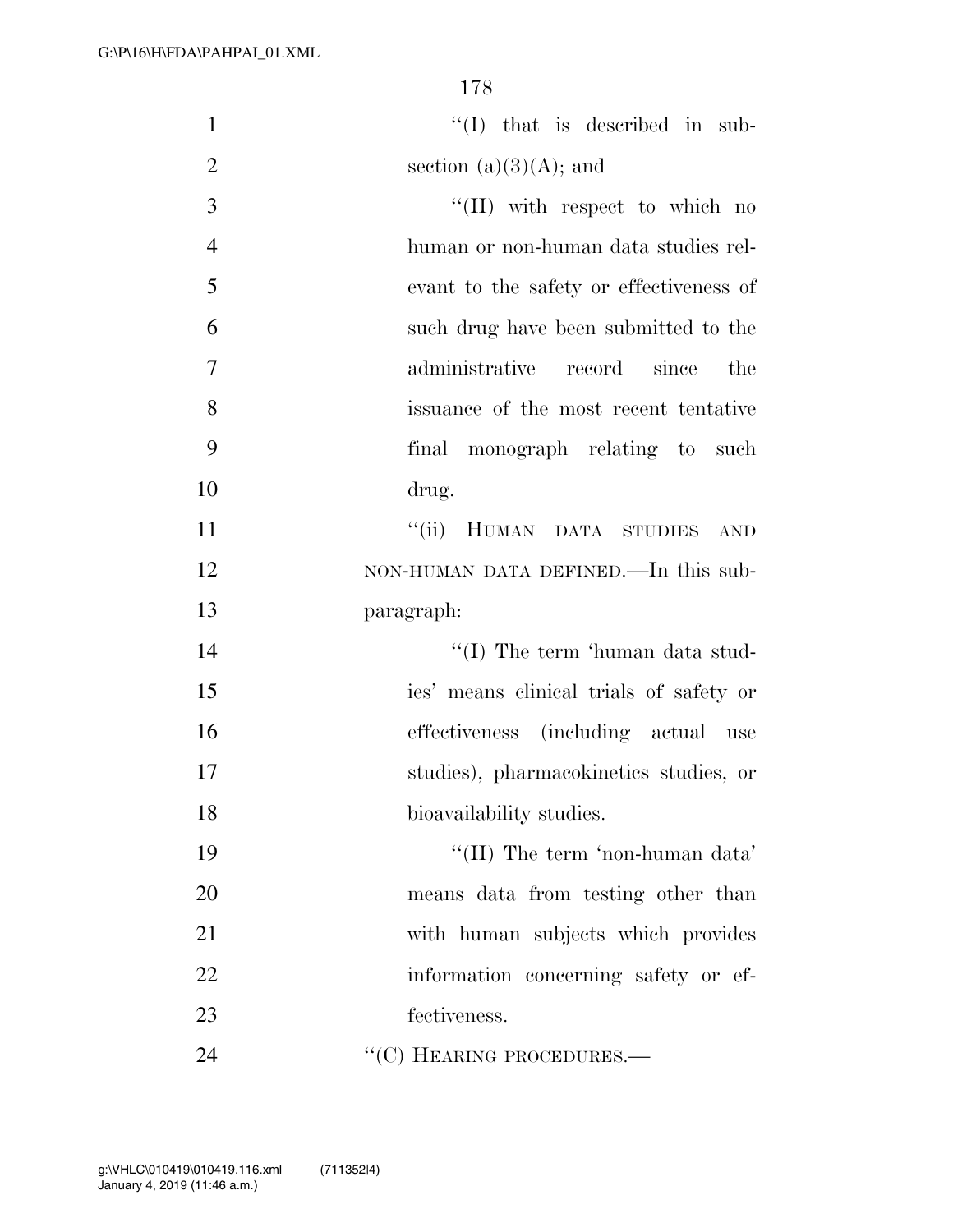1 "(i) DENIAL OF REQUEST FOR HEAR- ING.—If the Secretary determines that in- formation submitted in a request for a hearing under subparagraph (A) with re- spect to a final administrative order issued 6 under paragraph  $(2)(A)(iv)$  does not iden- tify the existence of a genuine and sub- stantial question of material fact, the Sec- retary may deny such request. In making such a determination, the Secretary may consider only information and data that are based on relevant and reliable scientific **principles** and methodologies. **The Contract Official SINGLE HEARING FOR MULTIPLE**  RELATED REQUESTS.—If more than one request for a hearing is submitted with re- spect to the same administrative order under subparagraph (A), the Secretary may direct that a single hearing be con-ducted in which all persons whose hearing

requests were granted may participate.

22 ""(iii) PRESIDING OFFICER.—The pre- siding officer of a hearing requested under subparagraph (A) shall—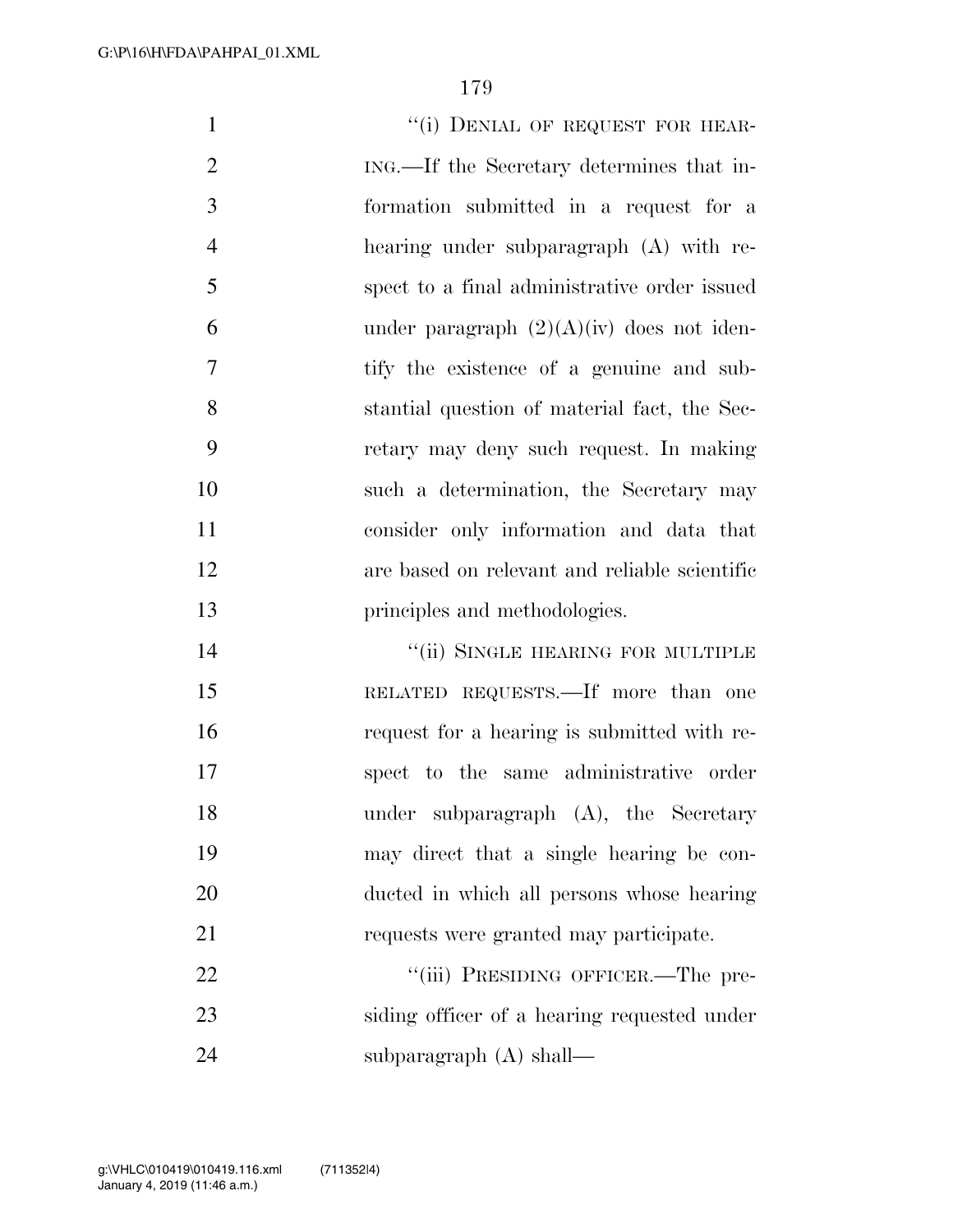| $\mathbf{1}$   | $\lq\lq$ (I) be designated by the Sec-       |
|----------------|----------------------------------------------|
| $\overline{2}$ | retary;                                      |
| 3              | $\lq\lq$ (II) not be an employee of the      |
| $\overline{4}$ | Center for Drug Evaluation and Re-           |
| 5              | search; and                                  |
| 6              | "(III) not have been previously              |
| 7              | involved in the development of the ad-       |
| 8              | ministrative order involved or pro-          |
| 9              | ceedings relating to that administra-        |
| 10             | tive order.                                  |
| 11             | "(iv) RIGHTS OF PARTIES TO HEAR-             |
| 12             | ING.—The parties to a hearing requested      |
| 13             | under subparagraph (A) shall have the        |
| 14             | right to present testimony, including testi- |
| 15             | mony of expert witnesses, and to cross-ex-   |
| 16             | amine witnesses presented by other parties.  |
| 17             | Where appropriate, the presiding officer     |
| 18             | may require that cross-examination by par-   |
| 19             | ties representing substantially the same in- |
| 20             | terests be consolidated to promote effi-     |
| 21             | ciency and avoid duplication.                |
| 22             | $``(v)$ FINAL DECISION.—                     |
| 23             | $\lq\lq$ (I) At the conclusion of a hear-    |
| 24             | ing requested under subparagraph             |
| 25             | $(A)$ , the presiding officer of the hear-   |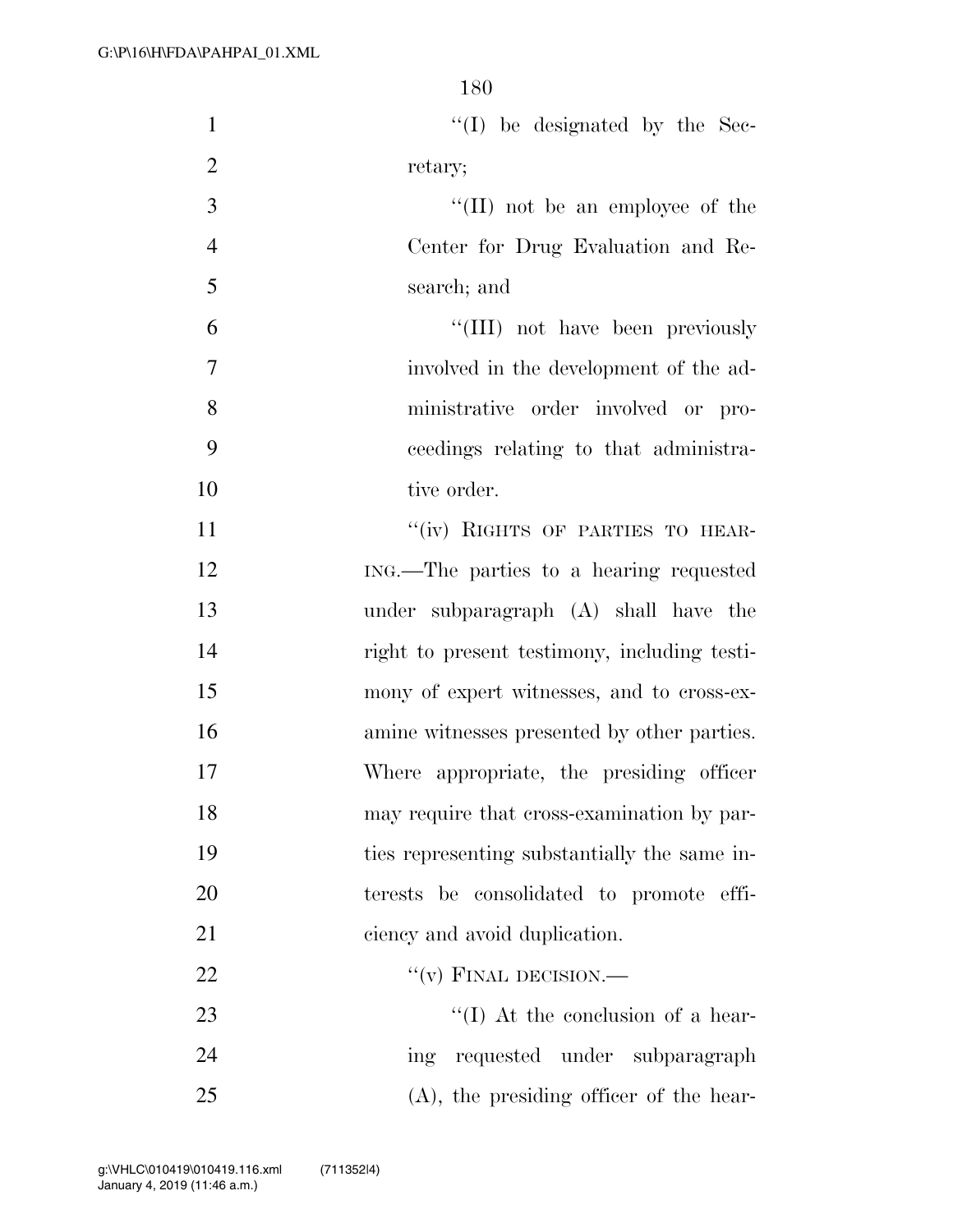| $\mathbf{1}$   | ing shall issue a decision containing        |
|----------------|----------------------------------------------|
| $\overline{2}$ | findings of fact and conclusions of          |
| 3              | law. The decision of the presiding offi-     |
| $\overline{4}$ | cer shall be final.                          |
| 5              | $\lq\lq$ (II) The final decision may not     |
| 6              | take effect until the period under sub-      |
| $\overline{7}$ | paragraph $(D)(ii)$ for submitting a re-     |
| 8              | quest for judicial review of such deci-      |
| 9              | sion expires.                                |
| 10             | "(D) JUDICIAL REVIEW OF FINAL ADMIN-         |
| 11             | ISTRATIVE ORDER.-                            |
| 12             | "(i) IN GENERAL.—The procedures              |
| 13             | described in section 505(h) shall apply      |
| 14             | with respect to judicial review of final ad- |
| 15             | ministrative orders issued under this sub-   |
| 16             | section in the same manner and to the        |
| 17             | same extent as such section applies to an    |
| 18             | order described in such section except that  |
| 19             | the judicial review shall be taken by filing |
| 20             | in an appropriate district court of the      |
| 21             | United States in lieu of the appellate       |
| 22             | courts specified in such section.            |
| 23             | "(ii) PERIOD TO SUBMIT A REQUEST             |
| 24             | FOR JUDICIAL REVIEW.—A person eligible       |
| 25             | to request a hearing under this paragraph    |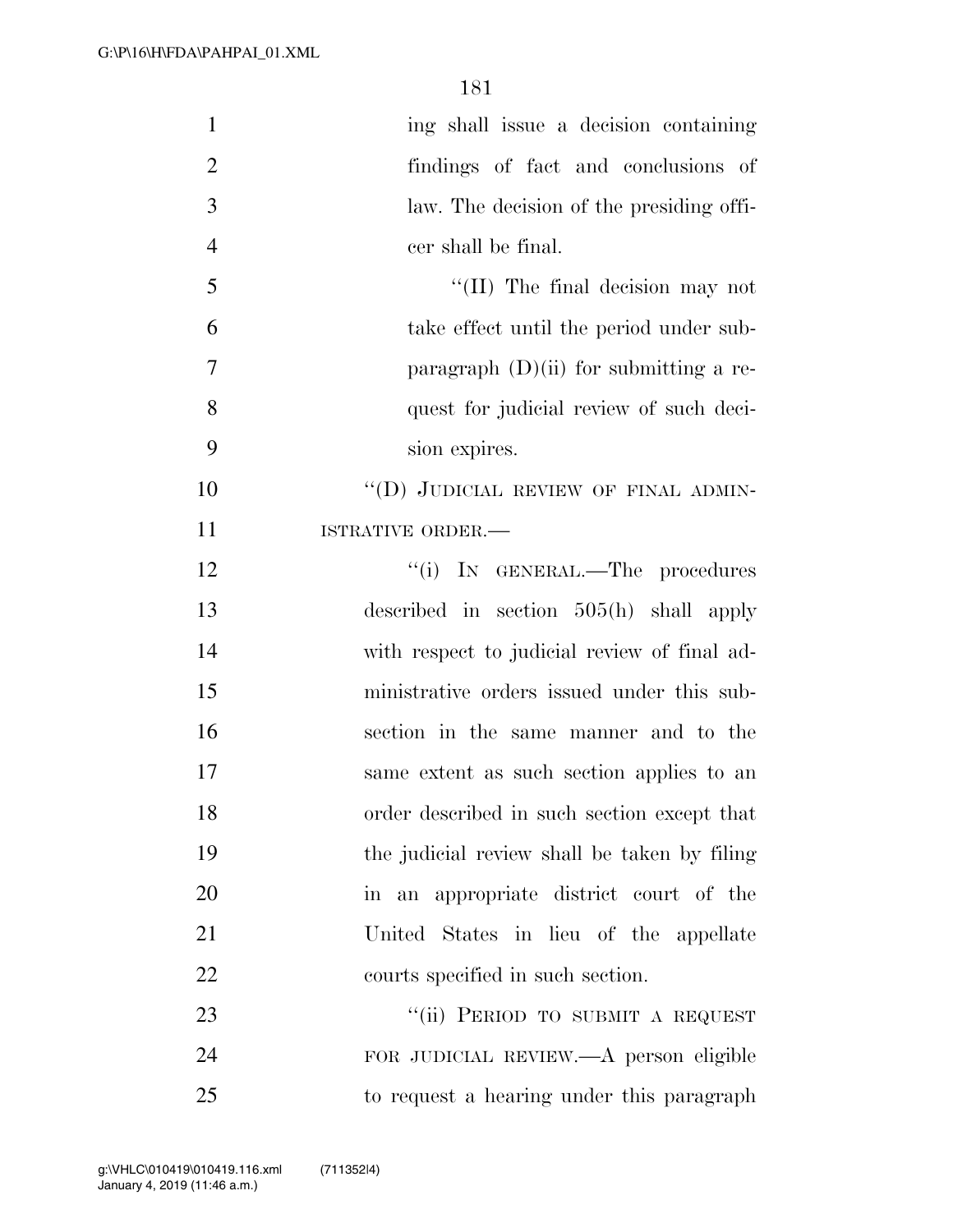| $\mathbf{1}$   | and seeking judicial review of a final ad-   |
|----------------|----------------------------------------------|
| $\overline{2}$ | ministrative order issued under this sub-    |
| 3              | section shall file such request for judicial |
| $\overline{4}$ | review not later than 60 calendar days       |
| 5              | after the latest of—                         |
| 6              | $\lq\lq$ (I) the date on which notice of     |
| 7              | such order is published;                     |
| 8              | $\lq\lq$ (II) the date on which a hearing    |
| 9              | with respect to such order is denied         |
| 10             | under subparagraph $(B)$ or $(C)(i)$ ;       |
| 11             | "(III) the date on which a final             |
| 12             | decision is made following a hearing         |
| 13             | under subparagraph $(C)(v)$ ; or             |
| 14             | $\lq\lq$ (IV) if no hearing is requested,    |
| 15             | the date on which the time for re-           |
| 16             | questing a hearing expires.                  |
| 17             | EXPEDITED PROCEDURE WITH RESPECT<br>(4)      |
| 18             | TO ADMINISTRATIVE ORDERS INITIATED BY THE    |
| 19             | SECRETARY.-                                  |
| 20             | "(A) IMMINENT HAZARD TO THE PUBLIC           |
| 21             | HEALTH.-                                     |
| 22             | "(i) IN GENERAL.—In the case of a            |
| 23             | determination by the Secretary that a        |
| 24             | drug, class of drugs, or combination of      |
| 25             | drugs subject to this section poses an im-   |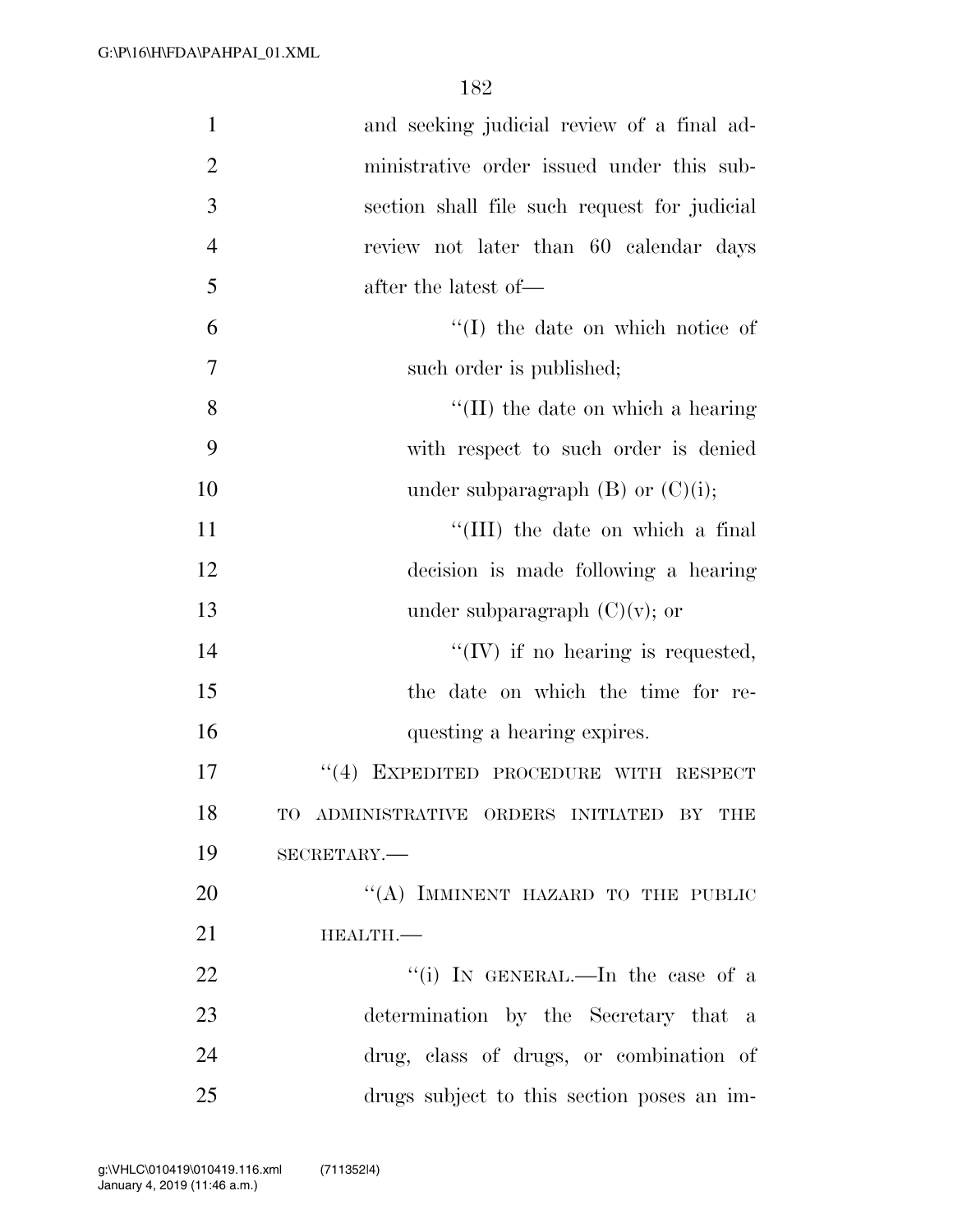| $\mathbf{1}$   | minent hazard to the public health, the      |
|----------------|----------------------------------------------|
| $\overline{2}$ | Secretary, after first making reasonable ef- |
| 3              | forts to notify, not later than 48 hours be- |
| $\overline{4}$ | fore issuance of such order under this sub-  |
| 5              | paragraph, sponsors who have a listing in    |
| 6              | effect under section $510(j)$ for such drug  |
| $\tau$         | or combination of drugs—                     |
| 8              | "(I) may issue an interim final              |
| 9              | administrative order for such drug,          |
| 10             | class of drugs, or combination of            |
| 11             | drugs under paragraph (1), together          |
| 12             | with a detailed statement of the rea-        |
| 13             | sons for such order;                         |
| 14             | $\lq\lq$ (II) shall publish in the Federal   |
| 15             | Register a notice of availability of any     |
| 16             | such order; and                              |
| 17             | "(III) shall provide for a public            |
| 18             | comment period of at least 45 cal-           |
| 19             | endar days with respect to such in-          |
| 20             | terim final order.                           |
| 21             | "(ii) NONDELEGATION.—The<br>Sec-             |
| 22             | retary may not delegate the authority to     |
| 23             | issue an interim final administrative order  |
| 24             | under this subparagraph.                     |
| 25             | "(B) SAFETY LABELING CHANGES.—               |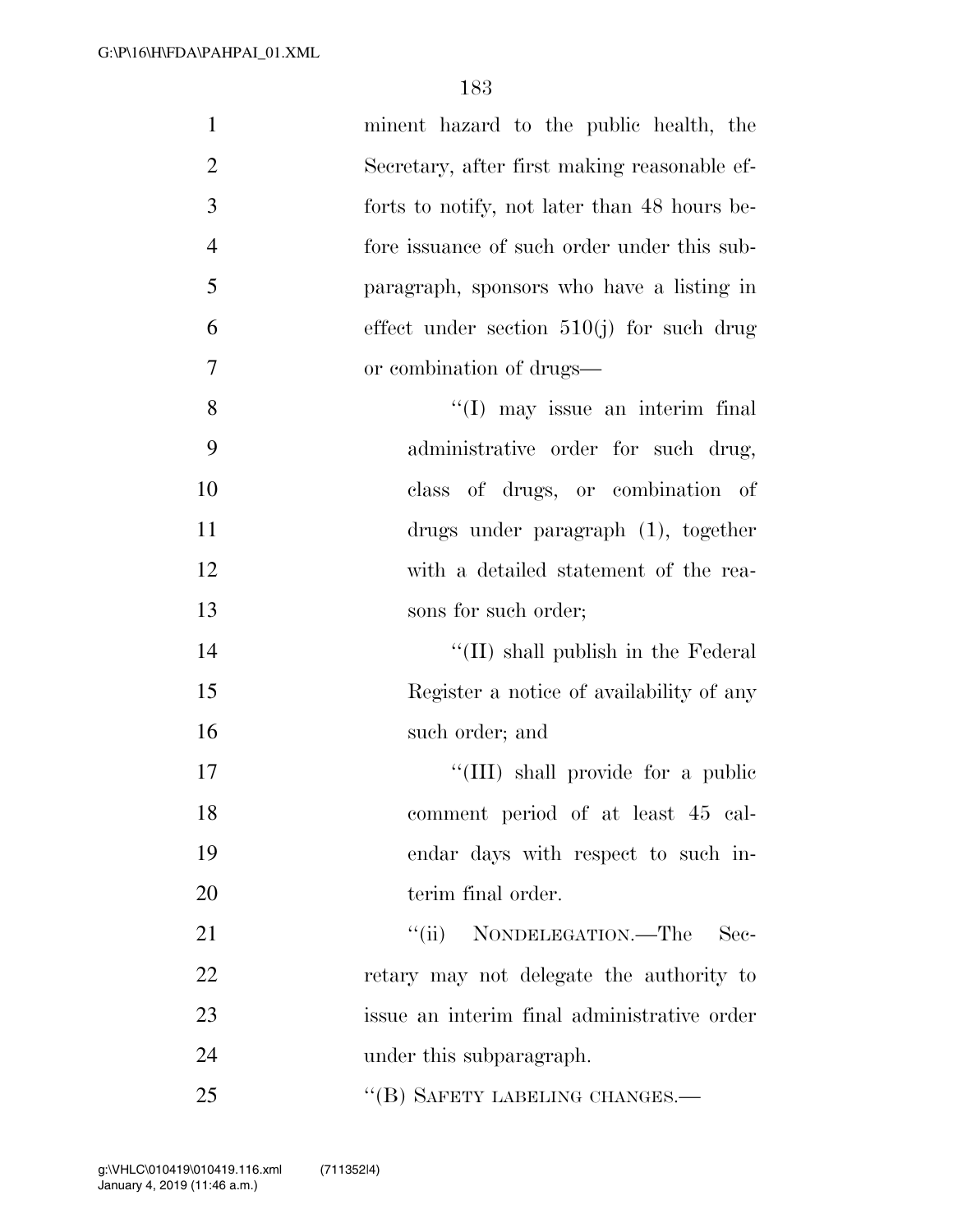| $\mathbf{1}$   | "(i) IN GENERAL.—In the case of a            |
|----------------|----------------------------------------------|
| $\overline{2}$ | determination by the Secretary that a        |
| 3              | change in the labeling of a drug, class of   |
| $\overline{4}$ | drugs, or combination of drugs subject to    |
| 5              | this section is reasonably expected to miti- |
| 6              | gate a significant or unreasonable risk of   |
| $\overline{7}$ | a serious adverse event associated with use  |
| 8              | of the drug, the Secretary may—              |
| 9              | $\lq\lq$ (I) make reasonable efforts to      |
| 10             | notify informally, not later than 48         |
| 11             | hours before the issuance of the in-         |
| 12             | terim final order, the sponsors of           |
| 13             | drugs who have a listing in effect           |
| 14             | under section $510(j)$ for such drug or      |
| 15             | combination of drugs;                        |
| 16             | $\lq\lq$ (II) after reasonable efforts of    |
| 17             | notification, issue an interim final ad-     |
| 18             | ministrative order in accordance with        |
| 19             | paragraph (1) to require such change,        |
| 20             | together with a detailed statement of        |
| 21             | the reasons for such order;                  |
| 22             | "(III) publish in the Federal                |
| 23             | Register a notice of availability of         |
| 24             | such order; and                              |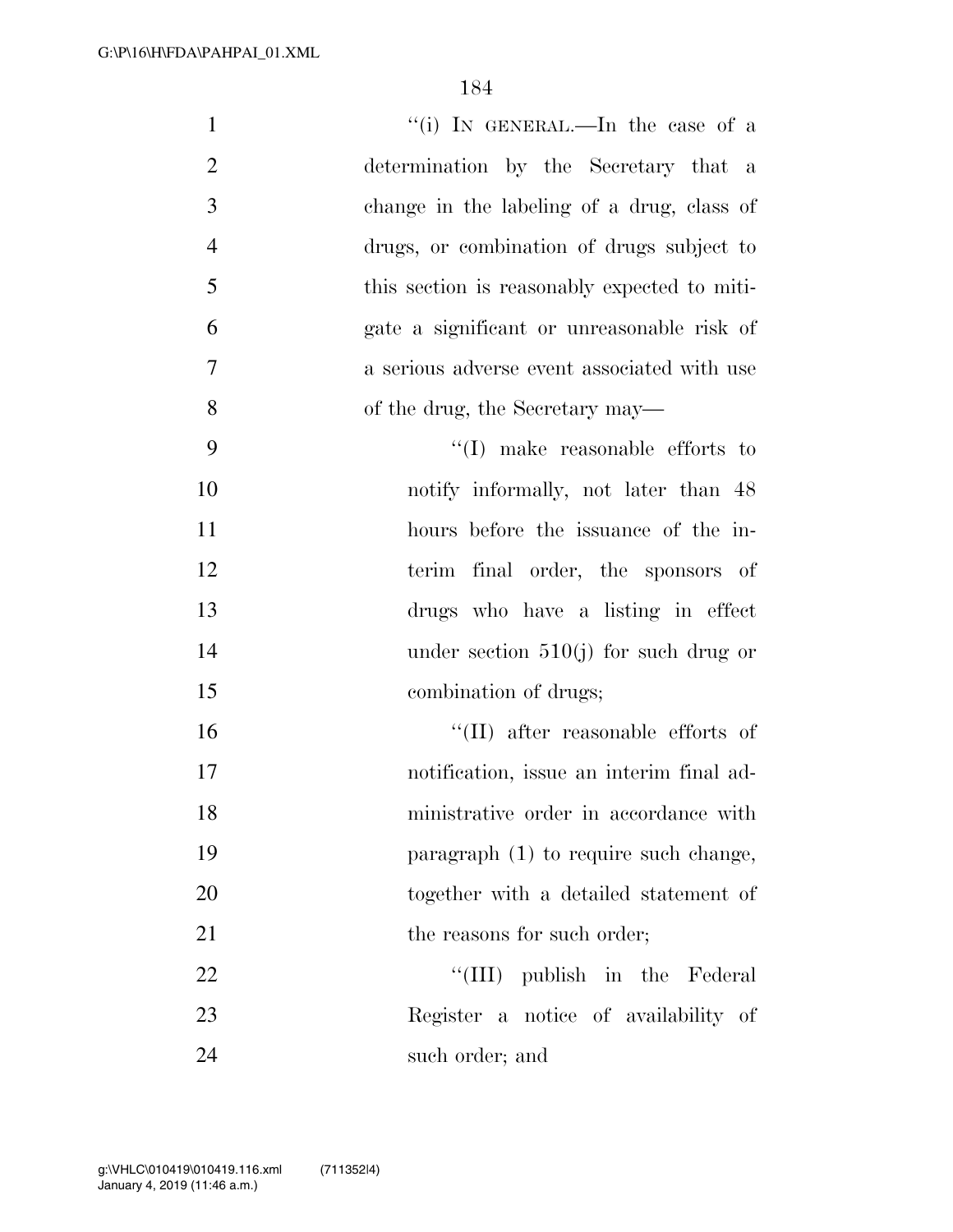| $\mathbf{1}$   | $\lq\lq$ (IV) provide for a public com-             |
|----------------|-----------------------------------------------------|
| $\overline{2}$ | ment period of at least 45 calendar                 |
| 3              | days with respect to such interim final             |
| $\overline{4}$ | order.                                              |
| 5              | "(ii) CONTENT OF ORDER.—An in-                      |
| 6              | terim final order issued under this sub-            |
| $\overline{7}$ | paragraph with respect to the labeling of a         |
| 8              | drug may provide for new warnings and               |
| 9              | other information required for safe use of          |
| 10             | the drug.                                           |
| 11             | "(C) EFFECTIVE DATE.—An order under                 |
| 12             | subparagraph $(A)$ or $(B)$ shall take effect on a  |
| 13             | date specified by the Secretary.                    |
| 14             | "(D) FINAL ORDER.—After the completion              |
| 15             | of the proceedings in subparagraph $(A)$ or $(B)$ , |
| 16             | the Secretary shall—                                |
| 17             | "(i) issue a final order in accordance              |
| 18             | with paragraph $(1)$ ;                              |
| 19             | "(ii) publish a notice of availability of           |
| 20             | such final administrative order in the Fed-         |
| 21             | eral Register; and                                  |
| 22             | "(iii) afford sponsors of such drugs                |
| 23             | that will be subject to such an order the           |
| 24             | opportunity for formal dispute resolution           |
| 25             | up to the level of the Director of the Cen-         |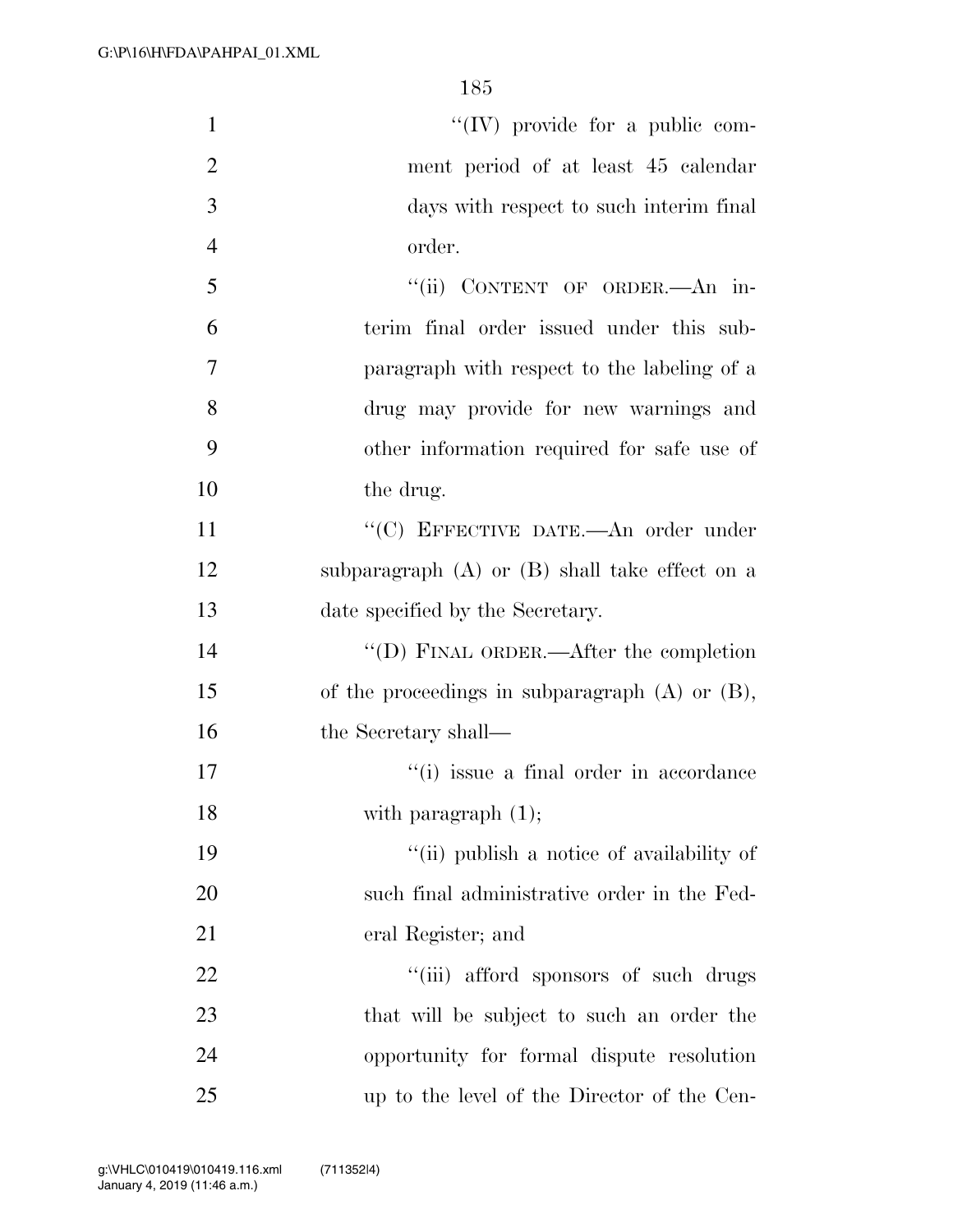| $\mathbf{1}$   | ter for Drug Evaluation and Research,                     |
|----------------|-----------------------------------------------------------|
| $\overline{2}$ | which must initially be within 45 calendar                |
| 3              | days of the issuance of the order, and for                |
| $\overline{4}$ | subsequent levels of appeal, within 30 cal-               |
| 5              | endar days of the prior decision.                         |
| 6              | "(E) HEARINGS.—A sponsor of a drug                        |
| 7              | subject to a final order issued under subpara-            |
| 8              | graph (D) and that participated in each stage             |
| 9              | of formal dispute resolution under clause (iii) of        |
| 10             | such subparagraph may request a hearing on                |
| 11             | such order. The provisions of subparagraphs               |
| 12             | $(A)$ , $(B)$ , and $(C)$ of paragraph $(3)$ , other than |
| 13             | paragraph $(3)(C)(v)(II)$ , shall apply with re-          |
| 14             | spect to a hearing on such order in the same              |
| 15             | manner and to the same extent as such provi-              |
| 16             | sions apply with respect to a hearing on an ad-           |
| 17             | ministrative order issued under paragraph                 |
| 18             | (2)(A)(iv).                                               |
| 19             | " $(F)$ TIMING.—                                          |
| 20             | "(i) FINAL ORDER AND HEARING.                             |
| 21             | The Secretary shall—                                      |
| 22             | $\lq\lq$ (I) not later than 6 months                      |
| 23             | after the date on which the comment                       |
| 24             | period closes under subparagraph (A)                      |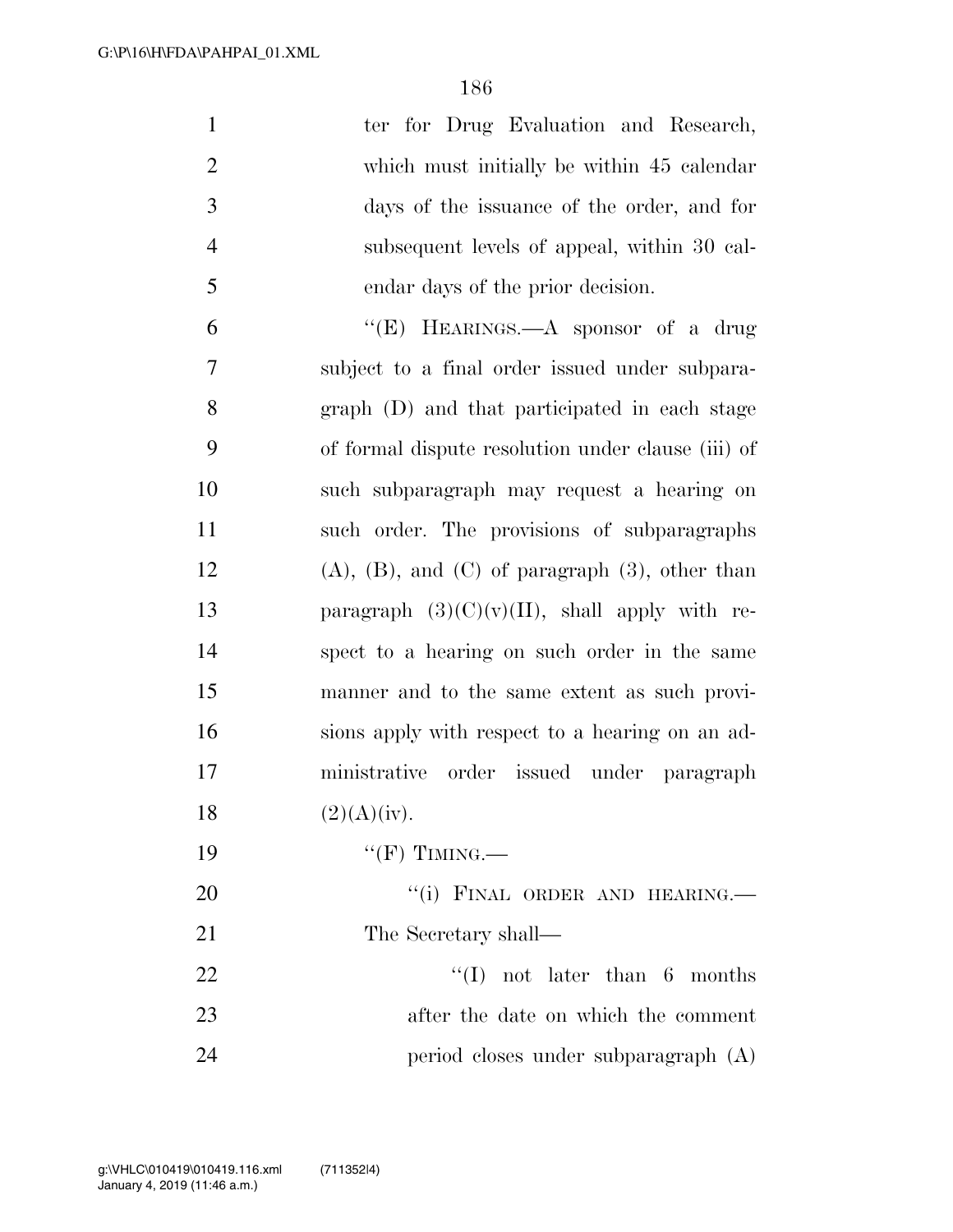| $\mathbf{1}$   | or $(B)$ , issue a final order in accord-     |
|----------------|-----------------------------------------------|
| $\overline{2}$ | ance with paragraph $(1)$ ; and               |
| 3              | "(II) not later than $12$ months              |
| $\overline{4}$ | after the date on which such final            |
| 5              | order is issued, complete any hearing         |
| 6              | under subparagraph $(E)$ .                    |
| 7              | ``(ii)<br>DISPUTE RESOLUTION<br>$RE-$         |
| $8\,$          | QUEST.—The Secretary shall specify in an      |
| 9              | interim final order issued under subpara-     |
| 10             | graph $(A)$ or $(B)$ such shorter periods for |
| 11             | requesting dispute resolution under sub-      |
| 12             | paragraph $(D)(iii)$ as are necessary to      |
| 13             | meet the requirements of this subpara-        |
| 14             | graph.                                        |
| 15             | " $(G)$ JUDICIAL REVIEW.—A final order        |
| 16             | issued pursuant to subparagraph (F) shall be  |
| 17             | subject to judicial review in accordance with |
| 18             | paragraph $(3)(D)$ .                          |
| 19             | "(5) ADMINISTRATIVE ORDER INITIATED AT        |
| 20             | THE REQUEST OF A REQUESTOR.-                  |
| 21             | "(A) IN GENERAL.—In issuing an adminis-       |
| 22             | trative order under paragraph (1) at the re-  |
| 23             | quest of a requestor with respect to certain  |
| 24             | drugs, classes of drugs, or combinations of   |
| 25             | $drugs-$                                      |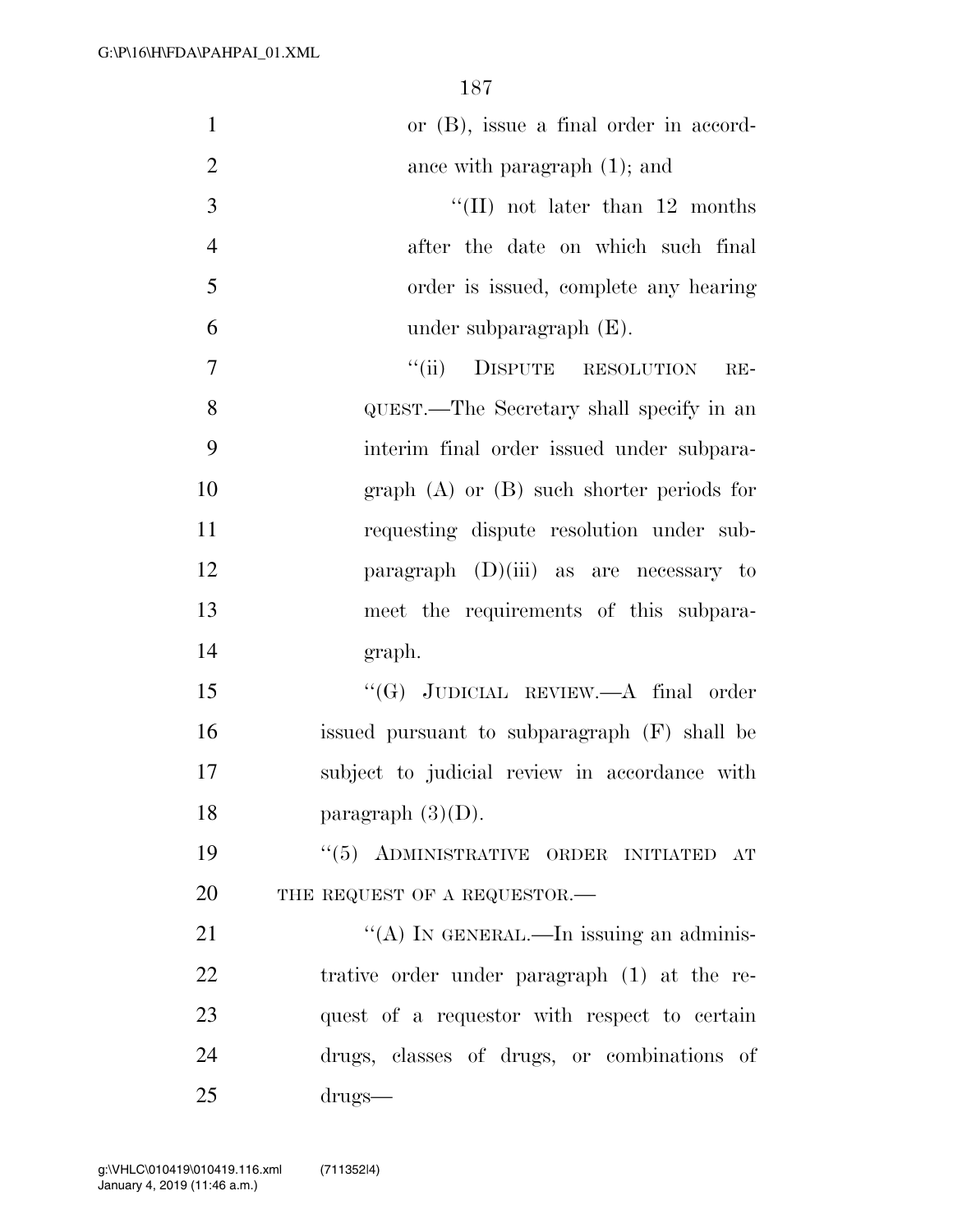| $\mathbf{1}$   | "(i) the Secretary shall, after receiv-                               |
|----------------|-----------------------------------------------------------------------|
| $\overline{2}$ | ing a request under this subparagraph, de-                            |
| 3              | termine whether the request is sufficiently                           |
| $\overline{4}$ | complete and formatted to permit a sub-                               |
| 5              | stantive review;                                                      |
| 6              | "(ii) if the Secretary determines that                                |
| 7              | the request is sufficiently complete and for-                         |
| 8              | matted to permit a substantive review, the                            |
| 9              | Secretary shall—                                                      |
| 10             | $f'(I)$ file the request; and                                         |
| 11             | "(II) initiate proceedings with re-                                   |
| 12             | spect to issuing an administrative                                    |
| 13             | order in accordance with paragraphs                                   |
| 14             | $(2)$ and $(3)$ ; and                                                 |
| 15             | "(iii) except as provided in paragraph                                |
| 16             | $(6)$ , if the Secretary determines that a re-                        |
| 17             | quest does not meet the requirements for                              |
| 18             | filing or is not sufficiently complete and                            |
| 19             | formatted to permit a substantive review,                             |
| 20             | the requestor may demand that the request                             |
| 21             | be filed over protest, and the Secretary                              |
| 22             | shall initiate proceedings to review the re-                          |
| 23             | quest in accordance with paragraph $(2)(A)$ .                         |
| 24             | <b>REQUEST</b><br>$\lq\lq (B)$<br>$\rm TO$<br><b>INITIATE</b><br>PRO- |
| 25             | CEEDINGS.                                                             |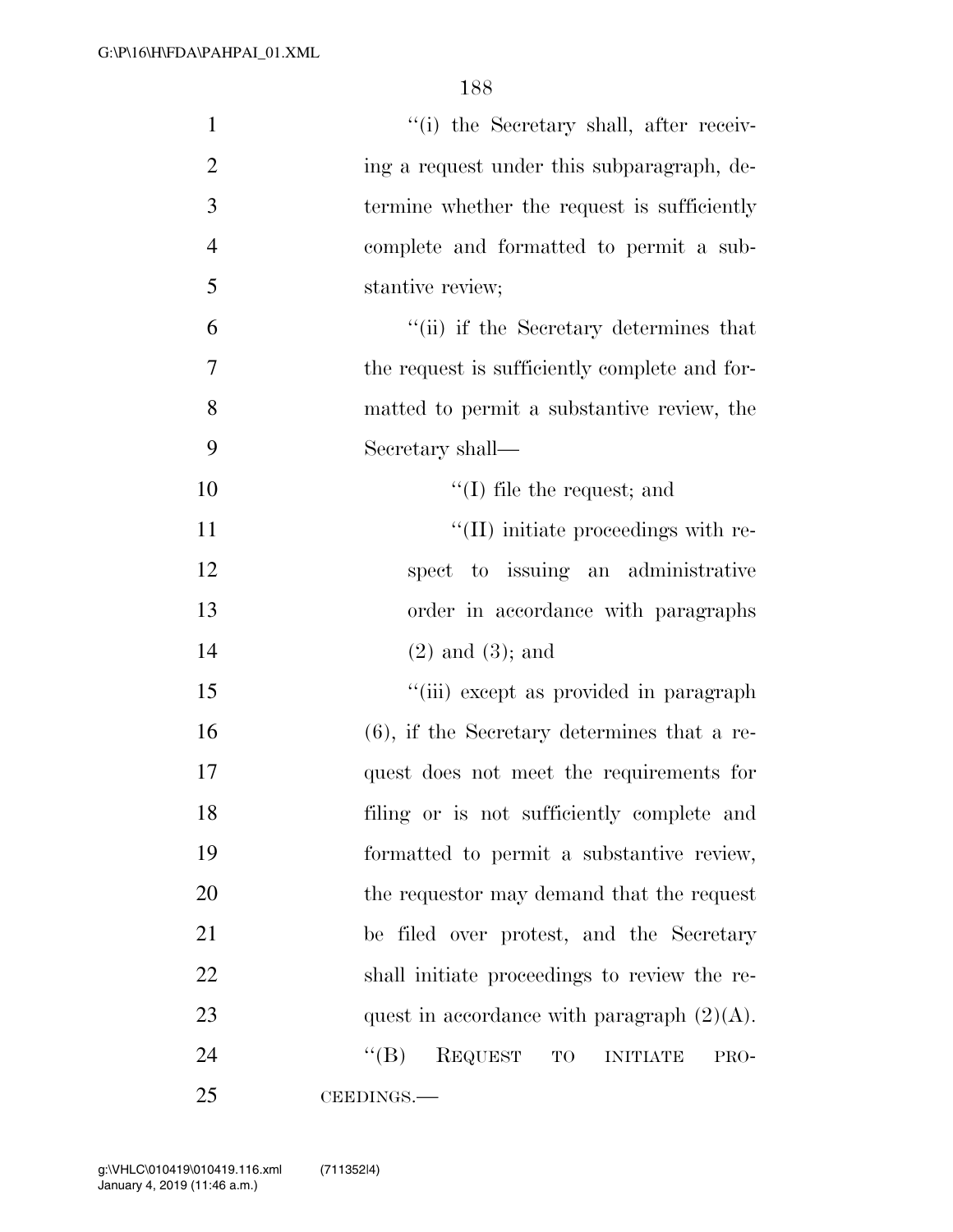| $\mathbf{1}$   | "(i) IN GENERAL.—A requestor seek-            |
|----------------|-----------------------------------------------|
| $\overline{2}$ | ing an administrative order under para-       |
| 3              | graph (1) with respect to certain drugs,      |
| $\overline{4}$ | classes of drugs, or combinations of drugs,   |
| 5              | shall submit to the Secretary a request to    |
| 6              | initiate proceedings for such order in the    |
| 7              | form and manner as specified by the Sec-      |
| 8              | retary. Such requestor may submit a re-       |
| 9              | quest under this subparagraph for the         |
| 10             | issuance of an administrative order—          |
| 11             | $\lq\lq$ determining whether a drug           |
| 12             | is generally recognized as safe and ef-       |
| 13             | fective under section $201(p)(1)$ , ex-       |
| 14             | empt from section $503(b)(1)$ , and not       |
| 15             | required to be the subject of an ap-          |
| 16             | proved application under section 505;         |
| 17             | <b>or</b>                                     |
| 18             | determining whether<br>``(II)<br>$\mathbf{a}$ |
| 19             | change to a condition of use of a drug        |
| 20             | is generally recognized as safe and ef-       |
| 21             | fective under section $201(p)(1)$ , ex-       |
| 22             | empt from section $503(b)(1)$ , and not       |
| 23             | required to be the subject of an ap-          |
| 24             | proved application under section 505,         |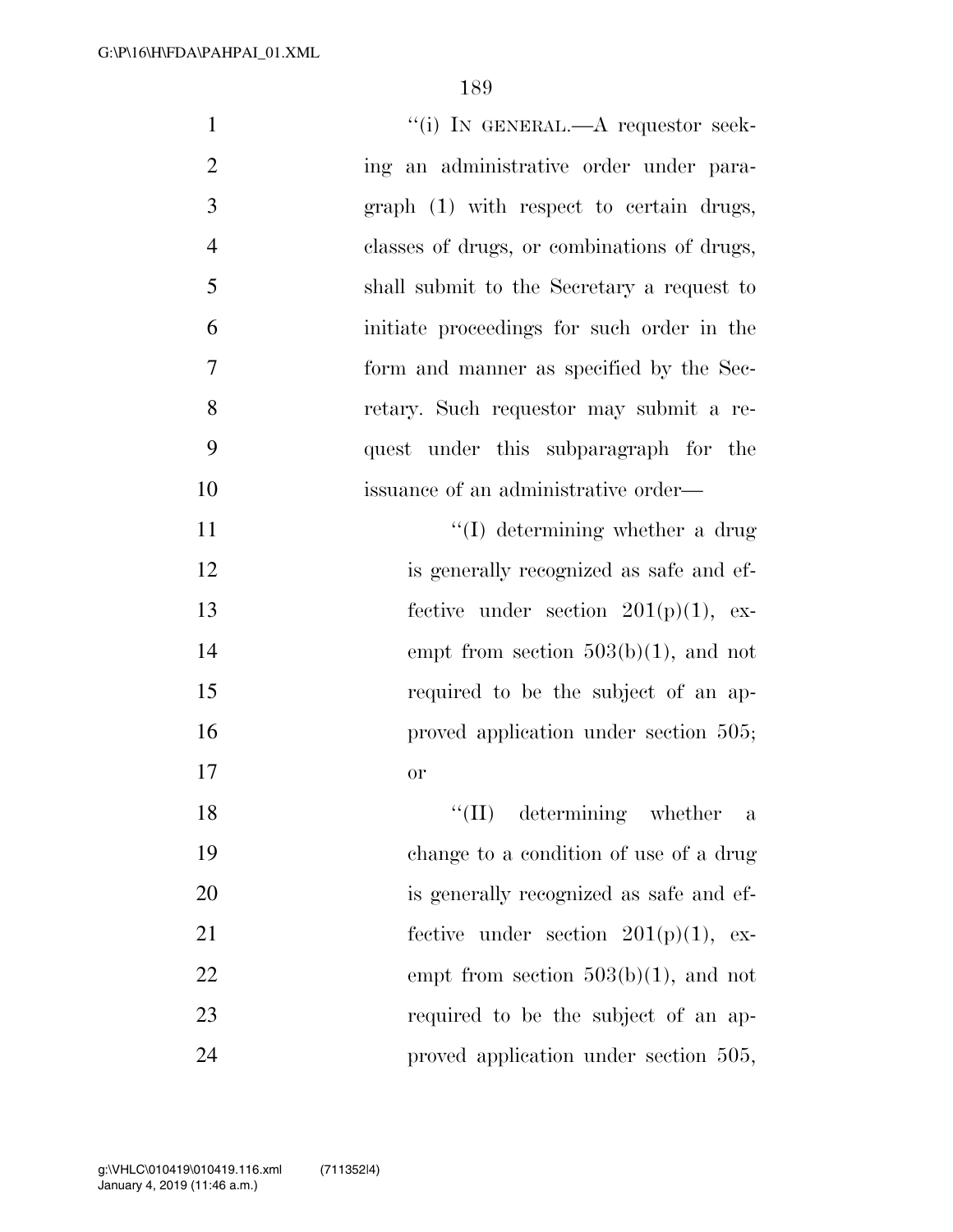| $\mathbf{1}$   | if, absent such a changed condition of        |
|----------------|-----------------------------------------------|
| $\overline{2}$ | use, such drug is—                            |
| 3              | "(aa) generally recognized                    |
| $\overline{4}$ | as safe and effective under sec-              |
| 5              | tion $201(p)(1)$ in accordance with           |
| 6              | subsection (a)(1), (a)(2), or an              |
| 7              | order under this subsection; or               |
| 8              | "(bb) subject to subsection                   |
| 9              | $(a)(3)$ , but only if such requestor         |
| 10             | initiates such request in conjunc-            |
| 11             | tion with a request for the Sec-              |
| 12             | retary to determine whether such              |
| 13             | drug is generally recognized as               |
| 14             | safe and effective under section              |
| 15             | $201(p)(1)$ , which is filed by the           |
| 16             | Secretary under subparagraph                  |
| 17             | $(A)(ii)$ .                                   |
| 18             | "(ii) EXCEPTION.—The Secretary is             |
| 19             | not required to complete review of a re-      |
| 20             | quest for a change described in clause        |
| 21             | $(i)(II)$ if the Secretary determines that    |
| 22             | there is an inadequate basis to find the      |
| 23             | drug is generally recognized as safe and ef-  |
| 24             | fective under section $201(p)(1)$ under para- |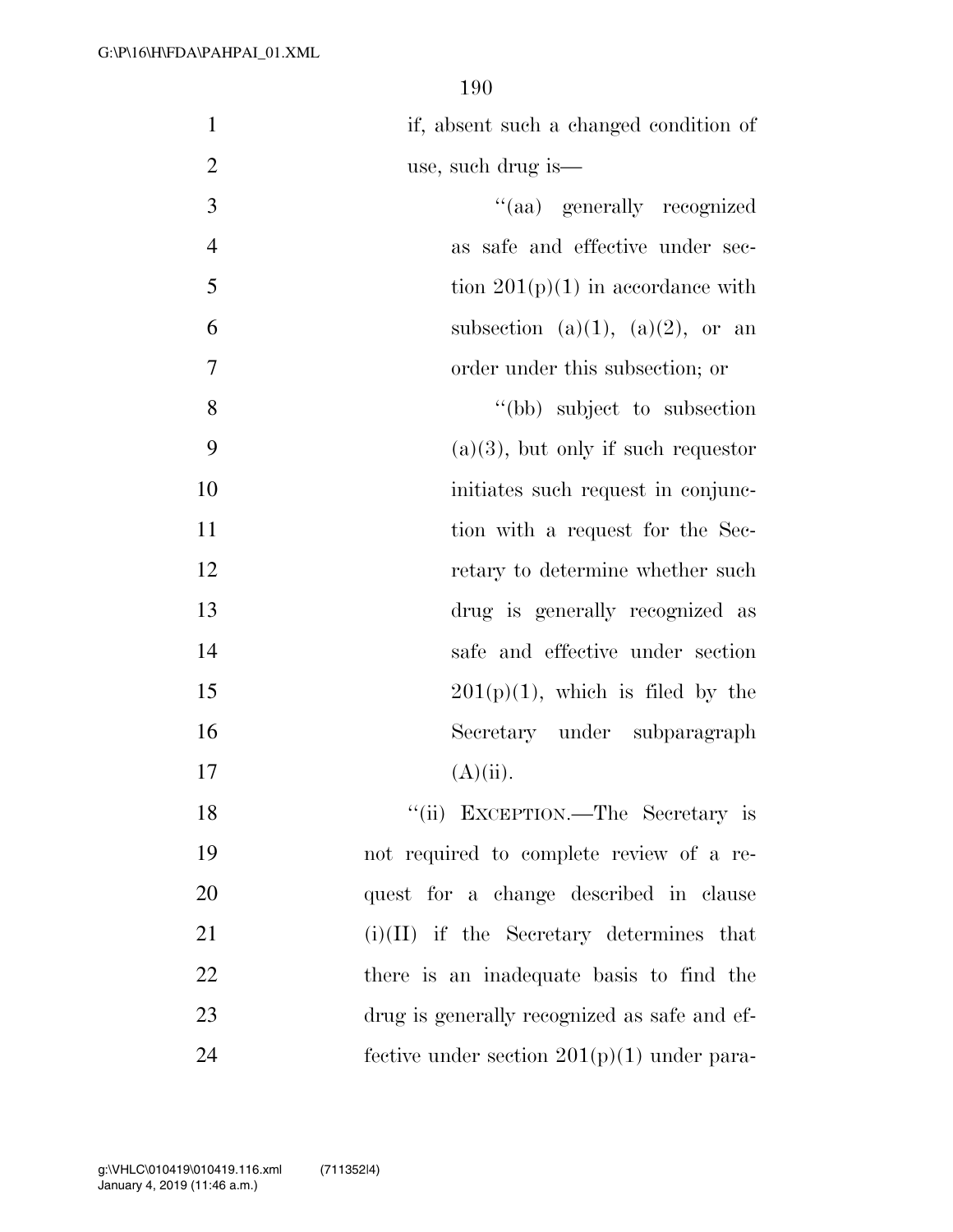- 1 graph (1) and issues a final order an-2 nouncing that determination.
- 3  $\frac{1}{\text{(iii)}}$  WITHDRAWAL.—The requestor 4 may withdraw a request under this para-5 graph, according to the procedures set 6 forth pursuant to subsection  $(d)(2)(B)$ . 7 Notwithstanding any other provision of 8 this section, if such request is withdrawn, 9 the Secretary may cease proceedings under 10 this subparagraph.
- 11 "'(C) EXCLUSIVITY.—
- 12 "(i) In GENERAL.—A final adminis-13 trative order issued in response to a re-14 quest under this section shall have the ef-15 fect of authorizing solely the order re-16 questor (or the licensees, assignees, or suc-17 cessors in interest of such requestor with 18 respect to the subject of such order), for a 19 period of 18 months following the effective 20 date of such final order and beginning on 21 the date the requestor may lawfully market 22 such drugs pursuant to the order, to mar-23 ket drugs—
- 24  $\text{``(I)}$  incorporating changes de-25 scribed in clause (ii); and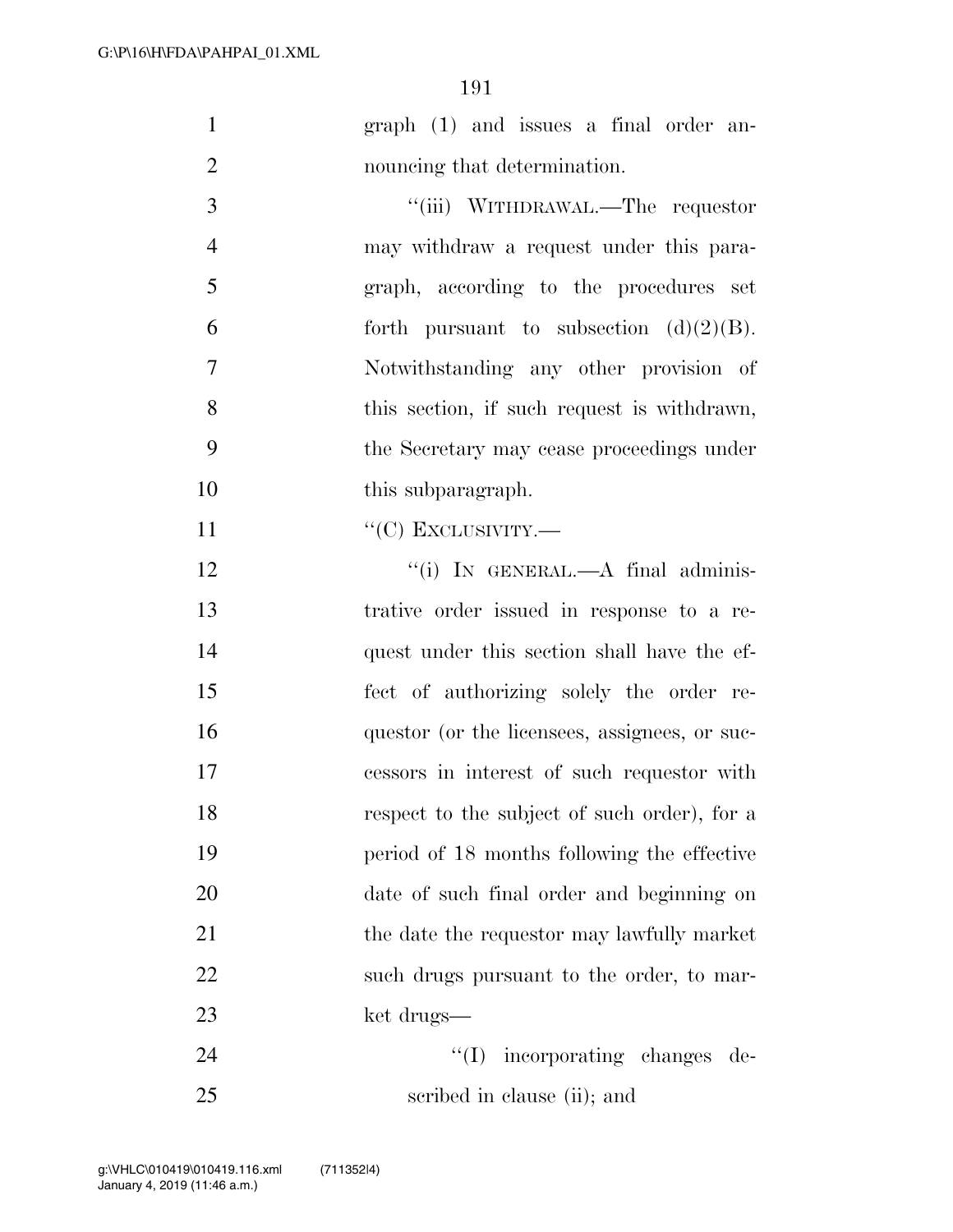| $\mathbf{1}$   | $\lq\lq$ (II) subject to the limitations     |
|----------------|----------------------------------------------|
| $\overline{2}$ | under clause (iv).                           |
| 3              | ``(ii)<br>CHANGES DESCRIBED.—A               |
| $\overline{4}$ | change described in this clause is a change  |
| 5              | subject to an order specified in clause (i), |
| 6              | which-                                       |
| 7              | "(I) provides for a drug to con-             |
| 8              | tain an active ingredient (including         |
| 9              | any ester or salt of the active ingre-       |
| 10             | dient) not previously incorporated in a      |
| 11             | drug described in clause (iii); or           |
| 12             | $\lq\lq$ (II) provides for a change in the   |
| 13             | conditions of use of a drug, for which       |
| 14             | new human data studies conducted or          |
| 15             | sponsored by the requestor (or for           |
| 16             | which the requestor has an exclusive         |
| 17             | right of reference) were essential to        |
| 18             | the issuance of such order.                  |
| 19             | "(iii) DRUGS DESCRIBED.—The drugs            |
| 20             | described in this clause are drugs—          |
| 21             | $\lq\lq$ specified in subsection             |
| 22             | (a)(1), (a)(2), or (a)(3);                   |
| 23             | "(II) subject to a final order               |
| 24             | issued under this section;                   |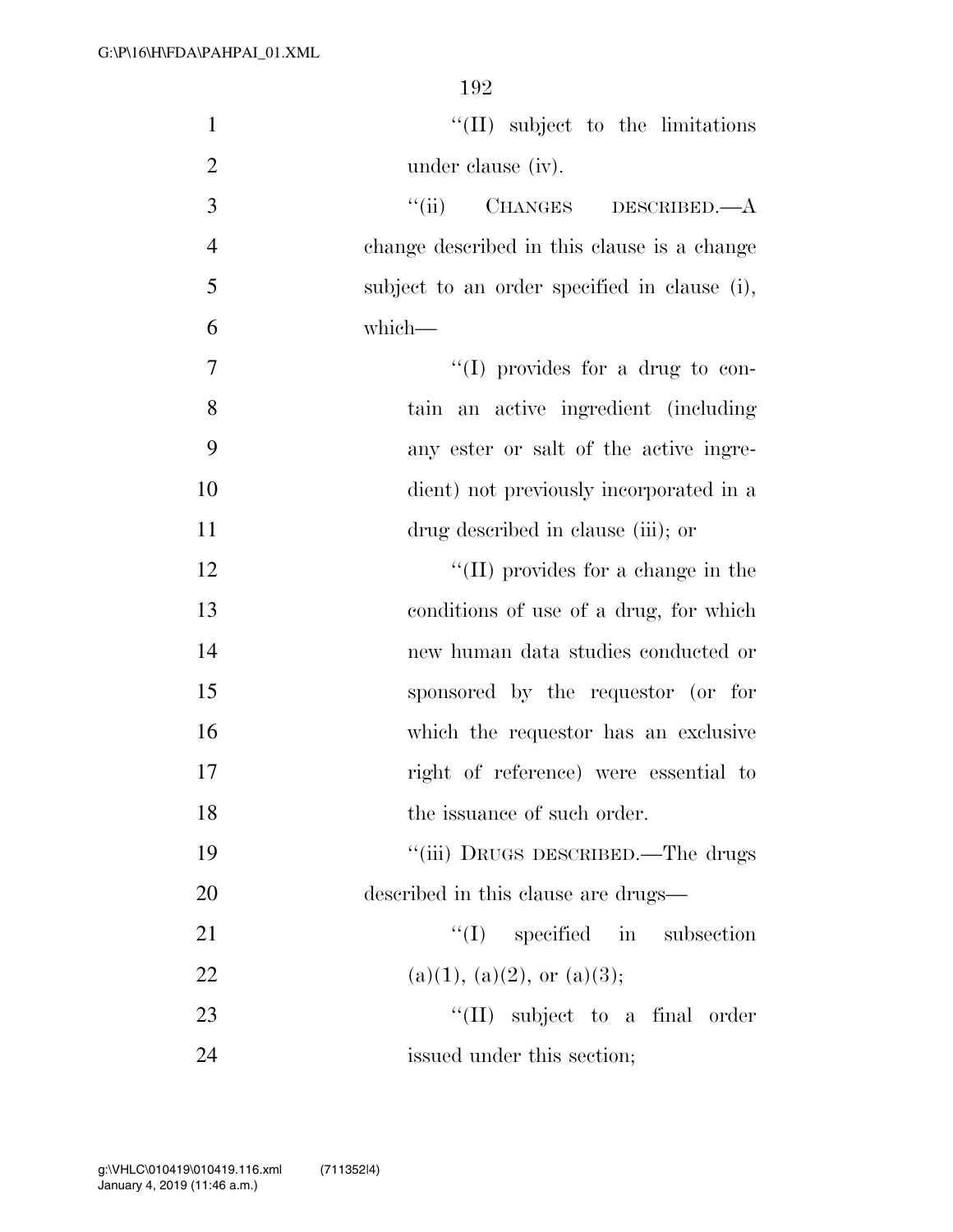| $\mathbf{1}$   | "(III) subject to a final sun-            |
|----------------|-------------------------------------------|
| $\overline{2}$ | screen order (as defined in section       |
| 3              | $586(2)(A)$ ; or                          |
| $\overline{4}$ | $\lq\lq$ (IV) described in subsection     |
| 5              | $(m)(1)$ , other than drugs subject to an |
| 6              | active enforcement action under chap-     |
| $\overline{7}$ | ter III of this Act.                      |
| 8              | "(iv) LIMITATIONS ON<br>EXCLU-            |
| 9              | SIVITY.                                   |
| 10             | "(I) IN GENERAL.—Only one $18$ -          |
| 11             | month period under this subpara-          |
| 12             | graph shall be granted, under each        |
| 13             | order described in clause (i), with re-   |
| 14             | spect to changes (to the drug subject     |
| 15             | to such order) which are either—          |
| 16             | "(aa) changes described in                |
| 17             | clause $(ii)(I)$ , relating to active     |
| 18             | ingredients; or                           |
| 19             | "(bb) changes described in                |
| 20             | clause $(ii)(II)$ , relating to condi-    |
| 21             | tions of use.                             |
| 22             | $``(\Pi)$<br>NO EXCLUSIVITY<br>$AL-$      |
| 23             | LOWED.—No exclusivity shall apply to      |
| 24             | changes to a drug which are—              |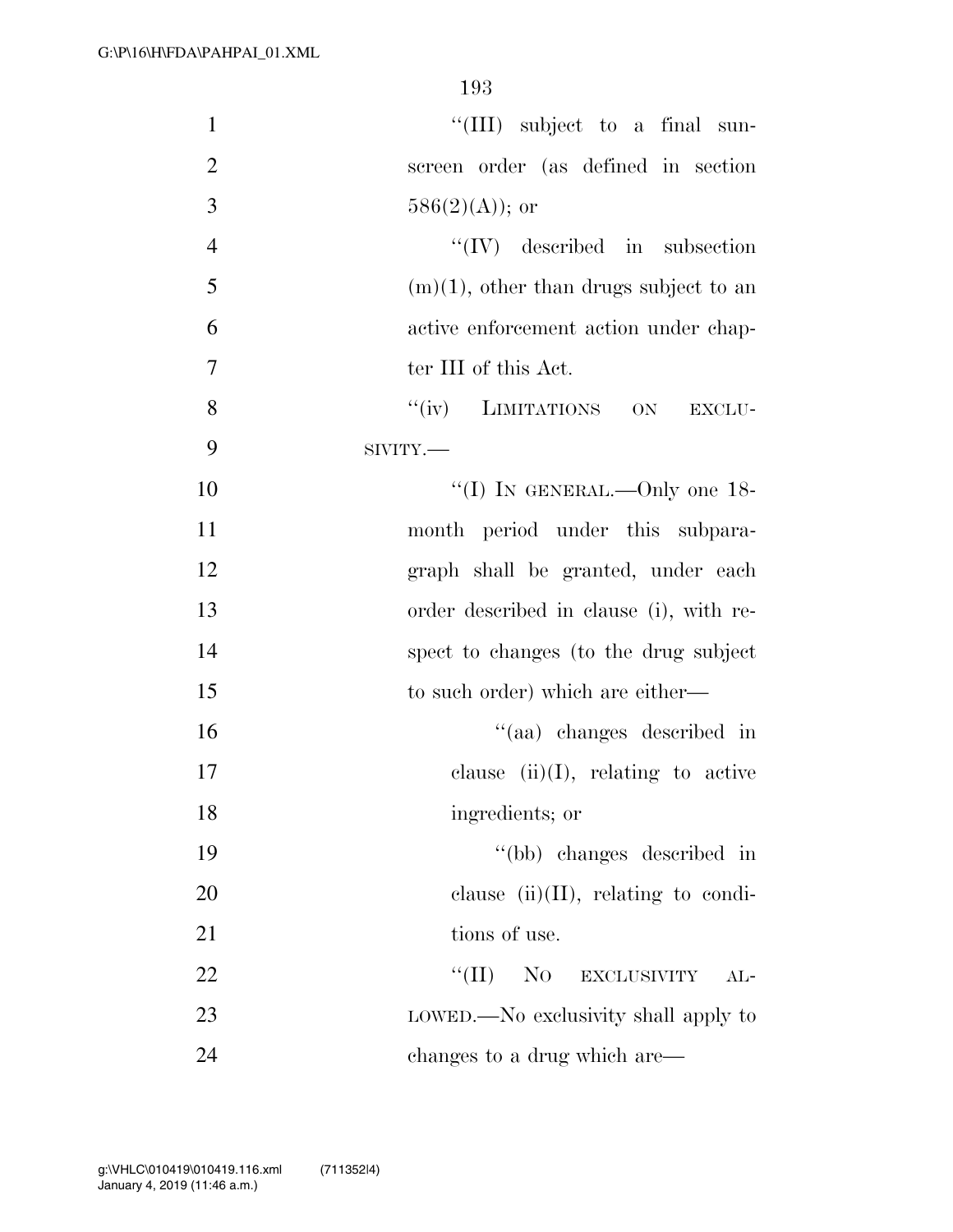| $\mathbf{1}$   | "(aa) the subject of a Tier 2                   |
|----------------|-------------------------------------------------|
| $\mathbf{2}$   | OTC monograph order request                     |
| 3              | (as defined in section $744L$ );                |
| $\overline{4}$ | "(bb) safety-related changes,                   |
| 5              | as defined by the Secretary, or                 |
| 6              | any other changes the Secretary                 |
| $\overline{7}$ | considers necessary to<br>assure                |
| 8              | safe use; or                                    |
| 9              | $``(ee)$ changes related<br>$\qquad$ to         |
| 10             | methods of testing safety or effi-              |
| 11             | cacy.                                           |
| 12             | "(v) NEW HUMAN DATA STUDIES DE-                 |
| 13             | FINED.—In this subparagraph, the term           |
| 14             | 'new human data studies' means clinical         |
| 15             | trials of safety or effectiveness (including    |
| 16             | actual use studies), pharmacokinetics stud-     |
| 17             | ies, or bioavailability studies, the results of |
| 18             | which-                                          |
| 19             | $\lq\lq$ (I) have not been relied on by         |
| 20             | the Secretary to support—                       |
| 21             | "(aa) a proposed or final de-                   |
| 22             | termination that a drug described               |
| 23             | in subclause $(I)$ , $(II)$ , or $(III)$ of     |
| 24             | clause (iii) is generally recognized            |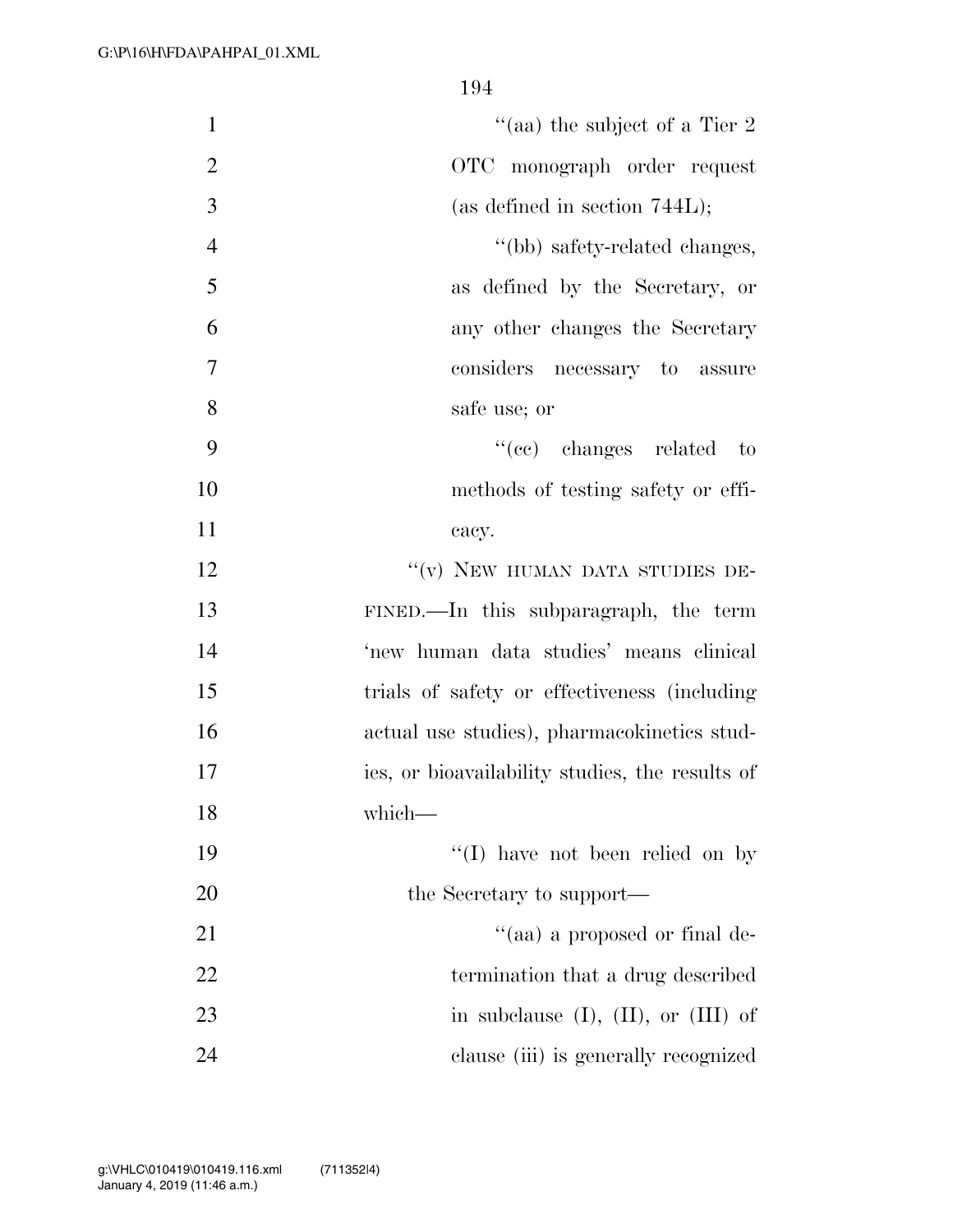| $\mathbf{1}$   | as safe and effective under sec-               |
|----------------|------------------------------------------------|
| $\overline{2}$ | tion $201(p)(1)$ ; or                          |
| 3              | "(bb) approval of a drug                       |
| $\overline{4}$ | that was approved under section                |
| 5              | $505;$ and                                     |
| 6              | $\lq\lq$ (II) do not duplicate the results     |
| 7              | of another study that was relied on by         |
| 8              | the Secretary to support—                      |
| 9              | "(aa) a proposed or final de-                  |
| 10             | termination that a drug described              |
| 11             | in subclause $(I)$ , $(II)$ , or $(III)$ of    |
| 12             | clause (iii) is generally recognized           |
| 13             | as safe and effective under sec-               |
| 14             | tion $201(p)(1)$ ; or                          |
| 15             | "(bb) approval of a drug                       |
| 16             | that was approved under section                |
| 17             | 505.                                           |
| 18             | INFORMATION REGARDING SAFE<br>``(6)<br>NON-    |
| 19             | PRESCRIPTION MARKETING AND USE AS CONDITION    |
| 20             | FOR FILING A GENERALLY RECOGNIZED AS SAFE      |
| 21             | AND EFFECTIVE REQUEST.-                        |
| 22             | "(A) IN GENERAL.—In response to a re-          |
| 23             | quest under this section that a drug described |
| 24             | in subparagraph (B) be generally recognized as |
| 25             | safe and effective, the Secretary—             |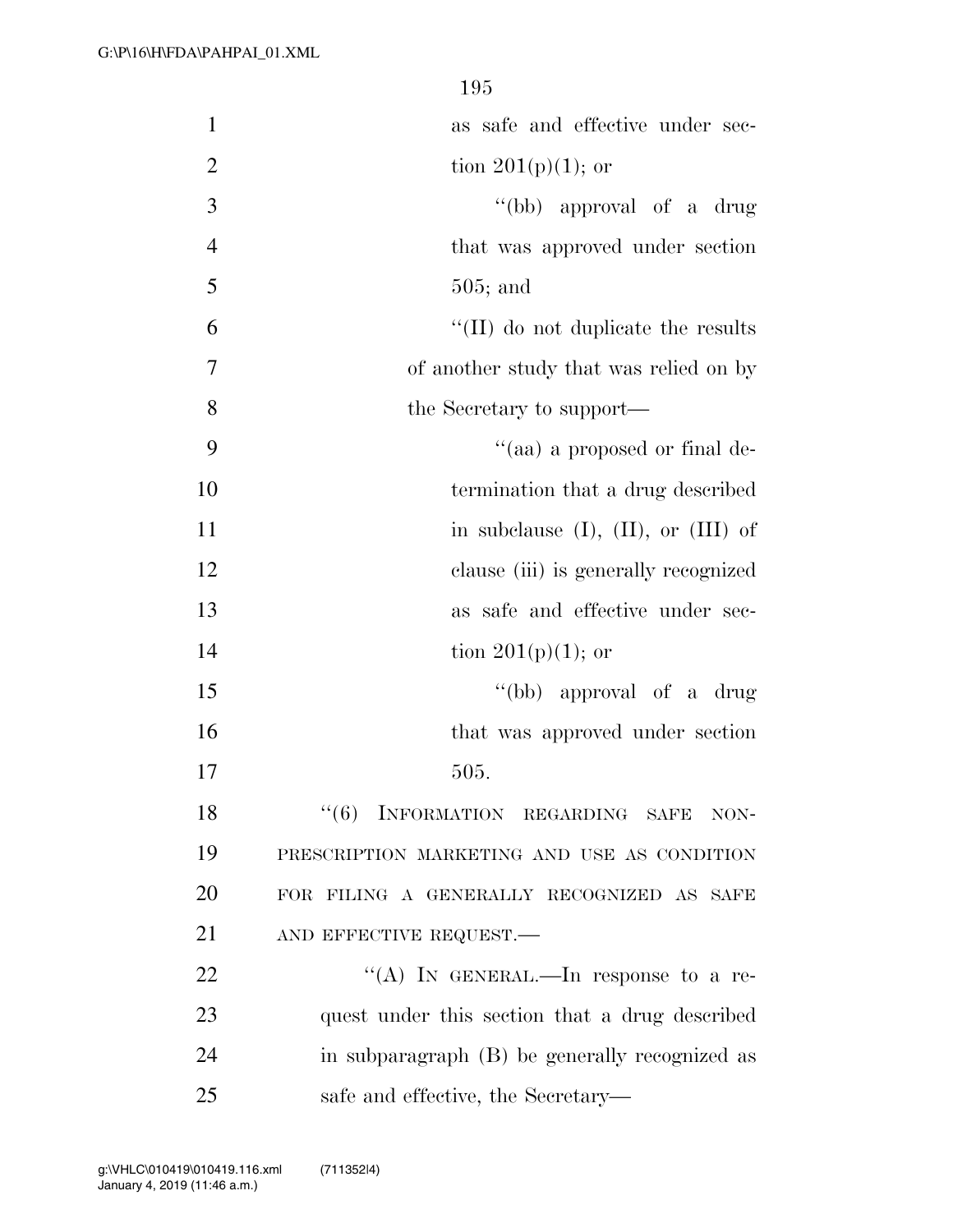| $\mathbf{1}$   | "(i) may file such request, if the re-         |
|----------------|------------------------------------------------|
| $\overline{2}$ | quest includes information specified under     |
| 3              | subparagraph $(C)$ with respect to safe non-   |
| $\overline{4}$ | prescription marketing and use of such         |
| 5              | drug; or                                       |
| 6              | "(ii) if the request fails to include in-      |
| 7              | formation specified under subparagraph         |
| 8              | (C), shall refuse to file such request and     |
| 9              | require that nonprescription marketing of      |
| 10             | the drug be pursuant to a new drug appli-      |
| 11             | cation as described in subparagraph $(D)$ .    |
| 12             | "(B) DRUG DESCRIBED.—A drug de-                |
| 13             | scribed in this subparagraph is a nonprescrip- |
| 14             | tion drug which contains an active ingredient  |
| 15             | not previously incorporated in a drug—         |
| 16             | "(i) specified in subsection $(a)(1)$ ,        |
| 17             | $(a)(2)$ , or $(a)(3)$ ;                       |
| 18             | "(ii) subject to a final order under           |
| 19             | this section; or                               |
| 20             | "(iii) subject to a final sunscreen            |
| 21             | order (as defined in section $586(2)(A)$ ).    |
| 22             | ``(C)<br>INFORMATION DEMONSTRATING             |
| 23             | PRIMA FACIE SAFE NONPRESCRIPTION MAR-          |
| 24             | KETING AND USE.-Information specified in       |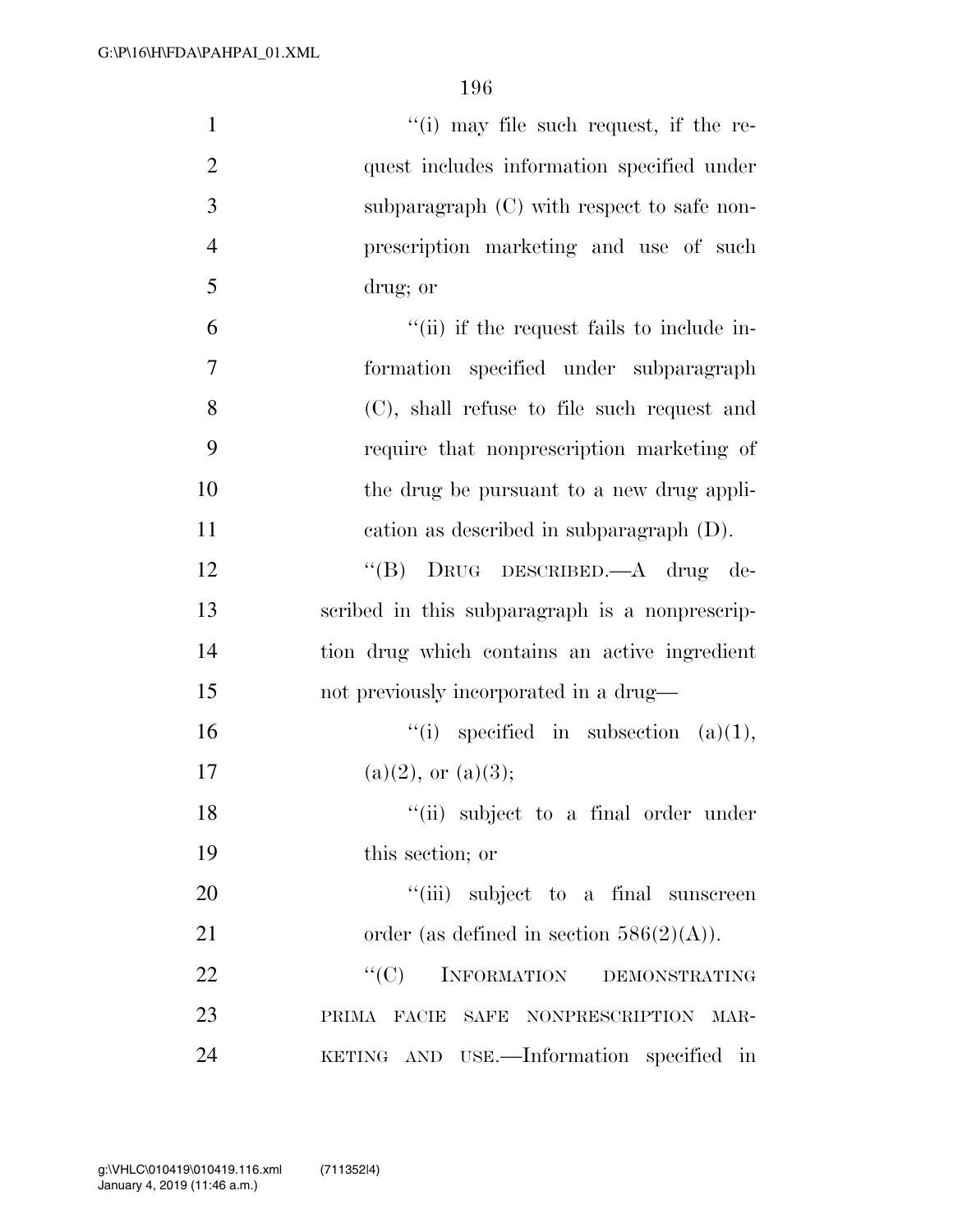| $\mathbf{1}$   | this subparagraph, with respect to a request de- |
|----------------|--------------------------------------------------|
| $\overline{2}$ | scribed in subparagraph $(A)(i)$ , is—           |
| 3              | "(i) information sufficient for a prima          |
| $\overline{4}$ | facie demonstration that the drug subject        |
| 5              | to such request has a verifiable history of      |
| 6              | being marketed and safely used by con-           |
| 7              | sumers in the United States as a non-            |
| 8              | prescription drug under comparable condi-        |
| 9              | tions of use;                                    |
| 10             | "(ii) if the drug has not been pre-              |
| 11             | viously marketed in the United States as a       |
| 12             | nonprescription drug, information suffi-         |
| 13             | cient for a prima facie demonstration that       |
| 14             | the drug was marketed and safely used            |
| 15             | under comparable conditions of marketing         |
| 16             | and use in a country listed in section           |
| 17             | $802(b)(1)(A)$ or designated by the Sec-         |
| 18             | retary in accordance with<br>section             |
| 19             | $802(b)(1)(B)$ —                                 |
| 20             | $\lq\lq$ (I) for such period as needed to        |
| 21             | provide reasonable assurances<br>con-            |
| 22             | cerning the safe nonprescription use             |
| 23             | of the drug; and                                 |
| 24             | "(II) during such time was sub-                  |
| 25             | ject to sufficient monitoring by a reg-          |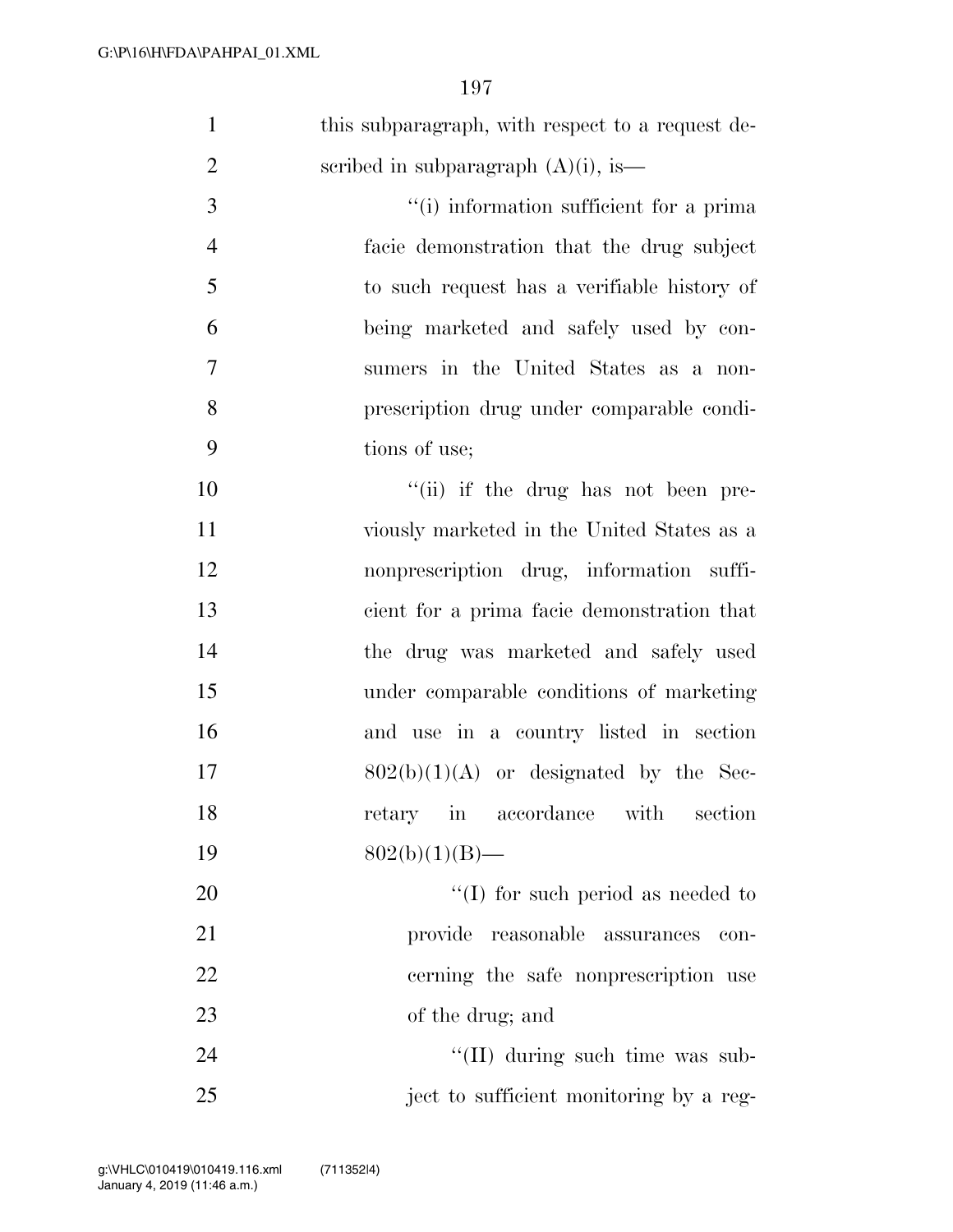| $\mathbf{1}$   | ulatory body considered acceptable by                  |
|----------------|--------------------------------------------------------|
| $\overline{2}$ | the Secretary for such monitoring                      |
| 3              | purposes, including for adverse events                 |
| $\overline{4}$ | associated with nonprescription use of                 |
| 5              | the drug; or                                           |
| 6              | "(iii) if the Secretary determines that                |
| 7              | information described in clause (i) or (ii) is         |
| 8              | not needed to provide a prima facie dem-               |
| 9              | onstration that the drug can be safely mar-            |
| 10             | keted and used as a nonprescription drug,              |
| 11             | such other information the Secretary deter-            |
| 12             | mines is sufficient for such purposes.                 |
| 13             | MARKETING PURSUANT<br>``(D)<br><b>TO</b><br><b>NEW</b> |
| 14             | DRUG APPLICATION.—In the case of a request             |
| 15             | described in subparagraph $(A)(ii)$ , the drug         |
| 16             | subject to such request may be resubmitted for         |
| 17             | filing only if—                                        |
| 18             | "(i) the drug is marketed as a non-                    |
| 19             | prescription drug, under conditions of use             |
| 20             | comparable to the conditions specified in              |
| 21             | the request, for such period as the Sec-               |
| 22             | retary determines appropriate (not to ex-              |
| 23             | ceed 5 consecutive years) pursuant to an               |
| 24             | application approved under section 505;                |
| 25             | and                                                    |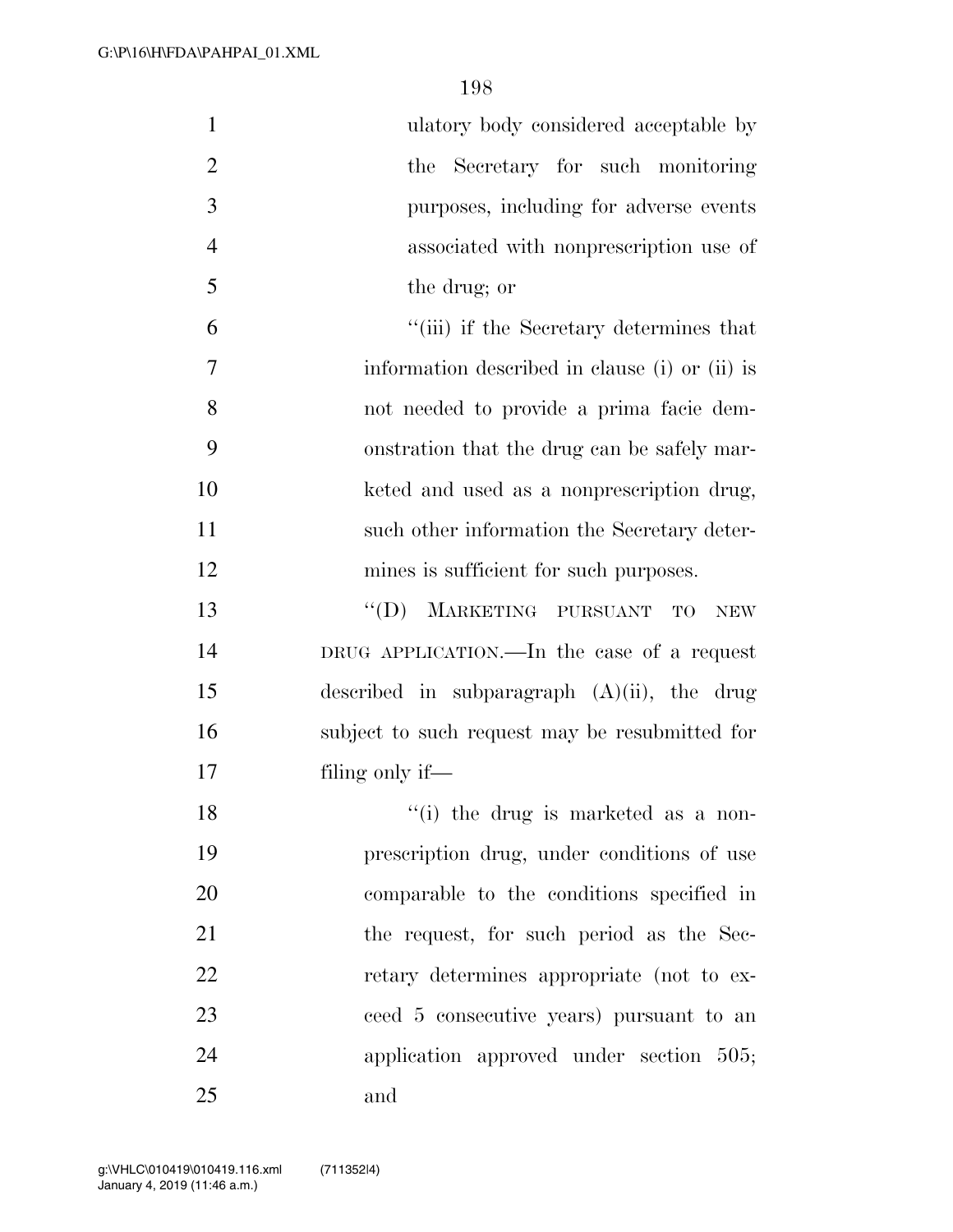''(ii) during such period,  $1,000,000$ 2 retail packages of the drug, or an equiva- lent quantity as determined by the Sec- retary, were distributed for retail sale, as determined in such manner as the Sec- retary finds appropriate. 7 "'(E) RULE OF APPLICATION.—Except in

 the case of a request involving a drug described in section 586(9), as in effect on January 1, 2017, if the Secretary refuses to file a request under this paragraph, the requestor may not file such request over protest under paragraph  $(5)(A)(iii)$ .

 ''(7) PACKAGING.—An administrative order 15 issued under paragraph  $(2)$ ,  $(4)(A)$ , or  $(5)$  may in- clude requirements for the packaging of a drug to encourage use in accordance with labeling. Such re- quirements may include unit dose packaging, re- quirements for products intended for use by pedi- atric populations, requirements to reduce risk of harm from unsupervised ingestion, and other appro- priate requirements. This paragraph does not au- thorize the Food and Drug Administration to re- quire standards or testing procedures as described in part 1700 of title 16, Code of Federal Regulations.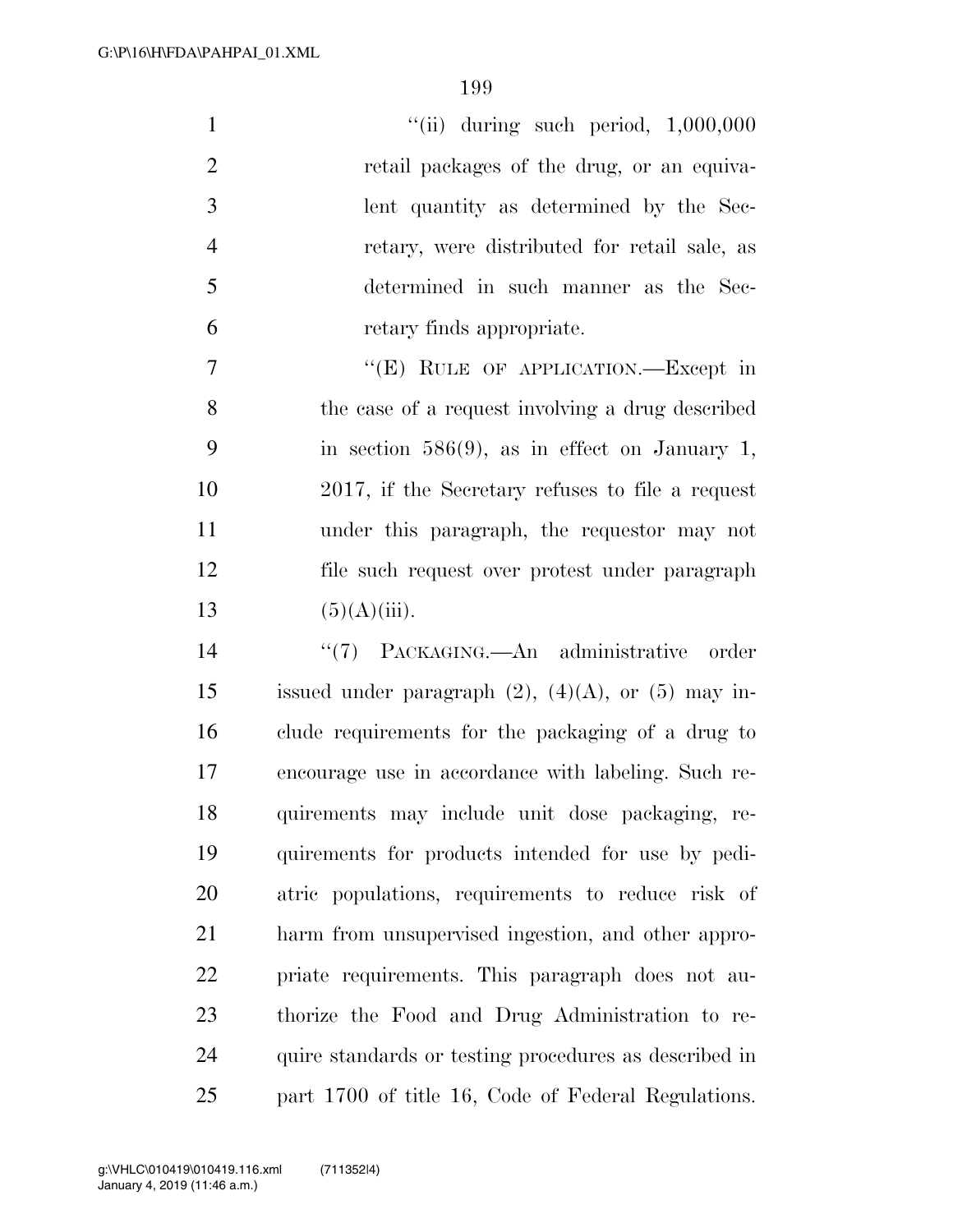| $\mathbf{1}$   | "(8) FINAL AND TENTATIVE FINAL<br>MONO-           |
|----------------|---------------------------------------------------|
| $\overline{2}$ | GRAPHS FOR CATEGORY I DRUGS DEEMED FINAL          |
| 3              | ADMINISTRATIVE ORDERS.-                           |
| $\overline{4}$ | "(A) IN GENERAL.—A final monograph or             |
| 5              | tentative final monograph described in subpara-   |
| 6              | graph (B) shall be deemed to be a final admin-    |
| 7              | istrative order under this subsection and may     |
| 8              | be amended, revoked, or otherwise modified in     |
| 9              | accordance with the procedures of this sub-       |
| 10             | section.                                          |
| 11             | "(B) MONOGRAPHS DESCRIBED.—For pur-               |
| 12             | poses of subparagraph $(A)$ , a final monograph   |
| 13             | or tentative final monograph is described in this |
| 14             | subparagraph if it—                               |
| 15             | "(i) establishes conditions of use for a          |
| 16             | drug described in paragraph $(1)$ or $(2)$ of     |
| 17             | subsection (a); and                               |
| 18             | "(ii) represents the most recently pro-           |
| 19             | mulgated version of such conditions, in-          |
| 20             | eluding as modified, in whole or in part, by      |
| 21             | any proposed or final rule.                       |
| 22             | "(C) DEEMED ORDERS INCLUDE HARMO-                 |
| 23             | AMENDMENTS.—The<br><b>NIZING</b><br>TECHNICAL     |
| 24             | deemed establishment of a final administrative    |
| 25             | order under subparagraph (A) shall be<br>con-     |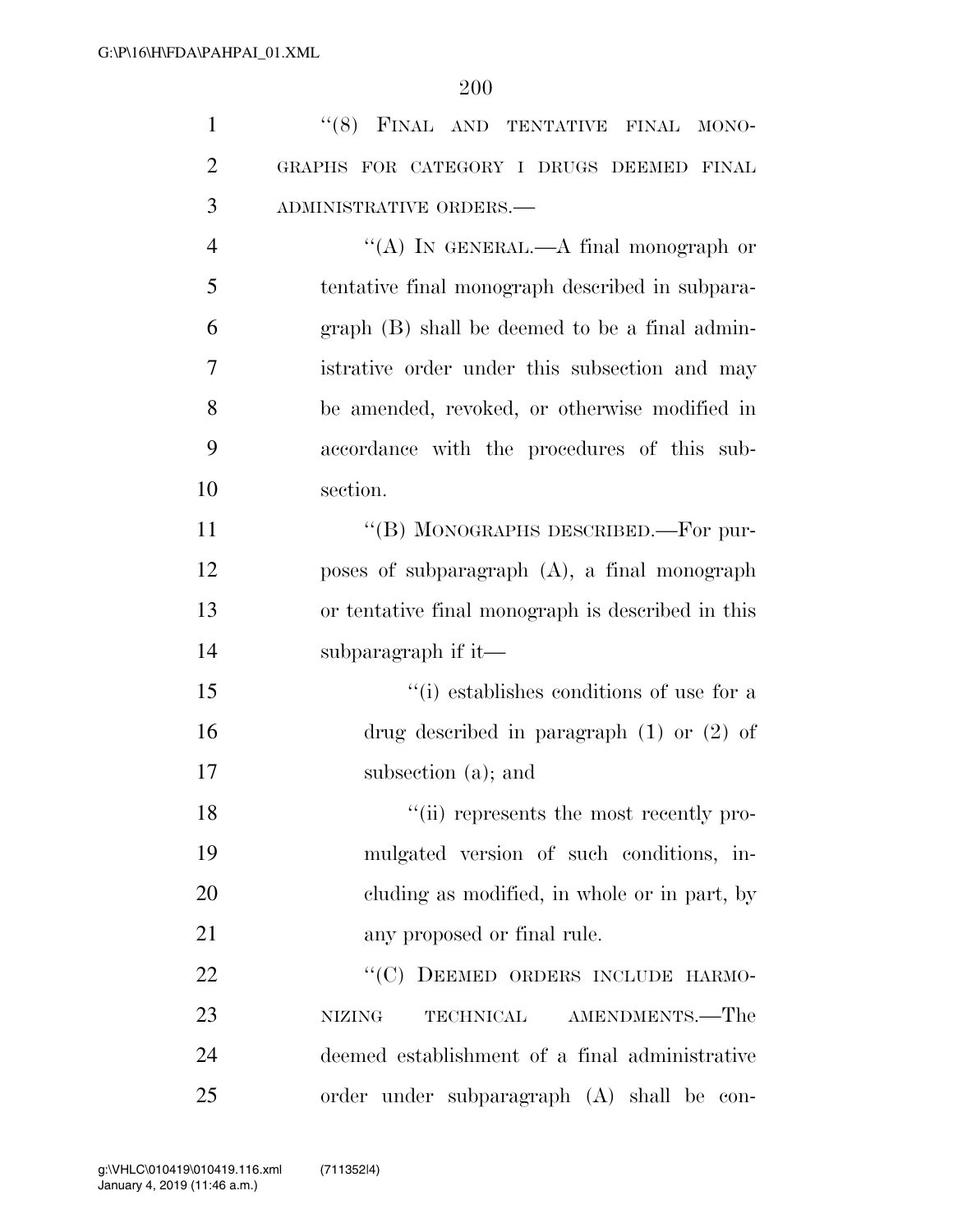| $\mathbf{1}$   | strued to include any technical amendments to           |
|----------------|---------------------------------------------------------|
| $\overline{2}$ | such order as the Secretary determines nec-             |
| 3              | essary to ensure that such order is appro-              |
| $\overline{4}$ | priately harmonized, in terms of terminology or         |
| 5              | cross-references, with the applicable provisions        |
| 6              | of this Act (and regulations thereunder) and            |
| 7              | any other orders issued under this section.             |
| 8              | "(c) PROCEDURE FOR MINOR CHANGES.-                      |
| 9              | "(1) IN GENERAL.—Minor changes in the dos-              |
| 10             | age form of a drug that is described in paragraph       |
| 11             | $(1)$ or $(2)$ of subsection $(a)$ or the subject of an |
| 12             | order issued under subsection (b) may be made by        |
| 13             | a requestor without the issuance of an order under      |
| 14             | subsection (b) if—                                      |
| 15             | $\lq\lq$ the requestor maintains such infor-            |
| 16             | mation as is necessary to demonstrate that the          |
| 17             | change—                                                 |
| 18             | "(i) will not affect the safety or effec-               |
| 19             | tiveness of the drug; and                               |
| 20             | "(ii) will not materially affect the ex-                |
| 21             | tent of absorption or other exposure to the             |
| 22             | active ingredient in comparison to a suit-              |
| 23             | able reference product; and                             |
| 24             | $\lq\lq$ (B) the change is in conformity with the       |
| 25             | requirements of an applicable administrative            |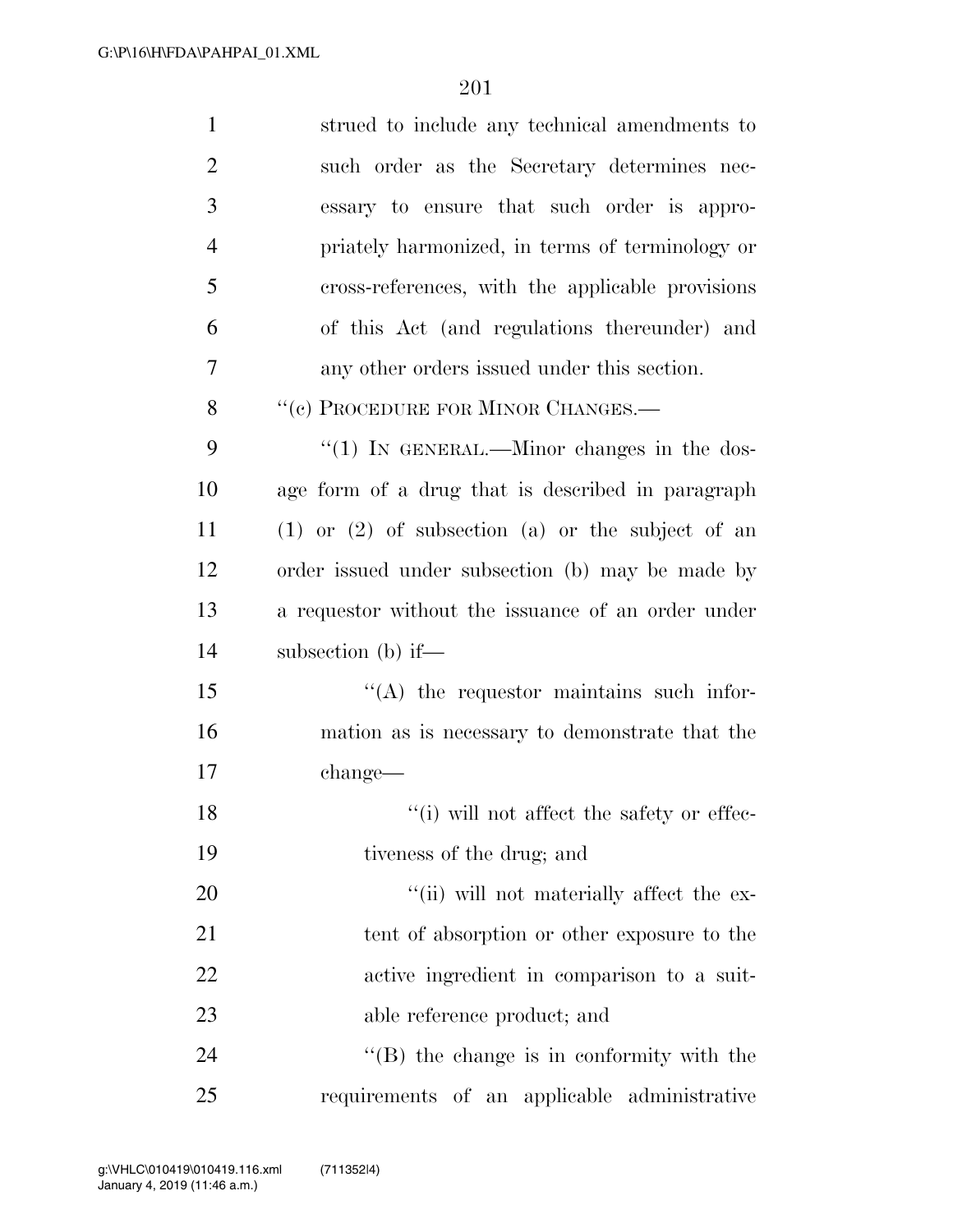| $\mathbf{1}$   | order issued by the Secretary under paragraph      |
|----------------|----------------------------------------------------|
| $\overline{2}$ | (3).                                               |
| 3              | $``(2)$ ADDITIONAL INFORMATION.—                   |
| $\overline{4}$ | "(A) ACCESS TO RECORDS.—A sponsor                  |
| 5              | shall submit records requested by the Secretary    |
| 6              | relating to such a minor change under section      |
| 7              | $704(a)(4)$ , within 15 business days of receiving |
| 8              | such a request, or such longer period as the       |
| 9              | Secretary may provide.                             |
| 10             | "(B) INSUFFICIENT INFORMATION.—If the              |
| 11             | Secretary determines that the information con-     |
| 12             | tained in such records is not sufficient to dem-   |
| 13             | onstrate that the change does not affect the       |
| 14             | safety or effectiveness of the drug or materially  |
| 15             | affect the extent of absorption or other expo-     |
| 16             | sure to the active ingredient, the Secretary—      |
| 17             | "(i) may so inform the sponsor of the              |
| 18             | drug in writing; and                               |
| 19             | "(ii) if the Secretary so informs the              |
| 20             | sponsor, shall provide the sponsor of the          |
| 21             | drug with a reasonable opportunity to pro-         |
| 22             | vide additional information.                       |
| 23             | "(C) FAILURE TO SUBMIT SUFFICIENT IN-              |
| 24             | FORMATION.—If the sponsor fails to provide         |
| 25             | such additional information within a time pre-     |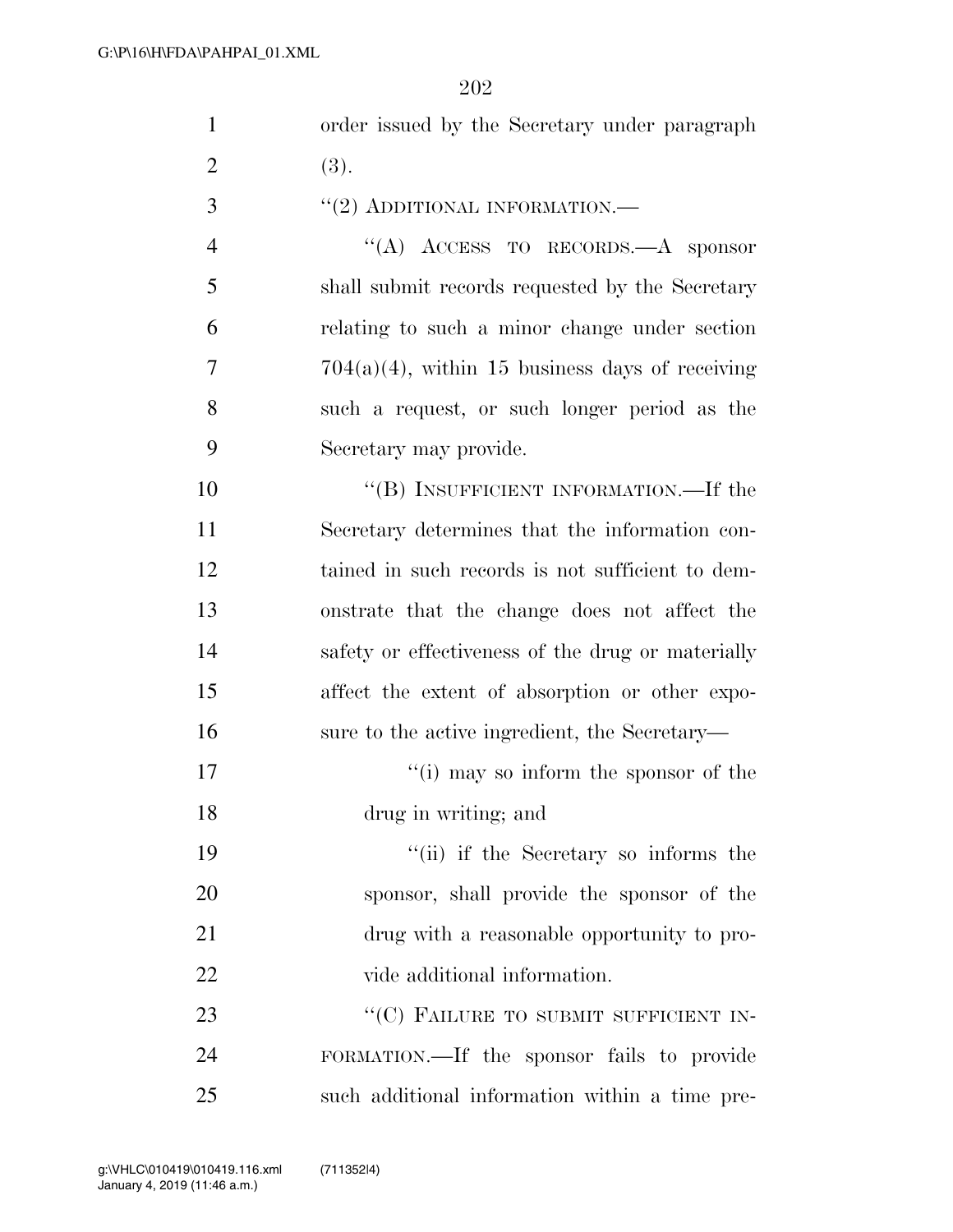| $\mathbf{1}$   | scribed by the Secretary, or if the Secretary de-    |
|----------------|------------------------------------------------------|
| $\overline{2}$ | termines that such additional information does       |
| 3              | not demonstrate that the change does not—            |
| $\overline{4}$ | "(i) affect the safety or effectiveness              |
| 5              | of the drug; or                                      |
| 6              | "(ii) materially affect the extent of                |
| 7              | absorption or other exposure to the active           |
| 8              | ingredient in comparison to a suitable ref-          |
| 9              | erence product,                                      |
| 10             | the drug as modified is a new drug under sec-        |
| 11             | tion $201(p)$ and shall be deemed to be mis-         |
| 12             | branded under section $502(ee)$ .                    |
| 13             | "(3) DETERMINING WHETHER A CHANGE WILL               |
| 14             | AFFECT SAFETY OR EFFECTIVENESS.-                     |
| 15             | "(A) IN GENERAL.—The Secretary shall                 |
| 16             | issue one or more administrative orders speci-       |
| 17             | fying requirements for determining whether a         |
| 18             | minor change made by a sponsor pursuant to           |
| 19             | this subsection will affect the safety or effective- |
| 20             | ness of a drug or materially affect the extent of    |
| 21             | absorption or other exposure to an active ingre-     |
| 22             | dient in the drug in comparison to a suitable        |
| 23             | reference product, together with guidance for        |
| 24             | applying those orders to specific dosage forms.      |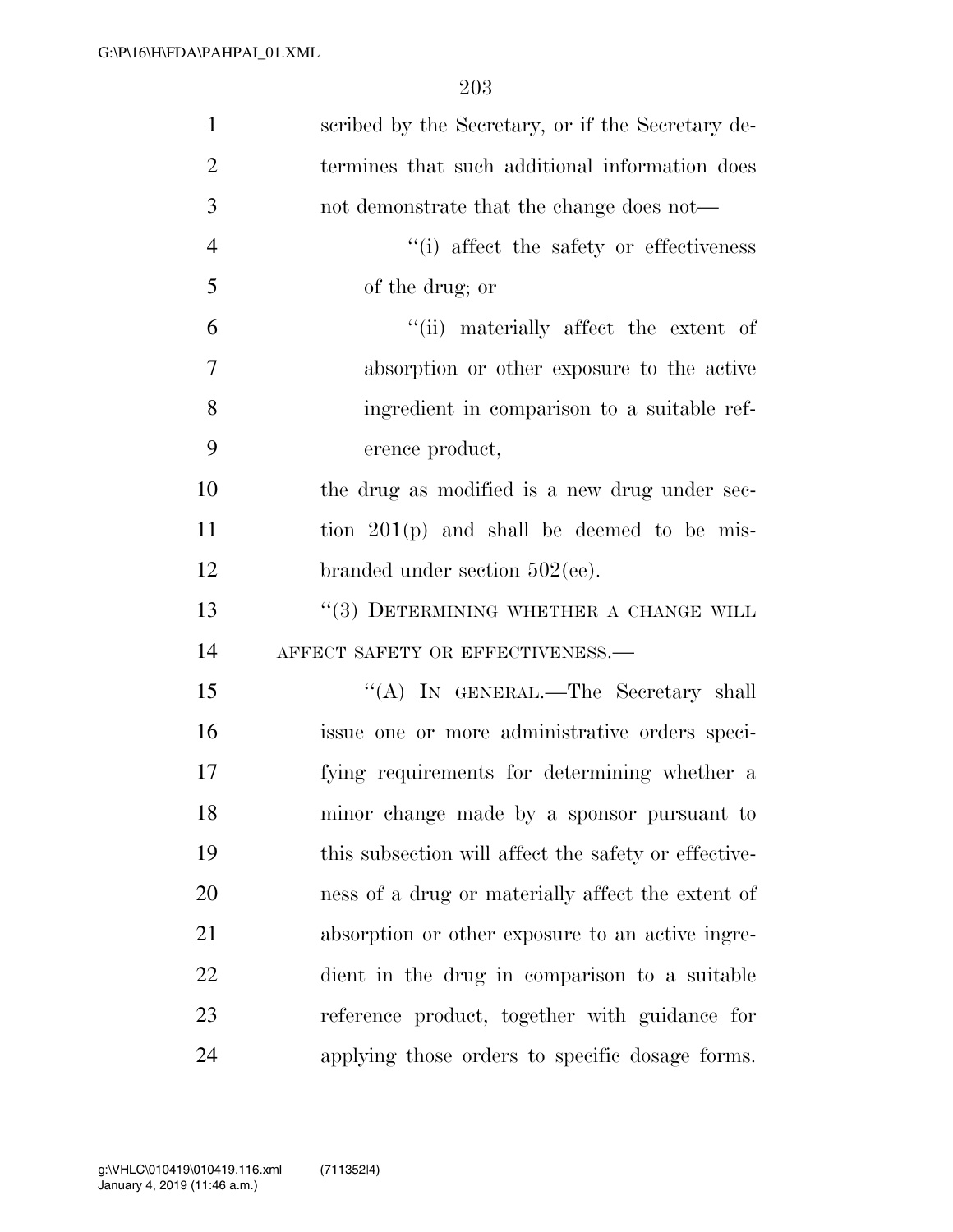| $\mathbf{1}$   | "(B) STANDARD PRACTICES.—The orders                      |
|----------------|----------------------------------------------------------|
| $\overline{2}$ | and guidance issued by the Secretary under               |
| 3              | subparagraph (A) shall take into account rel-            |
| $\overline{4}$ | evant public standards and standard practices            |
| 5              | for evaluating the quality of drugs, and may             |
| 6              | take into account the special needs of popu-             |
| 7              | lations, including children.                             |
| 8              | CONFIDENTIALITY OF INFORMATION<br>$\lq\lq (d)$<br>$SUB-$ |
| 9              | MITTED TO THE SECRETARY.-                                |
| 10             | "(1) IN GENERAL.—Subject to paragraph $(2)$ ,            |
| 11             | any information, including reports of testing con-       |
| 12             | ducted on the drug or drugs involved, that is sub-       |
| 13             | mitted by a requestor in connection with proceedings     |
| 14             | on an order under this section (including any minor      |
| 15             | change under subsection $(c)$ and is a trade secret      |
| 16             | confidential information subject to section<br>or        |
| 17             | $552(b)(4)$ of title 5, United States Code, or section   |
| 18             | 1905 of title 18, United States Code, shall not be       |
| 19             | disclosed to the public unless the requestor consents    |
| 20             | to that disclosure.                                      |
| 21             | $``(2)$ PUBLIC AVAILABILITY.—                            |
| 22             | "(A) IN GENERAL.—Except as provided in                   |
| 23             | subparagraph $(B)$ , the Secretary shall—                |
| 24             | "(i) make any information submitted                      |
| 25             | by a requestor in support of a request                   |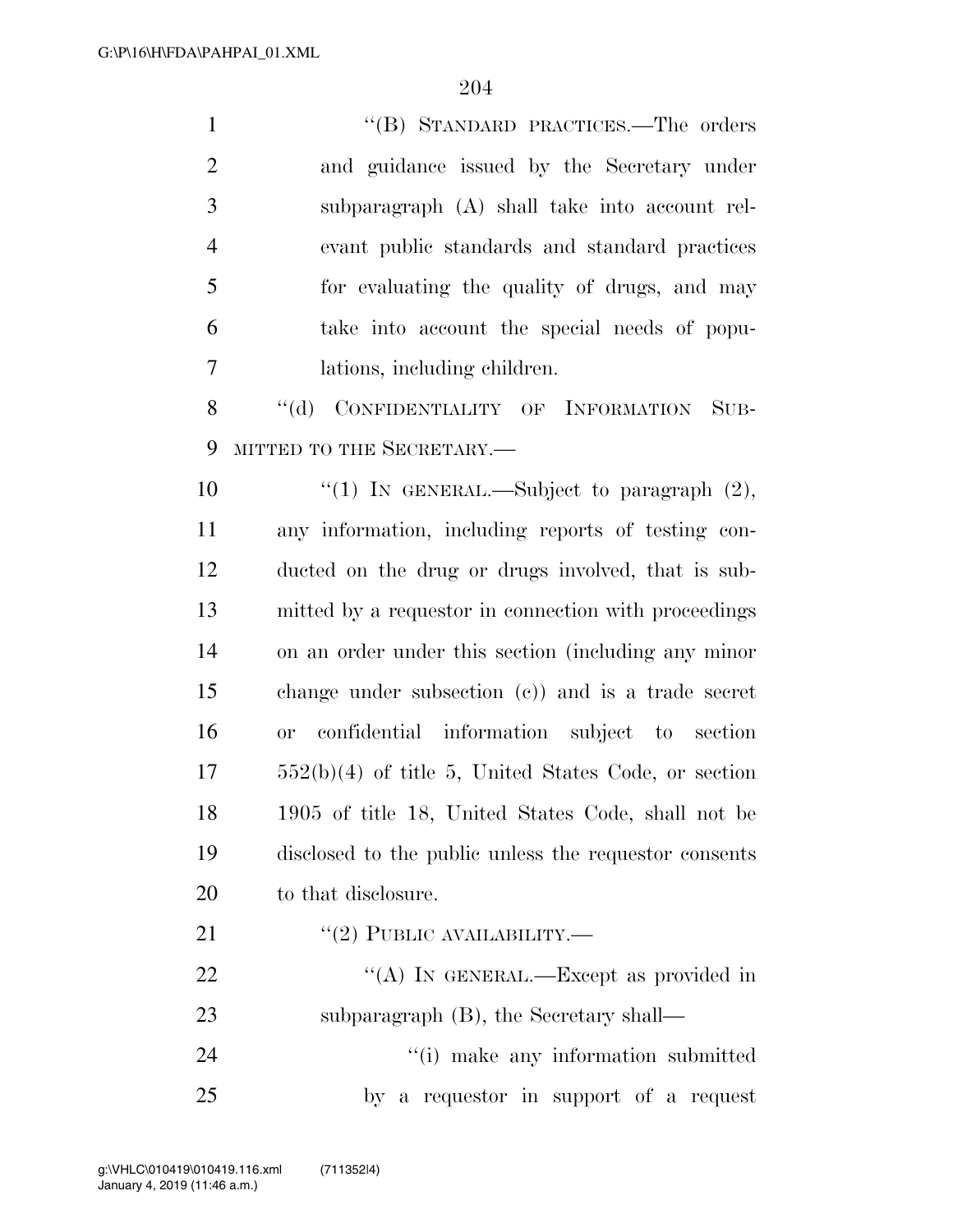| $\mathbf{1}$   | under subsection $(b)(5)(A)$ available to the |
|----------------|-----------------------------------------------|
| $\overline{2}$ | public not later than the date on which the   |
| 3              | proposed order is issued; and                 |
| $\overline{4}$ | "(ii) make any information submitted          |
| 5              | by any other person with respect to an        |
| 6              | order requested (or initiated by the Sec-     |
| 7              | retary) under subsection (b), available to    |
| 8              | the public upon such submission.              |
| 9              | "(B) LIMITATIONS ON PUBLIC AVAIL-             |
| 10             | ABILITY.—Information described in subpara-    |
| 11             | $graph(A)$ shall not be made public if—       |
| 12             | "(i) the information pertains to phar-        |
| 13             | maceutical quality information, unless such   |
| 14             | information is necessary to establish stand-  |
| 15             | ards under which a drug is generally rec-     |
| 16             | ognized as safe and effective under section   |
| 17             | 201(p)(1);                                    |
| 18             | "(ii) the information is submitted in a       |
| 19             | requestor-initiated request, but the re-      |
| 20             | questor withdraws such request, in accord-    |
| 21             | ance with withdrawal procedures estab-        |
| 22             | lished by the Secretary, before the Sec-      |
| 23             | retary issues the proposed order;             |
| 24             | "(iii) the Secretary requests and ob-         |
| 25             | tains the information under subsection (c)    |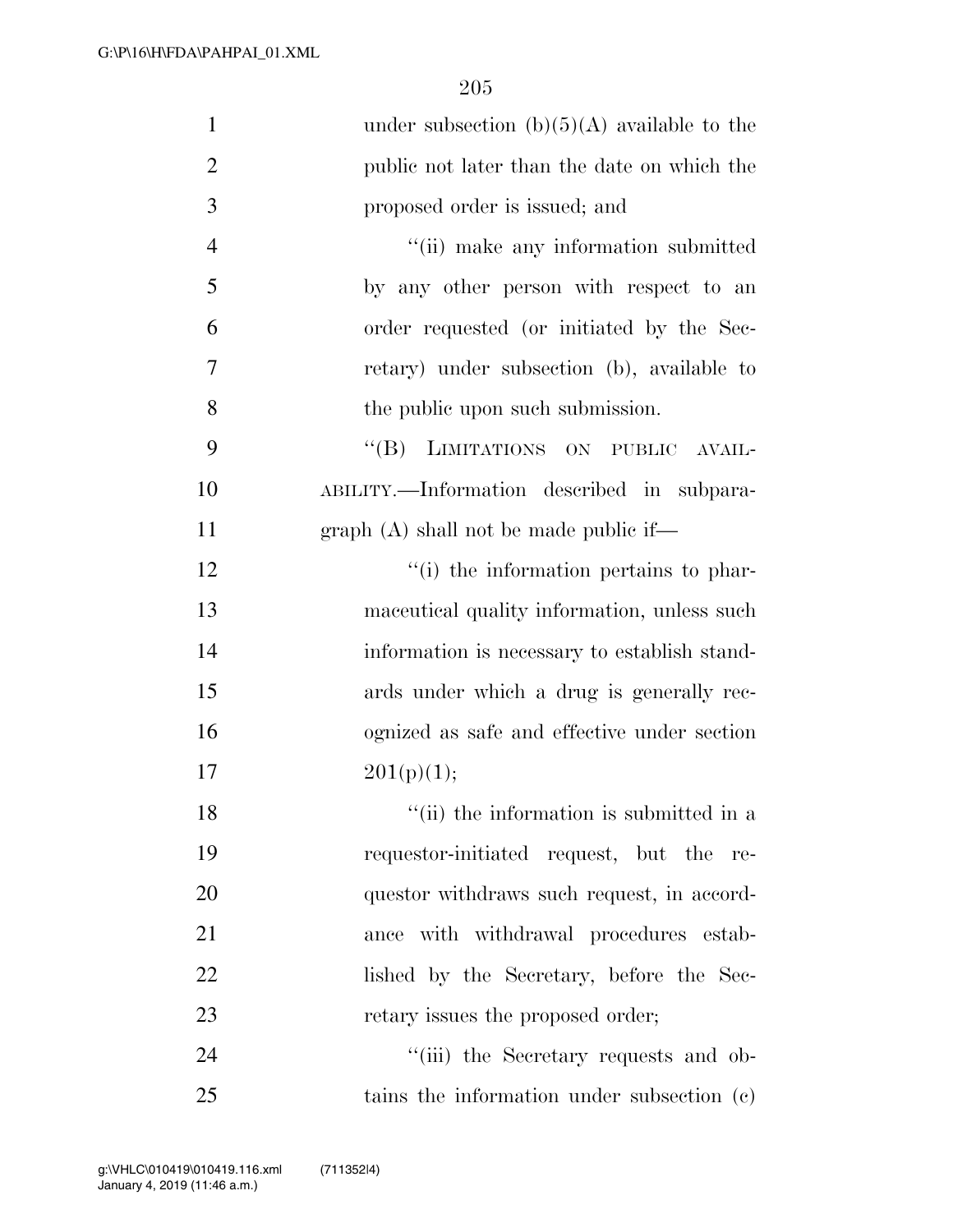| $\mathbf{1}$   | and such information is not submitted in                           |
|----------------|--------------------------------------------------------------------|
| $\overline{2}$ | relation to an order under subsection (b);                         |
| 3              | <b>or</b>                                                          |
| $\overline{4}$ | $f'(iv)$ the information is of the type                            |
| 5              | contained in raw datasets.                                         |
| 6              | "(e) UPDATES TO DRUG LISTING INFORMATION.-                         |
| 7              | A sponsor who makes a change to a drug subject to this             |
| 8              | section shall submit updated drug listing information for          |
| 9              | the drug in accordance with section $510(j)$ within 30 cal-        |
| 10             | endar days of the date when the drug is first commercially         |
| 11             | marketed, except that a sponsor who was the order re-              |
| 12             | question with respect to an order subject to subsection            |
|                | 13 (b) $(5)(C)$ (or a licensee, assignee, or successor in interest |
| 14             | of such requestor) shall submit updated drug listing infor-        |
|                |                                                                    |

 mation on or before the date when the drug is first com-mercially marketed.

 ''(f) APPROVALS UNDER SECTION 505.—The provi- sions of this section shall not be construed to preclude a person from seeking or maintaining the approval of an ap-20 plication for a drug under sections  $505(b)(1)$ ,  $505(b)(2)$ , and 505(j). A determination under this section that a drug 22 is not subject to section  $503(b)(1)$ , is generally recognized 23 as safe and effective under section  $201(p)(1)$ , and is not a new drug under section 201(p) shall constitute a finding that the drug is safe and effective that may be relied upon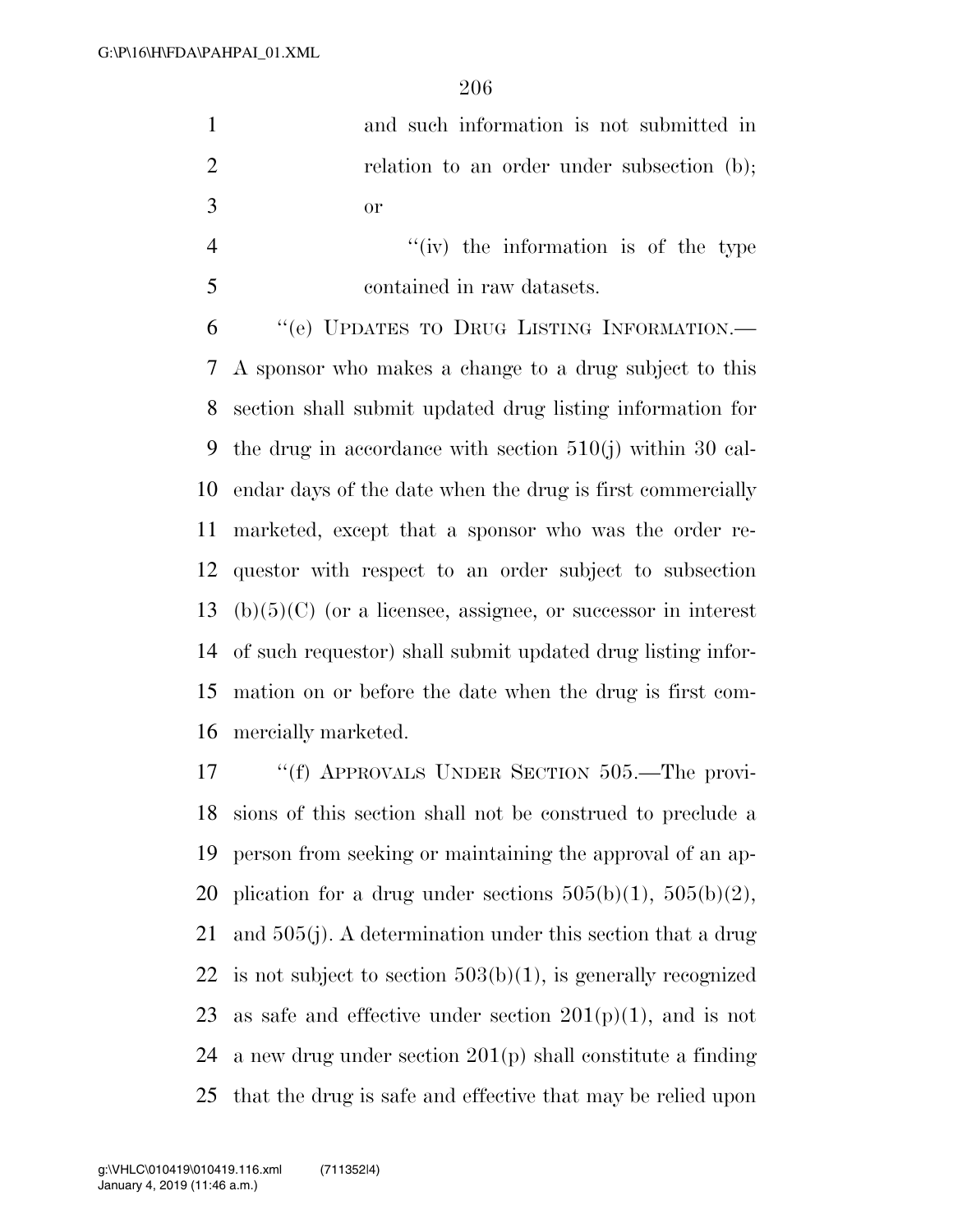1 for purposes of an application under section  $505(b)(2)$ , so that the applicant shall be required to submit for purposes of such application only information needed to support any modification of the drug that is not covered by such deter-mination under this section.

 "(g) PUBLIC AVAILABILITY OF ADMINISTRATIVE OR- DERS.—The Secretary shall establish, maintain, update (as determined necessary by the Secretary but no less fre- quently than annually), and make publicly available, with respect to orders issued under this section—

 $\frac{11}{11}$  ''(1) a repository of each final order and in- terim final order in effect, including the complete text of the order; and

14 ''(2) a listing of all orders proposed and under development under subsection (b)(2), including—

16  $"({\rm A})$  a brief description of each such order; and

18 ''(B) the Secretary's expectations, if re- sources permit, for issuance of proposed orders over a 3-year period.

 ''(h) DEVELOPMENT ADVICE TO SPONSORS OR RE- QUESTORS.—The Secretary shall establish procedures under which sponsors or requestors may meet with appro- priate officials of the Food and Drug Administration to obtain advice on the studies and other information nec-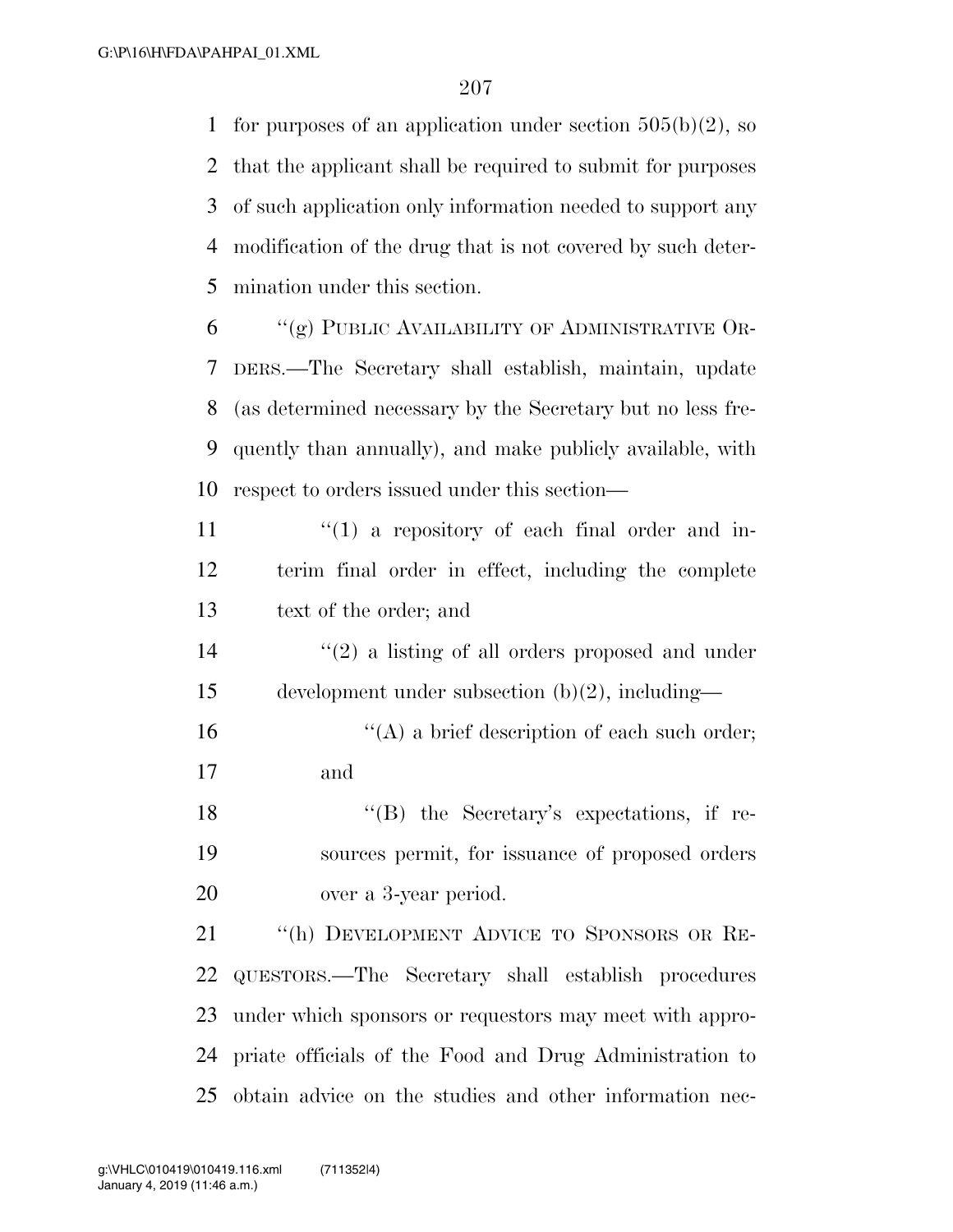essary to support submissions under this section and other matters relevant to the regulation of nonprescription drugs and the development of new nonprescription drugs under this section.

 ''(i) PARTICIPATION OF MULTIPLE SPONSORS OR RE- QUESTORS.—The Secretary shall establish procedures to facilitate efficient participation by multiple sponsors or re- questors in proceedings under this section, including provi- sion for joint meetings with multiple sponsors or reques- tors or with organizations nominated by sponsors or re-questors to represent their interests in a proceeding.

 ''(j) ELECTRONIC FORMAT.—All submissions under this section shall be in electronic format.

 ''(k) EFFECT ON EXISTING REGULATIONS GOV-ERNING NONPRESCRIPTION DRUGS.—

 $(1)$  REGULATIONS OF GENERAL APPLICA- BILITY TO NONPRESCRIPTION DRUGS.—Except as provided in this subsection, nothing in this section supersedes regulations establishing general require- ments for nonprescription drugs, including regula- tions of general applicability contained in parts 201, 250, and 330 of title 21, Code of Federal Regula- tions, or any successor regulations. The Secretary shall establish or modify such regulations by means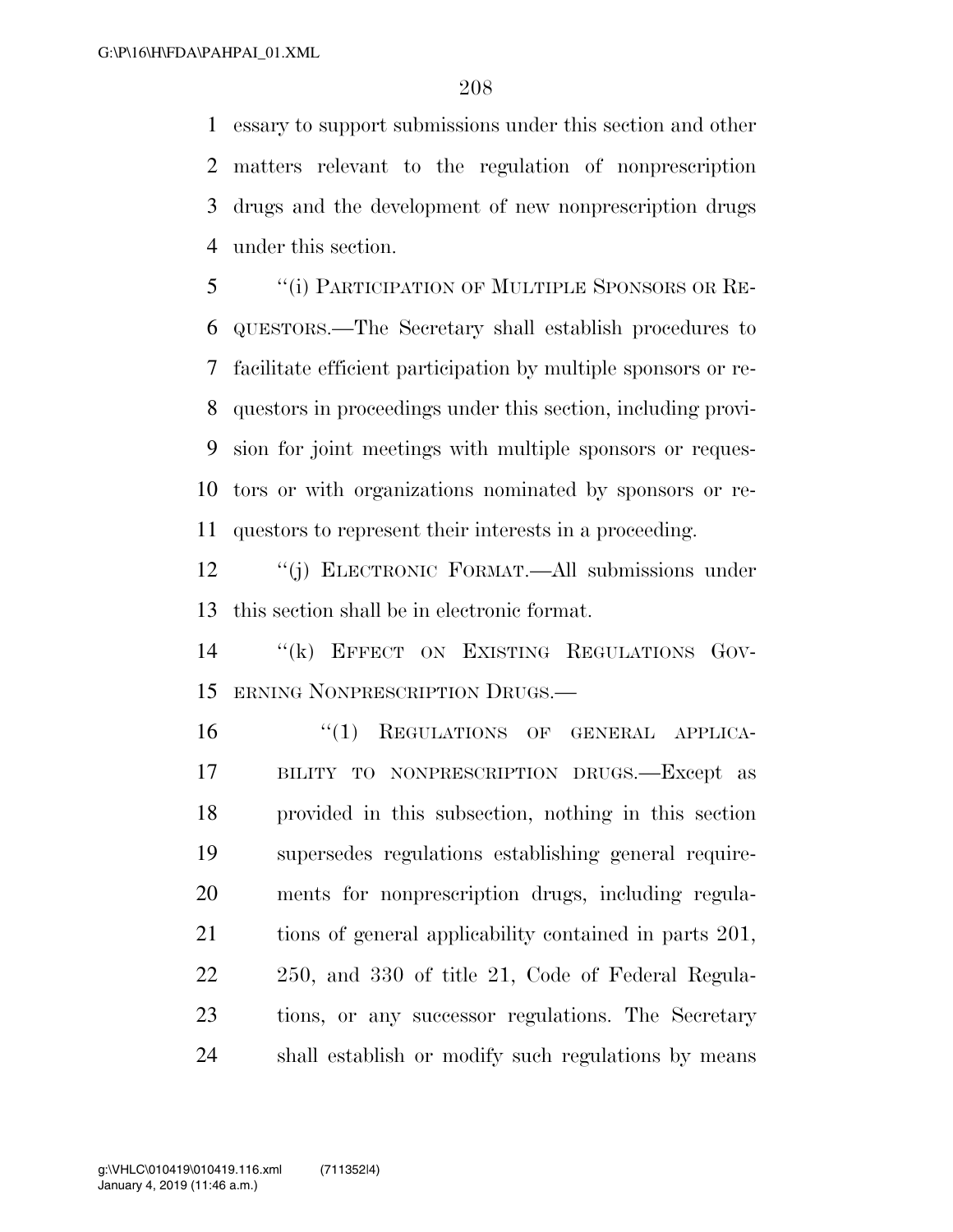| $\mathbf{1}$   | of rulemaking in accordance with section 553 of title |
|----------------|-------------------------------------------------------|
| $\overline{2}$ | 5, United States Code.                                |
| 3              | "(2) REGULATIONS ESTABLISHING REQUIRE-                |
| $\overline{4}$ | MENTS FOR SPECIFIC NONPRESCRIPTION DRUGS.-            |
| 5              | "(A) The provisions of section $310.545$ of           |
| 6              | title 21, Code of Federal Regulations, as in ef-      |
| $\overline{7}$ | fect on the day before the date of the enact-         |
| 8              | ment of this section, shall be deemed to be a         |
| 9              | final order under subsection (b).                     |
| 10             | "(B) Regulations in effect on the day be-             |
| 11             | fore the date of the enactment of this section,       |
| 12             | establishing requirements for specific non-           |
| 13             | prescription drugs marketed pursuant to this          |
| 14             | section (including such requirements in parts         |
| 15             | 201 and 250 of title 21, Code of Federal Regu-        |
| 16             | lations), shall be deemed to be final orders          |
| 17             | under subsection (b), only as they apply to           |
| 18             | drugs-                                                |
| 19             | "(i) subject to paragraph $(1)$ , $(2)$ , $(3)$ ,     |
| 20             | or $(4)$ of subsection $(a)$ ; or                     |
| 21             | "(ii) otherwise subject to an order                   |
| 22             | under this section.                                   |
| 23             | WITHDRAWAL OF REGULATIONS.-The<br>(3)                 |
| 24             | Secretary shall withdraw regulations establishing     |
| 25             | final monographs and the procedures governing the     |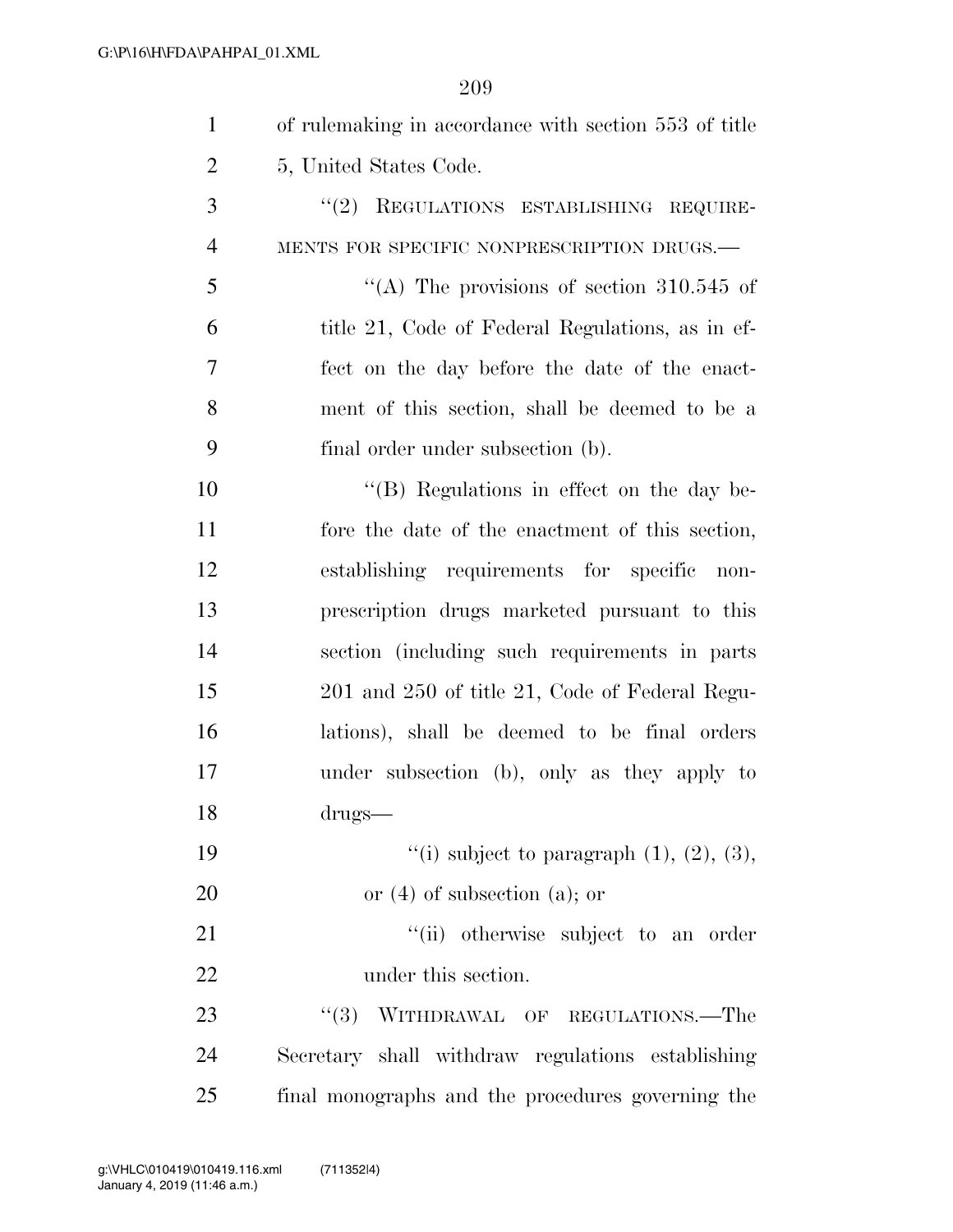| $\mathbf{1}$   | over-the-counter drug review under part 330 and              |
|----------------|--------------------------------------------------------------|
| $\overline{2}$ | other relevant parts of title 21, Code of Federal            |
| 3              | Regulations (as in effect on the day before the date         |
| $\overline{4}$ | of the enactment of this section), or make technical         |
| 5              | changes to such regulations to ensure conformity             |
| 6              | with appropriate terminology and cross references.           |
| 7              | Notwithstanding subchapter II of chapter 5 of title          |
| 8              | 5, United States Code, any such withdrawal or tech-          |
| 9              | nical changes shall be made without public notice            |
| 10             | and comment and shall be effective upon publication          |
| 11             | through notice in the Federal Register (or upon such         |
| 12             | date as specified in such notice).                           |
| 13             | "(1) GUIDANCE.—The Secretary shall issue guidance            |
| 14             | that specifies—                                              |
| 15             | $\lq(1)$ the procedures and principles for formal            |
| 16             | meetings between the Secretary and sponsors or re-           |
|                |                                                              |
| 17             | questors for drugs subject to this section;                  |
| 18             | $f'(2)$ the format and content of data submis-               |
| 19             | sions to the Secretary under this section;                   |
| 20             | $\cdot\cdot$ (3) the format of electronic submissions to the |
| 21             | Secretary under this section;                                |
| 22             | $\lq(4)$ consolidated proceedings for appeal and             |
| 23             | the procedures for such proceedings where appro-             |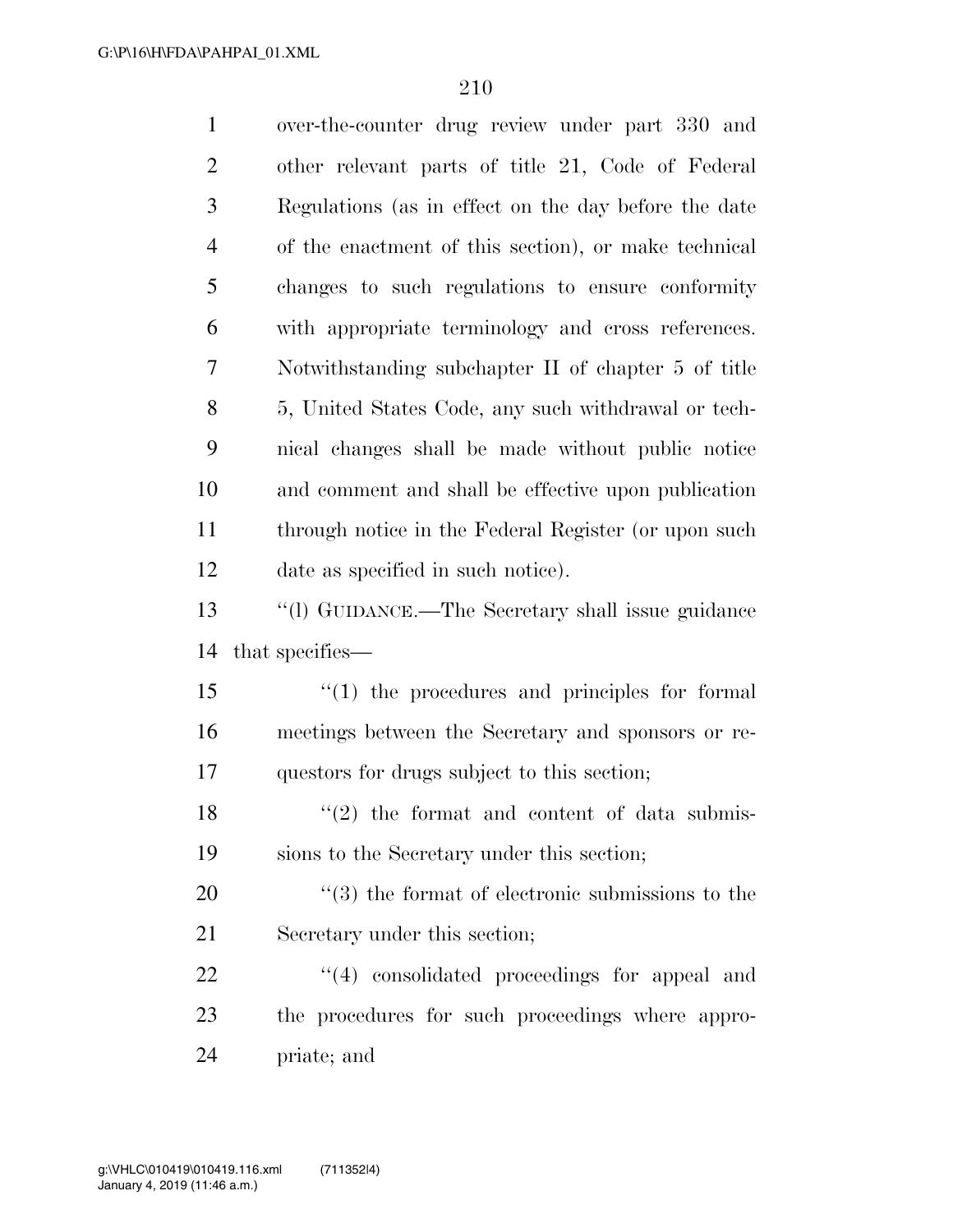| $\mathbf{1}$   | $\lq(5)$ for minor changes in drugs, recommenda-         |
|----------------|----------------------------------------------------------|
| $\overline{2}$ | tions on how to comply with the requirements in or-      |
| 3              | ders issued under subsection $(c)(3)$ .                  |
| $\overline{4}$ | "(m) RULE OF CONSTRUCTION.—                              |
| 5              | "(1) IN GENERAL.—This section shall not af-              |
| 6              | fect the treatment or status of a nonprescription        |
| 7              | $\text{drug}$                                            |
| 8              | $\lq\lq$ that is marketed without an applica-            |
| 9              | tion approved under section 505 as of the date           |
| 10             | of the enactment of this section;                        |
| 11             | "(B) that is not subject to an order issued              |
| 12             | under this section; and                                  |
| 13             | "(C) to which paragraphs $(1)$ , $(2)$ , $(3)$ , $(4)$ , |
| 14             | or $(5)$ of subsection $(a)$ do not apply.               |
| 15             | "(2) TREATMENT OF PRODUCTS PREVIOUSLY                    |
| 16             | FOUND TO BE SUBJECT TO TIME AND EXTENT RE-               |
| 17             | QUIREMENTS.-                                             |
| 18             | $\lq( A)$ Notwithstanding subsection (a), a              |
| 19             | drug described in subparagraph (B) may only              |
| 20             | be lawfully marketed, without an application             |
| 21             | approved under section 505, pursuant to an               |
| 22             | order issued under this section.                         |
| 23             | $\lq\lq (B)$ A drug described in this subpara-           |
| 24             | graph is a drug which, prior to the date of the          |
| 25             | enactment of this section, the Secretary deter-          |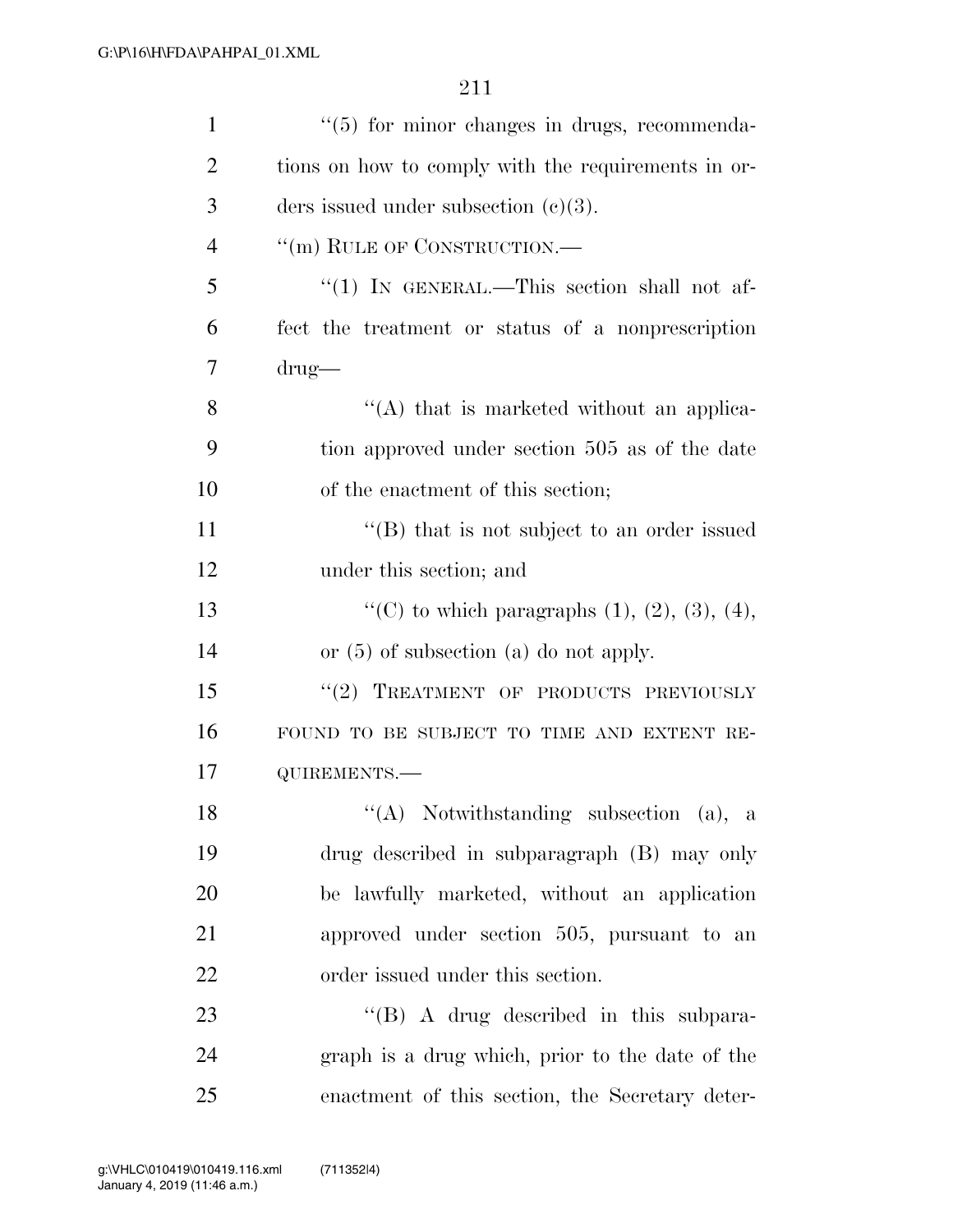| $\mathbf{1}$   | mined in a proposed or final rule to be ineligible          |
|----------------|-------------------------------------------------------------|
| $\overline{2}$ | for review under the OTC drug review (as such               |
| 3              | phrase 'OTC drug review' was used in section                |
| $\overline{4}$ | 330.14 of title 21, Code of Federal Regulations,            |
| 5              | as in effect on the day before the date of the              |
| 6              | enactment of this section).                                 |
| 7              | "(3) PRESERVATION OF AUTHORITY.-                            |
| 8              | "(A) Nothing in paragraph $(1)$ shall be                    |
| 9              | construed to preclude or limit the applicability            |
| 10             | of any provision of this Act other than this sec-           |
| 11             | tion.                                                       |
| 12             | "(B) Nothing in subsection (a) shall be                     |
| 13             | construed to prohibit the Secretary from issuing            |
| 14             | an order under this section finding a drug to be            |
| 15             | not generally recognized as safe and effective              |
| 16             | under section $201(p)(1)$ , as the Secretary deter-         |
| 17             | mines appropriate.                                          |
| 18             | "(n) INVESTIGATIONAL NEW DRUGS.—A drug is not               |
| 19             | subject to this section if an exemption for investigational |
| 20             | use under section $505(i)$ is in effect for such drug.      |
| 21             | "(0) INAPPLICABILITY OF PAPERWORK REDUCTION                 |
| 22             | ACT.—Chapter 35 of title 44, United States Code, shall      |
| 23             | not apply to collections of information made under this     |
| 24             | section.                                                    |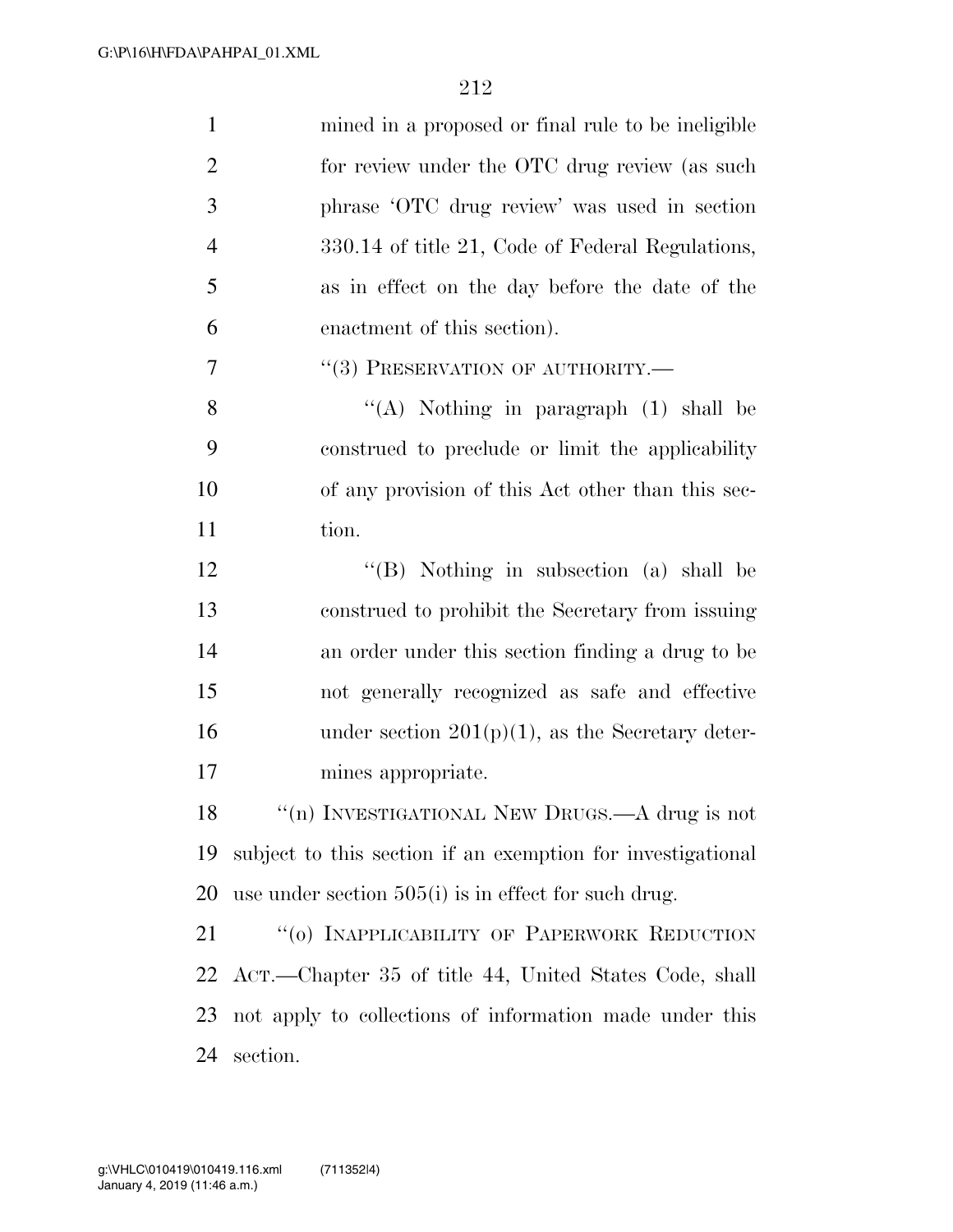''(p) INAPPLICABILITY OF NOTICE AND COMMENT RULEMAKING AND OTHER REQUIREMENTS.—The re- quirements of subsection (b) shall apply with respect to orders issued under this section instead of the require- ments of subchapter II of chapter 5 of title 5, United States Code.

''(q) DEFINITIONS.—In this section:

8 "(1) The term 'nonprescription drug' refers to a drug not subject to the requirements of section  $10 \qquad 503(b)(1).$ 

11  $\frac{1}{2}$  The term 'sponsor' refers to any person marketing, manufacturing, or processing a drug that—

14  $((A)$  is listed pursuant to section 510(j); and

 ''(B) is or will be subject to an administra- tive order under this section of the Food and Drug Administration.

19  $(3)$  The term 'requestor' refers to any person or group of persons marketing, manufacturing, proc-essing, or developing a drug.''.

 (b) GAO STUDY.—Not later than 4 years after the date of enactment of this Act, the Comptroller General of the United States shall submit a study to the Com-mittee on Energy and Commerce of the House of Rep-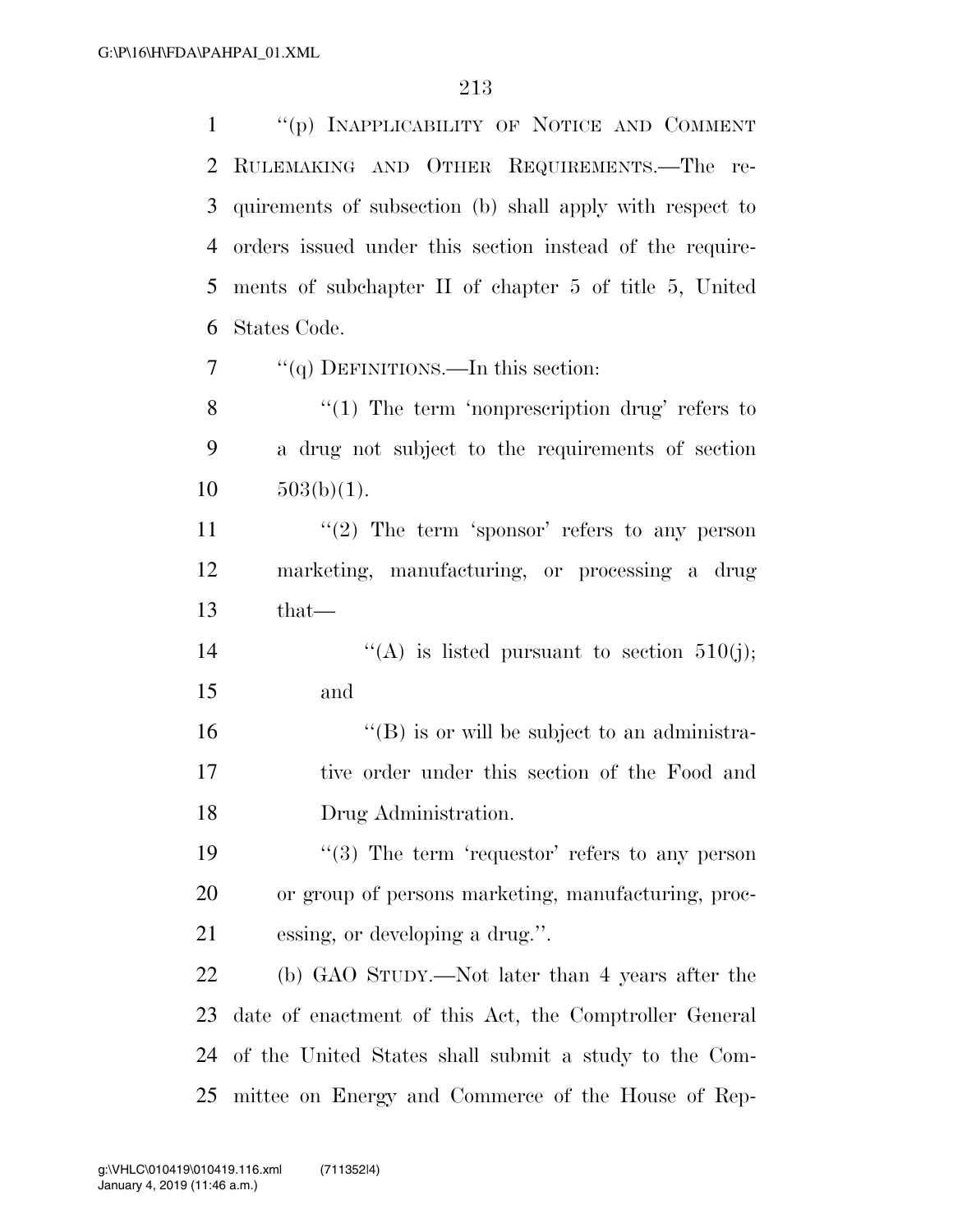resentatives and the Committee on Health, Education, Labor, and Pensions of the Senate addressing the effec- tiveness and overall impact of exclusivity under section 505G of the Federal Food, Drug, and Cosmetic Act, as added by subsection (a), and section 586C of such Act (21 U.S.C. 360fff–3), including the impact of such exclu- sivity on consumer access. Such study shall include— (1) an analysis of the impact of exclusivity under such section 505G for nonprescription drug products, including— (A) the number of nonprescription drug products that were granted exclusivity and the indication for which the nonprescription drug products were determined to be generally recog- nized as safe and effective; (B) whether the exclusivity for such drug products was granted for— (i) a new active ingredient (including any ester or salt of the active ingredient); or 21 (ii) changes in the conditions of use of

22 a drug, for which new human data studies conducted or sponsored by the requestor were essential;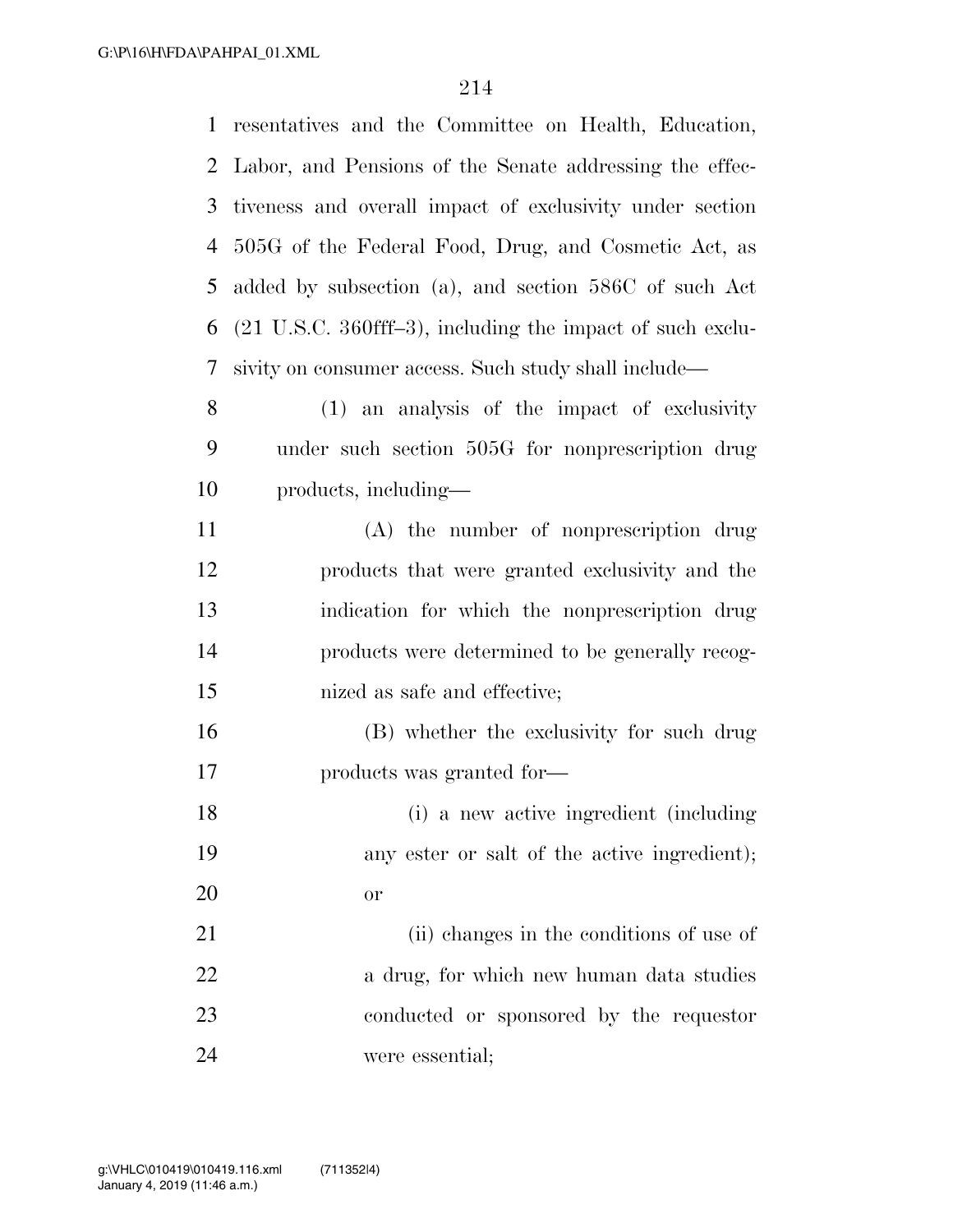| $\mathbf{1}$   | (C) whether, and to what extent, the exclu-      |
|----------------|--------------------------------------------------|
| $\overline{2}$ | sivity impacted the requestor's or sponsor's de- |
| 3              | eision to develop the drug product;              |
| $\overline{4}$ | (D) an analysis of the implementation of         |
| 5              | the exclusivity provision in such section 505G,  |
| 6              | including—                                       |
| 7              | (i) the resources used by the Food               |
| 8              | and Drug Administration;                         |
| 9              | (ii) the impact of such provision on             |
| 10             | innovation, as well as research and devel-       |
| 11             | opment in the nonprescription drug mar-          |
| 12             | ket;                                             |
| 13             | (iii) the impact of such provision on            |
| 14             | competition in the nonprescription drug          |
| 15             | market;                                          |
| 16             | (iv) the impact of such provision on             |
| 17             | consumer access to nonprescription drug          |
| 18             | products;                                        |
| 19             | (v) the impact of such provision on              |
| 20             | the prices of nonprescription drug prod-         |
| 21             | ucts; and                                        |
| 22             | (vi) whether the administrative orders           |
| 23             | initiated by requestors under such section       |
| 24             | 505G have been sufficient to encourage the       |
| 25             | development of nonprescription drug prod-        |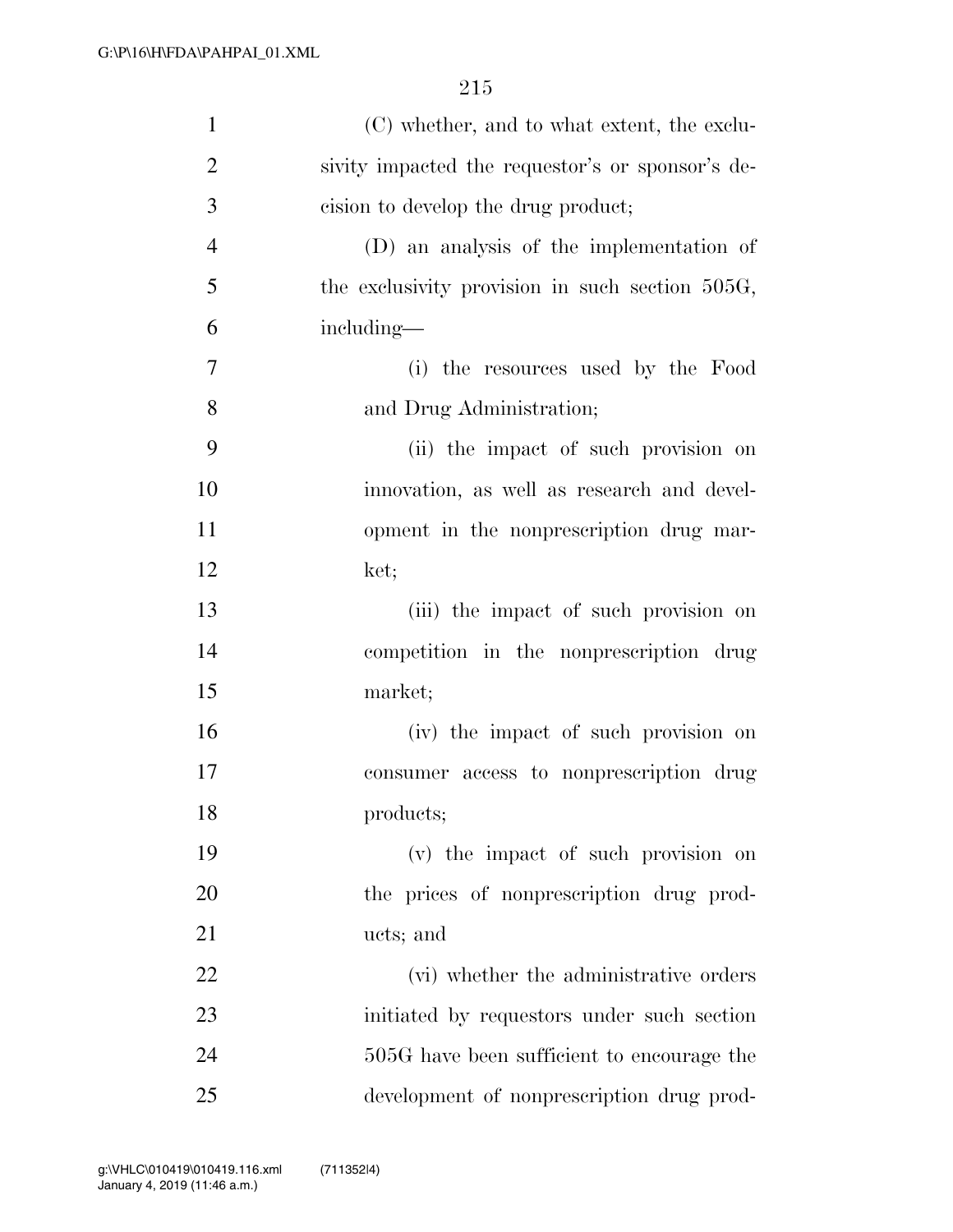| $\mathbf{1}$     | ucts that would likely not be otherwise de-        |
|------------------|----------------------------------------------------|
| $\overline{2}$   | veloped, or developed in as timely a man-          |
| 3                | ner; and                                           |
| $\overline{4}$   | (E) whether the administrative orders ini-         |
| 5                | tiated by requestors under such section 505G       |
| 6                | have been sufficient incentive to encourage in-    |
| $\boldsymbol{7}$ | novation in the nonprescription drug market;       |
| 8                | and                                                |
| 9                | $(2)$ an analysis of the impact of exclusivity     |
| 10               | under such section 586C for sunscreen ingredients, |
| 11               | including—                                         |
| 12               | (A) the number of sunscreen ingredients            |
| 13               | that were granted exclusivity and the specific     |
| 14               | ingredient that was determined to be generally     |
| 15               | recognized as safe and effective;                  |
| 16               | (B) whether, and to what extent, the exclu-        |
| 17               | sivity impacted the requestor's or sponsor's de-   |
| 18               | cision to develop the sunscreen ingredient;        |
| 19               | (C) whether, and to what extent, the sun-          |
| 20               | screen ingredient granted exclusivity had pre-     |
| 21               | viously been available outside of the United       |
| 22               | States;                                            |
| 23               | (D) an analysis of the implementation of           |
| 24               | the exclusivity provision in such section 586C,    |
| 25               | including—                                         |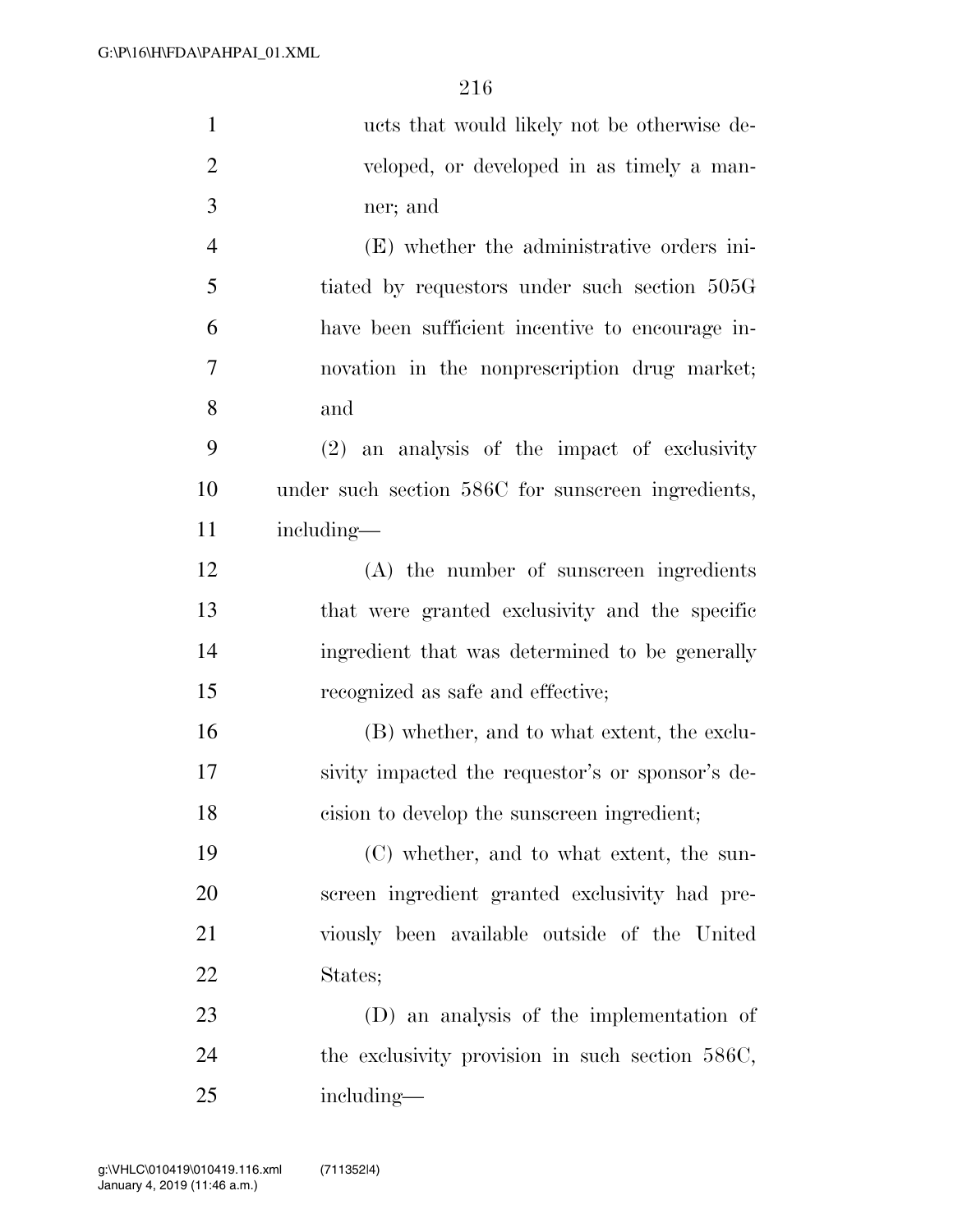| $\mathbf{1}$   | (i) the resources used by the Food              |
|----------------|-------------------------------------------------|
| $\overline{2}$ | and Drug Administration;                        |
| 3              | (ii) the impact of such provision on            |
| $\overline{4}$ | innovation, as well as research and devel-      |
| 5              | opment in the sunscreen market;                 |
| 6              | (iii) the impact of such provision on           |
| 7              | competition in the sunscreen market;            |
| 8              | (iv) the impact of such provision on            |
| 9              | consumer access to sunscreen products;          |
| 10             | (v) the impact of such provision on             |
| 11             | the prices of sunscreen products; and           |
| 12             | (vi) whether the administrative orders          |
| 13             | initiated by requestors under such section      |
| 14             | 505G have been utilized by sunscreen in-        |
| 15             | gredient sponsors and whether such proc-        |
| 16             | ess has been sufficient to encourage the        |
| 17             | development of sunscreen ingredients that       |
| 18             | would likely not be otherwise developed, or     |
| 19             | developed in as timely a manner; and            |
| 20             | (E) whether the administrative orders ini-      |
| 21             | tiated by requestors under such section 586C    |
| 22             | have been sufficient incentive to encourage in- |
| 23             | novation in the sunscreen market.               |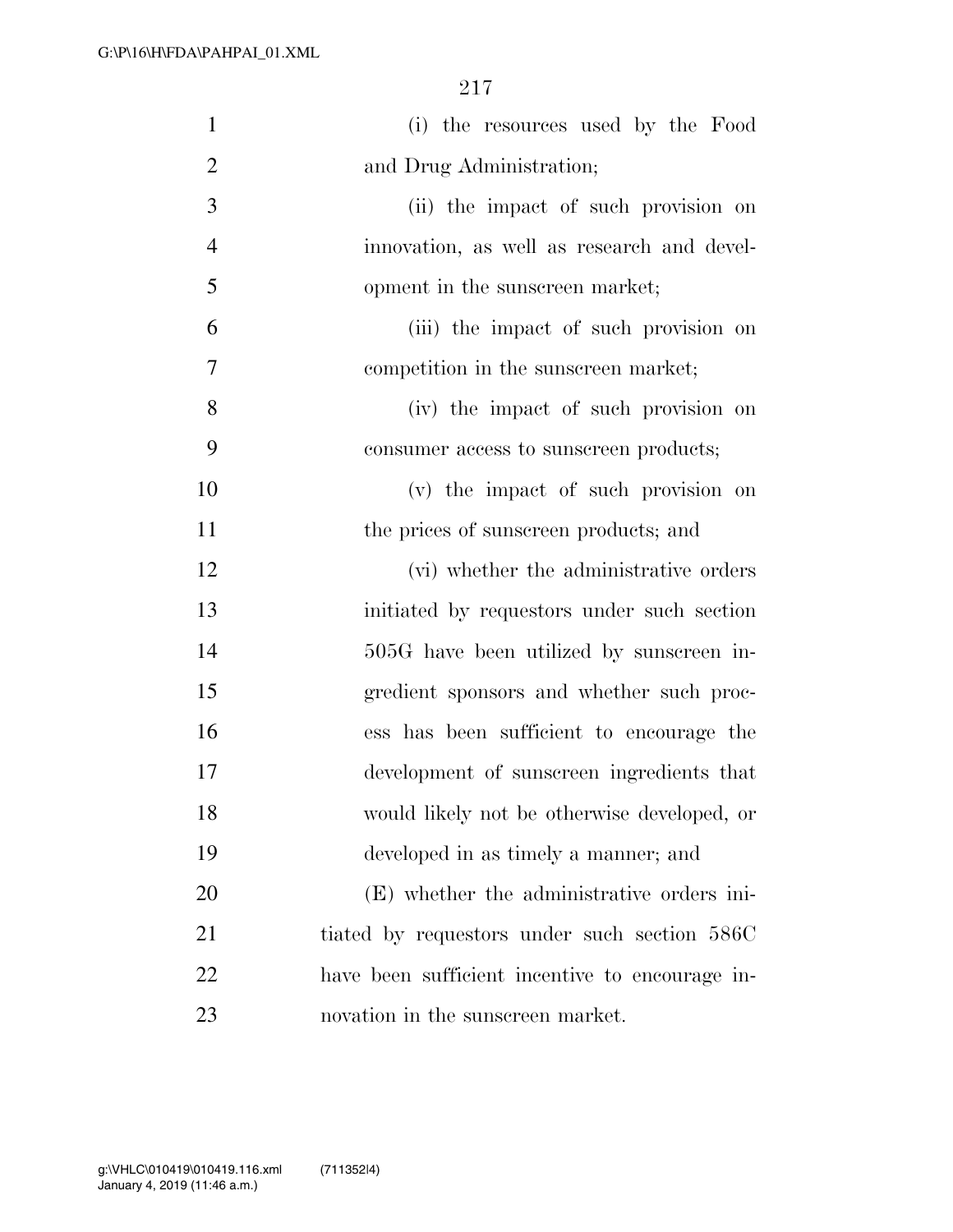| (c) CONFORMING AMENDMENT. Section $751(d)(1)$            |
|----------------------------------------------------------|
| 2 of the Federal Food, Drug, and Cosmetic Act (21 U.S.C. |
| 3 $379r(d)(1)$ is amended—                               |
| $(1)$ in the matter preceding subparagraph $(A)$ —       |
| (A) by striking "final regulation promul-                |

 gated'' and inserting ''final order under section 505G''; and

 (B) by striking ''and not misbranded''; and (2) in subparagraph (A), by striking ''regula- tion in effect'' and inserting ''regulation or order in effect''.

## **SEC. 1002. MISBRANDING.**

 Section 502 of the Federal Food, Drug, and Cosmetic Act (21 U.S.C. 352) is amended by adding at the end the following:

 ''(ee) If it is a nonprescription drug that is subject to section 505G, is not the subject of an application ap- proved under section 505, and does not comply with the requirements under section 505G.

 ''(ff) If it is a drug and it was manufactured, pre- pared, propagated, compounded, or processed in a facility for which fees have not been paid as required by section 744M.''.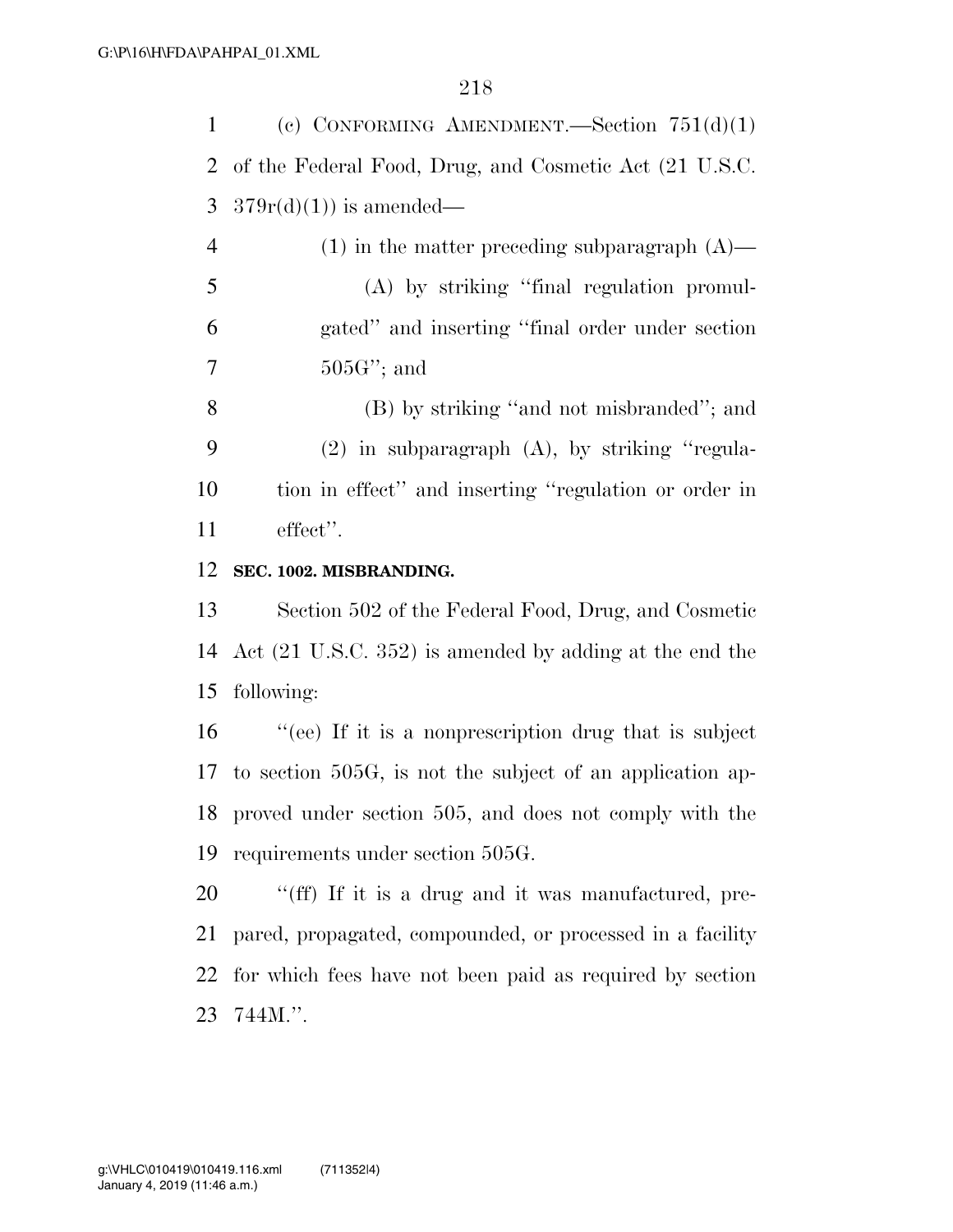**SEC. 1003. DRUGS EXCLUDED FROM THE OVER-THE-COUNTER DRUG REVIEW.** 

 (a) IN GENERAL.—Nothing in this Act (or the amendments made by this Act) shall apply to any non-5 prescription drug (as defined in section  $505G(q)$  of the Federal Food, Drug, and Cosmetic Act, as added by sec- tion 1001 of this Act) which was excluded by the Food and Drug Administration from the Over-the-Counter Drug Review in accordance with the paragraph numbered 25 on page 9466 of volume 37 of the Federal Register, published on May 11, 1972.

 (b) RULE OF CONSTRUCTION.—Nothing in this sec- tion shall be construed to preclude or limit the applica- bility of any other provision of the Federal Food, Drug, and Cosmetic Act (21 U.S.C. 301 et seq.).

#### **SEC. 1004. TREATMENT OF SUNSCREEN INNOVATION ACT.**

 (a) REVIEW OF NONPRESCRIPTION SUNSCREEN AC-18 TIVE INGREDIENTS —

 (1) APPLICABILITY OF SECTION 505G FOR 20 PENDING SUBMISSIONS.—

21 (A) IN GENERAL.—A sponsor of a non- prescription sunscreen active ingredient or com- bination of nonprescription sunscreen active in- gredients that, as of the date of enactment of this Act, is subject to a proposed sunscreen 26 order under section 586C of the Federal Food,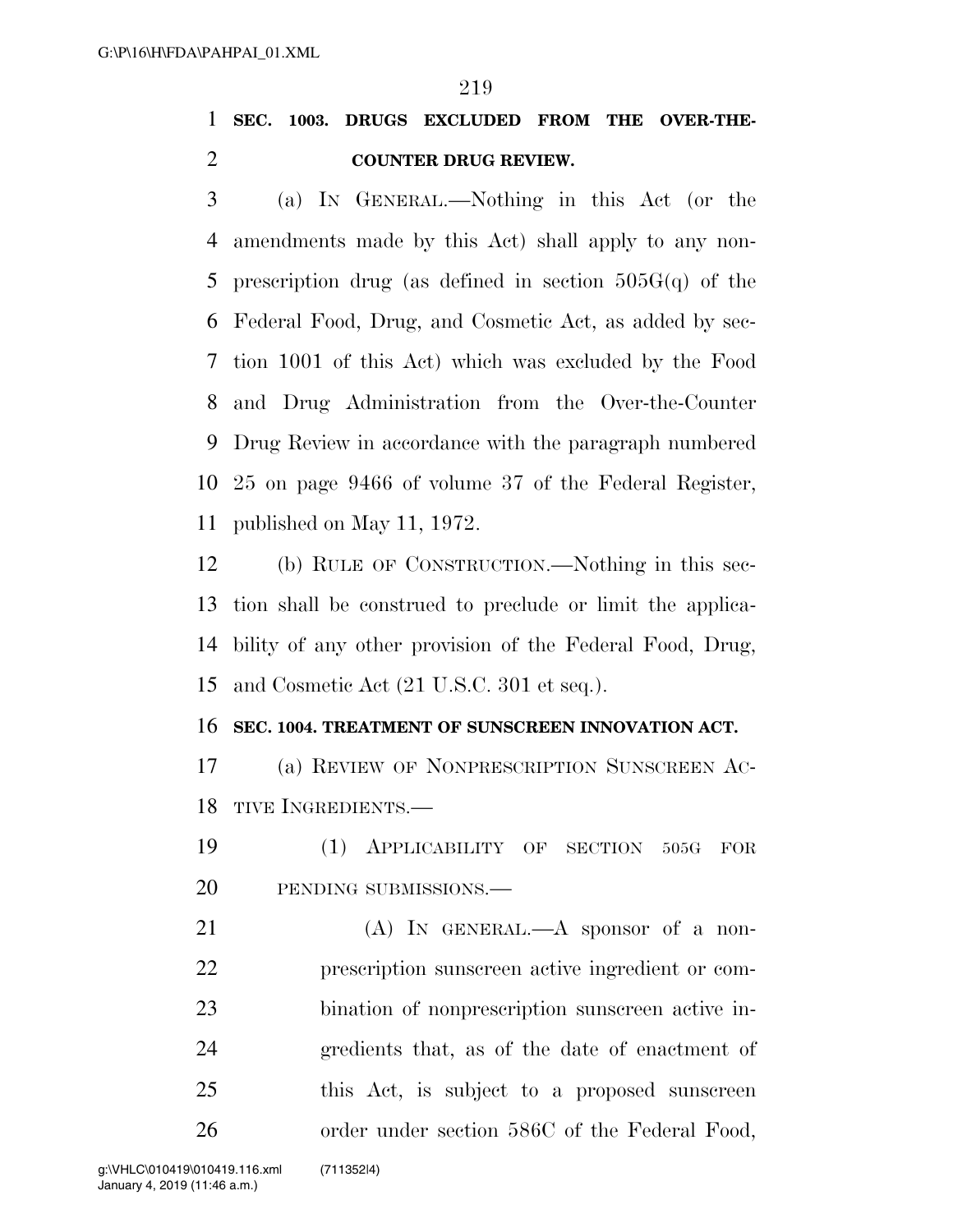| $\mathbf{1}$   | Drug, and Cosmetic Act (21 U.S.C. 360fff-3)      |
|----------------|--------------------------------------------------|
| $\overline{2}$ | may elect, by means of giving written notifica-  |
| 3              | tion to the Secretary of Health and Human        |
| $\overline{4}$ | Services within 180 calendar days of the enact-  |
| 5              | ment of this Act, to transition into the review  |
| 6              | of such ingredient or combination of ingredients |
| $\overline{7}$ | pursuant to the process set out in section 505G  |
| 8              | of the Federal Food, Drug, and Cosmetic Act,     |
| 9              | as added by section 1001 of this Act.            |
| 10             | (B) ELECTION EXERCISED.—Upon receipt             |
| 11             | by the Secretary of Health and Human Services    |
| 12             | of a timely notification under subparagraph      |
| 13             | $(A)$ —                                          |
| 14             | (i) the proposed sunscreen order in-             |
| 15             | volved is deemed to be a request for an          |
| 16             | order under subsection $(b)$ of section 505G     |
| $17\,$         | of the Federal Food, Drug, and Cosmetic          |
| 18             | Act, as added by section 1001 of this Act;       |
| 19             | and                                              |
| 20             | (ii) such order is deemed to have been           |
| 21             | accepted for<br>filing under subsection          |
| 22             | $(b)(6)(A)(i)$ of such section 505G.             |
| 23             | (C) ELECTION NOT EXERCISED.—If a noti-           |
| 24             | fication under subparagraph (A) is not received  |
|                |                                                  |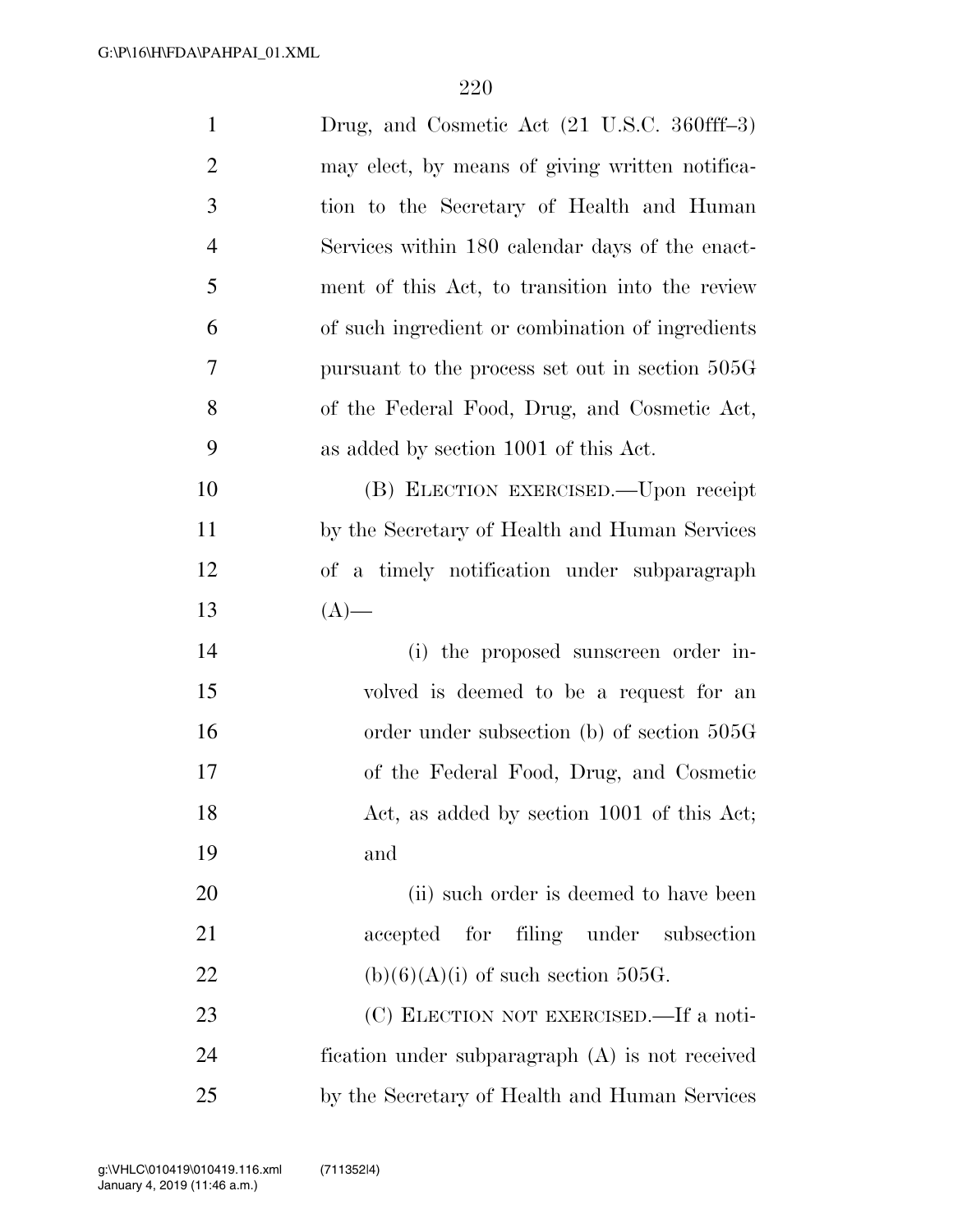| $\mathbf{1}$   | within 180 calendar days of the date of enact-                        |
|----------------|-----------------------------------------------------------------------|
| $\overline{2}$ | ment of this Act, the review of the proposed                          |
| 3              | sunscreen order described in subparagraph                             |
| $\overline{4}$ | $(A)$ —                                                               |
| 5              | (i) shall continue under section 586C                                 |
| 6              | of the Federal Food, Drug, and Cosmetic                               |
| $\tau$         | Act $(21 \text{ U.S.C. } 360 \text{ff}f-3)$ ; and                     |
| 8              | (ii) shall not be eligible for review                                 |
| 9              | under section 505G, added by section 1001                             |
| 10             | of this Act.                                                          |
| 11             | (2) DEFINITIONS.—In this subsection, the                              |
| 12             | terms "sponsor", "nonprescription", "sunscreen ac-                    |
| 13             | tive ingredient", and "proposed sunscreen order"                      |
| 14             | have the meanings given to those terms in section                     |
| 15             | 586 of the Federal Food, Drug, and Cosmetic Act                       |
| 16             | $(21 \text{ U.S.C. } 360 \text{fff}).$                                |
| 17             | (b) AMENDMENTS TO SUNSCREEN PROVISIONS.-                              |
| 18             | (1) FINAL SUNSCREEN ORDERS.-Paragraph                                 |
| 19             | $(3)$ of section $586C(e)$ of the Federal Food, Drug,                 |
| 20             | and Cosmetic Act $(21 \text{ U.S.C. } 360 \text{ff}f-3(e))$ is amend- |
| 21             | ed to read as follows:                                                |
| 22             | "(3) RELATIONSHIP TO ORDERS UNDER SEC-                                |
| 23             | TION 505G.—A final sunscreen order shall be deemed                    |
| 24             | to be a final order under section 505G.".                             |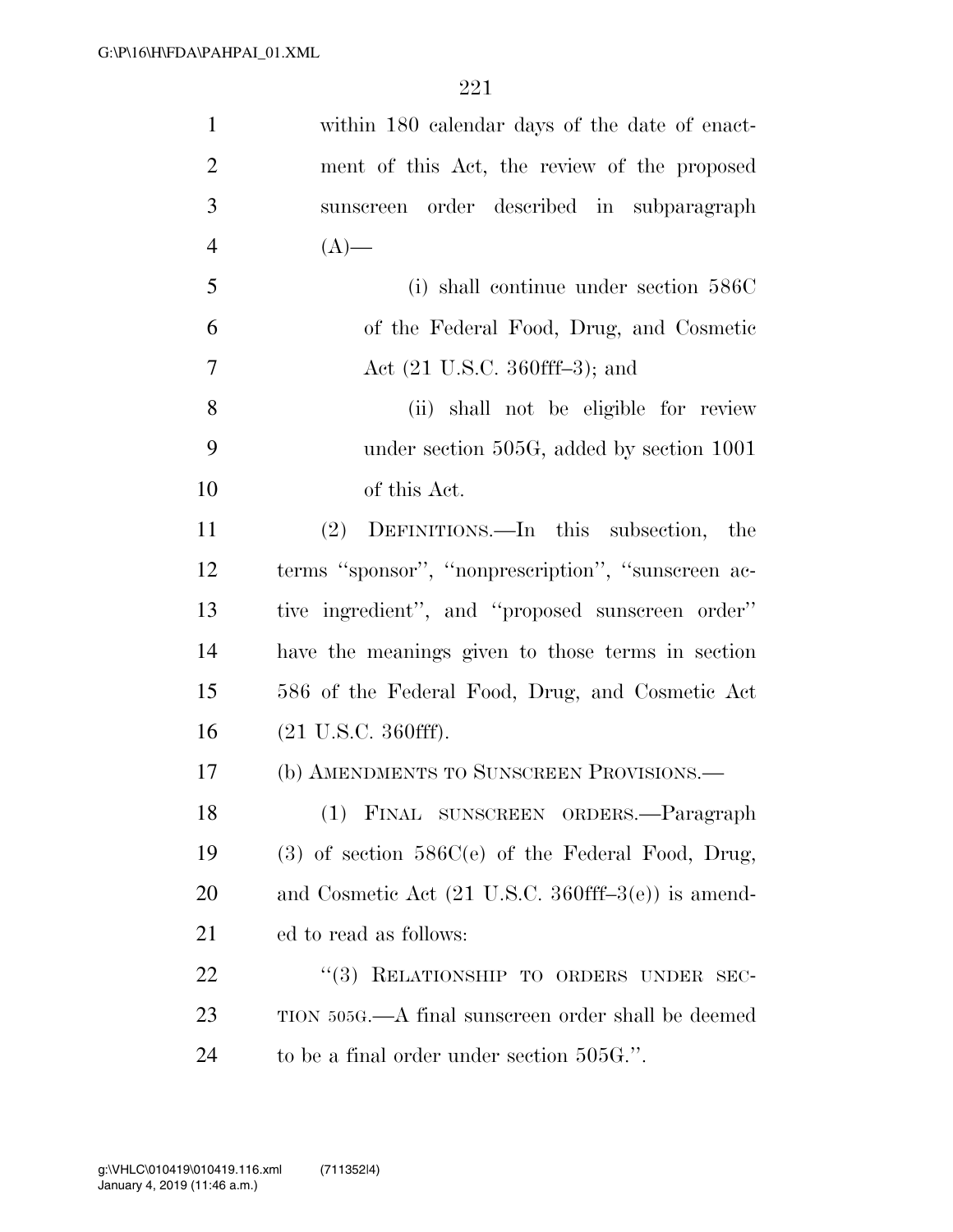| $\mathbf{1}$   | $(2)$ MEETINGS.—Paragraph $(7)$ of section                 |
|----------------|------------------------------------------------------------|
| $\overline{2}$ | 586C(b) of the Federal Food, Drug, and Cosmetic            |
| 3              | Act $(21 \text{ U.S.C. } 360 \text{ff}f-3(b))$ is amended— |
| $\overline{4}$ | (A) by striking "A sponsor may request"                    |
| 5              | and inserting the following:                               |
| 6              | "(A) IN GENERAL.—A sponsor may re-                         |
| $\overline{7}$ | quest"; and                                                |
| 8              | (B) by adding at the end the following:                    |
| 9              | "(B) CONFIDENTIAL MEETINGS.—A spon-                        |
| 10             | sor may request one or more confidential meet-             |
| 11             | ings with respect to a proposed sunscreen order,           |
| 12             | including a letter deemed to be a proposed sun-            |
| 13             | screen order under paragraph (3), to discuss               |
| 14             | matters relating to data requirements to sup-              |
| 15             | port a general recognition of safety and effec-            |
| 16             | tiveness involving confidential information and            |
| 17             | public information related to such proposed                |
| 18             | sunscreen order, as appropriate. The Secretary             |
| 19             | shall convene a confidential meeting with such             |
| 20             | sponsor in a reasonable time period. If a spon-            |
| 21             | sor requests more than one confidential meeting            |
| 22             | for the same proposed sunscreen order, the Sec-            |
| 23             | retary may refuse to grant an additional con-              |
| 24             | fidential meeting request if the Secretary deter-          |
| 25             | mines that such additional confidential meeting            |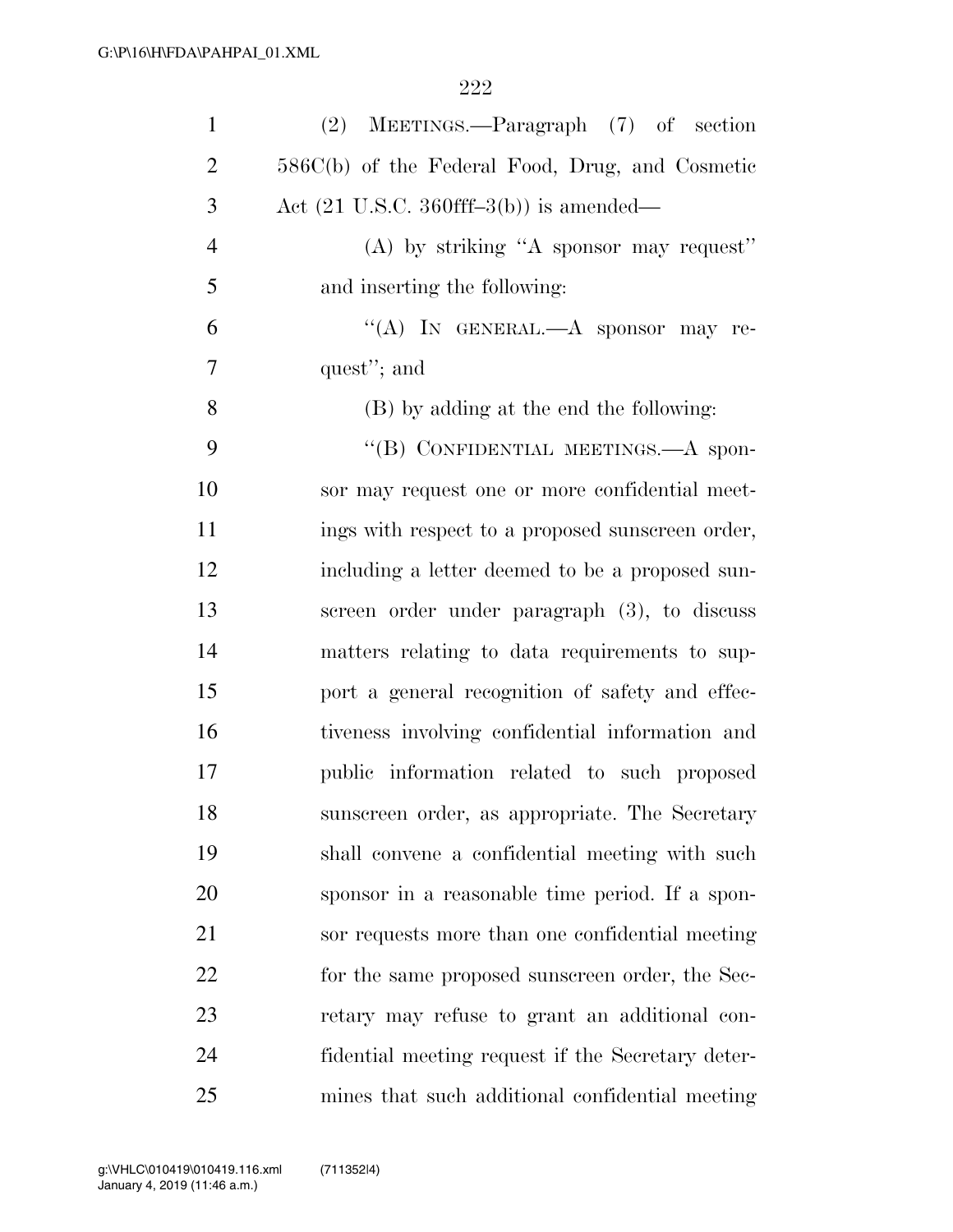is not reasonably necessary for the sponsor to advance its proposed sunscreen order, or if the request for a confidential meeting fails to in- clude sufficient information upon which to base a substantive discussion. The Secretary shall publish a post-meeting summary of each con- fidential meeting under this subparagraph that does not disclose confidential commercial infor- mation or trade secrets. This subparagraph does not authorize the disclosure of confidential commercial information or trade secrets subject to 552(b)(4) of title 5, United States Code, or section 1905 of title 18, United States Code.''. (3) EXCLUSIVITY.—Section 586C of the Fed- eral Food, Drug, and Cosmetic Act (21 U.S.C. 360fff–3) is amended by adding at the end the fol-lowing:

18 "(f) EXCLUSIVITY.—

19 "(1) IN GENERAL.—A final sunscreen order shall have the effect of authorizing solely the order requestor (or the licensees, assignees, or successors 22 in interest of such requestor with respect to the sub-23 ject of such request and listed under paragraph (5)) for a period of 18 months, to market a sunscreen in-gredient under this section incorporating changes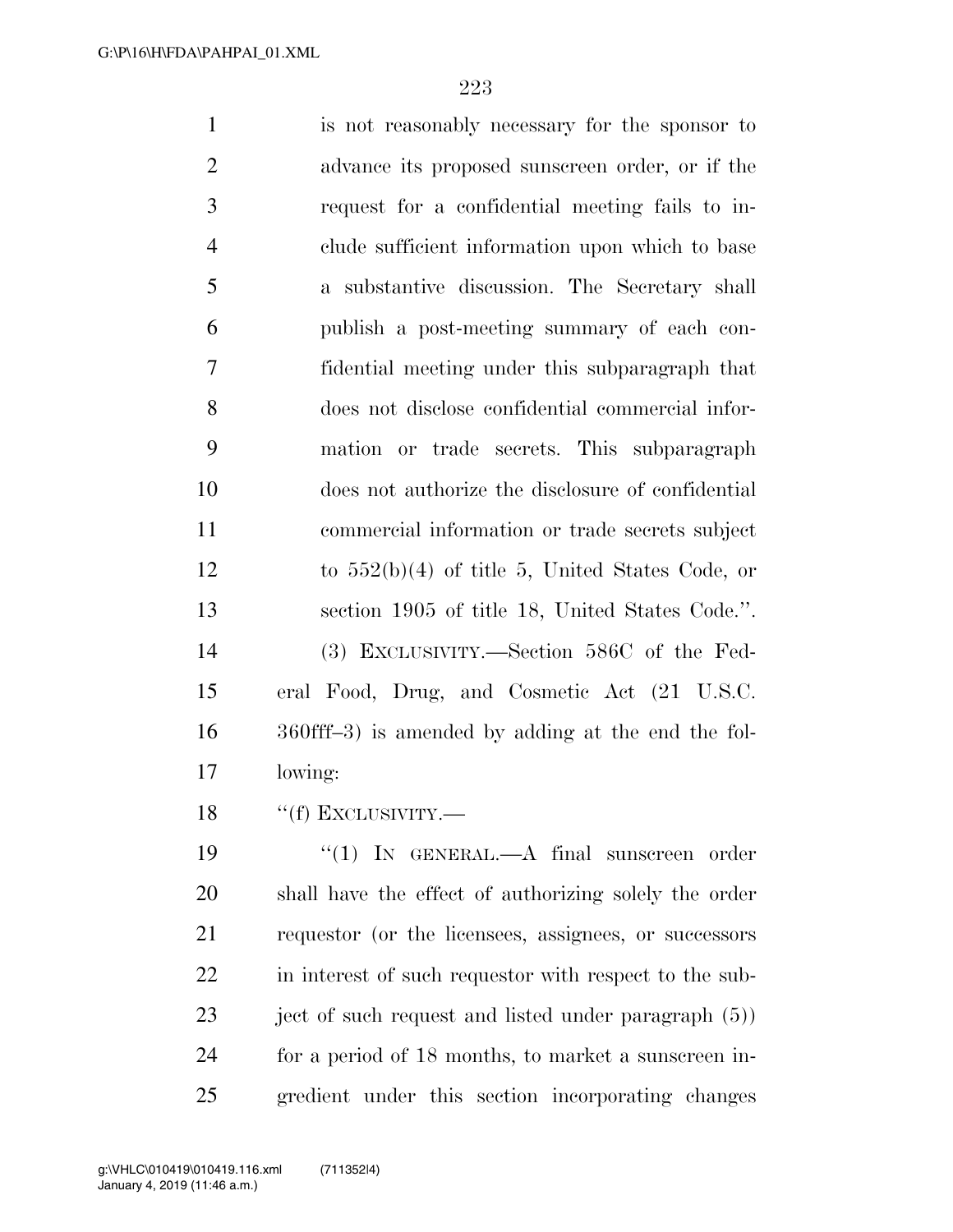described in paragraph (2) subject to the limitations under paragraph (4), beginning on the date the re- questor (or any licensees, assignees, or successors in interest of such requestor with respect to the subject of such request and listed under paragraph (5)) may lawfully market such sunscreen ingredient pursuant to the order.

8 "(2) CHANGES DESCRIBED.—A change de- scribed in this paragraph is a change subject to an order specified in paragraph (1) that permits a sun- screen to contain an active sunscreen ingredient not previously incorporated in a marketed sunscreen list-ed in paragraph (3).

 ''(3) MARKETED SUNSCREEN.—The marketed sunscreen ingredients described in this paragraph are sunscreen ingredients—

17 ''(A) marketed in accordance with a final monograph for sunscreen drug products set forth at part 352 of title 21, Code of Federal Regulations (as published at 64 Fed. Reg. 27687); or

22  $\text{``(B)}$  marketed in accordance with a final order issued under this section.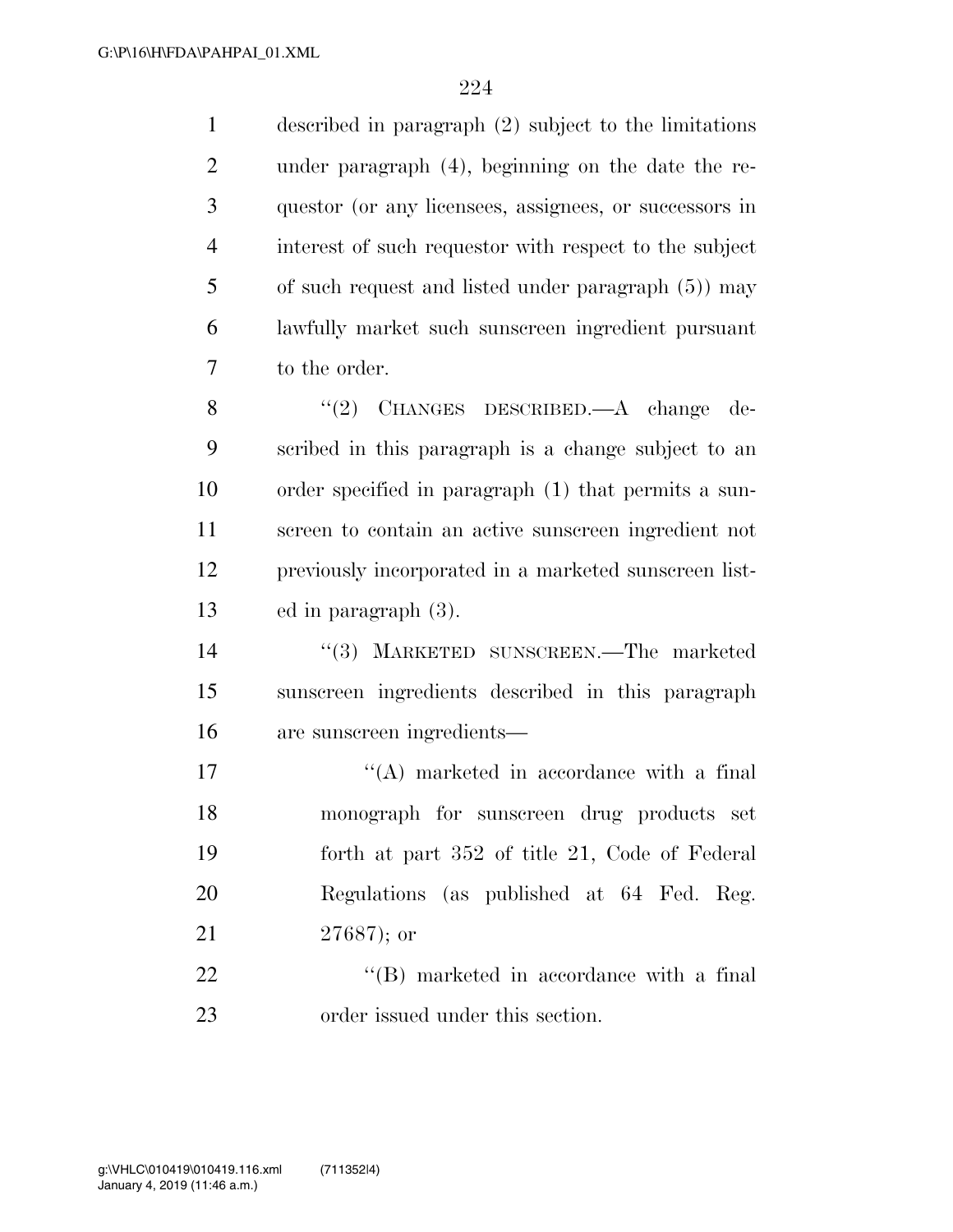1 "(4) LIMITATIONS ON EXCLUSIVITY.—Only one 18-month period may be granted per ingredient under paragraph (1). 4 "(5) LISTING OF LICENSEES, ASSIGNEES, OR SUCCESSORS IN INTEREST.—Requestors shall submit to the Secretary at the time when a drug subject to such request is introduced or delivered for introduc- tion into interstate commerce, a list of licensees, as- signees, or successors in interest under paragraph  $10 \t(1)."$ . (4) SUNSET PROVISION.—Subchapter I of chap-

12 ter V of the Federal Food, Drug, and Cosmetic Act (21 U.S.C. 360fff et seq.) is amended by adding at the end the following:

### **''SEC. 586H. SUNSET.**

 ''This subchapter shall cease to be effective at the end of fiscal year 2022.''.

18 (5) TREATMENT OF FINAL SUNSCREEN ORDER.—The Federal Food, Drug, and Cosmetic Act is amended by striking section 586E of such Act (21 U.S.C. 360fff–5).

22 (c) TREATMENT OF AUTHORITY REGARDING FINAL-IZATION OF SUNSCREEN MONOGRAPH.—

24 (1) IN GENERAL.—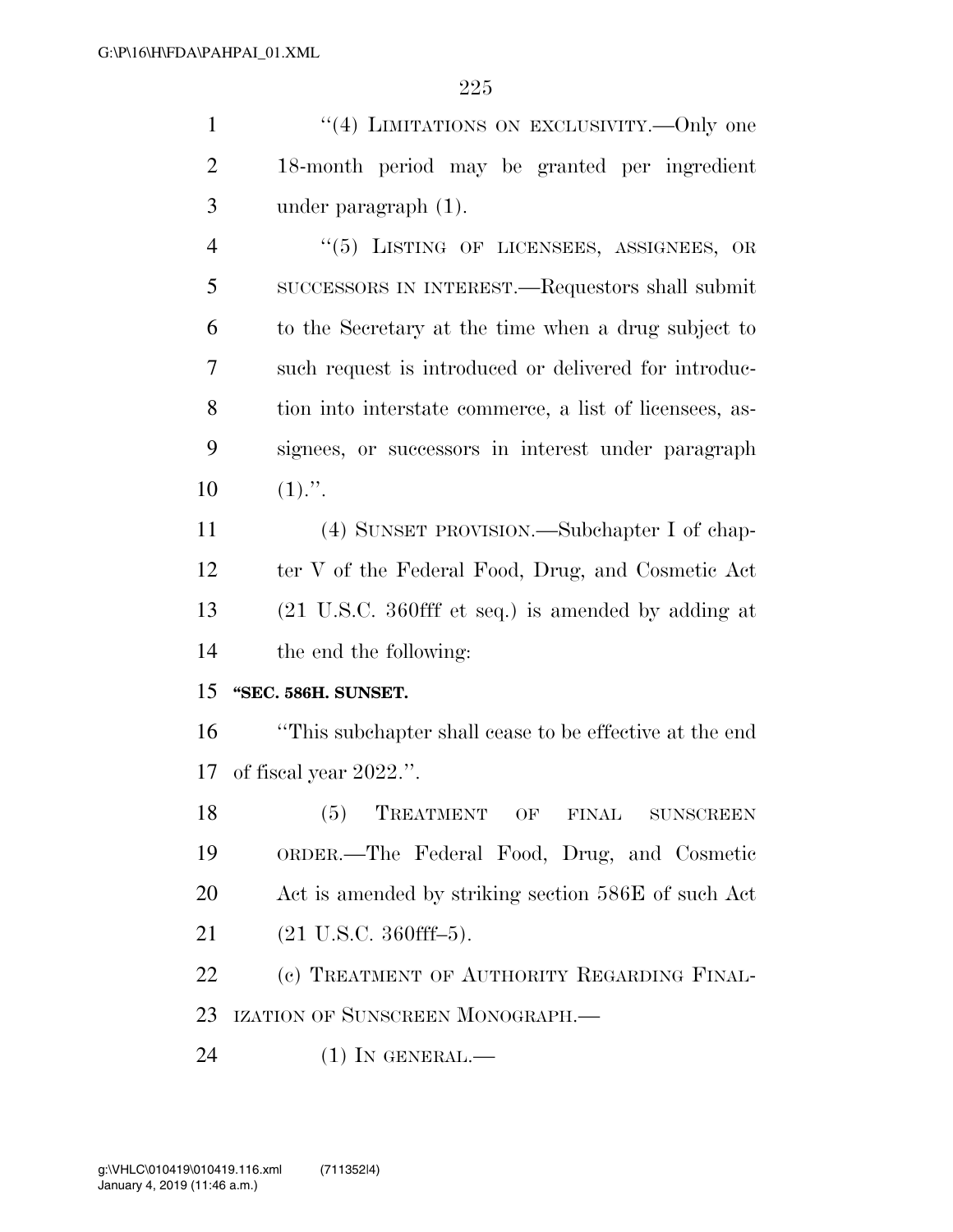| $\mathbf{1}$   | (A) REVISION OF<br>FINAL SUNSCREEN                    |
|----------------|-------------------------------------------------------|
| $\overline{2}$ | ORDER.—Not later than November 26, 2019,              |
| 3              | the Secretary of Health and Human Services            |
| $\overline{4}$ | (referred to in this subsection as the "Sec-          |
| 5              | retary") shall amend and revise the final ad-         |
| 6              | ministrative order concerning nonprescription         |
| 7              | sunscreen (referred to in this subsection as the      |
| 8              | "sunscreen order") for which the content, prior       |
| 9              | to the date of enactment of this Act, was rep-        |
| 10             | resented by the final monograph for sunscreen         |
| 11             | drug products set forth in part $352$ of title $21$ , |
| 12             | Code of Federal Regulations (as in effect on          |
| 13             | May 21, 1999).                                        |
| 14             | (B) ISSUANCE OF REVISED SUNSCREEN                     |
| 15             | ORDER; EFFECTIVE DATE.—A revised sunscreen            |
| 16             | order described in subparagraph $(A)$ shall be—       |
| 17             | (i) issued in accordance with the pro-                |
| 18             | cedures described in section $505G(c)(2)$ of          |
| 19             | the Federal Food, Drug, and Cosmetic                  |
| 20             | Act;                                                  |
| 21             | (ii) issued in proposed form not later                |
| 22             | than May 28, 2019;                                    |
| 23             | (iii) effective not later than November               |
| 24             | $26, 2020;$ and                                       |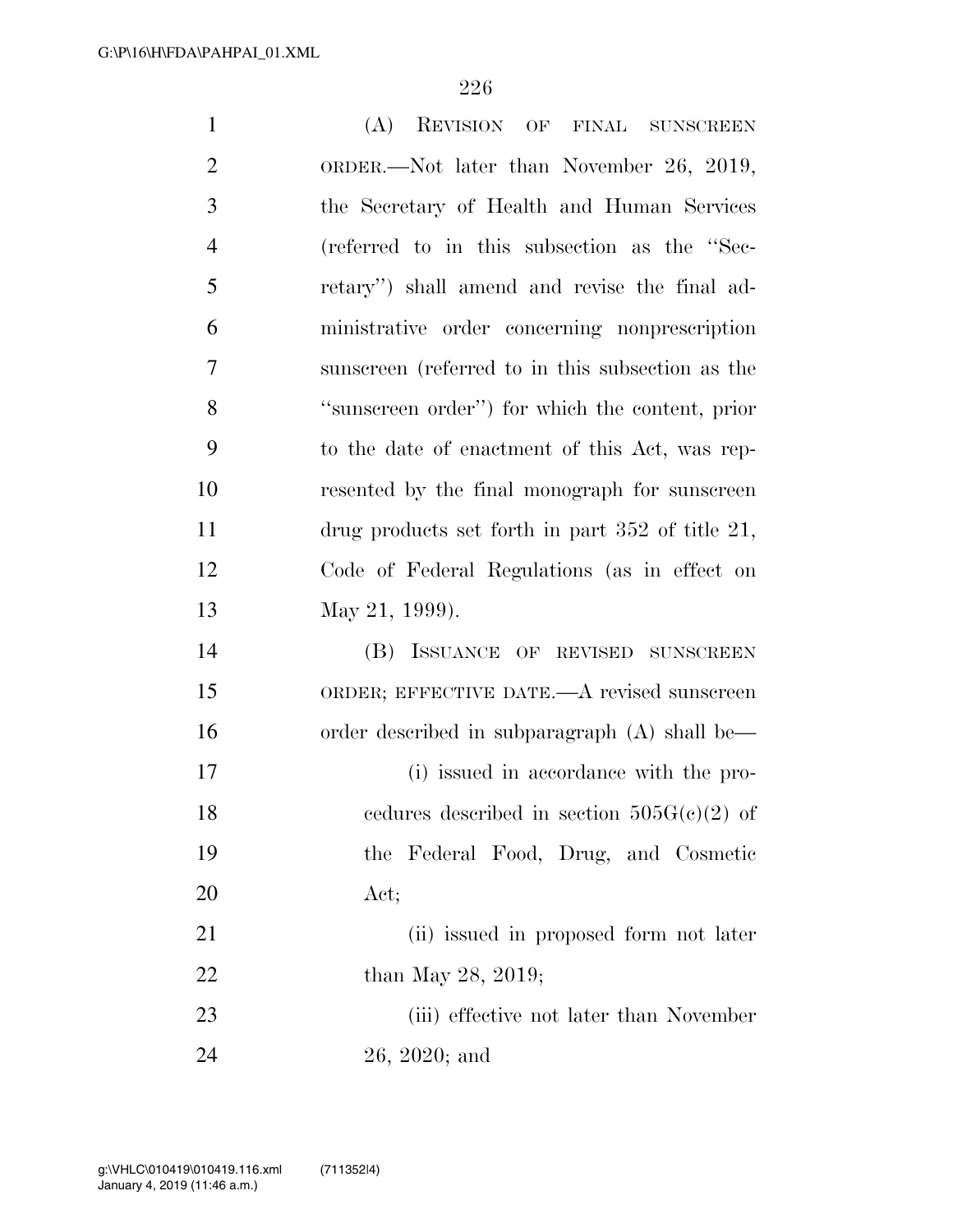| (iv) issued by the Secretary at least 1     |
|---------------------------------------------|
| year prior to the effective date of the re- |
| vised order.                                |

 (2) REPORTS.—If a revised sunscreen order issued under paragraph (1) does not include provi- sions related to the effectiveness of various sun pro- tection factor levels, and does not address all dosage forms known to the Secretary to be used in sun- screens marketed in the United States without a new drug application approved under section 505 of the Federal Food, Drug, and Cosmetic Act (21 U.S.C. 355), the Secretary shall submit a report to the Committee on Energy and Commerce of the House of Representatives and the Committee on Health, Education, Labor, and Pensions of the Sen- ate on the rationale for omission of such provisions from such order, and a plan and timeline to compile any information necessary to address such provisions through such order.

20 (d) TREATMENT OF NON-SUNSCREEN TIME AND EX-TENT APPLICATIONS.—

 (1) IN GENERAL.—Any application described in section 586F of the Federal Food, Drug, and Cos- metic Act (21 U.S.C. 360fff–6) that was submitted to the Secretary pursuant to section 330.14 of title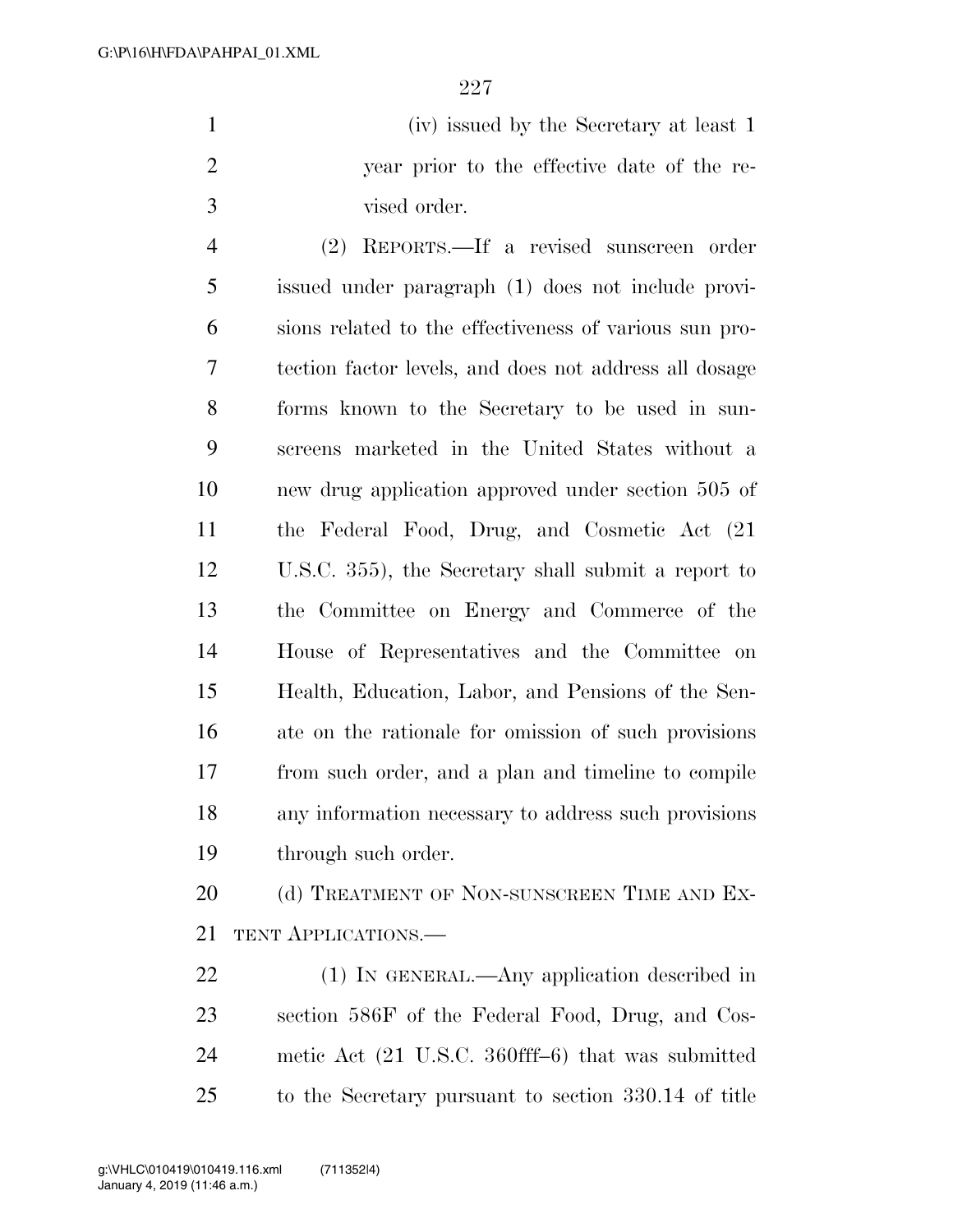| $\mathbf{1}$   | 21, Code of Federal Regulations, as such provisions        |
|----------------|------------------------------------------------------------|
| $\overline{2}$ | were in effect immediately prior to the date of enact-     |
| 3              | ment date of this Act, shall be extinguished as of         |
| $\overline{4}$ | such date of enactment, subject to paragraph (2).          |
| 5              | (2) ORDER REQUEST.—Nothing in paragraph                    |
| 6              | (1) precludes the submission of an order request           |
| 7              | under section 505G(b) of the Federal Food, Drug,           |
| 8              | and Cosmetic Act, as added by section 1001 of this         |
| 9              | Act, with respect to a drug that was the subject of        |
| 10             | an application extinguished under paragraph (1).           |
| 11             | SEC. 1005. ANNUAL UPDATE TO CONGRESS ON APPRO-             |
|                |                                                            |
| 12             | PRIATE PEDIATRIC INDICATION FOR CER-                       |
| 13             | TAIN OTC COUGH AND COLD DRUGS.                             |
| 14             | (a) IN GENERAL.—Subject to subsection $(c)$ , the Sec-     |
| 15             | retary of Health and Human Services shall, beginning not   |
| 16             | later than 1 year after the date of enactment of this Act, |
|                | annually submit to the Committee on Energy and Com-        |
| 17<br>18       | merce of the House of Representatives and the Committee    |
| 19             | on Health, Education, Labor, and Pensions of the Senate    |
| 20             | a letter describing the progress of the Food and Drug Ad-  |
| 21             | ministration—                                              |

 described in subsection (b) with respect to children under age 6; and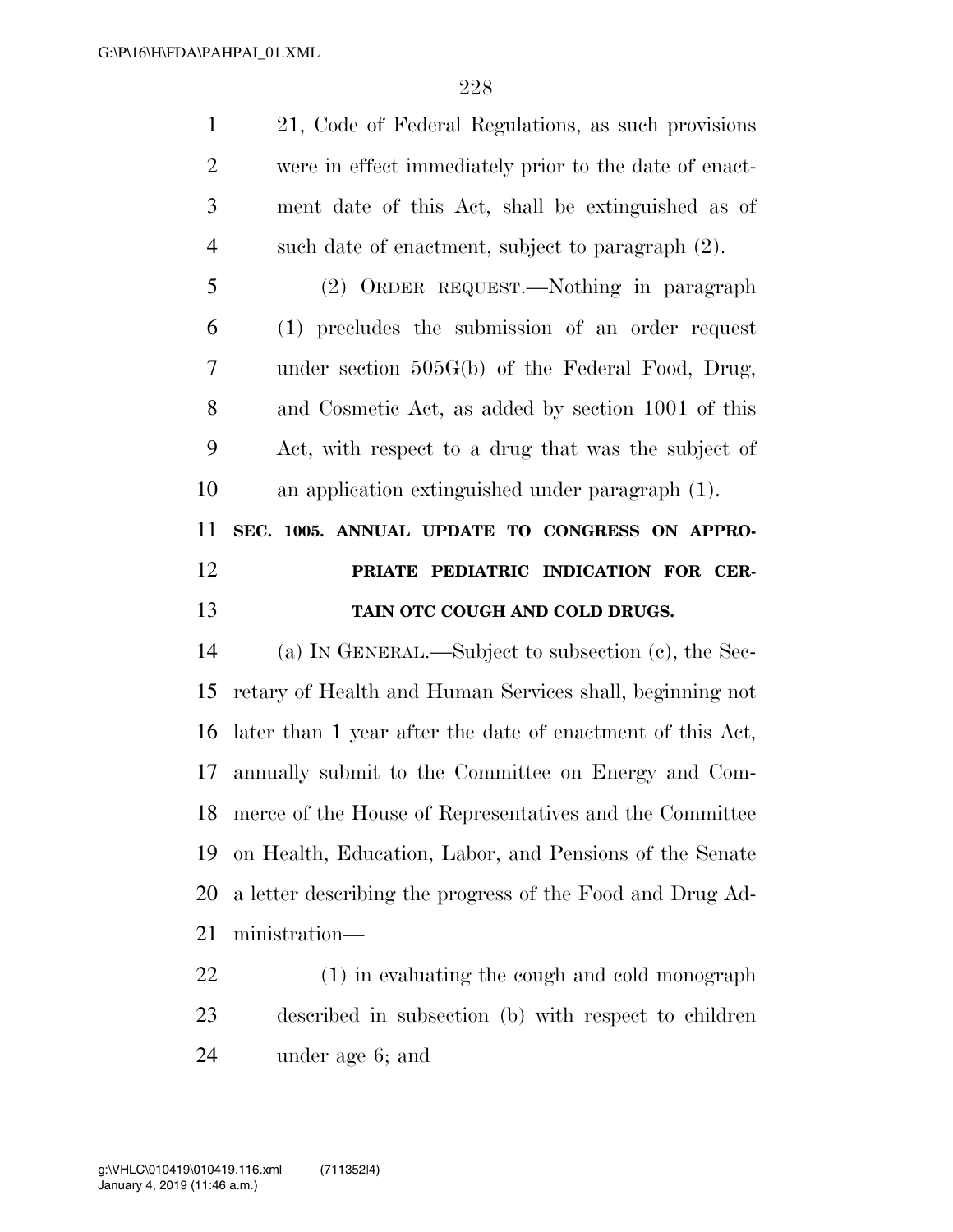(2) as appropriate, revising such cough and cold monograph to address such children through the order process under section 505G(b) of the Federal Food, Drug, and Cosmetic Act, as added by section 1001 of this Act.

 (b) COUGH AND COLD MONOGRAPH DESCRIBED.— The cough and cold monograph described in this sub- section consists of the conditions under which nonprescrip- tion drugs containing antitussive, expectorant, nasal de- congestant, or antihistamine active ingredients (or com- binations thereof) are generally recognized as safe and ef- fective, as specified in part 341 of title 21, Code of Federal Regulations (as in effect immediately prior to the date of enactment of this Act), and included in an order deemed to be established under section 505G(b) of the Federal Food, Drug, and Cosmetic Act, as added by section 1001 of this Act.

 (c) DURATION OF AUTHORITY.—The requirement under subsection (a) shall terminate as of the date of a letter submitted by the Secretary of Health and Human Services pursuant to such subsection in which the Sec- retary indicates that the Food and Drug Administration has completed its evaluation and revised, in a final order, as applicable, the cough and cold monograph as described 25 in subsection  $(a)(2)$ .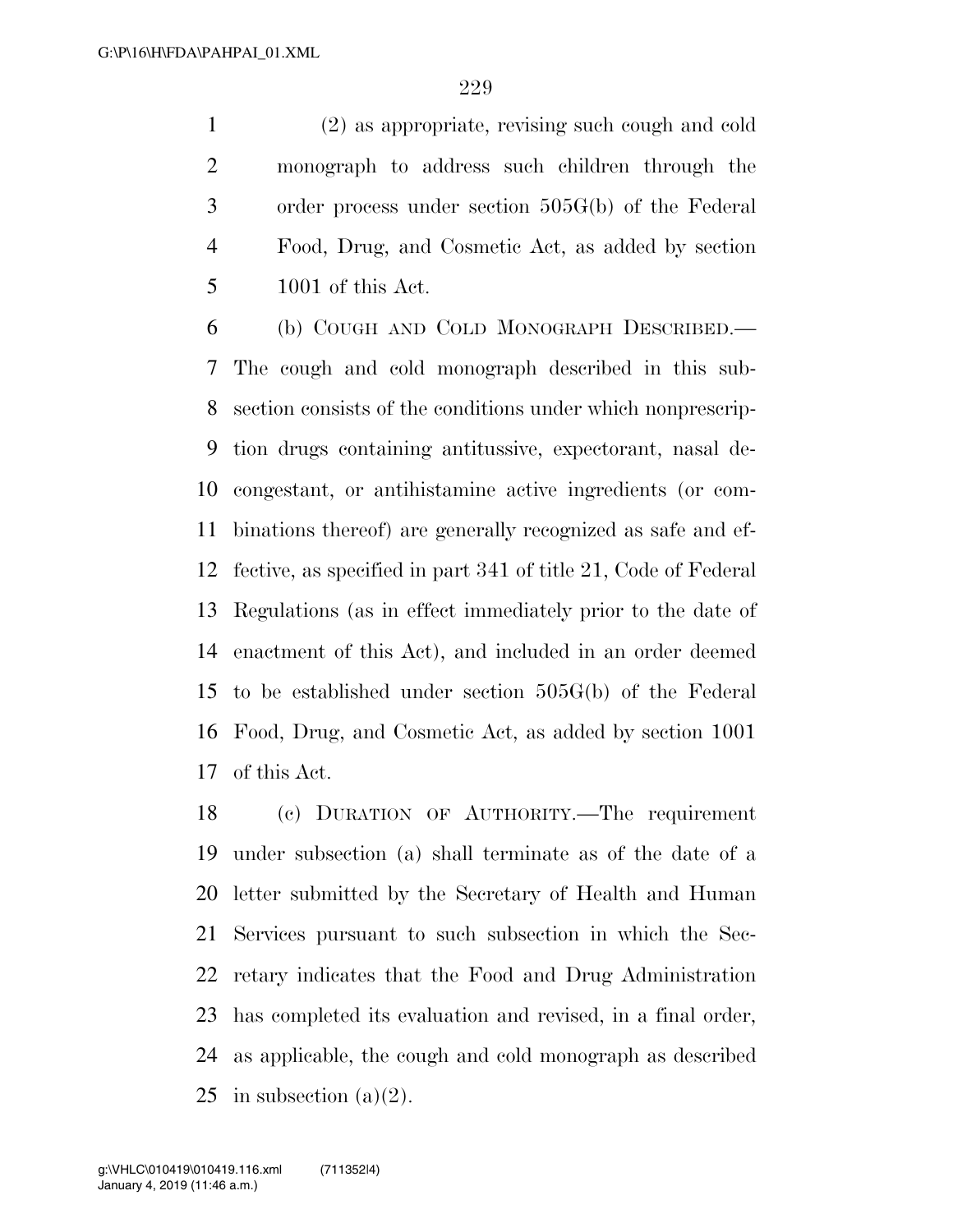### **SEC. 1006. TECHNICAL CORRECTIONS.**

 (a) IMPORTS AND EXPORTS.—Section 801(e)(4)(E)(iii) of the Federal Food, Drug, and Cosmetic 4 Act  $(21 \text{ U.S.C. } 381(e)(4)(E)(iii))$  is amended by striking ''subparagraph'' each place such term appears and insert-ing ''paragraph''.

(b) FDA REAUTHORIZATION ACT OF 2017.—

8 (1) IN GENERAL.—Section  $905(b)(4)$  of the FDA Reauthorization Act of 2017 (Public Law115– 10 ) is amended by striking "Section  $744H(e)(2)(B)$ " 11 and inserting "Section  $744H(f)(2)(B)$ ".

 (2) EFFECTIVE DATE.—The amendment made by paragraph (1) shall take effect as of the enact- ment of the FDA Reauthorization Act of 2017 (Public Law 115–52).

**TITLE II—USER FEES** 

# **SEC. 2001. SHORT TITLE; FINDING.**

 (a) SHORT TITLE.—This title may be cited as the ''Over-the-Counter Monograph User Fee Act of 2019''.

 (b) FINDING.—The Congress finds that the fees au- thorized by the amendments made in this title will be dedi- cated to OTC monograph drug activities, as set forth in the goals identified for purposes of part 10 of subchapter C of chapter VII of the Federal Food, Drug, and Cosmetic Act, in the letters from the Secretary of Health and Human Services to the Chairman of the Committee on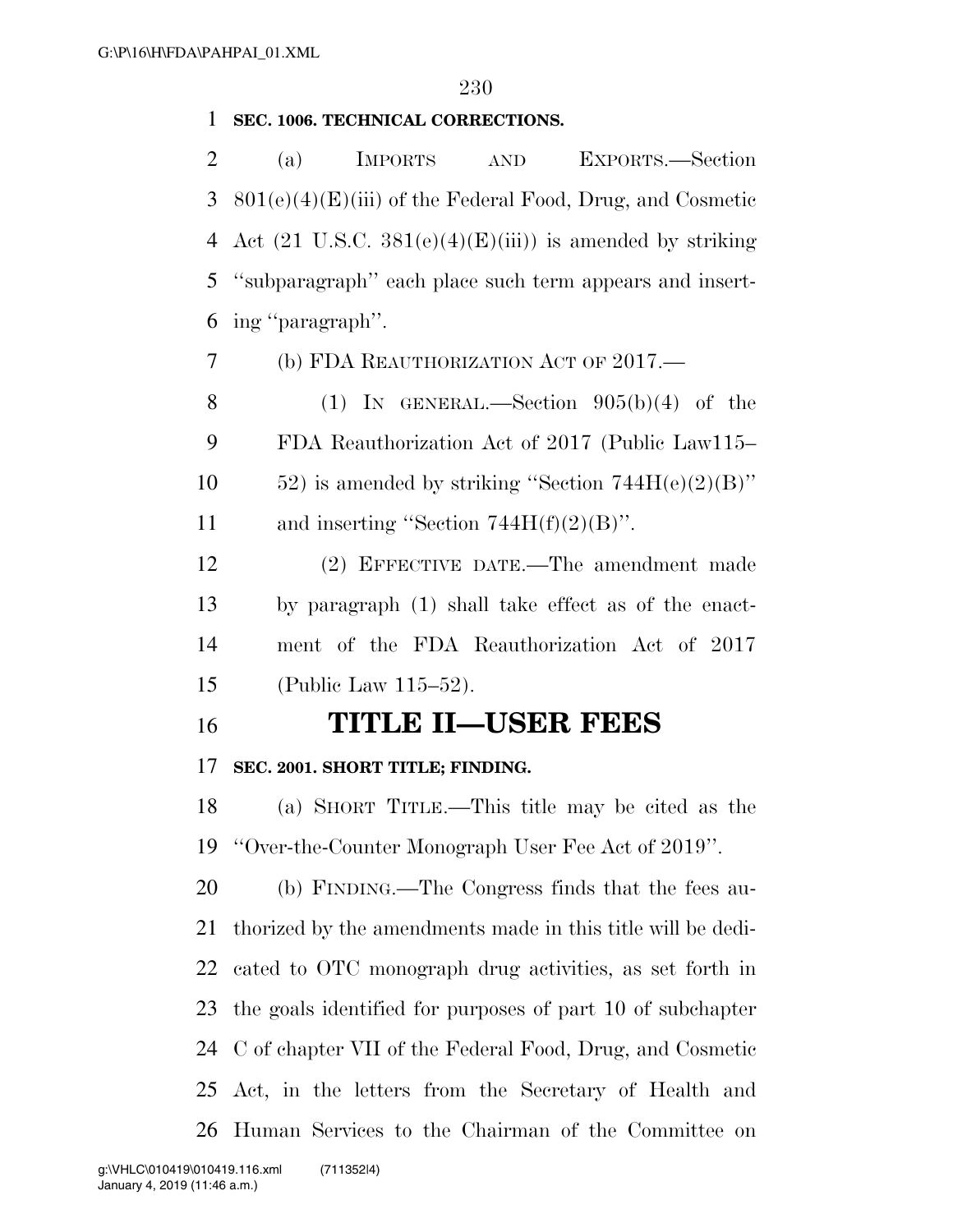Health, Education, Labor, and Pensions of the Senate and

 the Chairman of the Committee on Energy and Commerce of the House of Representatives, as set forth in the Con- gressional Record. **SEC. 2002. FEES RELATING TO OVER-THE-COUNTER DRUGS.**  Subchapter C of chapter VII of the Federal Food, Drug, and Cosmetic Act (21 U.S.C. 379f et seq.) is amended by inserting after part 9 the following: **''PART 10—FEES RELATING TO OVER-THE- COUNTER DRUGS ''SEC. 744L. DEFINITIONS.**  ''In this part: 13 ''(1) The term 'affiliate' means a business enti- ty that has a relationship with a second business en-15 tity if, directly or indirectly— ''(A) one business entity controls, or has 17 the power to control, the other business entity; or ''(B) a third party controls, or has power to control, both of the business entities.  $\frac{1}{2}$  The term 'contract manufacturing organi- zation facility' means an OTC monograph drug facil- ity where neither the owner of such manufacturing facility nor any affiliate of such owner or facility sells the OTC monograph drug produced at such fa-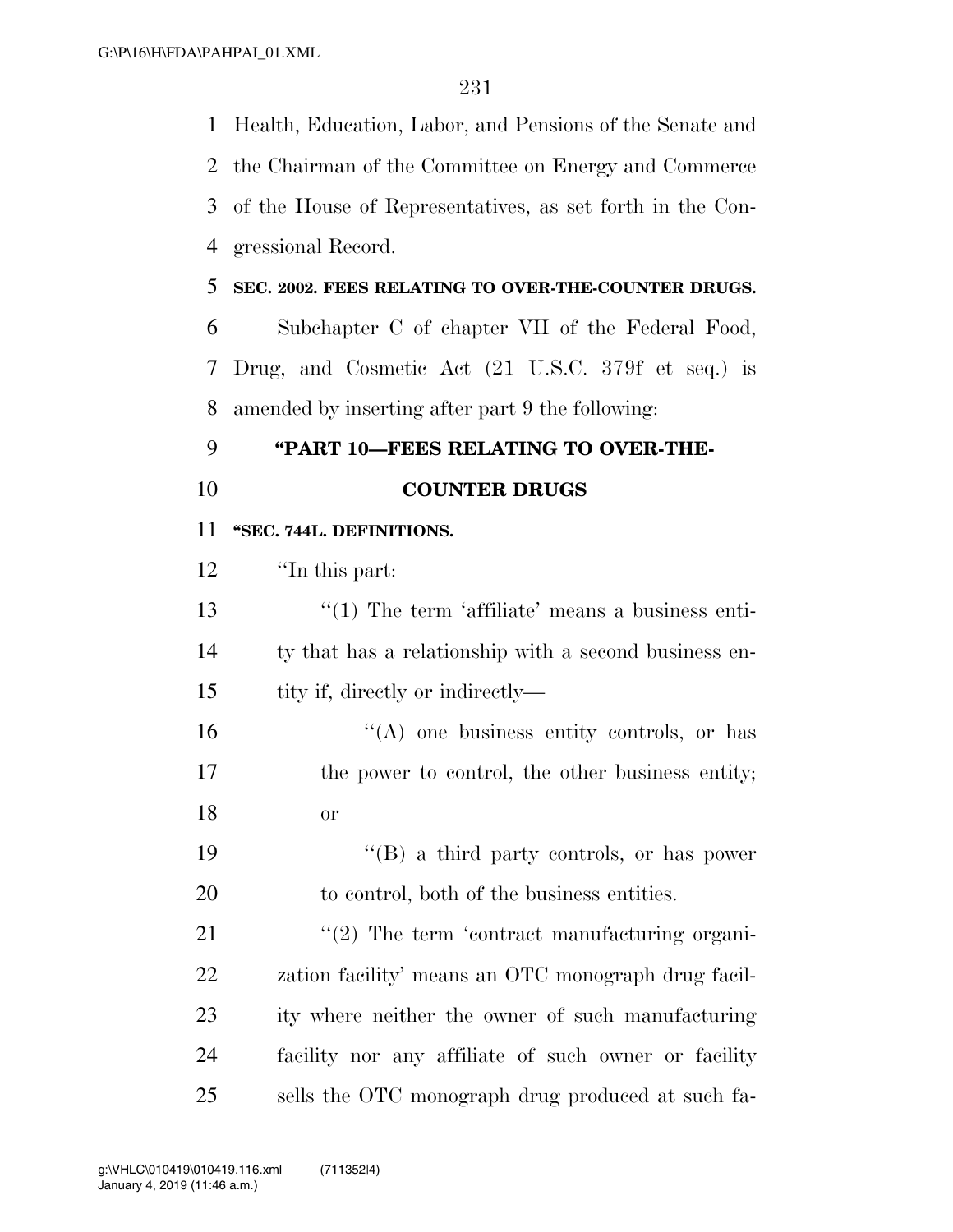| $\mathbf{1}$   | cility directly to wholesalers, retailers, or consumers |
|----------------|---------------------------------------------------------|
| $\overline{2}$ | in the United States.                                   |
| 3              | $\lq(3)$ The term 'costs of resources allocated for     |
| $\overline{4}$ | OTC monograph drug activities' means the expenses       |
| 5              | in connection with OTC monograph drug activities        |
| 6              | $for-$                                                  |
| $\overline{7}$ | "(A) officers and employees of the Food                 |
| 8              | and Drug Administration, contractors of the             |
| 9              | Food and Drug Administration, advisory com-             |
| 10             | mittees, and costs related to such officers, em-        |
| 11             | ployees, and committees and costs related to            |
| 12             | contracts with such contractors;                        |
| 13             | $\lq\lq$ (B) management of information, and the         |
| 14             | acquisition, maintenance, and repair of com-            |
| 15             | puter resources;                                        |
| 16             | "(C) leasing, maintenance, renovation, and              |
| 17             | repair of facilities and acquisition, maintenance,      |
| 18             | and repair of fixtures, furniture, scientific           |
| 19             | equipment, and other necessary materials and            |
| 20             | supplies; and                                           |
| 21             | $\lq\lq$ (D) collecting fees under section 744M         |
| 22             | and accounting for resources allocated for OTC          |
| 23             | monograph drug activities.                              |
| 24             | $\cdot$ (4) The term 'FDA establishment identifier' is  |
| 25             | the unique number automatically generated by Food       |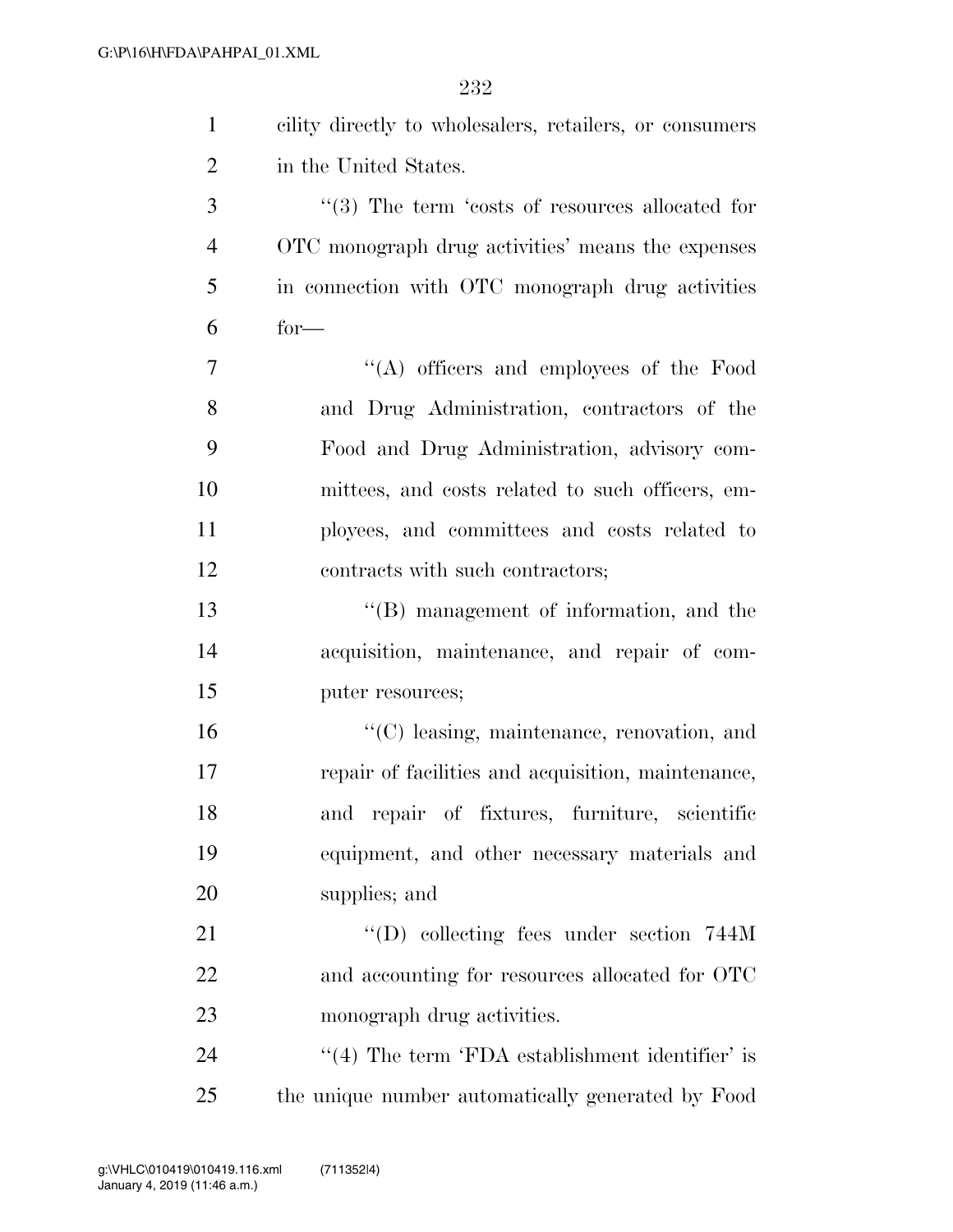| $\mathbf{1}$   | and Drug Administration's Field Accomplishments                       |
|----------------|-----------------------------------------------------------------------|
| $\overline{2}$ | and Compliance Tracking System (FACTS) (or any                        |
| 3              | successor system).                                                    |
| $\overline{4}$ | " $(5)$ The term 'OTC monograph drug' means a                         |
| 5              | nonprescription drug without an approved new drug                     |
| 6              | application which is governed by the provisions of                    |
| 7              | section 505G.                                                         |
| 8              | $\cdot\cdot\cdot$ (6) The term $\cdot$ OTC monograph drug activities' |
| 9              | means activities of the Secretary associated with                     |
| 10             | OTC monograph drugs and inspection of facilities                      |
| 11             | associated with such products, including the fol-                     |
| 12             | lowing activities:                                                    |
| 13             | $\lq\lq$ . The activities necessary for review                        |
| 14             | and evaluation of OTC monographs and OTC                              |
| 15             | monograph order requests, including—                                  |
| 16             | "(i) orders proposing or finalizing ap-                               |
| 17             | plicable conditions of use for OTC mono-                              |
| 18             | graph drugs;                                                          |
| 19             | "(ii) orders affecting status regarding                               |
| 20             | general recognition of safety and effective-                          |
| 21             | ness of an OTC monograph ingredient or                                |
| 22             | combination of ingredients under specified                            |
| 23             | conditions of use;                                                    |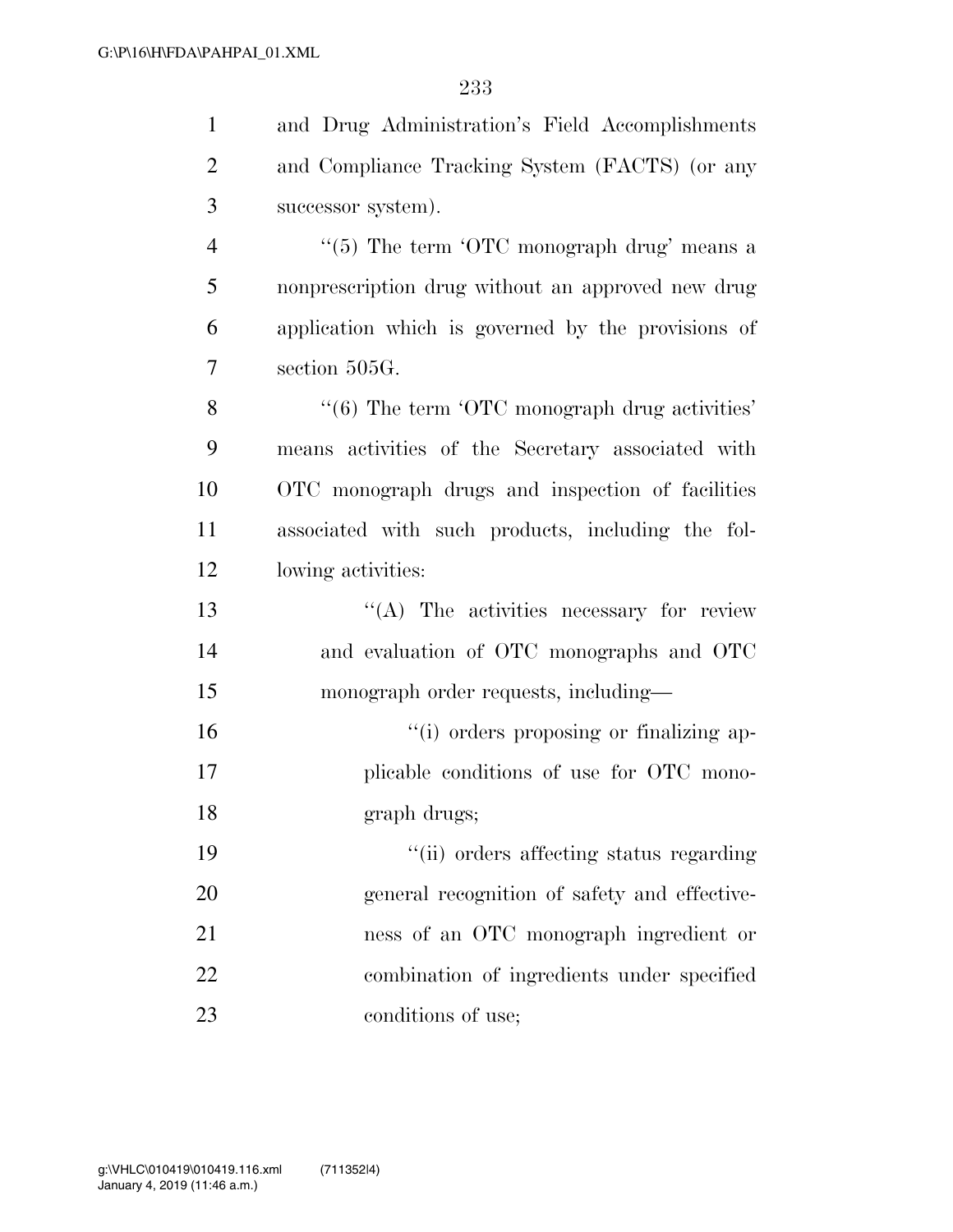| $\mathbf{1}$   | "(iii) all OTC monograph drug devel-               |
|----------------|----------------------------------------------------|
| $\overline{2}$ | opment and review activities, including            |
| 3              | intra-agency collaboration;                        |
| $\overline{4}$ | "(iv) regulation and policy develop-               |
| 5              | ment activities related to OTC monograph           |
| 6              | drugs;                                             |
| 7              | $``(v)$ development of product standards           |
| 8              | for products subject to review and evalua-         |
| 9              | tion;                                              |
| 10             | $\lq\lq$ (vi) meetings referred to in section      |
| 11             | 505G(i);                                           |
| 12             | "(vii) review of labeling prior to                 |
| 13             | issuance of orders related to OTC mono-            |
| 14             | graph drugs or conditions of use; and              |
| 15             | "(viii) regulatory science activities re-          |
| 16             | lated to OTC monograph drugs.                      |
| 17             | $\lq\lq$ . Inspections related to OTC mono-        |
| 18             | graph drugs.                                       |
| 19             | "(C) Monitoring of clinical and other re-          |
| 20             | search conducted in connection with<br><b>OTC</b>  |
| 21             | monograph drugs.                                   |
| 22             | $\lq\lq$ (D) Safety activities with respect to OTC |
| 23             | monograph drugs, including—                        |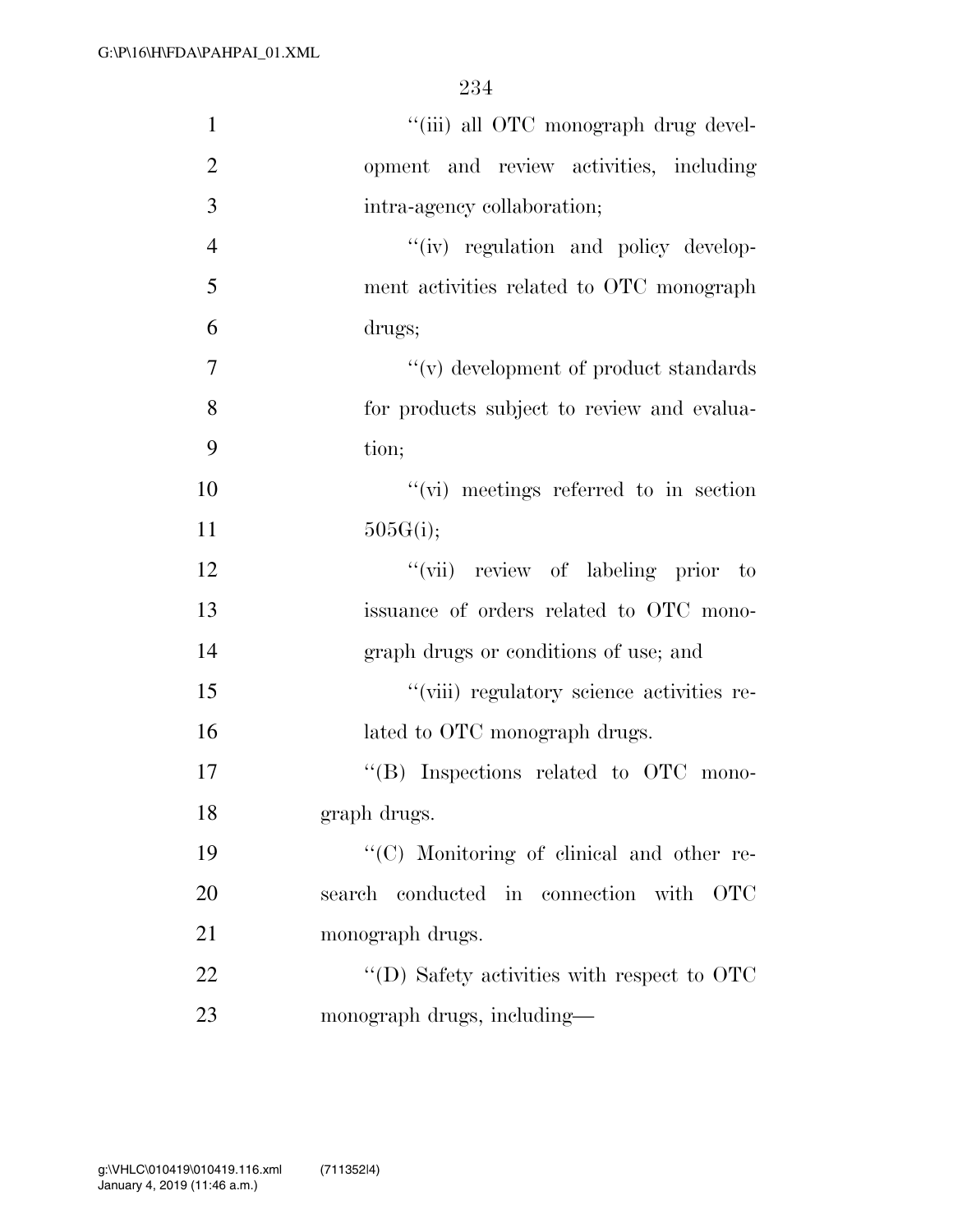| $\mathbf{1}$   | "(i) collecting, developing, and review-           |
|----------------|----------------------------------------------------|
| $\overline{2}$ | ing safety information on OTC monograph            |
| $\mathfrak{Z}$ | drugs, including adverse event reports;            |
| $\overline{4}$ | "(ii) developing and using improved                |
| 5              | adverse event data-collection systems, in-         |
| 6              | cluding information technology systems;            |
| $\overline{7}$ | and                                                |
| 8              | "(iii) developing and using improved               |
| 9              | analytical tools to assess potential safety        |
| 10             | risks, including access to external data-          |
| 11             | bases.                                             |
| 12             | $\lq\lq$ (E) Other activities necessary for imple- |
| 13             | mentation of section 505G.                         |
| 14             | $\lq(7)$ The term 'OTC monograph order request'    |
| 15             | means a request for an order submitted under sec-  |
| 16             | tion $505G(b)(5)$ .                                |
| 17             | " $(8)$ The term 'Tier 1 OTC monograph order       |
| 18             | request' means any OTC monograph order request     |
| 19             | not determined to be a Tier 2 OTC monograph        |
| 20             | order request.                                     |
| 21             | " $(9)(A)$ The term 'Tier 2 OTC monograph"         |
| 22             | order request' means, subject to subparagraph (B), |
| 23             | an OTC monograph order request for-                |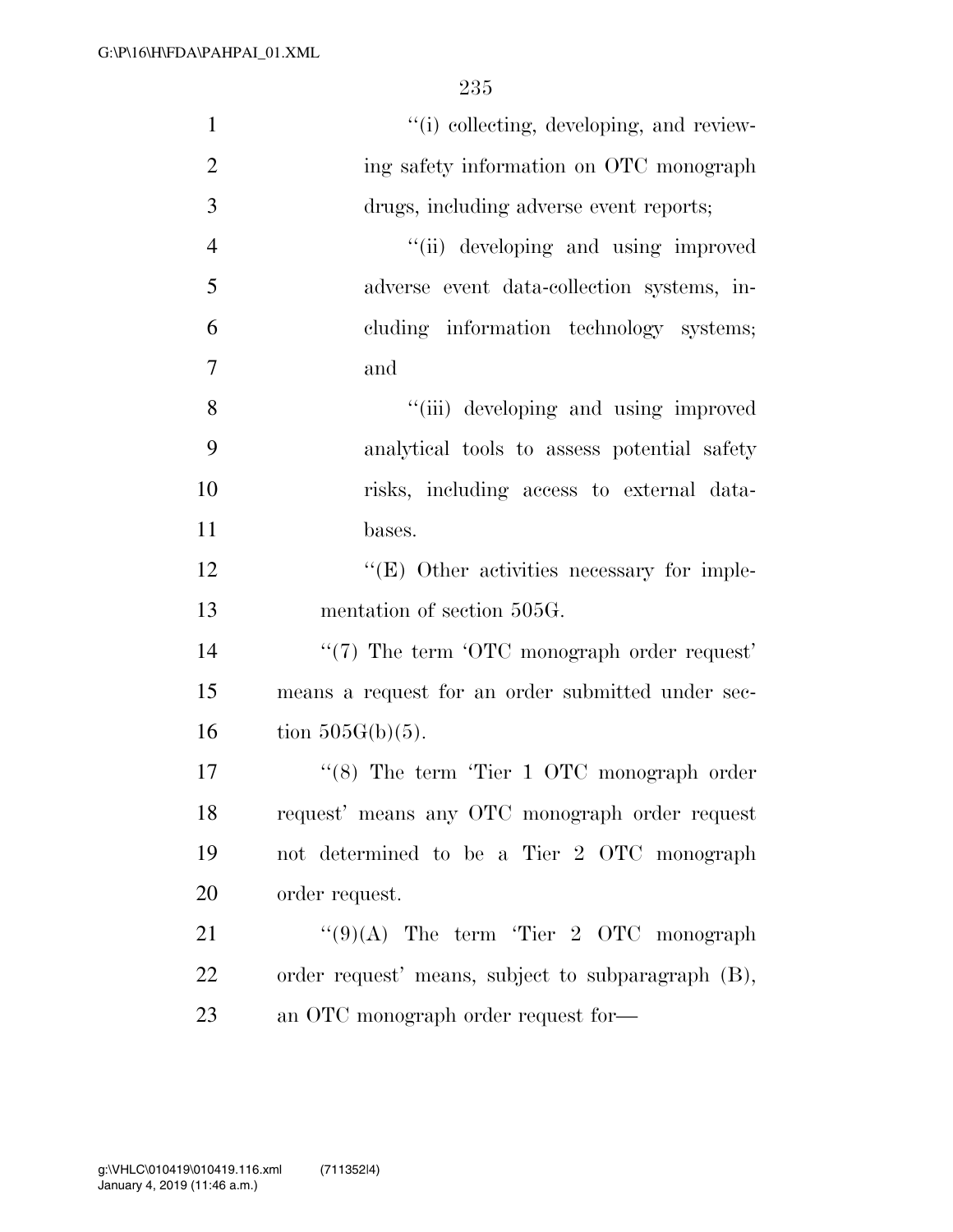1  $"$ (i) the reordering of existing information

| $\overline{2}$ | in the drug facts label of an OTC monograph        |
|----------------|----------------------------------------------------|
| 3              | drug;                                              |
| $\overline{4}$ | "(ii) the addition of information to the           |
| 5              | other information section of the drug facts label  |
| 6              | of an OTC monograph drug, as limited by sec-       |
| 7              | tion $201.66(c)(7)$ of title 21, Code of Federal   |
| 8              | Regulations (or any successor regulations);        |
| 9              | "(iii) modification to the directions for use      |
| 10             | section of the drug facts label of an OTC mono-    |
| 11             | graph drug, if such changes conform to changes     |
| 12             | made pursuant to section $505G(c)(3)(A);$          |
| 13             | "(iv) the standardization of the concentra-        |
| 14             | tion or dose of a specific finalized ingredient    |
| 15             | within a particular finalized monograph;           |
| 16             | $f'(v)$ a change to ingredient nomenclature        |
| 17             | to align with nomenclature of a standards-set-     |
| 18             | ting organization; or                              |
| 19             | "(vi) addition of an interchangeable term          |
| 20             | in accordance with section $330.1$ of title 21,    |
| 21             | Code of Federal Regulations (or any successor      |
| 22             | regulations).                                      |
| 23             | "(B) The Secretary may, based on program im-       |
| 24             | plementation experience or other factors found ap- |
| 25             | propriate by the Secretary, characterize any OTC   |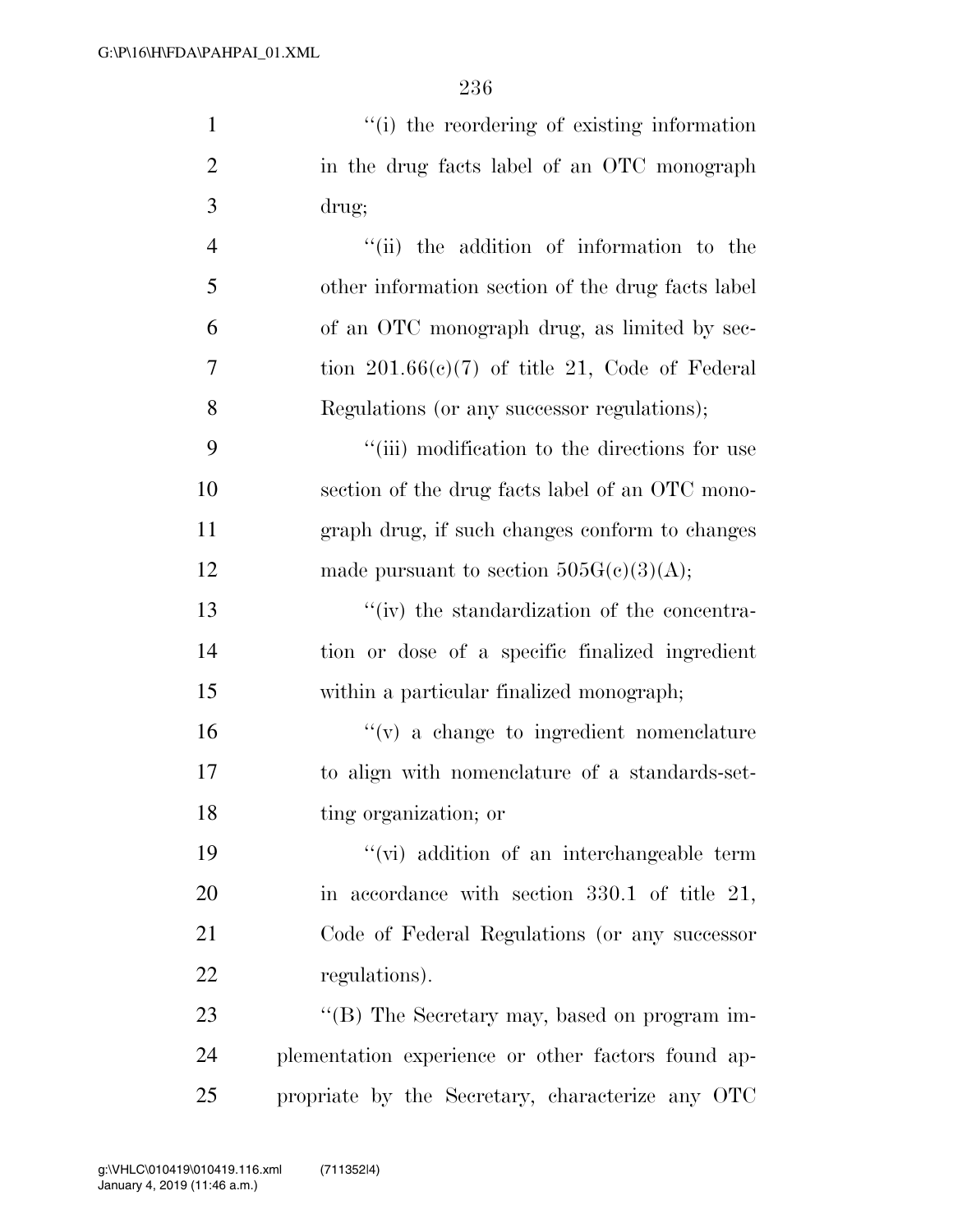| $\mathbf{1}$   | monograph order request as a Tier 2 OTC mono-                  |
|----------------|----------------------------------------------------------------|
| $\overline{2}$ | graph order request (including recharacterizing a re-          |
| 3              | quest from Tier 1 to Tier 2) and publish such deter-           |
| $\overline{4}$ | mination in a proposed order issued pursuant to sec-           |
| 5              | tion 505G.                                                     |
| 6              | $\cdot\cdot(10)(A)$ The term $\cdot$ OTC monograph drug facil- |
| 7              | ity' means a foreign or domestic business or other             |
| 8              | entity that—                                                   |
| 9              | $``(i)$ is—                                                    |
| 10             | "(I) under one management, either di-                          |
| 11             | rect or indirect; and                                          |
| 12             | "(II) at one geographic location or ad-                        |
| 13             | dress engaged in manufacturing or proc-                        |
| 14             | essing the finished dosage form of an OTC                      |
| 15             | monograph drug;                                                |
| 16             | "(ii) includes a finished dosage form man-                     |
| 17             | ufacturer facility in a contractual relationship               |
| 18             | with the sponsor of one or more OTC mono-                      |
| 19             | graph drugs to manufacture or process such                     |
| <b>20</b>      | drugs; and                                                     |
| 21             | "(iii) does not include a business or other                    |
| 22             | entity whose only manufacturing or processing                  |
| 23             | activities are one or more of the following: pro-              |
| 24             | duction of clinical research supplies, testing, or             |
| 25             | placement of outer packaging on packages con-                  |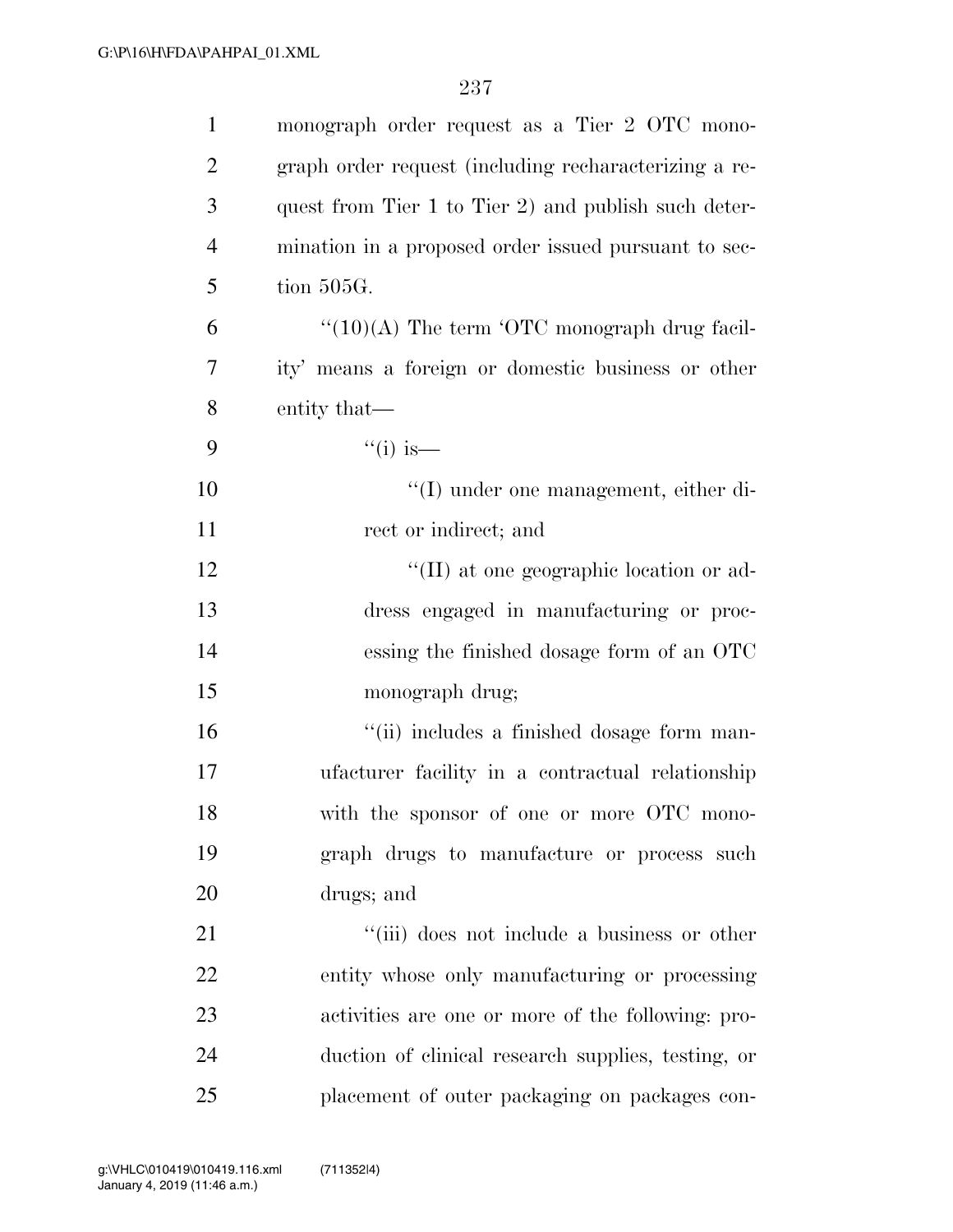| $\mathbf{1}$   | taining multiple products, for such purposes as         |
|----------------|---------------------------------------------------------|
| $\overline{2}$ | creating multipacks, when each monograph                |
| 3              | drug product contained within the overpack-             |
| $\overline{4}$ | aging is already in a final packaged form prior         |
| 5              | to placement in the outer overpackaging.                |
| 6              | "(B) For purposes of subparagraph $(A)(i)(II)$ ,        |
| 7              | separate buildings or locations within close proximity  |
| 8              | are considered to be at one geographic location or      |
| 9              | address if the activities conducted in such buildings   |
| 10             | or locations are—                                       |
| 11             | "(i) closely related to the same business               |
| 12             | enterprise;                                             |
| 13             | "(ii) under the supervision of the same                 |
| 14             | local management; and                                   |
| 15             | "(iii) under a single FDA establishment                 |
| 16             | identifier and capable of being inspected by the        |
| 17             | Food and Drug Administration during a single            |
| 18             | inspection.                                             |
| 19             | "(C) If a business or other entity would meet           |
| 20             | criteria specified in subparagraph (A), but for being   |
| 21             | under multiple management, the business or other        |
| 22             | entity is deemed to constitute multiple facilities, one |
| 23             | per management entity, for purposes of this para-       |
| 24             | graph.                                                  |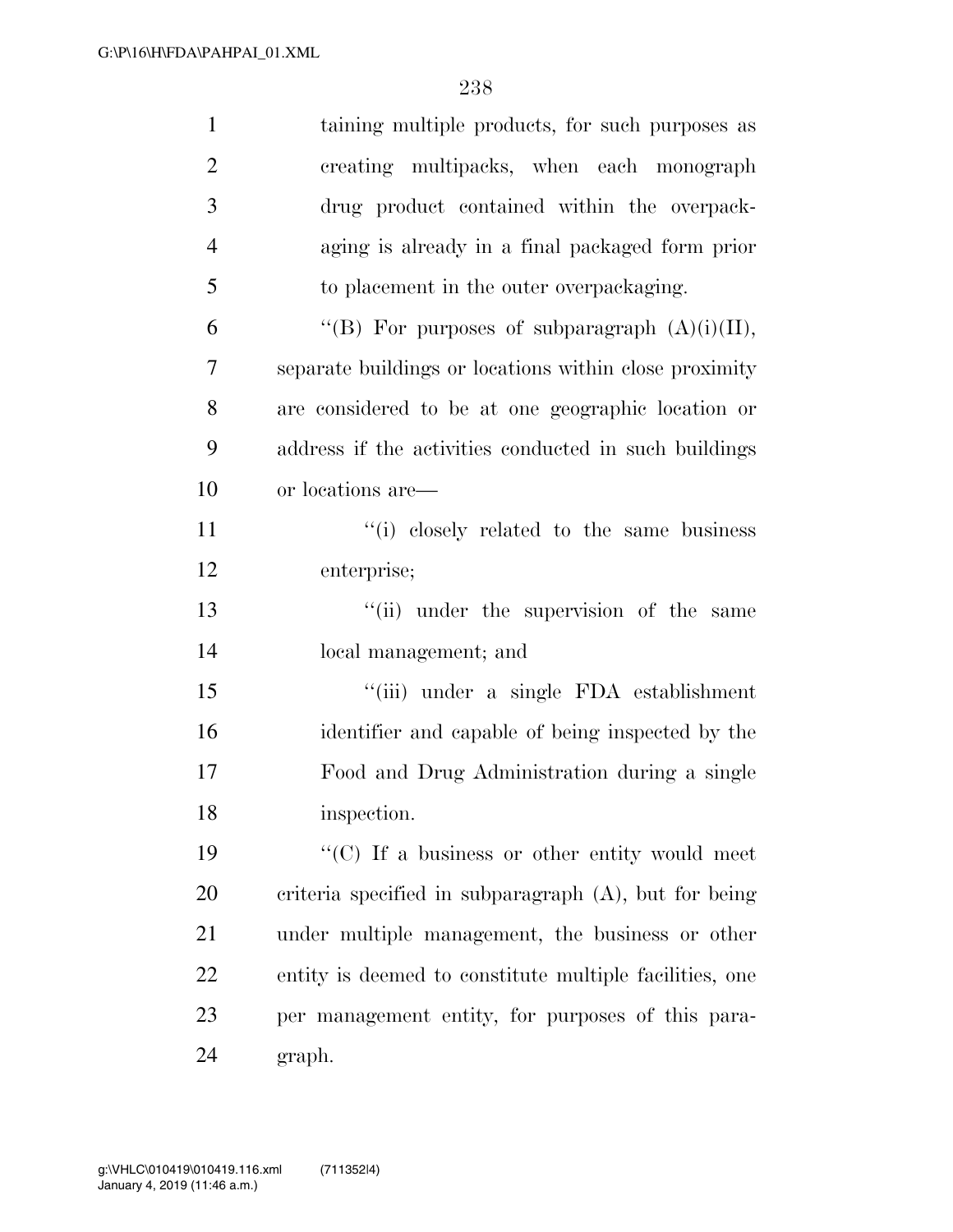| $\mathbf{1}$   | $\lq(11)$ The term $\lq$ OTC monograph drug meet-            |
|----------------|--------------------------------------------------------------|
| $\overline{2}$ | ing' means any meeting regarding the content of a            |
| 3              | proposed OTC monograph order request.                        |
| $\overline{4}$ | $\lq(12)$ The term 'person' includes an affiliate of         |
| 5              | a person.                                                    |
| 6              | $\cdot$ (13) The terms 'requestor' and 'sponsor' have        |
| 7              | the meanings given such terms in section 505G.               |
| 8              | "SEC. 744M. AUTHORITY TO ASSESS AND USE OTC MONO-            |
| 9              | <b>GRAPH FEES.</b>                                           |
| 10             | "(a) TYPES OF FEES.—Beginning with fiscal year               |
| 11             | 2019, the Secretary shall assess and collect fees in accord- |
| 12             | ance with this section as follows:                           |
| 13             | $``(1)$ FACILITY FEE.—                                       |
| 14             | "(A) IN GENERAL.—Each person that                            |
| 15             | owns a facility identified as an OTC monograph               |
| 16             | drug facility on December 31 of the fiscal year              |
| 17             | or at any time during the preceding 12-month                 |
| 18             | period shall be assessed an annual fee for each              |
| 19             | such facility as determined under subsection                 |
| 20             | (e).                                                         |
| 21             | $\lq\lq (B)$ EXCEPTIONS.—                                    |
| 22             | "(i) A fee shall not be assessed under                       |
| 23             | subparagraph $(A)$ if the identified OTC                     |
| 24             | monograph drug facility—                                     |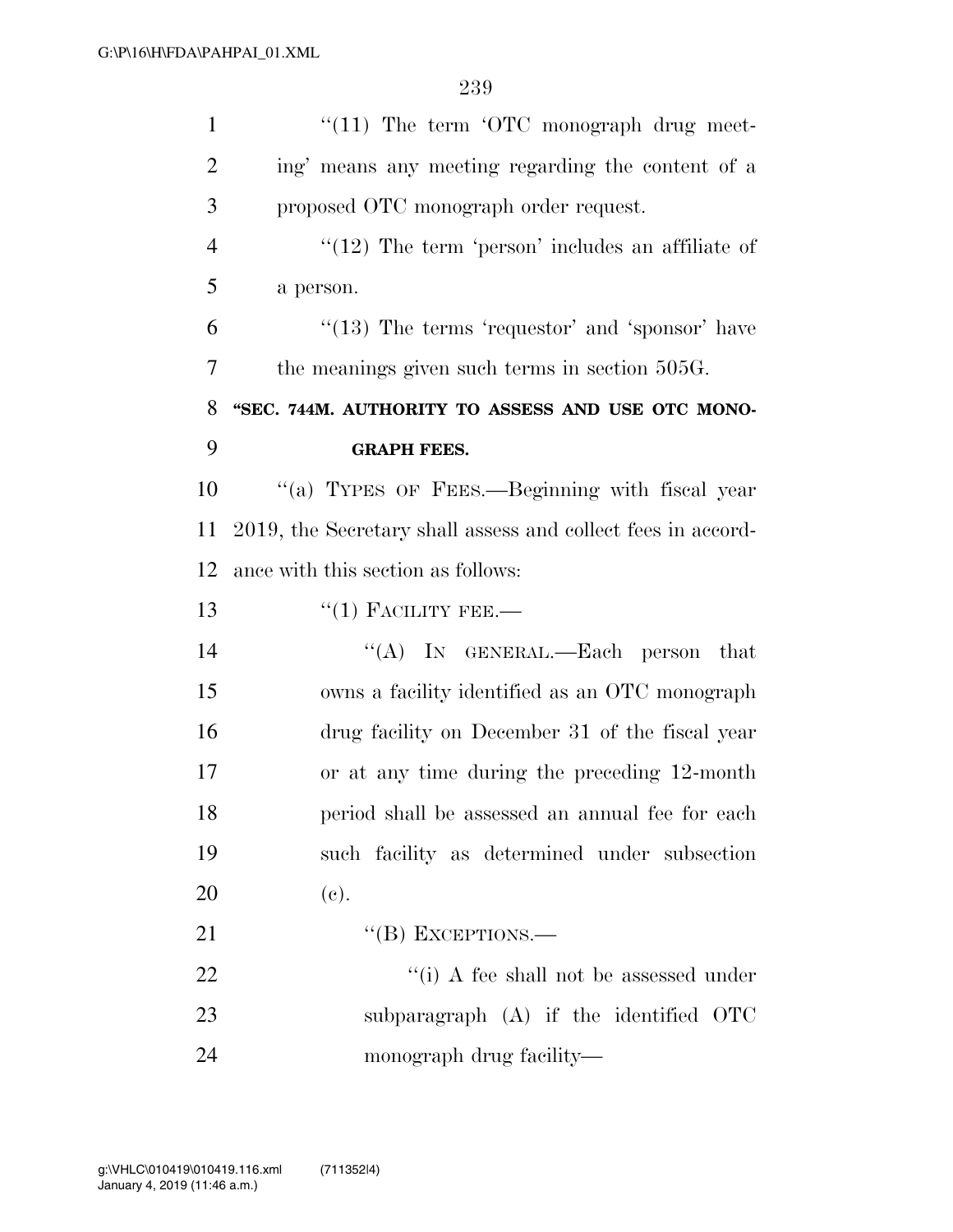| $\mathbf{1}$   | "(I) has ceased all activities re-            |
|----------------|-----------------------------------------------|
| $\overline{2}$ | lated to OTC monograph drugs prior            |
| 3              | to January 31, 2019, for the first pro-       |
| $\overline{4}$ | gram year, and December 31 of the             |
| 5              | fiscal year for subsequent fiscal years;      |
| 6              | and                                           |
| 7              | "(II) has updated its registration            |
| 8              | to reflect such change under the re-          |
| 9              | quirements for drug establishment             |
| 10             | registration set forth in section 510.        |
| 11             | "(ii) The amount of the fee for a con-        |
| 12             | tract manufacturing organization facility     |
| 13             | shall be equal to two-thirds of the amount    |
| 14             | of the fee for an OTC monograph drug fa-      |
| 15             | cility that is not a contract manufacturing   |
| 16             | organization facility.                        |
| 17             | "(C) AMOUNT.—The amount of fees estab-        |
| 18             | lished under subparagraph (A) shall be estab- |
| 19             | lished under subsection (c).                  |
| 20             | $\lq\lq$ (D) DUE DATE.—                       |
| 21             | "(i) FOR FIRST PROGRAM YEAR.—For              |
| 22             | fiscal year 2019, the facility fees required  |
| 23             | under subparagraph (A) shall be due 45        |
| 24             | calendar days after publication of the Fed-   |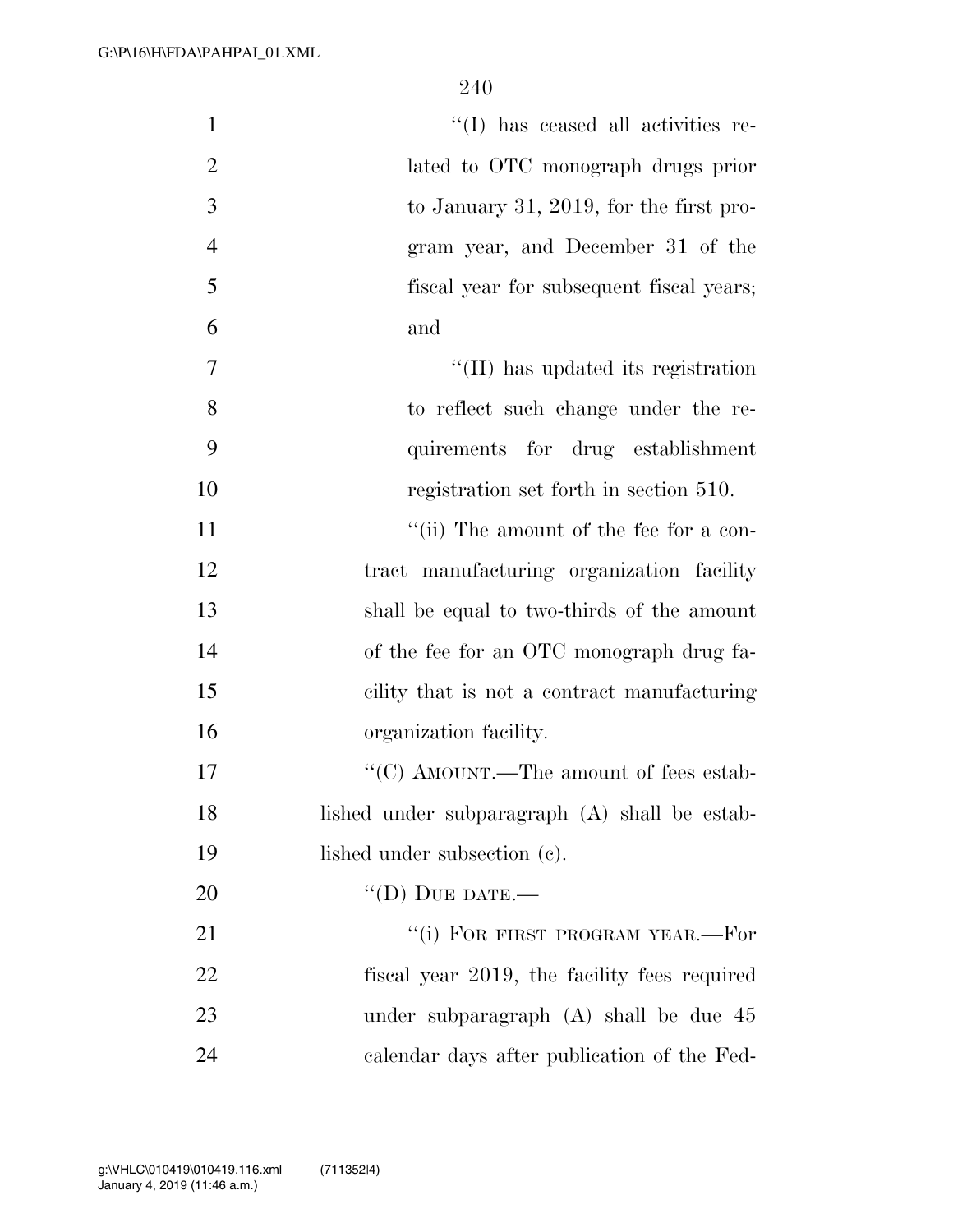| $\mathbf{1}$   | eral Register notice provided for under                                                        |
|----------------|------------------------------------------------------------------------------------------------|
| $\overline{2}$ | subsection (c)(4)(A).                                                                          |
| $\mathfrak{Z}$ | "(ii) SUBSEQUENT FISCAL YEARS.-                                                                |
|                |                                                                                                |
| $\overline{4}$ | For each fiscal year after fiscal year 2019,                                                   |
| 5              | the facility fees required under subpara-                                                      |
| 6              | graph $(A)$ shall be due on the later of-                                                      |
| 7              | $\lq(1)$ the first business day of                                                             |
| 8              | June of such year; or                                                                          |
| 9              | $\lq$ (II) the first business day after                                                        |
| 10             | the enactment of an appropriations                                                             |
| 11             | Act providing for the collection and                                                           |
| 12             | obligation of fees under this section                                                          |
| 13             | for such year.                                                                                 |
| 14             | $\text{``(2)} \quad \text{OTC} \quad \text{MONOGRAPH} \quad \text{ORDER} \quad \text{REQUEST}$ |
| 15             | $FBE$ .                                                                                        |
| 16             | "(A) IN GENERAL.—Each person that sub-                                                         |
| 17             | mits an OTC monograph order request shall be                                                   |
| 18             | subject to a fee for an OTC monograph order                                                    |
| 19             | request. The amount of such fee shall be—                                                      |
| 20             | "(i) for a Tier 1 OTC monograph                                                                |
| 21             | order request, \$500,000, adjusted for in-                                                     |
| 22             | flation for the fiscal year (as determined                                                     |
| 23             | under subsection $(c)(1)(B)$ ; and                                                             |
| 24             | "(ii) for a Tier 2 OTC monograph                                                               |
| 25             | order request, \$100,000 adjusted for infla-                                                   |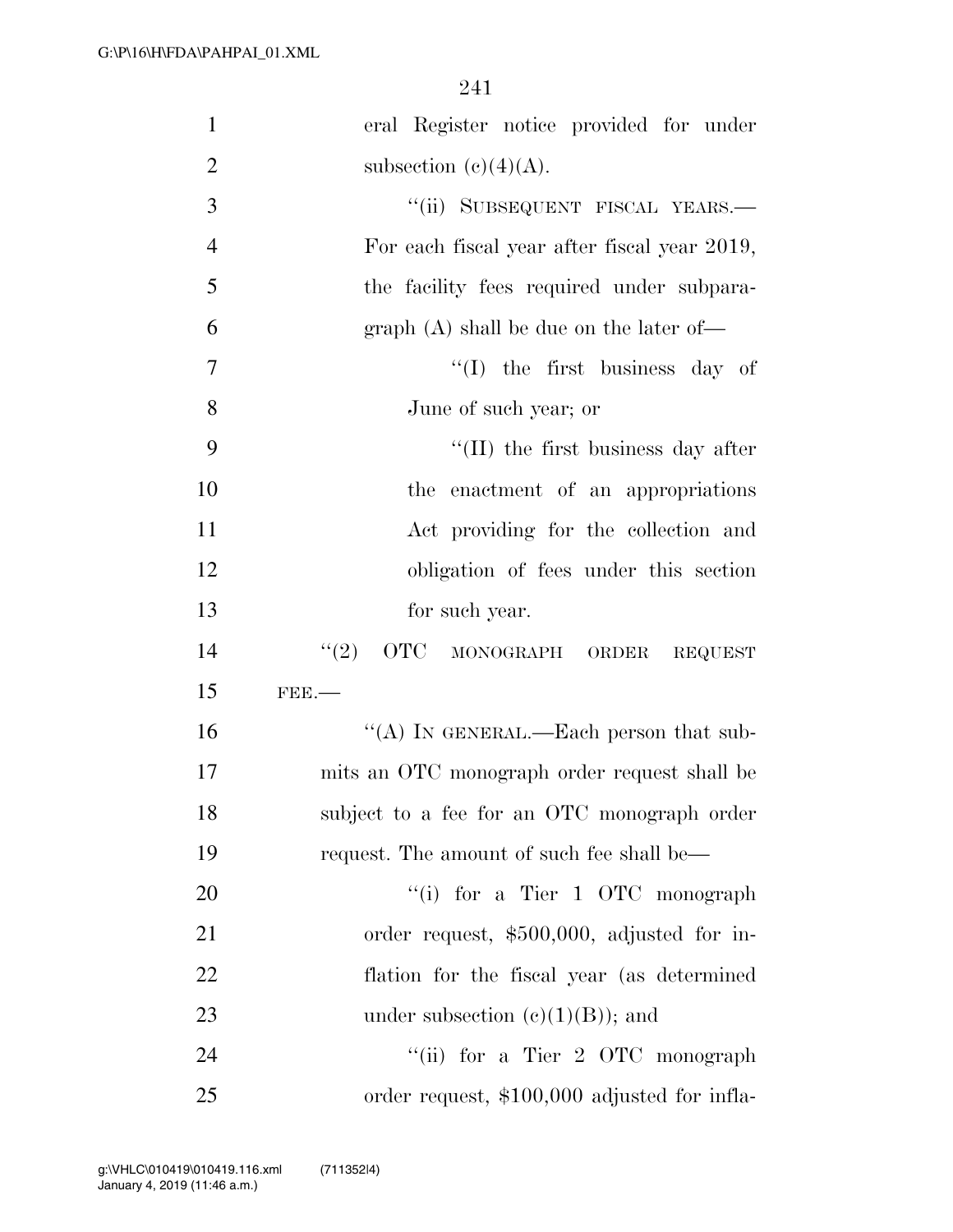| $\mathbf{1}$   | tion for the fiscal year (as determined          |
|----------------|--------------------------------------------------|
| $\overline{2}$ | under subsection $(e)(1)(B)$ ).                  |
| 3              | "(B) DUE DATE.—The OTC monograph                 |
| $\overline{4}$ | order request fees required under subparagraph   |
| 5              | $(A)$ shall be due on the date of submission of  |
| 6              | the OTC monograph order request.                 |
| 7              | "(C) EXCEPTION FOR CERTAIN SAFETY                |
| 8              | CHANGES.—A person who is named as the re-        |
| 9              | questor in an OTC monograph order shall not      |
| 10             | be subject to a fee under subparagraph $(A)$ if  |
| 11             | the Secretary finds that the OTC monograph       |
| 12             | order request seeks to change the drug facts la- |
| 13             | beling of an OTC monograph drug in a way         |
| 14             | that would add to or strengthen—                 |
| 15             | "(i) a contraindication, warning, or             |
| 16             | precaution;                                      |
| 17             | "(ii) a statement about risk associated          |
| 18             | with misuse or abuse; or                         |
| 19             | "(iii) an instruction about dosage and           |
| 20             | administration that is intended to increase      |
| 21             | the safe use of the OTC monograph drug.          |
| 22             | "(D) REFUND OF FEE IF ORDER REQUEST              |
| 23             | RECATEGORIZED AS A TIER 2 OTC MONO-<br>IS-       |
| 24             | GRAPH ORDER REQUEST.—If the Secretary de-        |
| 25             | termines that an OTC monograph request ini-      |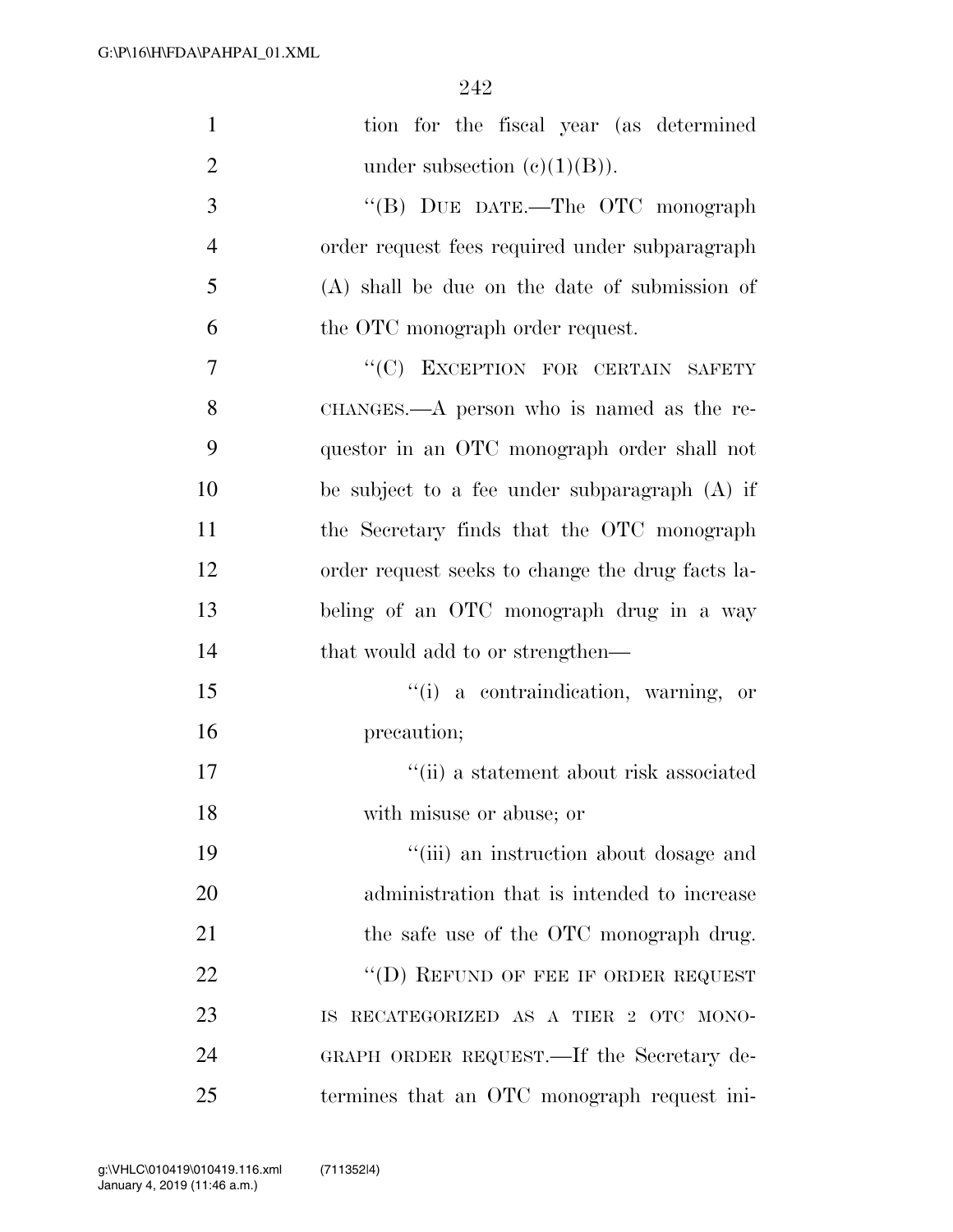tially characterized as Tier 1 shall be re-charac- terized as a Tier 2 OTC monograph order re- quest, and the requestor has paid a Tier 1 fee in accordance with subparagraph (A)(i), the Secretary shall refund the requestor the dif- ference between the Tier 1 and Tier 2 fees de- termined under subparagraphs (A)(i) and  $(A)(ii)$ , respectively.

9 "(E) REFUND OF FEE IF ORDER REQUEST REFUSED FOR FILING OR WITHDRAWN BEFORE FILING.—The Secretary shall refund 75 percent of the fee paid under subparagraph (B) for any order request which is refused for filing or was withdrawn before being accepted or refused for filing.

16 "(F) FEES FOR ORDER REQUESTS PRE- VIOUSLY REFUSED FOR FILING OR WITHDRAWN BEFORE FILING.—An OTC monograph order request that was submitted but was refused for filing, or was withdrawn before being accepted or refused for filing, shall be subject to the full fee under subparagraph (A) upon being resub-mitted or filed over protest.

24 "(G) REFUND OF FEE IF ORDER REQUEST WITHDRAWN.—If an order request is withdrawn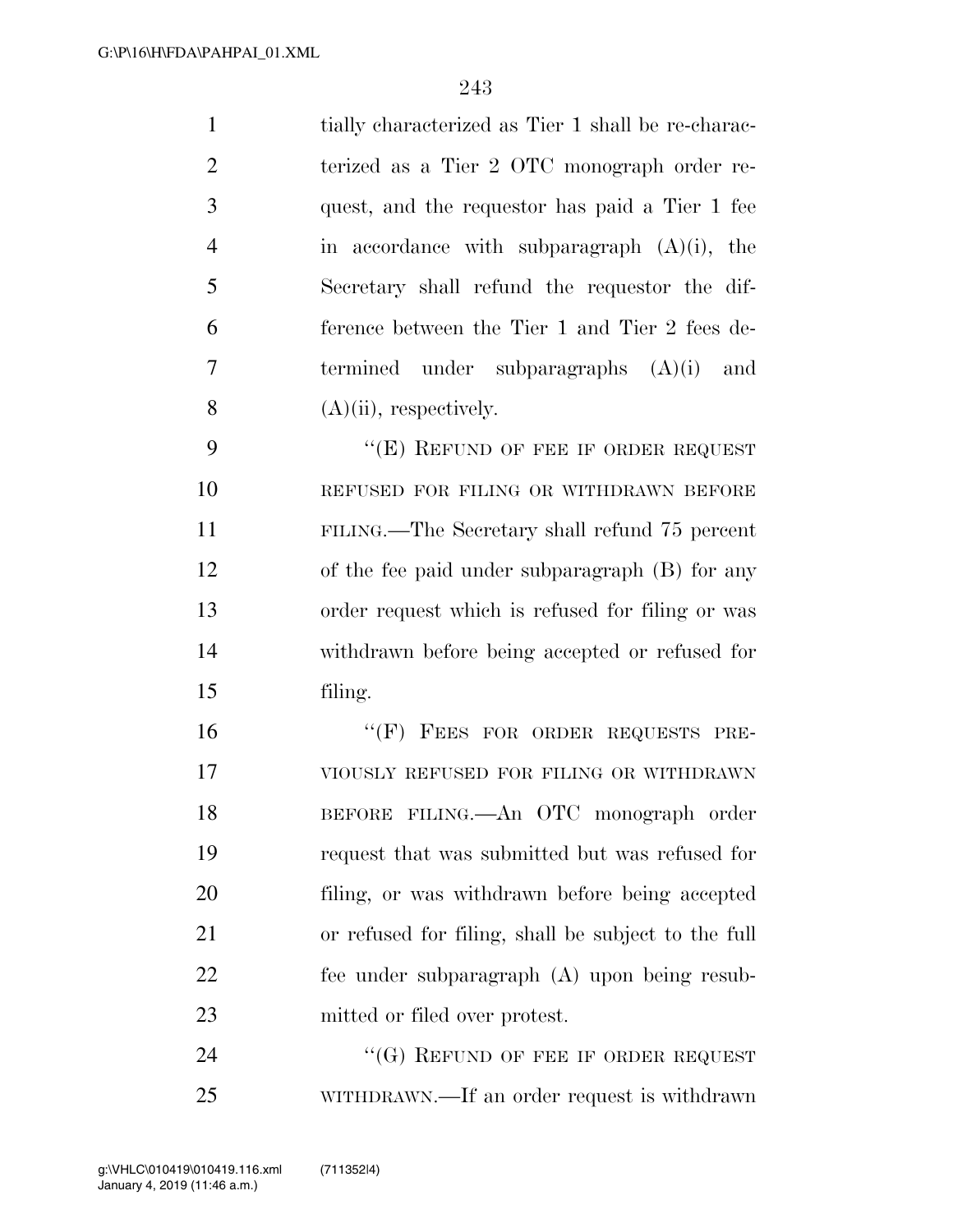| $\mathbf{1}$   | after the order request was filed, the Secretary      |
|----------------|-------------------------------------------------------|
| $\overline{2}$ | may refund the fee or a portion of the fee if no      |
| 3              | substantial work was performed on the order           |
| $\overline{4}$ | request after the application was filed. The Sec-     |
| 5              | retary shall have the sole discretion to refund a     |
| 6              | fee or a portion of the fee under this subpara-       |
| 7              | graph. A determination by the Secretary con-          |
| 8              | cerning a refund under this subparagraph shall        |
| 9              | not be reviewable.                                    |
| 10             | $``(3)$ REFUNDS.—                                     |
| 11             | "(A) IN GENERAL.—Other than refunds                   |
| 12             | provided pursuant to any of subparagraphs (D)         |
| 13             | through $(G)$ of paragraph $(2)$ , the Secretary      |
| 14             | shall not refund any fee paid under paragraph         |
| 15             | $(1)$ except as provided in subparagraph $(B)$ .      |
| 16             | "(B) DISPUTES CONCERNING FEES.-To                     |
| 17             | qualify for the return of a fee claimed to have       |
| 18             | been paid in error under paragraph $(1)$ or $(2)$ ,   |
| 19             | a person shall submit to the Secretary a written      |
| 20             | request justifying such return within 180 cal-        |
| 21             | endar days after such fee was paid.                   |
| 22             | $\lq(4)$ NOTICE.—Within the time frame specified      |
| 23             | in subsection (c), the Secretary shall publish in the |
| 24             | Federal Register the amount of the fees under para-   |
| 25             | $graph(1)$ for such fiscal year.                      |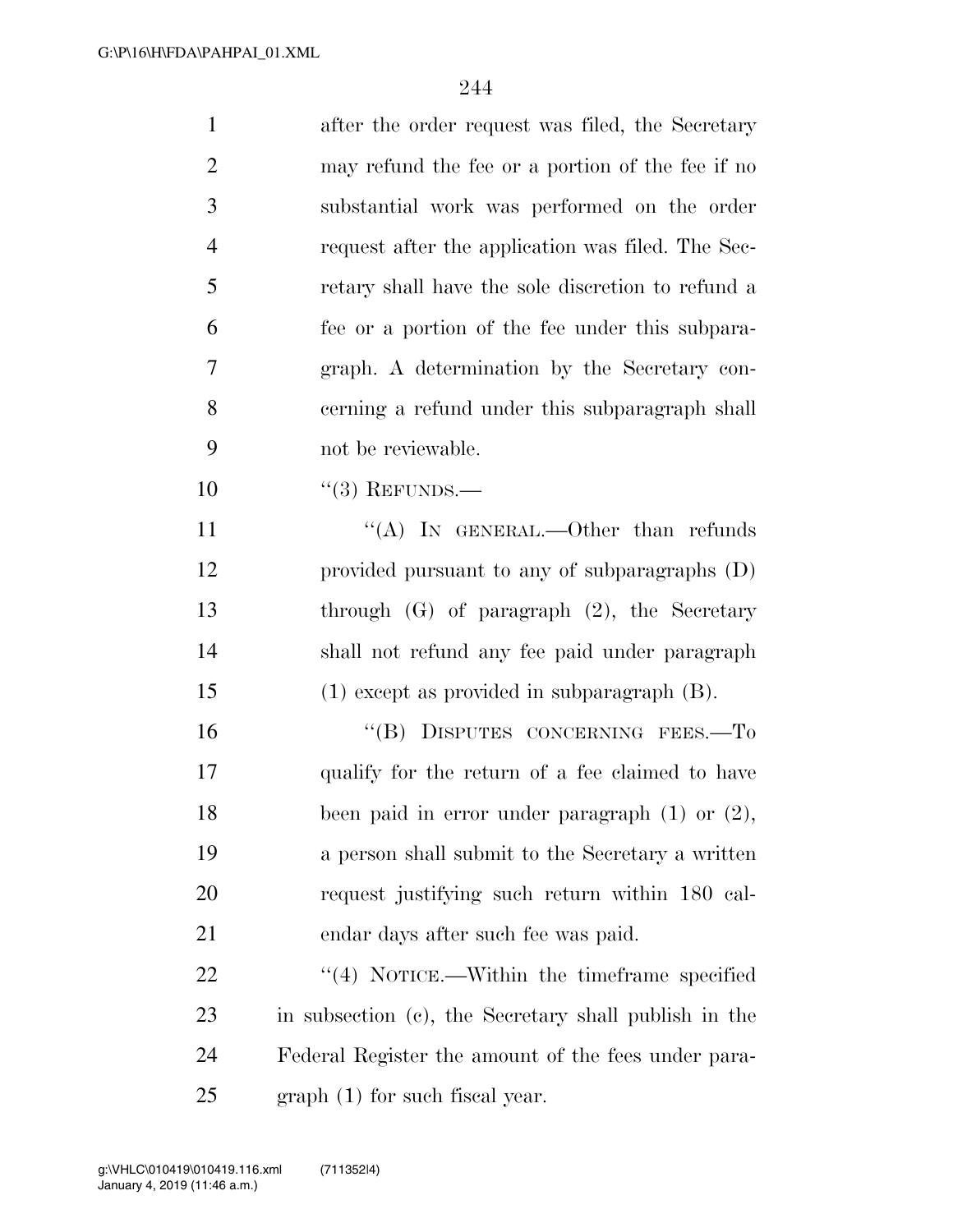| $\mathbf{1}$   | "(b) FEE REVENUE AMOUNTS.-                                |
|----------------|-----------------------------------------------------------|
| $\overline{2}$ | "(1) FISCAL YEAR 2019.—For fiscal year 2019,              |
| 3              | fees under subsection $(a)(1)$ shall be established to    |
| $\overline{4}$ | generate a total facility fee revenue amount equal to     |
| 5              | the sum of-                                               |
| 6              | $\lq\lq$ the annual base revenue for fiscal               |
| 7              | year 2019 (as determined under paragraph                  |
| 8              | (3));                                                     |
| 9              | "(B) the dollar amount equal to the oper-                 |
| 10             | ating reserve adjustment for the fiscal year, if          |
| 11             | applicable (as determined under subsection                |
| 12             | $(e)(2)$ ; and                                            |
| 13             | "(C) additional direct cost adjustments (as               |
| 14             | determined under subsection $(c)(3)$ ).                   |
| 15             | "(2) SUBSEQUENT FISCAL YEARS.—For each of                 |
| 16             | the fiscal years 2020 through 2023, fees under sub-       |
| 17             | section $(a)(1)$ shall be established to generate a total |
| 18             | facility fee revenue amount equal to the sum of—          |
| 19             | $\lq\lq$ the annual base revenue for the fiscal           |
| 20             | year (as determined under paragraph $(3)$ );              |
| 21             | $\lq$ (B) the dollar amount equal to the infla-           |
| 22             | tion adjustment for the fiscal year (as deter-            |
| 23             | mined under subsection $(c)(1)$ ;                         |
| 24             | "(C) the dollar amount equal to the oper-                 |
| 25             | ating reserve adjustment for the fiscal year, if          |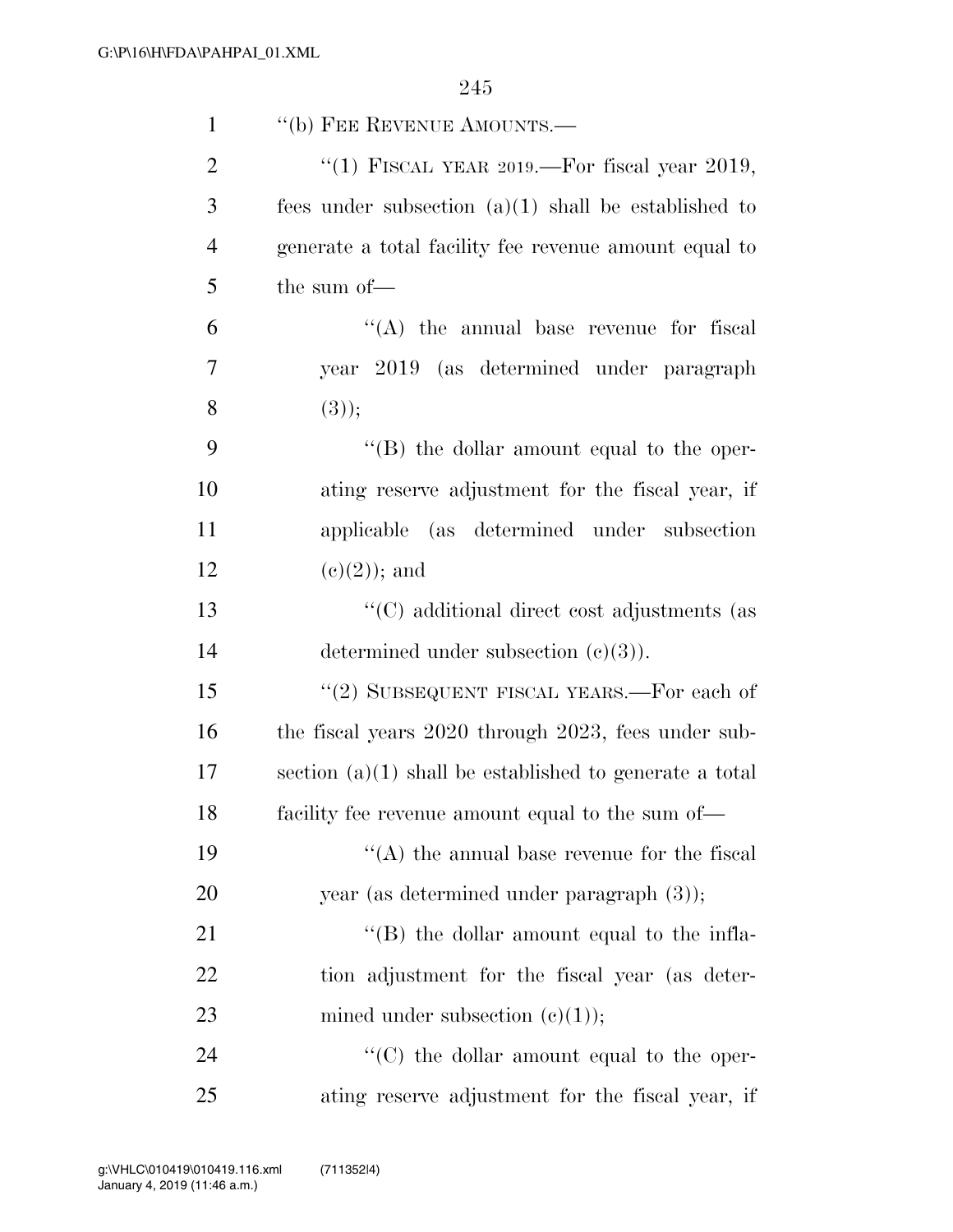| $\mathbf{1}$   | applicable (as determined under subsection              |
|----------------|---------------------------------------------------------|
| $\overline{2}$ | (c)(2));                                                |
| 3              | "(D) additional direct cost adjustments (as             |
| $\overline{4}$ | determined under subsection $(c)(3)$ ; and              |
| 5              | "(E) additional dollar amounts for each                 |
| 6              | fiscal year as follows:                                 |
| $\tau$         | "(i) $$7,000,000$ for fiscal year 2020.                 |
| 8              | "(ii) $$6,000,000$ for fiscal year 2021.                |
| 9              | "(iii) $$7,000,000$ for fiscal year 2022.               |
| 10             | "(iv) $$3,000,000$ for fiscal year 2023.                |
| 11             | "(3) ANNUAL BASE REVENUE.—For purposes                  |
| 12             | of paragraphs $(1)(A)$ and $(2)(A)$ , the dollar amount |
| 13             | of the annual base revenue for a fiscal year shall      |
| 14             | $be$ —                                                  |
| 15             | "(A) for fiscal year 2019, $$8,000,000$ ; and           |
| 16             | "(B) for fiscal years $2020$ through $2023$ ,           |
| 17             | the dollar amount of the total revenue amount           |
| 18             | established under this subsection for the pre-          |
| 19             | vious fiscal year, not including any adjustments        |
| 20             | made under subsection (c)(2) or (c)(3).                 |
| 21             | "(c) ADJUSTMENTS; ANNUAL FEE SETTING.—                  |
| 22             | $``(1)$ INFLATION ADJUSTMENT.—                          |
| 23             | "(A) IN GENERAL.—For purposes of sub-                   |
| 24             | section (b) $(2)(B)$ , the dollar amount of the in-     |
| 25             | flation adjustment to the annual base revenue           |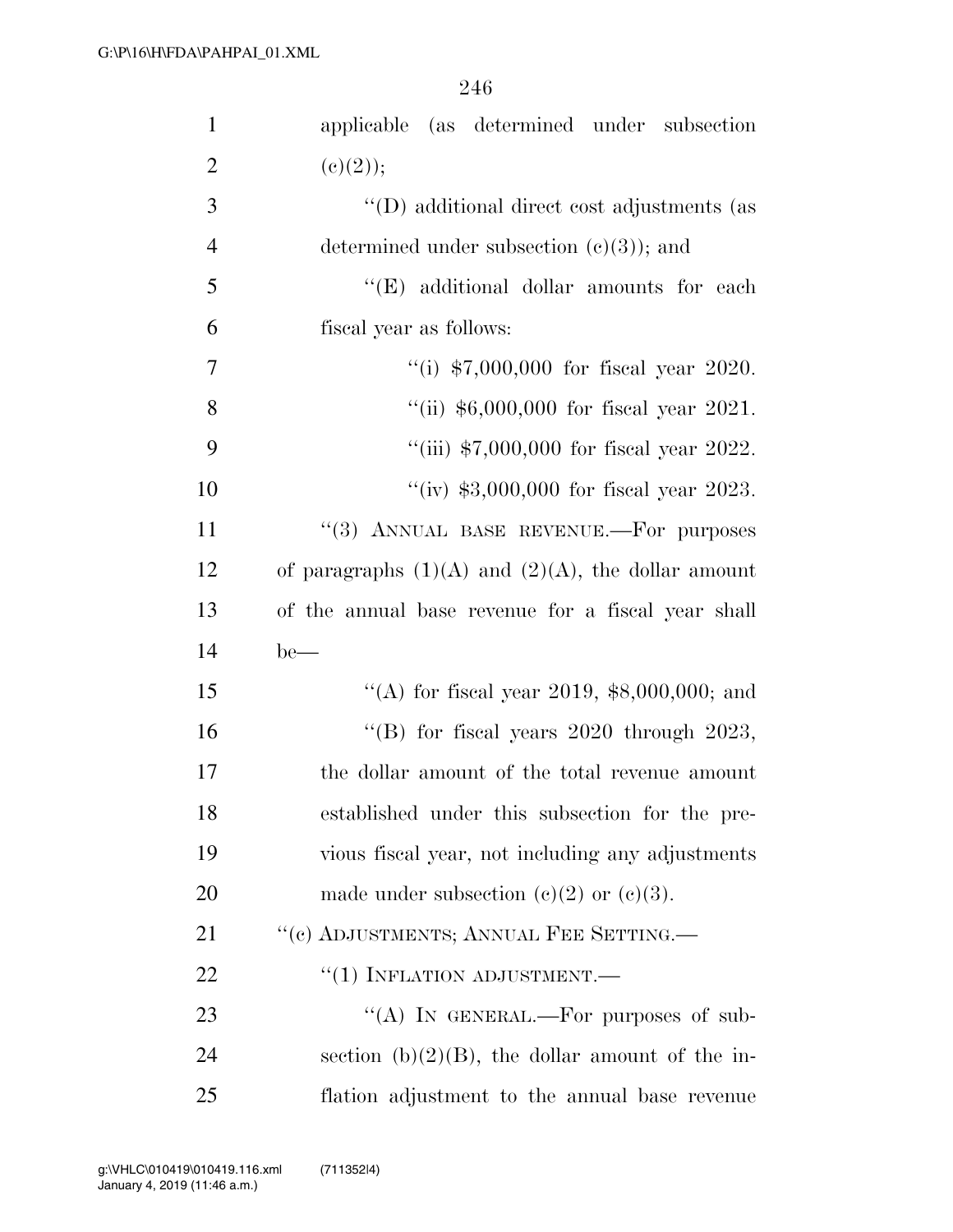| $\mathbf{1}$   | for fiscal year 2020 and each subsequent fiscal  |
|----------------|--------------------------------------------------|
| $\overline{2}$ | year shall be equal to the product of—           |
| 3              | "(i) such annual base revenue for the            |
| $\overline{4}$ | fiscal year under subsection $(b)(2)$ ; and      |
| 5              | "(ii) the inflation adjustment percent-          |
| 6              | age under subparagraph $(C)$ .                   |
| 7              | "(B) OTC MONOGRAPH ORDER REQUEST                 |
| 8              | FEES.—For purposes of subsection $(a)(2)$ , the  |
| 9              | dollar amount of the inflation adjustment to the |
| 10             | fee for OTC monograph order requests for fis-    |
| 11             | cal year 2020 and each subsequent fiscal year    |
| 12             | shall be equal to the product of—                |
| 13             | "(i) the applicable fee under sub-               |
| 14             | section $(a)(2)$ for the preceding fiscal year;  |
| 15             | and                                              |
| 16             | "(ii) the inflation adjustment percent-          |
| 17             | age under subparagraph $(C)$ .                   |
| 18             | "(C) INFLATION ADJUSTMENT PERCENT-               |
| 19             | AGE.—The inflation adjustment percentage         |
| 20             | under this subparagraph for a fiscal year is     |
| 21             | equal to-                                        |
| 22             | "(i) for each of fiscal years 2020 and           |
| 23             | 2021, the average annual percent change          |
| 24             | that occurred in the Consumer Price Index        |
| 25             | for urban consumers (Washington-Balti-           |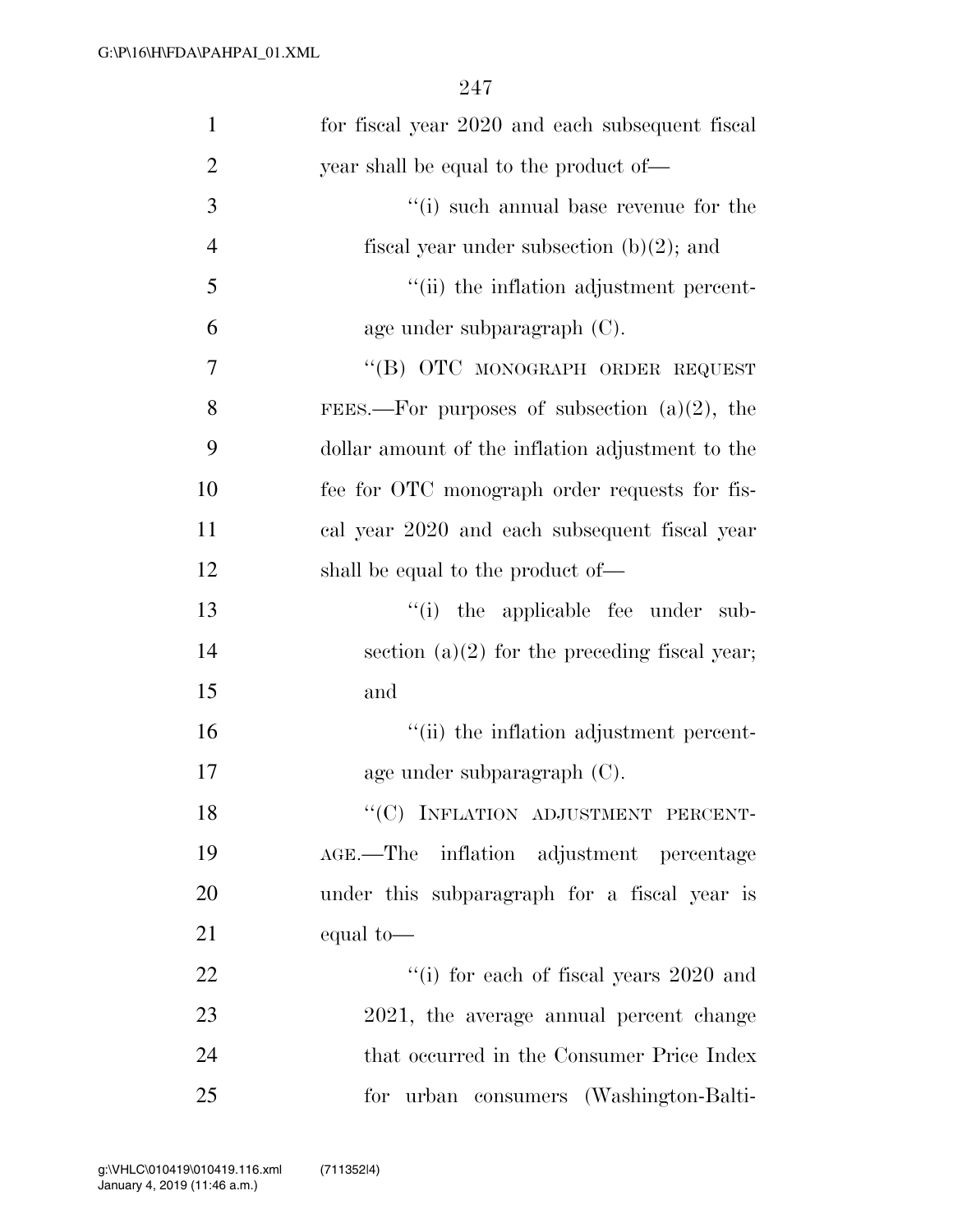| $\mathbf{1}$   | more, DC-MD-VA-WV; Not Seasonally          |
|----------------|--------------------------------------------|
| $\overline{2}$ | Adjusted; All items; Annual Index) for the |
| 3              | first 3 years of the preceding 4 years of  |
| $\overline{4}$ | available data; and                        |
| 5              | "(ii) for each of fiscal years $2022$ and  |
| 6              | $2023$ , the sum of                        |
| 7              | $\lq\lq$ (I) the average annual percent    |
| 8              | change in the cost, per full-time equiv-   |
| 9              | alent position of the Food and Drug        |
| 10             | Administration, of all personnel com-      |
| 11             | pensation and benefits paid with re-       |
| 12             | spect to such positions for the first 3    |
| 13             | years of the preceding 4 fiscal years,     |
| 14             | multiplied by the proportion of per-       |
| 15             | sonnel compensation and benefits           |
| 16             | costs to total costs of OTC mono-          |
| 17             | graph drug activities for the first 3      |
| 18             | years of the preceding 4 fiscal years;     |
| 19             | and                                        |
| 20             | "(II) the average annual percent           |
| 21             | change that occurred in the Consumer       |
| 22             | Index for<br>urban<br>Price<br>consumers   |
| 23             | (Washington-Baltimore, DC-MD-VA-           |
| 24             | WV; Not Seasonally Adjusted; All           |
| 25             | items; Annual Index) for the first 3       |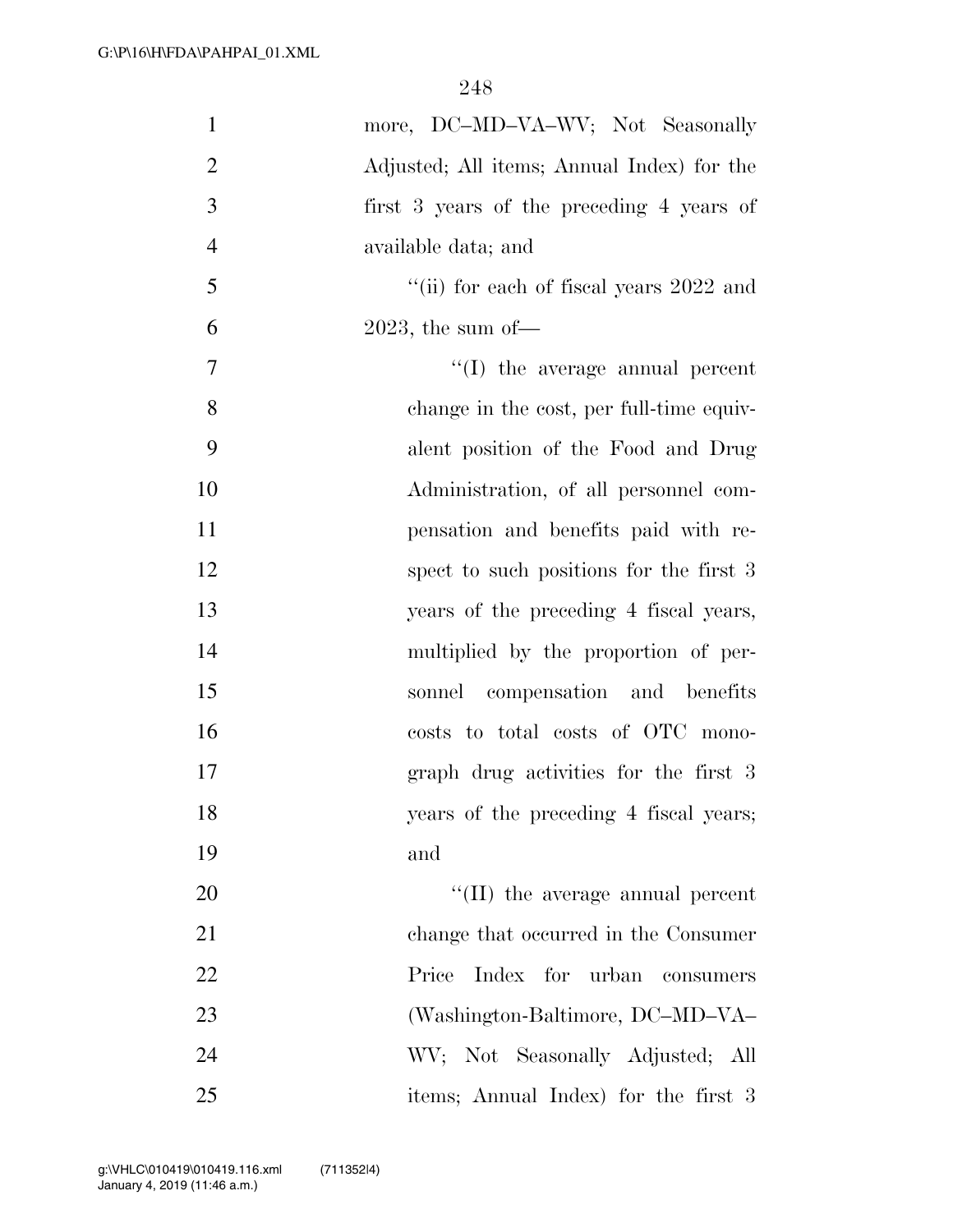| $\mathbf{1}$   | years of the preceding 4 years of                    |
|----------------|------------------------------------------------------|
| $\overline{2}$ | available data multiplied by the pro-                |
| 3              | portion of all costs other than per-                 |
| $\overline{4}$ | sonnel compensation and benefits                     |
| 5              | costs to total costs of OTC mono-                    |
| 6              | graph drug activities for the first 3                |
| $\tau$         | years of the preceding 4 fiscal years.               |
| 8              | $``(2)$ OPERATING RESERVE ADJUSTMENT.—               |
| 9              | "(A) IN GENERAL.—For fiscal year $2019$              |
| 10             | and subsequent fiscal years, for purposes of         |
| 11             | subsections (b) $(1)(B)$ and (b) $(2)(C)$ , the Sec- |
| 12             | retary may, in addition to adjustments under         |
| 13             | paragraph $(1)$ , further increase the fee revenue   |
| 14             | and fees if such an adjustment is necessary to       |
| 15             | provide operating reserves of carryover user         |
| 16             | fees for OTC monograph drug activities for not       |
| 17             | more than the number of weeks specified in           |
| 18             | subparagraph (B).                                    |
| 19             | "(B) NUMBER OF WEEKS.—The number of                  |
| 20             | weeks specified in this subparagraph is—             |
| 21             | "(i) 3 weeks for fiscal year 2019;                   |
| 22             | "(ii) 7 weeks for fiscal year 2020;                  |
| 23             | "(iii) 10 weeks for fiscal year $2021$ ;             |
| 24             | "(iv) 10 weeks for fiscal year 2022;                 |
| 25             | and                                                  |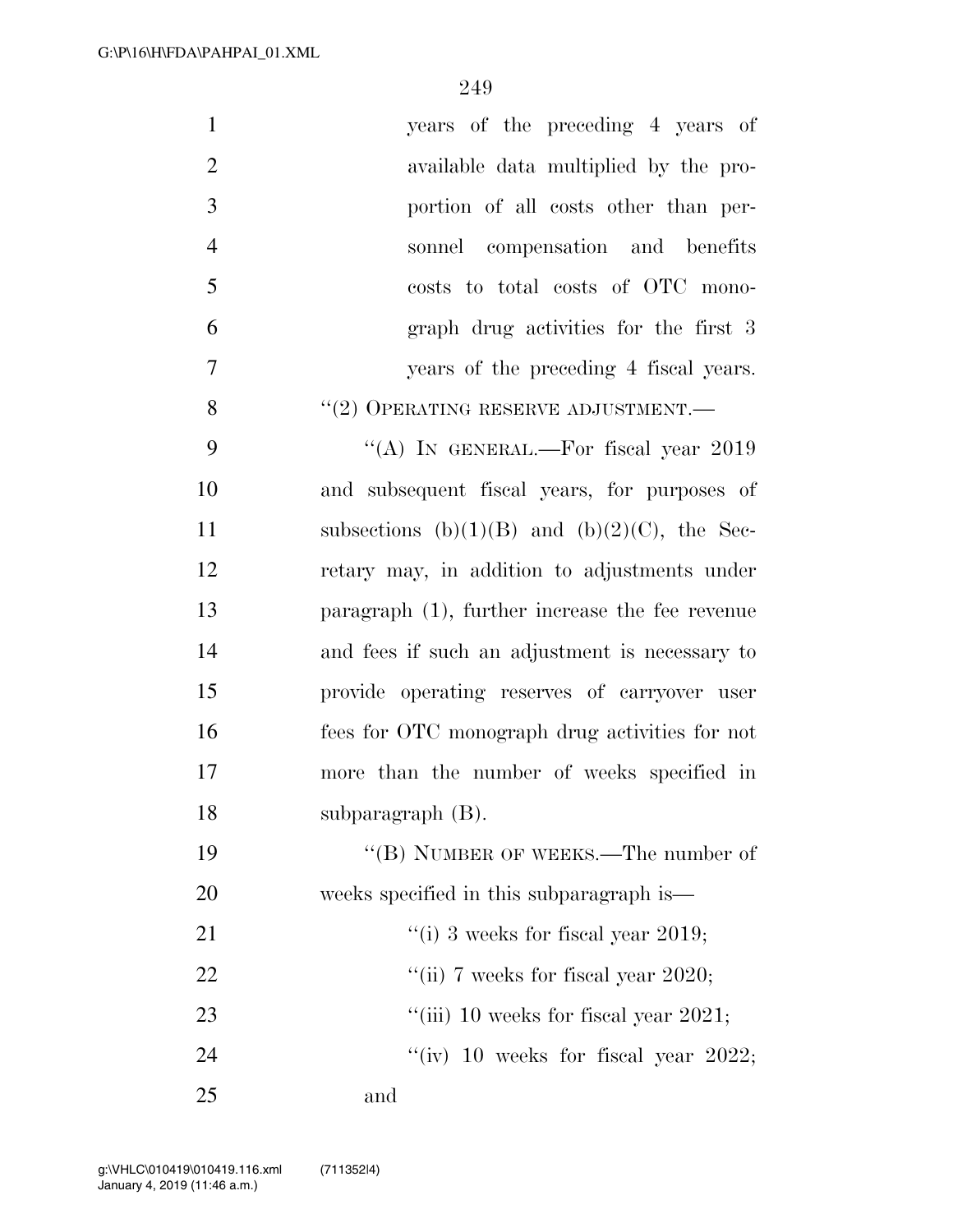$\frac{1}{\sqrt{v}}$  10 weeks for fiscal year 2023. 2 "<sup>'</sup>(C) DECREASE.—If the Secretary has carryover balances for such process in excess of 10 weeks of the operating reserves referred to in subparagraph (A), the Secretary shall de- crease the fee revenue and fees referred to in such subparagraph to provide for not more than 10 weeks of such operating reserves. ''(D) RATIONALE FOR ADJUSTMENT.—If an adjustment under this paragraph is made, the rationale for the amount of the increase or decrease (as applicable) in fee revenue and fees shall be contained in the annual Federal Reg- ister notice under paragraph (4) establishing fee revenue and fees for the fiscal year involved. ''(3) ADDITIONAL DIRECT COST ADJUST- MENT.—The Secretary shall, in addition to adjust-ments under paragraphs (1) and (2), further in-

 crease the fee revenue and fees for purposes of sub-20 section  $(b)(2)(D)$  by an amount equal to- ''(A) \$14,000,000 for fiscal year 2019; ''(B) \$7,000,000 for fiscal year 2020; ''(C) \$4,000,000 for fiscal year 2021; 24 "(D) \$3,000,000 for fiscal year 2022; and ''(E) \$3,000,000 for fiscal year 2023.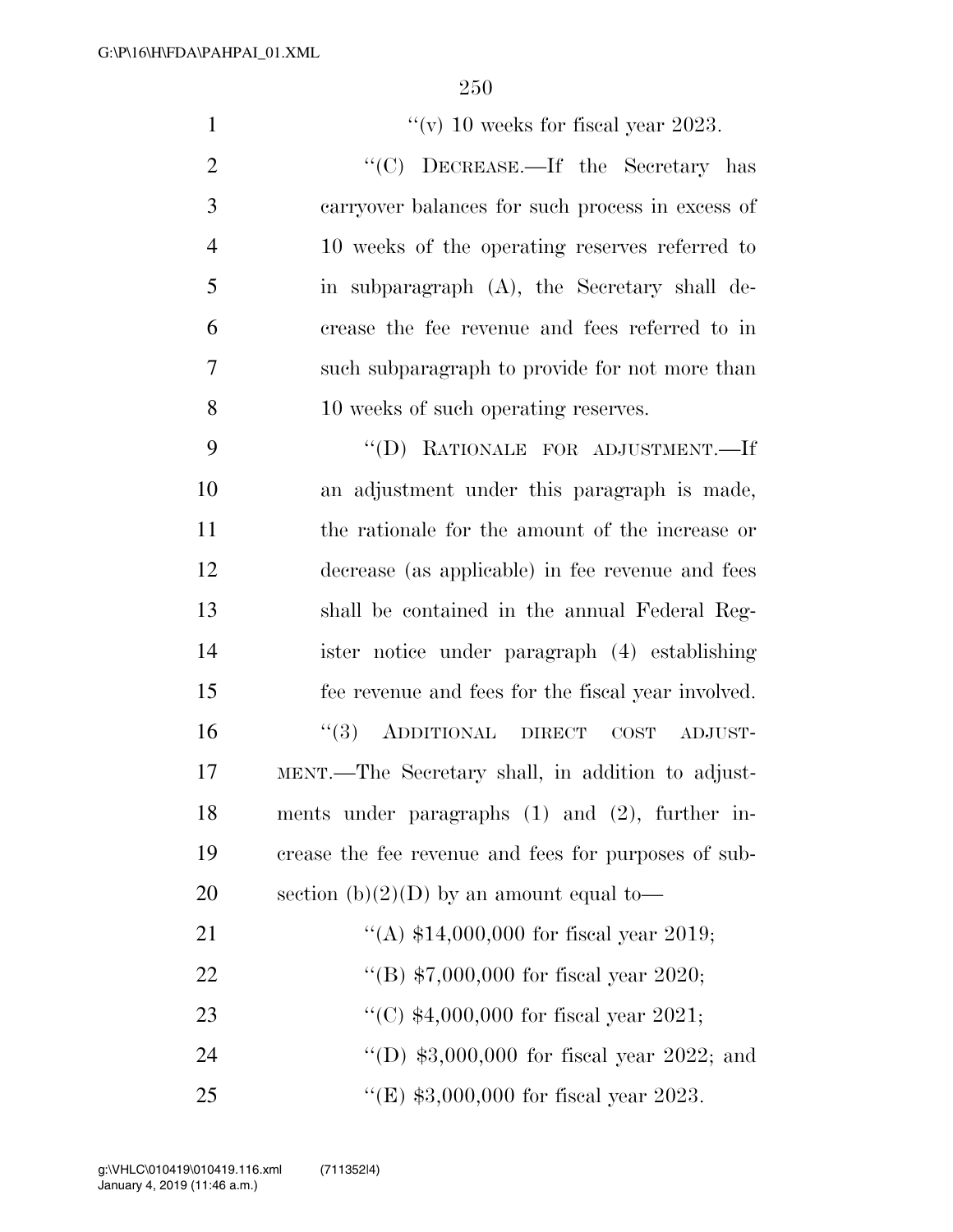| $\mathbf{1}$   | $\cdot$ (4) ANNUAL FEE SETTING.—                |
|----------------|-------------------------------------------------|
| $\overline{2}$ | "(A) FISCAL YEAR 2019.—The Secretary            |
| 3              | shall, not later than the second Monday in      |
| $\overline{4}$ | March of $2019-$                                |
| 5              | "(i) establish OTC monograph drug               |
| 6              | facility fees for fiscal year 2019 under sub-   |
| 7              | section (a), based on the revenue amount        |
| 8              | for such year under subsection (b) and the      |
| 9              | adjustments provided under this sub-            |
| 10             | section; and                                    |
| 11             | "(ii) publish fee revenue, facility fees,       |
| 12             | and OTC monograph order requests in the         |
| 13             | Federal Register.                               |
| 14             | "(B) SUBSEQUENT FISCAL YEARS.—The               |
| 15             | Secretary shall, not later than the second Mon- |
| 16             | day in March of each fiscal year that begins    |
| 17             | after September 30, 2019—                       |
| 18             | "(i) establish for each such fiscal             |
| 19             | year, based on the revenue amounts under        |
| <b>20</b>      | subsection (b) and the adjustments pro-         |
| 21             | vided under this subsection—                    |
| 22             | "(I) OTC monograph drug facil-                  |
| 23             | ity fees under subsection $(a)(1)$ ; and        |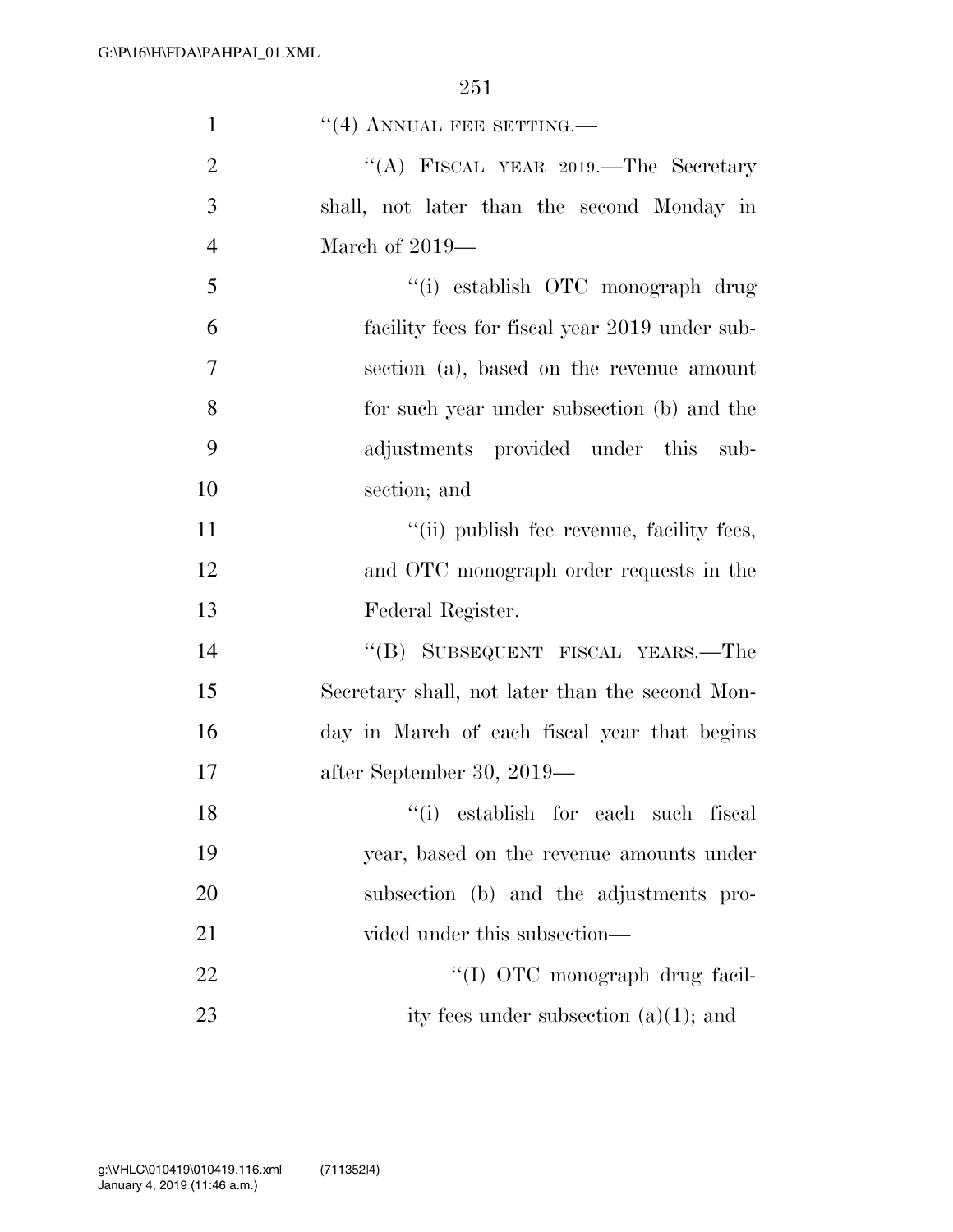| $\mathbf{1}$   | "(II) OTC monograph order re-                              |
|----------------|------------------------------------------------------------|
| $\overline{2}$ | quest fees under subsection $(a)(2)$ ;                     |
| 3              | and                                                        |
| $\overline{4}$ | "(ii) publish such fee revenue                             |
| 5              | amounts, facility fees, and OTC mono-                      |
| 6              | graph order request fees in the Federal                    |
| 7              | Register.                                                  |
| 8              | "(d) IDENTIFICATION OF FACILITIES.—Each person             |
| 9              | that owns an OTC monograph drug facility shall submit      |
| 10             | to the Secretary the information required under this sub-  |
| 11             | section each year. Such information shall, for each fiscal |
| 12             | year-                                                      |
| 13             | $\cdot$ (1) be submitted as part of the requirements       |
| 14             | for drug establishment registration set forth in sec-      |
| 15             | tion $510$ ; and                                           |
| 16             | $\lq(2)$ include for each such facility, at a min-         |
| 17             | imum, identification of the facility's business oper-      |
| 18             | ation as that of an OTC monograph drug facility.           |
| 19             | "(e) EFFECT OF FAILURE TO PAY FEES.-                       |
| 20             | "(1) OTC MONOGRAPH DRUG FACILITY FEE.-                     |
| 21             | "(A) IN GENERAL.—Failure to pay the fee                    |
| 22             | under subsection $(a)(1)$ within 20 calendar days          |
| 23             | of the due date as specified in subparagraph               |
| 24             | (D) of such subsection shall result in the fol-            |
| 25             | lowing:                                                    |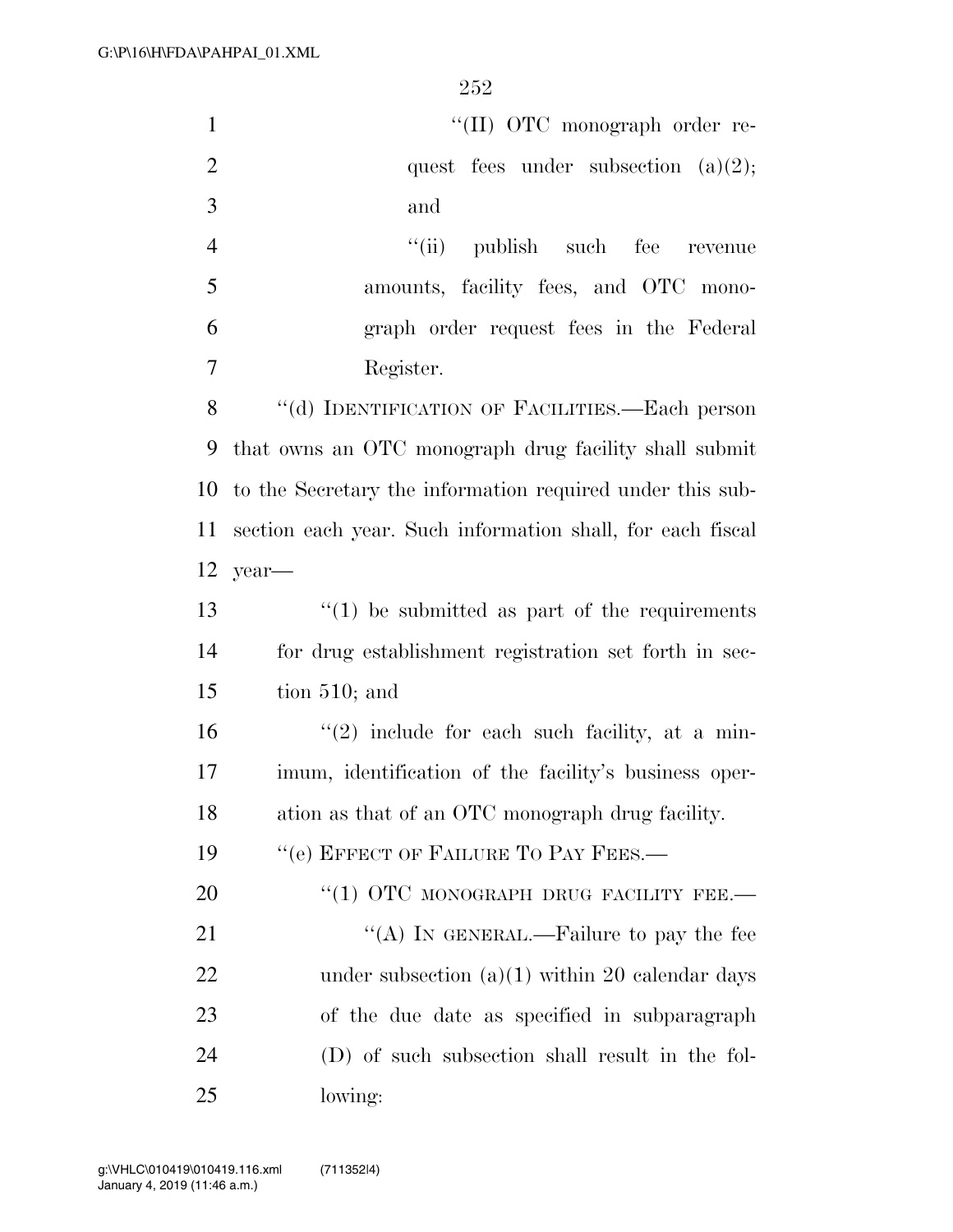| $\mathbf{1}$   | "(i) The Secretary shall place the fa-                   |
|----------------|----------------------------------------------------------|
| $\overline{2}$ | cility on a publicly available arrears list.             |
| $\mathfrak{Z}$ | "(ii) All OTC monograph drugs man-                       |
| $\overline{4}$ | ufactured in such a facility or containing               |
| 5              | an ingredient manufactured in such a facil-              |
| 6              | ity shall be deemed misbranded under sec-                |
| 7              | tion $502(ff)$ .                                         |
| 8              | "(B) APPLICATION OF PENALTIES.—The                       |
| 9              | penalties under this paragraph shall apply until         |
| 10             | the fee established by subsection $(a)(1)$ is paid.      |
| 11             | "(2) ORDER REQUESTS.—An OTC monograph                    |
| 12             | order request submitted by a person subject to fees      |
| 13             | under subsection (a) shall be considered incomplete      |
| 14             | and shall not be accepted for filing by the Secretary    |
| 15             | until all fees owed by such person under this section    |
| 16             | have been paid.                                          |
| 17             | "(3) MEETINGS.—A person subject<br>fees<br>to            |
| 18             | under this section shall be considered ineligible for    |
| 19             | OTC monograph drug meetings until all such fees          |
| 20             | owed by such person have been paid.                      |
| 21             | "(f) CREDITING AND AVAILABILITY OF FEES.—                |
| 22             | "(1) IN GENERAL.—Fees authorized under sub-              |
| 23             | section (a) shall be collected and available for obliga- |
| 24             | tion only to the extent and in the amount provided       |
| 25             | in advance in appropriations Acts. Such fees are au-     |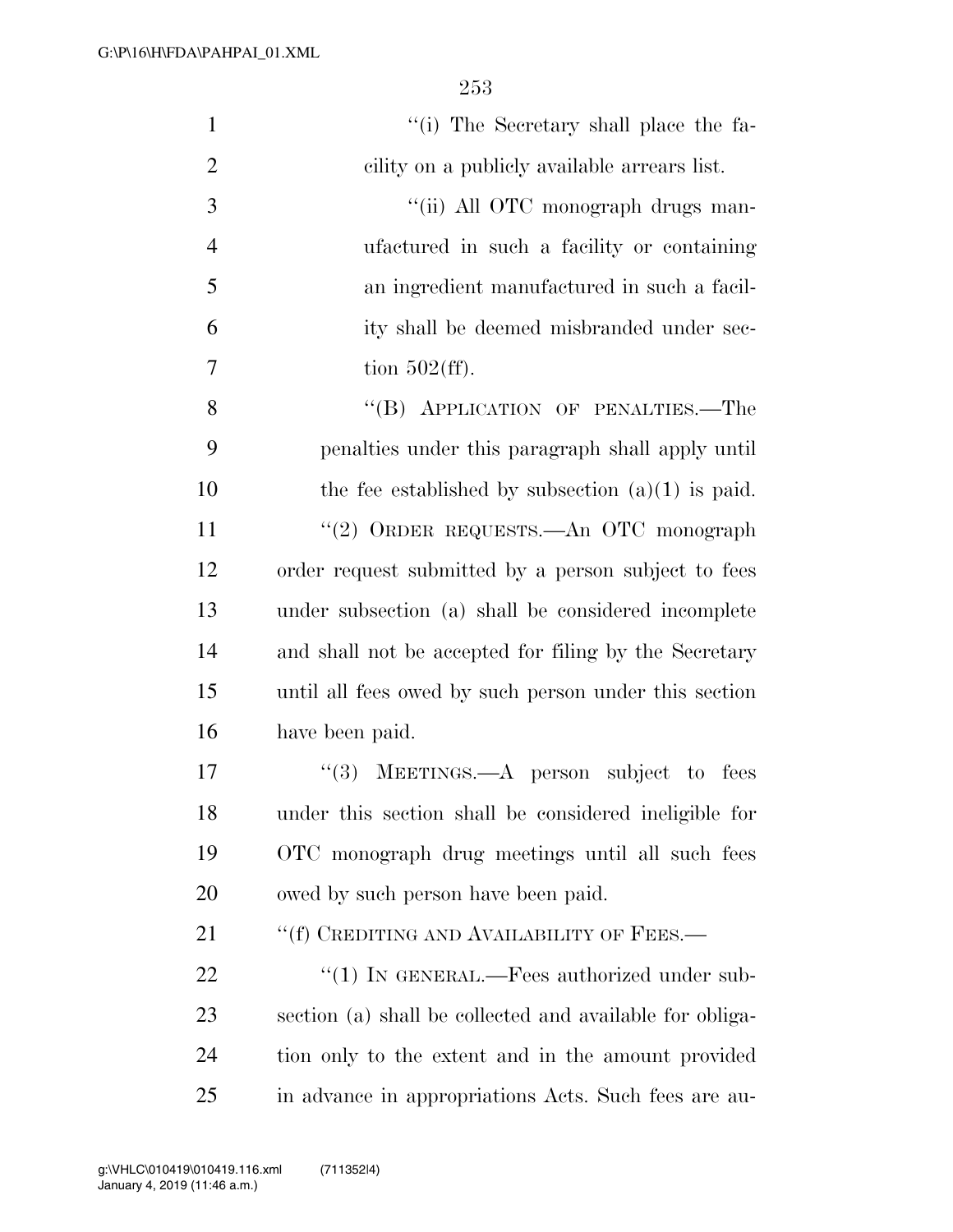| $\mathbf{1}$   | thorized to remain available until expended. Such     |
|----------------|-------------------------------------------------------|
| $\overline{2}$ | sums as may be necessary may be transferred from      |
| 3              | the Food and Drug Administration salaries and ex-     |
| $\overline{4}$ | penses appropriation account without fiscal year lim- |
| 5              | itation to such appropriation account for salaries    |
| 6              | and expenses with such fiscal year limitation. The    |
| $\tau$         | sums transferred shall be available solely for OTC    |
| 8              | monograph drug activities.                            |
| 9              | COLLECTIONS AND APPROPRIATION<br>(2)                  |
| 10             | ACTS.                                                 |
| 11             | "(A) IN GENERAL.—Subject to subpara-                  |
| 12             | $graph$ $(C)$ , the fees authorized by this section   |
| 13             | shall be collected and available in each fiscal       |
| 14             | year in an amount not to exceed the amount            |
| 15             | specified in appropriation Acts, or otherwise         |
| 16             | made available for obligation, for such fiscal        |
| 17             | year.                                                 |
| 18             | $``$ (B) USE OF FEES AND LIMITATION.—                 |
| 19             | The fees authorized by this section shall be          |
| <b>20</b>      | available to defray increases in the costs of the     |
| 21             | resources allocated for OTC monograph drug            |
| 22             | activities (including increases in such costs for     |
| 23             | an additional number of full-time equivalent po-      |
| 24             | sitions in the Department of Health and               |
| 25             | Human Services to be engaged in such activi-          |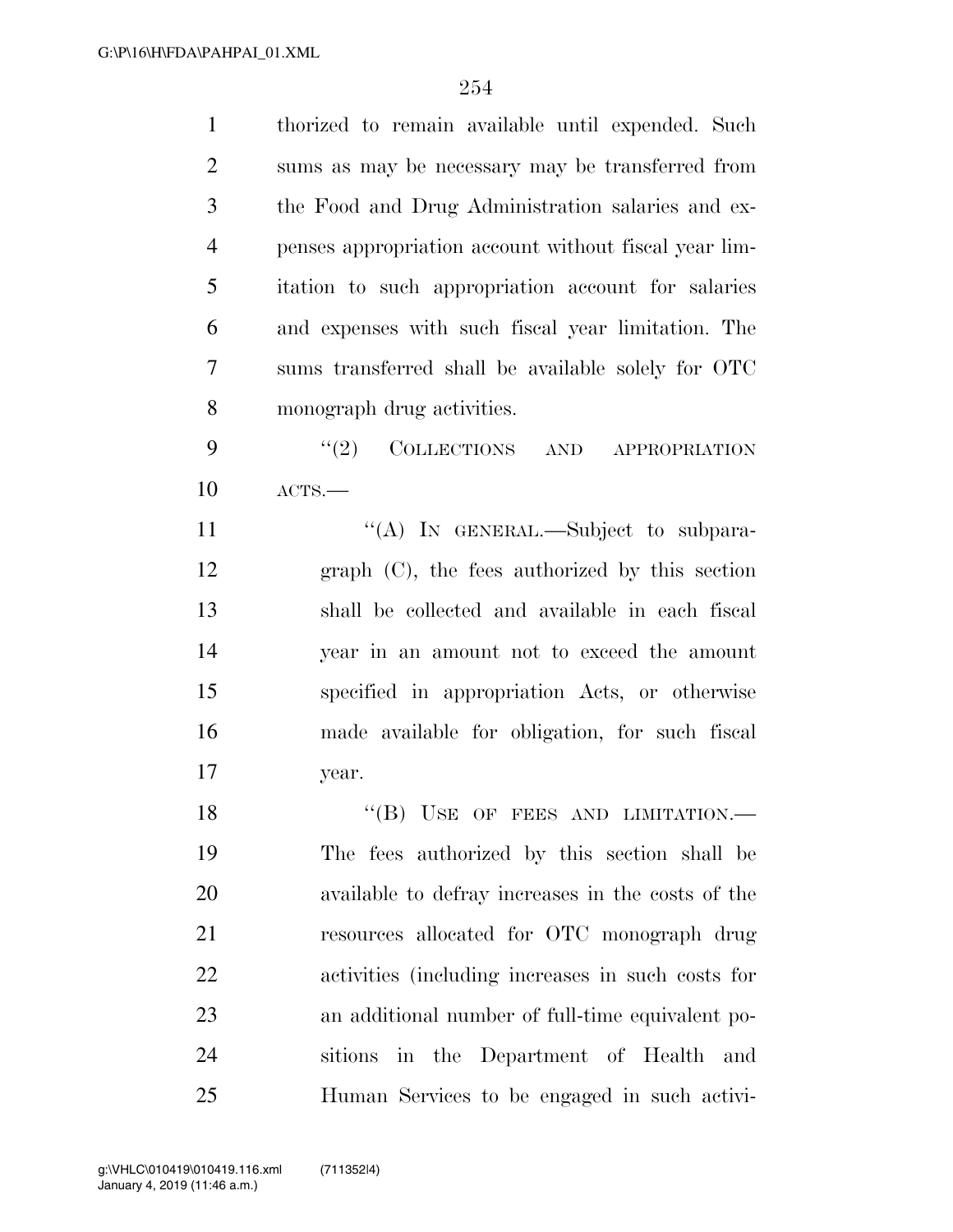| $\mathbf{1}$   | ties), only if the Secretary allocates for such        |
|----------------|--------------------------------------------------------|
| $\overline{2}$ | purpose an amount for such fiscal year (exclud-        |
| 3              | ing amounts from fees collected under this sec-        |
| $\overline{4}$ | tion) no less than $$12,000,000$ , multiplied by       |
| 5              | the adjustment factor applicable to the fiscal         |
| 6              | year involved under subsection $(c)(1)$ .              |
| 7              | "(C) COMPLIANCE.—The Secretary shall                   |
| 8              | be considered to have met the requirements of          |
| 9              | subparagraph (B) in any fiscal year if the costs       |
| 10             | funded by appropriations and allocated for OTC         |
| 11             | monograph drug activities are not more than 15         |
| 12             | percent below the level specified in such sub-         |
| 13             | paragraph.                                             |
| 14             | "(D) PROVISION FOR EARLY PAYMENTS IN                   |
| 15             | SUBSEQUENT YEARS.—Payment of fees author-              |
| 16             | ized under this section for a fiscal year (after       |
| 17             | fiscal year 2019), prior to the due date for such      |
| 18             | fees, may be accepted by the Secretary in ac-          |
| 19             | cordance with authority provided in advance in         |
| 20             | a prior year appropriations Act.                       |
| 21             | "(3) AUTHORIZATION OF APPROPRIATIONS.-                 |
| 22             | For each of the fiscal years 2019 through 2023,        |
| 23             | there is authorized to be appropriated for fees under  |
| 24             | this section an amount equal to the total amount of    |
| 25             | fees assessed for such fiscal year under this section. |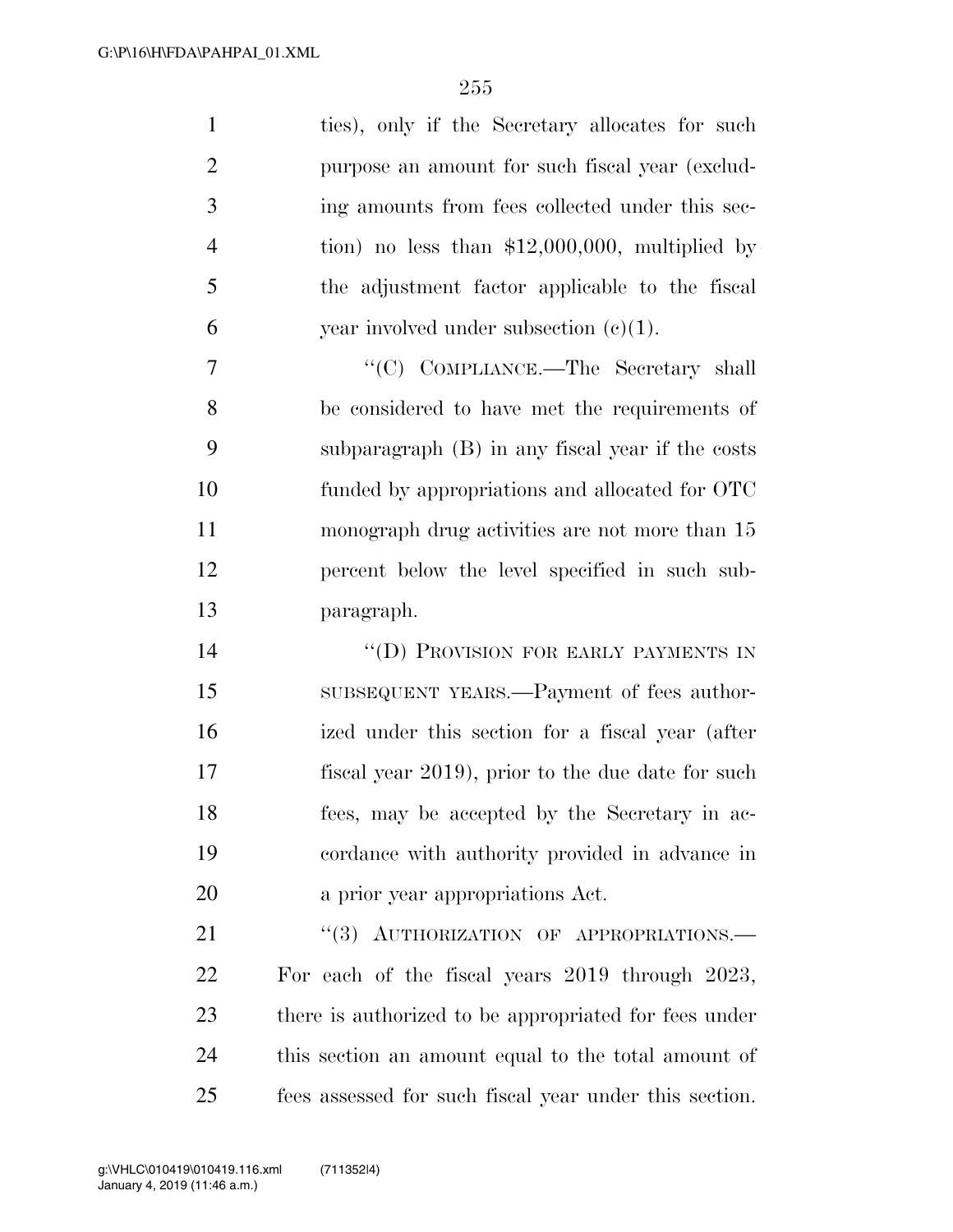"(g) COLLECTION OF UNPAID FEES.—In any case where the Secretary does not receive payment of a fee as- sessed under subsection (a) within 30 calendar days after it is due, such fee shall be treated as a claim of the United States Government subject to subchapter II of chapter 37 of title 31, United States Code.

 ''(h) CONSTRUCTION.—This section may not be con- strued to require that the number of full-time equivalent positions in the Department of Health and Human Serv- ices, for officers, employers, and advisory committees not engaged in OTC monograph drug activities, be reduced to offset the number of officers, employees, and advisory committees so engaged.

## **''SEC. 744N. REAUTHORIZATION; REPORTING REQUIRE-MENTS.**

 ''(a) PERFORMANCE REPORT.—Beginning with fiscal year 2019, and not later than 120 calendar days after the end of each fiscal year thereafter for which fees are col- lected under this part, the Secretary shall prepare and submit to the Committee on Energy and Commerce of the House of Representatives and the Committee on Health, Education, Labor, and Pensions of the Senate a report concerning the progress of the Food and Drug Adminis- tration in achieving the goals identified in the letters de-scribed in section 2001(b) of the Over-the-Counter Mono-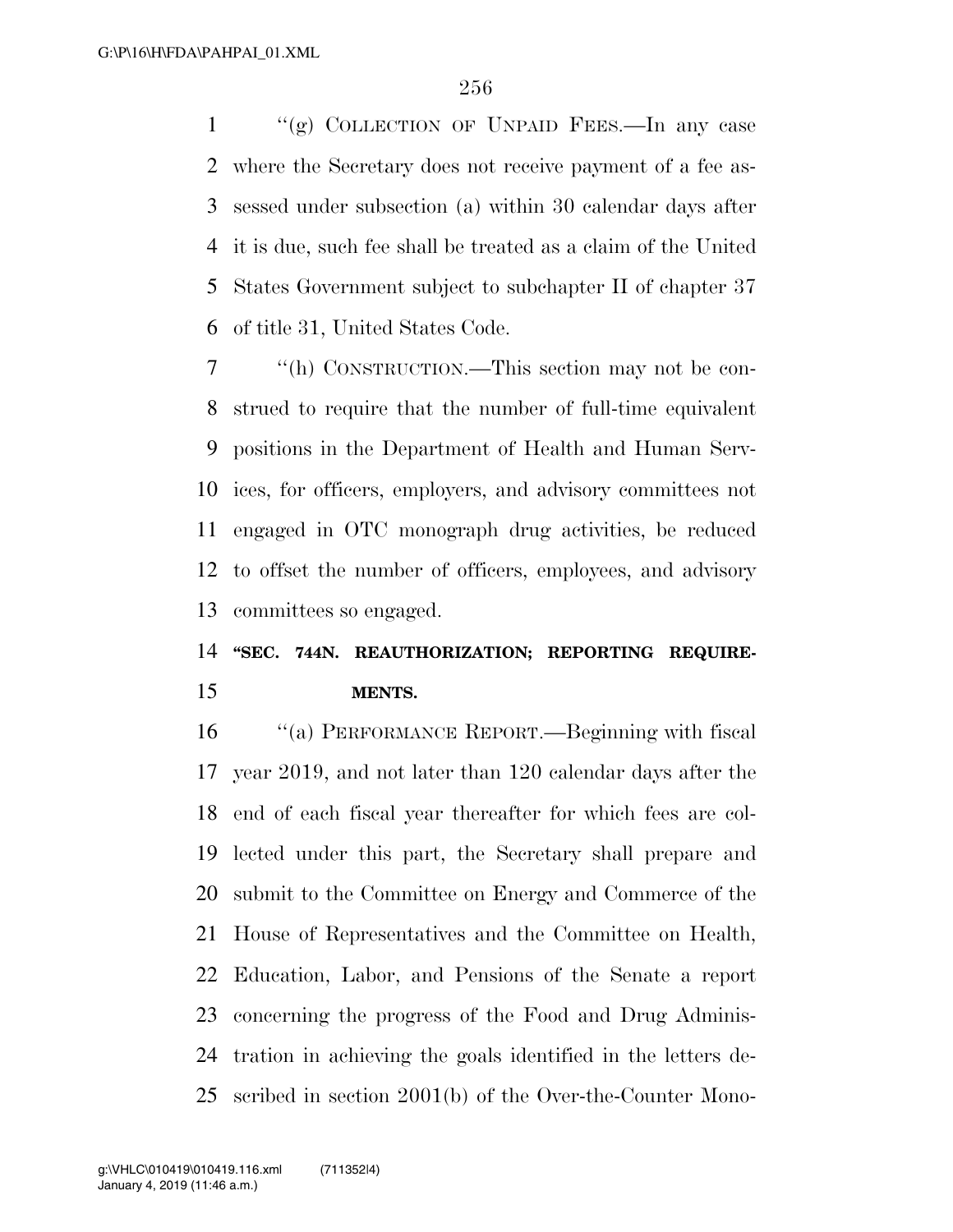graph Safety, Innovation, and Reform Act of 2019 during such fiscal year and the future plans of the Food and Drug Administration for meeting such goals.

 ''(b) FISCAL REPORT.—Not later than 120 calendar days after the end of fiscal year 2019 and each subsequent fiscal year for which fees are collected under this part, the Secretary shall prepare and submit to the Committee on Energy and Commerce of the House of Representatives and the Committee on Health, Education, Labor, and Pensions of the Senate a report on the implementation of the authority for such fees during such fiscal year and the use, by the Food and Drug Administration, of the fees collected for such fiscal year.

 ''(c) PUBLIC AVAILABILITY.—The Secretary shall make the reports required under subsections (a) and (b) available to the public on the internet website of the Food and Drug Administration.

18 "(d) REAUTHORIZATION.—

 $\frac{1}{2}$  CONSULTATION.—In developing rec- ommendations to present to the Congress with re- spect to the goals described in subsection (a), and plans for meeting the goals, for OTC monograph drug activities for the first 5 fiscal years after fiscal year 2023, and for the reauthorization of this part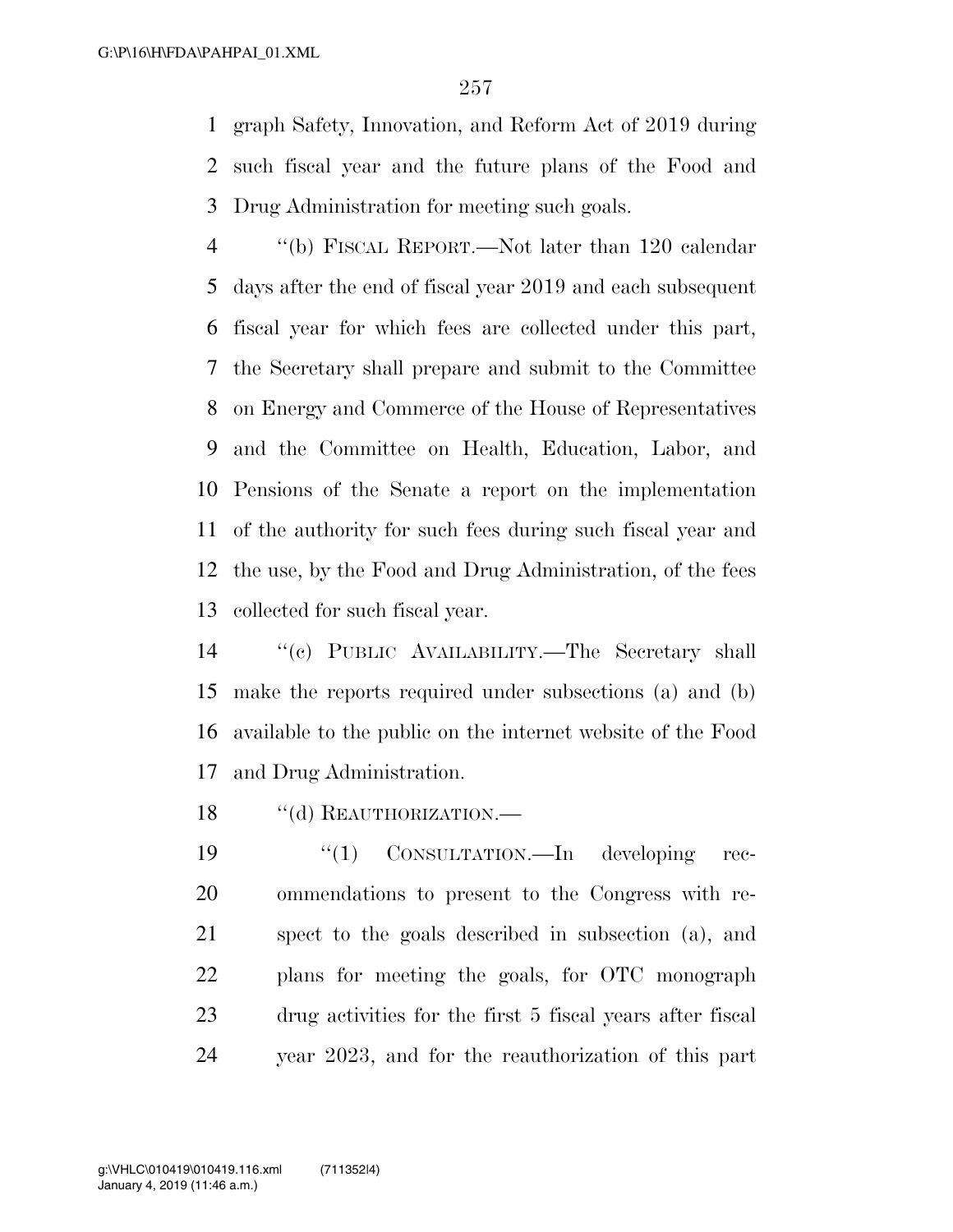| $\mathbf{1}$   | for such fiscal years, the Secretary shall consult  |
|----------------|-----------------------------------------------------|
| $\overline{2}$ | with-                                               |
| 3              | $\lq\lq$ the Committee on Energy and Com-           |
| $\overline{4}$ | merce of the House of Representatives;              |
| 5              | "(B) the Committee on Health, Education,            |
| 6              | Labor, and Pensions of the Senate;                  |
| 7              | $\lq\lq$ (C) scientific and academic experts;       |
| 8              | $\lq\lq$ (D) health care professionals;             |
| 9              | $\lq\lq(E)$ representatives of patient and con-     |
| 10             | sumer advocacy groups; and                          |
| 11             | $\lq\lq(F)$ the regulated industry.                 |
| 12             | $(2)$ PUBLIC REVIEW OF<br>RECOMMENDA-               |
| 13             | TIONS.—After negotiations with the regulated indus- |
| 14             | try, the Secretary shall—                           |
| 15             | $\lq\lq$ present the recommendations devel-         |
| 16             | oped under paragraph (1) to the congressional       |
| 17             | committees specified in such paragraph;             |
| 18             | $\lq\lq (B)$ publish such recommendations in the    |
| 19             | Federal Register;                                   |
| 20             | "(C) provide for a period of 30 calendar            |
| 21             | days for the public to provide written comments     |
| 22             | on such recommendations;                            |
| 23             | $\lq\lq$ (D) hold a meeting at which the public     |
| 24             | may present its views on such recommenda-           |
| 25             | tions; and                                          |